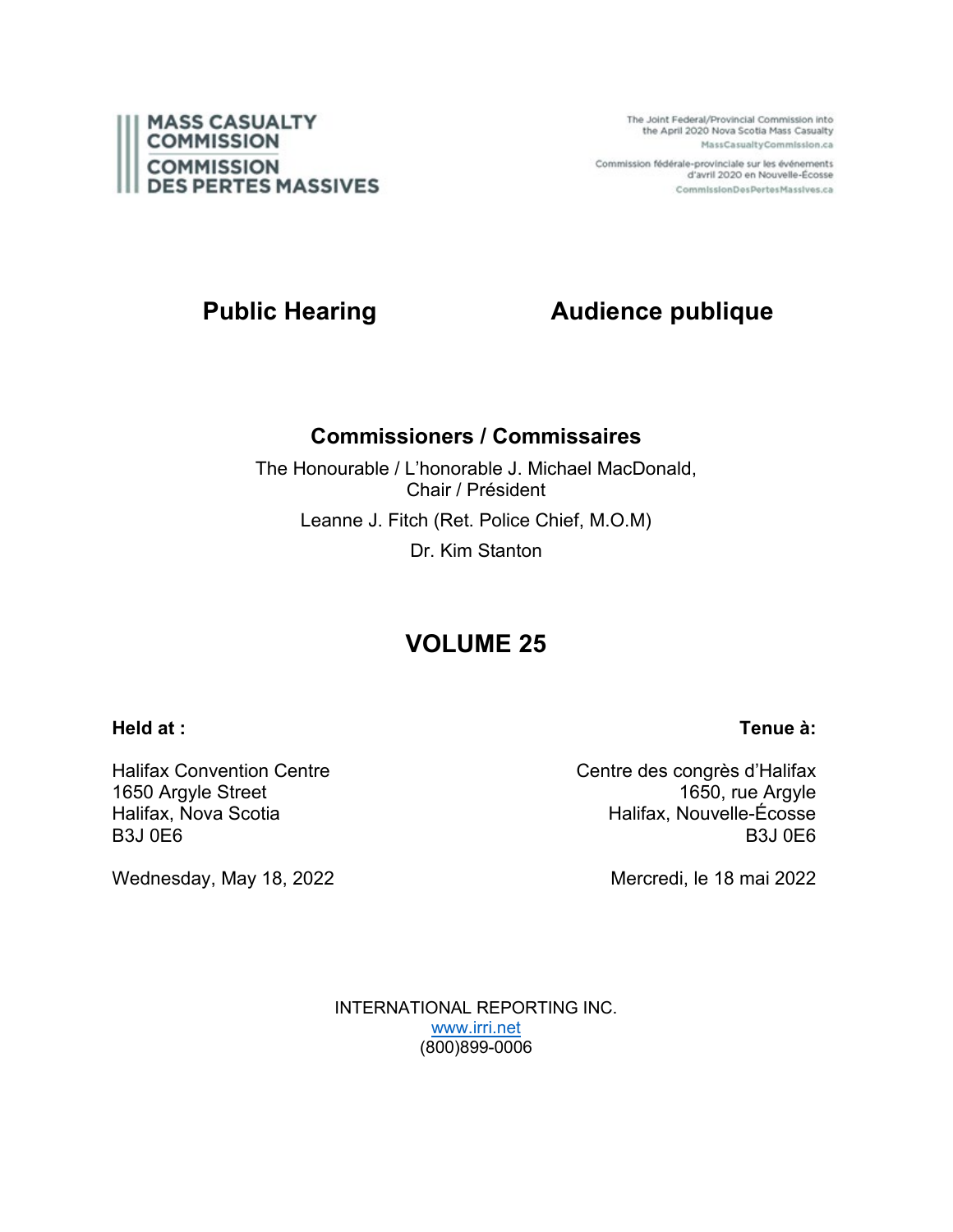## **II Appearances / Comparutions**

Mr. Matthew MacLellan Counsel / Conseiller Mr. Joshua Bryson Counsel / Conseiller Ms. Patricia MacPhee Counsel / Conseillère Ms. Tara Miller Counsel / Conseillère Mr. Tom MacDonald Counsel / Conseiller

Mr. Roger Burrill **Commission Counsel /** Conseiller de la commission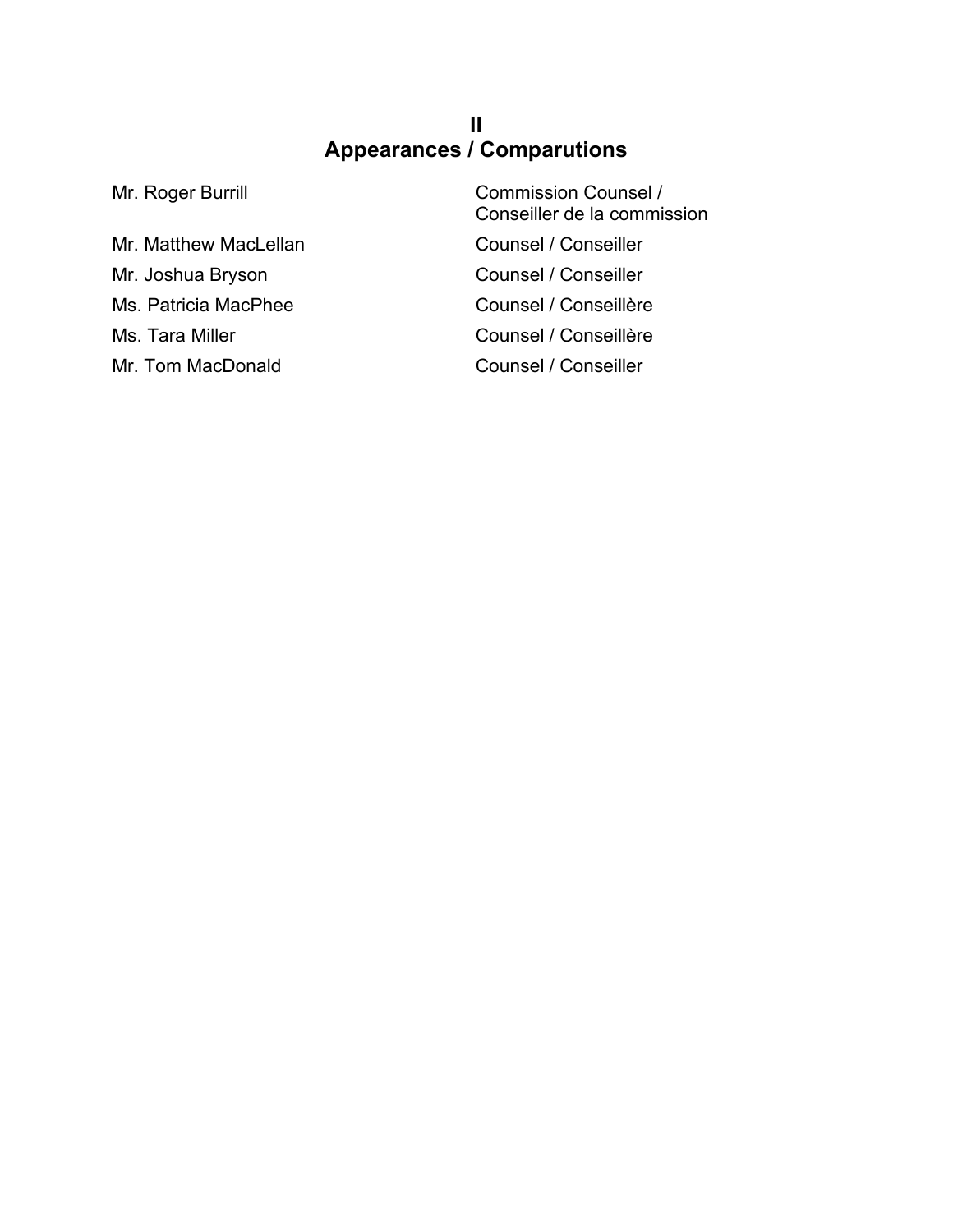| Table of Content / Table des matières |  |
|---------------------------------------|--|

|                                            | <b>PAGE</b> |
|--------------------------------------------|-------------|
| S/SGT. JEFF WEST, Sworn                    | 3           |
| S/SGT. KEVIN SURETTE, Affirmed             | 3           |
| Examination in-Chief by Mr. Roger Burrill  | 3           |
| Cross-examination by Mr. Matthew MacLellan | 126         |
| Cross-examination by Mr. Joshua Bryson     | 154         |
| Cross-examination by Ms. Tara Miller       | 172         |
| Cross-examination by Mr. Tom MacDonald     | 195         |
| Cross-examination by Ms. Patricia MacPhee  | 200         |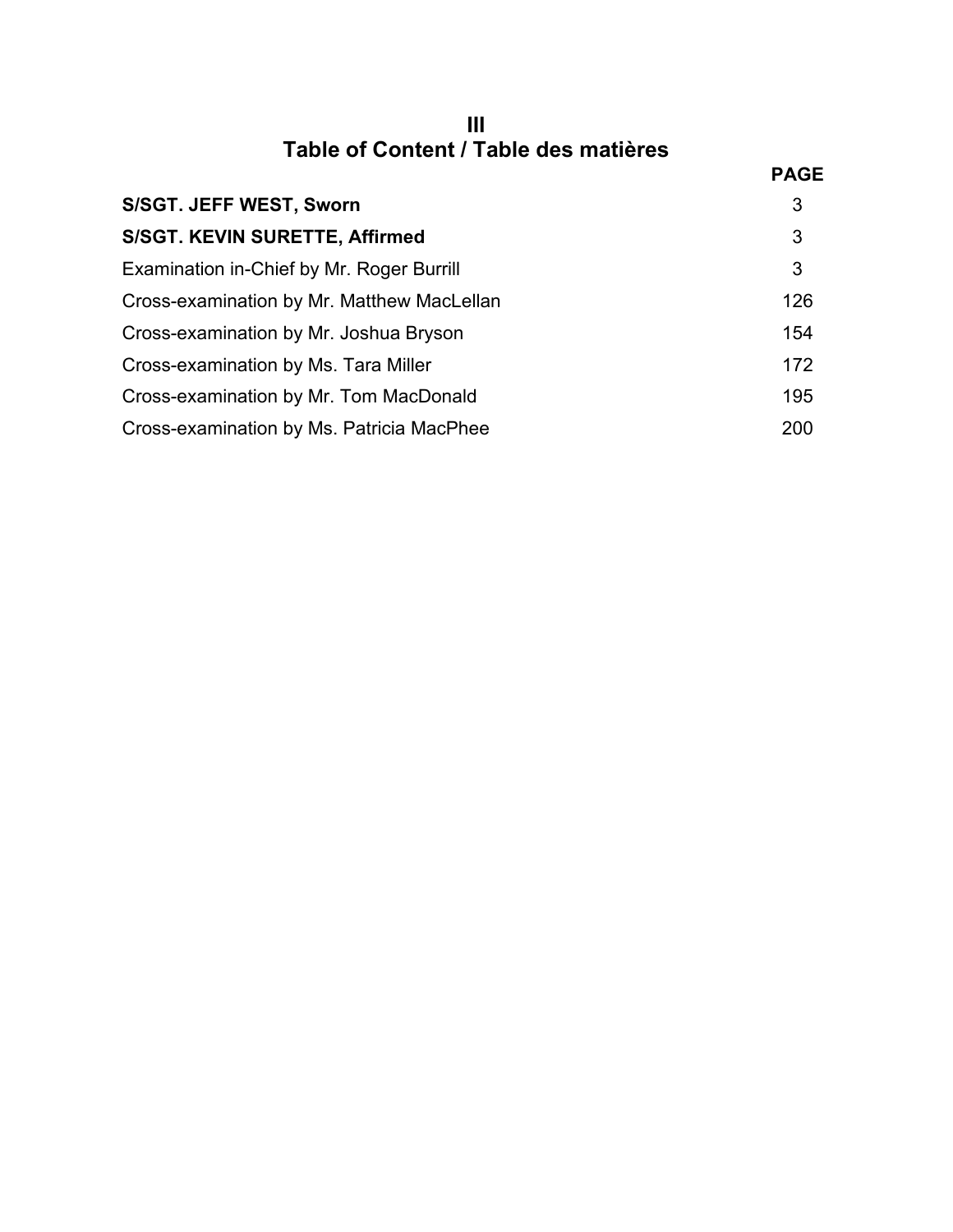## **IV Exhibit List / Liste des pièces**

| No   | <b>DESCRIPTION</b>           | <b>PAGE</b> |
|------|------------------------------|-------------|
| 1622 | (COMM0050877) MacNeil Report | 192         |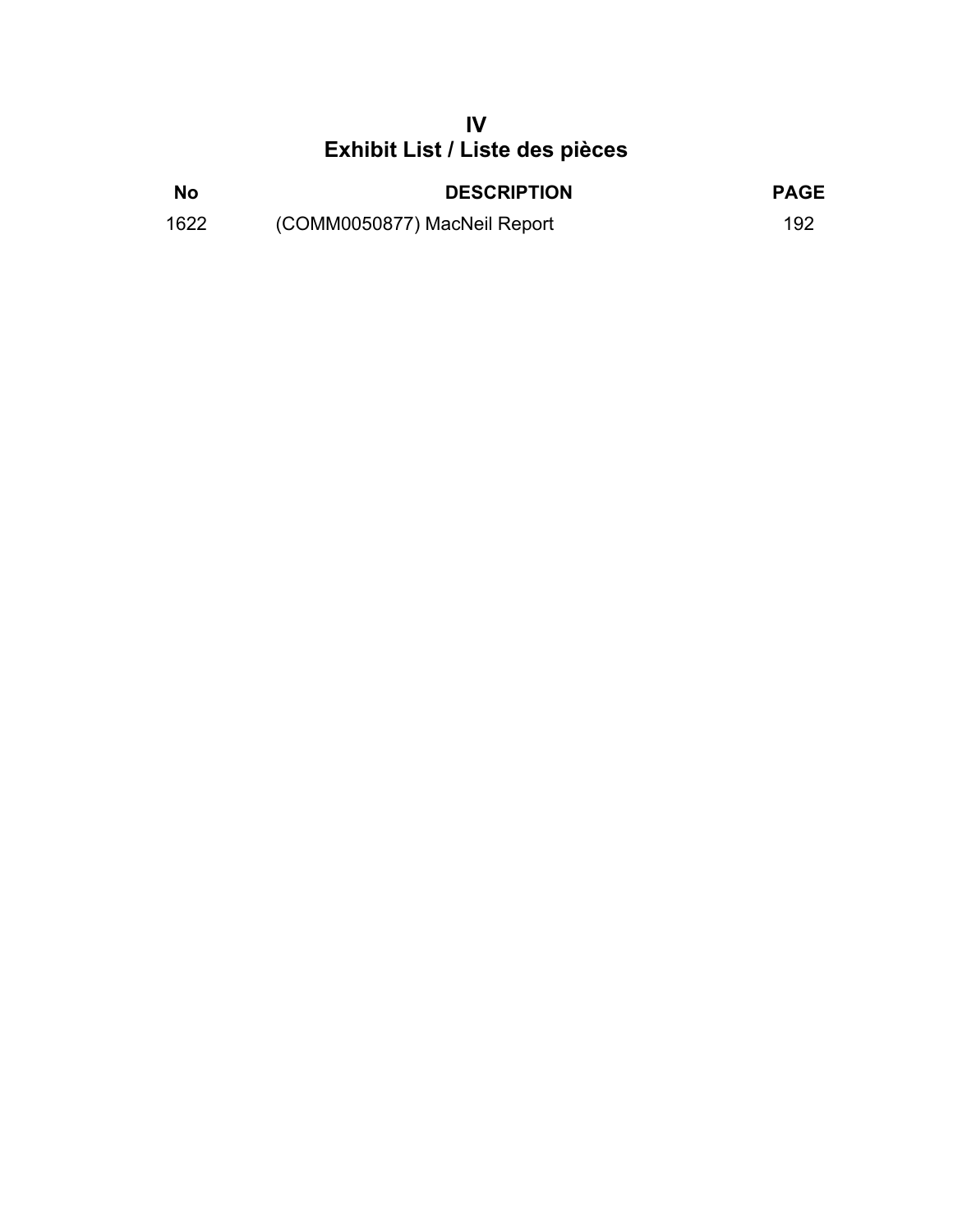| $\mathbf{1}$ | Halifax, Nova Scotia                                                                     |
|--------------|------------------------------------------------------------------------------------------|
| 2            | --- Upon commencing on Wednesday, May 18, 2022 at 9:34 a.m.                              |
| 3            | <b>REGISTRAR DARLENE SUTHERLAND: Good morning. The</b>                                   |
| 4            | proceedings of the Mass Casualty Commission are now in session, with Commissioner        |
| 5            | Michael MacDonald, Commissioner Leanne Fitch and Commissioner Kim Stanton                |
| 6            | presiding.                                                                               |
| 7            | <b>COMMISSIONER FITCH:</b> Hello, and welcome. Bonjour et                                |
| 8            | bienvenue.                                                                               |
| 9            | We join you from Mi'gma'gi, the ancestral and unceded territory of                       |
| 10           | the Mi'kmaq.                                                                             |
| 11           | As we do every day, please join us in remembering those whose                            |
| 12           | lives were taken or were harmed, their families and all those affected by the April 2020 |
| 13           | mass casualty in Nova Scotia.                                                            |
| 14           | Through our independent investigation and public proceedings, the                        |
| 15           | Commission is uncovering and sharing new and important information about what            |
| 16           | happened on April 18th and 19th, 2020. Rather than waiting until the end of our work to  |
| 17           | share what we are discovering, we continue to involve Participants and the public in our |
| 18           | understanding of current facts as we go about our work. As we continue, we are all       |
| 19           | working towards creating the Commission's final report, which will include many more     |
| 20           | answers as well as recommendations.                                                      |
| 21           | This week we've been hearing from witnesses involved in the                              |
| 22           | RCMP Emergency Response Team and Critical Incident Command Post. This is                 |
| 23           | helping us learn more about decisions, directions and actions during the critical 13     |
| 24           | hours of the mass casualty and immediately thereafter.                                   |
| 25           | Yesterday we heard from another witness and Commission                                   |
| 26           | Counsel presented a very large and comprehensive Foundational Document about the         |
| 27           | RCMP Command Post, Operational Communications Centre and command decisions.              |
| 28           | This Foundational Document is now available on the website and its related source        |
|              |                                                                                          |

### INTERNATIONAL REPORTING INC.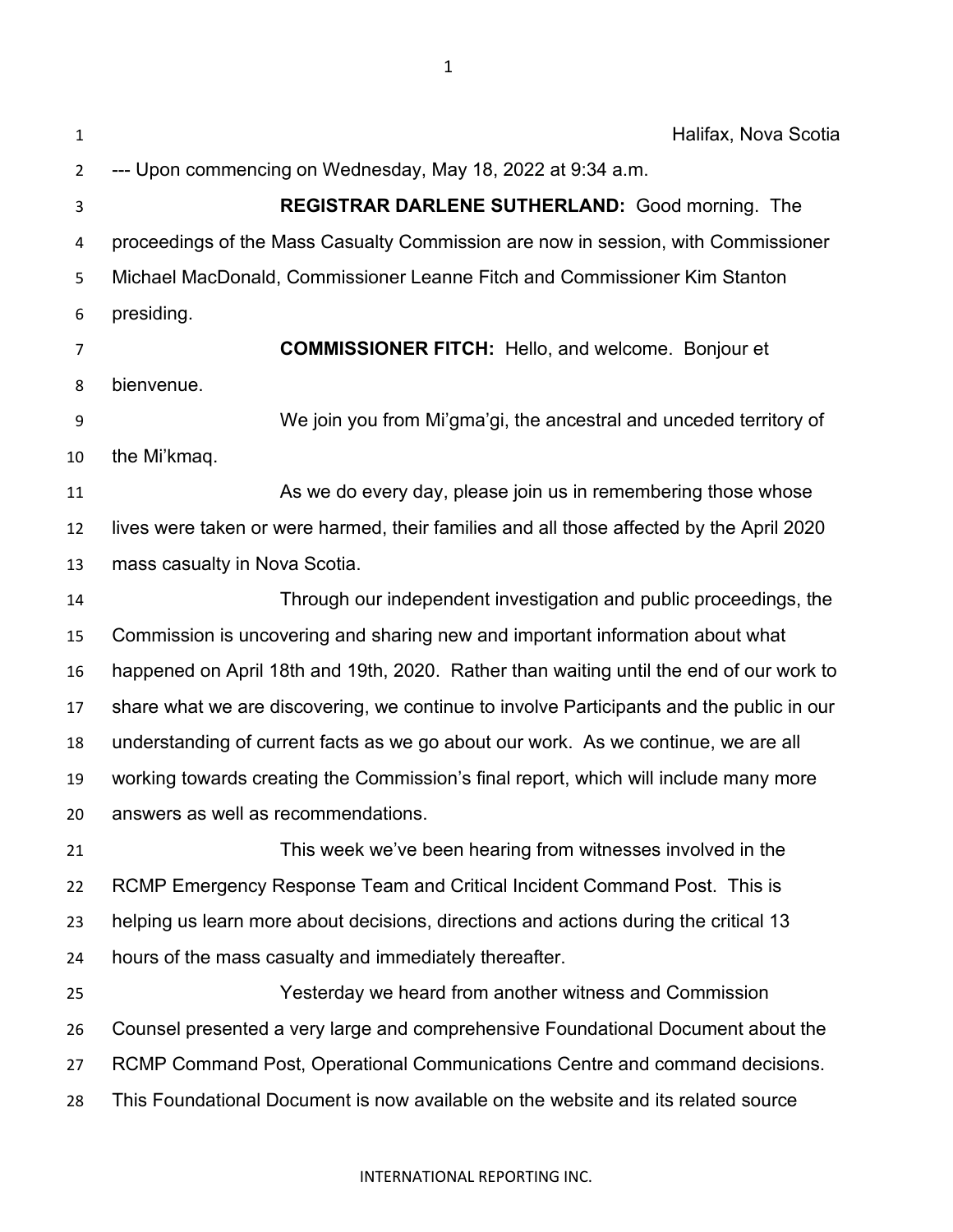materials will be posted later this week. Today we will hear from two more witnesses who can provide additional factual information and important context regarding the emergency response on April 18th and 19th. I will now ask Senior Commission Counsel, Mr. Roger Burrill, to introduce today's witnesses, Staff Sergeants Jeff West and Staff Sergeant Kevin Surette, both of whom are on-call Critical Incident Commanders in the province. Thank you, Mr. Burrill. **MR. ROGER BURRILL:** Thank you, Commissioner Fitch. Commissioners. Today we will be looking into the role, as you have indicated, of the Critical Incident Commander. The purpose of this is to supplement the document, Foundational Document entitled "RCMP Command Post Operational Communications Centre Command Decisions" that was filed yesterday. And as indicated, this will involve the calling of two witnesses. These witnesses will inform you of the role of the CIC, the Critical Incident Commander, and what a critical incident is and how the critical incident package is engaged and rolled out with respect to that. These two witnesses were also involved on April 18th and 19th, and they will speak about their experience and their information in the matter, the subject of these proceedings. So with the assistance of my friends, we hope to be able to provide you, the Commissioners, with important information that will assist you in your work. And with that brief introduction, I wish to call retired Staff Sergeant Jeff West and retired Staff Sergeant Kevin Surette forward, if you please. So I'm going to direct my attention to retired Staff Sergeant Jeff West. You are Jeff West?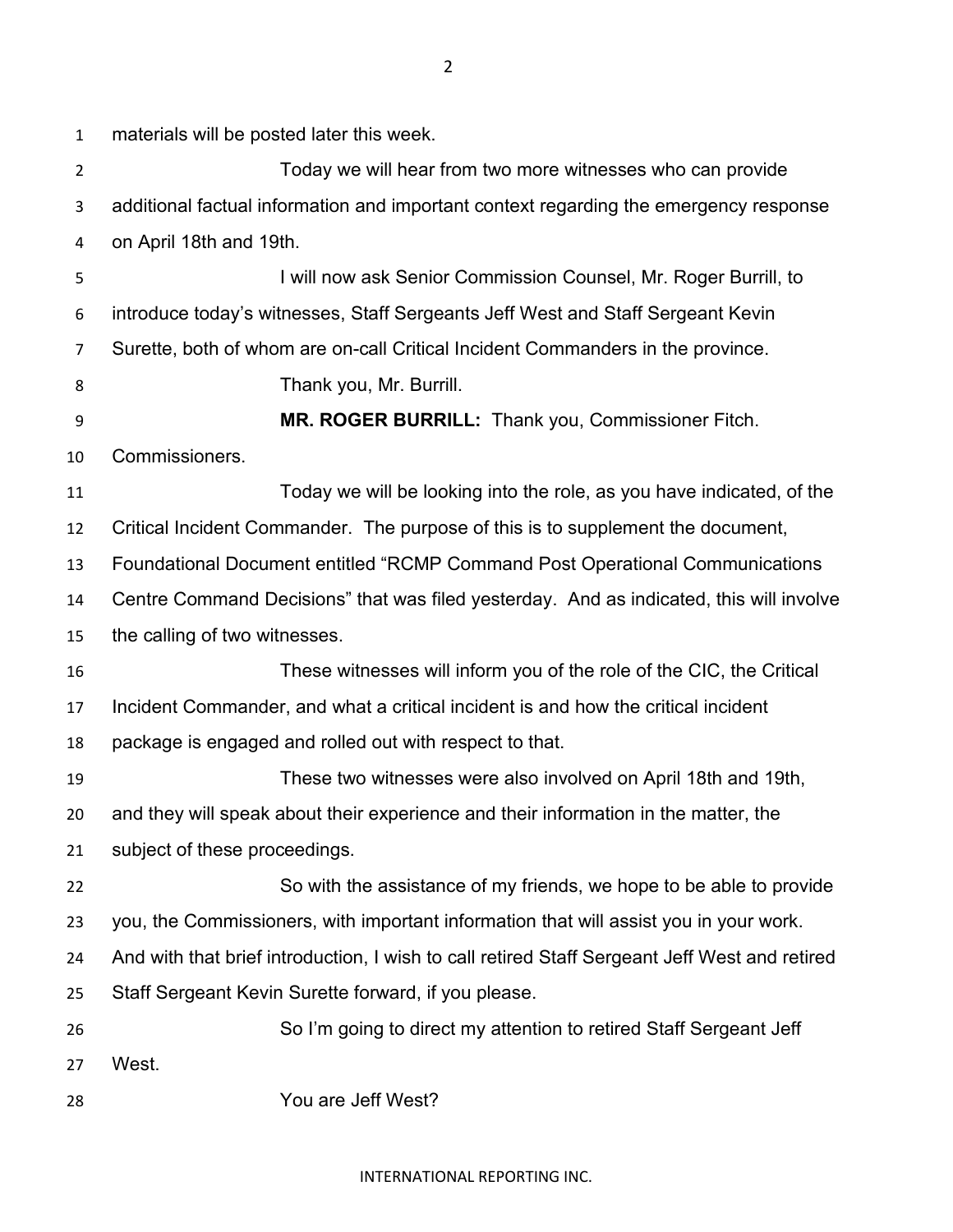**S/SGT. JEFF WEST:** Yes, I am. **MR. ROGER BURRILL:** And your last name is W-e-s-t. **S/SGT. JEFF WEST:** That is correct. **MR. ROGER BURRILL:** That's an easy one for me. **S/SGT. JEFF WEST:** Yes. **MR. ROGER BURRILL:** And I understand, Madam Registrar, that Staff Sergeant West has expressed a willingness to be sworn. **--- S/SGT. JEFF WEST, Sworn MR. ROGER BURRILL:** And you are retired Staff Sergeant Kevin Surette. **S/SGT. KEVIN SURETTE:** Yes. **MR. ROGER BURRILL:** Last name S-u-r-e-t-t-e? **S/SGT. KEVIN SURETTE:** That's right. **MR. ROGER BURRILL:** And Madam Registrar, retired Staff Sergeant Surette has expressed a willingness to be affirmed. --- **S/SGT. KEVIN SURETTE, Affirmed --- EXAMINATION IN-CHIEF BY MR. ROGER BURRILL: MR. ROGER BURRILL:** So gentlemen, as has become customary in these proceedings, I propose to go over a bit of your background for purposes of identifying who you are, what your experience is and then we'll move on a little bit more pointedly to a number of topics that have emerged in these proceedings. Agreeable to you? **S/SGT. JEFF WEST:** Yes. **MR. ROGER BURRILL:** I'll start, then, with retired Staff Sergeant Jeff West. You are retired from the RCMP after 32 and a half years of service? **S/SGT. JEFF WEST:** That is correct. **MR. ROGER BURRILL:** And you retired in July of 2021.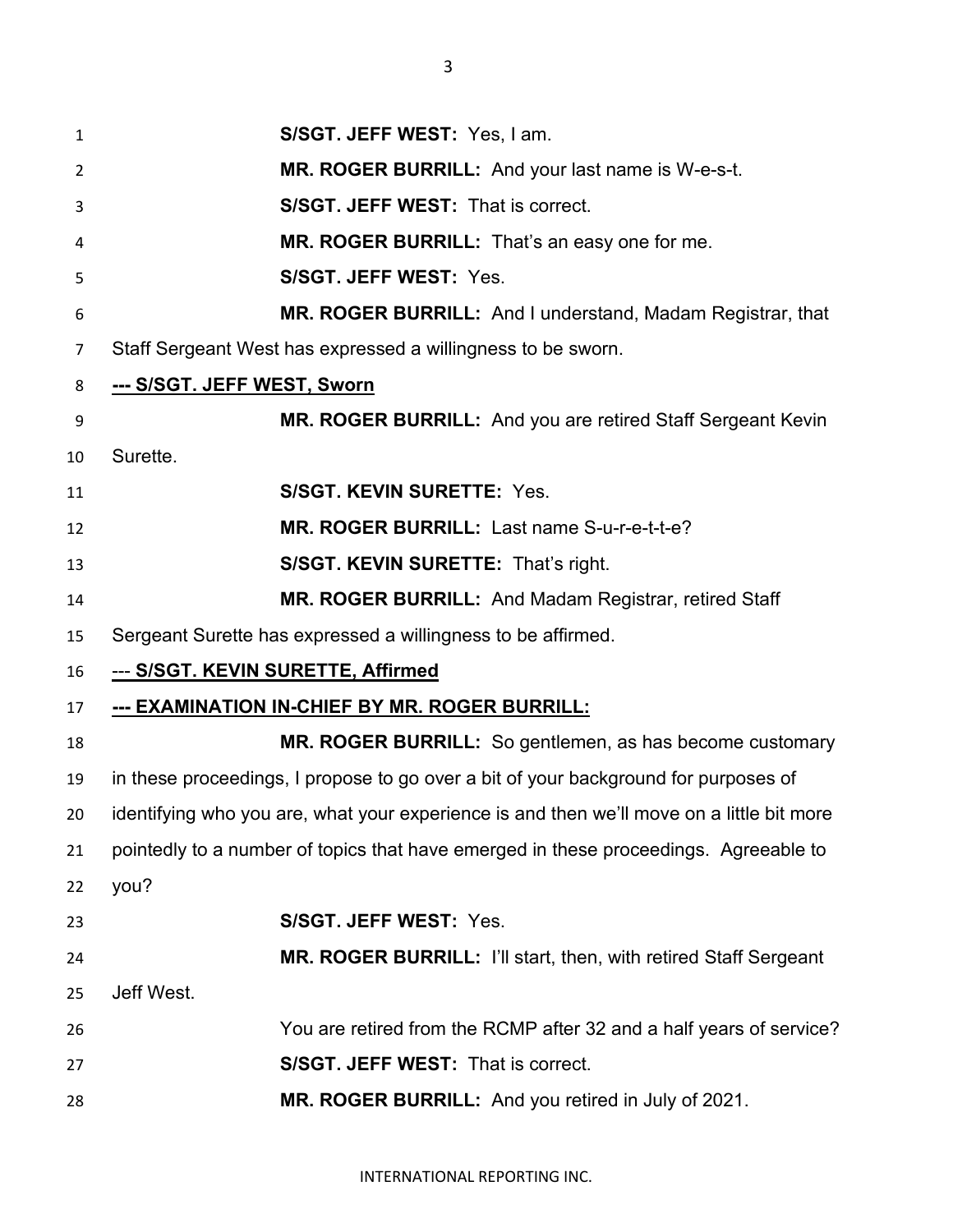**S/SGT. JEFF WEST:** Yes. **MR. ROGER BURRILL:** And you joined the RCMP March of 1989? **S/SGT. JEFF WEST:** Yes. **MR. ROGER BURRILL:** I understand that between 1990 and 1997 you were posted to the Surrey, B.C. detachment on general duties? **S/SGT. JEFF WEST:** Yes. **MR. ROGER BURRILL:** Between 1997 and 2003, you were posted to Salt Spring Island in British Columbia doing general duty work as well. **S/SGT. JEFF WEST:** Yes, that is correct. **MR. ROGER BURRILL:** Two thousand and three (2003) to 2005, you returned -- well, I would say returned. You're a native of Nova Scotia, are you? **S/SGT. JEFF WEST:** Yes, that's correct. **MR. ROGER BURRILL:** Yes. You returned to H Division and attended the Enfield detachment doing general duty and traffic service work. Is that correct? **S/SGT. JEFF WEST:** Yes. **MR. ROGER BURRILL:** Two thousand and six (2006), you were promoted to the rank of Corporal **S/SGT. JEFF WEST:** Yes. **MR. ROGER BURRILL:** Two thousand and six (2006) to 2009, you were assigned to the Cole Harbour detachment in Halifax District as a shift team leader? **S/SGT. JEFF WEST:** Yes. **MR. ROGER BURRILL:** Two thousand and nine (2009), you were promoted to Sergeant. **S/SGT. JEFF WEST:** Yes, that's correct. **MR. ROGER BURRILL:** Two thousand and nine (2009) to 2013, I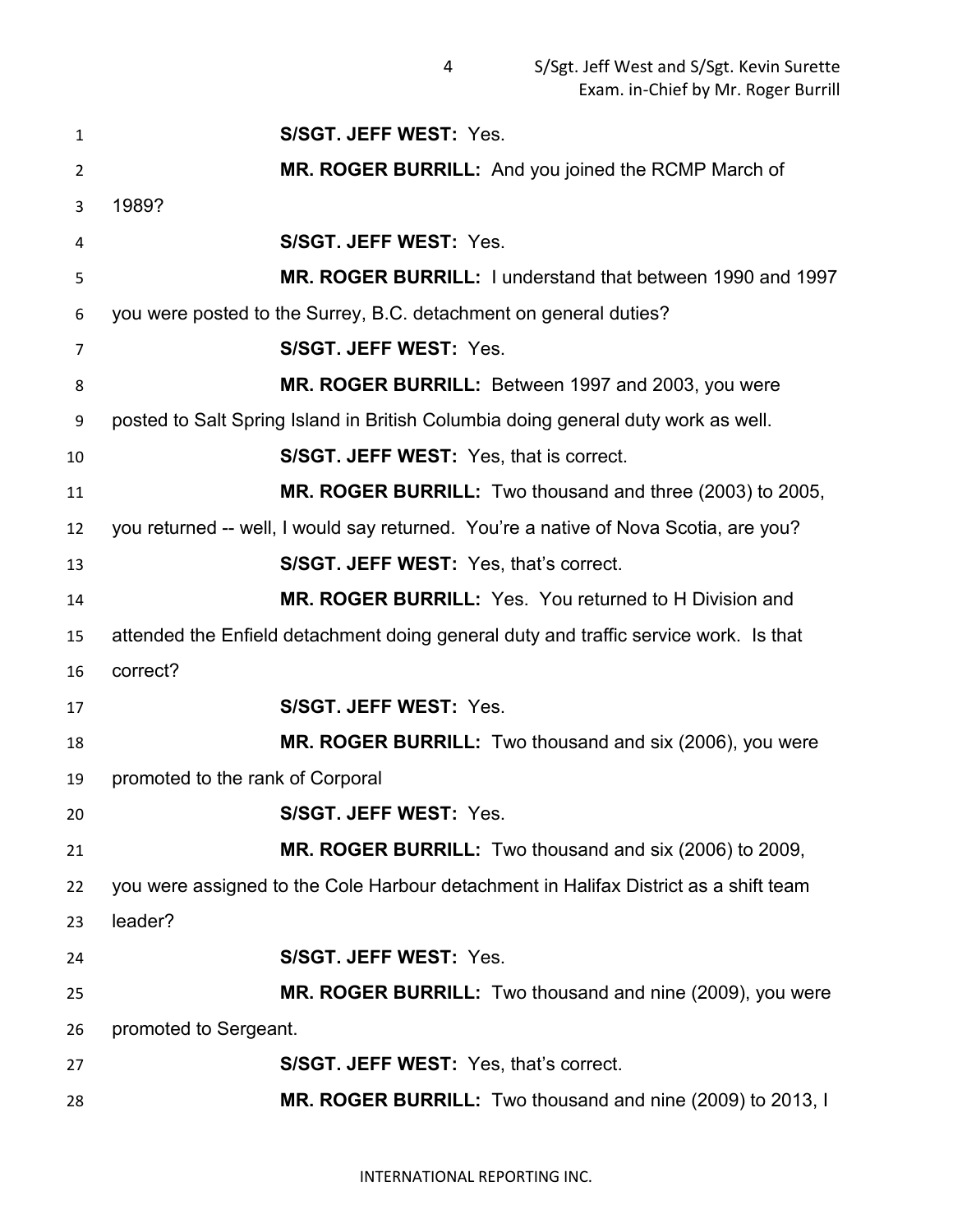understand you were an Operations NCO for a watch in Halifax District. **S/SGT. JEFF WEST:** Yes, that's correct. **MR. ROGER BURRILL:** Two thousand and thirteen (2013) to 2014, you took on responsibilities with the South Shore Traffic Service Division of the RCMP. **S/SGT. JEFF WEST:** Yeah, it was the Southeast Traffic Services Unit. **MR. ROGER BURRILL:** Thank you. South Shore, yeah. Southeast Traffic. Thank you. Two thousand and fourteen (2014), you were promoted to Staff Sergeant? **S/SGT. JEFF WEST:** Yes. **MR. ROGER BURRILL:** Two thousand and fourteen (2014), you were assigned the role and attended to the role of risk manager at the OCC in Truro? **S/SGT. JEFF WEST:** That is correct. **MR. ROGER BURRILL:** Two thousand and fifteen (2015), you were involved in the Critical Incident Commander course and you qualified for the position as a Critical Incident Commander? **S/SGT. JEFF WEST:** Yes. **MR. ROGER BURRILL:** And we'll get into that a little later. **S/SGT. JEFF WEST:** Okay. **MR. ROGER BURRILL:** Two thousand and seventeen (2017) to 2020, you were assigned to traffic services -- this time I'm going to try to get it right -- **S/SGT. JEFF WEST:** Okay. **MR. ROGER BURRILL:** -- as the Commander of the Northeast Nova Traffic Services? **S/SGT. JEFF WEST:** Yes, that is correct.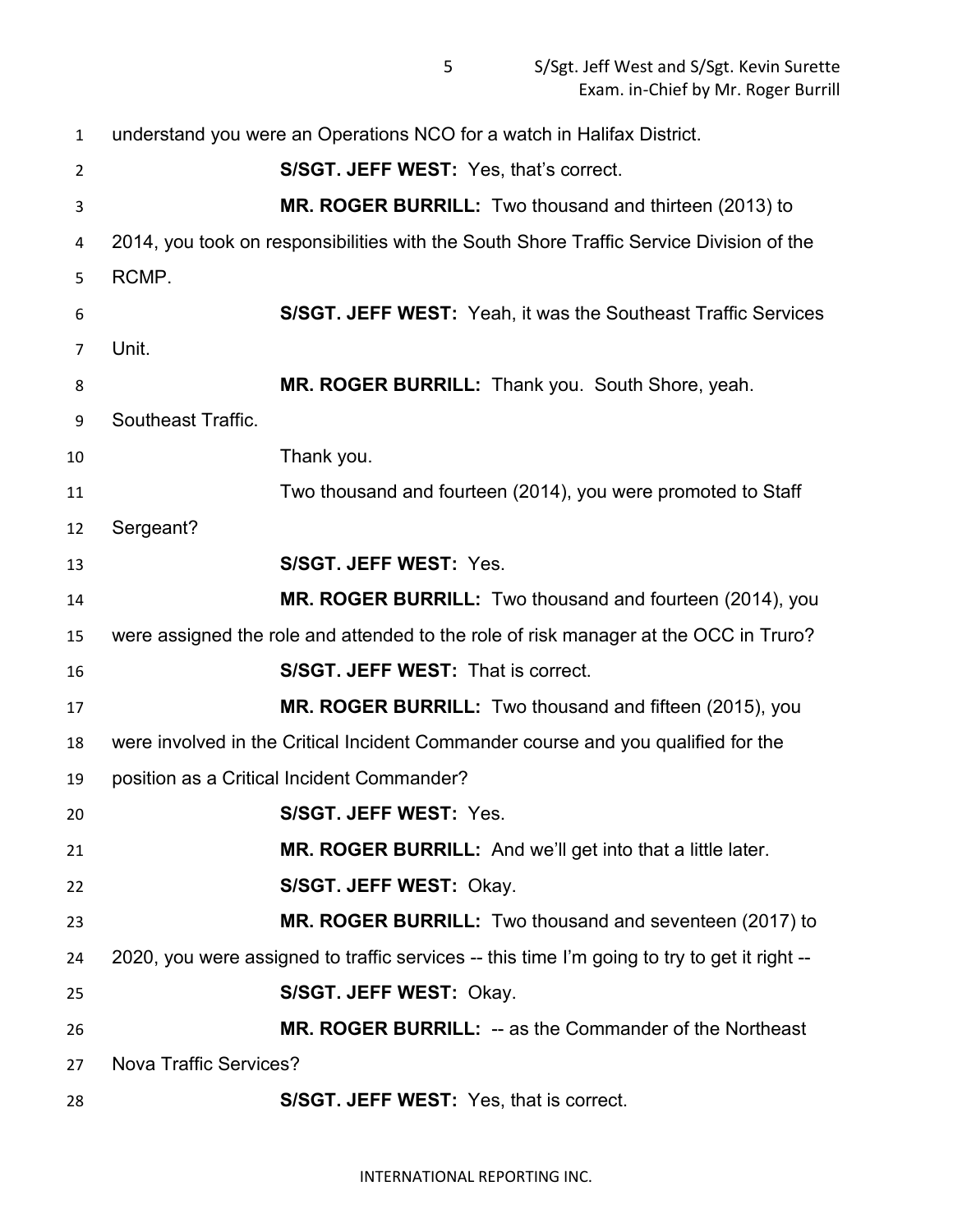| $\mathbf{1}$   | MR. ROGER BURRILL: I understand as well that you filled in                                  |
|----------------|---------------------------------------------------------------------------------------------|
| $\overline{2}$ | occasionally in the role of Assistant Support Services Officer for H Div. Is that right?    |
| 3              | S/SGT. JEFF WEST: Yeah, that's correct.                                                     |
| 4              | MR. ROGER BURRILL: Okay. And then prior to your leaving in --                               |
| 5              | retiring, in 2020 you took up the position of Executive NCO to the Commanding Officer       |
| 6              | at H Division. Is that correct?                                                             |
| 7              | <b>S/SGT. JEFF WEST: Yes, that is correct.</b>                                              |
| 8              | MR. ROGER BURRILL: So on April 18th-19th, 2020, you were on                                 |
| 9              | call as a Critical Incident Commander and responded to that call. Am I correct?             |
| 10             | <b>S/SGT. JEFF WEST:</b> Yes, that is correct.                                              |
| 11             | MR. ROGER BURRILL: Okay. Now, before I get to Staff Sergeant                                |
| 12             | Surette, I'm going to ask you a few questions about your training ---                       |
| 13             | S/SGT. JEFF WEST: Okay.                                                                     |
| 14             | <b>MR. ROGER BURRILL: --- and then I'll do the same with Staff</b>                          |
| 15             | Sergeant Surette.                                                                           |
| 16             | You took the Critical Incident Commander course in 2015. Can you                            |
| 17             | please provide us information of what that is and what the significance of that course is   |
| 18             | for your action as a CIC?                                                                   |
| 19             | S/SGT. JEFF WEST: Critical Incident Commander course is a                                   |
| 20             | course that is put on by -- through the Canadian Police College with instructors that are   |
| 21             | members of the Association of Canadian Critical Incident Commanders.                        |
| 22             | The course is a two-week course that's held in Ottawa or various                            |
| 23             | locations in which it is very labour-intensive with actually working through critical       |
| 24             | incident -- the actual critical incident, the program, the resources and planning and       |
| 25             | controlling a critical incident. When I say planning and controlling, there's -- the course |
| 26             | is -- culminates with a large-scale tabletop exercise in which they bring in I say actors,  |
| 27             | but the actors are -- would be an Emergency Response Team Commander, a                      |
| 28             | Negotiating Team Commander, a general duty Commander where you run through a                |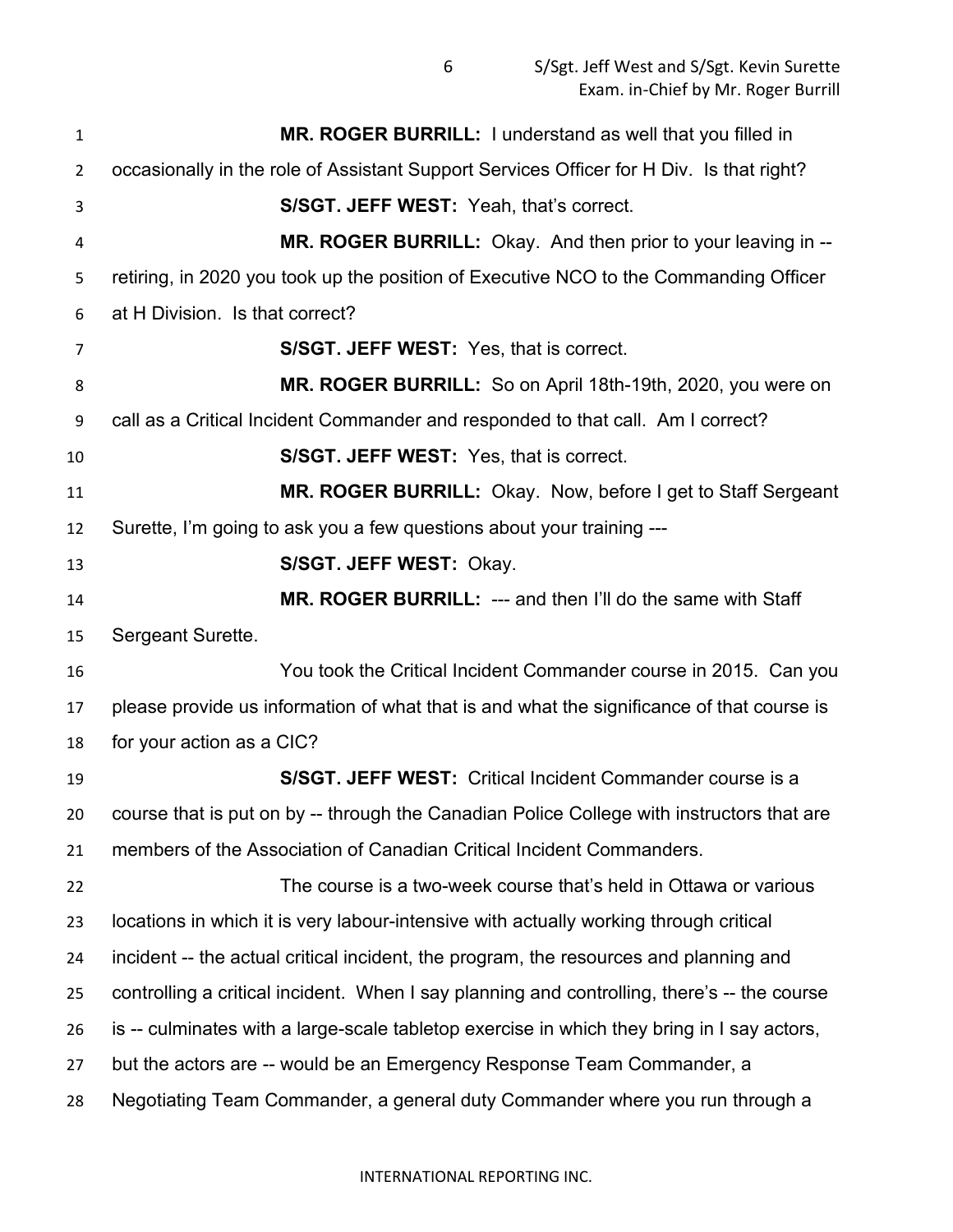two-hour plus exercise of a critical incident basically start to finish. **MR. ROGER BURRILL:** And after you take that course, is it then that you become qualified to be -- act as a Critical Incident Commander? **S/SGT. JEFF WEST:** With that, once -- with that course, it's a pass or fail course. **MR. ROGER BURRILL:** M'hm. **S/SGT. JEFF WEST:** Once -- if you've been successful in passing the course, once you go back to your home unit, whether it's in the RCMP or municipal policing force, because it's a course that's put on for both municipal police forces, as well as the RCMP, you're back at your home unit --- **MR. ROGER BURRILL:** M'hm. **S/SGT. JEFF WEST:** --- and there's an expectation that you continue to be -- you fall under the Divisional Coordinator for the first I believe it's two incidents that you are required to handle. They could be planned high risk warrants. So they could be dynamic incidents that are developing. So once you come back to your home unit, there's a period where you're being -- have some oversight of the Divisional Coordinator to ensure that everything is working. Then you're --- **MR. ROGER BURRILL:** Okay. In terms of standardized training though, after you've attended the Critical Incident Commander Course, --- **S/SGT. JEFF WEST:** M'hm. **MR. ROGER BURRILL:** --- is there any additional standardized training on a continuing education basis to maintain that role or that position? **S/SGT. JEFF WEST:** There is a requirement for and an expectation of continuing education as you move through the program. Is it standardized? No. It's dependent on the divisional, your unit. In this Division, we have a training plan. While I was involved, we had a training plan each year where there's an expectation that all our Critical Incident Commanders, and we've had range from four to eight Critical Incident Commanders in this Division, where there's a training plan in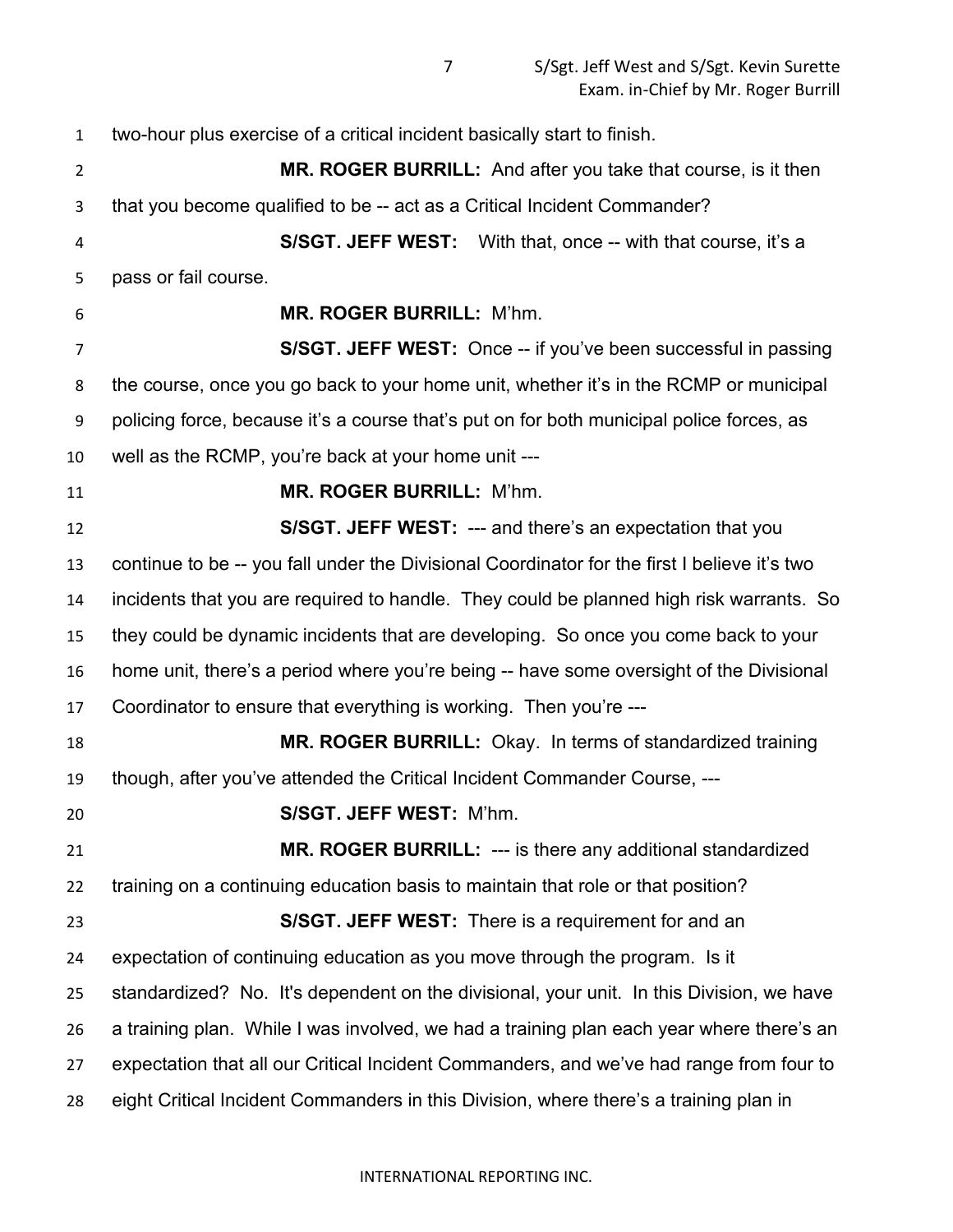place where there's -- to ensure that there's ongoing training throughout the year and it

 can be anything from in-house training to obtaining seminars and conferences outside of this province or -- and online learning as well. So that's ---

 **MR. ROGER BURRILL:** So that's done locally through H Div? The ---

**S/SGT. JEFF WEST:** Yes.

 **MR. ROGER BURRILL:** Okay. And who actually accredits it, that training, or controls the quality of the training?

 **S/SGT. JEFF WEST:** Usually within our Critical Incident Program here, Critical Incident Commander Program, we have a Divisional Coordinator. Okay. One of the roles of the Divisional Coordinator is to ensure that their ongoing education and training is in place. That has been filled by various members within the program. It's off the side of your desk responsibility. S/Sgt Dan MacGillvray initially was -- when I joined the program, he was a coordinator. I took over as coordinator from S/Sgt MacGillvray during my time as a Critical Incident Commander. **MR. ROGER BURRILL:** So as a Divisional Coordinator then, would you have responsibility for standard control of the training program locally? **S/SGT. JEFF WEST:** Yes. We work as a team. It's very team centric program with our Critical Incident Commanders as to identifying training opportunities, what best suits the current needs and requirements of the program. And, like I say, goes with training opportunities, webinars -- seminars. Also with exercises. We do a lot of exercises with the Canadian Armed Forces doing exercises to kind of bring our program together, all our assets. **MR. ROGER BURRILL:** You mentioned the Canadian Association

of Critical Incident Commanders?

| 26 | <b>S/SGT, JEFF WEST:</b> It's the association -- it's ACCIC.       |
|----|--------------------------------------------------------------------|
| 27 | MR. ROGER BURRILL: AC ---                                          |
| 28 | <b>S/SGT, JEFF WEST:</b> Association of Canadian Critical Incident |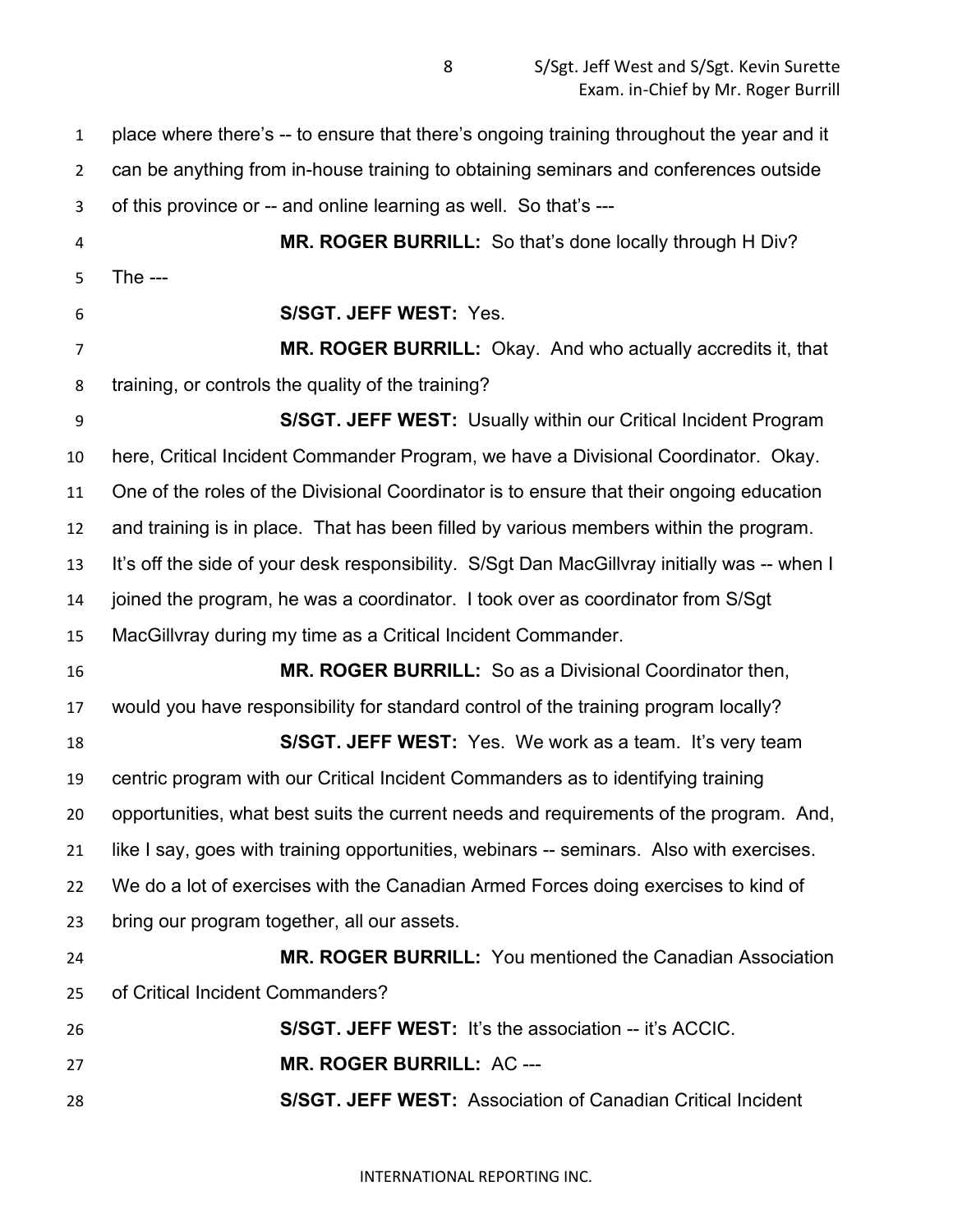Commanders.

| $\overline{2}$ | MR. ROGER BURRILL: M'hm. And do they have a role in                                            |
|----------------|------------------------------------------------------------------------------------------------|
| 3              | controlling and/or quality control of training, education, for Critical Incident               |
| 4              | Commanders?                                                                                    |
| 5              | S/SGT. JEFF WEST: The main role they play is with the course,                                  |
| 6              | the Critical Incident Commander's Course.                                                      |
| $\overline{7}$ | MR. ROGER BURRILL: Okay.                                                                       |
| 8              | S/SGT. JEFF WEST: The instructors are from -- for that --                                      |
| 9              | instructors for that course come from the Association of Canadian Critical Incident            |
| 10             | Commanders. They maintain the facilitator, the adjunct instructor core cadre for that          |
| 11             | program.                                                                                       |
| 12             | MR. ROGER BURRILL: Okay. Let me just move on then. We are                                      |
| 13             | all aware of the tragic 2014 Moncton incident. And I wonder if you could tell me whether       |
| 14             | there has been any additional training, protocols, arrangements, since 2014 initial            |
| 15             | critical incident training responses or anything of that nature that you're familiar with in H |
| 16             | Div?                                                                                           |
| 17             | S/SGT. JEFF WEST: Not that I'm familiar with. I joined -- became                               |
| 18             | part of the Critical Incident Program in 2015.                                                 |
| 19             | MR. ROGER BURRILL: Okay. Thank you. I understand there                                         |
| 20             | are, in April of 2020, there were six Critical Incident Commanders on call in Nova             |
| 21             | Scotia? Is that right?                                                                         |
| 22             | S/SGT. JEFF WEST: Not on call. There -- we have a compliment                                   |
| 23             | of six Critical Incident Commanders within the Division/province at that time.                 |
| 24             | <b>MR. ROGER BURRILL:</b> Right. So as total, there were six ---                               |
| 25             | S/SGT. JEFF WEST: Yes.                                                                         |
| 26             | MR. ROGER BURRILL: --- Critical Incident Commanders and you                                    |
| 27             | were on call once out of every three weeks? Is that correct?                                   |
| 28             | S/SGT. JEFF WEST: Yes. The system we had set up, we'd                                          |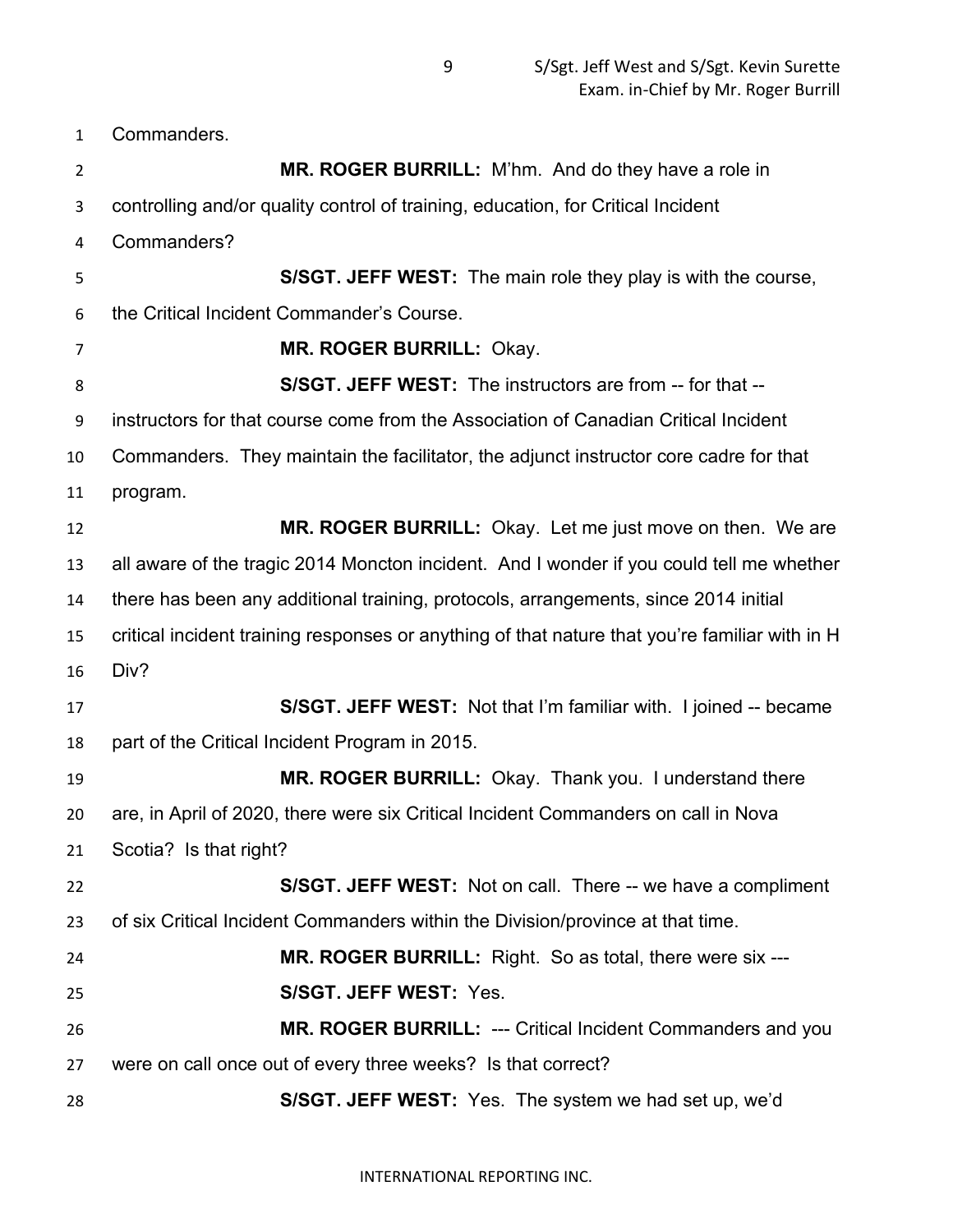always have two Critical Incident Commanders on call. So it was basically a three-week rotation that we were on call.

| 3  | MR. ROGER BURRILL: One week on, two weeks off?                                             |
|----|--------------------------------------------------------------------------------------------|
| 4  | S/SGT. JEFF WEST: Yes.                                                                     |
| 5  | MR. ROGER BURRILL: Two on call all the time?                                               |
| 6  | S/SGT. JEFF WEST: Yes, two on call all the time, and it wasn't --                          |
| 7  | it's not a primary/secondary type set up. We have two on call that are available.          |
| 8  | MR. ROGER BURRILL: Okay. Who coordinates the on-call basis                                 |
| 9  | for the program?                                                                           |
| 10 | S/SGT. JEFF WEST: During that time, that was one of my roles as                            |
| 11 | the Divisional Coordinator.                                                                |
| 12 | MR. ROGER BURRILL: Okay. Thank you. I just want to ask you                                 |
| 13 | a few more questions about training and then I won't -- I'm not trying to ignore you,      |
| 14 | S/Sgt Surette, ---                                                                         |
| 15 | S/SGT. KEVIN SURETTE: All right.                                                           |
| 16 | <b>MR. ROGER BURRILL: --- but we'll get to you in a minute here.</b>                       |
| 17 | In your role as a staff sergeant and your supervisory functions with                       |
| 18 | RCMP, are you able to give us any advice about the familiarity you would have or           |
| 19 | ongoing continuing education with some of the significant tools that the RCMP would        |
| 20 | use? In particular, the CIIDS system and the MWS system with respect to mobile work        |
| 21 | stations.                                                                                  |
| 22 | S/SGT. JEFF WEST: Well having worked in this Division since                                |
| 23 | 2003, I do have a good understanding of mobile workstation in the sense that I used it in  |
| 24 | my day-to-day policing as an operational police officer on traffic services, as well as my |
| 25 | role in Halifax District as a general duty supervisor ---                                  |
| 26 | MR. ROGER BURRILL: M'hm.                                                                   |
| 27 | S/SGT. JEFF WEST: --- team leader.                                                         |
| 28 | MR. ROGER BURRILL: So I have understanding of it. I                                        |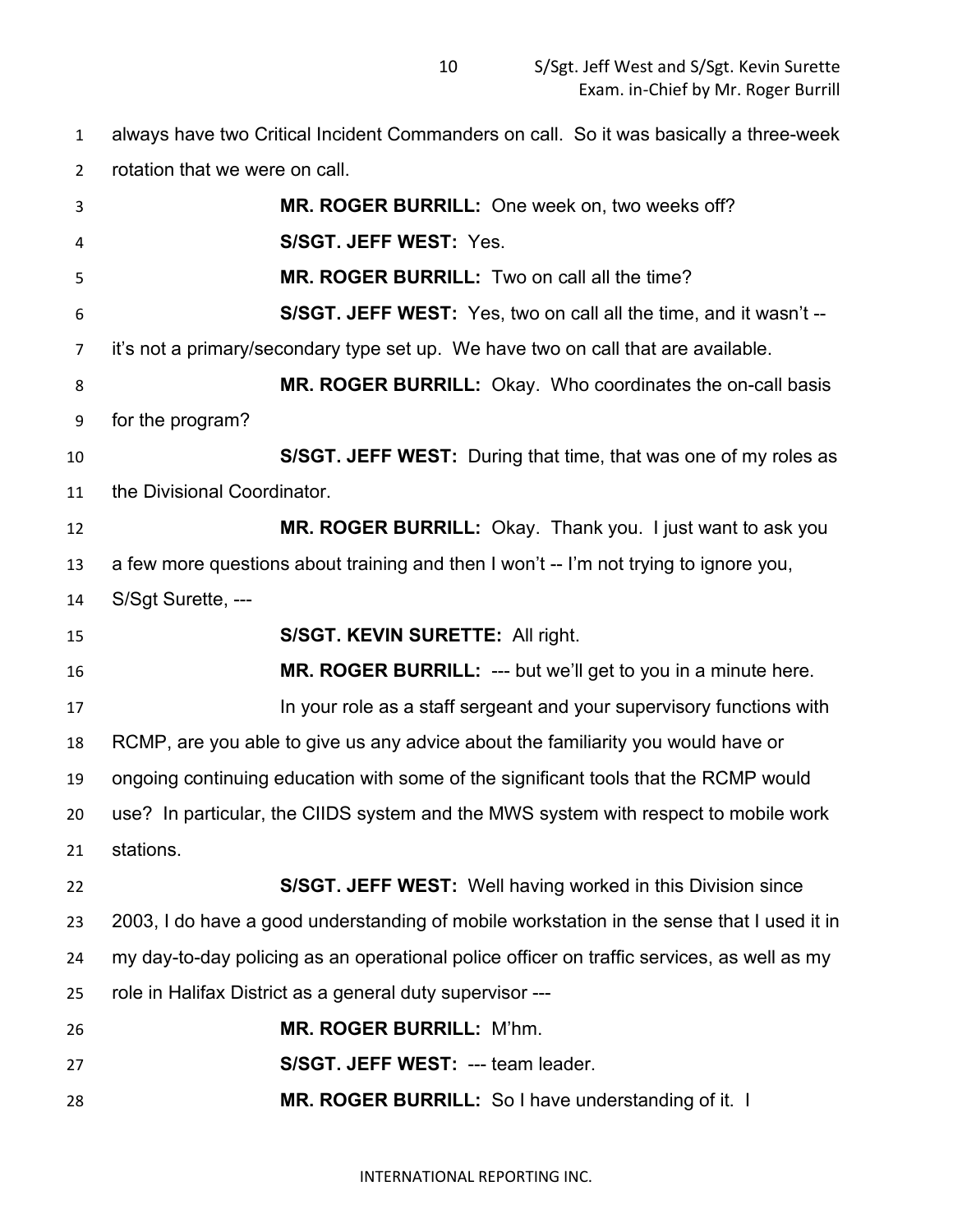| $\mathbf{1}$   | understand through the MWS there's mapping available and communication link.         |
|----------------|--------------------------------------------------------------------------------------|
| $\overline{2}$ | MR. ROGER BURRILL: Okay. Would you have been involved in                             |
| 3              | a supervisory role of training towards general division or general duty members with |
| 4              | respect to these particular tools?                                                   |
| 5              | S/SGT. JEFF WEST: No, I did not.                                                     |
| 6              | MR. ROGER BURRILL: Okay. Are you aware of any structure                              |
| 7              | available within the RCMP in your supervisory role as to continuing education or     |
| 8              | ongoing education with respect to these tools?                                       |
| 9              | S/SGT. JEFF WEST: I believe there is, but I don't know what it                       |
| 10             | would be.                                                                            |
| 11             | MR. ROGER BURRILL: Fair enough.                                                      |
| 12             | I'm going to ask Retired S/Sgt Surette similar questions, but let's                  |
| 13             | first establish who Retired S/Sgt Surette is.                                        |
| 14             | I understand that you retired in August of 2021 after 35 years                       |
| 15             | service? Is that correct?                                                            |
| 16             | <b>S/SGT. KEVIN SURETTE: Yes.</b>                                                    |
| 17             | MR. ROGER BURRILL: You joined the RCMP in 1986? You then                             |
| 18             | were a general duty member in three Newfoundland Detachments, Holyrood, Port aux     |
| 19             | Basques, and St. John's between 1986 and 1993? Is that correct?                      |
| 20             | <b>S/SGT. KEVIN SURETTE: Yes</b>                                                     |
| 21             | MR. ROGER BURRILL: I also understand that this is the time                           |
| 22             | when you began striking your apprenticeship with the Emergency Response Team in      |
| 23             | Newfoundland?                                                                        |
| 24             | <b>S/SGT. KEVIN SURETTE: Yes.</b>                                                    |
| 25             | MR. ROGER BURRILL: I understand between 1993 and 1997,                               |
| 26             | you were a member of the only full-time RCMP Emergency Response Team in Canada       |
| 27             | at the time in Ottawa? Is that correct?                                              |
| 28             | <b>S/SGT. KEVIN SURETTE: Yes.</b>                                                    |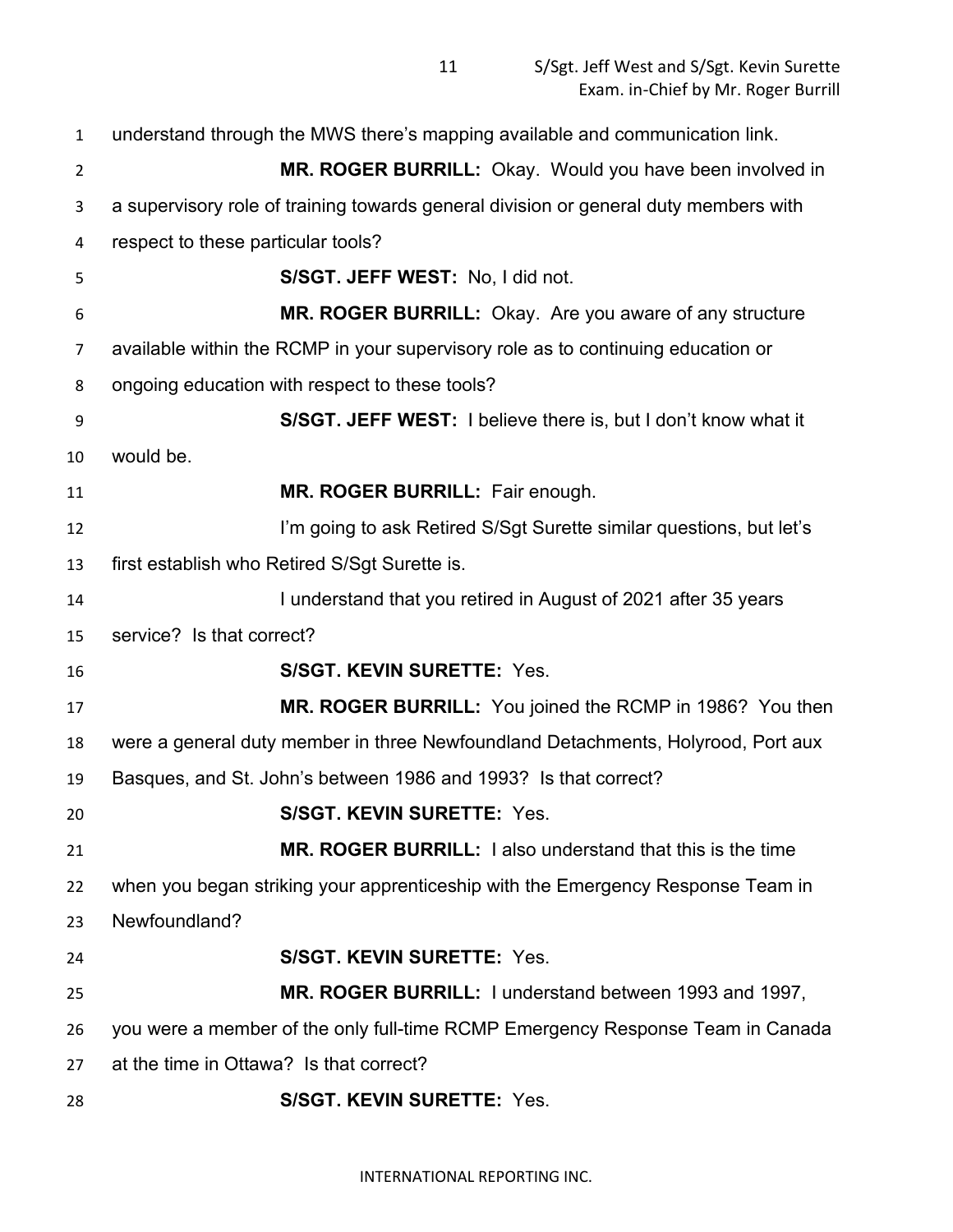| 1  | MR. ROGER BURRILL: So that was working out of the Ottawa                         |
|----|----------------------------------------------------------------------------------|
| 2  | Detachment?                                                                      |
| 3  | S/SGT. KEVIN SURETTE: Out of Ottawa, yes.                                        |
| 4  | MR. ROGER BURRILL: Yeah. Thank you. You were trained                             |
| 5  | specifically in a particular task with the Emergency Response Team?              |
| 6  | <b>S/SGT. KEVIN SURETTE: Yes.</b>                                                |
| 7  | MR. ROGER BURRILL: And what was that?                                            |
| 8  | S/SGT. KEVIN SURETTE: I became trained as a sniper.                              |
| 9  | MR. ROGER BURRILL: Okay. October of 1997, I understand you                       |
| 10 | transferred to H Division, to the Yarmouth Town Detachment?                      |
| 11 | <b>S/SGT. KEVIN SURETTE: Yes.</b>                                                |
| 12 | MR. ROGER BURRILL: I understand that in 2002, you were                           |
| 13 | promoted to corporal?                                                            |
| 14 | <b>S/SGT. KEVIN SURETTE: Yes.</b>                                                |
| 15 | <b>MR. ROGER BURRILL:</b> Two thousand and three (2003), you were                |
| 16 | promoted to sergeant?                                                            |
| 17 | S/SGT. KEVIN SURETTE: Yes.                                                       |
| 18 | MR. ROGER BURRILL: And I understand from 2003 to 2006, you                       |
| 19 | took on duties as the Barrington Detachment Commander in Southwest Nova Scotia?  |
| 20 | Is that right?                                                                   |
| 21 | <b>S/SGT. KEVIN SURETTE: Yes.</b>                                                |
| 22 | MR. ROGER BURRILL: Two thousand and six (2006) to 2008,                          |
| 23 | you took on responsibilities as the Yarmouth Rural Detachment Commander? Is that |
| 24 | correct?                                                                         |
| 25 | <b>S/SGT. KEVIN SURETTE: Yes.</b>                                                |
| 26 | MR. ROGER BURRILL: And 2008 to 2000 -- sorry, you were then                      |
| 27 | promoted to sergeant in 2000 and -- staff sergeant.                              |
| 28 | S/SGT. KEVIN SURETTE: Staff sergeant. Yeah. Two thousand                         |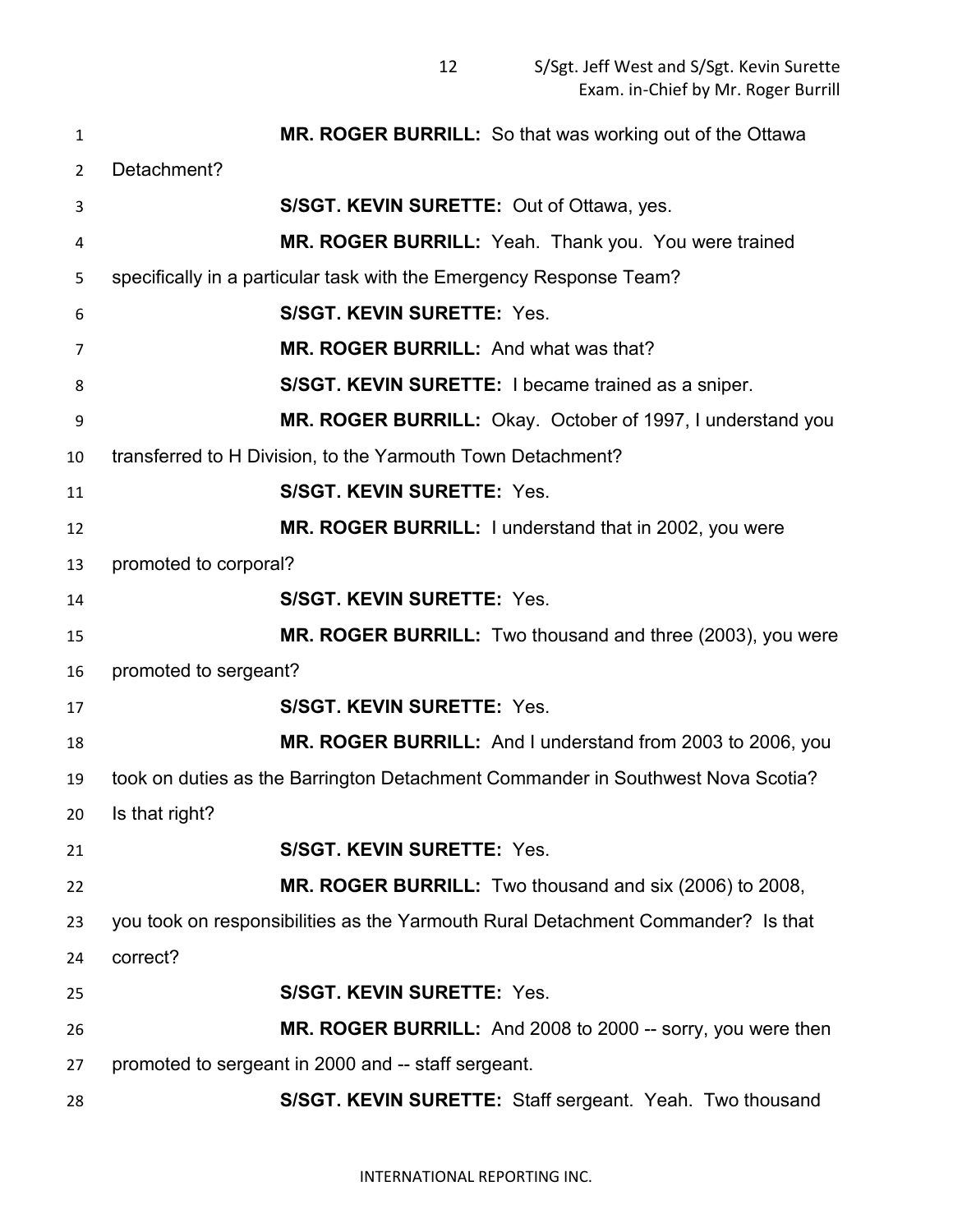and eight (2008). **MR. ROGER BURRILL:** Two thousand and eight (2008). And you took on roles as the Detachment Commander for the Yarmouth Town Detachment? Is that right? **S/SGT. KEVIN SURETTE:** That's correct. **MR. ROGER BURRILL:** Am I correct to say that in 2014, you were appointed as the District Advisory Non-Commissioned Officer, the term we've referred to earlier as the DANCO? **S/SGT. KEVIN SURETTE:** Yes. **MR. ROGER BURRILL:** And that was for Southwest Nova? **S/SGT. KEVIN SURETTE:** Yes. **MR. ROGER BURRILL:** And your responsibilities were then for supervising and overseeing six detachment county areas in the Southwest Nova District? Is that right? **S/SGT. KEVIN SURETTE:** Correct. **MR. ROGER BURRILL:** Two thousand and ten (2010), you became a member of the Critical Incident Group in H Division after attending the Critical Incident Course that was discussed by S/Sgt West? **S/SGT. KEVIN SURETTE:** Correct. **MR. ROGER BURRILL:** All right. And on April 18<sup>th</sup> and 19<sup>th</sup>, you were on call as a Critical Incident Commander and you attended, eventually, the Great Village Fire Hall as the, I'm going to call it the second or associate Critical Incident Commander? Is that correct? **S/SGT. KEVIN SURETTE:** That's correct. **MR. ROGER BURRILL:** All right. I'm going to ask you a little bit more like I did S/Sgt West about some training circumstances. You actually took the Critical Incident Commander Course in 2010? **S/SGT. KEVIN SURETTE:** Correct.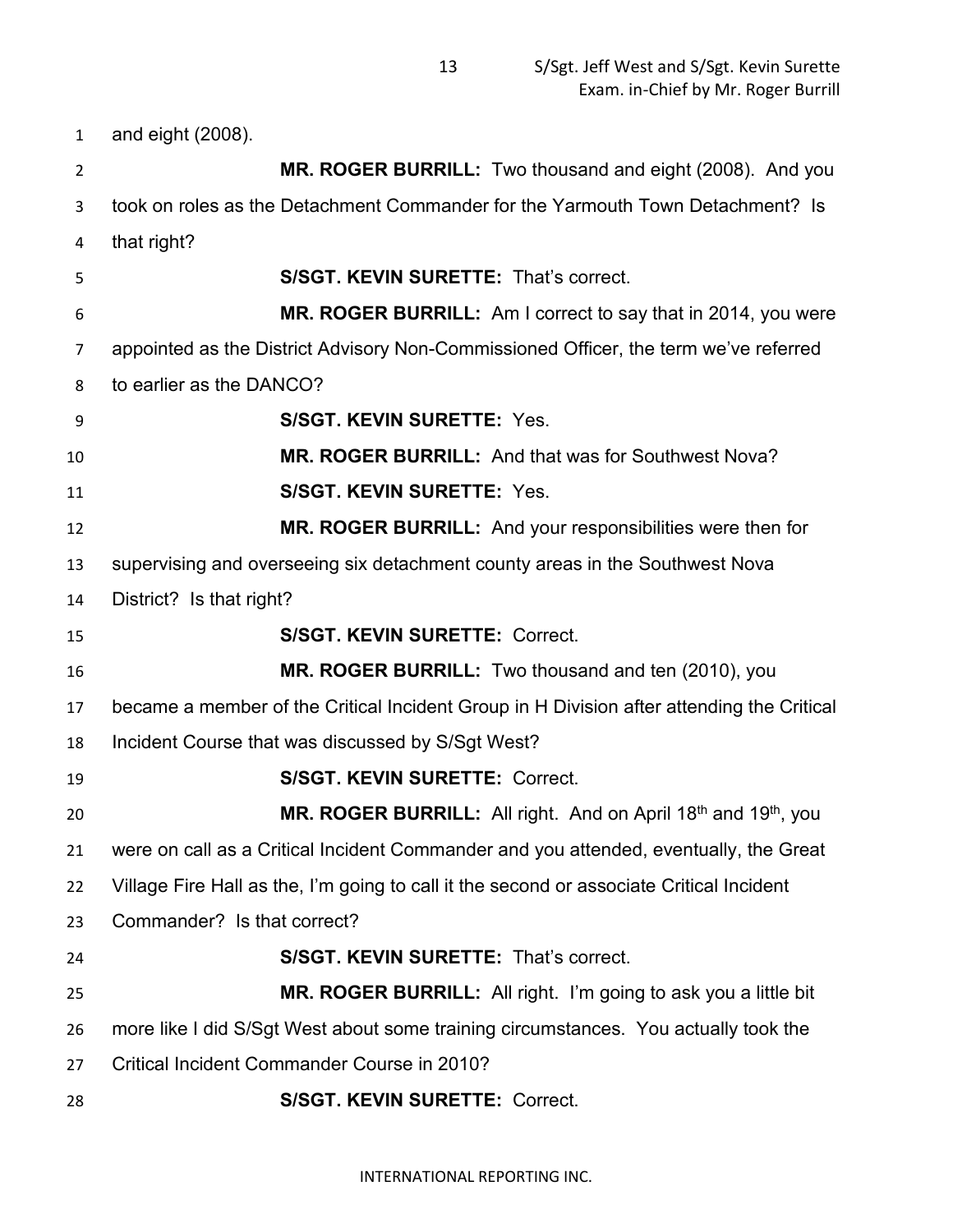**MR. ROGER BURRILL:** And do you agree with S/Sgt West with respect to his description of the course and its programming? **S/SGT. KEVIN SURETTE:** Yes. **MR. ROGER BURRILL:** Okay. What upgrading or continuing education would a critical Incident Commander need to take, or take in order to remain qualified as a Critical Incident Commander? **S/SGT. KEVIN SURETTE:** I don't want to be repetitive. Everything Jeff said, I agree with. We also do exercises where we tried to get at least one large- scale scenario done per year. So we had our quarterly meetings, we had our conferences, webinars, seminars. We would also, at our quarterly meetings, I think it's important, we would hash out every call we'd had in that previous quarter, so we all had a good understanding, make sure we're on the same page with everything that had transpired, lessons learned, so continue with development from that perspective. And then the large-scale scenarios, there was an attempt to make sure we all had a part in that once a year, to make sure we were staying fresh with our thing. That was divisionally imposed by our own group. It didn't always happen that way, but we try our best to make that happen. And I think it's worthy of note that, as a Critical Incident Commander, we have no full-time Critical Incident Commanders in the division, so it was always something that we were doing above and beyond our substantive role. **MR. ROGER BURRILL:** I understand that. I get the sense, and correct me if I'm wrong, that the Association of Critical -- Canadian Critical Incident Commanders has a -- runs courses or runs qualifications on a national standard basis. Does that sound right? **S/SGT. KEVIN SURETTE:** I'm not sure if they -- how many they actually run, but they certainly make it known if there are courses or seminars going on nationally or internationally that would benefit, and they would fan that out to the divisional coordinators across the country, and then we'd -- we'd, of course, couldn't just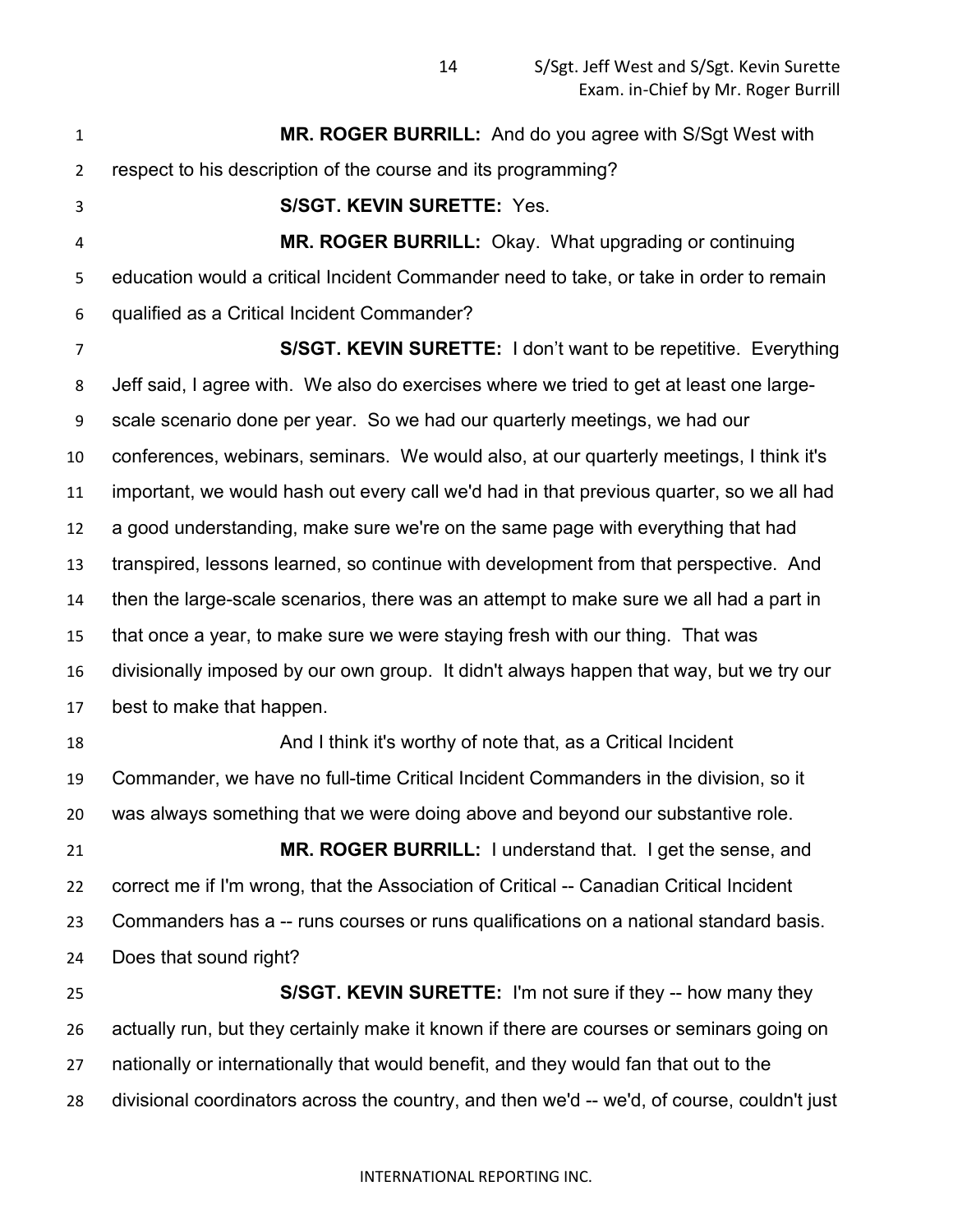drop and go. It had to be something that we'd make ---

 **MR. ROGER BURRILL:** Sure. I understand. But in terms of qualifications for you, 2010, and for your colleague in 2015, that would have been a national course that was undertaken with national course standards; correct? **S/SGT. KEVIN SURETTE:** Correct. **MR. ROGER BURRILL:** Any follow-up in terms of Critical Incident Commander training on national course standards that you can comment on? **S/SGT. KEVIN SURETTE:** No. In my time in the program, once you've done the course, you come back to the division, the division manages the program. **MR. ROGER BURRILL:** Okay. And would that be managed through what we have identified as the Critical Incident Command Group, or what you have identified as? **S/SGT. KEVIN SURETTE:** Yes, and in answering to the Support Services Officer, who ultimately has control of that group. **MR. ROGER BURRILL:** Okay. I asked the question of S/Sgt. West with respect to training, programming post-2014 with the Moncton incident. Are you able to comment about whether there has been any change or developments in terms of training, continuing education for initial Critical Incident Commanders? **S/SGT. KEVIN SURETTE:** I think we really pushed -- we -- the RCMP, we pushed the initial Incident Command course, which was a one-week course geared towards Detachment Commanders and Detachment Supervisors just to have a better understanding of what the expectations were from the Critical Incident Commander coming in. So many of our members have been trained in that regard since then, and as Critical Incident Commanders, we've often lectured on that course in one form or another. And that -- a large part of that had to do with -- the biggest complaint from Moncton, I think, had to do with communication amongst the Command Group with the frontline members, and that course is geared -- there's other aspects,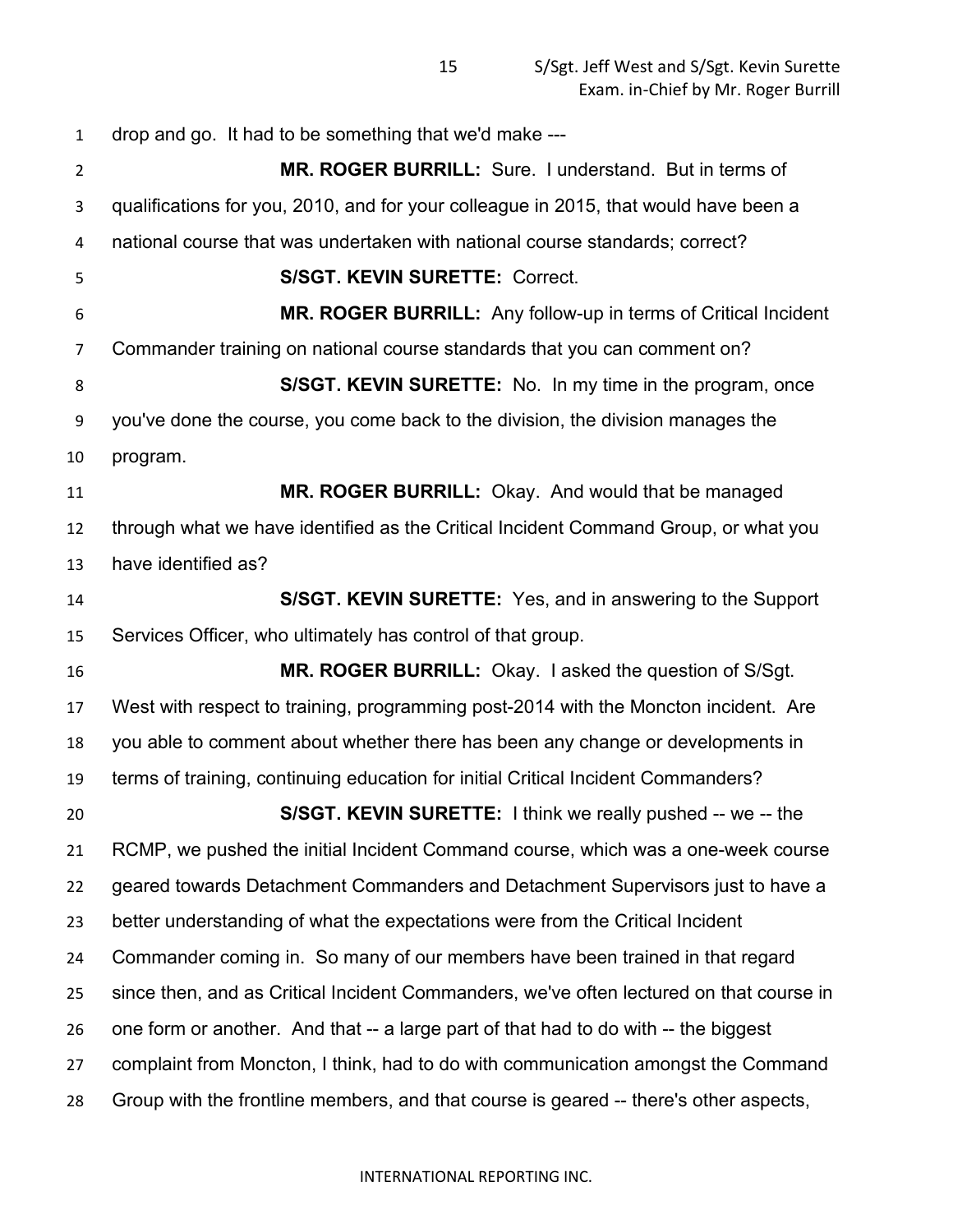but a large part of that is geared towards understanding the terminology that we use

and what our expectations are when we arrive, and who is actually in charge at that

point.

 **MR. ROGER BURRILL:** So you've actually partaken in this course training program with respect to Detachment and/or District Commanders for initial Critical Incident Commanders? **S/SGT. KEVIN SURETTE:** Yes. **MR. ROGER BURRILL:** Yeah. Okay. Is that the same for you, S/Sgt. West? **S/SGT. JEFF WEST:** Yes, that's correct. **MR. ROGER BURRILL:** All right. Let's talk about the Critical Incident Program in H-Division. We've spoke with S/Sgt. West with respect to the fact that there were 6 qualified Critical Incident Commanders at the time of April of 2020. **S/SGT. KEVIN SURETTE:** Yes. **MR. ROGER BURRILL:** Was that a comfortable number for you, S/Sgt. Surette? **S/SGT. KEVIN SURETTE:** Yes. We had talked numerous times about what was the right number --- **MR. ROGER BURRILL:** Yeah. **S/SGT. KEVIN SURETTE:** --- and we felt that we could adequately manage the call volume and frequency with the six members that we had. **MR. ROGER BURRILL:** So the on-call status that was defined by your colleague, the one in three, on one week out of every three --- **S/SGT. KEVIN SURETTE:** M'hm. **MR. ROGER BURRILL:** --- was that a manageable on-call --- **S/SGT. KEVIN SURETTE:** Yeah. **MR. ROGER BURRILL:** --- situation for you? **S/SGT. KEVIN SURETTE:** Yeah, it takes a toll, like any on-call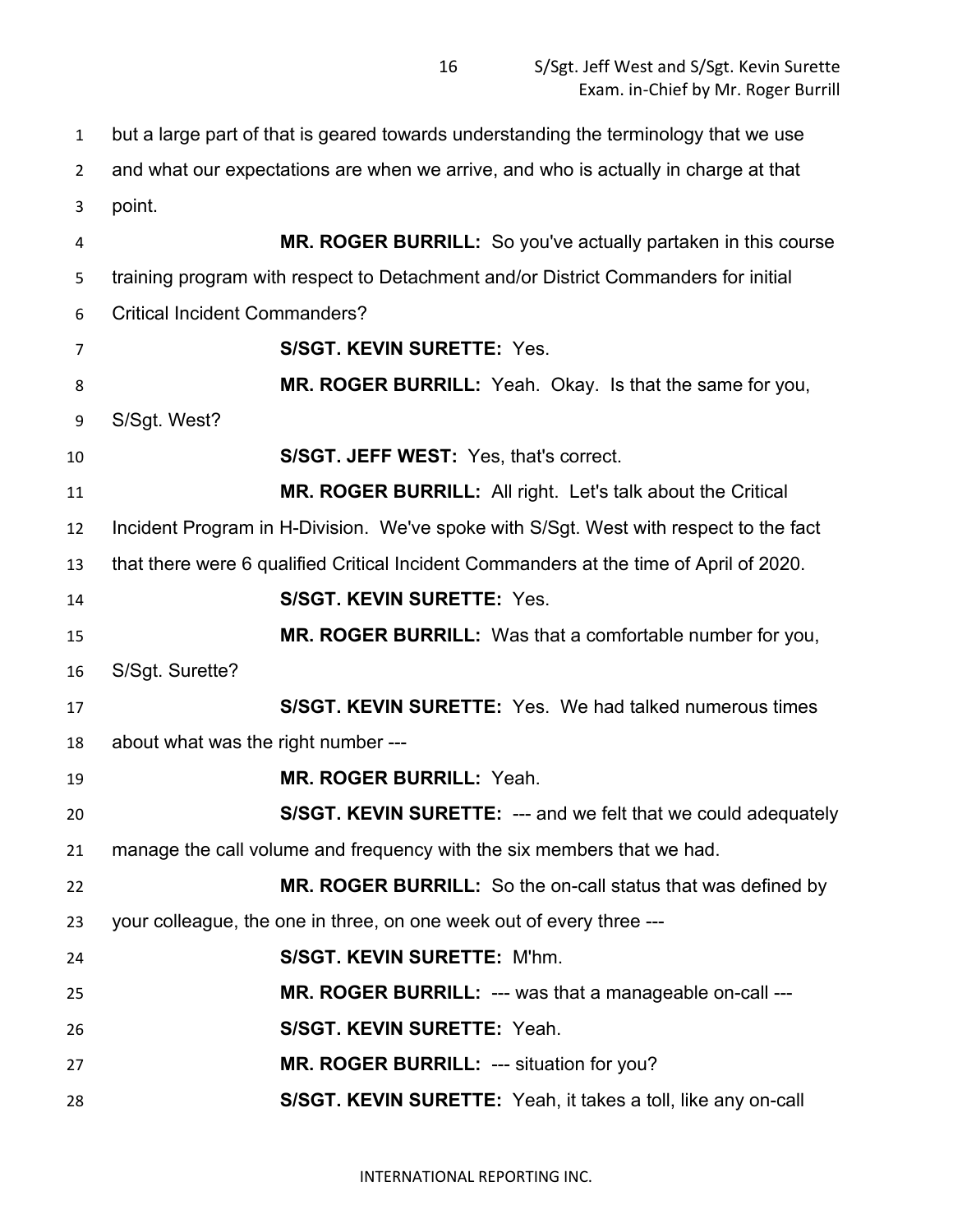system does, but we felt we could manage that, yes. **MR. ROGER BURRILL:** Okay. How long was that on-call status -- situation in effect before April of 2020? **S/SGT. KEVIN SURETTE:** I recall not being on call initially when I was training, 2010, 2011. I would think that the formal on-call system, we would have got approval for that somewhere around 2012 or '13. **MR. ROGER BURRILL:** Okay. So it was in existence for a significant time before --- **S/SGT. KEVIN SURETTE:** Absolutely. **MR. ROGER BURRILL:** All right. You were well used to that --- **S/SGT. KEVIN SURETTE:** Yes. **MR. ROGER BURRILL:** --- schedule? **S/SGT. KEVIN SURETTE:** Yes. **MR. ROGER BURRILL:** Okay. Let me just continue on with a few questions on training like I did with S/Sgt. West with respect to your role as -- and you, I have a sense, have had a significant supervisory role in your Detachment Commander role. **S/SGT. KEVIN SURETTE:** Yes. **MR. ROGER BURRILL:** Would you have a familiarity with the CIIDS system and the CAD logging and the MWS systems? **S/SGT. KEVIN SURETTE:** There's a familiarity with it, but I -- in my role as DANCO, in my last seven years, I didn't use it. I didn't have an MWS in my vehicle. And prior to that, I would have had access to it in my detachment, as everybody else did. So my familiarity with it on a day-to-day basis is a little limited at this point. **MR. ROGER BURRILL:** Right. **S/SGT. KEVIN SURETTE:** Yeah. **MR. ROGER BURRILL:** But in terms of training, ongoing familiarity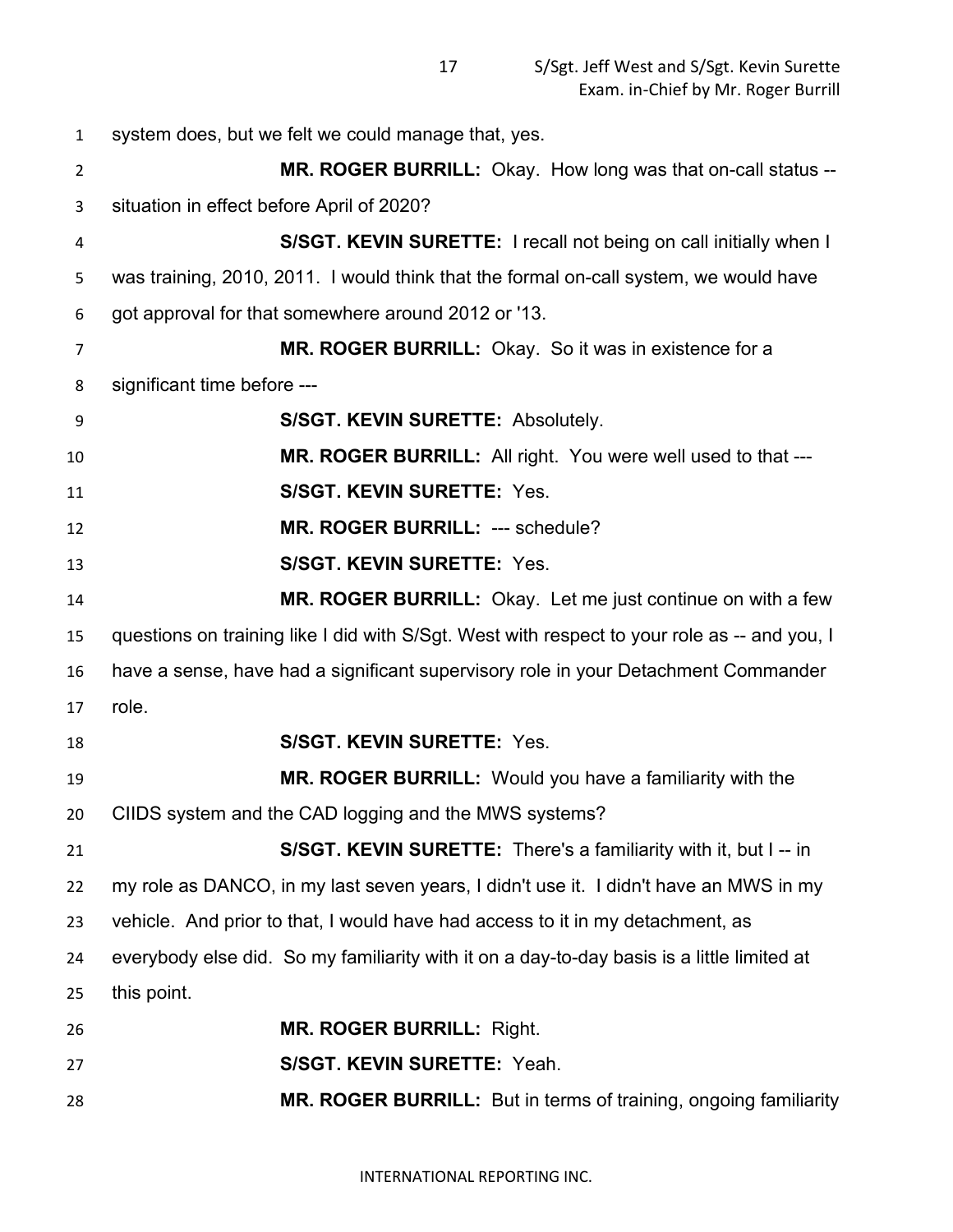for general duty members, what can you say about that in your role as a supervisor? **S/SGT. KEVIN SURETTE:** Just making sure that everybody who was using the system did have the proper training. We have divisional courses set up for that, workshops, that type of thing, to make sure that people know how to use the equipment.

## **MR. ROGER BURRILL:** M'hm.

 **S/SGT. KEVIN SURETTE:** And often as my role both as a Commander and as a DANCO was to set up training or ensure that the right people who needed the training were going to the training.

 **MR. ROGER BURRILL:** All right. We're going to move on then from that sort of general information, training and background information. Yesterday, when we were in the proceedings, there was a Foundational Document tendered into the proceedings entitled the RCMP Command Post Operational Communications Centre and Command Decisions. Now a long title, but we've referred to it as the Command Decisions Document. Are you gentlemen familiar with that, having had an opportunity to look at it in previous -- on a previous occasion?

**S/SGT. JEFF WEST:** Yes, I have.

 **MR. ROGER BURRILL:** Okay. I intend to use that document then as a sort of a guidepost for some of our upcoming questions, and it'll hopefully cover some topics that the Critical Incident Commander can provide some insight to the Commissioners on.

 Before I do that, I think it's important for us to determine what is a critical incident, from your point of view, please, gentlemen? Can you tell us that relatively quickly?

 **S/SGT. KEVIN SURETTE:** I think the laymen definition, the best definition is that it's an incident which is beyond the scope of your typical detachment, and requires some sort of coordinated effort, and would include calls where the risk is elevated beyond what we would call a normal call.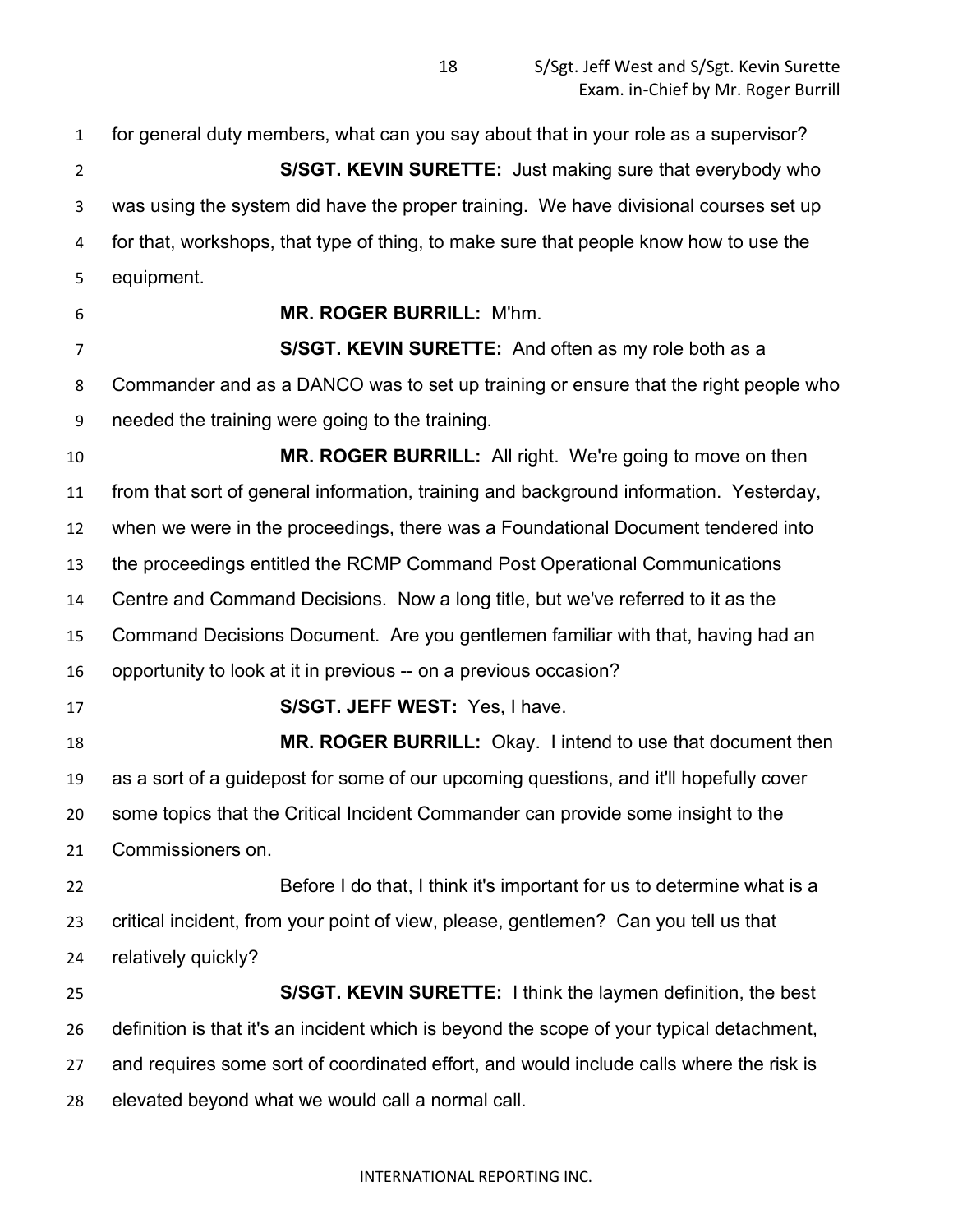| $\mathbf{1}$    | MR. ROGER BURRILL: Okay. And is the definition of a critical                                 |
|-----------------|----------------------------------------------------------------------------------------------|
| $\overline{2}$  | incident something that is familiar to you, S/Sgt. West?                                     |
| 3               | S/SGT. JEFF WEST: Yes, it is. And ---                                                        |
| 4               | MR. ROGER BURRILL: Okay.                                                                     |
| 5               | <b>S/SGT. JEFF WEST: --- as it's noted in the Foundational</b>                               |
| 6               | Documents, so to expand on that, you think of critical incidents, yeah, Kevin said,          |
| $\overline{7}$  | beyond the scope or what typically uniform general duty members would take care of.          |
| 8               | So you think of armed and barricaded, hostage taking, and even to the -- like, high-risk     |
| 9               | warrant service. So you think of along those lines, it's something that just is the          |
| 10              | elevated risk to the public, elevated risk to the police as well.                            |
| 11              | MR. ROGER BURRILL: Okay. And are you able to give me some                                    |
| 12              | insight into who is it that decides what is a critical incident?                             |
| 13              | S/SGT. JEFF WEST: Yeah, basically, and this goes down to how                                 |
| 14              | the process works in this division, is when our frontline officers, our uniform officers are |
| 15              | dealing with some matter, often they'll realize it's beyond their ability to deal with the   |
| 16              | incident with what they have at hand. Then from there, a call will be made to a Critical     |
| 17              | Incident Commander, whoever's on call, discussions, so the decision usually rests -- will    |
| 18              | rest with the Critical Incident Commander with -- once there's -- information is provided,   |
| 19              | if it meets the threshold of a critical incident, which then prompts the process of moving   |
| 20 <sub>2</sub> | forward from there.                                                                          |
| 21              | <b>MR. ROGER BURRILL:</b> So that decision rests with the Critical                           |
| 22              | Incident Commander as to what steps are taken if a threshold is met?                         |
| 23              | S/SGT. JEFF WEST: Yes.                                                                       |
| 24              | MR. ROGER BURRILL: And the decision that's being made by the                                 |
| 25              | Critical Incident Commander is made in response to information that's being provided         |
| 26              | from who?                                                                                    |
| 27              | S/SGT. JEFF WEST: From who could be from the Risk Manager,                                   |
| 28              | it could be the on-scene Commander, it could be somebody within that chain, that             |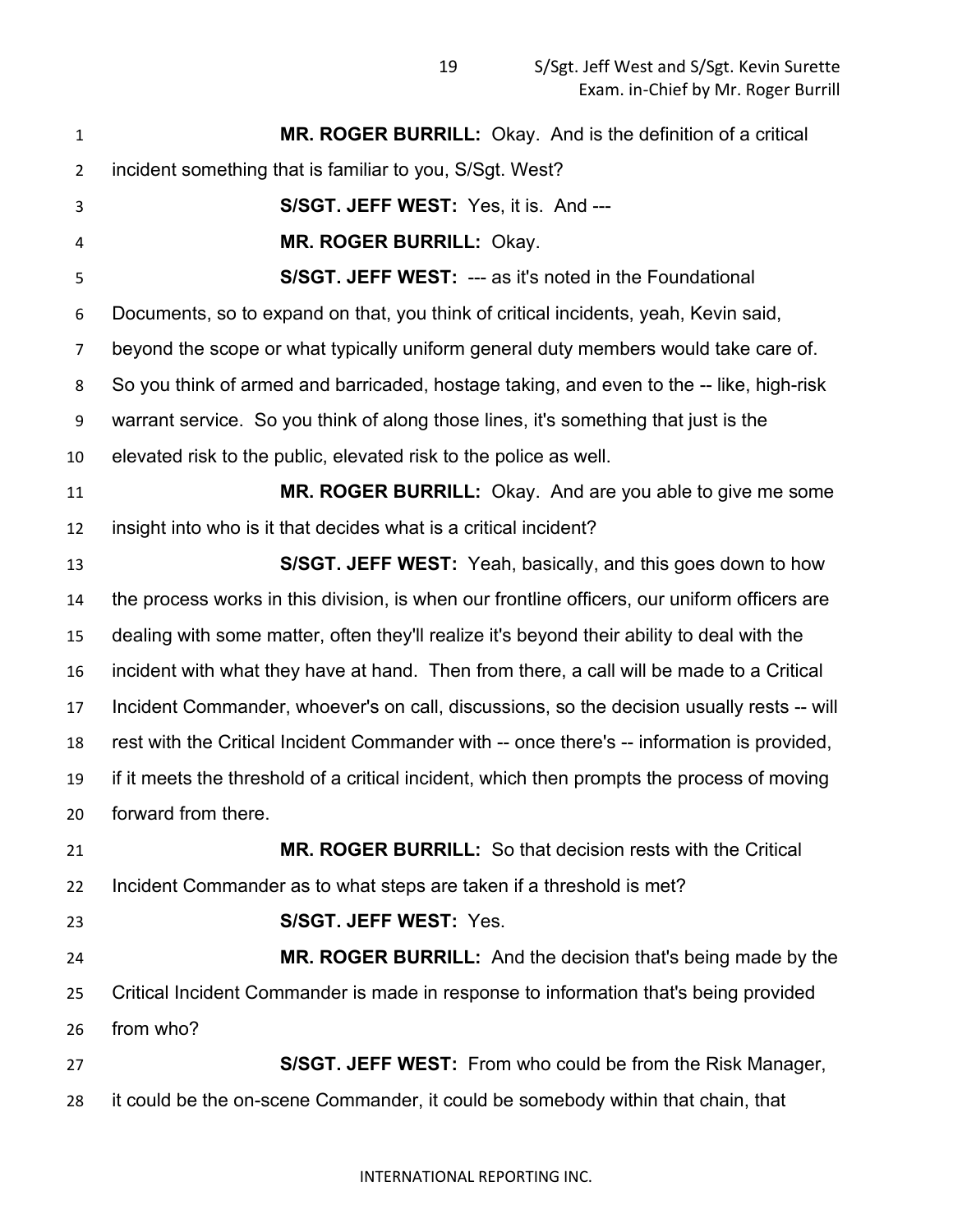information chain, so there's -- it's not set in stone as to who actually calls the Critical Incident Commander, but we're available 24 -- being on-call, we're available 24/7, and it's -- a lot of times it's who's the person in best position to provide that information to us. **MR. ROGER BURRILL:** But I'm getting the impression that it's the Critical Incident Commander that makes the decision if this is a critical incident such that it triggers something called the Critical Incident Package. **S/SGT. JEFF WEST:** That is correct. **MR. ROGER BURRILL:** And that's done on the basis of conversations that you may have with a number of people, and it doesn't really matter who they are, just what their basis of knowledge is? **S/SGT. JEFF WEST:** Yeah, really it comes down to who's in the best position --- **MR. ROGER BURRILL:** Yeah. **S/SGT. JEFF WEST:** --- that -- to provide that information. And it may be times where the on-scene person, Commander, is so involved in what is going on, he has to rely on whether it's the Risk Manager or somebody else to provide, so it's very dependent -- situationally dependent. And then once we start involving whether it's high-risk warrants, unplanned events, then it's somebody different again. **MR. ROGER BURRILL:** Okay. **S/SGT. JEFF WEST:** So it's -- there's no set that it has to be this person that calls. **MR. ROGER BURRILL:** In an unplanned event, you're making the decision of what is a critical incident, such that it determines what kind of resources are deployed, on the basis of telephone calls, is that it? **S/SGT. JEFF WEST:** That is correct. **MR. ROGER BURRILL:** Sound right, S/Sgt. Surette? **S/SGT. KEVIN SURETTE:** Yeah. And I think it's important to note as well that we often -- if we're not getting all the information we want from that initial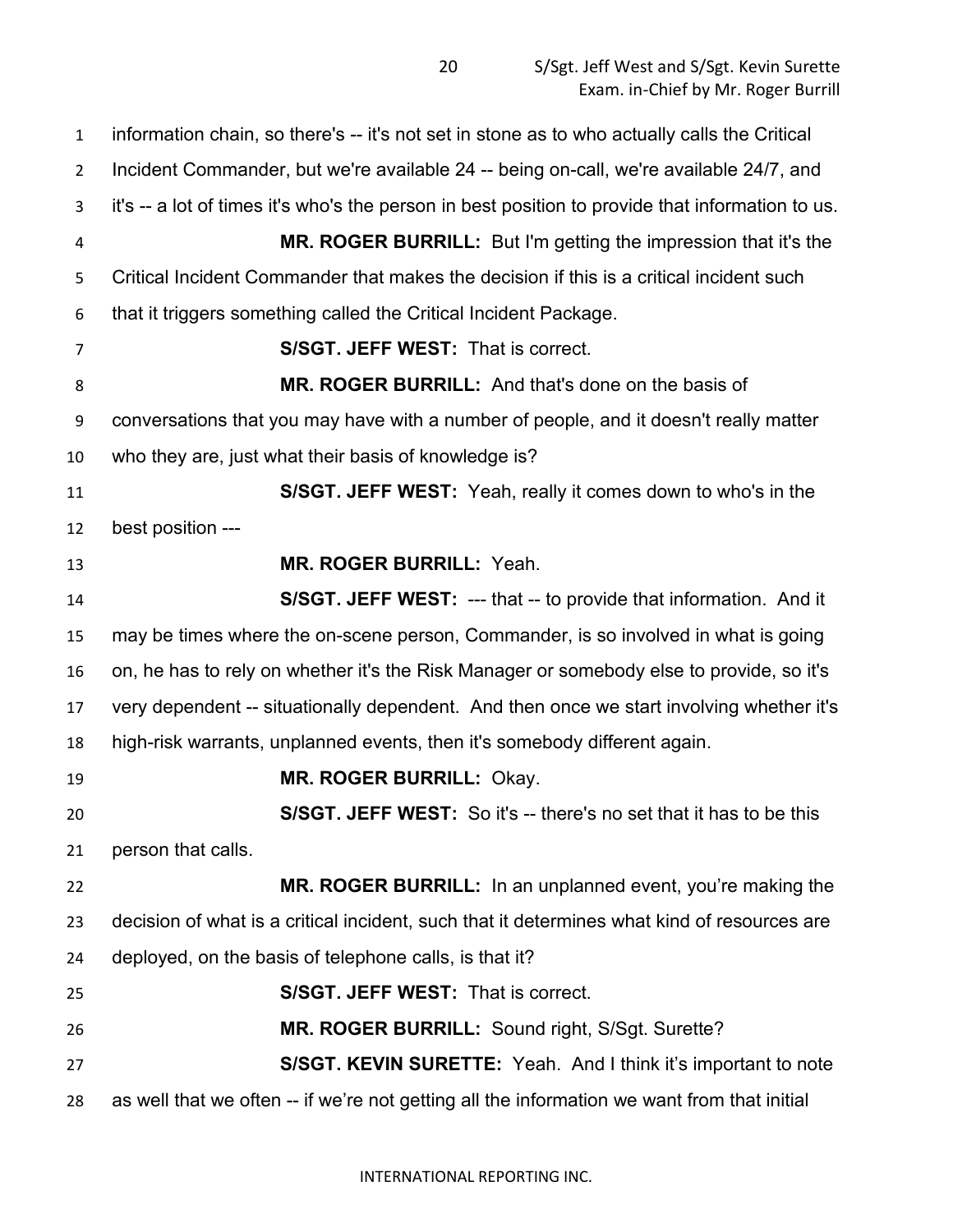caller, whether it be the risk manager or detachment commander somewhere, we may very well say, "Well, who's your top guy on the scene? Who's running the show on the ground?" And we may call that person for further clarification. And quite often -- or not quite often but often we end up providing advice as opposed to activating the Critical Incident Package; quite often we would flesh out the situation with them, provide some advice or guidance or suggestions, and have them let us know how that goes before we make a decision. **MR. ROGER BURRILL:** Okay. So I understand there are different types of mobilization of the package. Who decides the extent of the Critical Incident Package being mobilized? **S/SGT. KEVIN SURETTE:** The commander, the Incident Commander. **MR. ROGER BURRILL:** The Critical Incident Commander. And how is that done; on the basis of information in those phone calls that you have as well? **S/SGT. KEVIN SURETTE:** Yes. **MR. ROGER BURRILL:** Okay. **S/SGT. KEVIN SURETTE:** Yeah. **MR. ROGER BURRILL:** Does that sound right, S/Sgt. West? **S/SGT. JEFF WEST:** That is correct. So it's based on the information provided, and lots of time with the follow-up conversation with the ERT commander as to what -- the appropriate resources for the situation at hand. **MR. ROGER BURRILL:** Okay. Do you gentlemen feel that this is a productive and/or efficient way of making determinations for the deployment of services? **S/SGT. JEFF WEST:** Yes, I do. The division has moved forward in processes over the last number of years where we've tried to take out some phone calls, the in-between phone calls as almost going too far up the command structure to have information funnelled down.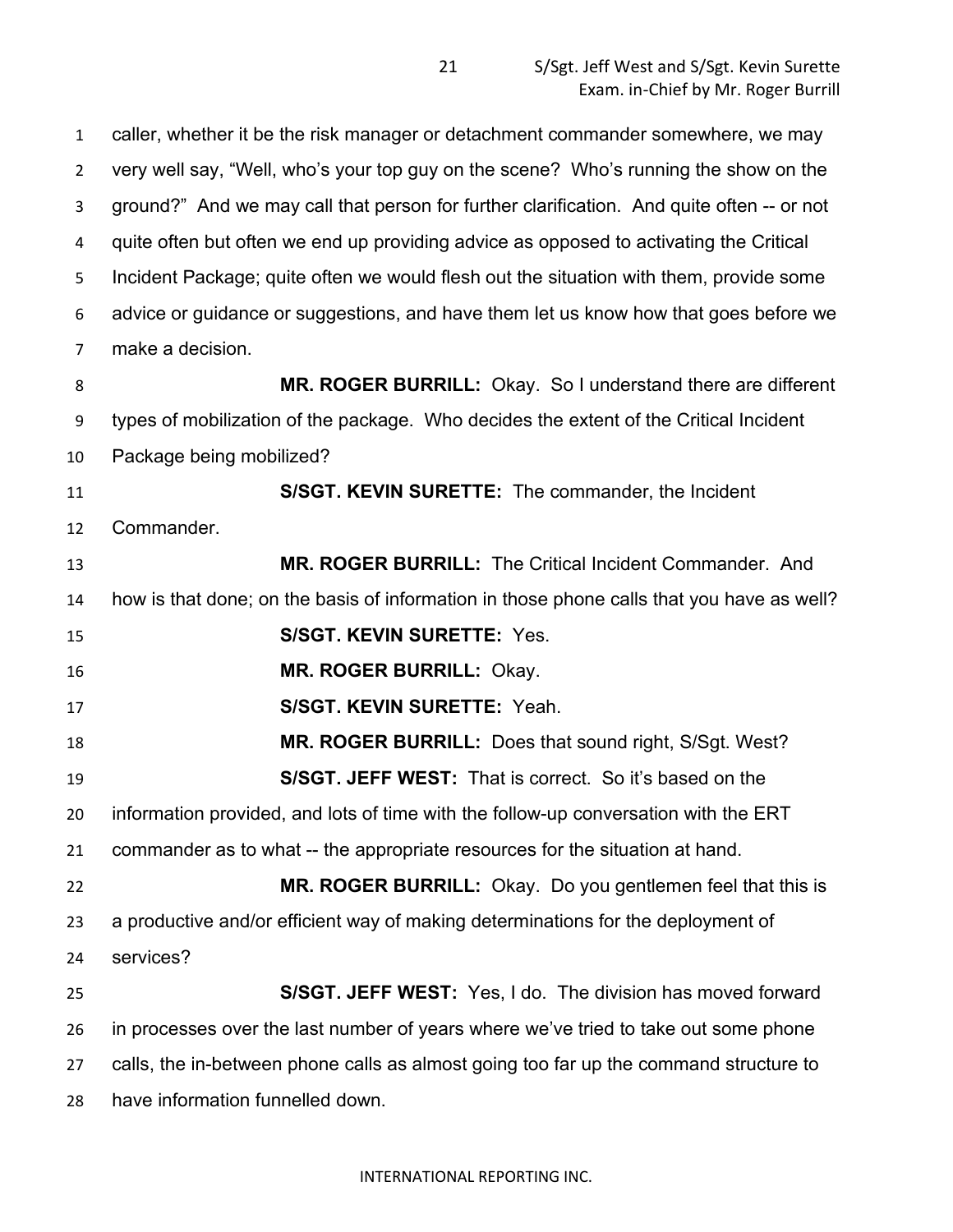| $\mathbf{1}$   | The best process we've come up with is to kind of have that more                            |
|----------------|---------------------------------------------------------------------------------------------|
| $\overline{2}$ | direct line of conversation right to the Critical Incident Commander because there's        |
| 3              | where -- the Critical Incident Commanders are the persons that have the knowledge,          |
| 4              | have the training to understand what the process is, what the package -- what the           |
| 5              | Critical Incident Package can bring to the table.                                           |
| 6              | MR. ROGER BURRILL: Yeah.                                                                    |
| 7              | S/SGT. KEVIN SURETTE: I would agree. As well as the way it                                  |
| 8              | was before, the calls may go up the line and back down to us, and the questions that we     |
| 9              | had weren't being answered by someone who was third-, fourth-, or fifth-party removed.      |
| 10             | So we had lobbied for the change to the current standard, which was accepted.               |
| 11             | But I think it's worthy to note as well that once we make that                              |
| 12             | determination, we still do need the authorization from the Support Services Officer to      |
| 13             | activate the package, but generally speaking, he may have some questions, clearly,          |
| 14             | when we call him for that authorization but, generally speaking, he defers to our opinion   |
| 15             | on that.                                                                                    |
| 16             | MR. ROGER BURRILL: Okay, very good.                                                         |
| 17             | Then what I would do is ask that we proceed on to talking about the                         |
| 18             | callout in this case, and the initiation of the Critical Incident Package. And I'm going to |
| 19             | ask Madam Registrar to bring up the Foundational Document, in particular page 40,           |
| 20             | paragraph 95. And this is simply an introductory paragraph with respect to timing and       |
| 21             | who's doing what at the time.                                                               |
| 22             | So it indicates:                                                                            |
| 23             | "At 10:42 p.m., S/Sgt. Halliday called S/Sgt. West,                                         |
| 24             | who was one of the on-call critical incident                                                |
| 25             | commandersadvisedWest of the report of multiple                                             |
| 26             | people shot and houses on fire in Portapique. S/Sgt.                                        |
| 27             | Halliday requested that S/Sgt. West mobilize the                                            |
| 28             | RCMP [ERT or the] Emergency Response Team and                                               |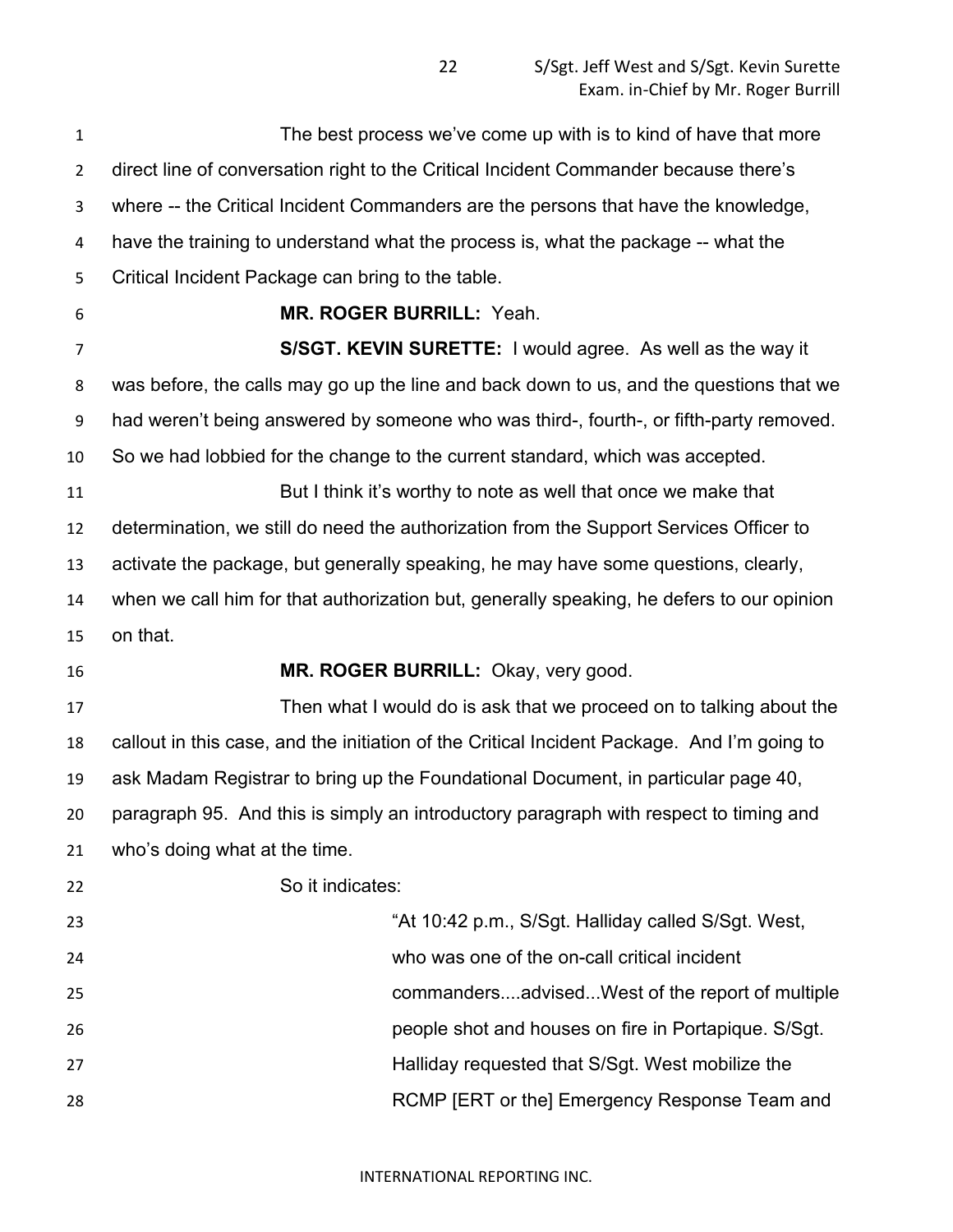| $\mathbf{1}$   | the CIC package. S/Sgt. West's notes indicate that                                        |
|----------------|-------------------------------------------------------------------------------------------|
| $\overline{2}$ | detachment members were on scene,the                                                      |
| 3              | perpetrator 'may have been associated to a police                                         |
| 4              | vehicle.' S/Sgt. West agreedthe situation fell within                                     |
| 5              | the criteria of a critical incident."                                                     |
| 6              | So there are a couple of things of significance in that. First of all,                    |
| 7              | S/Sgt. Halliday is, it would appear, requesting the CIC package and mobilizing of the     |
| 8              | emergency response. Is that S/Sgt. Halliday's role, in terms of what's going on at this   |
| 9              | early stage?                                                                              |
| 10             | S/SGT. JEFF WEST: He's calling me to provide information on                               |
| 11             | what he has and requesting that the Critical Incident Package be stood up.                |
| 12             | <b>MR. ROGER BURRILL: M'hm.</b>                                                           |
| 13             | S/SGT. JEFF WEST: Okay. His -- whether it's his role or                                   |
| 14             | whomever calls us, their role was to provide us with the information. He may be calling   |
| 15             | us as a DANCO, he may be calling as the OpsOff. I'm not sure what he's calling -- what    |
| 16             | role he's filling.                                                                        |
| 17             | <b>MR. ROGER BURRILL: Yeah.</b>                                                           |
| 18             | <b>S/SGT. JEFF WEST:</b> But he's -- he's basically calling us to                         |
| 19             | request the assistance because it's beyond scope of -- scope and ability of the frontline |
| 20             | officers to deal with.                                                                    |
| 21             | MR. ROGER BURRILL: At this stage, of course, though, S/Sgt.                               |
| 22             | West, ---                                                                                 |
| 23             | S/SGT. JEFF WEST: Yeah.                                                                   |
| 24             | <b>MR. ROGER BURRILL: --- he would have been the Ops Officer</b>                          |
| 25             | for Northeast Nova, right?                                                                |
| 26             | S/SGT. JEFF WEST: Yes.                                                                    |
| 27             | MR. ROGER BURRILL: Yeah. So he's a person of some rank, ---                               |
| 28             | S/SGT. JEFF WEST: Yeah.                                                                   |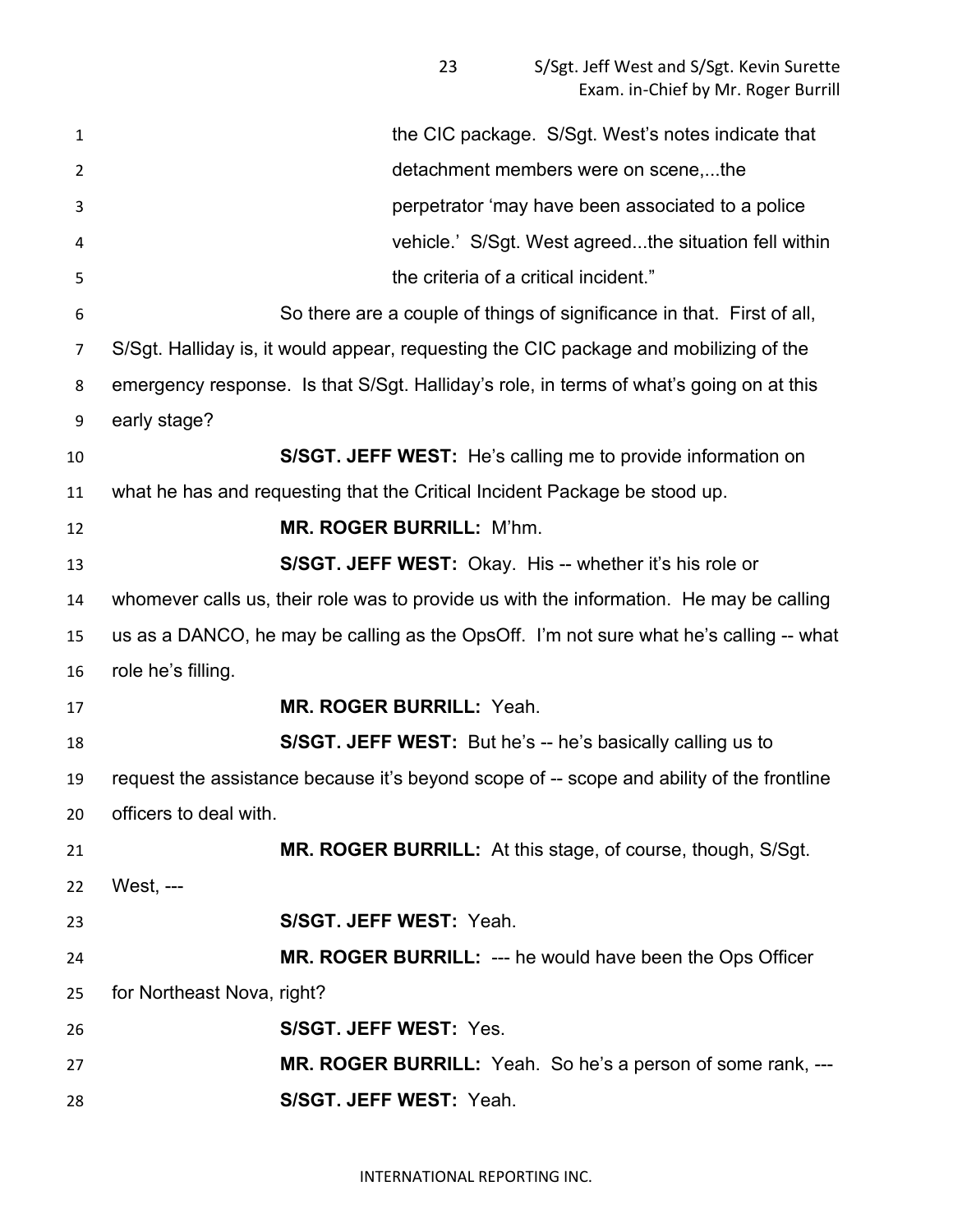| 1              | <b>MR. ROGER BURRILL: --- obviously, and significance.</b>                                  |  |
|----------------|---------------------------------------------------------------------------------------------|--|
| $\overline{2}$ | S/SGT. JEFF WEST: Yeah.                                                                     |  |
| 3              | MR. ROGER BURRILL: Does that have any role, in terms of how                                 |  |
| 4              | you are engaging in with him, obtaining information, processing information, and then       |  |
| 5              | delivering it later?                                                                        |  |
| 6              | S/SGT. JEFF WEST: No. Basically when somebody calls us with                                 |  |
| 7              | information, whether it's the senior NCO in that area or it could be the corporal or risk   |  |
| 8              | manager, they're providing us with information what they have and what they need to         |  |
| 9              | have.                                                                                       |  |
| 10             | <b>MR. ROGER BURRILL: Okay.</b>                                                             |  |
| 11             | Any comment on that, S/Sgt. Surette? I know you didn't receive the                          |  |
| 12             | call, but in terms of rank structure, in terms of people making calls and making requests,  |  |
| 13             | how does the CIC react?                                                                     |  |
| 14             | S/SGT. KEVIN SURETTE: I don't think it makes any difference                                 |  |
| 15             | who's calling, as far as rank. For us, it's a matter, does it meet the threshold for an ERT |  |
| 16             | package call. And if it does, it does, and if it doesn't, I don't think either of us would  |  |
| 17             | have any problem telling them that.                                                         |  |
| 18             | <b>MR. ROGER BURRILL:</b> Okay. Let's just explore that a little bit.                       |  |
| 19             | S/Sgt. West, you had no problem suggesting that this met the                                |  |
| 20             | criteria for this meeting the Critical Incident Package.                                    |  |
| 21             | S/SGT. JEFF WEST: Yeah.                                                                     |  |
| 22             | MR. ROGER BURRILL: Am I right there?                                                        |  |
| 23             | S/SGT. JEFF WEST: No problem at all.                                                        |  |
| 24             | MR. ROGER BURRILL: Okay. And that was on the basis of one                                   |  |
| 25             | call?                                                                                       |  |
| 26             | S/SGT. JEFF WEST: Yes.                                                                      |  |
| 27             | MR. ROGER BURRILL: Okay.                                                                    |  |
| 28             | S/Sgt. Surette, what would you have said under the circumstances?                           |  |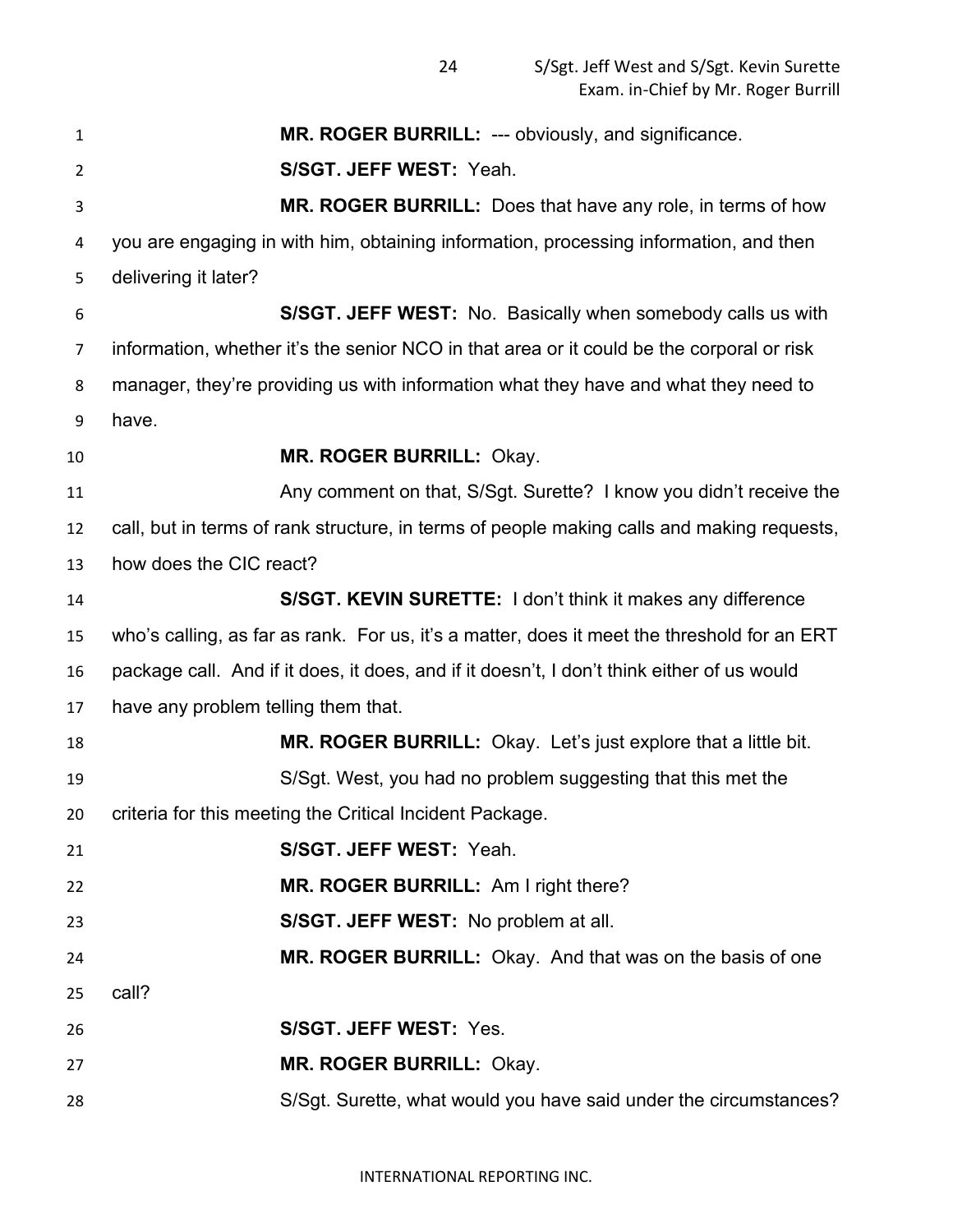**S/SGT. KEVIN SURETTE:** Much the same. On -- my initial thoughts on this was that we didn't know where the suspect was because in a -- in what we would term a traditional ERT call, we normally have containment of a confined area or building. It's not always that way, as we all know but that's -- and so quite often in the field we get calls from detachment members where they are asking if it's an ERT call, they don't know where the suspect is; you know, there's been a domestic and the perpetrator has departed the scene, and no-one knows where he is. Well, clearly, that's something we need to flesh out before we'd authorize. But I think in this case, that's superseded by the magnitude of what was going on, clearly from the beginning. **MR. ROGER BURRILL:** Okay. There is a procedure that next needs to be followed, once a determination is made that the Critical Incident Package to be engaged, what's that procedure, S/Sgt. West? **S/SGT. JEFF WEST:** Yeah. And this is related to what Kevin expressed earlier. At the Critical Incident Commander level, we do not have the authority to call out the package, for lack of a better term. The deployment of our Emergency Response Team and all the -- parts that come with it rests at the Support Services Officer level. So once I spoke with S/Sgt. Halliday that evening, my next call was to Supt. Darren Campbell, briefed him on what Steve had told me, and then received he approval to call out the Critical Incident Package. **MR. ROGER BURRILL:** Okay. Do you see that as a problem, in terms of timing, response capability; that is, Halliday to West to Campbell and then to Mills? We have a number of steps there. **S/SGT. JEFF WEST:** Yeah, it's --- **MR. ROGER BURRILL:** Do you see an ability to eliminate any steps in that regard and from a timing point of view?

 **S/SGT. JEFF WEST:** I think when we're looking at the timing side of it, we're talking it happens in a matter of minutes. Like, the way it's set up in this division, and I believe most divisions are the same, it's the authority to deploy the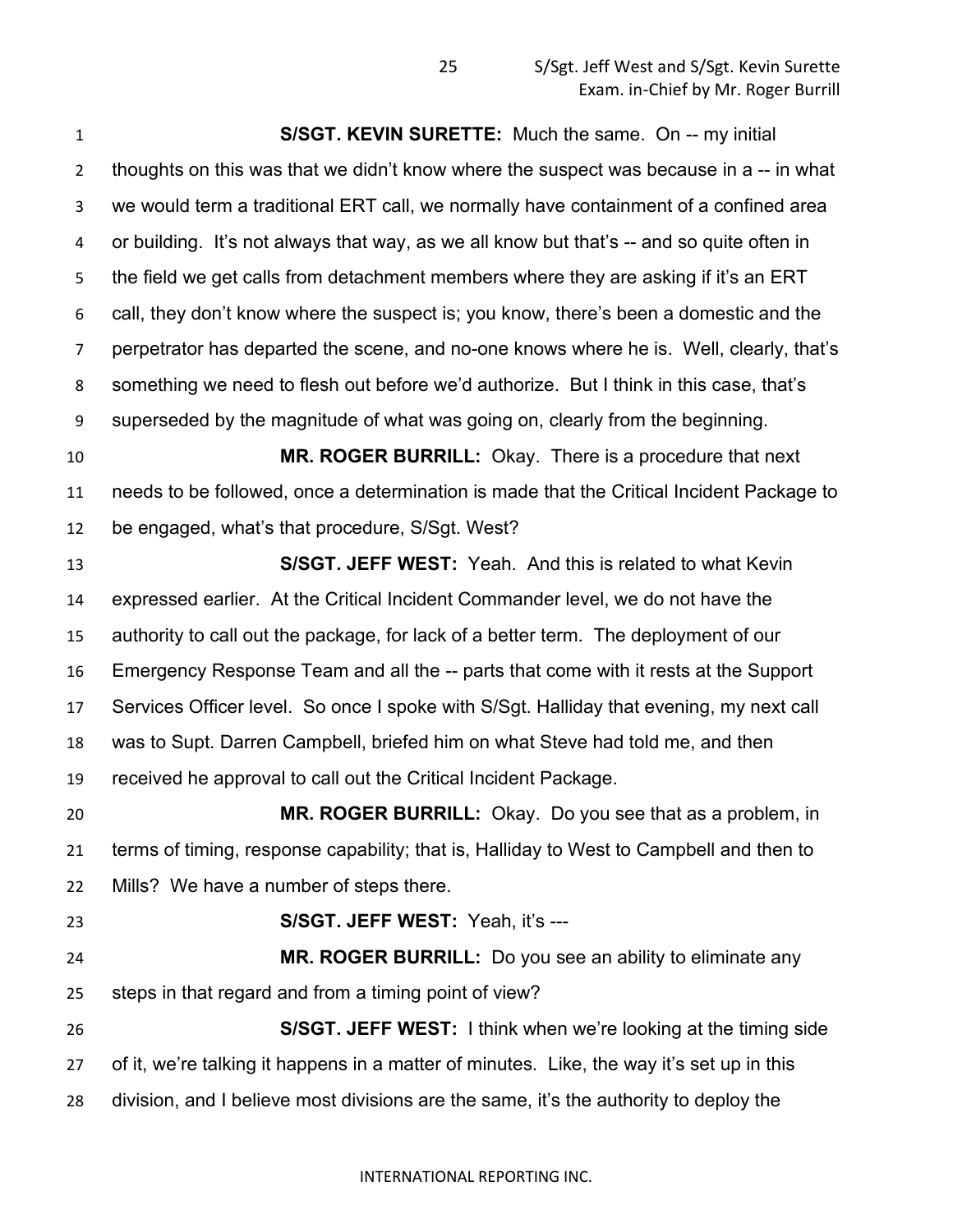Emergency Response Team is -- rests at the Support Services Officer. **MR. ROGER BURRILL:** But as the Critical Incident Commander with the training, the experience, the exposure to these types of issues, would you like the ability to make that call yourself. **S/SGT. JEFF WEST:** No, I think it still had -- there's value within the process of having the Support Services, they're the divisional resources, they're -- to have them be the say in the deployment of our Critical Incident Package. **MR. ROGER BURRILL:** S/Sgt. Surette? **S/SGT. KEVIN SURETTE:** Yeah, along with that, I think we would be notifying the chain of command anyway. So that call really doesn't slow anything down. **MR. ROGER BURRILL:** Okay. **S/SGT. KEVIN SURETTE:** Yeah. **MR. ROGER BURRILL:** I hope we'll talk about this; the command issues a little later, but I appreciate your --- **S/SGT. JEFF WEST:** The one thing I'd like to add to that when we're talking about -- when we're talking about deployment of the Critical Incident Package, we're talking about 30-plus specialized resources that are coming from throughout the division. These are some members that are in fulltime positions, there are members that are in part-time positions with various responsibilities. So we're talking about mobilizing 20, 30-plus regular members from this division -- in a division that's just under 1,000 members, so you're taking 30-plus resources away from their substantive roles, up to 30 from their substantive roles, so... **MR. ROGER BURRILL:** Right. But in terms of the Critical Incident Commander having ultimate control over the incident, --- **S/SGT. JEFF WEST:** Yeah. **MR. ROGER BURRILL:** --- has ultimate control over the incident except for the ability o call out the package, is that right?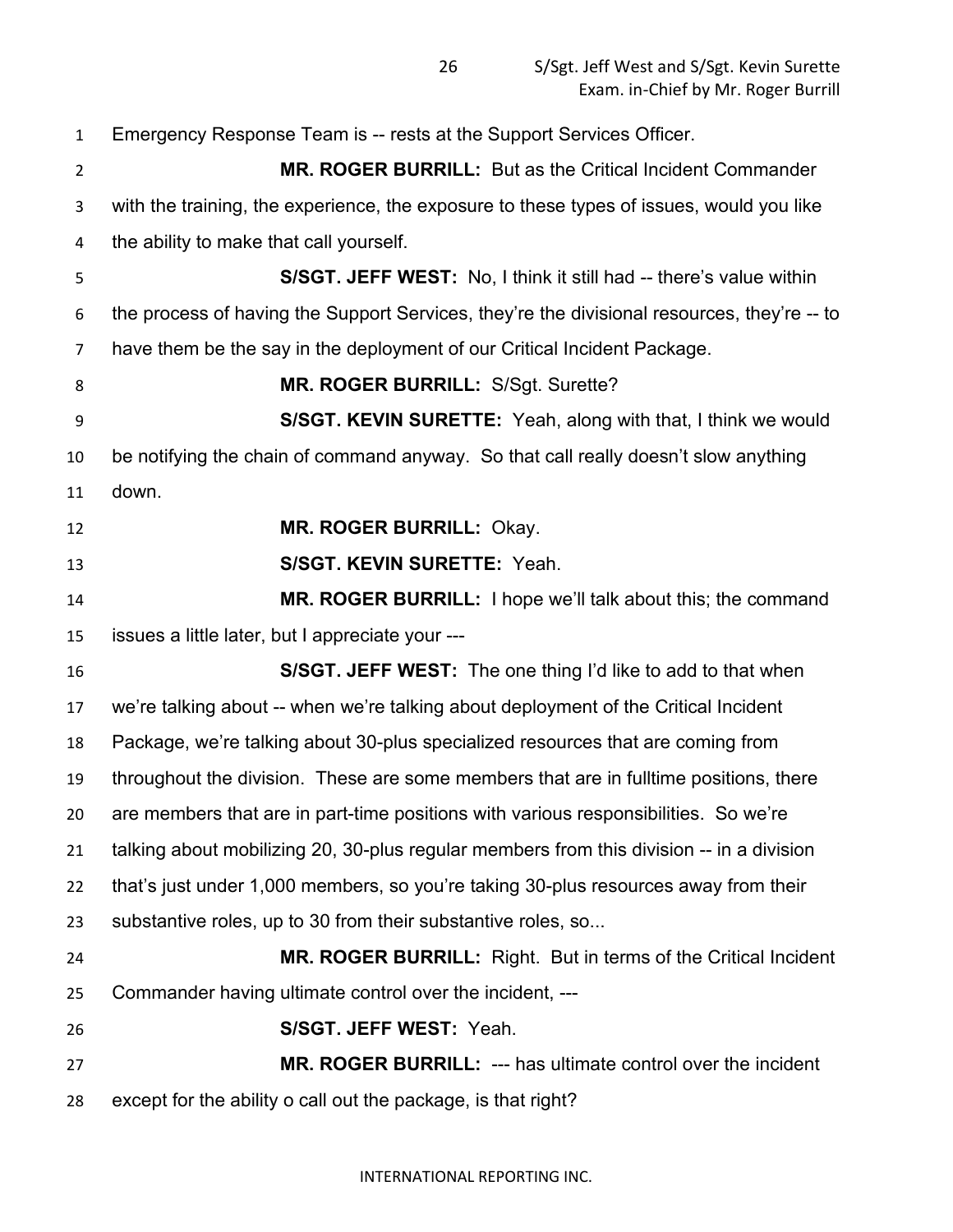| 1              | <b>S/SGT. JEFF WEST: I think that's fair statement.</b>                                     |
|----------------|---------------------------------------------------------------------------------------------|
| $\overline{2}$ | MR. ROGER BURRILL: Okay.                                                                    |
| 3              | Sound right, S/Sgt. Surette?                                                                |
| 4              | <b>S/SGT. KEVIN SURETTE: Yes.</b>                                                           |
| 5              | MR. ROGER BURRILL: Okay. I wanted just to finally speak about                               |
| 6              | the issue that emerged in that paragraph 95; that is, information from:                     |
| 7              | " West's notes indicate that detachment members                                             |
| 8              | were on scene, andthe perpetrator 'may have been                                            |
| 9              | associated to a police vehicle."                                                            |
| 10             | S/SGT. JEFF WEST: Yes.                                                                      |
| 11             | MR. ROGER BURRILL: Those are from your notes, ---                                           |
| 12             | S/SGT. JEFF WEST: Yes.                                                                      |
| 13             | MR. ROGER BURRILL: --- as itemized in paragraph 95. That is                                 |
| 14             | kind of careful wording, "may have been associated". What information did you have          |
| 15             | with respect to a police vehicle at that time?                                              |
| 16             | S/SGT. JEFF WEST: I believe what I -- what Staff Halliday had                               |
| 17             | told me is that it's -- basically said there may have been a police vehicle involved and he |
| 18             | was -- and he was going to take efforts, make efforts to ascertain if there were any        |
| 19             | police vehicles unaccounted for.                                                            |
| 20             | MR. ROGER BURRILL: Okay. Did you make any further inquiries                                 |
| 21             | as to or would you in that position have made inquiries as to, "What do you mean?           |
| 22             | What in the world do you mean by a police vehicle being involved?"?                         |
| 23             | S/SGT. JEFF WEST: I can't recall our exact conversation.                                    |
| 24             | MR. ROGER BURRILL: Okay. And what did you take from that                                    |
| 25             | conversation about the status of the police vehicle? What kind of police vehicle?           |
| 26             | S/SGT. JEFF WEST: Well, with what he said, a police vehicle. I--                            |
| 27             | nothing more.                                                                               |
| 28             | MR. ROGER BURRILL: Okay. Very good.                                                         |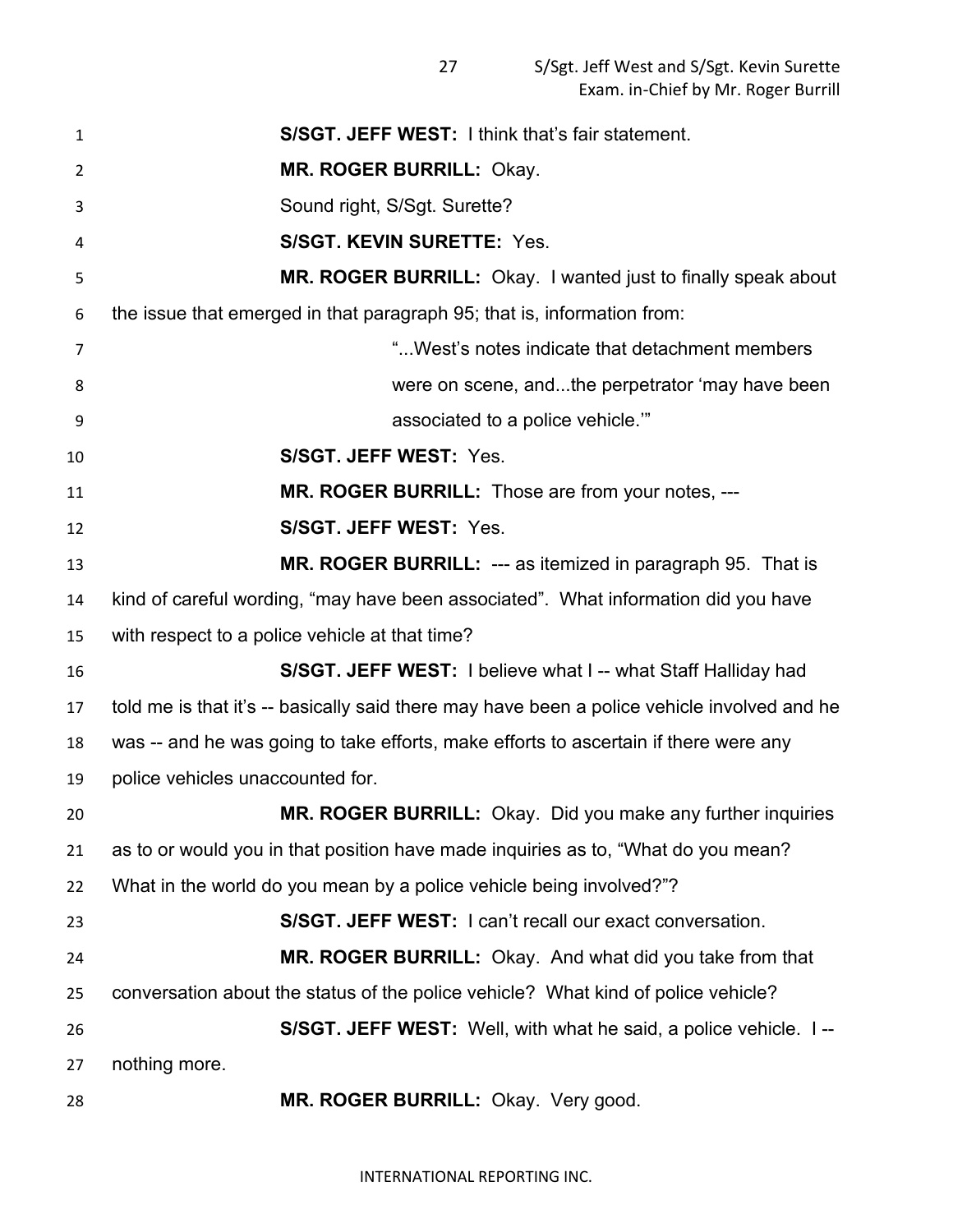S/Sgt. Jeff West and S/Sgt. Kevin Surette Exam. in-Chief by Mr. Roger Burrill

 When the call comes, then you as the Critical Incident Commander have to activate some protocols as well, I presume. **S/SGT. JEFF WEST:** M'hm. **MR. ROGER BURRILL:** And those are, briefly, Staff Sergeant West? **S/SGT. JEFF WEST:** Well, from -- once it's my -- have the authority to mobilize the critical incident package, then my call was to Emergency Response Team team leader, which was Corporal Tim Mills at the time, gave him a brief lowdown and then get Tim to start mobilizing his resources. **MR. ROGER BURRILL:** Okay. Corporal Tim Mills is a person you knew? **S/SGT. JEFF WEST:** Yes. **MR. ROGER BURRILL:** You had a working relationship with him? **S/SGT. JEFF WEST:** Yes, I've worked with him on a number of occasions. **MR. ROGER BURRILL:** Okay. In critical incidents? **S/SGT. JEFF WEST:** Yes. **MR. ROGER BURRILL:** Okay. In terms of your position at that point, what is it that the -- you do as the responding Critical Incident Commander? **S/SGT. JEFF WEST:** Once I ensure that the critical incident package is being stood up, for lack of a better term, then it's my -- my process then is -- I'm getting this call, I'm at home, okay. So then it's I need to get to headquarters, get geared up and then start heading towards Portapique to take -- take -- get my command post set up. **MR. ROGER BURRILL:** Okay. And I understand that "gearing up" means obtaining physical gear, obtaining your police protective materiel --- **S/SGT. JEFF WEST:** Yes. **MR. ROGER BURRILL:** --- things of that nature, but also having to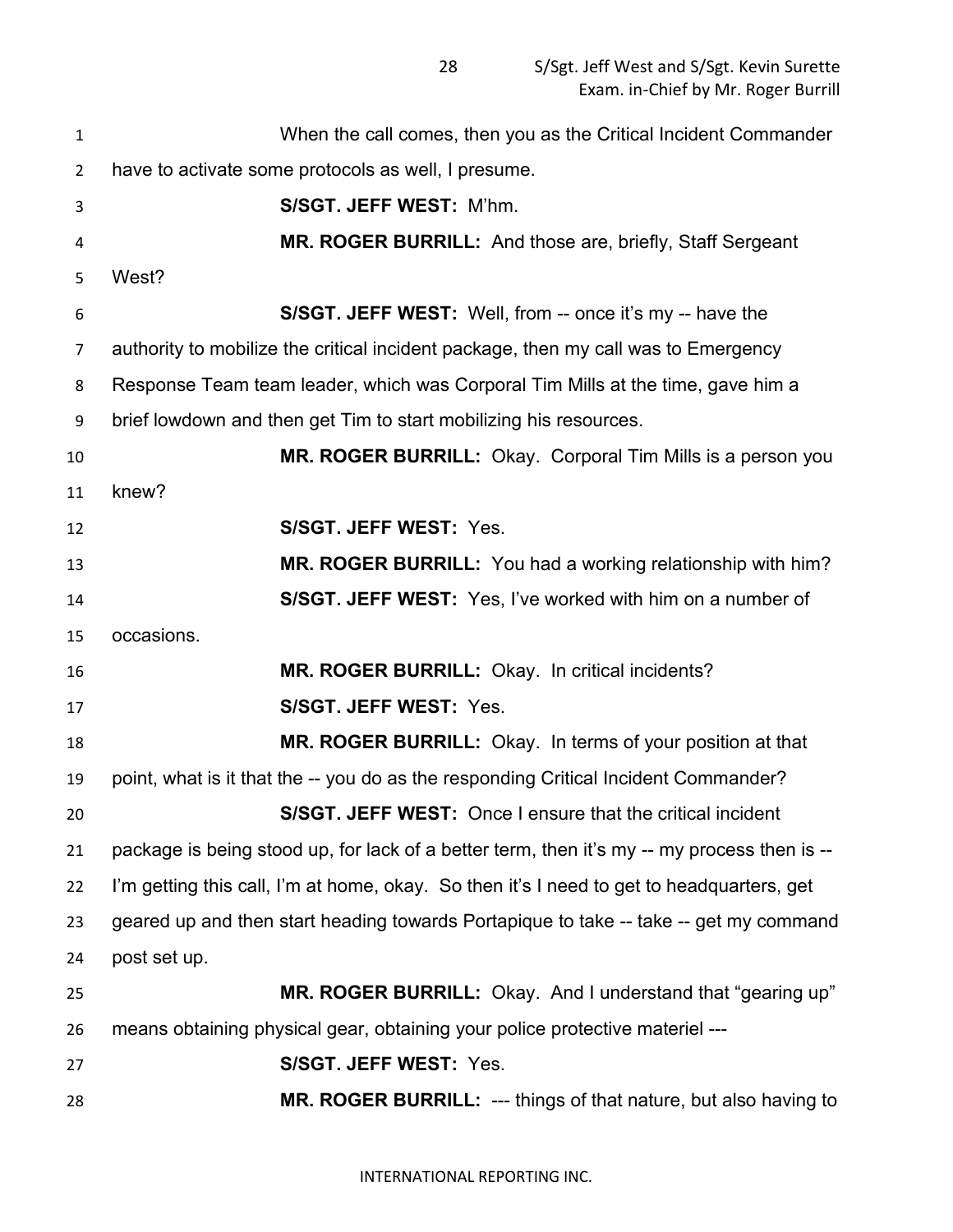engage a scribe? Is that right? **S/SGT. JEFF WEST:** Yes. **MR. ROGER BURRILL:** Okay. Now, I need to know a little bit about that because it seems to me that the Critical Incident Commander is the person that gets access to a scribe, unlike some other parties in this involvement. **S/SGT. JEFF WEST:** M'hm. **MR. ROGER BURRILL:** I need to know about the importance and the use of the scribe, please. **S/SGT. JEFF WEST:** Okay. Within the Critical Incident Commander side of the house, we always engage a scribe. A scribe is our notetaker. It's our notetaker, not the incident notetaker. As -- whether it's an incident like Portapique or other incidents we have, it's -- it's impossible to make notes and do at the same time, okay. That's what we found. And it just makes part of our job a little easier. They're taking -- they're at our shoulder. As we're moving around, they're beside us, they're making notes pertaining to what we're doing. **MR. ROGER BURRILL:** Is that part of the critical incident package, then, having a scribe? **S/SGT. JEFF WEST:** Yes. **MR. ROGER BURRILL:** All right. And how is it that you meet and/or arrange to have this functional relationship with a scribe? How does that work? **S/SGT. JEFF WEST:** I contact the scribe directly. **MR. ROGER BURRILL:** Okay. Is there a role or -- a role of scribes? **S/SGT. JEFF WEST:** At that time, there was -- it was not an on- call -- well, there is a list of scribes, but we -- there was not an on-call scribe. **MR. ROGER BURRILL:** Okay. **S/SGT. JEFF WEST:** I utilized a Sergeant from traffic that I know quite well that I've worked with over the years that is a scribe, so I called him directly to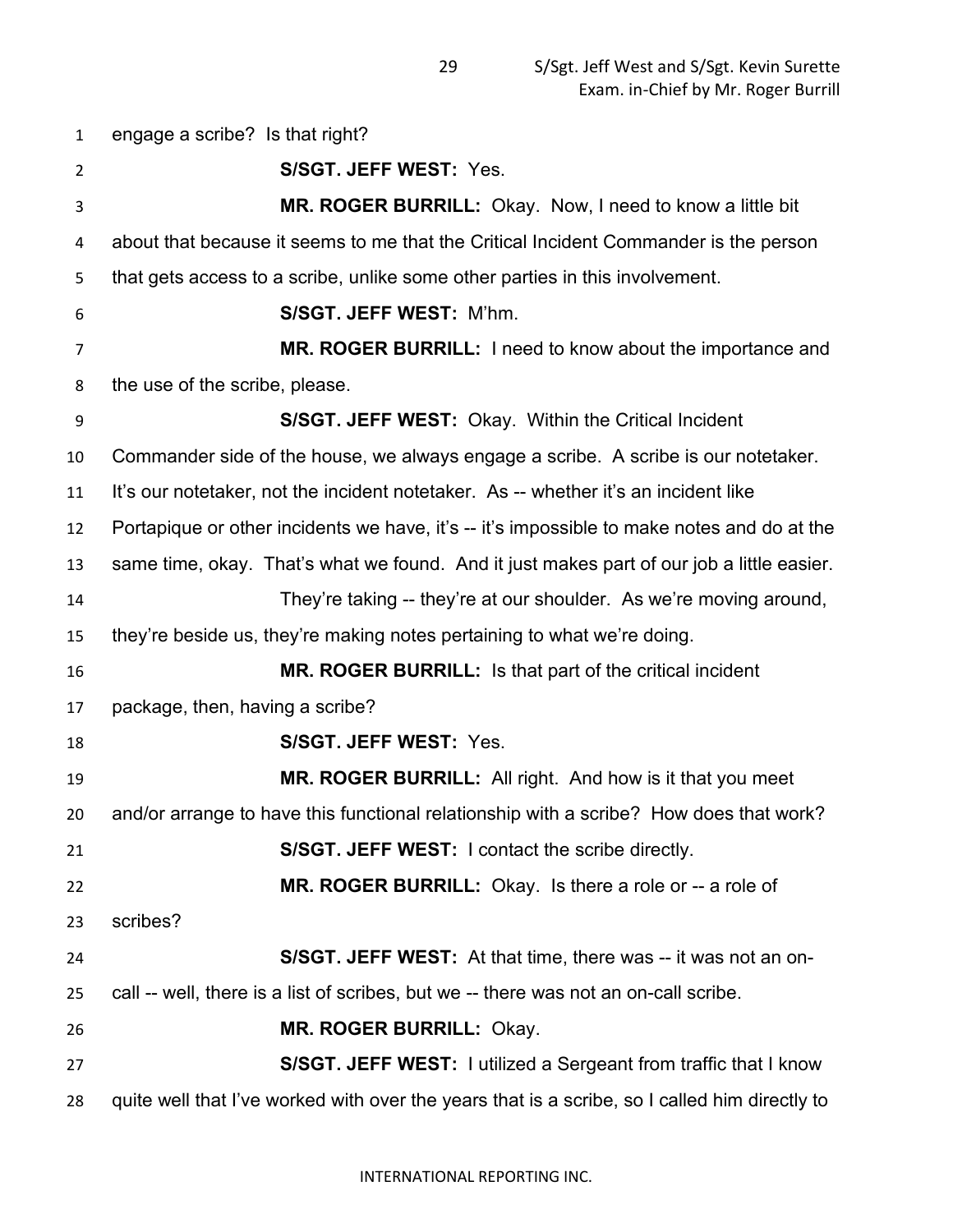have him come with me.

| $\overline{2}$ |                                         | MR. ROGER BURRILL: So we have an on-call Critical Incident                  |
|----------------|-----------------------------------------|-----------------------------------------------------------------------------|
| 3              | Commander.                              |                                                                             |
| 4              |                                         | S/SGT. JEFF WEST: Yeah.                                                     |
| 5              |                                         | <b>MR. ROGER BURRILL:</b> We have an on-call critical incident              |
| 6              |                                         | package, but we don't have, on April -- in April of 2020 an on-call scribe. |
| 7              |                                         | S/SGT. JEFF WEST: Yeah. I think that's how it worked. I think               |
| 8              | things have changed since then, but --- |                                                                             |
| 9              |                                         | <b>MR. ROGER BURRILL: Okay.</b>                                             |
| 10             |                                         | <b>S/SGT. JEFF WEST: --- there -- when you say "on call" you're</b>         |
| 11             | taking a paid on-call person.           |                                                                             |
| 12             |                                         | MR. ROGER BURRILL: Yeah. Things have changed since April?                   |
| 13             |                                         | S/SGT. JEFF WEST: Yes, they -- I believe they've moved forward              |
| 14             | with the scribe portion.                |                                                                             |
| 15             |                                         | MR. ROGER BURRILL: Okay. Now, you're both retired so I don't                |
| 16             | want to put you in a position ---       |                                                                             |
| 17             |                                         | S/SGT. JEFF WEST: Yeah.                                                     |
| 18             |                                         | MR. ROGER BURRILL: --- where you have to speak about                        |
| 19             | something that you can't ---            |                                                                             |
| 20             |                                         | S/SGT. JEFF WEST: Yeah.                                                     |
| 21             |                                         | MR. ROGER BURRILL: --- speak about.                                         |
| 22             |                                         | But did you see -- it seems to me that your -- who was your scribe?         |
| 23             |                                         | S/SGT. JEFF WEST: Sergeant Rob Lewis.                                       |
| 24             |                                         | MR. ROGER BURRILL: Okay. And you had a working                              |
| 25             | relationship with him.                  |                                                                             |
| 26             |                                         | S/SGT. JEFF WEST: Had a very strong working relationship with               |
| 27             | him.                                    |                                                                             |
| 28             |                                         | MR. ROGER BURRILL: Right. You make the call to Sergeant                     |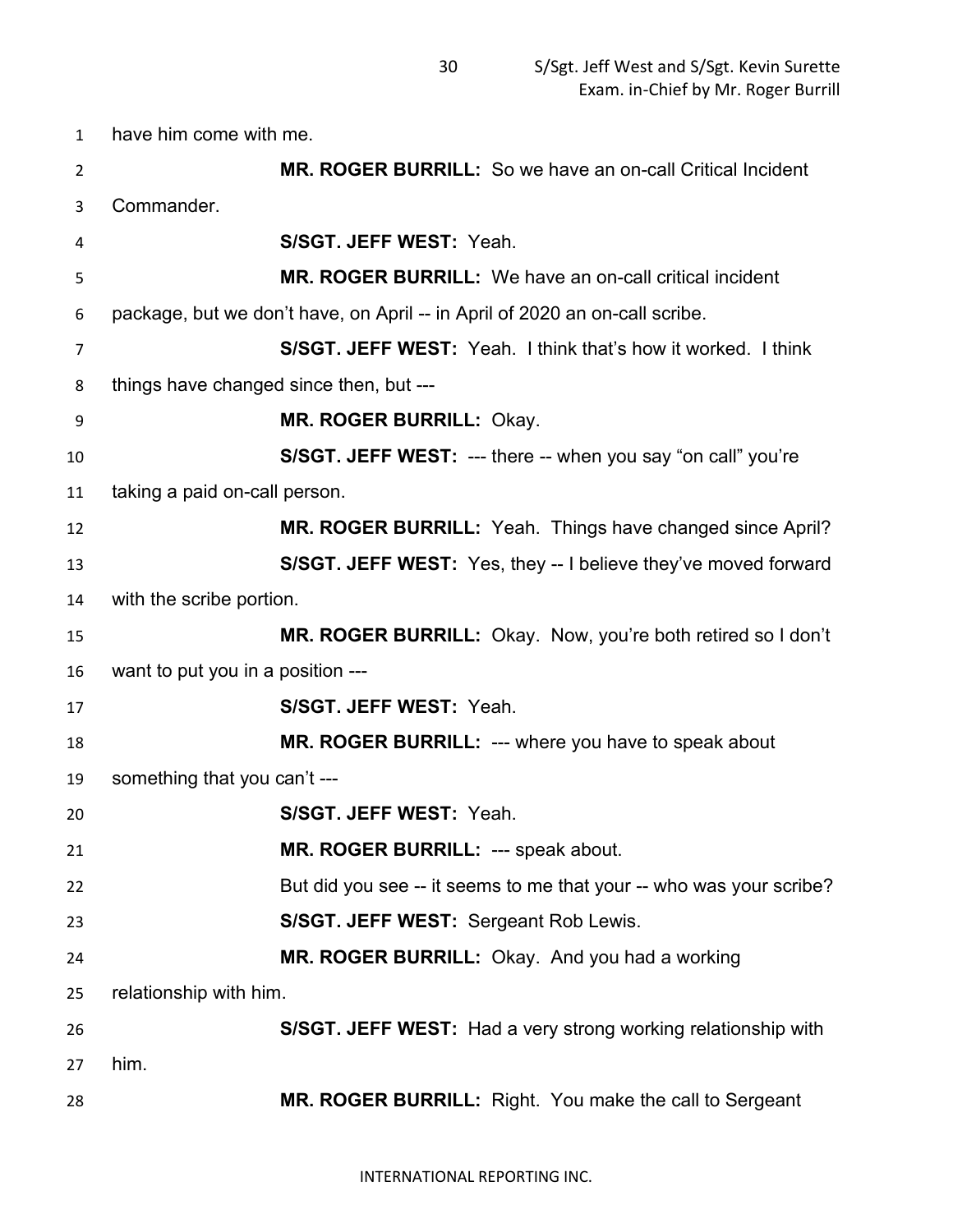Lewis and he's there.

| $\overline{2}$ | S/SGT. JEFF WEST: If he's available.                                                      |  |
|----------------|-------------------------------------------------------------------------------------------|--|
| 3              | MR. ROGER BURRILL: If he's available. But he was clearly                                  |  |
| 4              | available.                                                                                |  |
| 5              | <b>S/SGT. JEFF WEST: Yes.</b>                                                             |  |
| 6              | MR. ROGER BURRILL: All right. Very good.                                                  |  |
| 7              | Tell me about scribes. Are there -- is there a training regimen for                       |  |
| 8              | scribes?                                                                                  |  |
| 9              | <b>S/SGT. JEFF WEST:</b> There is a scribe course.                                        |  |
| 10             | MR. ROGER BURRILL: Okay. And can you give us some insight                                 |  |
| 11             | into what -- what that might be and in terms of how it impacts the Critical Incident      |  |
| 12             | Commander's role?                                                                         |  |
| 13             | S/SGT. JEFF WEST: I don't have an in-depth knowledge of the                               |  |
| 14             | scribe course. I know there is a course that is put on that's specific to the critical    |  |
| 15             | incident program.                                                                         |  |
| 16             | MR. ROGER BURRILL: Okay. Staff Sergeant Surette, are you                                  |  |
| 17             | able to comment on the importance of having a scribe in your position as a Critical       |  |
| 18             | Incident Commander?                                                                       |  |
| 19             | <b>S/SGT. KEVIN SURETTE:</b> The importance, yes, absolutely.                             |  |
| 20             | Without it, there are many things that are going to get missed.                           |  |
| 21             | I agree with Jeff, you can't do and write at the same time and some                       |  |
| 22             | calls are slower and you have an opportunity to do that, but most calls, including        |  |
| 23             | definitely this one, from my observations, were -- the dynamic nature of the information  |  |
| 24             | coming in made it impossible to receive the information, think about it, make a decision, |  |
| 25             | pass that along and then write it all down.                                               |  |
| 26             | So the importance of the scribe is -- is of paramount.                                    |  |
| 27             | MR. ROGER BURRILL: Thank you.                                                             |  |
| 28             | I'm going to move on, then, to talk about the fact that there were                        |  |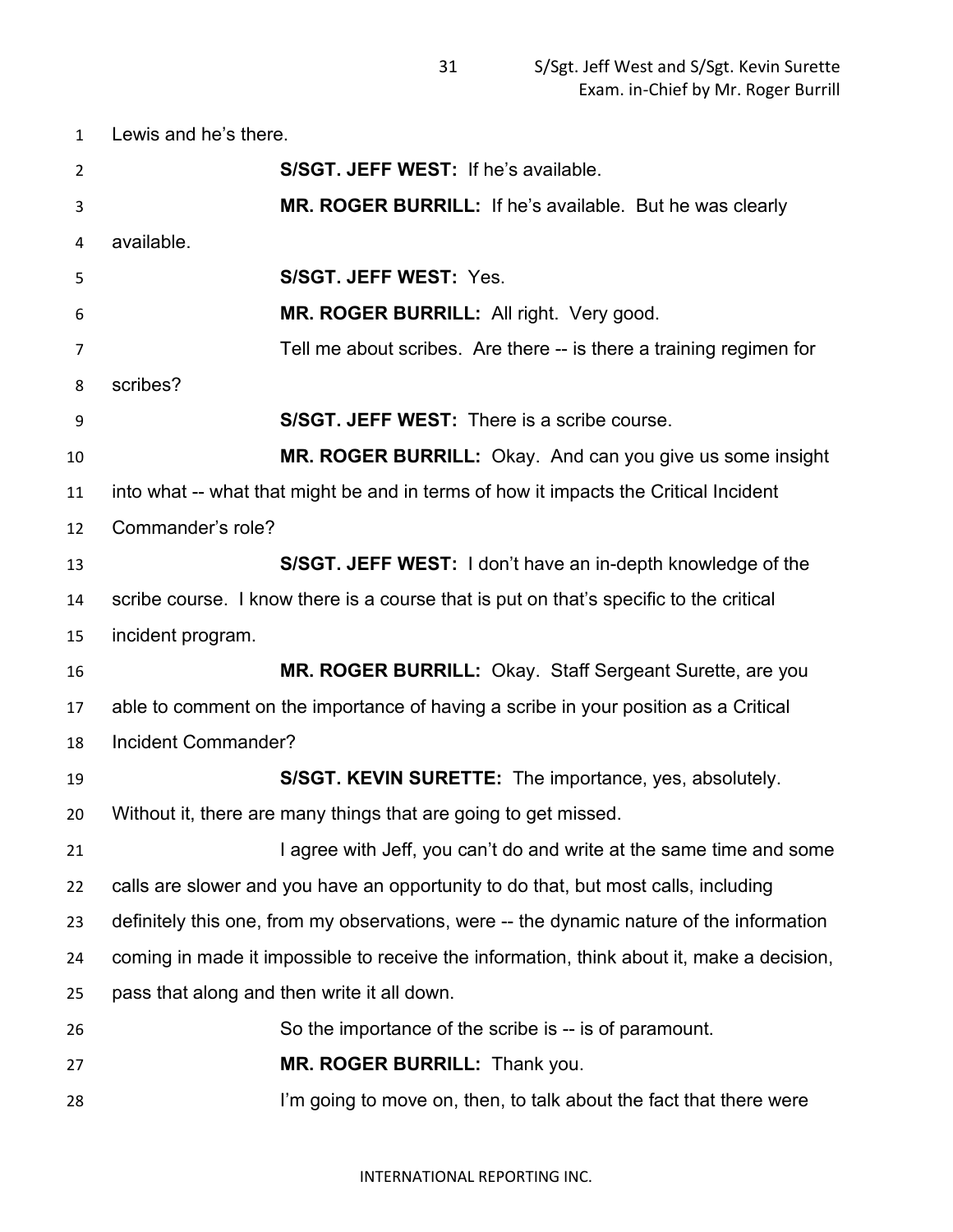two Critical Incident Commanders in this case.

2 I've described the primary as being Staff Sergeant West and the associate, perhaps, as being Staff Sergeant Surette. That sound fair to you gentlemen?

 **S/SGT. JEFF WEST:** Yeah. **MR. ROGER BURRILL:** Yeah, okay. Is that a usual thing, to have two Critical Incident Commanders? **S/SGT. JEFF WEST:** We've talked in this division. We've had discussions in our training as to there may be situations where there's a benefit to have a second Critical Incident Commander present. Depending on the situation, the dynamics, there are times when it could be beneficial. Not all calls. 12 A couple of key things that we've -- with that, regardless of if there's a second one there, there's truly -- and I don't know if you say primary and associate or whatever. There's one Critical Incident Commander that's in control. The second Critical Incident Commander is there in a support role for anything to maybe some taskings. There may be just bouncing ideas off it. And I've seen this exercised in some of our larger exercises as well as in some of our more high-risk executions where we've had more than one Critical Incident Commander present.

 **MR. ROGER BURRILL:** Okay. Madam Registrar, if you could bring up Staff Sergeant Surette's interview with the Mass Casualty Commission from January 28th, in particular, page 14.

There we go. Very efficient.

**In the middle of that paragraph, Staff Sergeant, I'm just going to ask** you to comment on it. "So that weekend" -- yeah.

| 25  | "So that weekend, Jeff and I -- of that week, Jeff and I |
|-----|----------------------------------------------------------|
| 26  | were -- were on call together and he called me at        |
| 27  | 10:59 p.m., basically told me he didn't have a lot of    |
| -28 | details, but he said a call in Economy -- near           |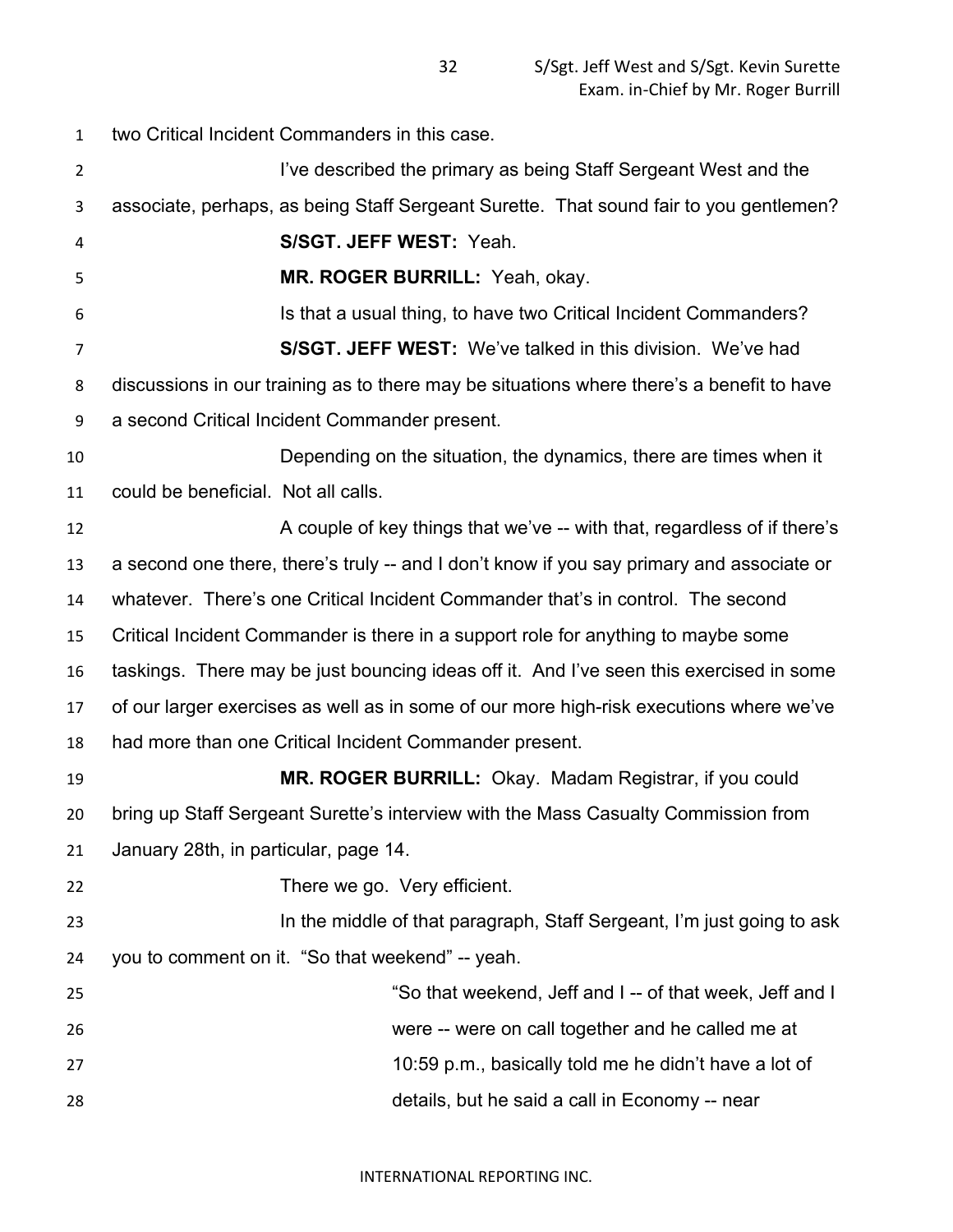Economy, is what he said at the time, which shows we still didn't have a lot of information." So it looks like you got the call very quickly, or relatively quickly, from Staff Sergeant Jeff West. Is that an unusual thing for you to receive a call like that? **S/SGT. KEVIN SURETTE:** No. As a matter of fact, I mean, we all work things a little differently, probably, but Jeff and I had been on call together many times over the years and we would normally -- if one of us was moving or mobilizing, we would let the other know immediately --- **MR. ROGER BURRILL:** Okay. **S/SGT. KEVIN SURETTE:** --- just for awareness because if -- if the second CIC is not mobilizing right away, there's always a possibility that that will be the relief CIC eight or 10 hours down the road, depending. So as I did in this case, I didn't mobilize right away because there was so many unknowns. The scale was -- was obvious, that there was obviously fatalities and fires, but we agreed on that initial call that I would hang tight, maybe get some down time and see if he needed me to come in now or come in later as a relief. **MR. ROGER BURRILL:** And the obvious point, I suppose, under these circumstances, as indicated in the -- in the document is that you're at your home in Nova -- in Yarmouth County, so I'm two and a half -- 2:45 from Halifax and then another hour to Truro. So we have some geographical issues here that are of significance in terms of engaging the associate Critical Incident Commander. **S/SGT. JEFF WEST:** Yes. **MR. ROGER BURRILL:** Is that something that you two thought about in terms of engaging an associate Critical Incident Commander being in Yarmouth, Nova Scotia? **S/SGT. KEVIN SURETTE:** I think the initial thought is that we both know that we're -- that we're both on call and we're both available by virtue of being on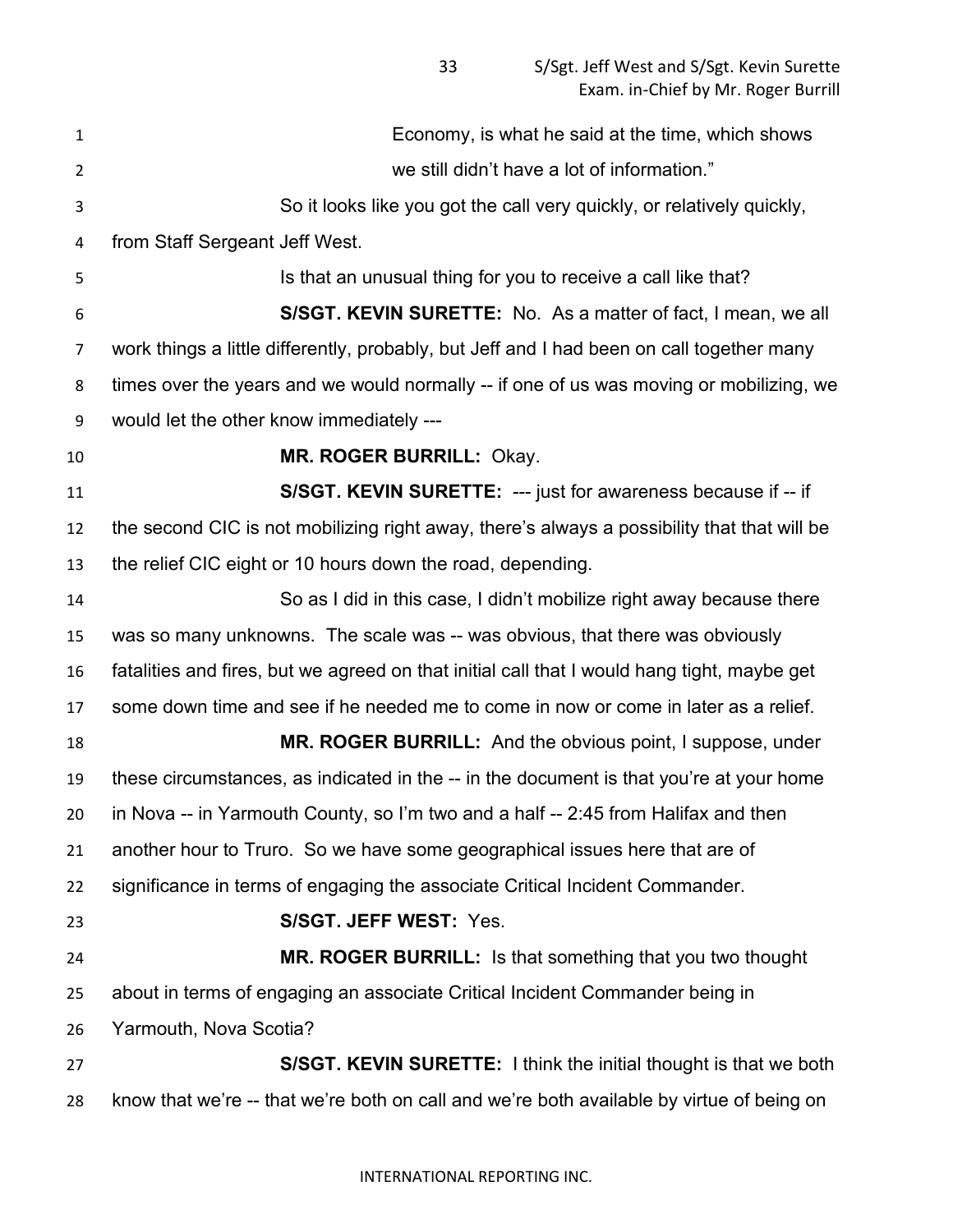call so, you know, had this call been in Digby or Shelburne or Yarmouth, it would have been the other way around. As a matter of fact, the routine from that end of the province or Cape Breton is that now you have to wait that extra amount of time for the ERT package to actually make its way down there and as an Incident Commander, you're left dealing more with the frontline members than you -- than you would be in a case closer to Halifax.

 **MR. ROGER BURRILL:** Yeah. **S/SGT. KEVIN SURETTE:** So it goes both ways, right. **MR. ROGER BURRILL:** No, this I understand. But it seems to me from the layperson's point of view that four hours from the scene, once you mobilize, at the best, and that's if weather is good. And I understand it wasn't that good. **S/SGT. KEVIN SURETTE:** M'hm. **MR. ROGER BURRILL:** It doesn't seem like a very practical call out process. **S/SGT. KEVIN SURETTE:** Understood. **MR. ROGER BURRILL:** Okay. Does that sound right to you? **S/SGT. KEVIN SURETTE:** That's understood. Again, that was a decision that we made, was for me to travel up eventually at the second call, --- **MR. ROGER BURRILL:** Yeah. **S/SGT. KEVIN SURETTE:** --- was for me to travel up. And when I left, I don't think we had, you know, flushed it out as to whether I was going to be the second, whether I was going to take over, whether I was going to get up there and get some downtime and then take over if it was a protracted situation. But at the end of the day, Jeff was there and Jeff was in charge and it was just a matter of me making my way there to fill whatever role I could. **MR. ROGER BURRILL:** Thank you. S/Sgt West, there are other Critical Incident Commanders on the call out role, aren't there, that are geographically a

little closer than Yarmouth County to Portapique?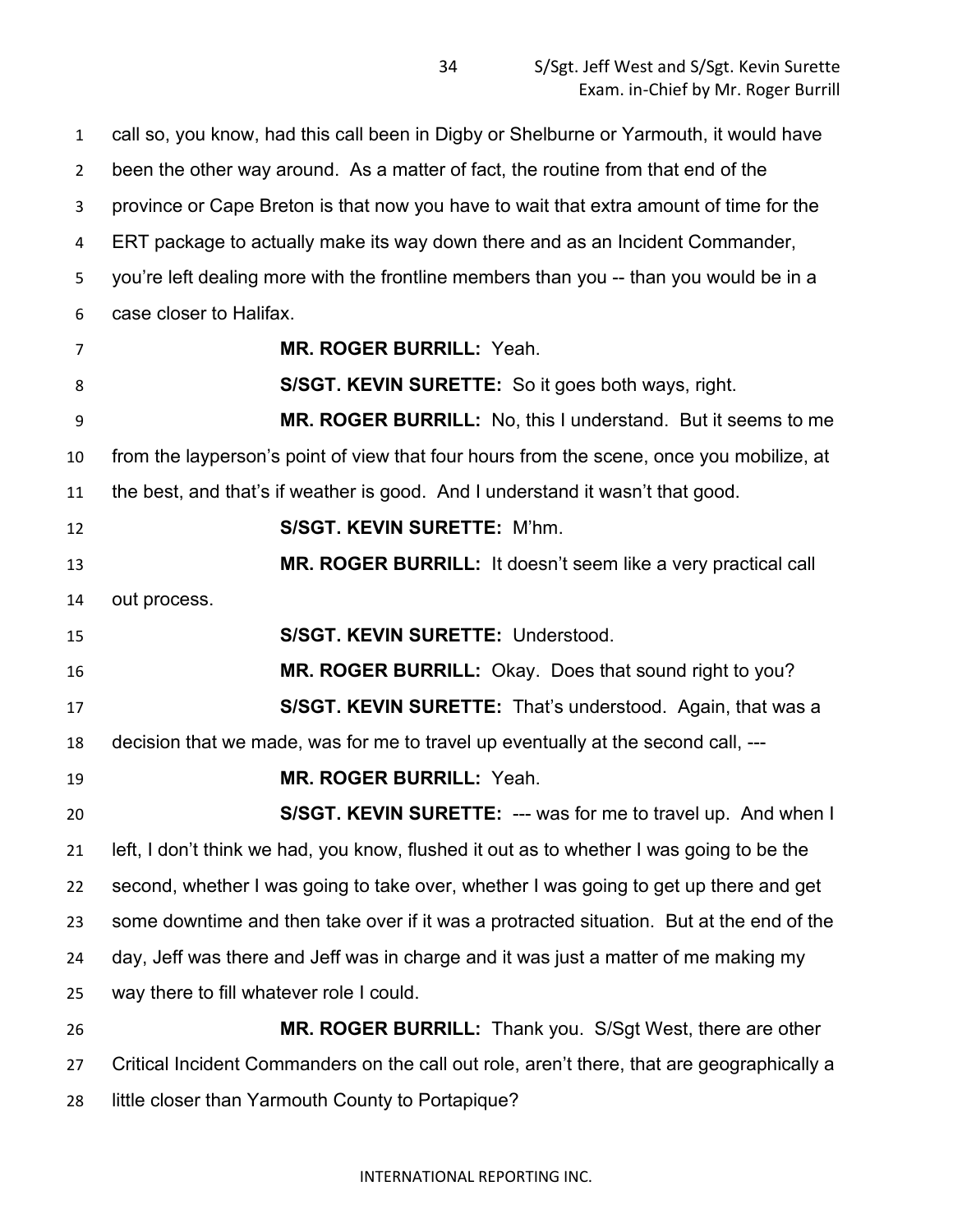**S/SGT. JEFF WEST:** Yeah, there are a number. As I casually stated earlier, there are six. **MR. ROGER BURRILL:** Yeah. **S/SGT. JEFF WEST:** The six Incident Commanders at that time are around the province. We have one in Cape Breton, Kevin in Yarmouth, we've the Valley, the city. So --- **S/SGT. KEVIN SURETTE:** Bible Hill. **S/SGT. KEVIN SURETTE:** Bible Hill. We have a number of -- but knowing the on-call schedule, I know that Kevin is available. I know he's available. There's no chasing anybody. We know he's available. We know he can start rolling that way. And yes, it is four or five hours, but I know he's readily available by phone, by radio, as he's travelling down as well. He's available to me. **MR. ROGER BURRILL:** And now that you look back on the decisions made, and I know Monday morning, quarterbacking --- **S/SGT. JEFF WEST:** Yeah. **MR. ROGER BURRILL:** --- is a very difficult thing. But if you had the decision to make over again, would you have deployed a second or a different associate Critical Incident Commander? **S/SGT. JEFF WEST:** Just because -- well for -- knowing he's on call, knowing he's available, --- **MR. ROGER BURRILL:** Yeah. **S/SGT. JEFF WEST:** --- it's the idea of having that available resource right there ready to roll. I'm not chasing, looking for him, or anything like that. **MR. ROGER BURRILL:** I know four and a half --- **S/SGT. JEFF WEST:** Yeah. Yeah. **MR. ROGER BURRILL:** --- is a long way away. **S/SGT. JEFF WEST:** M'hm. **MR. ROGER BURRILL:** Okay.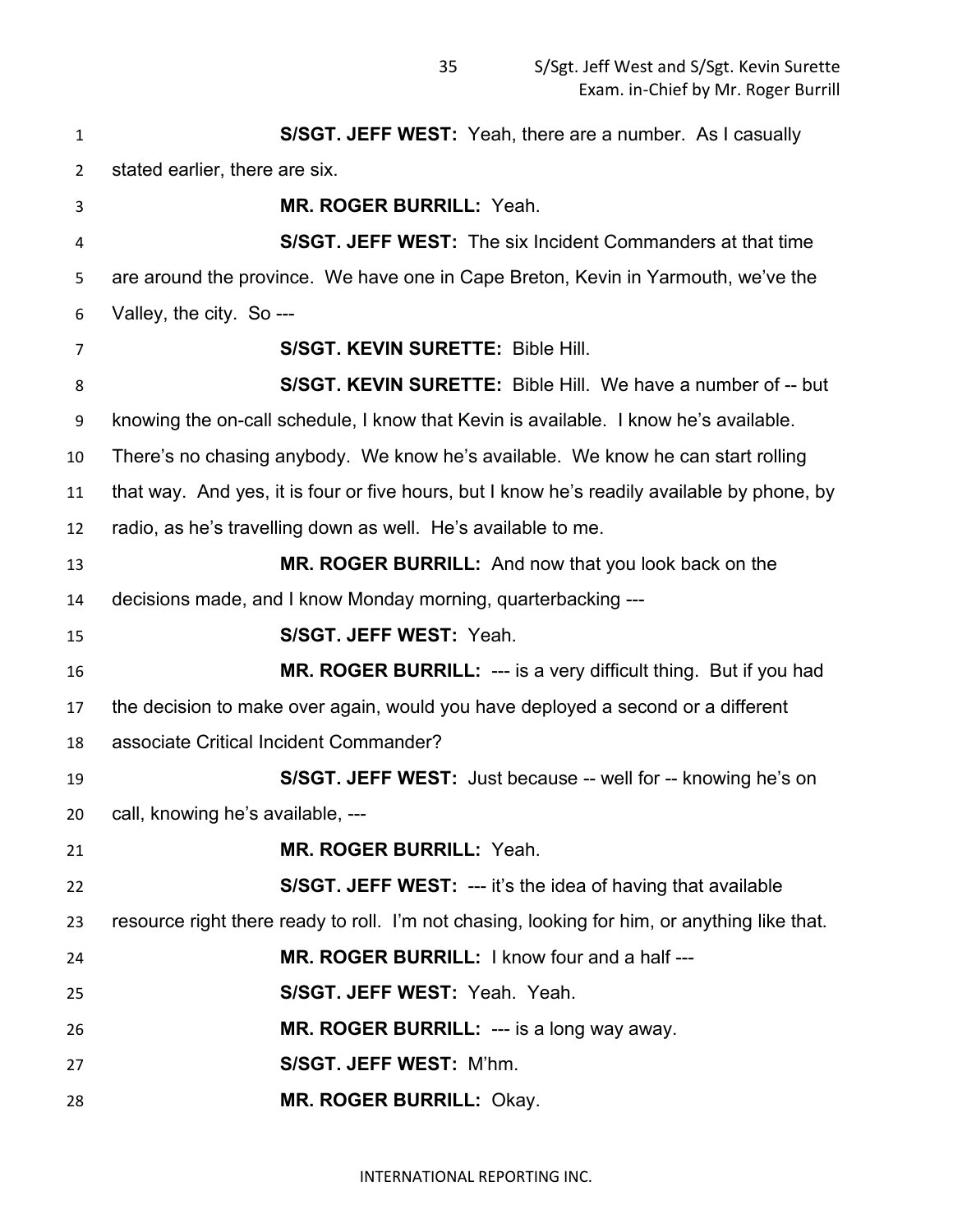**S/SGT. KEVIN SURETTE:** And I did misspeak. I mentioned Bible Hill. We had an Incident Commander in Bible Hill, but he was currently, at this time, he was off duty sick following some surgery. So I didn't want to give the wrong impression --- **MR. ROGER BURRILL:** Okay. **S/SGT. KEVIN SURETTE:** --- that we had an Incident Commander sitting in Bible Hill. **MR. ROGER BURRILL:** All right. Further on in the -- maybe we can bring it up again, Madam Registrar, the page 14 of the Mass Casualty Interview with you, S/Sgt Surette, there is the discussion -- yeah, down at the bottom. Right in the middle of what we're looking. **So I got another call at 12:27 on the 19<sup>th</sup>. At 12:27 on the 19<sup>th</sup> from Steve Halliday.** So Steve was acting operations NCO for Northeast Nova and his substantive role was DANCO. So basically my counterpart in Northeast. So he called and he looped in Jeff." (As 17 read) Now, I'm wondering about the command structure here again. I understand the Critical Incident Commander is -- had contact with you to come assist Associate CIC, but all of a sudden, we now have Steve Halliday involved. Are you able to say how that fits in in terms of your responsiveness to this occasion? **S/SGT. KEVIN SURETTE:** I honestly don't know why Steve called me. Steve and I know each other fairly well. We've trained together. We're both instructors and stuff like that. Why he called me at that time, I don't know, but he did loop in Jeff. And I just remember him, I have in my notes the details of that call that I recall as to what the situation was. And I think he was probably trying to impress upon on the magnitude of the call. And he certainly did suggest that we might want to bring two CICs in, but at the end of the day, after that call, Jeff and I spoke privately and we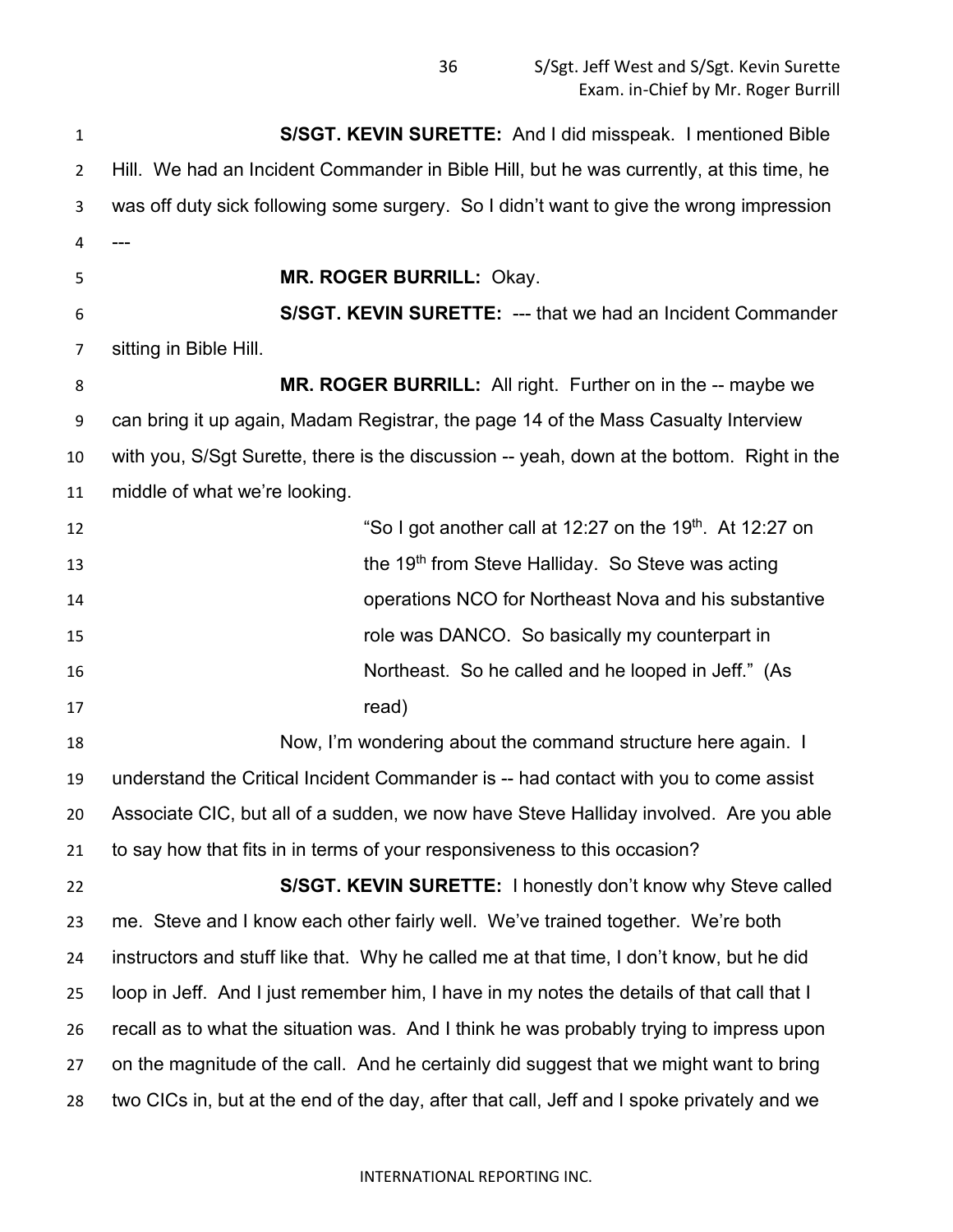made that decision.

| $\overline{2}$ | MR. ROGER BURRILL: Yeah. Did you see that as any sort of                              |
|----------------|---------------------------------------------------------------------------------------|
| 3              | confusion of command or too many cooks in the kitchen at this point?                  |
| 4              | S/SGT. KEVIN SURETTE: I didn't.                                                       |
| 5              | MR. ROGER BURRILL: Okay. S/Sgt West, any concern of Acting                            |
| 6              | Officer Halliday being involved?                                                      |
| 7              | S/SGT. JEFF WEST: No.                                                                 |
| 8              | MR. ROGER BURRILL: No? Is that something that you would                               |
| 9              | expect to take place, in terms of your initial mobilization as the Critical Incident  |
| 10             | Commander? To have that uniform side of the house, so to speak, involved?             |
| 11             | S/SGT. JEFF WEST: No, I can't recall that type of call before, that                   |
| 12             | -- from the uniform side.                                                             |
| 13             | S/SGT. KEVIN SURETTE: My experience may be a little bit                               |
| 14             | different because I generally have a longer way to drive as an Incident Commander and |
| 15             | I have, many times in the past, had conversations, ongoing conversations as I make my |
| 16             | way to the scene.                                                                     |
| 17             | MR. ROGER BURRILL: That's true. And I'm wondering is that the                         |
| 18             | case when you're dealing with uniform in command at the scene? But in this case, you  |
| 19             | had a Critical Incident Commander appointed.                                          |
| 20             | <b>S/SGT. KEVIN SURETTE: Yes.</b>                                                     |
| 21             | MR. ROGER BURRILL: Yeah. And you still would be dealing with                          |
| 22             | a uniformed commander?                                                                |
| 23             | S/SGT. KEVIN SURETTE: Oh, no. I'm sorry. I thought the                                |
| 24             | question was while we're on route, do we deal with ---                                |
| 25             | MR. ROGER BURRILL: Yeah.                                                              |
| 26             | S/SGT. KEVIN SURETTE: --- with uniform.                                               |
| 27             | MR. ROGER BURRILL: Yeah.                                                              |
| 28             | S/SGT. KEVIN SURETTE: So the answer for that would normally,                          |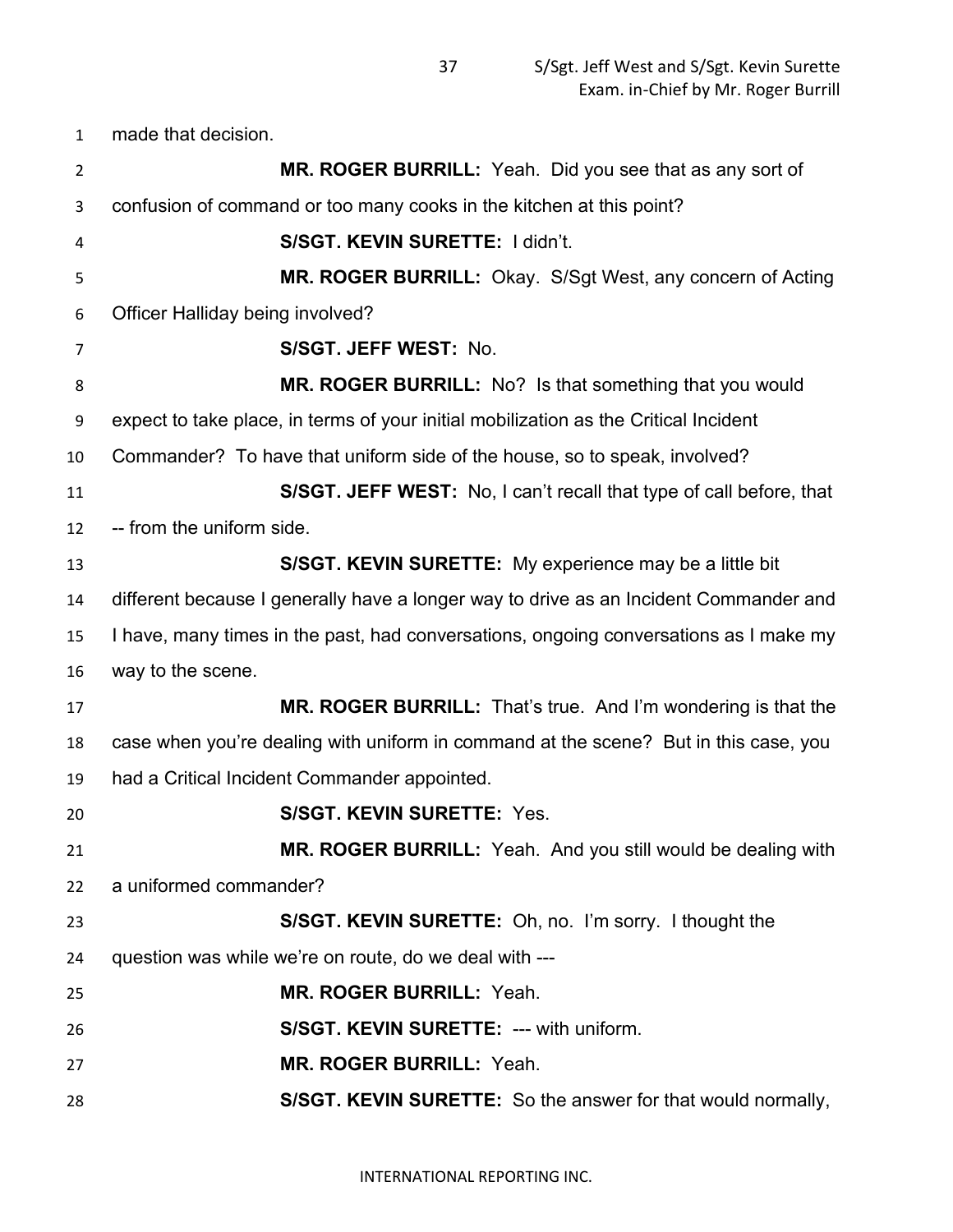for me, be yes. In this case here, after that call and Jeff and I spoke, I didn't speak to anybody other than Jeff on the way up.

 **MR. ROGER BURRILL:** Okay. All right. Very good. How easy is that, S/Sgt Surette, to communicate with the Critical Incident Commander as you're driving up the South Shore of Nova Scotia? **S/SGT. KEVIN SURETTE:** Well I was monitoring the radio. And I called you, I believe, twice on the way up. And both times I kind of picked my time when there seemed to be a bit of a lull. Now, a lull in the radio traffic doesn't necessarily mean a lull in the Command Post either, so I'm very cognizant of that. But I felt the need to have a quick discussion on the way up, those two times I called was necessary. **MR. ROGER BURRILL:** M'hm. **S/SGT. KEVIN SURETTE:** And I think probably the first thing I said, "Hey, can you talk for a second?" Like, if he's busy, I'm not going to tie him up. **MR. ROGER BURRILL:** Yeah. All right. Let me ask you, yourself, S/Sgt Surette, about the role of a second Critical Incident Commander. How useful, in your view, is that? **S/SGT. KEVIN SURETTE:** Well I think in this case, it was useful primarily because of the volume of information that was coming in continually, and I was able to provide, at least I think, in my mind, I think I was able to provide a little bit of a filter. There was a lot of information coming at Jeff from a lot of sources. So I was able to provide a little bit of a filter there, I think. 23 In addition to that, I think Jeff and I had many conversations. When you have somebody who is likeminded, like-trained, like-experienced, and you're dealing with this situation which, let's face it, is a situation none of us had dealt with a situation of this magnitude before, we were able to bounce some ideas back and forth. I think I tried and I think I was successful in never stepping on Jeff's toes as the commander, but I also wanted to initiate several conversations with him to make sure

## INTERNATIONAL REPORTING INC.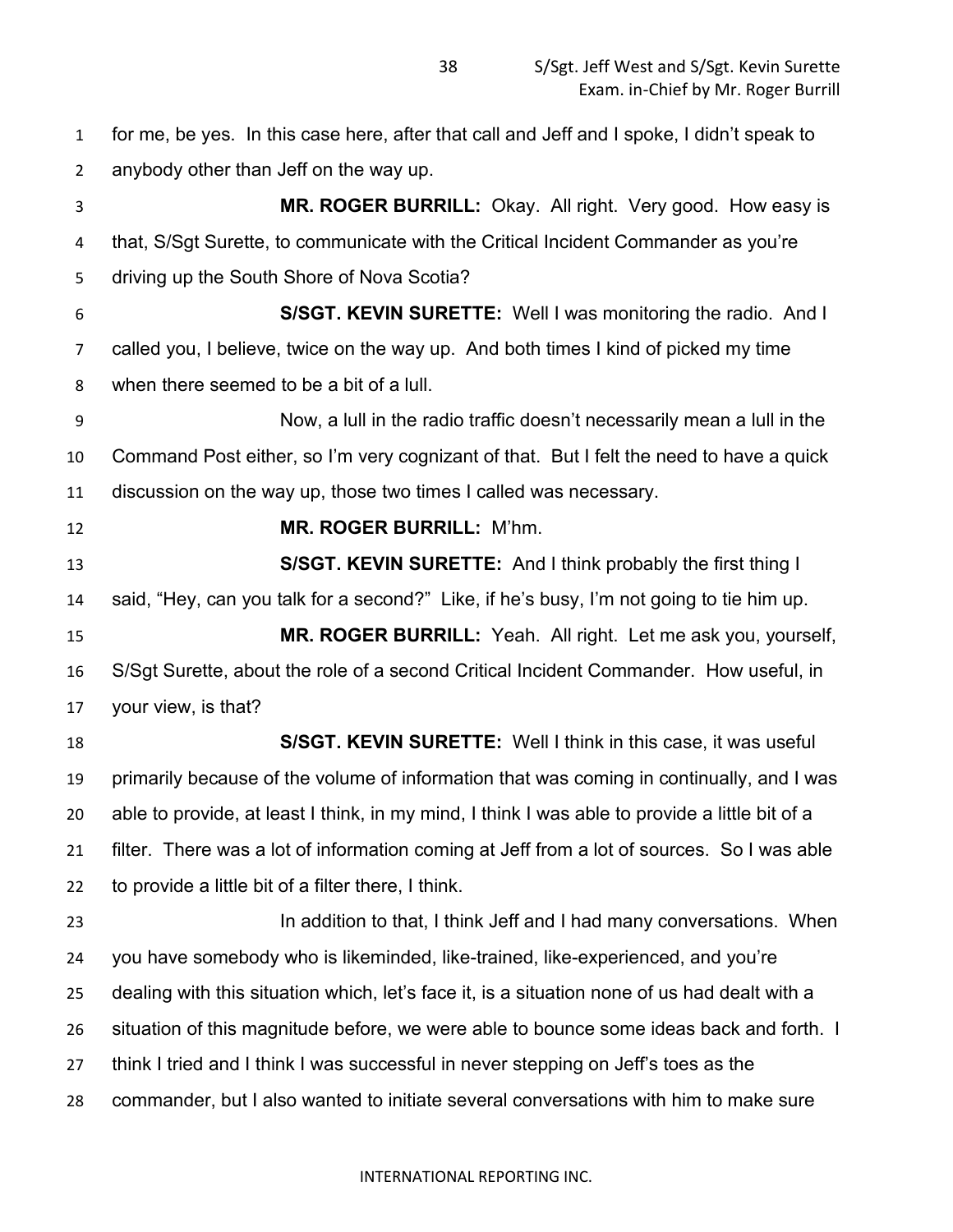that we were on the same page, you know. And I think it was helpful from that perspective, but I guess I would leave that for Jeff to say. **MR. ROGER BURRILL:** But from your perspective, how comfortable were you in the role as the associate or the second Critical Incident Commander? **S/SGT. KEVIN SURETTE:** Well I was comfortable in the fact that Jeff was doing everything that I would have done. But it is difficult, after years of training and police work, and Type A personalities, to step back. **MR. ROGER BURRILL:** Yeah. **S/SGT. KEVIN SURETTE:** Having said that, I recognized that as my role that night, --- **MR. ROGER BURRILL:** M'hm. **S/SGT. KEVIN SURETTE:** --- and I don't believe I overstepped that. **MR. ROGER BURRILL:** Okay. Anything, S/Sgt West? **S/SGT. JEFF WEST:** No, nothing. **MR. ROGER BURRILL:** All right. Let's move on then to Command Post designation and selection. This is an area that perhaps, Madam Registrar, if you could bring up page 89, paragraph 190 for introductory purposes? "At 12:12 a.m., S/Sgt. West spoke with S/Sgt. Carroll, who confirmed he would contact S/Sgt. Royce MacRae with the Crisis Negotiation Team. Two minutes later, ERT team leader […] Mills spoke with CIC West and advised [him] that, once ERT arrived, they would stage at Portapique Beach Road. S/Sgt. West instead requested **ERT** attend first at the Bass River fire hall." So once again, there's a couple of things in there. The Bass River Fire Hall was designated by somebody, somewhere, at sometime, as the Command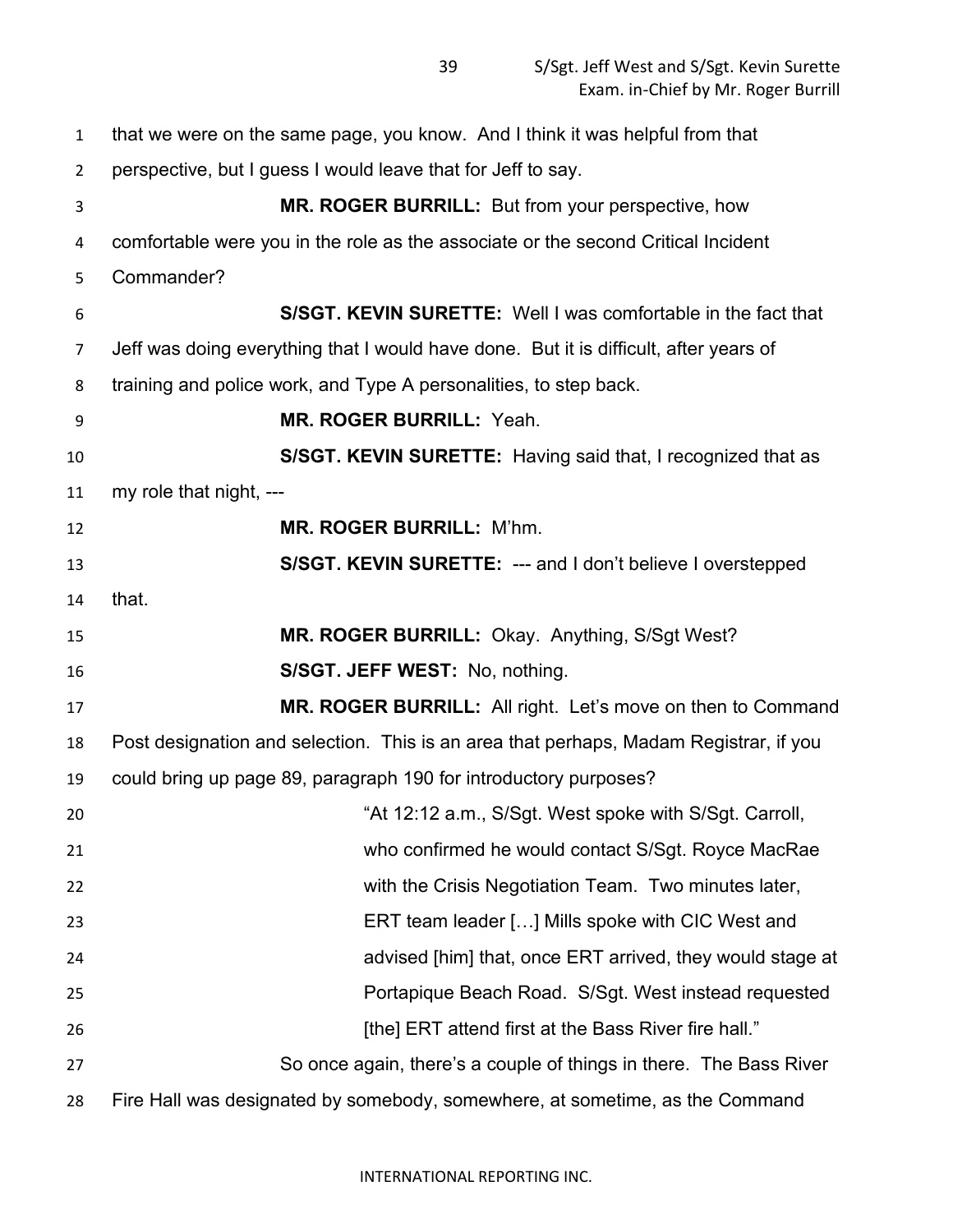| $\mathbf{1}$ | Post.                                                                                       |
|--------------|---------------------------------------------------------------------------------------------|
| 2            | S/SGT. JEFF WEST: Yeah.                                                                     |
| 3            | MR. ROGER BURRILL: Are you able to provide us insight in that                               |
| 4            | regard?                                                                                     |
| 5            | S/SGT. JEFF WEST: Yes. Early on, just prior to that, I don't recall                         |
| 6            | whom my conversation was with from the uniform side, but I requested that they identify     |
| 7            | a Command Post for us in the area. I don't know the area. I didn't realize that Bass        |
| 8            | River was past -- you'd have to travel through what we'd call the hot zone to get to it.    |
| 9            | So initially, they identified Bass River as being the location for the                      |
| 10           | fire hall.                                                                                  |
| 11           | MR. ROGER BURRILL: And just to be clear, "they", are you able                               |
| 12           | to give us an insight as to who that is?                                                    |
| 13           | S/SGT. JEFF WEST: I believe I got that from S/Sgt AI Carroll. I                             |
| 14           | think that's where I---                                                                     |
| 15           | MR. ROGER BURRILL: But you're not sure?                                                     |
| 16           | S/SGT. KEVIN SURETTE: I'm not sure.                                                         |
| 17           | MR. ROGER BURRILL: No. Okay. Very good. Continue. I didn't                                  |
| 18           | mean to interrupt you.                                                                      |
| 19           | S/SGT. JEFF WEST: Yeah, so once my commentary there to Tim                                  |
| 20           | was, I believe they'd be passing the Bass River Fire Hall before they got to Portapique.    |
| 21           | MR. ROGER BURRILL: I see. Okay. I guess my question would                                   |
| 22           | be to you. Even if the Bass River Fire Hall is the appropriate place, ---                   |
| 23           | S/SGT. JEFF WEST: M'hm.                                                                     |
| 24           | MR. ROGER BURRILL: --- and it's clear that it wasn't, ---                                   |
| 25           | S/SGT. JEFF WEST: M'hm.                                                                     |
| 26           | <b>MR. ROGER BURRILL: --- in hindsight, why would the ERT be</b>                            |
| 27           | attending at that location, as opposed to the hot zone specifically at that earliest stage? |
| 28           | S/SGT. JEFF WEST: A lot of times, sometimes they will stop at a                             |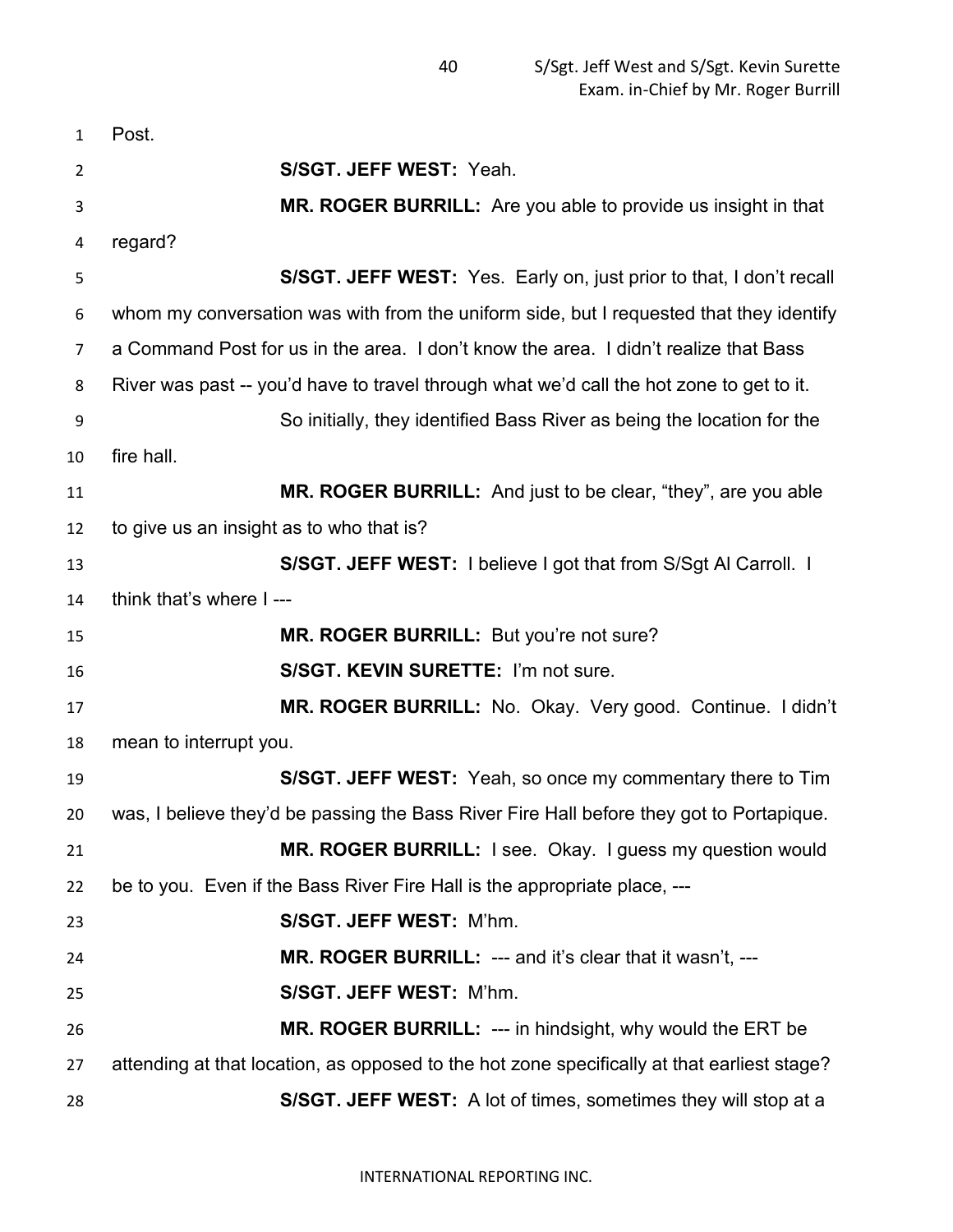location close by to stage, get prepped, get mission ready from there to move forward. **MR. ROGER BURRILL:** Yeah. **S/SGT. JEFF WEST:** So that was the thought process from that. **MR. ROGER BURRILL:** Keeping in mind, of course, that time is always of the essence --- **S/SGT. KEVIN SURETTE:** M'hm. **MR. ROGER BURRILL:** --- in these types of situations, I would have thought it would not have been that productive of a move to have him go to the Command Post as opposed to the scene. **S/SGT. JEFF WEST:** There would have already been the IA team that was moving forward prior to Tim. **MR. ROGER BURRILL:** I see. Okay. So I guess the more general question I might have is --- **S/SGT. JEFF WEST:** Yeah. **MR. ROGER BURRILL:** --- this Bass River Fire Hall, you didn't know where it was? **S/SGT. JEFF WEST:** No. **MR. ROGER BURRILL:** You had no familiarity with it. Why are we having a Command Post set up in a fire hall in a rural district anyway? **S/SGT. JEFF WEST:** Okay. Command Posts we've used various locations, could be fire halls, could be community halls, could be --- **S/SGT. KEVIN SURETTE:** Legions. Could be legions. **S/SGT. JEFF WEST:** --- could be on the side of the road in a Suburban. **MR. ROGER BURRILL:** M'hm. **S/SGT. JEFF WEST:** So we were looking for -- we wanted something that was in the vicinity of our location, but outside of what we consider the hot zone, that would allow for a staging area, a large parking lot, a room large enough to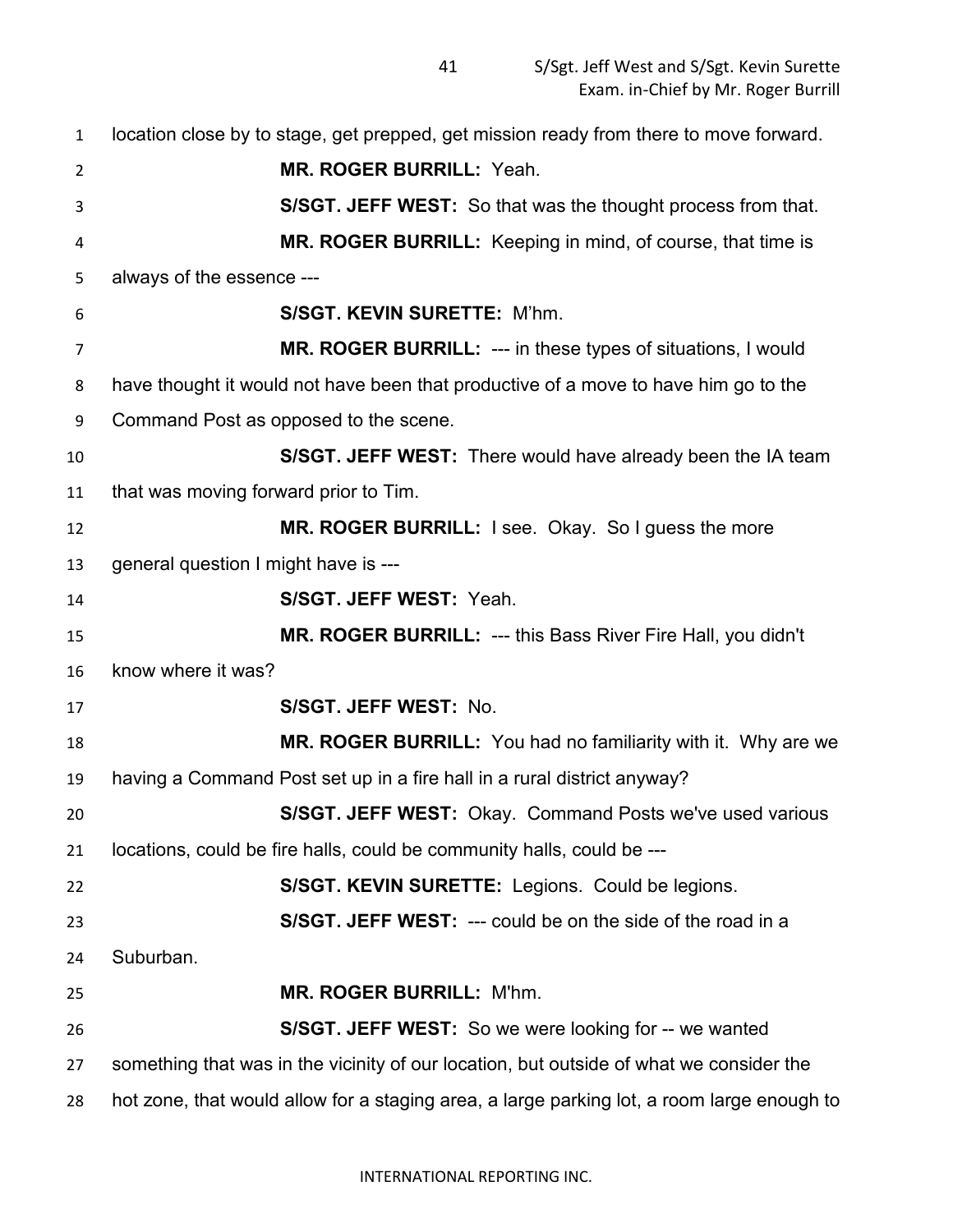comfortably, as comfortably as you could, facilitate a Command Post with -- and the resources in it. So typically, we found in rural Nova Scotia there's an abundance of fire halls. There's not too many communities you go by that won't have a fire hall. Most fire halls will have some sort of meeting room, conference room that we leverage quite often. **MR. ROGER BURRILL:** M'hm. So this desire to leverage a community hall or a fire hall --- **S/SGT. JEFF WEST:** Yeah. **MR. ROGER BURRILL:** --- this is something that has been traditionally done by the Critical Incident Command team? **S/SGT. JEFF WEST:** Yes, it is. **MR. ROGER BURRILL:** Okay. Any thought given to abandoning that approach and setting up a permanent Command Post, either at headquarters or otherwise, engaging the use of technology, such that you don't have to spend so much time getting to where you need --- **S/SGT. JEFF WEST:** M'hm. **MR. ROGER BURRILL:** --- think you need to be? **S/SGT. JEFF WEST:** Yeah, and there's always conversation as to moving forward, best practices --- **MR. ROGER BURRILL:** Yeah. **S/SGT. JEFF WEST:** I think it's very important to make note, before making those leaps to say, okay, we're going to run it out of a tech place, or wherever, where we have all the tools, that's something that has to be -- table talk that has to be exercised, that has to be really run through the process to know that those types will work, because with rural Nova Scotia, we have -- there's always going to be communication's issue, okay, whether it's the cell phone, radios, whatever. We want to make sure -- if we're going to run it out of a centralized hub, for lack of a better term --- **MR. ROGER BURRILL:** Yes.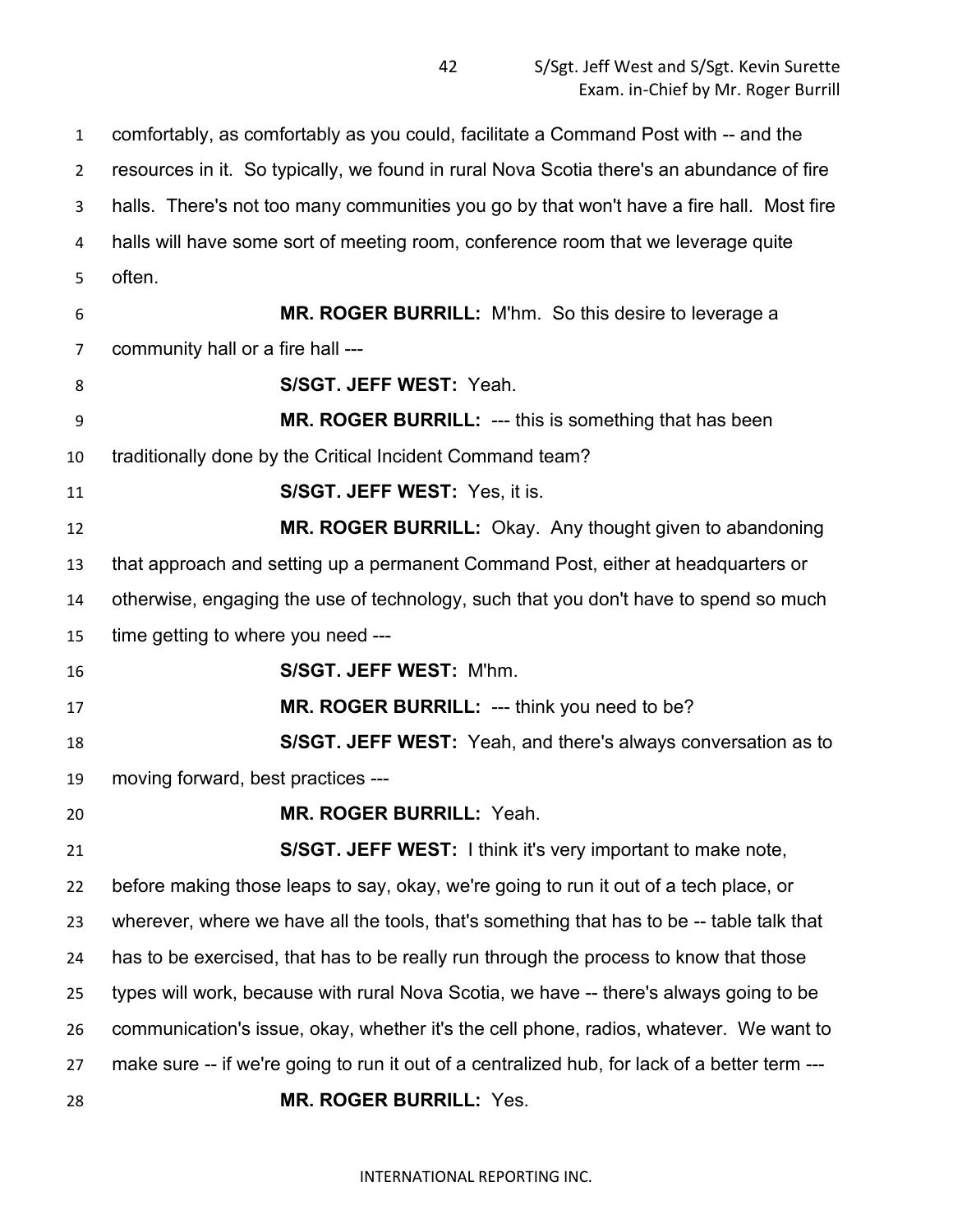S/Sgt. Jeff West and S/Sgt. Kevin Surette Exam. in-Chief by Mr. Roger Burrill

 **S/SGT. JEFF WEST:** --- we want to be -- we'd like -- we'd probably want to be very sure that the system has been exercised fully and knows that, you know what, it will work in Briar Island, it will work if we're called to the Meat Cove, those type of things. **MR. ROGER BURRILL:** Right. So my question to you about setting up Command Post in a fire hall, now that you've been through a number of years of --- **S/SGT. JEFF WEST:** M'hm. **MR. ROGER BURRILL:** --- experience and also went through this Portapique --- **S/SGT. JEFF WEST:** Yeah. **MR. ROGER BURRILL:** --- experience, do you have any comments with respect to the effectiveness of actually setting up a Command Post eight kilometres away from the hot zone for command decisions? **S/SGT. JEFF WEST:** M'hm. It's -- there are pros and cons to being in the proximity --- **MR. ROGER BURRILL:** Yes. **S/SGT. JEFF WEST:** --- okay. It allows for face-to-face flow of information, whether it's coming from the Emergency Response Team team leader, or from maybe the GIS NCO investigators that are assigned under the investigative side, so it allows for that flow of information. I'd say the face-to-face, there's always value in that. **MR. ROGER BURRILL:** M'hm. Okay. S/Sgt. Surette, do you have any comments in terms of -- I know you can't talk about Bass River, you weren't there at that stage, but my question was a little bit more general in terms of rural Command Posts --- **S/SGT. KEVIN SURETTE:** Yeah. **MR. ROGER BURRILL:** --- being an effective tool for the CIC.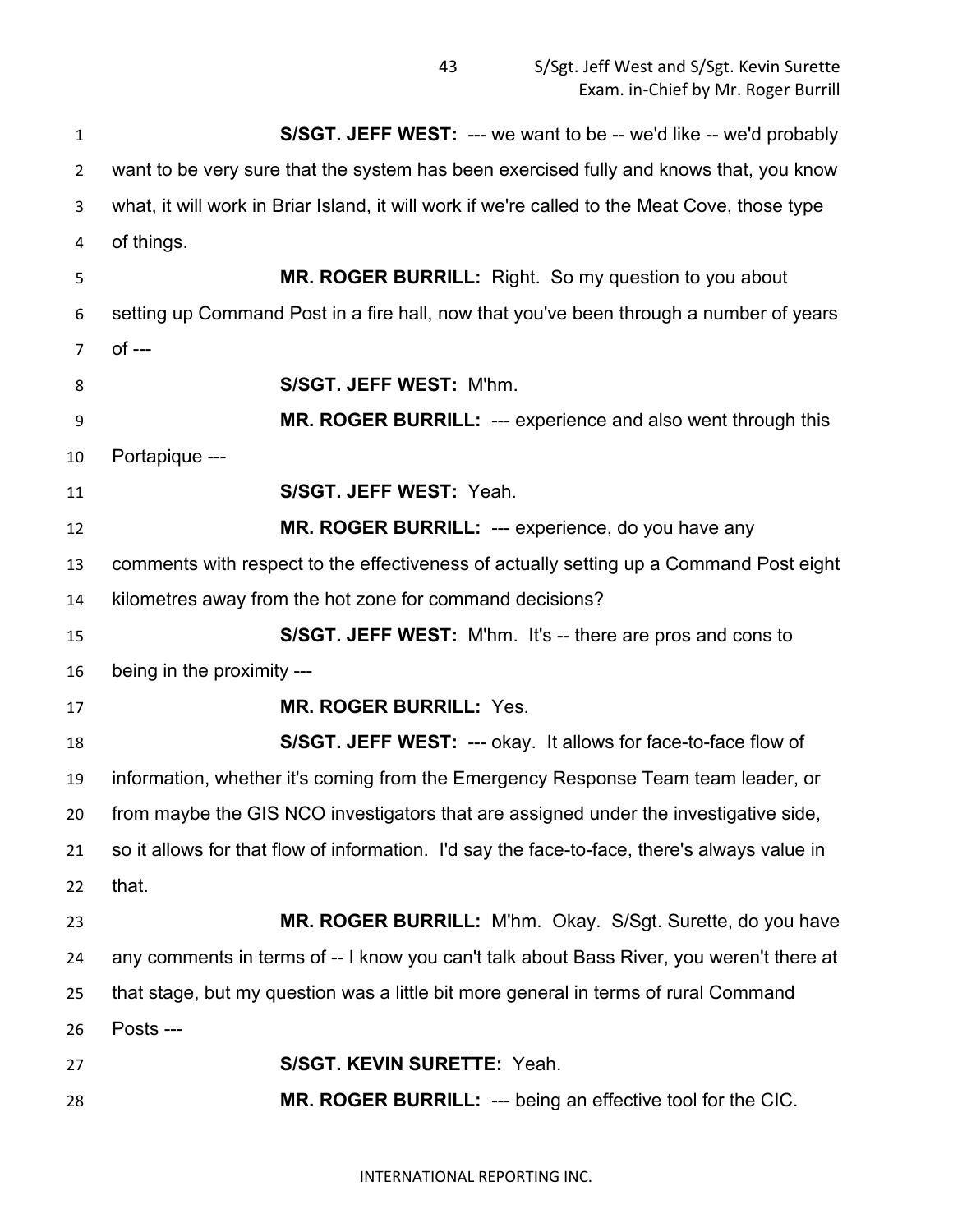**S/SGT. KEVIN SURETTE:** I think the thought process for years has been that, you know, the CIC is tightly tied to the ERT team and the negotiators. And the idea has always been if you bring that whole package to the scene or to a Command Post nearby, then, yeah, you can have that face-to-face, you can have -- more easily have those conversations with people that have to be -- as the situation evolves. I understand, like, there are pros and cons, you know, time to get there, but keep in mind, the ERT team and the EDU and the negotiators, they have to get there as well; right? So the Incident Commander is just another cog in that wheel. So getting there, that's going to take time regardless.

 Some of the benefits, yeah, I think probably with advances in technology, running it from a centralized location may work, but I never thought I'd say this about myself, but maybe I am old school. To me, I want to be closer. I want to be able to get a feel for what's going on as opposed to being detached, 2 or 300 kilometres away and looking at a screen.

 **MR. ROGER BURRILL:** I know a little bit about feeling old school sometimes, but do you think that technological advancements may assuage your thinking in that regard; that is, you know, maybe it's easier to have a permanent Command Post somewhere.

 **S/SGT. KEVIN SURETTE:** Yeah. No, I would agree that technology has come a long way. Sometimes we're slow to get it, but I think that would be the primary benefit of having a centralized Command Post.

 **MR. ROGER BURRILL:** Okay. In terms of the Command Post that was structured eventually at the Great Village Fire Hall, not the Bass River ---

**S/SGT. KEVIN SURETTE:** That's correct.

 **MR. ROGER BURRILL:** --- Fire Hall, did -- is there technological engagements and processes that take time to actually get the Command Post up and running?

**S/SGT. JEFF WEST:** I guess with that, it depends on, like, there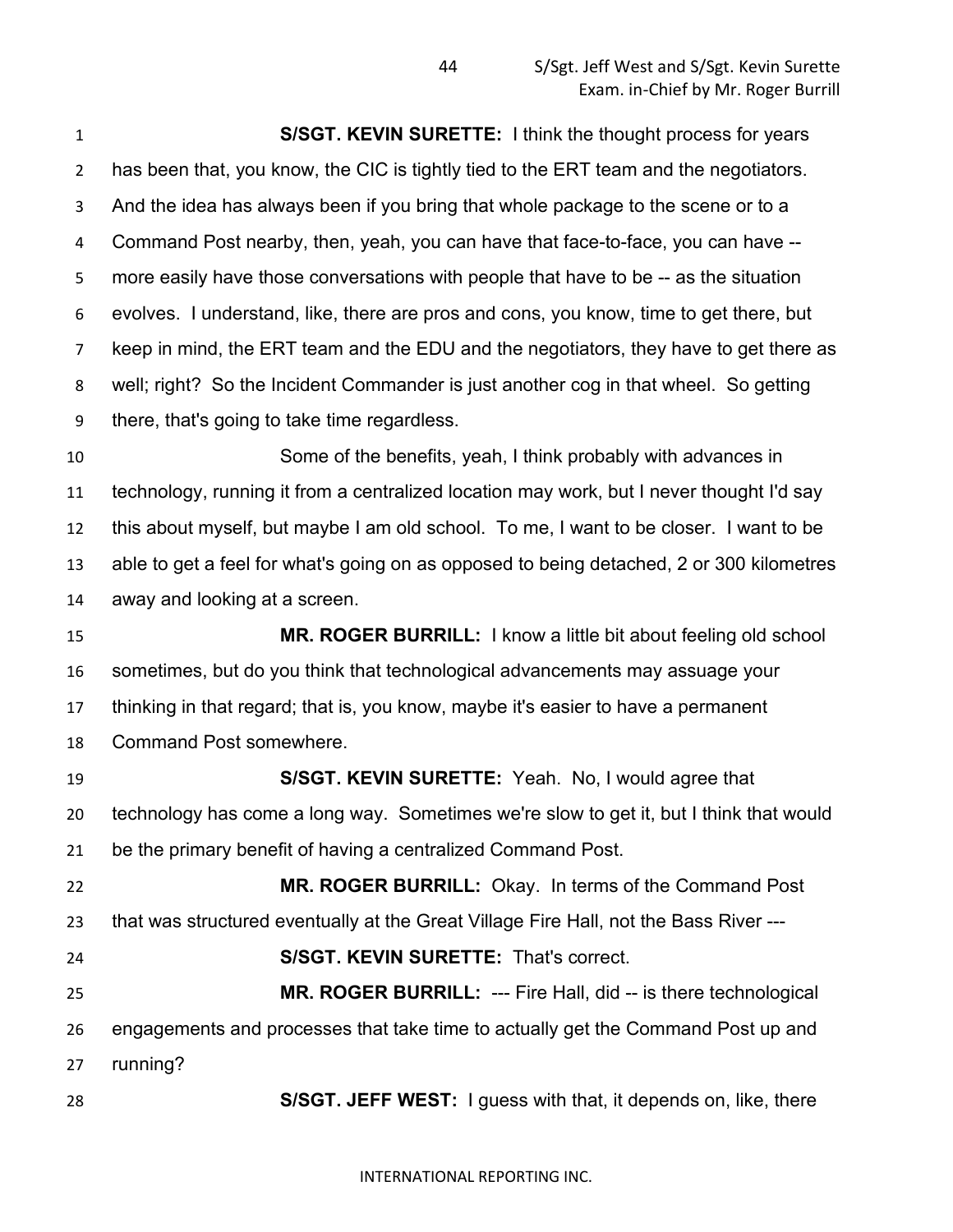are resources that are getting there. **MR. ROGER BURRILL:** Yeah. **S/SGT. JEFF WEST:** And I think probably what you may be alluding to is the radio system side of the host. And we -- because that would be one piece of technology that's brought with the radio tech, also, the Emergency Response Team brings a tech support guy as well, that he has to come and set up his gear as well. **MR. ROGER BURRILL:** Right. And I guess what I'm saying is you're lugging gear to --- **S/SGT. JEFF WEST:** Yeah. **MR. ROGER BURRILL:** --- the scene --- **S/SGT. JEFF WEST:** Yes. **MR. ROGER BURRILL:** --- for limited purposes, and I'm wondering whether that's an effective use of law enforcement resources. **S/SGT. KEVIN SURETTE:** Well, I think you'd have to do that anyway. That -- the radio gear itself, quite often they have to set up an XO repeater for reception, and if they are not there, if they're also in a centralized location in Dartmouth or Halifax, that's not going to be of any benefit to that end of the operation. **MR. ROGER BURRILL:** Okay. Madam Registrar, can we bring up page 104, paragraph 219, please? And I'll ask you to comment, S/Sgt. West, on what appears to be difficulties yourself getting to the Bass River Fire Hall. So paragraph 219 says, "Meanwhile, S/Sgt. West was travelling to the Command Post. As his vehicle approached […] Great Village […], he sought directions to the "Bass Fire Hall" and was redirected to Great Village…" So and in that paragraph, there's excerpts from the Colchester

INTERNATIONAL REPORTING INC.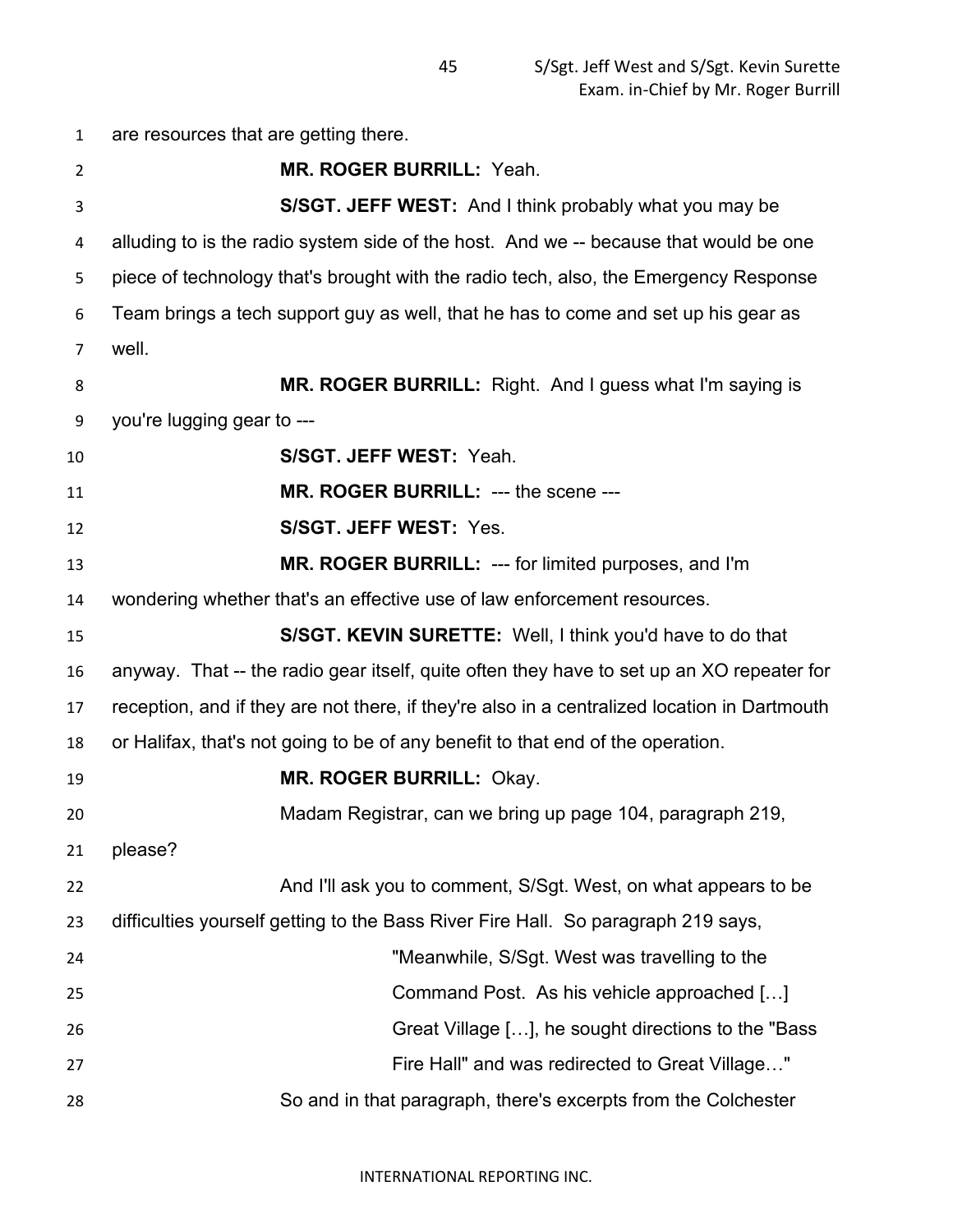radio that indicate between 12:52 and 12:53, you had indicated that you felt you were

lost. And do you recall that?

| 3  |                                    | <b>S/SGT. JEFF WEST: Yes.</b>                                                         |
|----|------------------------------------|---------------------------------------------------------------------------------------|
| 4  |                                    | MR. ROGER BURRILL: Okay. Are you able to provide us some                              |
| 5  |                                    | context and insight, because I'm lost coming from the Critical Incident Commander --- |
| 6  |                                    | S/SGT. JEFF WEST: I'm lost ---                                                        |
| 7  |                                    | MR. ROGER BURRILL: --- raises some concerns.                                          |
| 8  |                                    | S/SGT. JEFF WEST: Well, I took the exit before I-- one exit early.                    |
| 9  |                                    | <b>MR. ROGER BURRILL: Oh.</b>                                                         |
| 10 |                                    | S/SGT. JEFF WEST: So I was on the old highway longer than I                           |
| 11 | needed to be.                      |                                                                                       |
| 12 |                                    | MR. ROGER BURRILL: Right. Okay. And I guess this would take                           |
| 13 | me back to my earlier question --- |                                                                                       |
| 14 |                                    | S/SGT. JEFF WEST: M'hm.                                                               |
| 15 |                                    | <b>MR. ROGER BURRILL: --- given the fact that the Critical Incident</b>               |
| 16 |                                    | Commander is lost, for whatever period of time ---                                    |
| 17 |                                    | S/SGT. JEFF WEST: M'hm.                                                               |
| 18 |                                    | MR. ROGER BURRILL: --- do you think this is a useful                                  |
| 19 |                                    | expenditure of your resources and time getting to a community hall?                   |
| 20 |                                    | S/SGT. JEFF WEST: Well, at that time, that was our process.                           |
| 21 |                                    | MR. ROGER BURRILL: Okay. Okay.                                                        |
| 22 |                                    | Were you driving?                                                                     |
| 23 |                                    | S/SGT. JEFF WEST: Yes, I was.                                                         |
| 24 |                                    | MR. ROGER BURRILL: Okay. You have a scribe who was taking                             |
| 25 | notes.                             |                                                                                       |
| 26 |                                    | S/SGT. JEFF WEST: Yes.                                                                |
| 27 |                                    | MR. ROGER BURRILL: You're obtaining information.                                      |
| 28 |                                    | S/SGT. JEFF WEST: M'hm.                                                               |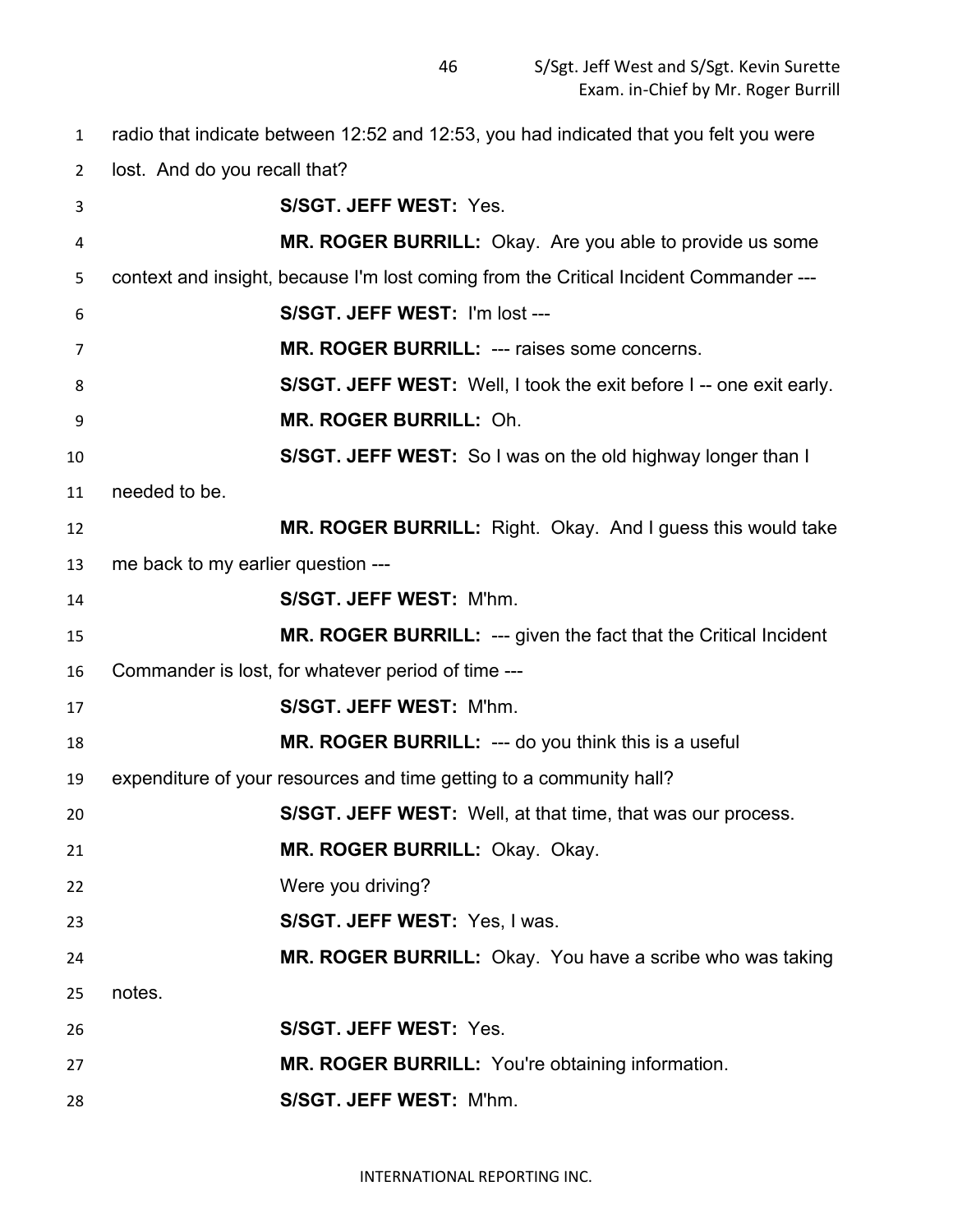| $\mathbf{1}$   | MR. ROGER BURRILL: Why is it you have no driver?                                 |
|----------------|----------------------------------------------------------------------------------|
| $\overline{2}$ | S/SGT. JEFF WEST: Well, with myself and the scribe, it's -- I need               |
| 3              | him making notes. I'm driving. That's -- that was what was available to us.      |
| 4              | MR. ROGER BURRILL: Okay. Okay. All right.                                        |
| 5              | Was there GPS available for you to find out where Bass River Fire                |
| 6              | Hall was at that point?                                                          |
| 7              | S/SGT. JEFF WEST: I'm trying -- I can't recall if there was an                   |
| 8              | MWS in that vehicle I was driving or not.                                        |
| 9              | MR. ROGER BURRILL: Okay. I know from personal experience                         |
| 10             | that it -- I've got lost ---                                                     |
| 11             | S/SGT. JEFF WEST: M'hm.                                                          |
| 12             | MR. ROGER BURRILL: --- in rural Nova Scotia before.                              |
| 13             | S/SGT. JEFF WEST: M'hm.                                                          |
| 14             | MR. ROGER BURRILL: We wouldn't be the first one, but I'm not --                  |
| 15             |                                                                                  |
| 16             | S/SGT. JEFF WEST: Yeah.                                                          |
| 17             | MR. ROGER BURRILL: --- a Critical Incident Commander and the                     |
| 18             | concern would be obviously by Nova Scotians that that's something that shouldn't |
| 19             | happen.                                                                          |
| 20             | S/SGT. JEFF WEST: M'hm.                                                          |
| 21             | MR. ROGER BURRILL: Any comment in that regard?                                   |
| 22             | S/SGT. JEFF WEST: I don't quite understand. Could you just ---                   |
| 23             | MR. ROGER BURRILL: Yeah.                                                         |
| 24             | <b>S/SGT. JEFF WEST: --- state that again for me, please?</b>                    |
| 25             | MR. ROGER BURRILL: Sure, that the Critical Incident                              |
| 26             | Commander---                                                                     |
| 27             | S/SGT. JEFF WEST: Yeah.                                                          |
| 28             | MR. ROGER BURRILL: --- attending at a critical incident ---                      |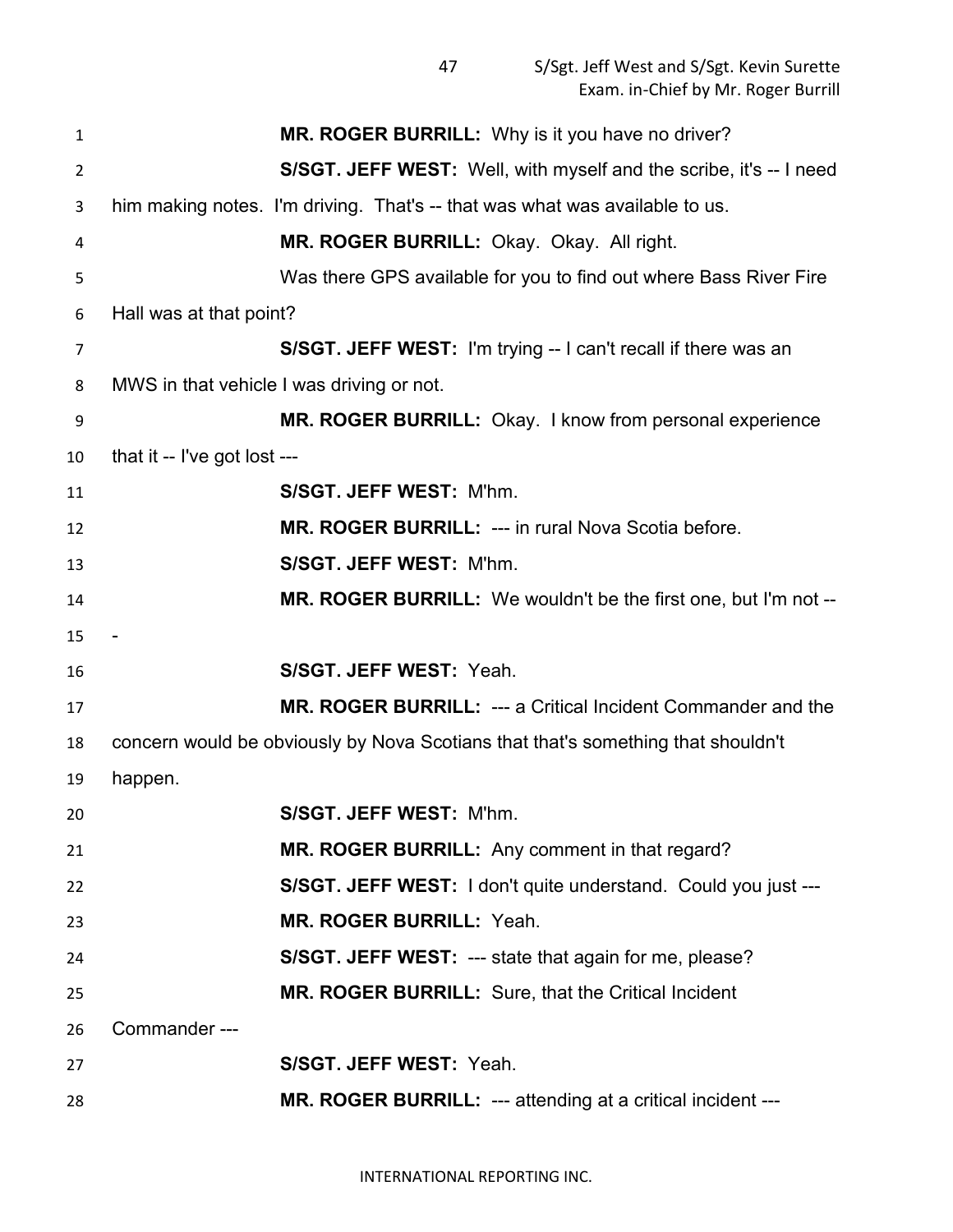| $\mathbf{1}$   | S/SGT. JEFF WEST: M'hm.                                                                    |
|----------------|--------------------------------------------------------------------------------------------|
| $\overline{2}$ | MR. ROGER BURRILL: --- goes over the air ---                                               |
| 3              | S/SGT. JEFF WEST: M'hm.                                                                    |
| 4              | <b>MR. ROGER BURRILL: --- and indicates I think I'm lost.</b>                              |
| 5              | S/SGT. JEFF WEST: Well, I -- because I didn't come to the fire                             |
| 6              | hall as quick as I thought I was. I knew I was on the right road. I just ---               |
| 7              | <b>MR. ROGER BURRILL: Yeah.</b>                                                            |
| 8              | <b>S/SGT. JEFF WEST: --- needed to go further.</b>                                         |
| 9              | <b>MR. ROGER BURRILL:</b> Any remedy for the Critical Incident                             |
| 10             | getting -- the Critical Incident Commander potentially getting lost that you can think of? |
| 11             | S/SGT. JEFF WEST: Well, I guess, GPS.                                                      |
| 12             | MR. ROGER BURRILL: Yeah. Okay.                                                             |
| 13             | Any comments, S/Sgt. Surette?                                                              |
| 14             | S/SGT. KEVIN SURETTE: No.                                                                  |
| 15             | MR. ROGER BURRILL: No? All right.                                                          |
| 16             | Let's move on then to the arrival at the Command Post.                                     |
| 17             | S/SGT. JEFF WEST: M'hm.                                                                    |
| 18             | MR. ROGER BURRILL: And I think you gentleman can provide a                                 |
| 19             | great deal of insight for us with respect to the structure of the Command Post.            |
| 20             | Page 112, paragraph 230, Madam Registrar.                                                  |
| 21             | As a jumping point,                                                                        |
| 22             | "At approximately 1:02 a.m. on April 19[th], S/Sgt.                                        |
| 23             | West arrived at the Great Village fire hall Command                                        |
| 24             | Post. In his interview with the Mass Casualty                                              |
| 25             | Commission, [he said]:                                                                     |
| 26             | So, once I arrive at the command post, I start seeing                                      |
| 27             | who we have there and kind of get our command post                                         |
| 28             | set up, start to get that point where I'm comfortable                                      |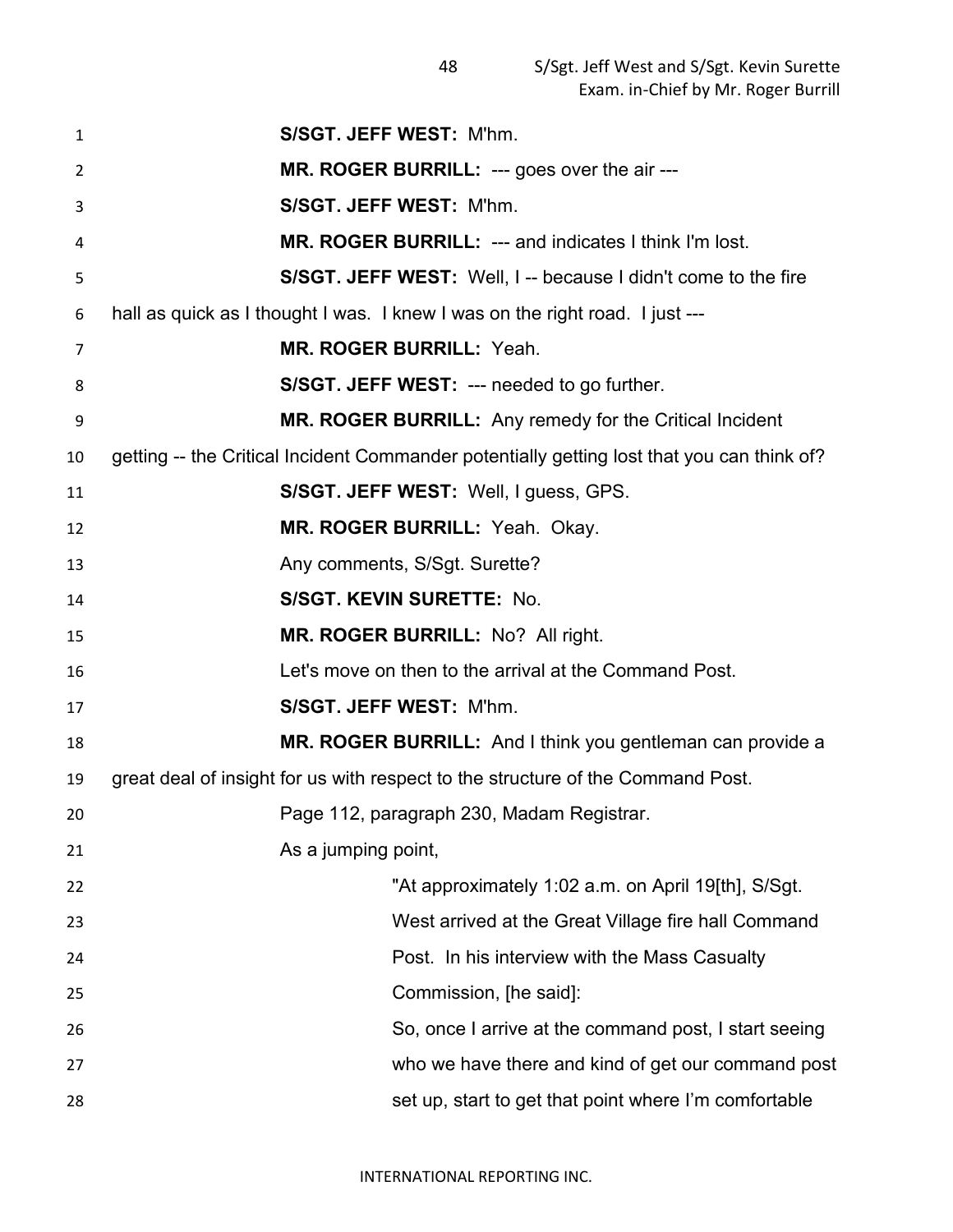| $\mathbf{1}$   | with taking control because I should go back. Like                      |
|----------------|-------------------------------------------------------------------------|
| $\overline{2}$ | during this time once they'd called me, I got a critical                |
| 3              | incident package rolling. I'd been on the phone with                    |
| 4              | Steve Halliday, been on the phone with Tim Mills kind                   |
| 5              | of getting everything going. I'm still not -- I haven't                 |
| 6              | taken control yet, okay. That is still the uniform side                 |
| $\overline{7}$ | of the house is still in control."                                      |
| 8              | Now, when you arrive at the command post at Great Village after         |
| 9              | we get that straightened out, who was there?                            |
| 10             | S/SGT. JEFF WEST: There was uniformed resources. I believe              |
| 11             | there was an -- EHS was staged there as well.                           |
| 12             | MR. ROGER BURRILL: When you say "uniformed resources", are              |
| 13             | you able to give us more detail of who that might have been?            |
| 14             | <b>S/SGT. JEFF WEST:</b> I believe it was Dave Lilly was there with the |
| 15             | children in the vehicle.                                                |
| 16             | MR. ROGER BURRILL: Okay. That's Sergeant Dave Lilly ---                 |
| 17             | S/SGT. JEFF WEST: Yes, sorry.                                           |
| 18             | <b>MR. ROGER BURRILL: --- right?</b>                                    |
| 19             | S/SGT. JEFF WEST: Yes.                                                  |
| 20             | <b>MR. ROGER BURRILL:</b> He was attending to the children at that      |
| 21             | point?                                                                  |
| 22             | S/SGT. JEFF WEST: Yes.                                                  |
| 23             | MR. ROGER BURRILL: He had his hands full.                               |
| 24             | S/SGT. JEFF WEST: Yes.                                                  |
| 25             | MR. ROGER BURRILL: Okay. Any other uniformed members?                   |
| 26             | S/SGT. JEFF WEST: I don't recall who else was there.                    |
| 27             | MR. ROGER BURRILL: All right. Very good.                                |
| 28             | EHS was there?                                                          |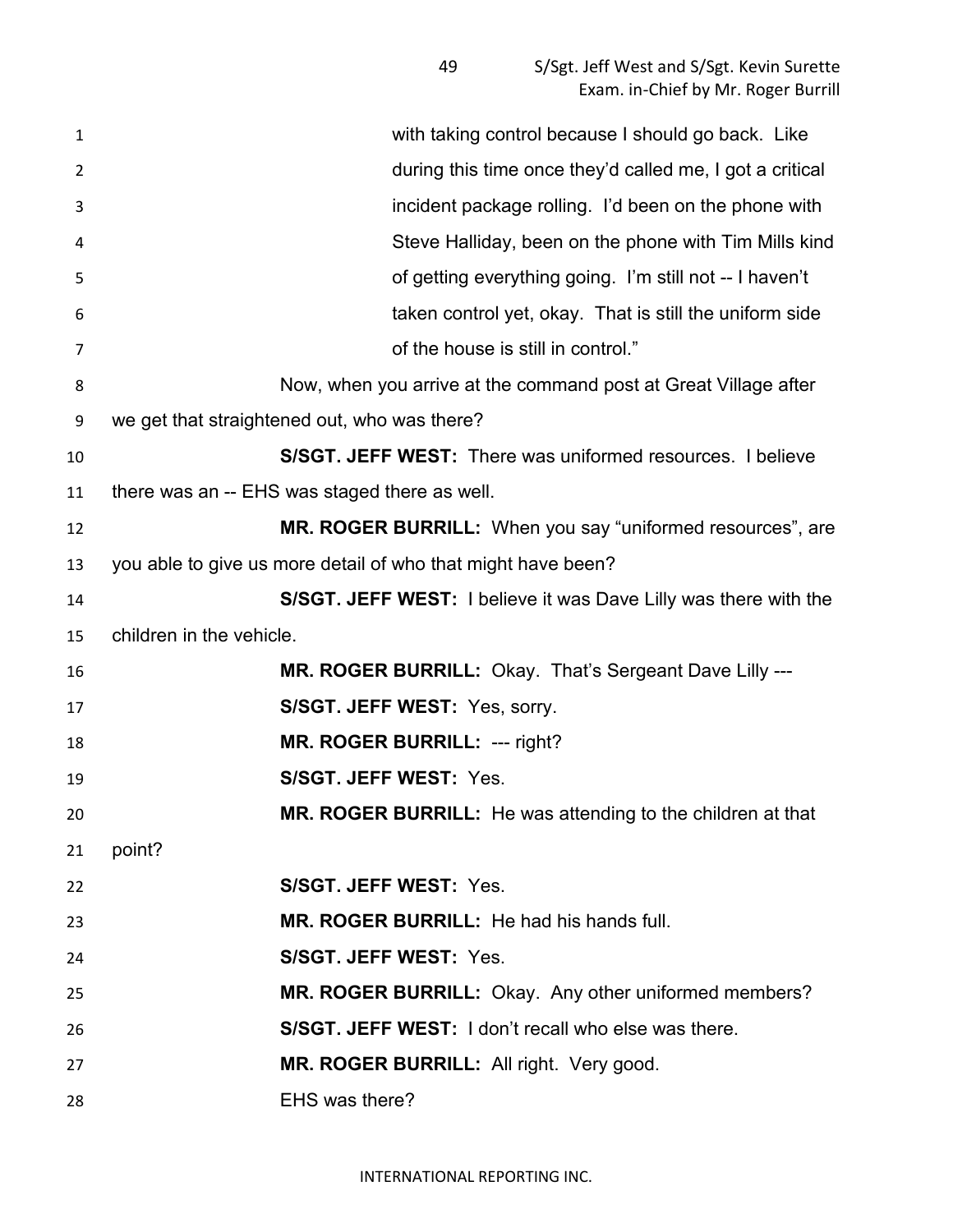**S/SGT. JEFF WEST:** Yes. **MR. ROGER BURRILL:** All right. Anyone else there in a position of command? **S/SGT. JEFF WEST:** Actually, I don't recall who else was there. **MR. ROGER BURRILL:** Okay. To be entirely accurate, are you having conversations with Constables Beselt, Patton and Merchant in Portapique proper? **S/SGT. JEFF WEST:** No. **MR. ROGER BURRILL:** No? Okay. You are conversing, however, regularly with Corporal Mills of the ERT team. **S/SGT. JEFF WEST:** That is correct. **MR. ROGER BURRILL:** All right. And in terms of you determining what your next steps are, how is that being made as you transport to Great Village? **S/SGT. JEFF WEST:** Well, initially the idea was we wanted to get Corporal Mills and his team there, get into the hot zone, establish their position in there and then move forward with what information we were able to glean as we -- once they were in there and decide what our taskings were, depending on what was happening at that point or what information we were receiving. **MR. ROGER BURRILL:** Okay. And did you make any strategic decisions as the commanding -- as the Critical Incident Commander as you were arriving at the command post or when you first arrived at the command post? **S/SGT. JEFF WEST:** No. **MR. ROGER BURRILL:** No? Okay. 25 And why's that? **S/SGT. JEFF WEST:** I don't -- I had not taken command yet. **MR. ROGER BURRILL:** Very good. Tell us about that, please. What do you mean by you had not taken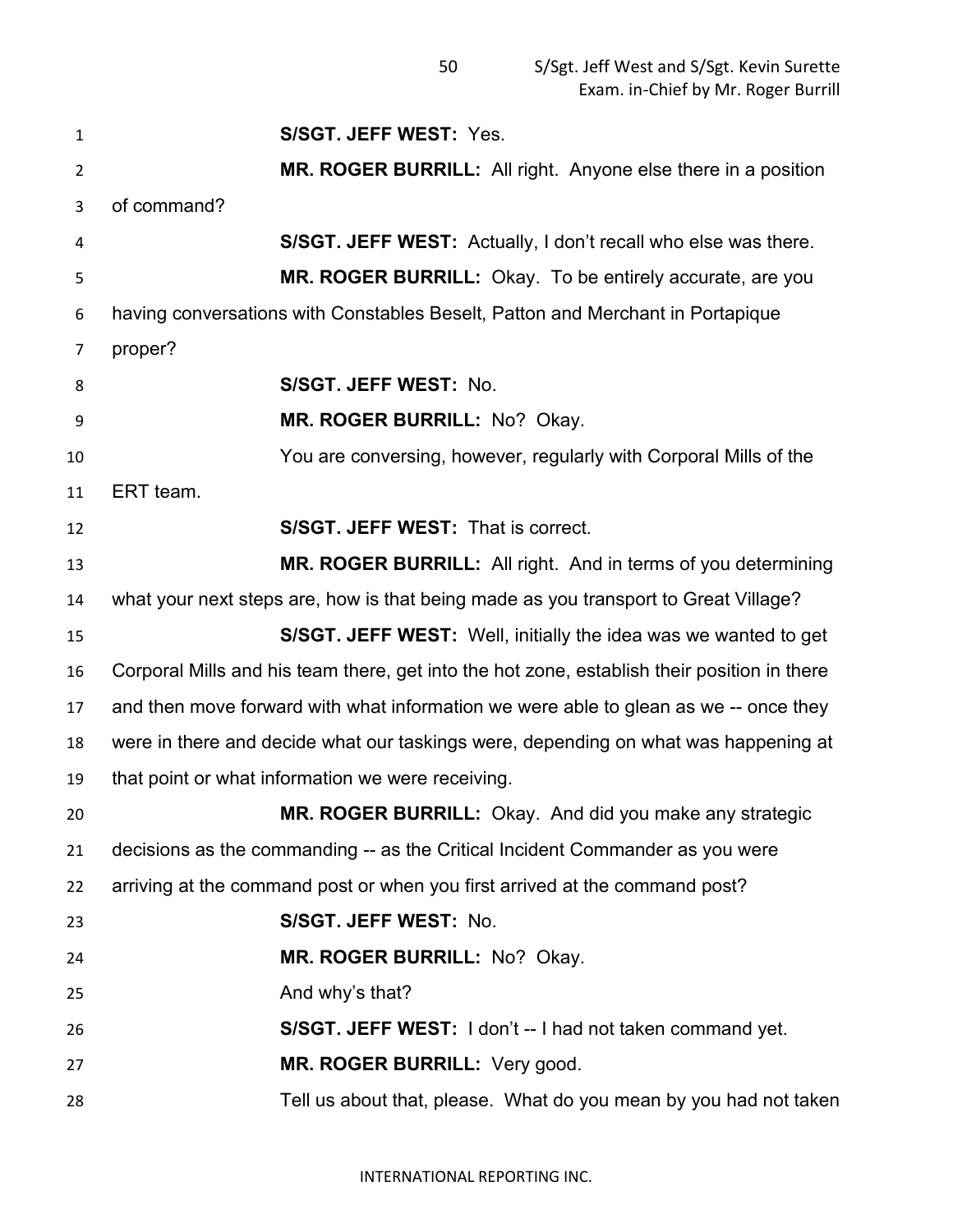command?

| $\overline{2}$ | S/SGT. JEFF WEST: Well, once -- once I arrive, I need to get --                            |
|----------------|--------------------------------------------------------------------------------------------|
| 3              | gather what information I can, get in a position where I'm comfortable, I'll be able to go |
| 4              | on the air and announce that I am in control ---                                           |
| 5              | <b>MR. ROGER BURRILL: Right.</b>                                                           |
| 6              | S/SGT. JEFF WEST: --- okay. I'm the Critical Incident                                      |
| 7              | Commander and I have control of the matter.                                                |
| 8              | <b>MR. ROGER BURRILL:</b> So when you say that the uniformed side                          |
| 9              | of the house is still in control, what exactly do you mean by that?                        |
| 10             | <b>S/SGT. JEFF WEST:</b> That would be whether it's risk manager or                        |
| 11             | whoever the uniform ---                                                                    |
| 12             | MR. ROGER BURRILL: Okay.                                                                   |
| 13             | S/SGT. JEFF WEST: --- commander is at that time.                                           |
| 14             | MR. ROGER BURRILL: All right. And that clarity's important to                              |
| 15             | me. It doesn't mean that there was uniforms at the command post in control.                |
| 16             | S/SGT. JEFF WEST: No.                                                                      |
| 17             | <b>MR. ROGER BURRILL:</b> There were uniformed officers at the                             |
| 18             | command -- at the command post, but they were not the command team. All right.             |
| 19             | Okay. So did you have any engagement, then, with the uniformed                             |
| 20             | side of the house as you were setting up the command post?                                 |
| 21             | S/SGT. JEFF WEST: Just -- I believe just a quick conversation                              |
| 22             | with Staff Sergeant Lilly that he -- that had the kids, and they were going to be          |
| 23             | transported to the hospital.                                                               |
| 24             | MR. ROGER BURRILL: Okay. So how do you engage with the                                     |
| 25             | uniformed side of the house and their command, the command structure they're in at         |
| 26             | that point when you arrive? What takes place with ---                                      |
| 27             | S/SGT. JEFF WEST: With that?                                                               |
| 28             | MR. ROGER BURRILL: Yeah.                                                                   |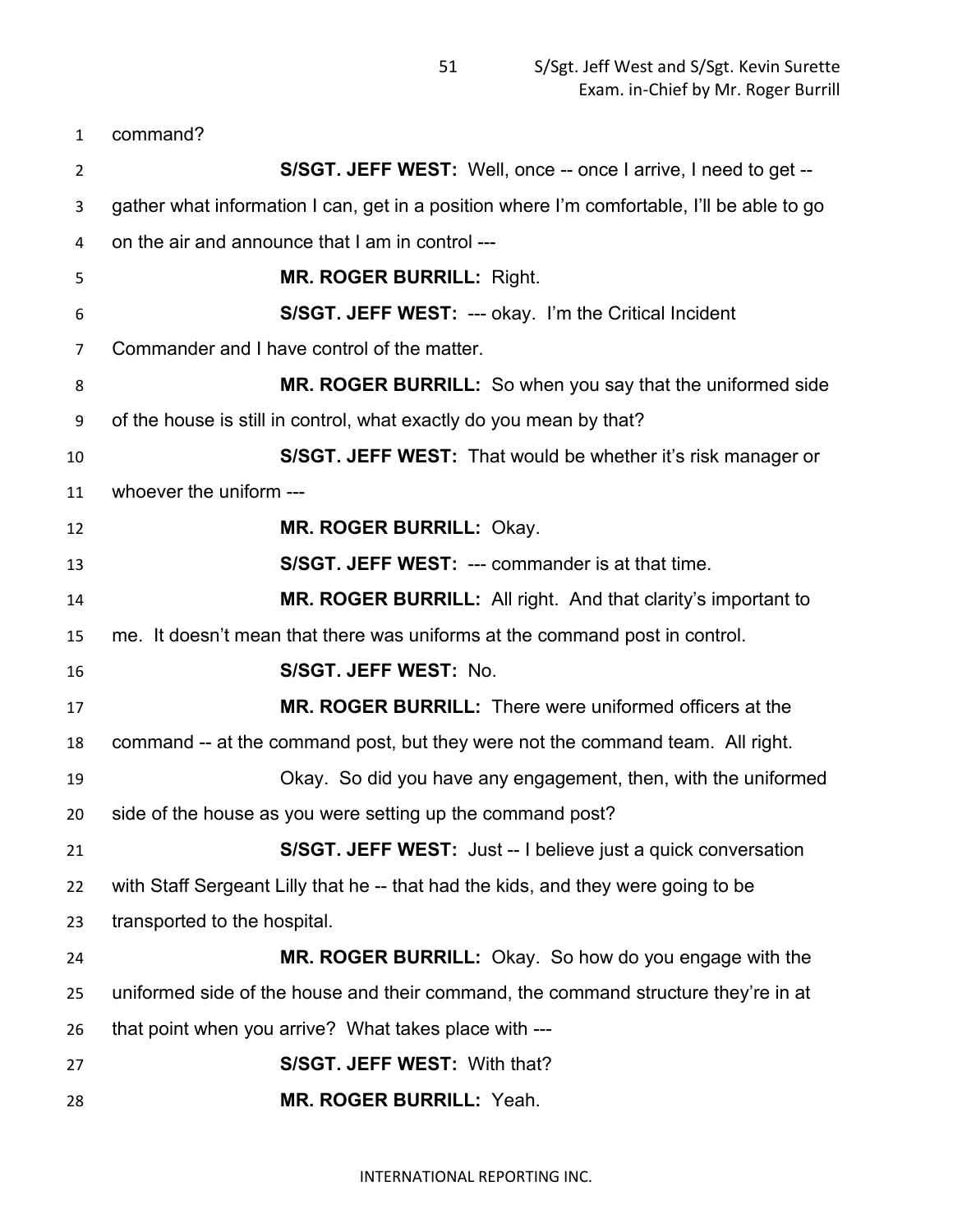S/Sgt. Jeff West and S/Sgt. Kevin Surette Exam. in-Chief by Mr. Roger Burrill

 **S/SGT. JEFF WEST:** Well, once I get there and get set up, I had a conversation with Steve Halliday and I told -- ask -- told him that I'd be taking over command and that I'd go on the air and announce that I'm at the command post, I have command. **MR. ROGER BURRILL:** Okay. All right. So when you get to the command post, what is the state of its setup? **S/SGT. JEFF WEST:** There is no setup yet. **MR. ROGER BURRILL:** None yet? **S/SGT. JEFF WEST:** No. **MR. ROGER BURRILL:** None at all? **S/SGT. JEFF WEST:** No. **MR. ROGER BURRILL:** So is it your role as the Critical Incident Commander to engage in the time-consuming process of setting up the -- the machinations of the command post? **S/SGT. JEFF WEST:** Well, the command post is the room. **MR. ROGER BURRILL:** Yeah. **S/SGT. JEFF WEST:** What I would set up when I have an opportunity would be basically our boards on the wall. I'd have our scribe set up. The radio tech sets up the radio. The crisis negotiation team members, they'd set up whatever they needed. The -- and then once the general duty commander got there, he'd set up what he needed. So the physical hands-on of doing stuff in the command post, that would not fall to the Critical Incident Commander. **MR. ROGER BURRILL:** So when the Critical Incident Commander arrives at the Great Village fire hall, it's pretty bare bones at that point, eh? **S/SGT. JEFF WEST:** That is correct. **MR. ROGER BURRILL:** Okay. And your role, then, is to liaise with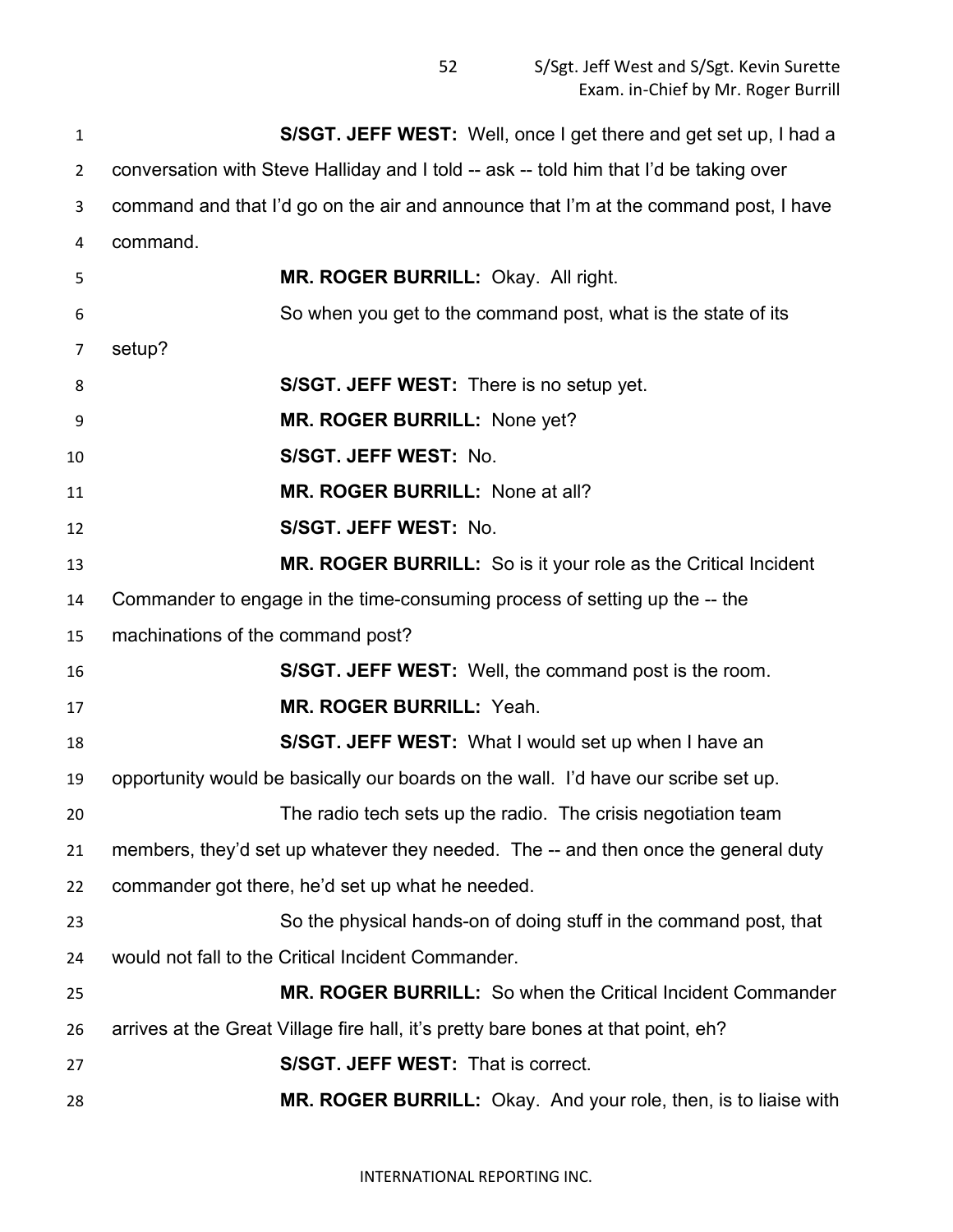other members of the command triangle --- **S/SGT. JEFF WEST:** Yeah. **MR. ROGER BURRILL:** --- and set that command post up. **S/SGT. JEFF WEST:** Yeah. So they've already been mobilized. They're already en route, so once -- they bring the tools they need for whatever for their tasking. **MR. ROGER BURRILL:** Gotcha. So Staff Sergeant Surette, when you arrived at 5:48 a.m. things were different, weren't they? **S/SGT. KEVIN SURETTE:** Completely. **MR. ROGER BURRILL:** It was a fully-functional command -- command post? **S/SGT. KEVIN SURETTE:** I would say, yes. **MR. ROGER BURRILL:** Okay. Just Staff Sergeant West's experience of arriving at a command post in its early stages, is that consistent with your experience? **S/SGT. KEVIN SURETTE:** Yes. **MR. ROGER BURRILL:** Yeah. Having to set everything up from scratch? **S/SGT. KEVIN SURETTE:** Pretty much. **MR. ROGER BURRILL:** Okay. That might take me back to the question I had before. Wouldn't it be useful to have a command post set up and running at the moment you get in there as a Critical Incident Commander? **S/SGT. KEVIN SURETTE:** Yeah, I don't think we're going to argue with you on that point, but there's value in both. **MR. ROGER BURRILL:** Thank you. All right. Tell me about public communications at this time, Staff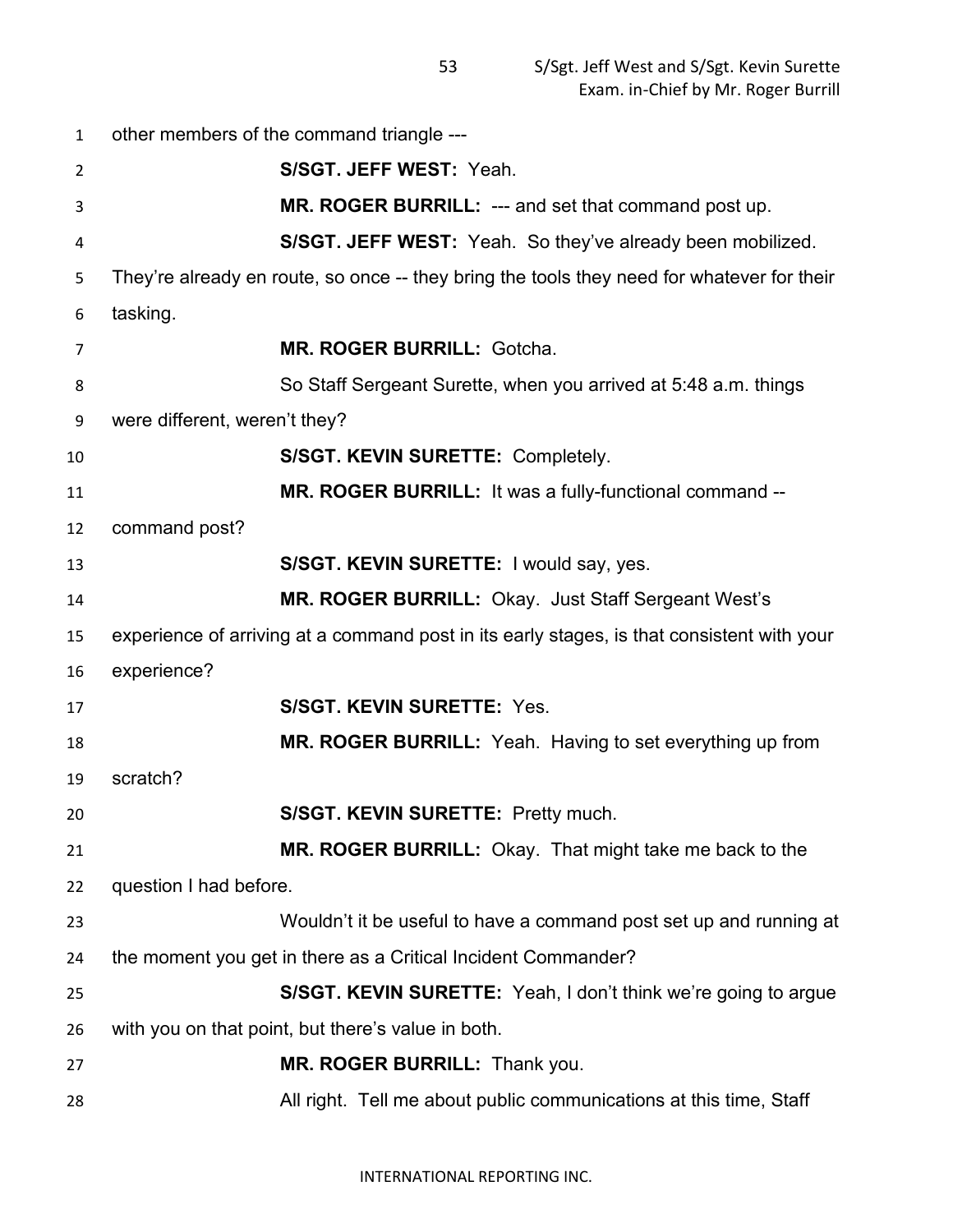Sergeant West. Do you have any engagement with informing the public about the situation? **S/SGT. JEFF WEST:** No, I had no involvement in that. **MR. ROGER BURRILL:** Okay. Would you have thought about the necessity or the importance of public communications from this early stage as you set up the command post? **S/SGT. JEFF WEST:** There's always -- yeah. There's always consideration, thought towards that, the public. **MR. ROGER BURRILL:** So do you recall thinking and/or considering a plan with respect to public communications at these early stages of the command post? **S/SGT. JEFF WEST:** I can't recall when conversations or thoughts would be. **MR. ROGER BURRILL:** All right. Am I correct to say at these early stages of the process it's an information-gathering task from the Critical Incident Commander's point of view? **S/SGT. JEFF WEST:** Yeah. Early on because of information gathering and then what our taskings are, what's important now, what do we need to address. **MR. ROGER BURRILL:** Right. Are you -- you're getting a lot of information coming in relatively quickly at this early stage. **S/SGT. JEFF WEST:** There's a lot of information that was coming in throughout the entire process. **MR. ROGER BURRILL:** Right. And that information is coming from ERT and from general duty and other sources. **S/SGT. JEFF WEST:** That is correct. **MR. ROGER BURRILL:** All right. Is there any way the Critical Incident Commander has, at those early stages, of filtering the information for purposes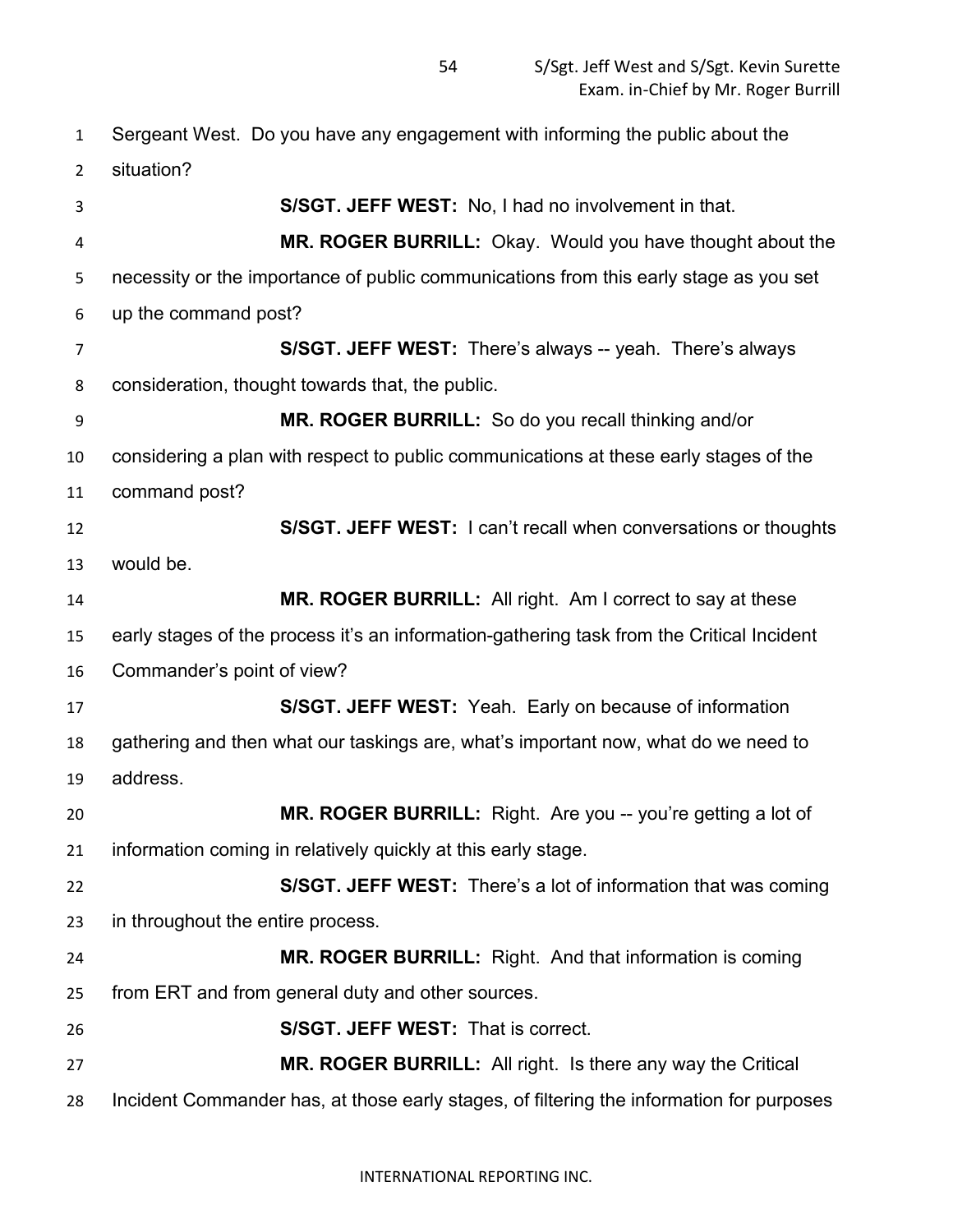of making it prioritized so that you can gauge your decision-making process? **S/SGT. JEFF WEST:** Is there any process? No, there's not. Is there value in some sort of filtering process? Definitely, whether it's -- there are various things that could be, but is there value in a filtering process? Yes, there would be. **MR. ROGER BURRILL:** How would you be able to do that, Staff Sergeant West? How would you be able to filter information such that you're only getting the important stuff at this point? **S/SGT. JEFF WEST:** Well, it could be -- and now, this is more hypothetically speaking. **MR. ROGER BURRILL:** Of course. **S/SGT. JEFF WEST:** Whether it would be dedicated real-time crime analysts in our comm centre or stuff like -- someone that is able to filter information, but that's -- that's a position -- that type of thing wouldn't be off the side of anybody's desk. **MR. ROGER BURRILL:** I understand. Did you experience -- I'm going to put this in quotation marks because it's something I've used periodically -- information overload at that point? **S/SGT. JEFF WEST:** I don't know if I'd say overload. There's an abundance and constant inflow of information --- **MR. ROGER BURRILL:** Yeah. **S/SGT. JEFF WEST:** --- that was coming in throughout that has to be processed, prioritized, actioned, relevant, so overload. Some people may say overload, abundance. It's just a constant inflow of information from various sources. **MR. ROGER BURRILL:** But you're trained to deal with that as a Critical Incident Commander. Did you have any difficulties yourself, Staff Sergeant Surette, processing and dealing with the amount of information you were getting that stage at the command post?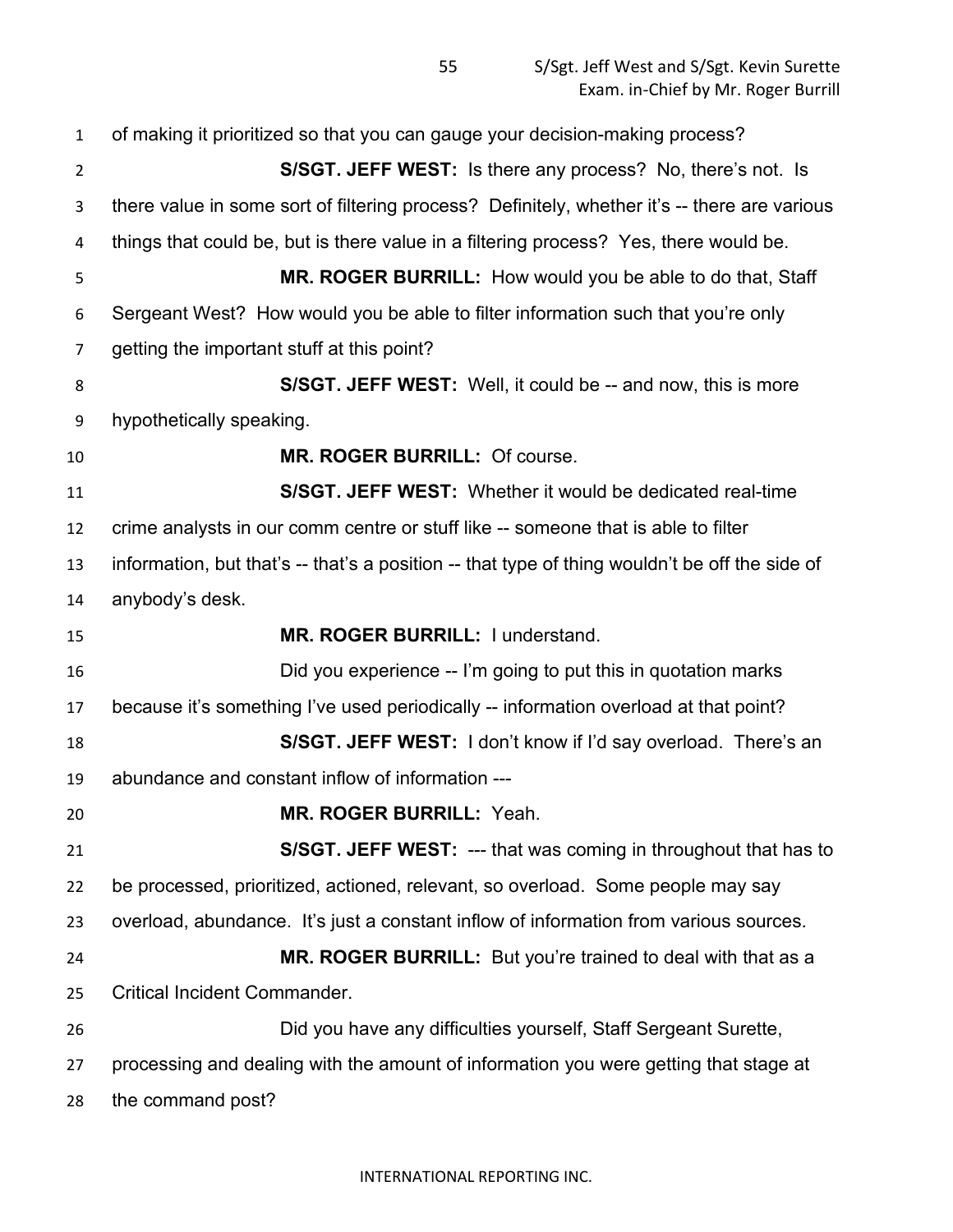| 1              | S/SGT. JEFF WEST: Are you talking to me? Because you said                                    |
|----------------|----------------------------------------------------------------------------------------------|
| $\overline{2}$ | "Staff Sergeant Surette"?                                                                    |
| 3              | <b>MR. ROGER BURRILL:</b> I meant -- I'm looking at West and saying                          |
| 4              | Surette.                                                                                     |
| 5              | S/SGT. JEFF WEST: Okay.                                                                      |
| 6              | <b>MR. ROGER BURRILL:</b> Sorry. Staff Sergeant Surette -- West, did                         |
| 7              | you have any problem with that?                                                              |
| 8              | S/SGT. JEFF WEST: You know, like I say, there's constant, and                                |
| 9              | that's one of the benefits of the scribe, it's a second set of ears for you. But you -- it's |
| 10             | impossible to listen to radio traffic, being on the phone and in-person conversation all at  |
| 11             | the time. It's impossible to listen to everything that's going on.                           |
| 12             | So there is the opportunity to miss something.                                               |
| 13             | MR. ROGER BURRILL: Okay. What do you say about that, Staff                                   |
| 14             | <b>Sergeant Surette?</b>                                                                     |
| 15             | Got the right guy this time.                                                                 |
| 16             | S/SGT. KEVIN SURETTE: No, I agree.                                                           |
| 17             | And certainly on the front end, the first hour or two of setting up                          |
| 18             | your command post and getting a handle on everything is probably the most busy.              |
| 19             | As people settle in -- I think it's important to know, too, that as                          |
| 20             | Incident Commanders, we delegate a lot and we have to trust our people.                      |
| 21             | So in the case of like information flow, there may be some things                            |
| 22             | that come to the patrol side that the commander of the patrol side in this case, whether     |
| 23             | it would have been Halliday or Carroll or MacCallum, they may just deal with that if --      |
| 24             | they'll bring it up to the Incident Commander if they feel that they should.                 |
| 25             | You have to trust your people to some degree. And as time goes                               |
| 26             | on, I think we -- we tend to get better, more comfortable in our roles. I mean, time in      |
| 27             | any critical incident.                                                                       |
| 28             | So that initial two hours or so is really busy. And I don't see a way                        |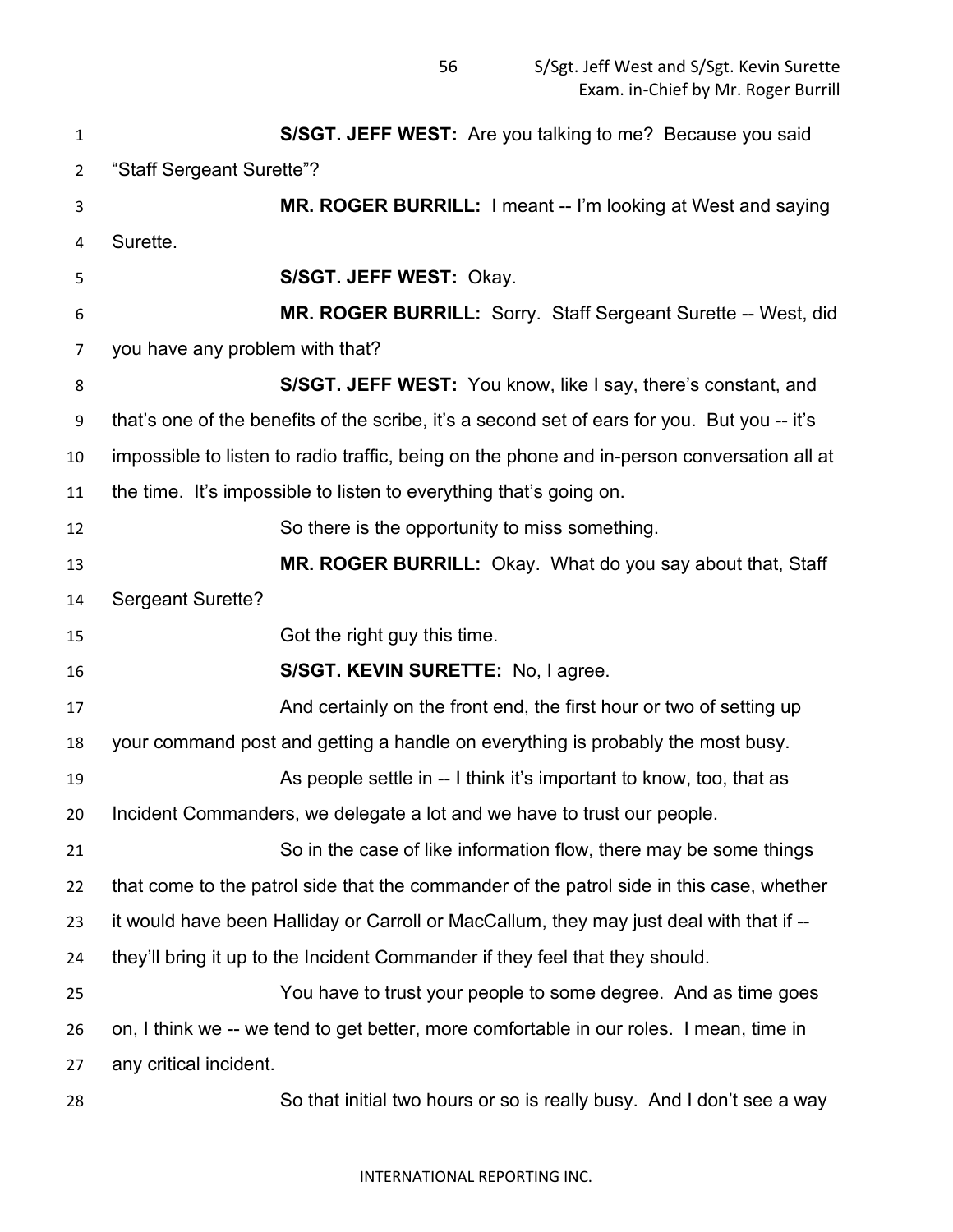around that because as an Incident Commander, I don't want anyone filtering my

information too much because I might not get the proper information or the right

information to make -- make that decision, so I don't really see a big way around that.

You're stuck.

 What helps, though, as Jeff said, is having that scribe or having people around you that you trust and you know are competent to make sure you're getting that information.

 You may not get it on the first -- on the first flow, right. You might have to ask, "What was that?", right.

 **MR. ROGER BURRILL:** So that's kind of what the boards are for, or what I've learned about the boards. Can you, Staff Sergeant West, tell me about the boards, and what role they have in terms of information, distribution, and Common Operating Picture?

 **S/SGT. JEFF WEST:** The boards, for lack of a better term, are usually paper sheets put up on the wall, but they are almost like our tracking -- we keep track of relevant stuff. It's kind of like we have key things or whether from a situation, our mission, execution, and them command and control, we all these boards we put up, and it all -- it acts as a way we keep track of certain things that are going on, what our mission is. It also helps -- it serves as a briefing point for when Kevin came in, for when Staff Sergeant MacGillivray came in or when Staff Sergeant Morin came in. So it acts as a brief -- one aspect of a briefing for them. So when we put the boards up, they are -- they're there for the

Critical Incident Commander.

## **MR. ROGER BURRILL:** Right.

 **S/SGT. JEFF WEST:** So what goes on them is controlled by myself, and it's either going on by me or somebody that I direct to in this time. Most of the stuff went on, Rob Lewis, Sergeant Lewis put most of the stuff on the boards for me. But they're a tool we use within our SMEAC process of planning our -- working through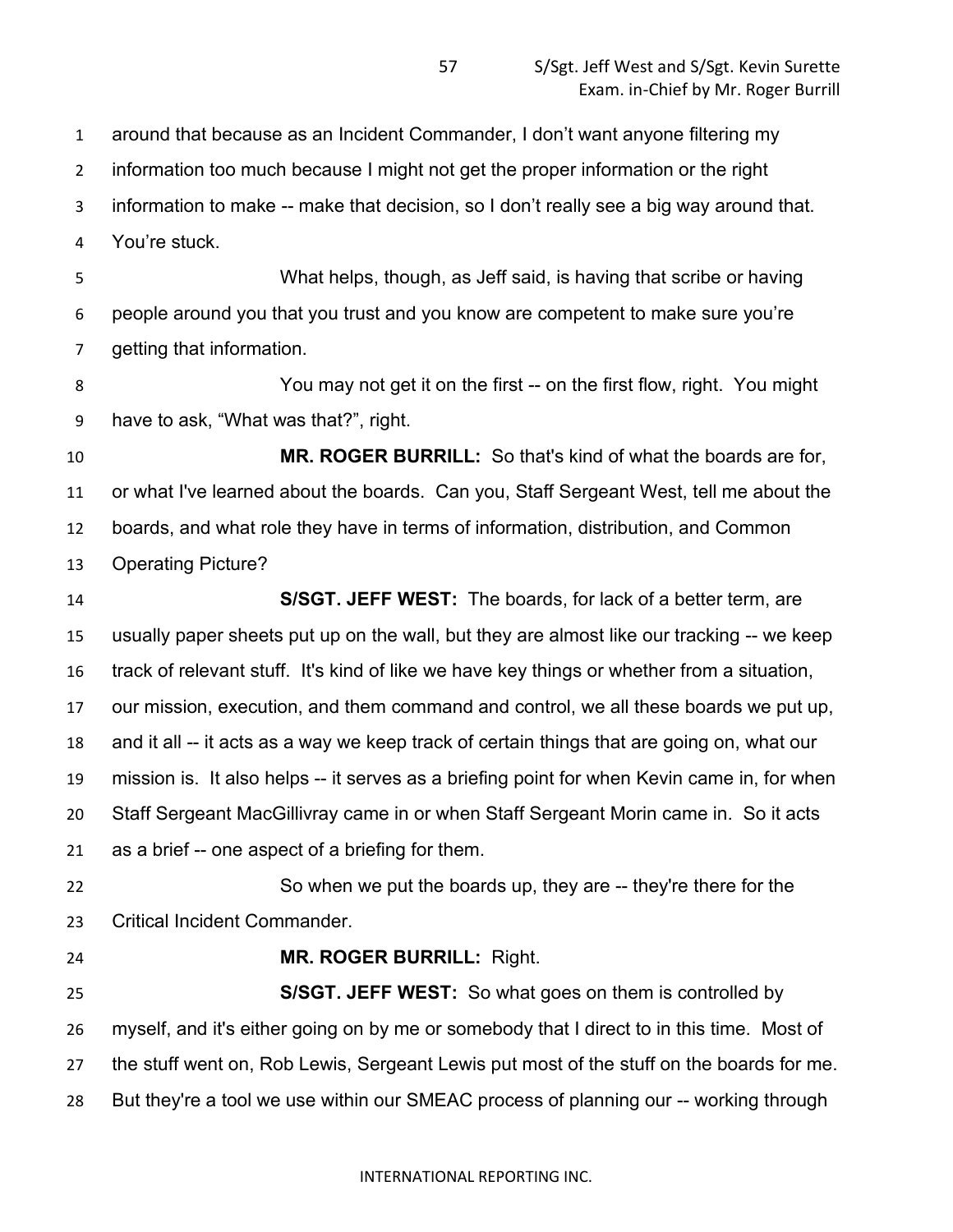our mission and our taskings. **MR. ROGER BURRILL:** So the boards are a priority at the Command Post, are they? **S/SGT. JEFF WEST:** They -- like I say, they are a planning tool. We get to them, we get stuff sometimes, we'll have a wall and we'll get some stuff to put on them, and it's back and forth, but we don't allow it to take away from what the priorities are. It's like anything else, what's important now, what do we have time to do. **MR. ROGER BURRILL:** Right. But in terms of information distribution --- **S/SGT. JEFF WEST:** M'hm. **MR. ROGER BURRILL:** --- and Common Operating Picture for people at the Command Post, the boards is the methodology that's used for that; is it? **S/SGT. JEFF WEST:** The boards are geared towards the Critical Incident Commanders. **MR. ROGER BURRILL:** Okay. And that is -- that information is up for you to process --- **S/SGT. JEFF WEST:** Yeah. **MR. ROGER BURRILL:** --- and engage in because it's there? **S/SGT. JEFF WEST:** Yeah. **MR. ROGER BURRILL:** Sound right, Staff Sergeant Surette? **S/SGT. KEVIN SURETTE:** Yes. **MR. ROGER BURRILL:** Yeah. Okay. So are the boards set up immediately upon arrival? **S/SGT. JEFF WEST:** I believe shortly after we got there we had them out. **MR. ROGER BURRILL:** Okay. So I just want to get a sense of what the boards are --- **S/SGT. JEFF WEST:** Yeah.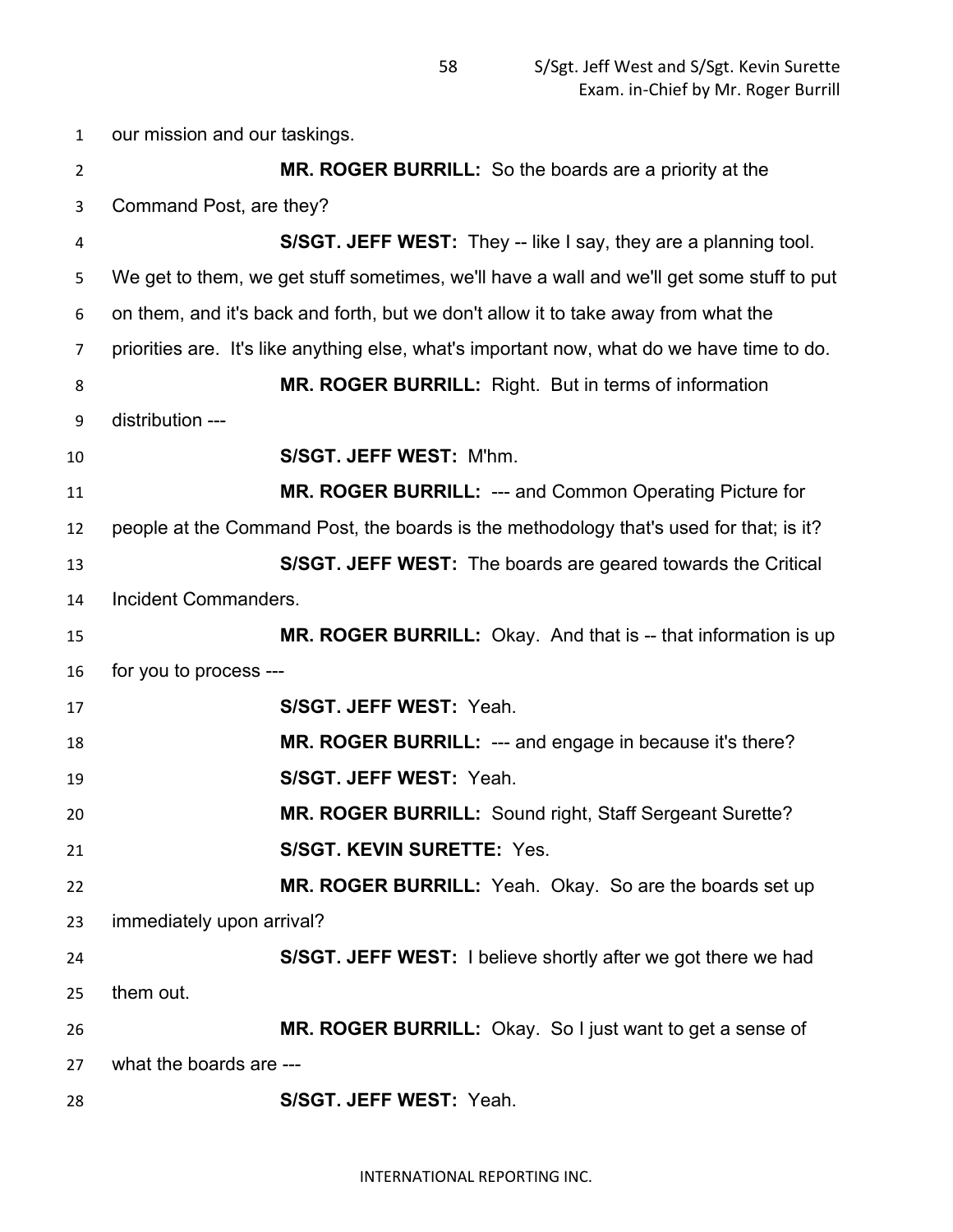S/Sgt. Jeff West and S/Sgt. Kevin Surette Exam. in-Chief by Mr. Roger Burrill

| $\mathbf{1}$   | MR. ROGER BURRILL: --- from an informational point of view.                              |
|----------------|------------------------------------------------------------------------------------------|
| $\overline{2}$ | And Madam Registrar, the Emergency Response Team                                         |
| 3              | Foundational Document at paragraph 134, and forgive me, I don't know the page.           |
| 4              | At page -- paragraph 134—if you scroll down—will give us a sense                         |
| 5              | of what I believe you're talking about are the boards.                                   |
| 6              | S/SGT. JEFF WEST: Yes.                                                                   |
| 7              | <b>MR. ROGER BURRILL:</b> Okay. So I'm looking here at three                             |
| 8              | photographs from -- I believe that were isolated from the Command Post later on in the   |
| 9              | morning. But is this the description, what looks like sheets of white paper with tape on |
| 10             | them $--$                                                                                |
| 11             | S/SGT. JEFF WEST: Yeah.                                                                  |
| 12             | MR. ROGER BURRILL: --- in terms of that? Okay.                                           |
| 13             | S/SGT. JEFF WEST: Yes.                                                                   |
| 14             | MR. ROGER BURRILL: And that's what you've used for years?                                |
| 15             | S/SGT. JEFF WEST: Yes, that's correct.                                                   |
| 16             | <b>MR. ROGER BURRILL:</b> And you're comfortable with this                               |
| 17             | methodology?                                                                             |
| 18             | <b>S/SGT. JEFF WEST:</b> Yes, in the sense that, you know what, it's                     |
| 19             | paper and markers.                                                                       |
| 20             | <b>MR. ROGER BURRILL: Yeah.</b>                                                          |
| 21             | S/SGT. JEFF WEST: You know it's going to work.                                           |
| 22             | MR. ROGER BURRILL: Yeah.                                                                 |
| 23             | <b>S/SGT. JEFF WEST:</b> And it's easy to add on to. And as I                            |
| 24             | mentioned, like, our boards are usually based on the SMEAC, and then the --              |
| 25             | eventually, if an operation runs long enough, you may see them all around on all the     |
| 26             | walls. But we start off with our SMEAC ones, and then you might see some other plans     |
| 27             | on there. Or with these, these were boards that were put together from information that  |
| 28             | Staff Sergeant MacCallum had put together for me when we were tracking ---               |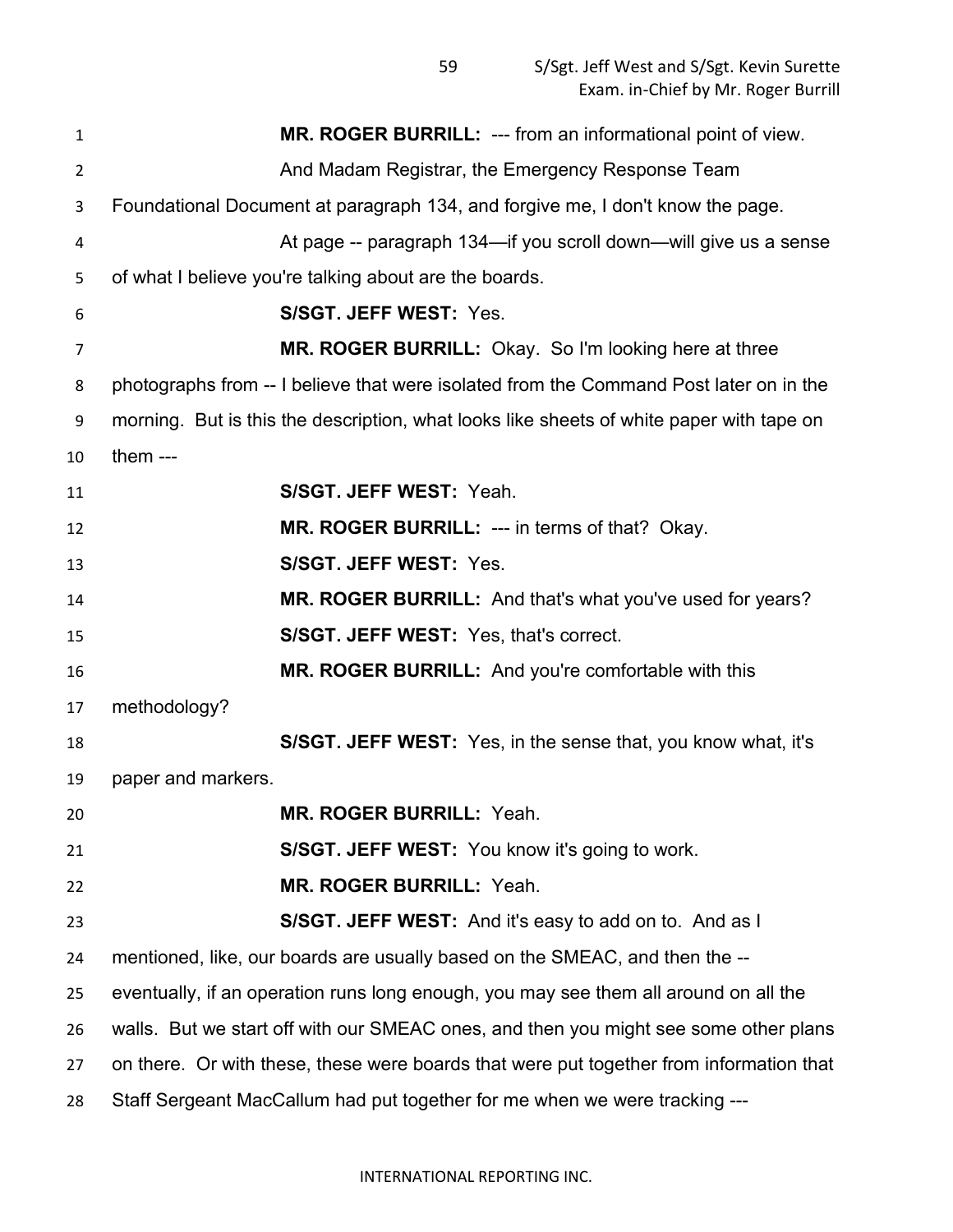S/Sgt. Jeff West and S/Sgt. Kevin Surette Exam. in-Chief by Mr. Roger Burrill

| 1  | <b>MR. ROGER BURRILL: Right.</b>                                                            |
|----|---------------------------------------------------------------------------------------------|
| 2  | S/SGT. JEFF WEST: --- residences in that ---                                                |
| 3  | MR. ROGER BURRILL: Okay. So -- and the content is less                                      |
| 4  | important to me at this stage as opposed to ---                                             |
| 5  | S/SGT. JEFF WEST: Fair.                                                                     |
| 6  | MR. ROGER BURRILL: --- methodology ---                                                      |
| 7  | S/SGT. JEFF WEST: Yes.                                                                      |
| 8  | MR. ROGER BURRILL: --- and information distribution.                                        |
| 9  | Does that sound right to you? Is this a familiar process to you, Staff                      |
| 10 | <b>Sergeant Surette?</b>                                                                    |
| 11 | S/SGT. KEVIN SURETTE: Yes, it is.                                                           |
| 12 | <b>MR. ROGER BURRILL:</b> Yeah. Do you have any suggestions from                            |
| 13 | your role and your experience about whether this is an effective way of communicating       |
| 14 | information, or maybe there's a better way of doing it?                                     |
| 15 | S/SGT. KEVIN SURETTE: You know, I know it's look rudimentary,                               |
| 16 | and I look at that, that was a preparation for evacuation. There are boards which are       |
| 17 | much more populated than that.                                                              |
| 18 | MR. ROGER BURRILL: Yeah.                                                                    |
| 19 | S/SGT. KEVIN SURETTE: However, I don't really see an                                        |
| 20 | alternative. That -- you could -- you could type it up on a nice little document and put it |
| 21 | up on a -- on the -- with a projector on the wall, but it would serve exactly the same      |
| 22 | person. I -- and like as Jeff said, this -- you know you've got paper, you know you've got  |
| 23 | markers, and you know it's going to work. You don't have to set up any additional           |
| 24 | equipment, and and it served its purpose.                                                   |
| 25 | <b>MR. ROGER BURRILL:</b> Who's responsible for the boards? Did                             |
| 26 | you answer that already?                                                                    |
| 27 | S/SGT. JEFF WEST: The responsibility -- the information that                                |
| 28 | goes on the board is the Critical Incident Commander.                                       |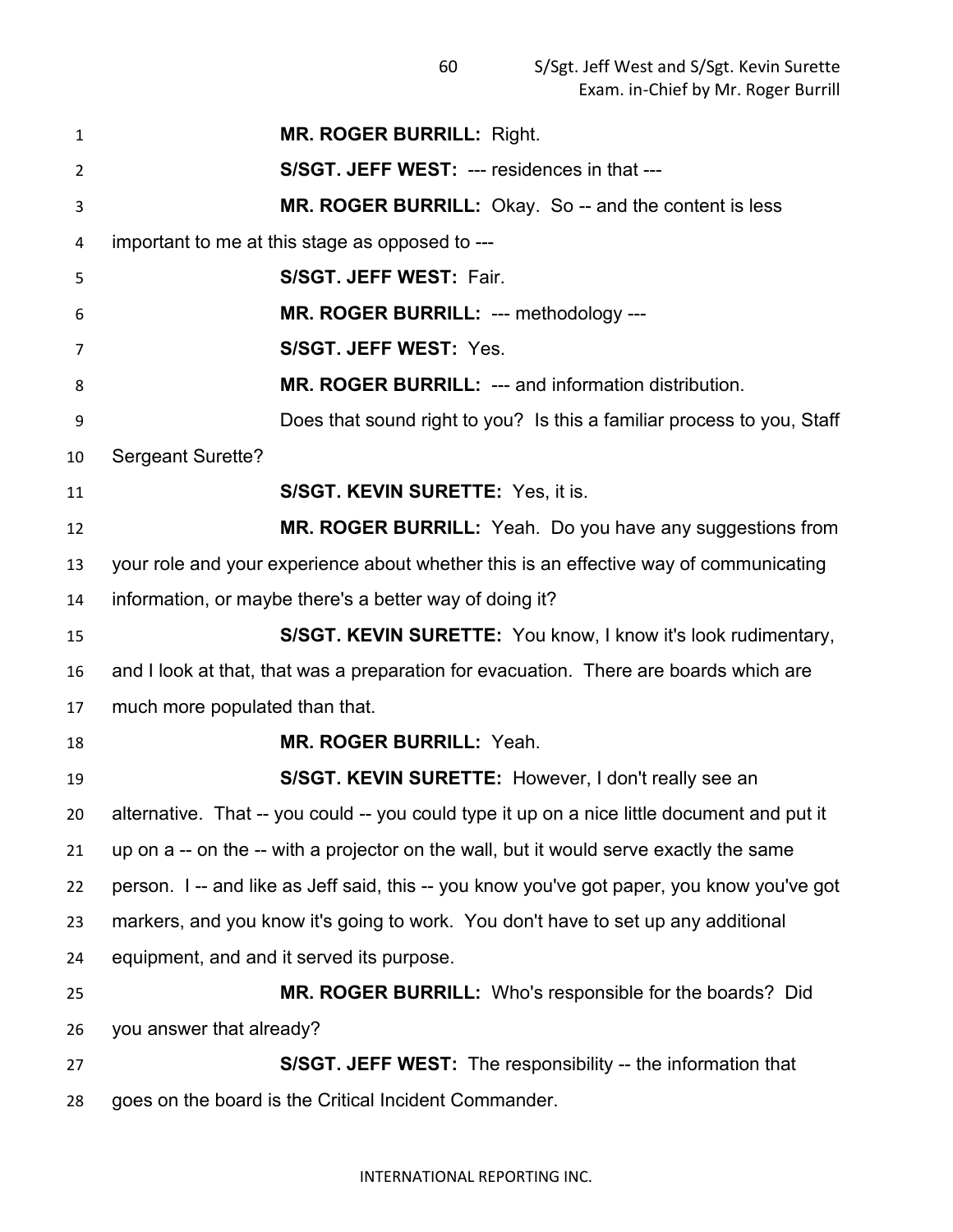| $\mathbf{1}$   | MR. ROGER BURRILL: Okay. Okay. Are you physically the one                                  |
|----------------|--------------------------------------------------------------------------------------------|
| $\overline{2}$ | doing that or is that scribe?                                                              |
| 3              | S/SGT. JEFF WEST: It could be the scribe, it could be the Critical                         |
| 4              | Incident Commander. But I -- the key point there is the information that's going on there  |
| 5              | is what the Critical Incident Commander has asked to go on there.                          |
| 6              | MR. ROGER BURRILL: Thank you. And I think that's important.                                |
| 7              | If a -- if a general division commander decided they wanted some information known in      |
| 8              | the Command Post, would they touch those boards?                                           |
| 9              | S/SGT. JEFF WEST: No. Any information that's going on there is                             |
| 10             | going on either by myself or directed by me.                                               |
| 11             | MR. ROGER BURRILL: Okay, thank you. All right. In terms of the                             |
| 12             | physical setup, and the boards are useful to me ---                                        |
| 13             | S/SGT. JEFF WEST: Yeah.                                                                    |
| 14             | <b>MR. ROGER BURRILL: --- in getting a sense of a physical setup,</b>                      |
| 15             | you also described that the critical -- the Crisis Negotiating Team had a place.           |
| 16             | S/SGT. JEFF WEST: M'hm.                                                                    |
| 17             | MR. ROGER BURRILL: This is actually on the second floor of the                             |
| 18             | <b>Great Village Firehall?</b>                                                             |
| 19             | S/SGT. JEFF WEST: Yes. So the second floor, basically, so a big,                           |
| 20             | open space on -- at the Great Village Firehall. And so in that space, like our -- we would |
| 21             | have had set up for where the Critical Incident Commanders were working. The Crisis        |
| 22             | Negotiating Team, they have a space, and they also require a separate room. I think        |
| 23             | they were in the kitchen area. The tech support for ERT were -- was in that room as        |
| 24             | well, and along with the radio operator for ERT as well.                                   |
| 25             | MR. ROGER BURRILL: Okay. All right.                                                        |
| 26             | Madam Registrar, page 113, paragraph 231. I just want to ask for                           |
| 27             | a comment. This is from the Command Decisions document.                                    |
| 28             | And this is a drawing, paragraph 231, drawing from Staff                                   |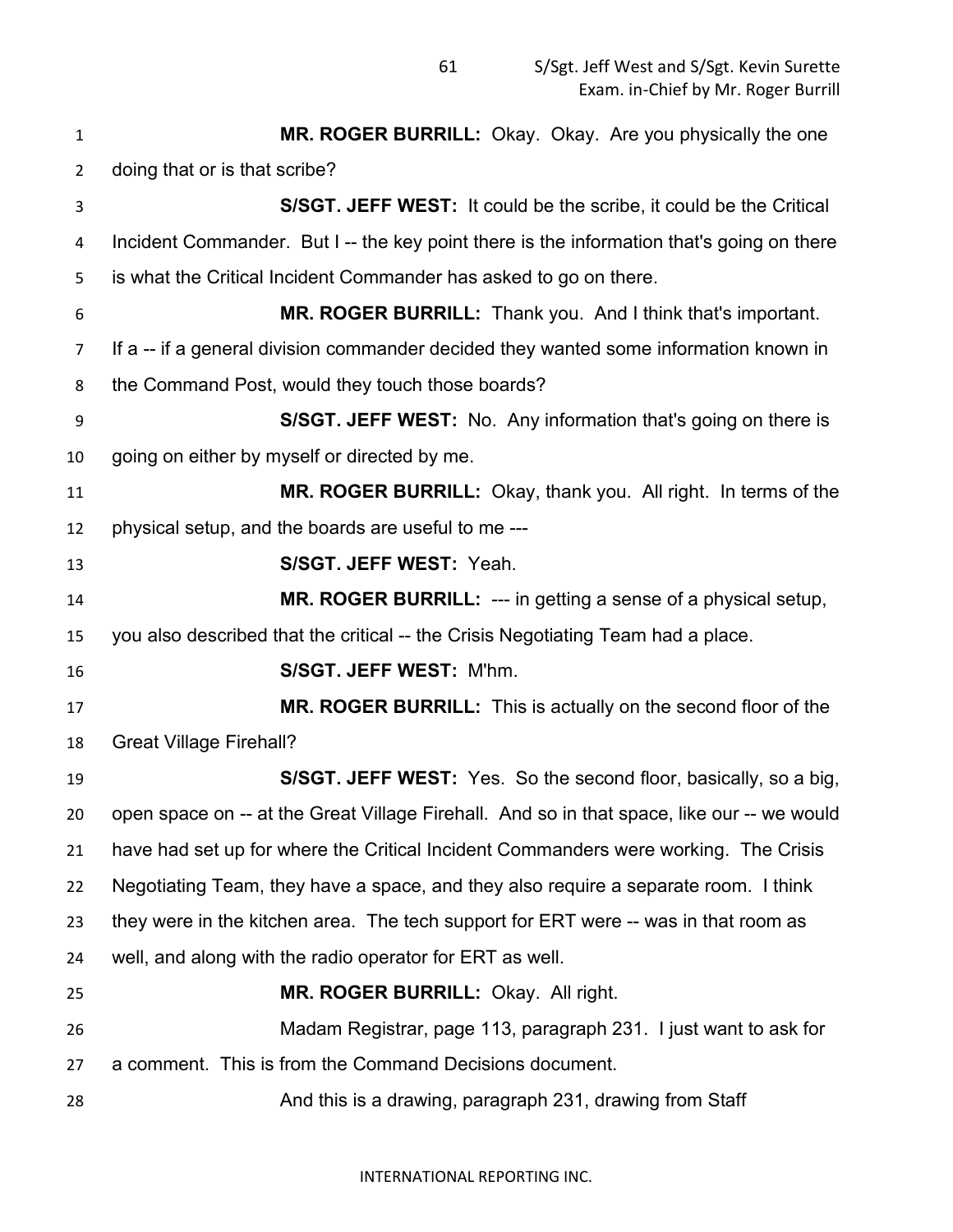Sergeant West's timeline notes. You've indicated the Command Post is there. You then talk about the next paragraph, CIC at CP, Command Post, and at the bottom it says: "'The Uniform Command Team tradition...'" (As read) Sorry: "...transitioned to the CP [Command Post] at Great Village at my request.'" (As read) **S/SGT. JEFF WEST:** That is correct. **MR. ROGER BURRILL:** All right. Now, I'm interested in why you would have requested to have at that time have the Uniform Command, and who did you mean by the Uniform Command? **S/SGT. JEFF WEST:** That was Steve -- Staff Sergeant Halliday and --- **MR. ROGER BURRILL:** Yeah. **S/SGT. JEFF WEST:** --- whomever he had with him. **MR. ROGER BURRILL:** Okay. **S/SGT. JEFF WEST:** The rationale is we -- I wanted to have the Uniform Command. Typically, we'll have -- when we're set up, we have the Uniform Command with us in the Command Post. **MR. ROGER BURRILL:** Okay. And in terms of the Critical Incident, what role is the Uniform Command playing, and why do they need to be at that Command Post? **S/SGT. JEFF WEST:** They play a very significant role in the sense that if you think of a critical incident, the Emergency Response Team, they are in, truly in the centre, the hot zone, whatever you want to call it, but that's it. The uniform side of the house, and when I say "uniform", general duty officers, patrol, whatever you want, they play a significant role as to controlling outer points. So we need to have the Uniform Commander there, because he's the one that will make stuff happen for us with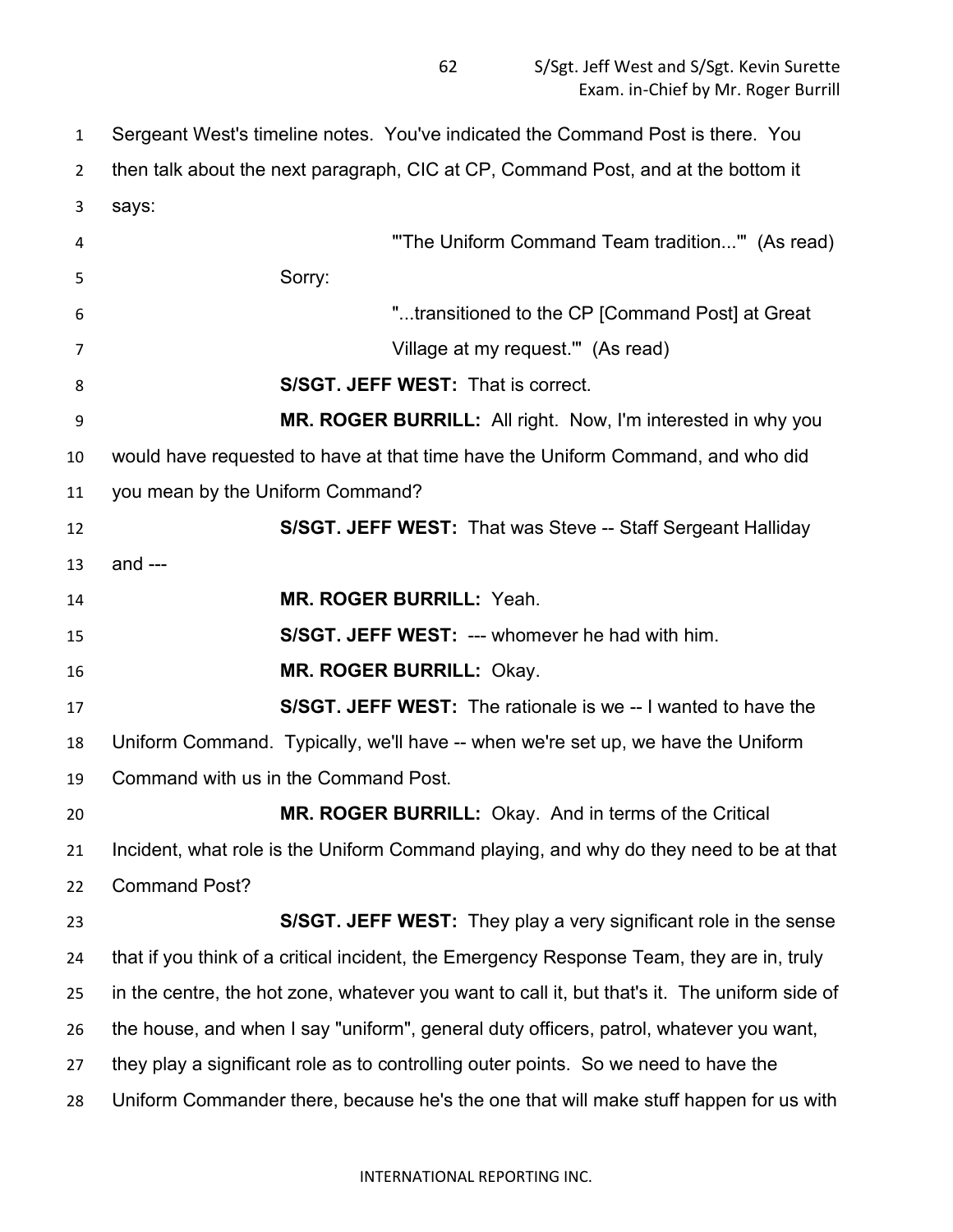the uniform side of the house. So we -- it's very beneficial for us to have whoever the Uniform Commander is in the Command Post with it to direct, to facilitate what we're requesting from the uniform side of the house in -- in relation to the response to a critical incident.

 **MR. ROGER BURRILL:** Okay. And you say it's very important, and I'm going to say again, what about having them technologically connected at the Bible Hill detachment or at Headquarters. Why do you need to have them physically there?

 **S/SGT. JEFF WEST:** Well, once again, I guess it goes back to traditionally that's how we've done it, the benefit of the face-to-face and the interaction at the Command Post. Because as Kevin had mentioned earlier, and you had mentioned as well, the inflow of information, okay, making sure we catch everything. So they're in the Command Post with us. Some -- they're going in information that we may not be hearing or feeling in a call that we're not hearing, that they can bring to us directly. **MR. ROGER BURRILL:** Okay. Are you able to estimate or give us

 a sense of how long it took to set up the Command Post, Staff Sergeant West? Any idea?

 **S/SGT. JEFF WEST:** Well, when we talk about the set up of it --- **MR. ROGER BURRILL:** Yeah.

 **S/SGT. JEFF WEST:** --- okay, the set up for just the Critical Incident Commander with the stuff on the wall ---

**MR. ROGER BURRILL:** Yeah.

 **S/SGT. JEFF WEST:** --- but as the radio tech shows up he sets up his stuff, as the tech guy, support guy for ERT, he sets up. So when it was actually, we had all the resources in place and they had everything plugged and fired up, I cannot say.

**MR. ROGER BURRILL:** Okay. All right. Let me ask you, then,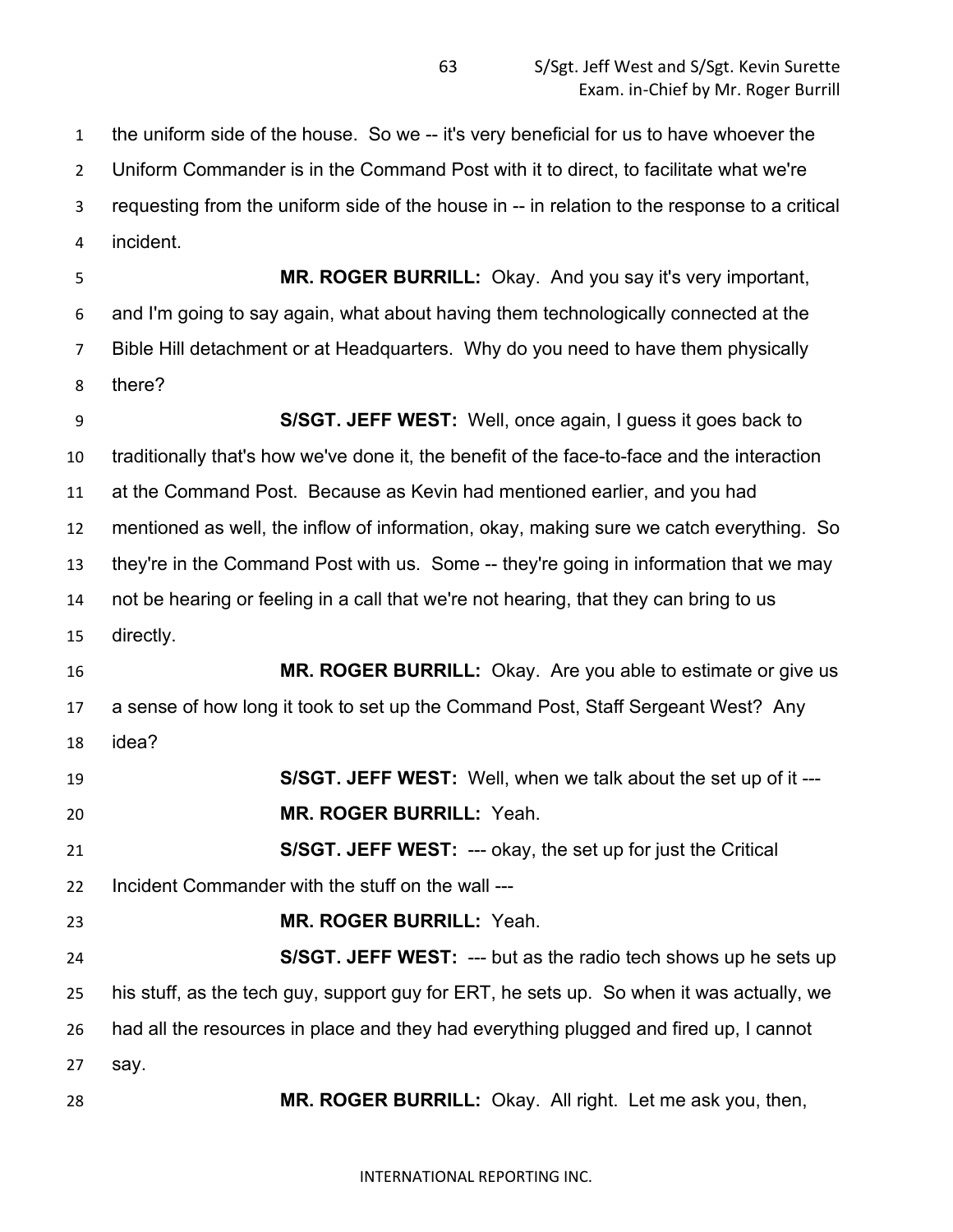about your actual taking of command --- **S/SGT. JEFF WEST:** Okay. **MR. ROGER BURRILL:** --- and the announcement thereof --- **S/SGT. JEFF WEST:** Yes. **MR. ROGER BURRILL:** --- in terms of what took place at the Great Village Firehall. On page 118, Madam Registrar, paragraph 243: "In his interview with the Mass Casualty Commission, Staff Sergeant West described his radio challenges and how they were subsequently resolved." **And I'll read this quite quickly --- S/SGT. JEFF WEST:** M'hm. **MR. ROGER BURRILL:** --- so that we are all on the same page: "'I go over the air...one of the struggles initially was radio coverage. We're in a rural province, our radios, they're...it's like cell phones; there's areas...because our radios, I think as they described it, they basically work off the same cell towers...So, I was having trouble getting out on the radio, on my portable to say I was on the scene, I was in control and...stuff. So, it took me a couple of seconds...a couple of minutes to **Example 20 EXEC 10 EXEC 10 CONDUCT EXECUTE:** [go] through, find a spot where I could stand with my radio to get on the air." And then the quote goes on to say at some point you even had to physically move the location next to a window in order to get cell phone coverage in order to announce your command. **S/SGT. JEFF WEST:** M'hm. **MR. ROGER BURRILL:** Now, from, once again, S/Sgt West, from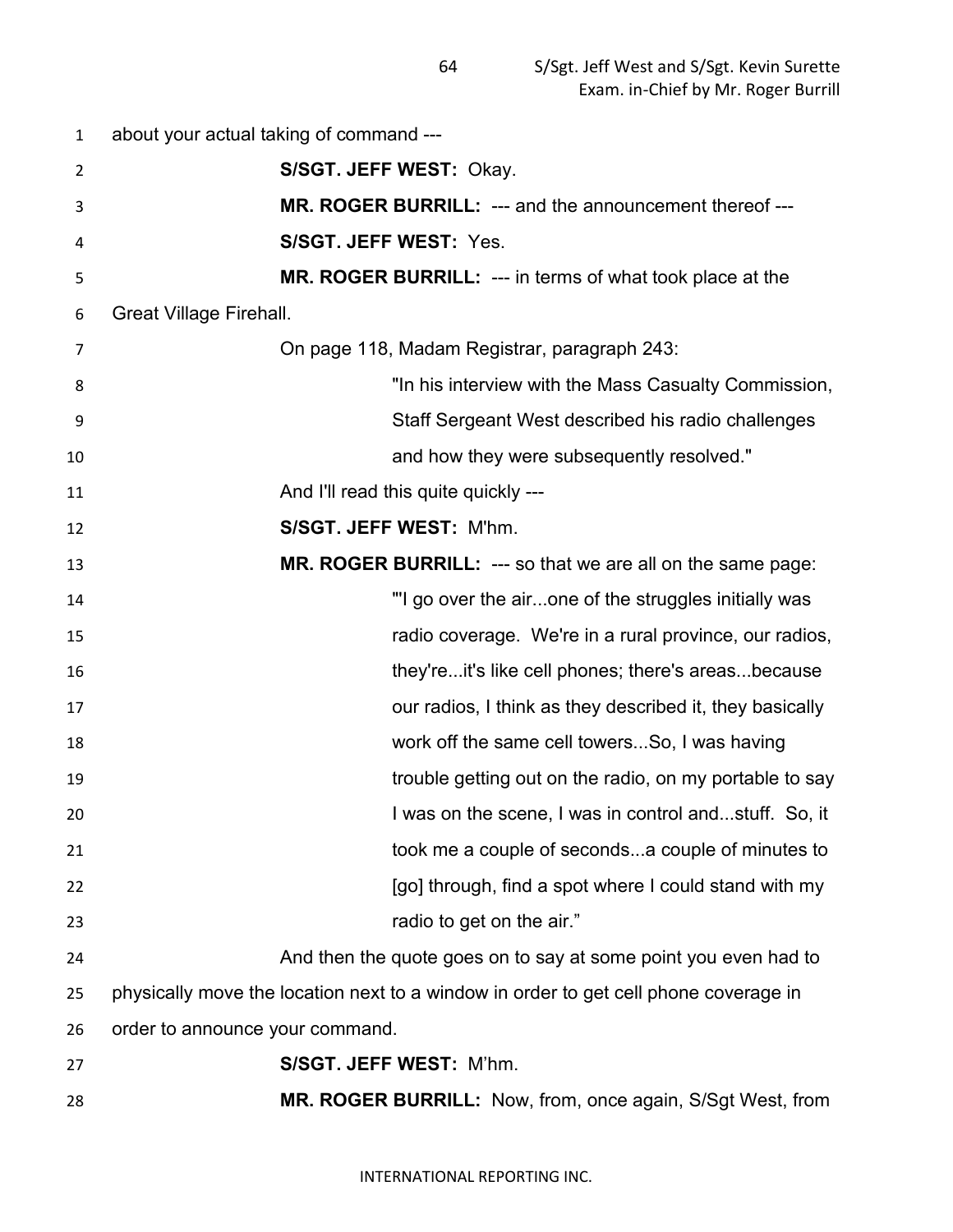a lay person's point of view, that appears to be sort of problematic. That is, the fundamental pinnacle guy at the top of the triangle --- **S/SGT. JEFF WEST:** M'hm. **MR. ROGER BURRILL:** --- is trying to announce he's in command and he can't do that because he's in a rural setting in a Command Post where he has to stand by a window to do so. Can you comment, please, on that, from your experience? **S/SGT. JEFF WEST:** Yeah, and like I said, I was having problems, whether the radio was bonging out or bonking out, I'm not sure the correct terminology, --- **MR. ROGER BURRILL:** Right. **S/SGT. JEFF WEST:** --- and for what the rational, whether it's too much traffic or whatever, but it is problematic that we see being able to get radio -- to get air time to make these announcements. And where I was only operating off a portable radio at that time, it makes it more difficult, it doesn't have the -- I guess the power, the strength, of a mobile based station or whatever. The resolution to that was once our radio tech, that's why we -- a lot of times we have a radio tech come, he brings a mobile base station. Basically a radio system that would be in a police vehicle is brought in, is plugged in, and an external antennae set outside. That will alleviate it. **But I agree, yes it does impact -- it's an issue when you can't get --- MR. ROGER BURRILL:** Right. And in this case, it may not have been significant, but certainly there was a degree of delay --- **S/SGT. JEFF WEST:** Yeah. **MR. ROGER BURRILL:** --- for the Critical Incident Commander --- **S/SGT. JEFF WEST:** Yeah. **MR. ROGER BURRILL:** --- to announce to all on scene that he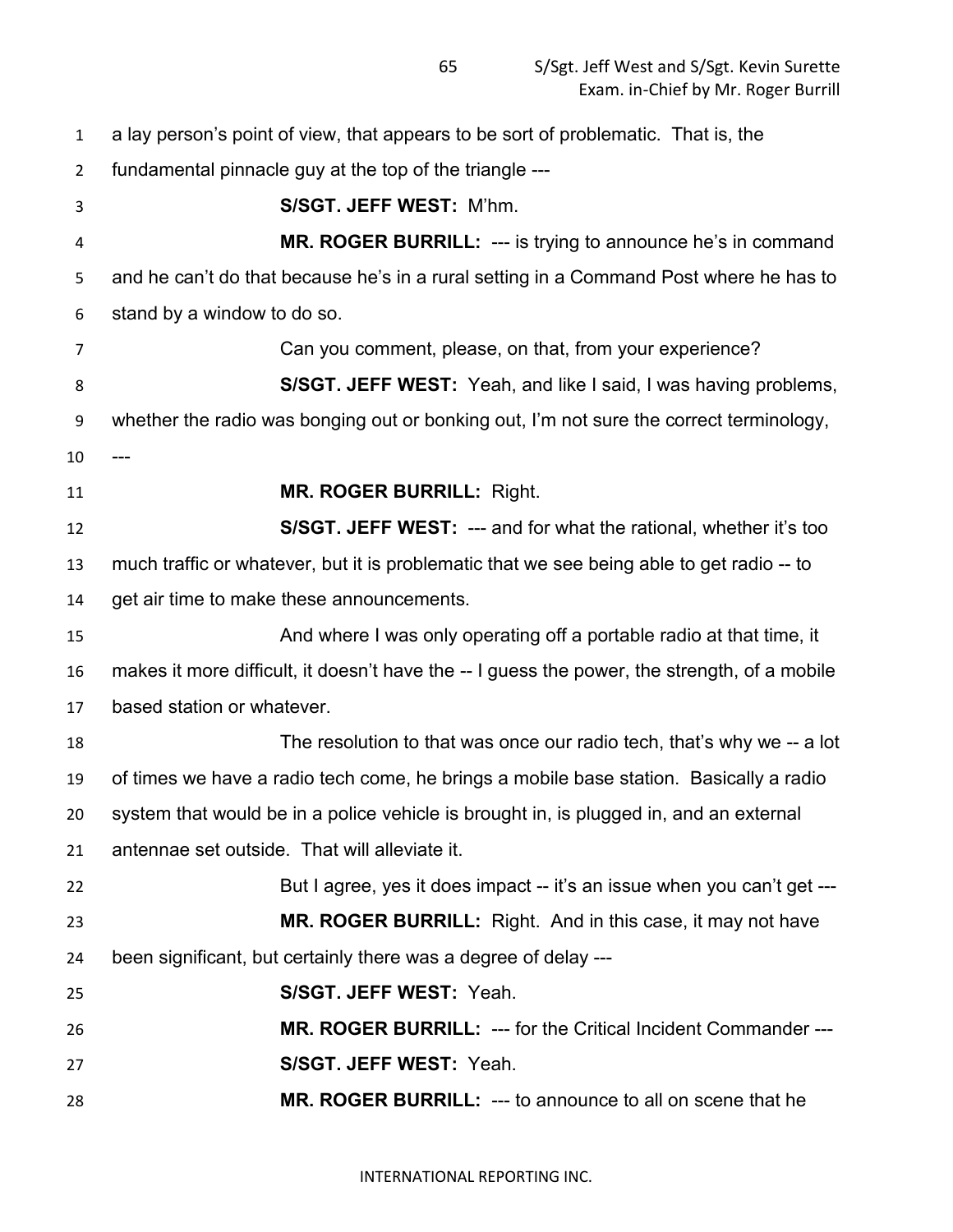was in command. **S/SGT. JEFF WEST:** Yeah. **MR. ROGER BURRILL:** You agree with that? **S/SGT. JEFF WEST:** Yeah. **MR. ROGER BURRILL:** Okay. S/Sgt Surette, you experienced similar difficulties with radio comms in rural Nova Scotia when responding as a Critical Incident Commander? **S/SGT. KEVIN SURETTE:** Yes. **MR. ROGER BURRILL:** Yeah. Any suggestions for the Commissioners with respect to how that might be tackled? **S/SGT. KEVIN SURETTE:** Well, you know, I've been involved in the tactical world since the early 90s and it's been a problem at almost every operation I've ever been involved in. So what the solution is, I really don't know. We've come a long way. Our -- the TMR system in this province is generally pretty good. It's when it gets overloaded. **MR. ROGER BURRILL:** Yeah. **S/SGT. KEVIN SURETTE:** And I don't know what the solution is. I'm definitely not a techie and I don't know what the solution would be there, but it certainly would bear some sort of investigation. **MR. ROGER BURRILL:** Commissioners, I'm going to move on to mapping next. Is this a good time to break at this point? **COMMISSIONER MacDONALD:** Yes, it is, Mr. Burrill. Thank you. We'll break for 15 minutes. **MR. ROGER BURRILL:** Thank you. **REGISTRAR DARLENE SUTHERLAND:** Thank you. The proceedings are now on break and will resume in 15 minutes. --- Upon breaking at 11:06 a.m.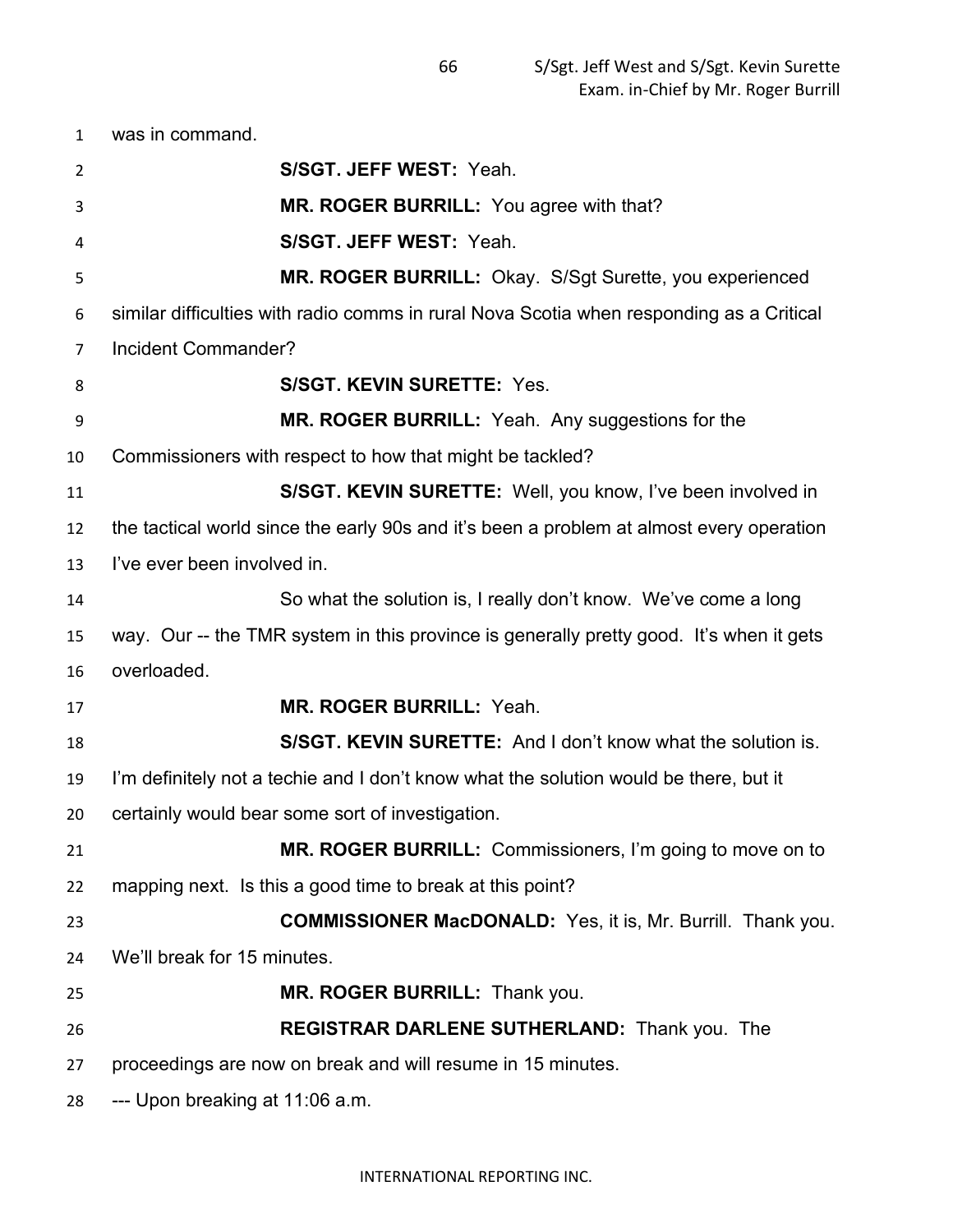--- Upon resuming at 11:24 a.m. **REGISTRAR DARLENE SUTHERLAND:** Welcome back, the proceedings are again in session. **--- S/SGT. KEVIN SURETTE, Resumed: --- S/SGT. JEFF WEST, Resumed: COMMISSIONER MacDONALD:** Thank you, Mr. Burrill. I have a reminder for you and the two witnesses about the translation services, so we'll wait for the witnesses to come in. Thank you again, Mr. Burrill. 10 And thank you, officers. We understand that it's a real challenge for the translation services to keep up, so we would just ask that you speak as slowly as you can and that would be greatly appreciated. So thank you. **--- EXAMINATION-IN-CHIEF BY MR. ROGER BURRILL, Continued: MR. ROGER BURRILL:** The translation services requested me to do that as well, so I suspect it's my pace that's speeding you up. But we'll try to moderate that a little bit. 18 I wanted to make sure, before I moved on to mapping, that I was fairly providing information to the Commissioners with respect to your roles attending at the Command Post, because I do want to leave the impression it was just a physical setting up of material. **S/SGT. JEFF WEST:** M'hm. **MR. ROGER BURRILL:** I know there are checklists and there are engagements that are undertaken by the Critical Incident Commander. In particular, I think you referenced one, the SMEAC checklist. Perhaps it's best if that's explained by you, S/Sgts, in terms of what that is and what implications it has for your work when you arrive at a Command Post? **S/SGT. JEFF WEST:** All right. So SMEAC is -- it's a planning tool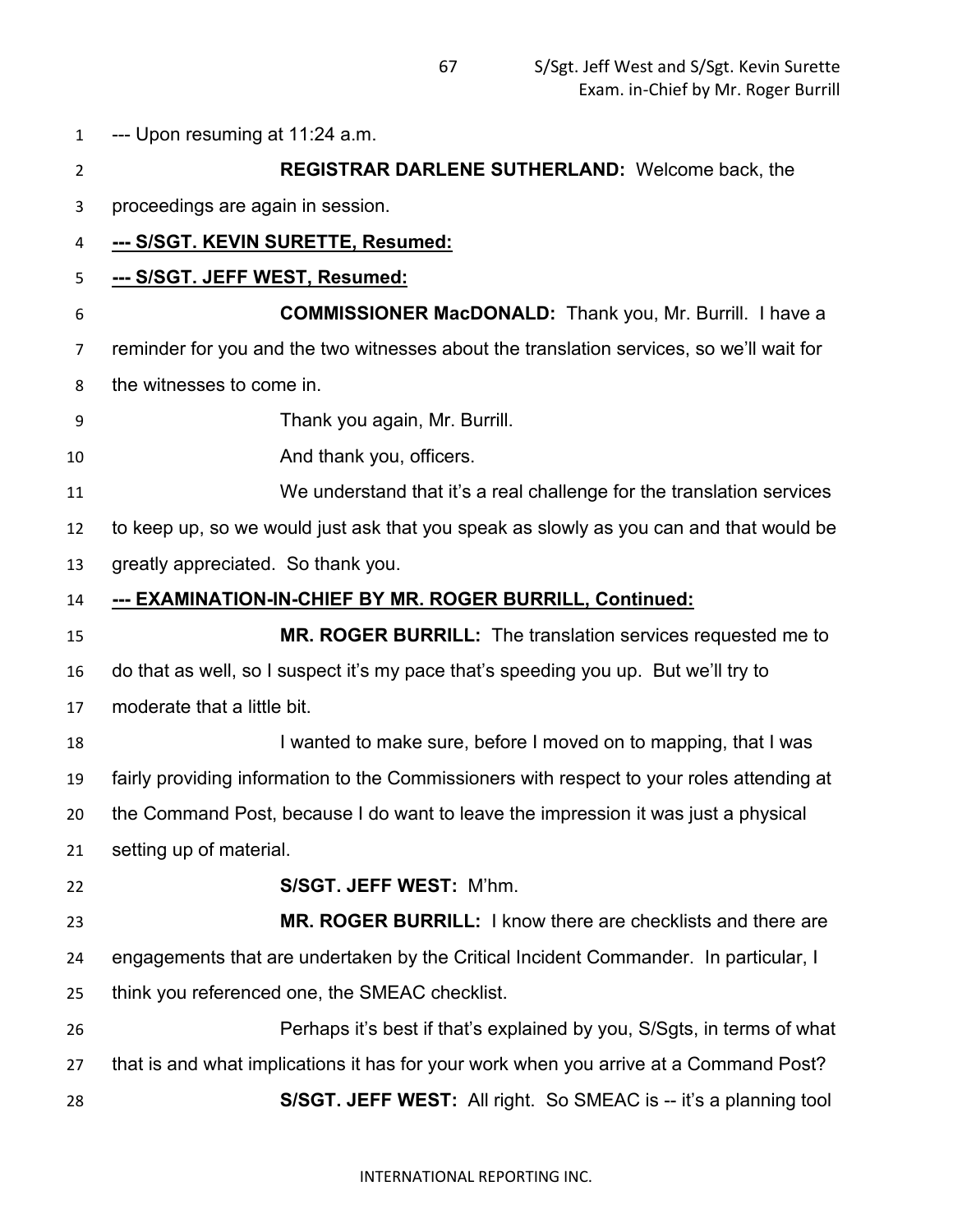we use within the Critical Incident -- SMEAC stands for Situation, Mission, Execution, Admin, and Command and Control, Communications. So basically when we talk about our boards, that's how we set our boards up, under some of those initial categories. We use -- when we're talking about -- it's a planning tool. It's used widely within the policing environment with the Critical Incident Program. It's also widely used within the military environment as well. So when we're talking about Situation, basically what do we have? Okay. Under that, within the Situation, it's location, suspect information, along that. Mission, very simple. What are we here to do? And that includes what our authorities are to act. Execution. Under the Execution side of the house, that's everything from our immediate action plans to deliberate action plans, break out plans, and stuff like that that are on the tactical side. **I don't develop those plans.** The Emergency Response Team Team Leader will develop those plans. Then we move on to the Admin side. That's where we will often categorize what resources we have available to us, what we're requesting when we have them on site and that. And finally with the Command, the C is Command, Communication -- Command, Control, and Communication. Basically who we have. Who is in our command triangle? What are our contact persons? What are the radio channels we're working on? Information when we're starting to look at turnover plans, sustainability and all that. That's really what our SMEAC is. It's truly a planning tool. It's one of the key points within the Critical Incident Commander Training Program, everything is based on SMEAC when we're developing our response to a critical incident, even in the training environment or in the real-world environment. **MR. ROGER BURRILL:** Does that sound right to you, S/Sgt

## INTERNATIONAL REPORTING INC.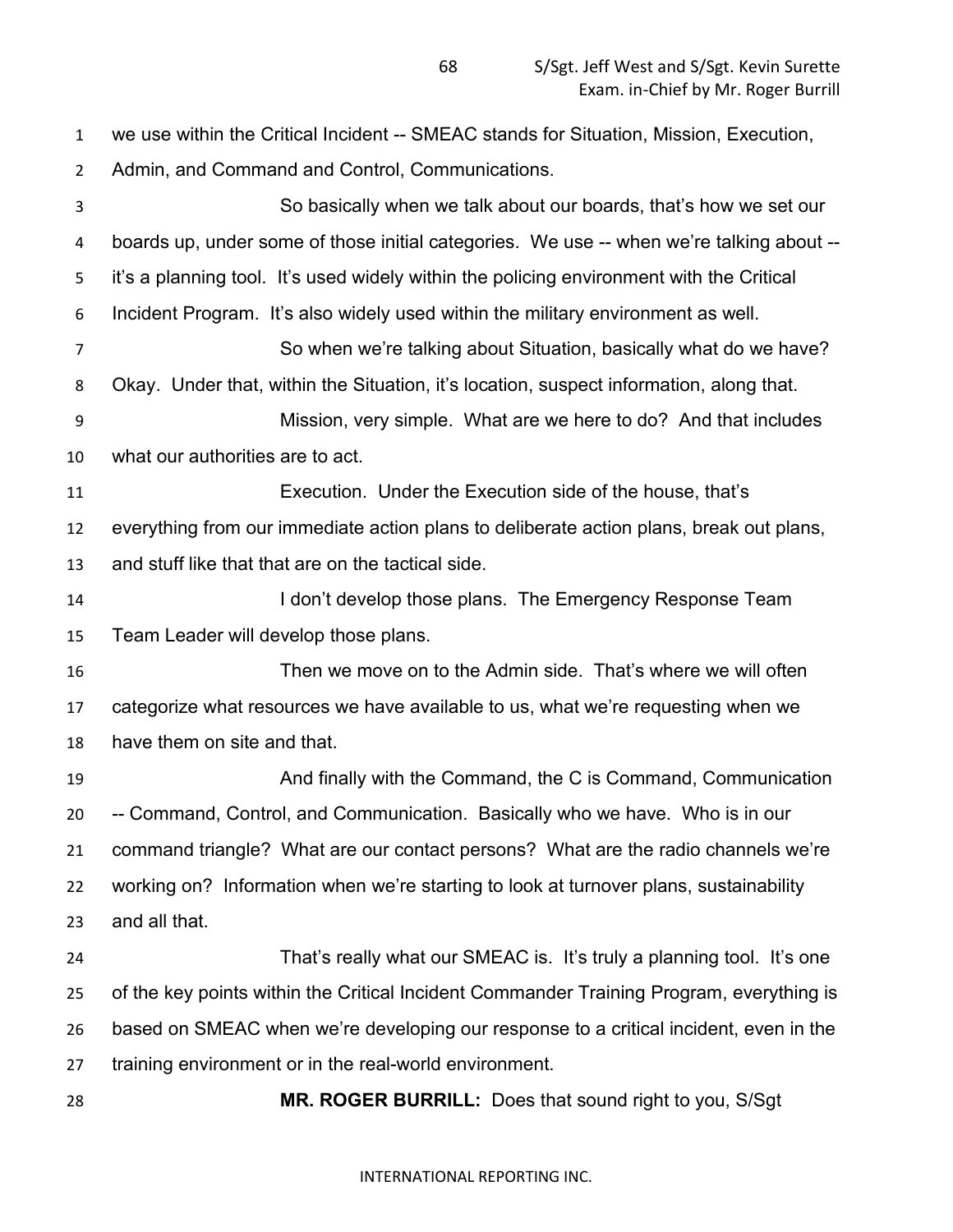| $\mathbf{1}$ | Surette?                                                                              |
|--------------|---------------------------------------------------------------------------------------|
| 2            | S/SGT. KEVIN SURETTE: Couldn't have explained it better.                              |
| 3            | MR. ROGER BURRILL: Okay. So that tool that you're using, ---                          |
| 4            | S/SGT. JEFF WEST: Yeah.                                                               |
| 5            | MR. ROGER BURRILL: --- that planning tool, is that being used                         |
| 6            | throughout your engagement as a Critical Incident Commander to this incident?         |
| 7            | <b>S/SGT. JEFF WEST:</b> Yeah, our SMEAC is basically, it's ongoing.                  |
| 8            | MR. ROGER BURRILL: Thank you. Any other tools that you're                             |
| 9            | using when you're attending at the Command Post for purposes of responding to the     |
| 10           | incident?                                                                             |
| 11           | S/SGT. JEFF WEST: I think that's our big one. That's kind of like                     |
| 12           | our launching off and then situation-dependent is what's next? We may have -- develop |
| 13           | different plans as it moves on, dependent on what the task at hand is.                |
| 14           | MR. ROGER BURRILL: Okay. Thank you.                                                   |
| 15           | So let's move on then, Madam Registrar, to the mapping issue.                         |
| 16           | And in particular, I'd like you to raise S/Sgt West's Mass Casualty Commission        |
| 17           | interview, and particularly page 24/25.                                               |
| 18           | And this is an interview where Wayne Fowler is making --                              |
| 19           | interviewing -- asking some questions about mapping at 3059.                          |
| 20           | S/SGT. JEFF WEST: M'hm.                                                               |
| 21           | S/SGT. KEVIN SURETTE: I'm just going to read a portion of this                        |
| 22           | and ask for your response:                                                            |
| 23           | "Wayne FOWLER: Okay. And so you're in the                                             |
| 24           | Command Post and you're set up before you announce                                    |
| 25           | command in control. Are you able to tell us what you had                              |
| 26           | accessible to you in regards to mapping, resource                                     |
| 27           | placement, resources available to you as they were                                    |
| 28           | coming on board, or?                                                                  |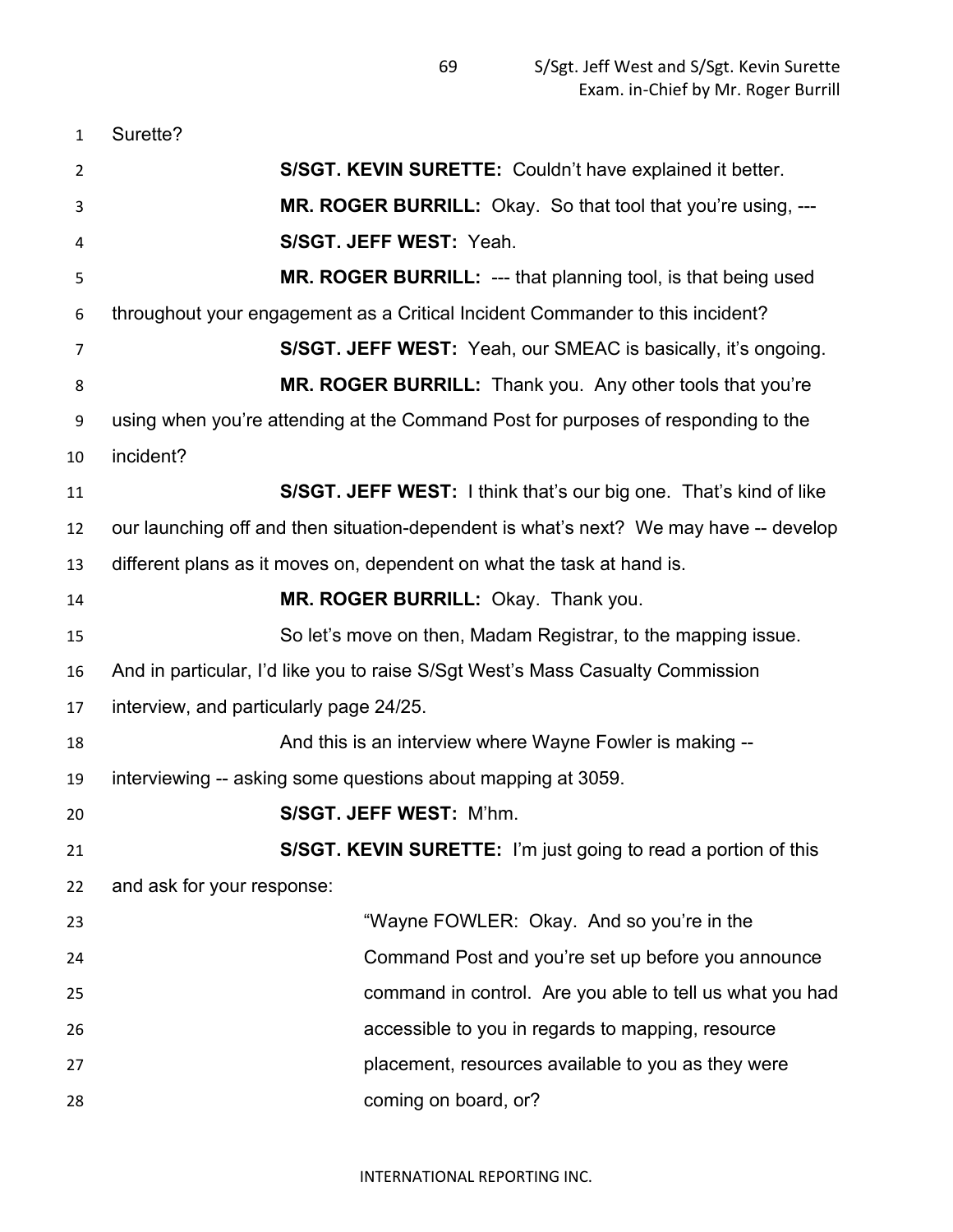**1** Jeff WEST: Early on, mapping, short of maybe somebody had some Google Maps up, maybe a hand- drawn of the area. Okay. It's -- Portapique is a fairly small area, and with the streets and some of the hand- drawn is kind of, 'Okay. Here's where this -- this is with the Bay and all of that.' So early on, it was just like I say, somebody could bring up Google Maps, a hand drawn map on a piece of flip chart. That was early on kind of where we're at, where things are happening. **And then as we kept going on, trying to work on, okay,** the And then as we kept going on, trying to work on, okay, where are our uniformed resources and what -- and where are our emergency response resources, where are 13 they staged, where are they deploying from? But early on, that would be it." (As read) So are you able to comment in terms of the information early on --- **S/SGT. JEFF WEST:** Yes. **MR. ROGER BURRILL:** --- with respect to mapping as it's described there. **S/SGT. JEFF WEST:** Yeah, as it was kind of laid out there, when I first got there, I can't remember when it was, but I was presented with a hand-drawn map. A hand-drawn map was included in my boards --- **MR. ROGER BURRILL:** M'hm. **S/SGT. JEFF WEST:** --- material. I do not recall who provided that with me. But at the onset, that was the best that we had and description of the area. As we move forward as resources were arriving at the Command Post, and I say the main resource would have been the tech support for Emergency Response Team, Cpl Kevin MacDougall, he comes with laptops and some projection screen. He's able to bring up some Google Maps or Google Map type material for us to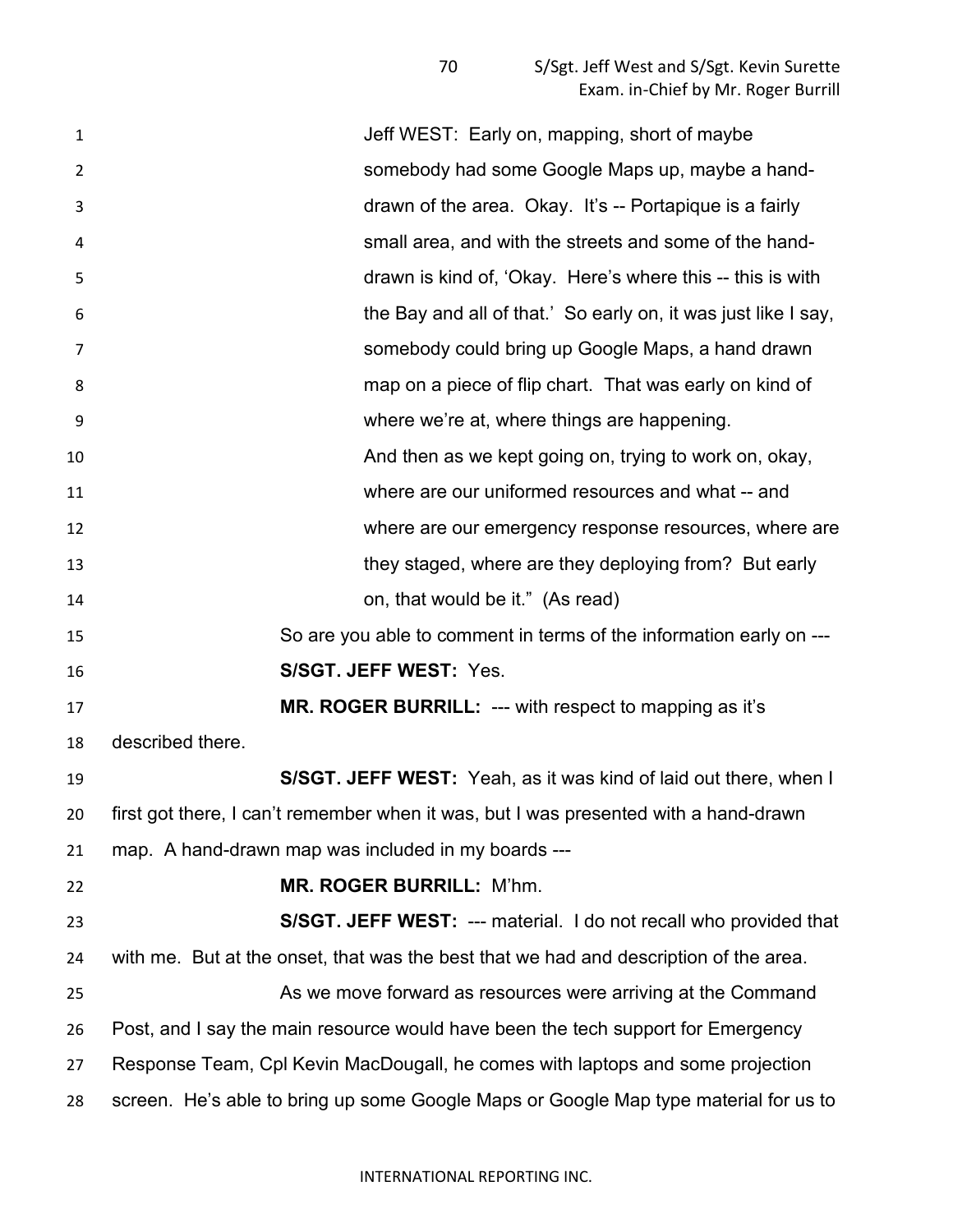| 1  | view.                                    |                                                                                      |
|----|------------------------------------------|--------------------------------------------------------------------------------------|
| 2  |                                          | MR. ROGER BURRILL: Okay. Are you familiar with Pictometry?                           |
| 3  |                                          | S/SGT. JEFF WEST: Yes, I am.                                                         |
| 4  |                                          | MR. ROGER BURRILL: You're familiar that it's a platform that's                       |
| 5  | useable, accessible, by RCMP?            |                                                                                      |
| 6  |                                          | S/SGT. JEFF WEST: Yes.                                                               |
| 7  |                                          | MR. ROGER BURRILL: Was that accessible to you at the                                 |
| 8  | <b>Command Post?</b>                     |                                                                                      |
| 9  |                                          | S/SGT. JEFF WEST: Directly to me, I did not have a laptop with                       |
| 10 | me.                                      |                                                                                      |
| 11 |                                          | <b>MR. ROGER BURRILL: Right.</b>                                                     |
| 12 |                                          | S/SGT. JEFF WEST: I believe CpI MacDougall would have had                            |
| 13 | access to that.                          |                                                                                      |
| 14 |                                          | MR. ROGER BURRILL: Okay. Would you, in your position as the                          |
| 15 |                                          | Critical Incident Commander, have mandated him to access that for purposes of making |
| 16 | situational awareness clarified for you? |                                                                                      |
| 17 |                                          | S/SGT. JEFF WEST: I do not recall if I asked CpI MacDougall to                       |
| 18 |                                          | do that, but he would have had that available to him.                                |
| 19 |                                          | MR. ROGER BURRILL: Okay. Once again, we talked a little                              |
| 20 | earlier about ---                        |                                                                                      |
| 21 |                                          | S/SGT. JEFF WEST: Yeah.                                                              |
| 22 |                                          | MR. ROGER BURRILL: --- CIIDS ---                                                     |
| 23 |                                          | S/SGT. JEFF WEST: Yes.                                                               |
| 24 |                                          | MR. ROGER BURRILL: --- and the computer ---                                          |
| 25 |                                          | S/SGT. JEFF WEST: Integrated ---                                                     |
| 26 |                                          | MR. ROGER BURRILL: --- information ---                                               |
| 27 |                                          | S/SGT. JEFF WEST: Yes.                                                               |
| 28 |                                          | MR. ROGER BURRILL: --- dispatch system and so on, ---                                |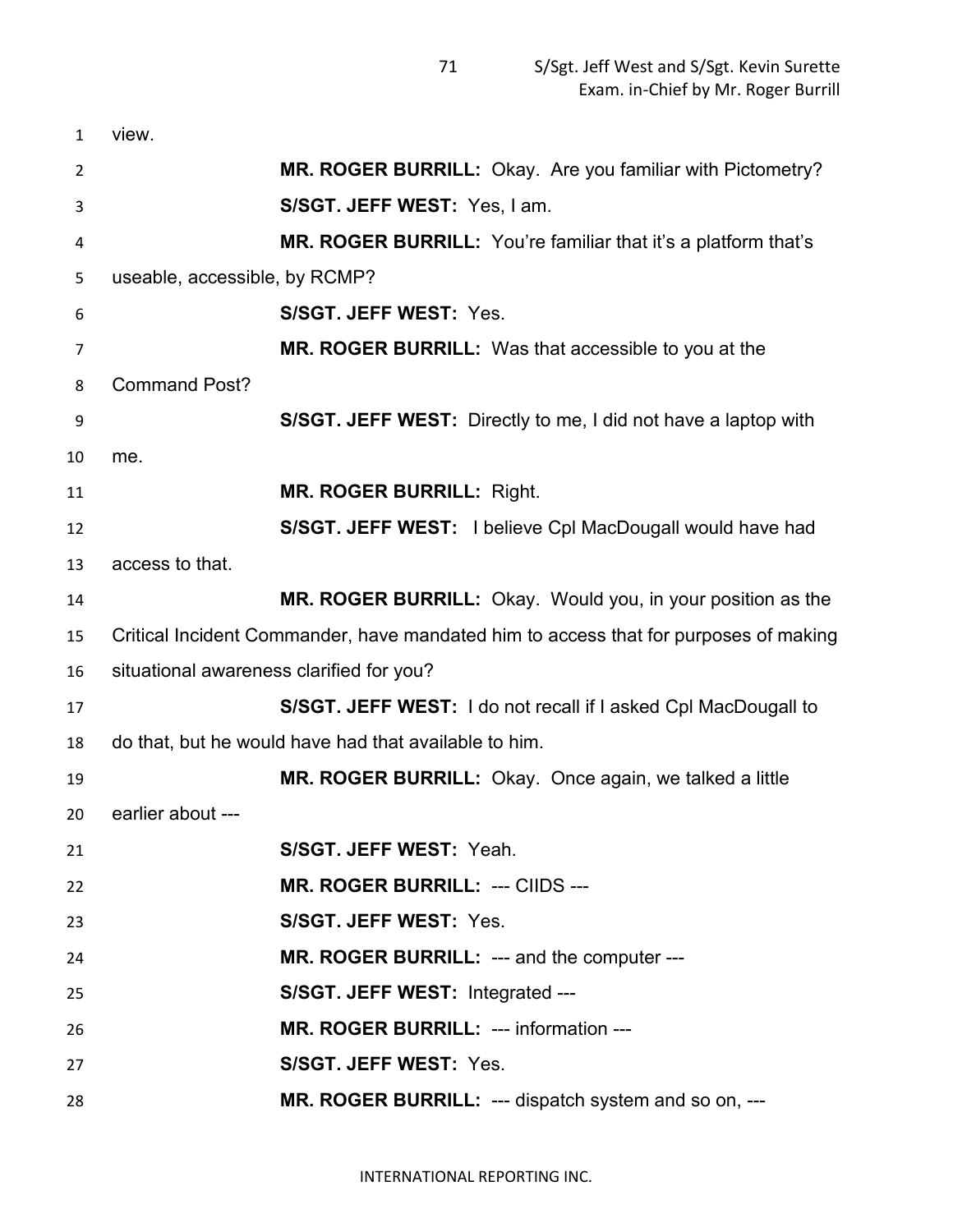**S/SGT. JEFF WEST:** Yes. **MR. ROGER BURRILL:** --- where you can actually have access to where resources are deployed. **S/SGT. JEFF WEST:** M'hm. **MR. ROGER BURRILL:** Is that your understanding of how that works? **S/SGT. JEFF WEST:** Yes. **MR. ROGER BURRILL:** Yeah. And I know you have some risk manager experience --- **S/SGT. JEFF WEST:** Yes. **MR. ROGER BURRILL:** --- in that regard. **S/SGT. JEFF WEST:** That's correct. **MR. ROGER BURRILL:** Would you have had access to that platform for purposes of determining where resources were moving and located? **S/SGT. JEFF WEST:** I believe, at some point through the night, somebody did have access to a CIIDS term, whether it's -- a CIIDS mapping. One thing -- key thing to remember with CIIDS, and we're talking mapping of police resources --- **MR. ROGER BURRILL:** Yeah. **S/SGT. JEFF WEST:** --- you're mapping police vehicles that are GPS enabled. So you're mapping where police vehicles that have a mobile work station in a -- that has been turned in -- turned on and logged into. That will tell you where the vehicles are. That doesn't necessarily mean our police officers are in that same location. So when we're talking about mapping through the CIIDS portion of it --- **MR. ROGER BURRILL:** M'hm. **S/SGT. JEFF WEST:** --- we have to be cognizant of the fact that that shows where police vehicles with MWR -- MWSs are stationed. **MR. ROGER BURRILL:** Okay. You now know, of course, in hindsight, about the importance of the blueberry road in terms of egress from that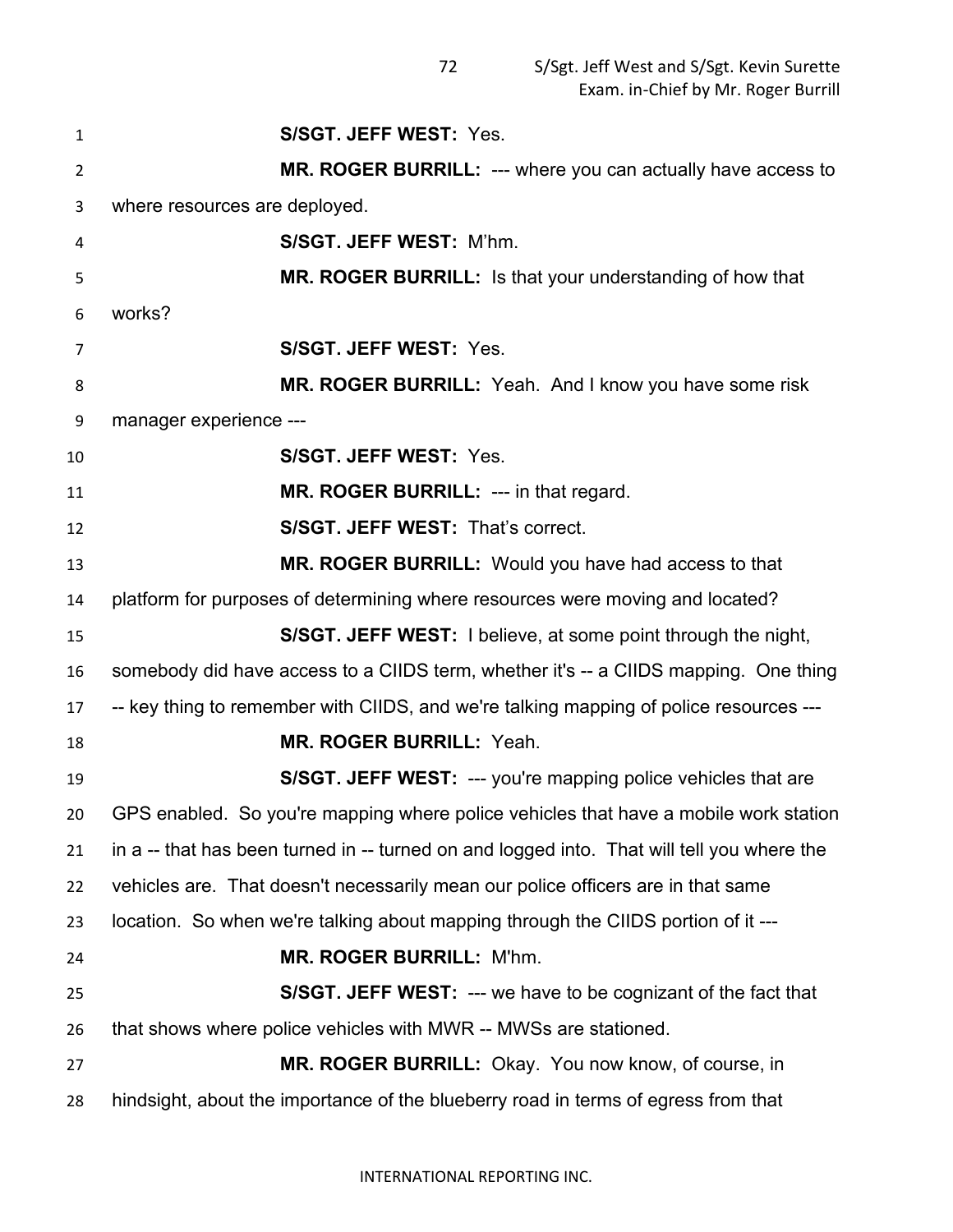community. What can you tell me in your role as the Critical Incident Commander you knew about blueberry road? **S/SGT. JEFF WEST:** We had no knowledge of that. **MR. ROGER BURRILL:** Okay. And you, of course, didn't arrive and set up until well after one a.m. in any event. **S/SGT. JEFF WEST:** Yes, I was -- by the time I showed up in Great Village --- **MR. ROGER BURRILL:** Yeah. **S/SGT. JEFF WEST:** --- we're talking three plus hours post initial call. **MR. ROGER BURRILL:** Yeah, okay. Thank you. **I'm just going to tie this up by making sure that we've got the maps**  clarified. **S/SGT. JEFF WEST:** M'hm. **MR. ROGER BURRILL:** Madam Registrar, yesterday we had some maps that were exhibited in these proceedings with S/Sgt. Halliday, in particular, Exhibit 1462 and Exhibit 1463, if I'm not mistaken. And I'm just going to ask either of you, given your exposure and your location at the critical -- sorry, the Command Post, whether these are familiar to you. Have you seen that map before that's displayed? **Is this 1462, Madam Registrar?** Thank you. This is identified as 1462. Either of you gentlemen recognize that? **S/SGT. JEFF WEST:** I do not recognize that map. **MR. ROGER BURRILL:** Okay. If we could put up 1463, please, Madam Registrar? 1463 is now before you. Looks like a map of some nature on a piece of paper. Any comment, gentlemen, about whether you recognize that, either of you?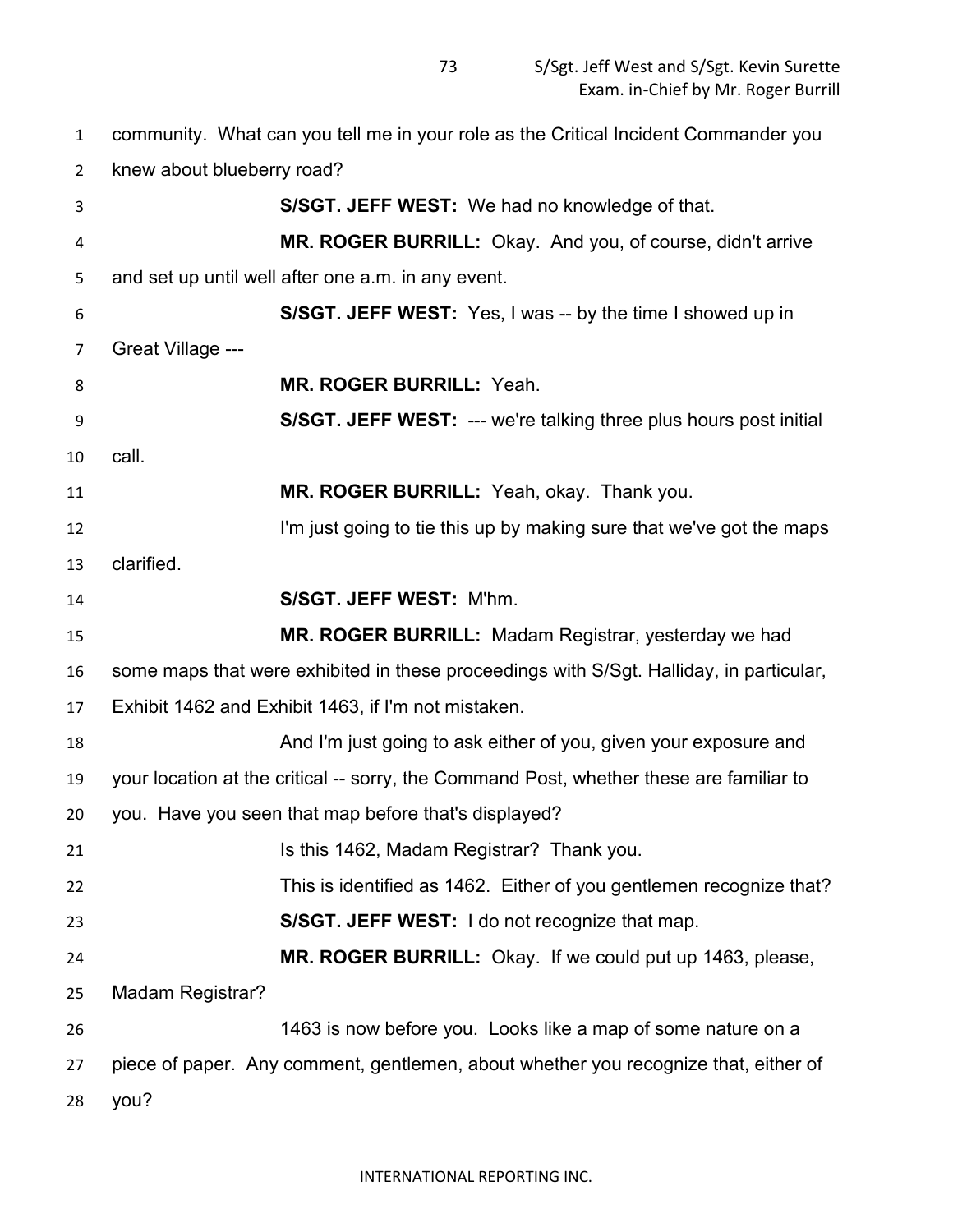| $\mathbf{1}$   | S/SGT. JEFF WEST: I do not recognize that map.                                         |
|----------------|----------------------------------------------------------------------------------------|
| $\overline{2}$ | MR. ROGER BURRILL: Okay.                                                               |
| 3              | S/Sgt. Surette?                                                                        |
| 4              | S/SGT. KEVIN SURETTE: No.                                                              |
| 5              | MR. ROGER BURRILL: No? So from your discussion earlier                                 |
| 6              | about hand-drawn maps, are you suggesting that it was a different map that you were    |
| 7              | looking at, at that stage?                                                             |
| 8              | S/SGT. JEFF WEST: Yes.                                                                 |
| 9              | MR. ROGER BURRILL: Okay. And are you able to describe                                  |
| 10             | whether the amount of detail on the map that you were looking at was the same quality, |
| 11             | more rudimentary or more sophisticated?                                                |
| 12             | S/SGT. JEFF WEST: The map that I was shown, or was looking                             |
| 13             | at, was more Portapique-side centric.                                                  |
| 14             | <b>MR. ROGER BURRILL:</b> I see, as opposed to what we'll see in                       |
| 15             | 1463 is both Portapique and Bay Shore side.                                            |
| 16             | <b>S/SGT. JEFF WEST: That is correct.</b>                                              |
| 17             | <b>MR. ROGER BURRILL:</b> Okay. And you're comfortable that it was                     |
| 18             | a hand-drawn map?                                                                      |
| 19             | S/SGT. JEFF WEST: Yes.                                                                 |
| 20             | <b>MR. ROGER BURRILL:</b> All right. And forgive me, I think you                       |
| 21             | answered this, did you -- do you know who drew that or drew that up?                   |
| 22             | S/SGT. JEFF WEST: No, I do not.                                                        |
| 23             | MR. ROGER BURRILL: All right. Very good.                                               |
| 24             | Any further comment you have to say with respect to mapping?                           |
| 25             | Are you concerned now that we look back that the quality of mapping may have been      |
| 26             | substandard for a Critical Incident Commander to actually do his job?                  |
| 27             | S/SGT. JEFF WEST: I believe -- I mean, we're looking at what we                        |
| 28             | had available to us at the time.                                                       |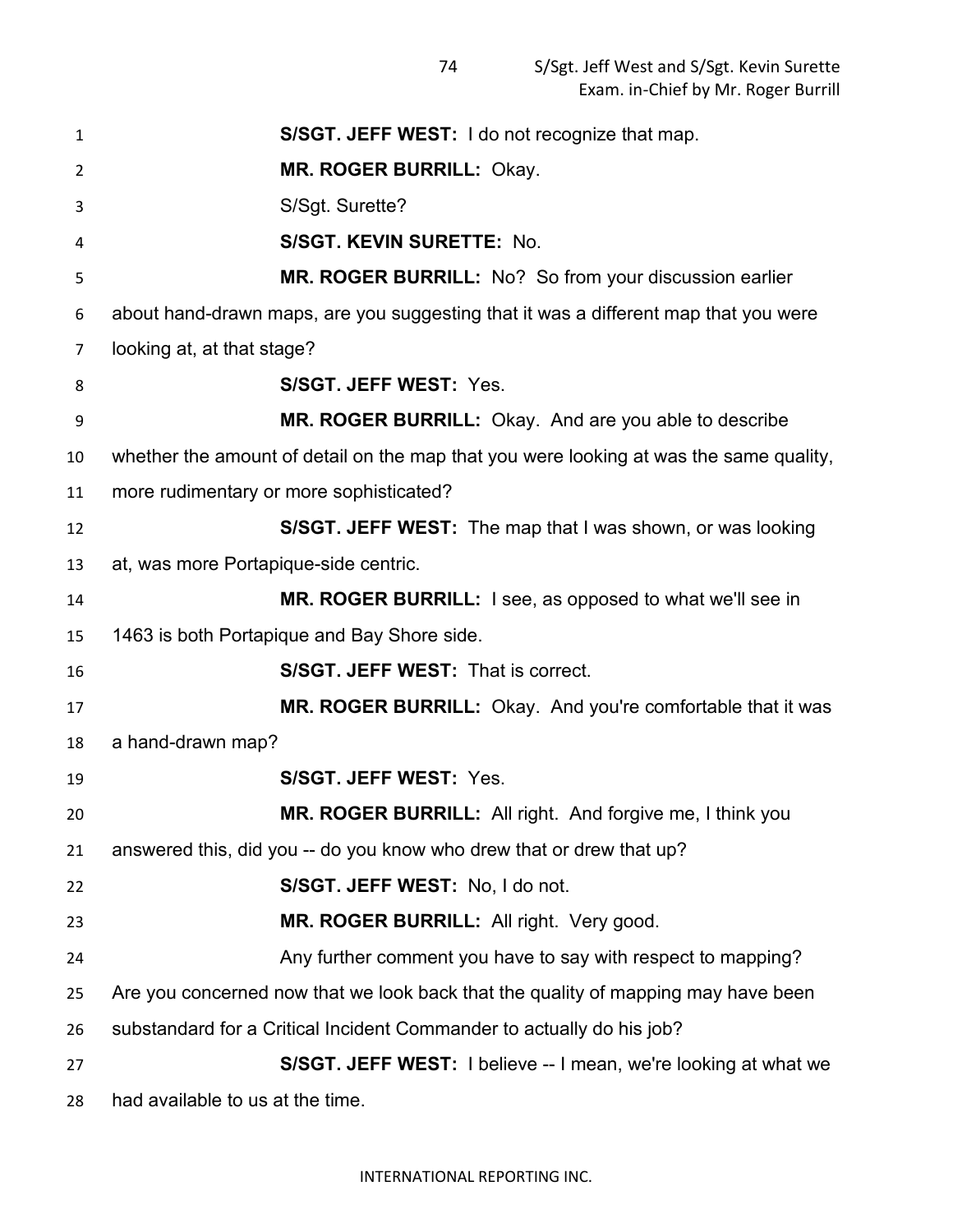**MR. ROGER BURRILL:** Yes. **S/SGT. JEFF WEST:** Okay. We work with what we have available. **MR. ROGER BURRILL:** Of course. **S/SGT. JEFF WEST:** Is there possibilities of better mapping? Definitely. **MR. ROGER BURRILL:** Yeah. Okay. Let's move on to the issue of credible leads and movement --- **S/SGT. JEFF WEST:** M'hm. **MR. ROGER BURRILL:** --- of the ERT team, because I think that you would have had some role in that, Staff Sergeant. Page 119, Madam Registrar, paragraph 244. We're moving on to now what the Command Post has established. 244, "Once CIC West had established his command, Cpl. Mills advised him […] there['d] been reports of lights flashing in […] Five Houses area to the west […], and that RM Rehill had directed ERT to head to the Five Houses area…" And then there is a brief transcript of radio transmissions from 1:27 to 1:43 -- sorry, 1:27 to 1:28. It looks to me, from looking at that, is that decisions have been made with respect to locations and response to credible leads in advance of you taking command. Is that possible? **S/SGT. JEFF WEST:** Yes, I believe, because prior to me being on the air taking command, I believe there could have been conversation between the Risk Manager and the Emergency Response Team team leader as to what was informations coming in, was there actual information that ERT needed to move on. **MR. ROGER BURRILL:** Okay. And so at 1:27:56, Sgt. West indicates,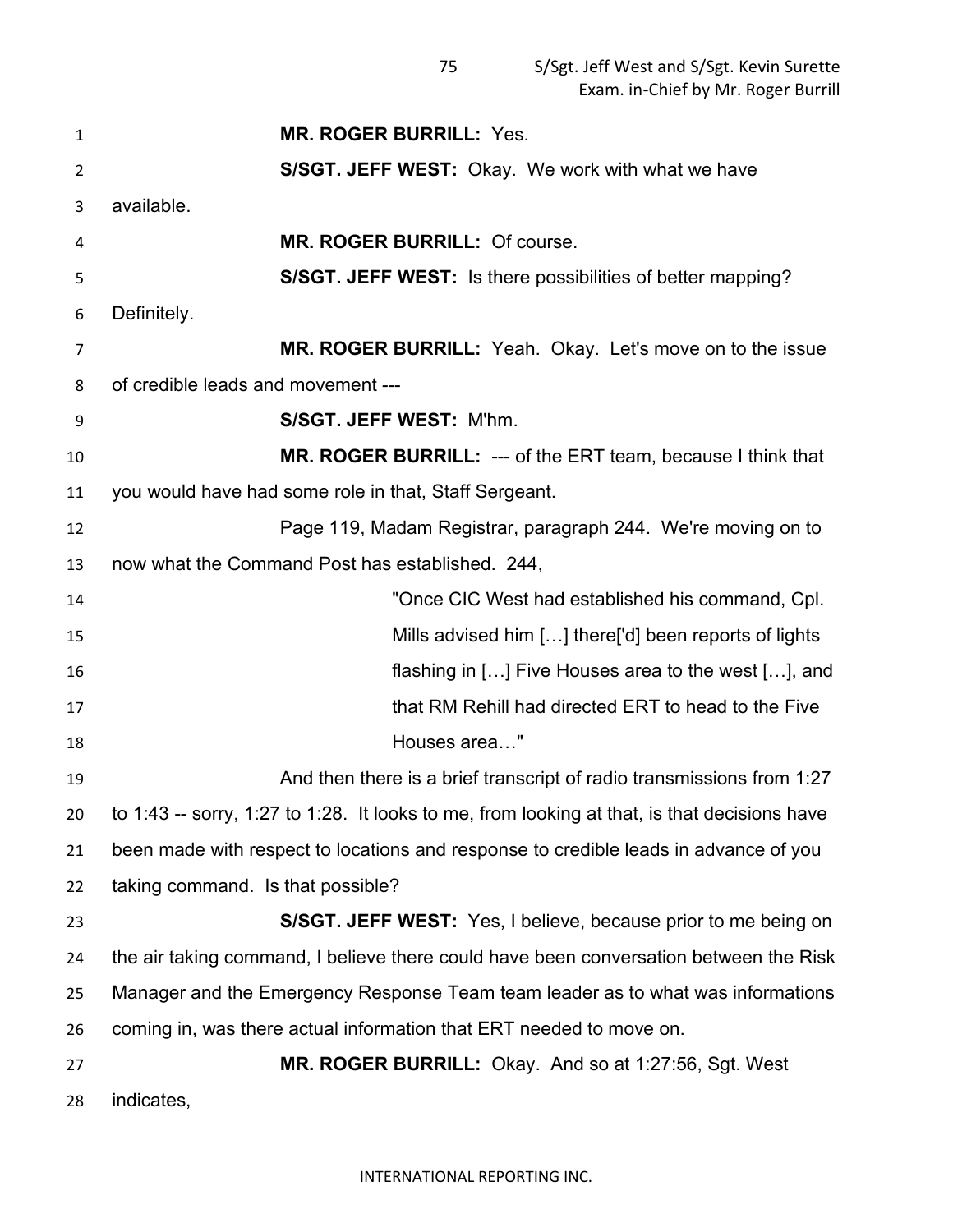"Copy that. You're going to Bay Shore road." Was that at that point, given your state of information, an acknowledge of what the ERT were doing, or was that a direction to the ERT? **S/SGT. JEFF WEST:** It was an acknowledgment of it. **MR. ROGER BURRILL:** Okay. And I understand that you rely on the ERT team from an operational point of view --- **S/SGT. JEFF WEST:** Yeah. **MR. ROGER BURRILL:** --- to provide you information and to provide you advice on what their next steps are; is that right? **S/SGT. JEFF WEST:** Yes. **MR. ROGER BURRILL:** And is that something that happens regularly in an incident like this? **S/SGT. JEFF WEST:** Yeah. Well, with this, and for this set of circumstances specific --- **MR. ROGER BURRILL:** Yeah. **S/SGT. JEFF WEST:** --- yeah, it was basically the ERT tasking was initiated by the Risk Manager with information that was coming in to the Operation Communication Centre. **MR. ROGER BURRILL:** Yeah. **S/SGT. JEFF WEST:** Once I had taken over control, then it is still - - it becomes on me, okay, is this a tasking that we're going to continue on. And with the information that was coming in three plus hours from the initial, we've got a possible sighting in the area. It's probably one of the first possible sightings, somebody's in the backyard with a flashlight, we have a responsibility to investigate that. And given the circumstances of what was going on, the appropriate response to that would be the Emergency Response Team to address that information. **MR. ROGER BURRILL:** So on Monday when the ERT team members were here, I asked them the question about credible leads ---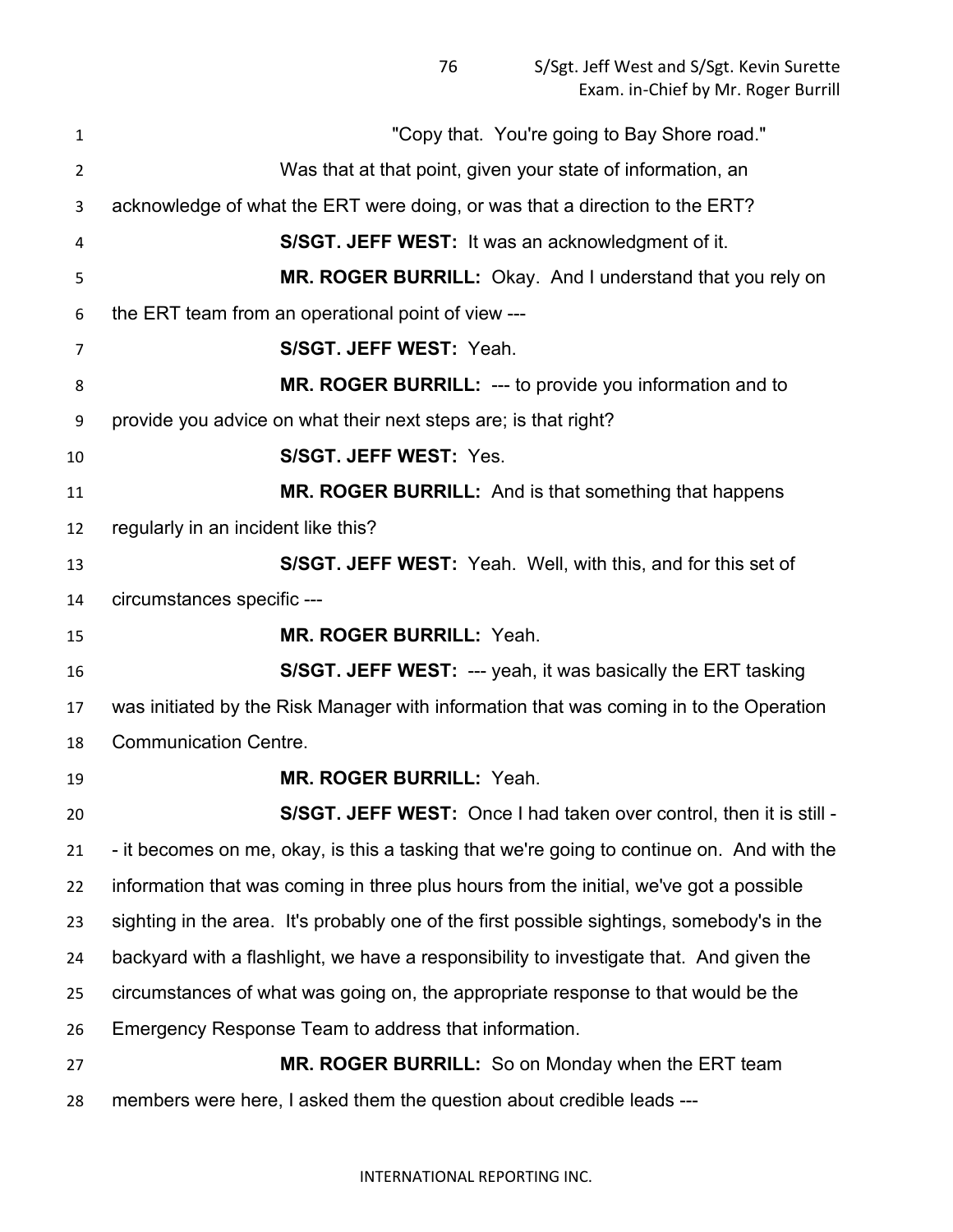| $\mathbf{1}$   | S/SGT. JEFF WEST: Yeah.                                                                      |
|----------------|----------------------------------------------------------------------------------------------|
| $\overline{2}$ | <b>MR. ROGER BURRILL: --- that is -- this is on the western side ---</b>                     |
| 3              | S/SGT. JEFF WEST: M'hm.                                                                      |
| 4              | <b>MR. ROGER BURRILL: --- of the Portapique River.</b>                                       |
| 5              | S/SGT. JEFF WEST: Yeah.                                                                      |
| 6              | MR. ROGER BURRILL: And we know that there are fires.                                         |
| 7              | structure fires, and there are casualties and deceased in the Portapique community.          |
| 8              | S/SGT. JEFF WEST: M'hm.                                                                      |
| 9              | MR. ROGER BURRILL: What type of analysis was undertaken by                                   |
| 10             | the Critical Incident Commander to authorize and/or permit the ERT team to go over to        |
| 11             | the west side in ---                                                                         |
| 12             | S/SGT. JEFF WEST: Okay.                                                                      |
| 13             | MR. ROGER BURRILL: --- response to that lead?                                                |
| 14             | <b>S/SGT. JEFF WEST:</b> Okay. And as I said just previously ---                             |
| 15             | <b>MR. ROGER BURRILL: Yeah.</b>                                                              |
| 16             | <b>S/SGT. JEFF WEST: --- this is probably the first -- some of the first</b>                 |
| 17             | information we've had come in, in a number of hours, in relation to possible sightings.      |
| 18             | Now we've got somebody in their residence, in the close proximity -- I know we're            |
| 19             | saying it's across the bay, across the river, it's not that far away that a person could not |
| 20             | -- it seemed conceivable that a person could travel that -- over that period. So we have     |
| 21             | a person saying there's somebody in the backyard with a flashlight. Given what had           |
| 22             | transpired, we have an obligation and responsibility to determine whether there's a          |
| 23             | threat in that area to that person.                                                          |
| 24             | <b>MR. ROGER BURRILL:</b> S/Sgt. West, in terms of responding to                             |
| 25             | credible leads, is that usually initiated by the ERT team leader, or the ERT team, or is     |
| 26             | that initiated by the Critical Incident Commander directing the ERT to it?                   |
| 27             | S/SGT. JEFF WEST: It's -- you know, nothing's set in stone ---                               |
| 28             | MR. ROGER BURRILL: M'hm.                                                                     |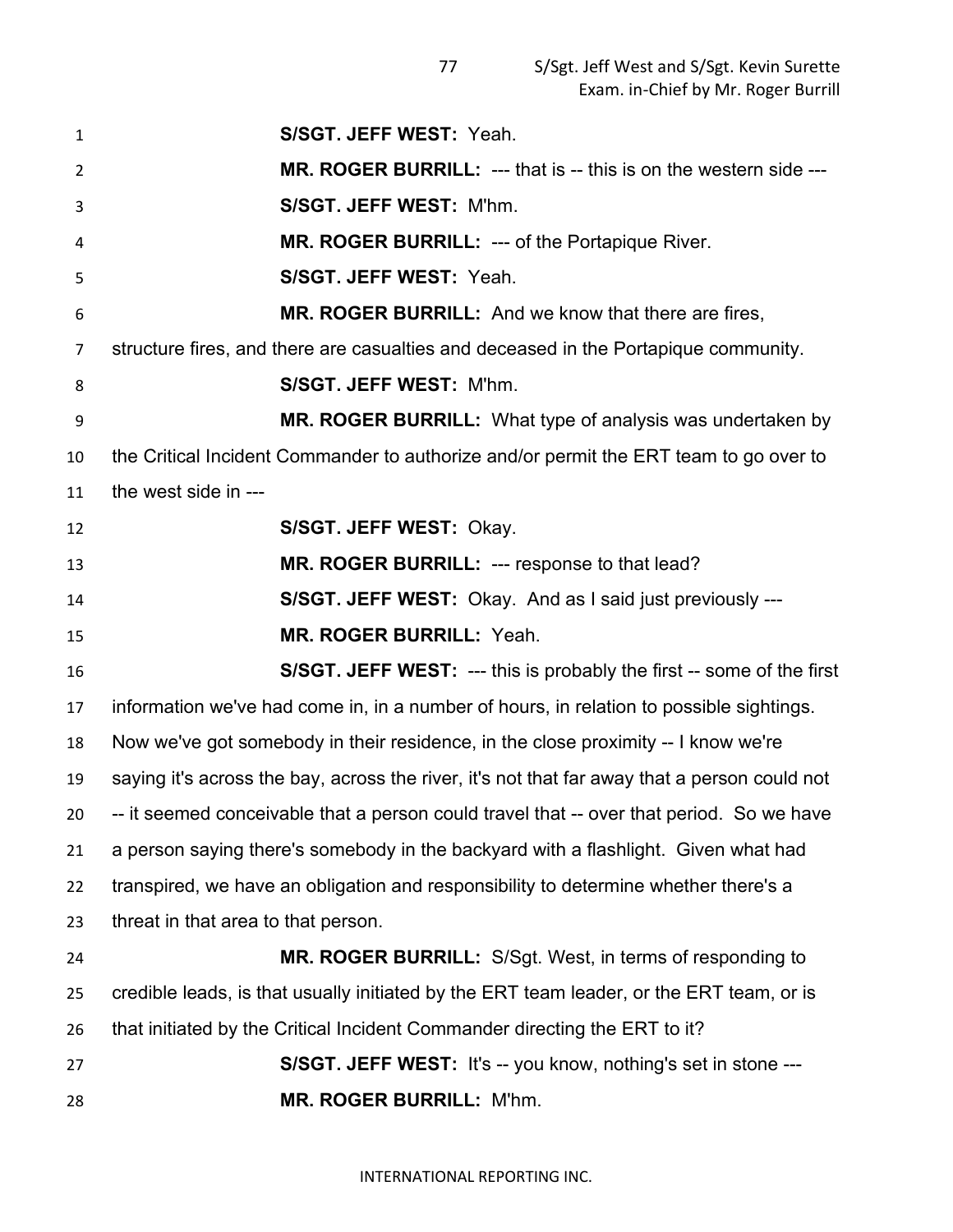**S/SGT. JEFF WEST:** --- okay? It's depend who's got -- where that information is coming and who is funneling it in. It could be some information that ERT is gathering on the ground. It could be information that's coming in through the Operation Communications Centre, could be coming in from obviously somebody else, but when this information comes forward, there is always going to be some sort of discussion. Is this a credible threat -- we're using a number of different words, but credible seems to be ---

# **MR. ROGER BURRILL:** Yes.

 **S/SGT. JEFF WEST:** --- the one of choice. Is this something that is -- needs to be actioned? And when we put that through our decision-making process, we think of things why here, why now, what has changed. We also think of is it necessary, risk effective, and acceptable.

 **MR. ROGER BURRILL:** What can you tell us then about your thinking as the Critical Incident Commander about the credible possibility that the perpetrator had actually left the community of Portapique, Bay Shore, Five Islands, and was elsewhere in the province at that time?

 **S/SGT. JEFF WEST:** Well, at that point, we had not received any information to suggest. We were based on -- our decision-making process throughout those number of hours was based on what we knew at the time, and what we -- and the majority of our information, we -- would have come in, in those early hours of the incident, and then as that information's coming in through the night. And one of those examples would be this report of somebody in the backyard with a flashlight. **MR. ROGER BURRILL:** Okay. Any comments, S/Sgt. Surette? I know that you weren't there at this time, but do you have any comment with respect to the issue of credible leads?

 **S/SGT. KEVIN SURETTE:** No. I mean, I agree wholeheartedly with what Jeff's saying. One of the -- he mentioned NRA and everything, another one is the priorities of life, and at the top of the list is, you know, innocents, public and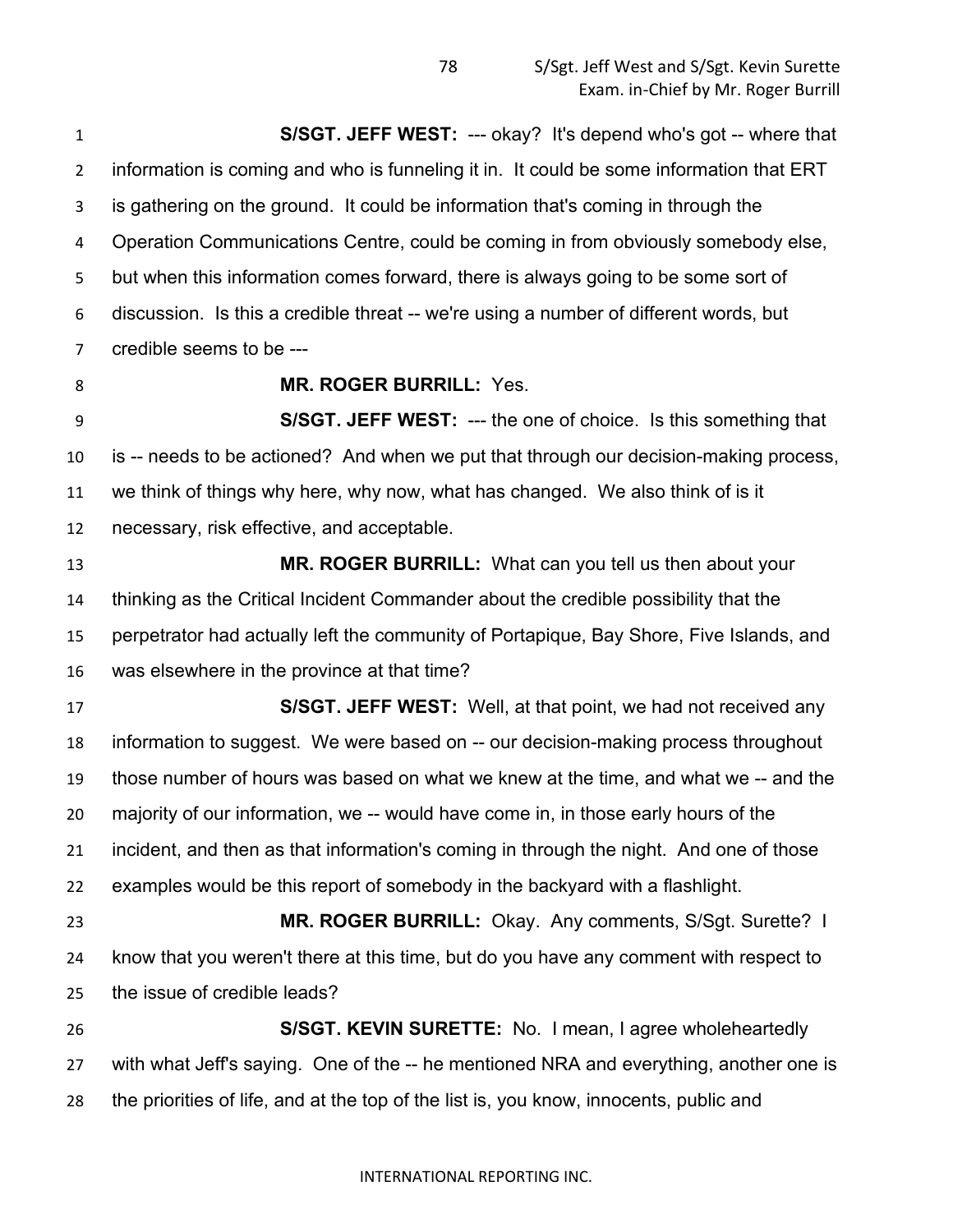hostages, with the police second, with the suspect or whoever third, and preservation of evidence fourth. Well, if you don't go check out that lead, you're not doing a very good job with that overlay in that decision-making process.

 **MR. ROGER BURRILL:** As you're attending or driving towards Portapique and consulting with your colleague, are you discussing, thinking, reviewing the possibility that the perpetrator has actually left Portapique and may be in some other location in the province?

 **S/SGT. KEVIN SURETTE:** I don't recall that we discussed that specifically. I think, at that point, there was still so many unknowns. I remember, even though in hindsight now, knowing what I know now, that at one point I remember saying, that first phone call to Jeff at 2:26, I believe I said, you know, have you considered -- I was just throwing ideas out. I said, have you considered a containment call out with the TAV at his residence? Right? I had no idea that his residence was one of the ones that was burnt at the time. Right?

 But these were the things that, again, we were still trying to narrow that circle ---

**MR. ROGER BURRILL:** Okay.

 **S/SGT. KEVIN SURETTE:** --- and try to determine where he was. **MR. ROGER BURRILL:** Thank you. All right. I'll move on to the next topic, perhaps, of significance. And this emerged from ERT discussion on Monday as well. And that is having the ATAK Ops officer or member embedded at the Command Post for purposes of facilitating operations. Page 145, Madam Registrar, paragraph 300, I think, speaks to this. So at paragraph 300, it indicates that around 3:15 a.m., "…West tasked […] ERT with checking the residence of

 the perpetrator at 200 Portapique Beach Road. Cpl. Mills was then directed to head to the Command Post to discuss timelines and the upcoming CIC shift change.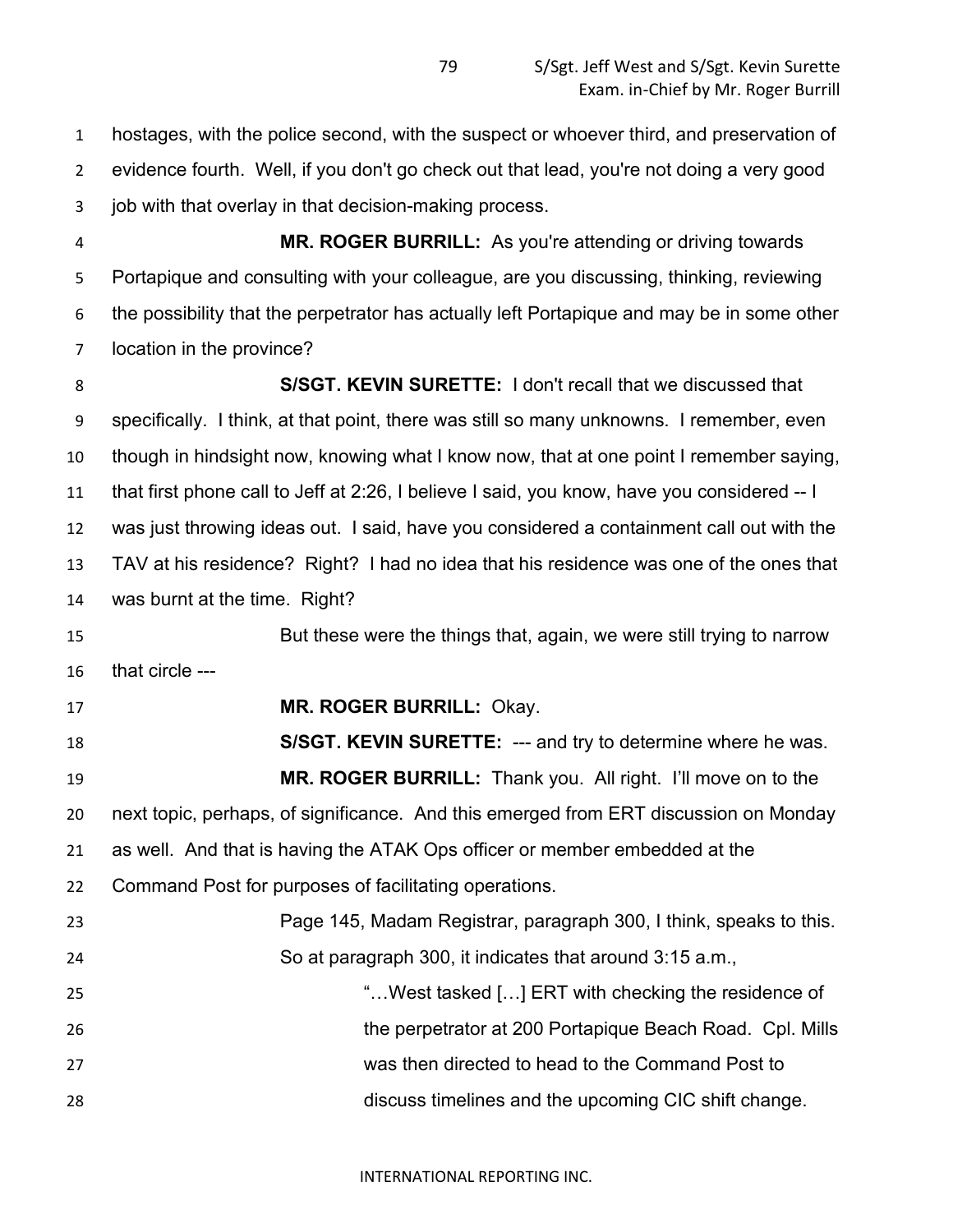| However, at 3:23[] Cpl. Mills confirmed with S/Sgt.                              |
|----------------------------------------------------------------------------------|
| West that ERT members were heading to Five House to                              |
| 'check that house with the flashing lights, cast the dog                         |
| around and see if we get a track."                                               |
| So I'm getting the sense that there's an effort made by the Critical             |
| Incident Commander to have the Team Lead return to the Command Post for purposes |
| of designing operations upcoming, but that didn't occur, initially. Is that your |
| understanding?                                                                   |
| <b>S/SGT. JEFF WEST:</b> Yes, that is correct.                                   |
| MR. ROGER BURRILL: Okay. Now am I correct to say that if you                     |
| direct him to come, ---                                                          |
| S/SGT. JEFF WEST: M'hm.                                                          |
| MR. ROGER BURRILL: --- he's supposed to come?                                    |
| S/SGT. JEFF WEST: Well, given the circumstance, situational                      |
| factors dictate everything.                                                      |
| <b>MR. ROGER BURRILL: Yeah.</b>                                                  |
| S/SGT. JEFF WEST: So yes, I wanted Tim to come back.                             |
| MR. ROGER BURRILL: Yeah.                                                         |
| S/SGT. JEFF WEST: And when I say Tim, CpI Mills.                                 |
| MR. ROGER BURRILL: Yeah.                                                         |
| S/SGT. JEFF WEST: However, there was a tasking at hand that                      |
| they wanted to check, so I look at where's our priorities?                       |
| <b>MR. ROGER BURRILL: Yeah.</b>                                                  |
| S/SGT. JEFF WEST: What's important now?                                          |
| MR. ROGER BURRILL: Yeah.                                                         |
| S/SGT. JEFF WEST: Why here? Why now? What has changed?                           |
| MR. ROGER BURRILL: Yeah.                                                         |
| S/SGT. JEFF WEST: Okay. This flashing light thing had been --                    |
|                                                                                  |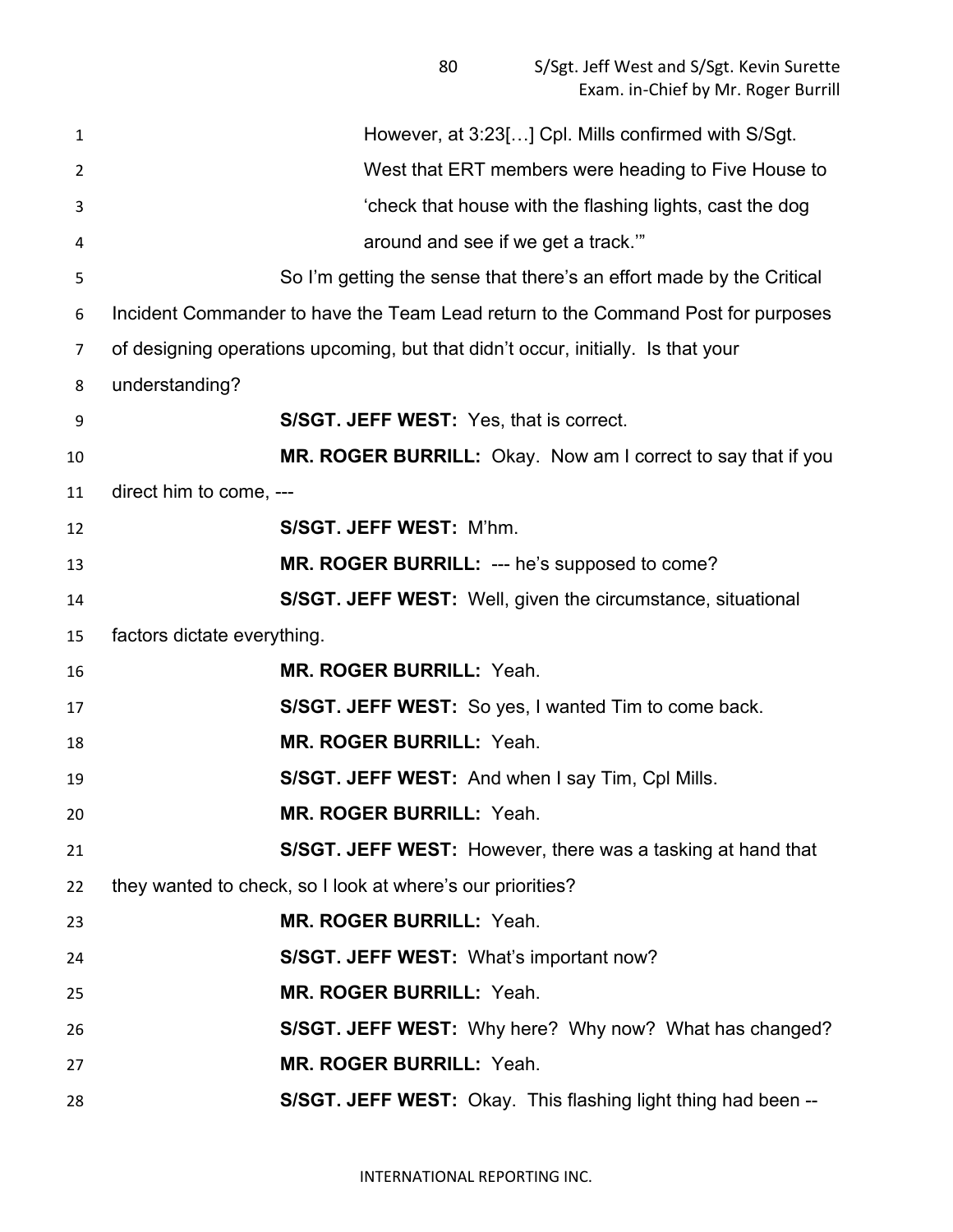come up a couple times, that our members were reporting flashing lights. Okay. The Emergency Response Team were heavily engaged, tasking, from the moment they arrived right through the night. So we had to look at when can we get to these tasks? Okay. So now it was a point, Cpl Mills recognized they wanted to -- they need to check that out. Could our meeting be pushed back? **MR. ROGER BURRILL:** Okay. **S/SGT. JEFF WEST:** Yes. **MR. ROGER BURRILL:** All right. It -- would there have been any advantage to having a tactical ops officer with ERT actually embedded at the Command Post at that point? **S/SGT. JEFF WEST:** Yes. And --- **MR. ROGER BURRILL:** And I only say that because Cpl Mills and Cpl Milton seemed to have some commentary on that. **S/SGT. JEFF WEST:** Yeah. **MR. ROGER BURRILL:** Let's put it that way. **S/SGT. JEFF WEST:** No, there's no disagreement there at all with the value of having ATAK Ops or some ERT component assigned to the Command Post. **However, on the night of 18<sup>th</sup>/19<sup>th</sup> -- that period, our Emergency**  Response Team was not fully staffed. Okay? Their -- weighed -- these would have been discussions we had, we weighed taking a trained ERT operator out of the hot zone, so then you're going initially they respond with 12 and they're up to 13. So you're taking a trained ERT operator out of the hot zone, out of the response zone, to be ATAK Ops. **MR. ROGER BURRILL:** Okay. **S/SGT. JEFF WEST:** So there's pros and cons, but you looked at trying to look at the big picture. So Cpl Mills is readily available to me by phone, by radio, but you've seen radio, you can't rely on two-way conversation for an extended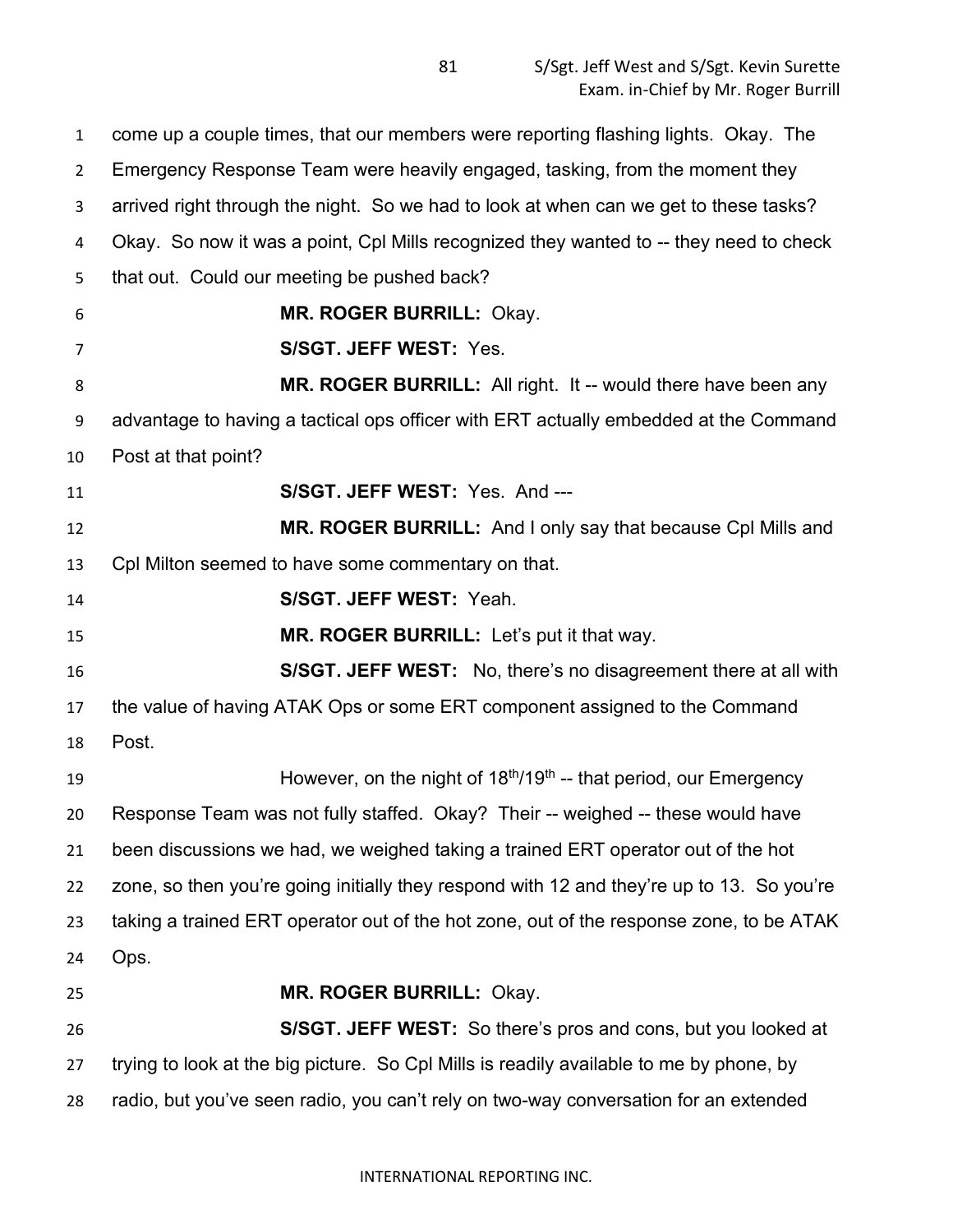| $\mathbf{1}$   | period of time on the radio. So that's why we're looking at that mid -- those early        |
|----------------|--------------------------------------------------------------------------------------------|
| $\overline{2}$ | morning hours where I needed to have my command team back together, ---                    |
| 3              | <b>MR. ROGER BURRILL: Right.</b>                                                           |
| 4              | S/SGT. JEFF WEST: --- to have that discussion as to where are                              |
| 5              | we now? What's next?                                                                       |
| 6              | MR. ROGER BURRILL: Right. So you talked to us about SMEAC,                                 |
| $\overline{7}$ |                                                                                            |
| 8              | S/SGT. JEFF WEST: M'hm.                                                                    |
| 9              | MR. ROGER BURRILL: --- and we've heard referenced to                                       |
| 10             | ICLEAR, ---                                                                                |
| 11             | S/SGT. JEFF WEST: M'hm.                                                                    |
| 12             | <b>MR. ROGER BURRILL: --- these terminologies. But there is</b>                            |
| 13             | something called the command triangle; isn't there?                                        |
| 14             | S/SGT. JEFF WEST: That is correct.                                                         |
| 15             | MR. ROGER BURRILL: Could you explain that for us, please?                                  |
| 16             | What the command triangle is?                                                              |
| 17             | S/SGT. JEFF WEST: Okay. So the command triangle, and that's -                              |
| 18             | - it's -- you'll see a picture of it in our boards.                                        |
| 19             | <b>MR. ROGER BURRILL: Yeah.</b>                                                            |
| 20             | S/SGT. JEFF WEST: Okay. The command triangle basically is                                  |
| 21             | made up of the Critical Incident Commander, top of the triangle, okay, there's where the   |
| 22             | decision point is. Okay. Within that triangle, so you have -- on one side, you'll have the |
| 23             | Emergency Response Team Team Leader.                                                       |
| 24             | MR. ROGER BURRILL: M'hm.                                                                   |
| 25             | <b>S/SGT. JEFF WEST:</b> On the other side, you'll have the Crisis                         |
| 26             | <b>Negotiation Team Team Leader.</b>                                                       |
| 27             | Those are the three key points of the command triangle.                                    |
| 28             | And then under that triangle, you'll see branches for -- one branch                        |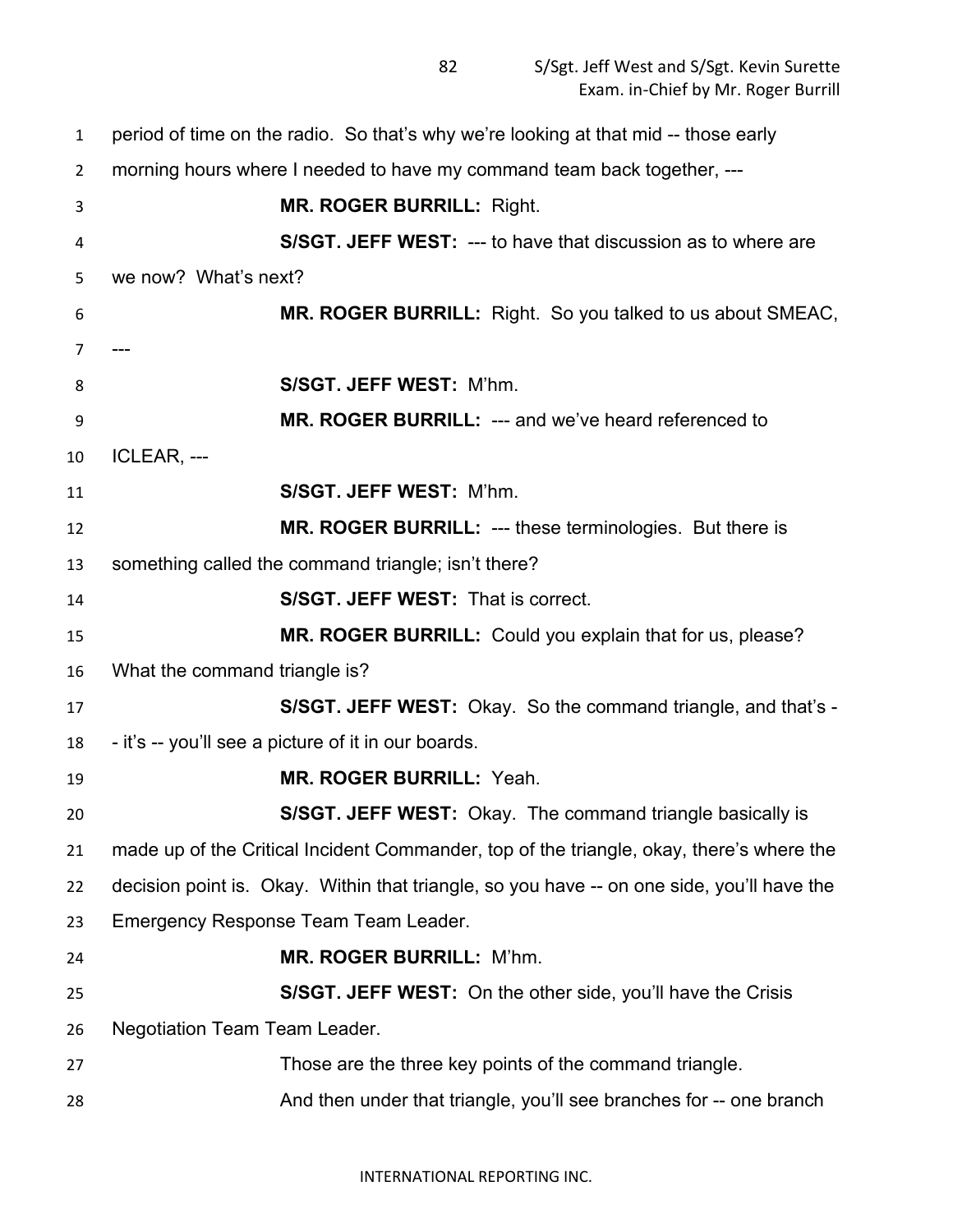will be for the uniform command, the general duty side of the house. So when need stuff done by the uniform side of the house.

 On the other side, you'll usually see GIS or MCU written in there. So we need the investigative side as well for -- all right, it could be who's drafting the judicial authorization? Who is doing these investigative steps away from that incident scene?

 **MR. ROGER BURRILL:** But in terms of the command triangle, am 8 I correct to say that it's meant to be a structure for purposes of being very responsive to an incident as it emerges?

 **S/SGT. JEFF WEST:** Yeah, and basically, it's kind of like -- typically when we're talking about critical incident and we talk about the Command Triangle, those are the three key people. It's the tactical response and the crisis negotiation side of the house, as we talked about earlier, traditional critical incidents, they're armed and barricaded, hostage situations, some sort of communication is going to be established. So that's why the key point of having the Crisis Negotiation Team in there, it's kind of like when we're weighing our options, what will this do? What will that do?

**MR. ROGER BURRILL:** Right. And I guess my follow up on that is if you've got the Critical Incident Commander at the pinnacle of the triangle, ---

**S/SGT. JEFF WEST:** M'hm.

 **MR. ROGER BURRILL:** --- the Crisis Negotiator Commander at one of the points ---

**S/SGT. JEFF WEST:** M'hm.

**MR. ROGER BURRILL:** --- of the triangle, and also at the

Command Post, ---

**S/SGT. JEFF WEST:** M'hm.

 **MR. ROGER BURRILL:** --- in this instance, the connecting point on the triangle, the ERT team leader, ---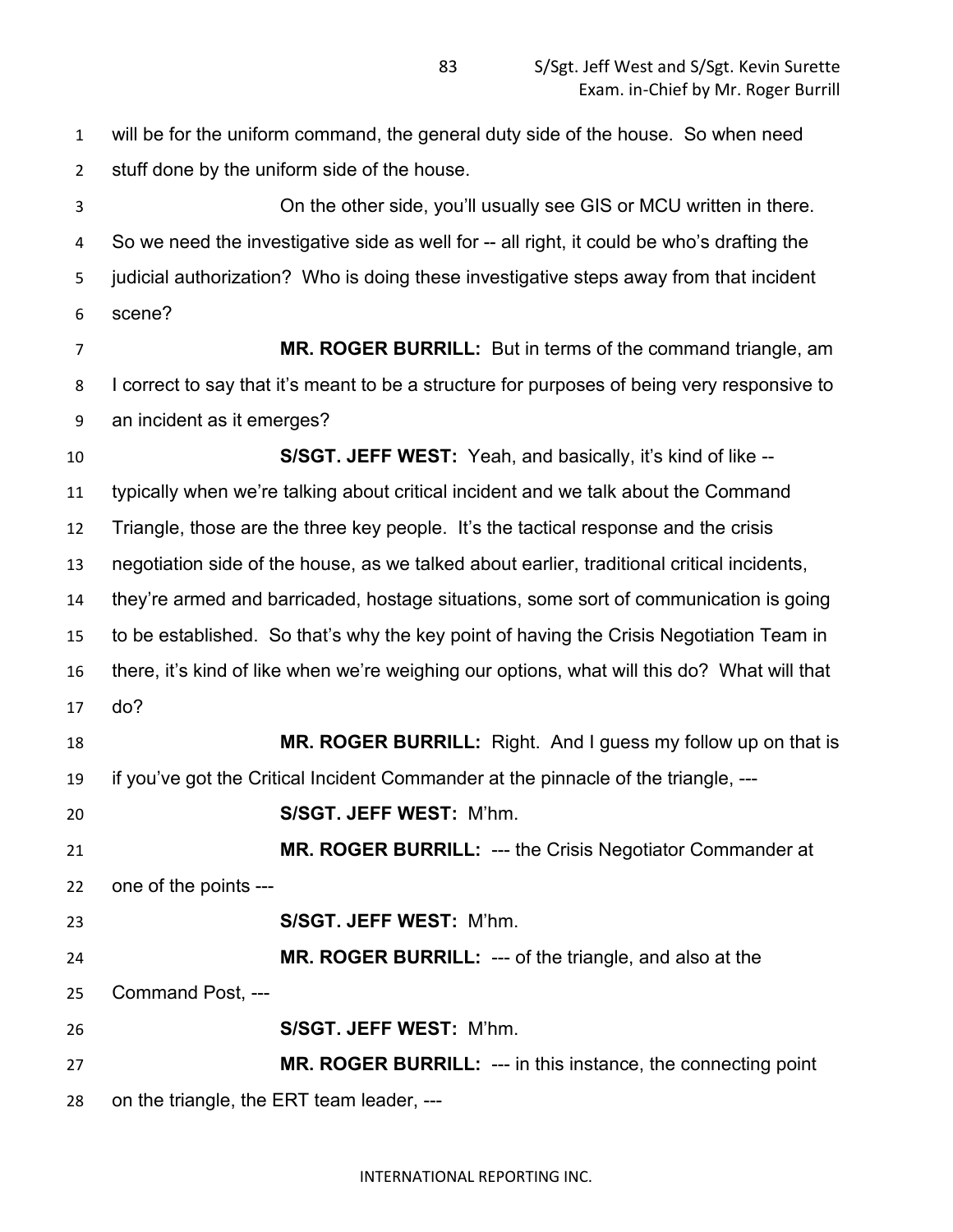**S/SGT. JEFF WEST:** M'hm. **MR. ROGER BURRILL:** --- or ATAK Ops officer, was not within your grasp at the Command Post. Was that a problem for you in terms of operations? **S/SGT. JEFF WEST:** I think given what we had that night, --- **MR. ROGER BURRILL:** Yeah. **S/SGT. JEFF WEST:** --- when we're looking at resources and --- **MR. ROGER BURRILL:** Yeah. **S/SGT. JEFF WEST:** --- we all fall back on what we knew at the time, what resources we had available to us. Okay. Typically if you're looking at a fully staffed Emergency Response Team, that's 18 members. Okay. Then you have -- once you're getting close to those numbers, you have the luxury of having that resource with you. Once you're getting down to 10, 11, 12, 13, you don't -- you've got to weigh the fact that you're having that person out of the ERT operation. And it makes it very difficult for Cpl Mills to wear both those hats. And I recognize that. So that's why -- you recognize what you have and the impact it does have on your command triangle. **MR. ROGER BURRILL:** Okay. All right. And we'll go to page 158, paragraph 333, just moving along here. And between 4:15 a.m. and 4:55 a.m., Cpl Mills actually met with the CIC West, Royce MacRae, and Stephen Power. So am I to understand from this paragraph, reviewing the materials, that this would have been the first time that the third member of the command triangle actually physically met with you for purposes of planning? **S/SGT. JEFF WEST:** Yes, that's correct. **MR. ROGER BURRILL:** Okay. Does that concern you at all, Critical -- as a Critical Incident Commander? Or are we just back to where we were --- **S/SGT. JEFF WEST:** I think we're just back where -- you know, ideally, there's no question that it would be --- **MR. ROGER BURRILL:** Yeah.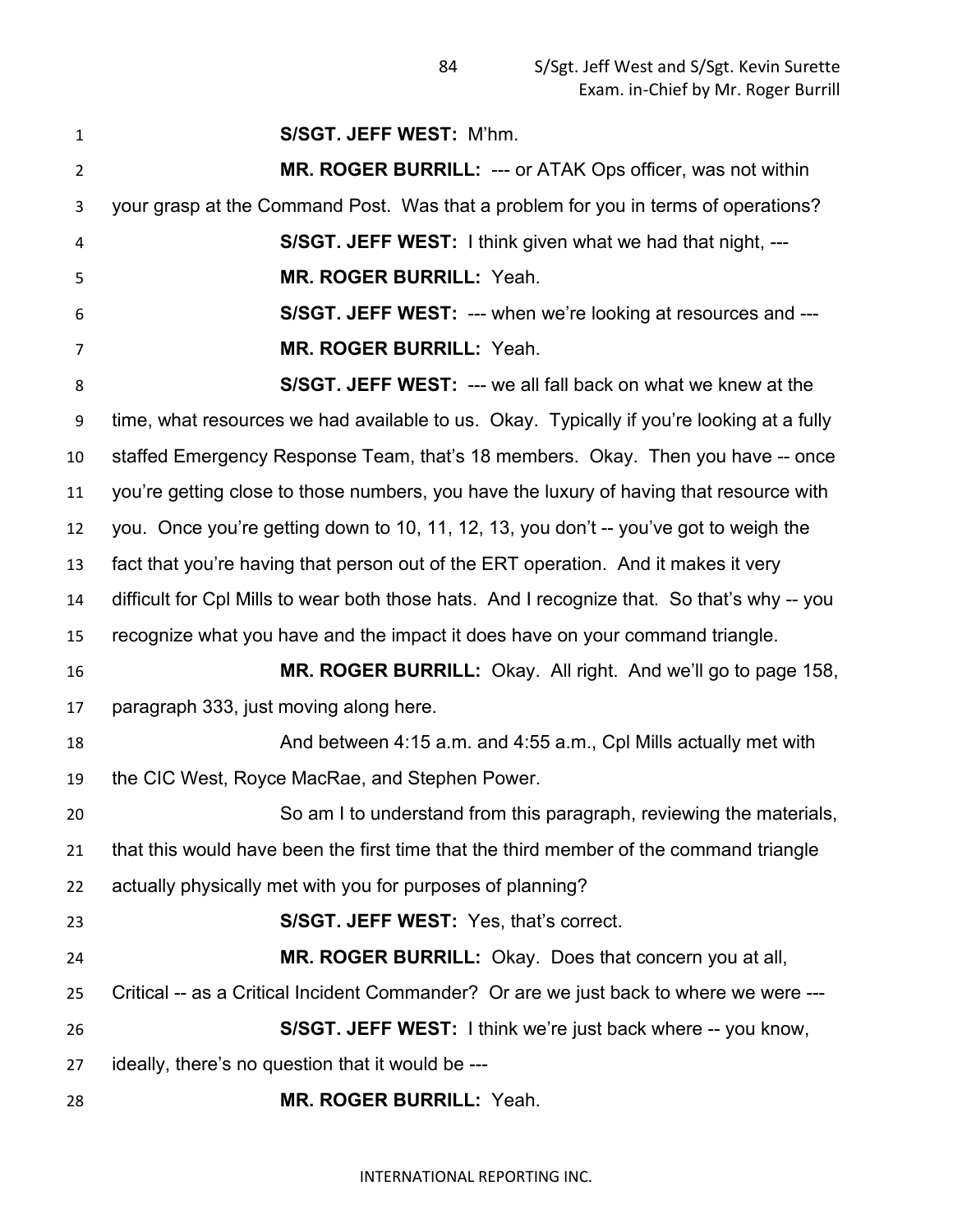**S/SGT. JEFF WEST:** --- benefit -- when you have that luxury, to have ATAK Ops there, or the Team Leader, or whatever you want to refer to him as. **MR. ROGER BURRILL:** Yeah. Okay. Very good. Any comment, S/Sgt Surette, with respect to that third member of the triangle being present at the Command Post or otherwise? **S/SGT. KEVIN SURETTE:** Yeah, what I can say, I think what we have to realize is that that command triangle, the ultimate decision rests with the CIC. That's true. However, it is very collaborative effort and, you know, the value of having everybody there, including in this case, the uniform and then GIS eventually, present, is that everybody hears all the ideas. **But the idea that Tim being -- or Cpl Mills being with the team, it**  didn't stop Jeff from having those conversations with him. What it inhibited was having all the conversation together. So at the end of the day, all that information still funnels up. It's still going to be Jeff's decision. But again, when you weigh the value of removing one of the ERT members or being able to consult as an as-needed basis, I think that's the justification for that decision; right? **MR. ROGER BURRILL:** Thank you. Okay. Let's move on then to evacuation plans, because I understand the Critical Incident Commander had quite a role with respect --- **S/SGT. JEFF WEST:** M'hm. **MR. ROGER BURRILL:** --- to evacuation plans? Am I right there? **S/SGT. JEFF WEST:** Yes. **MR. ROGER BURRILL:** Okay. At page 140, Madam Registrar, at paragraphs 290 and 291, these paragraphs speak generally to the evacuation planning. In particular, at 290, under the title "Decision Point", the suspect -- and these are from your notes, ---

**S/SGT. JEFF WEST:** M'hm.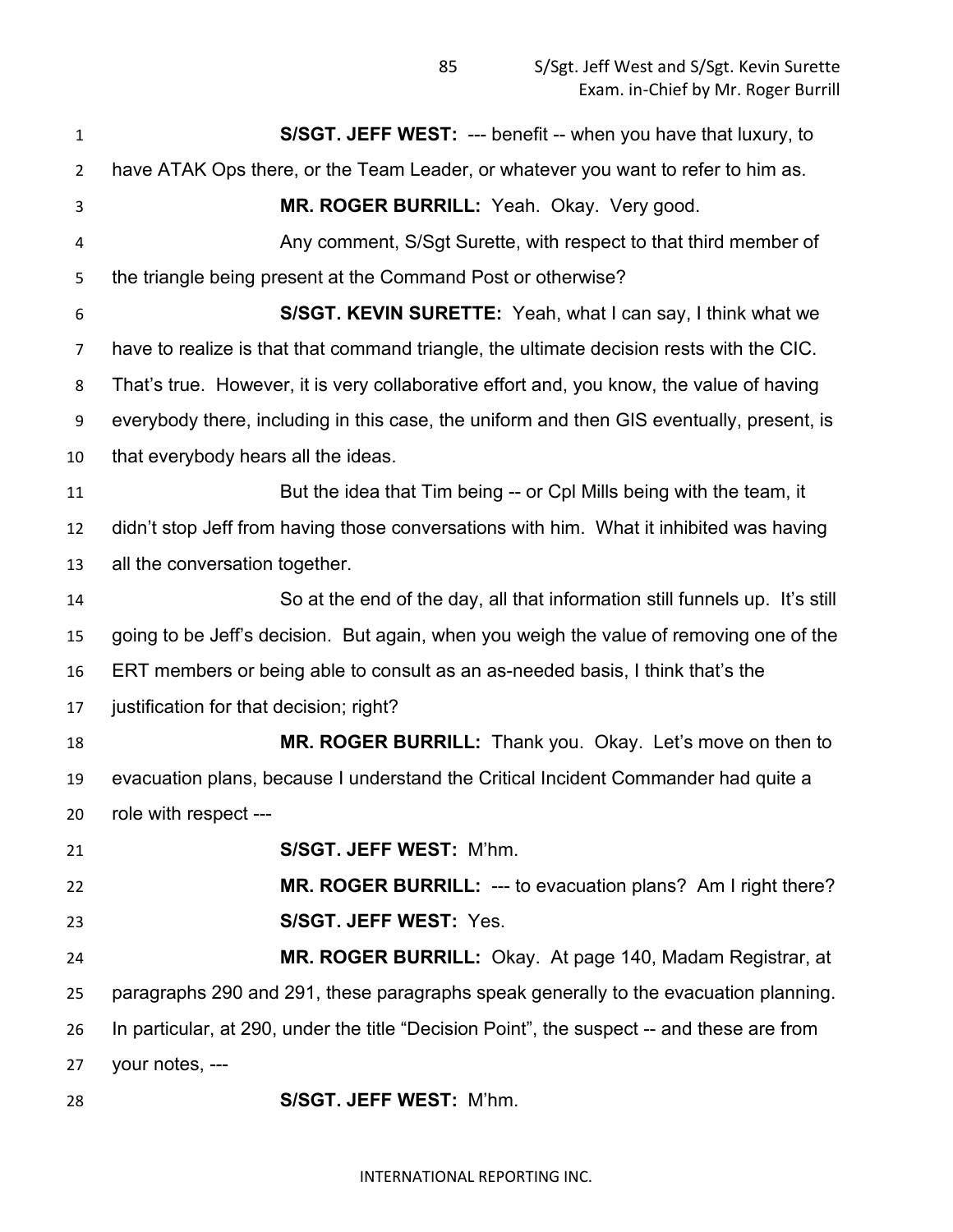**MR. ROGER BURRILL:** --- S/Sgt West: "The suspect was still believed to be in the area, Priorities of Life: as this matter was becoming more protracted it was anticipated that an evacuation / shelter in place plan would be required and [that] this information would assist with [the] plan." So at this stage is when you made the evacuation determination. And how is it that evacuation determination came about, as opposed to shelter in place? **S/SGT. JEFF WEST:** Well, discussions were ongoing throughout, and these are discussions I had with Kevin, as well as S/Sgt Halliday, is as it became more protracted, we had to start -- we were starting to, "Okay, how are we going to deal with the residents that are still there?" One of the -- and to develop a plan, a plan that is achievable, or executable by our resources and how can we do that as safely as possible. So part of the initial start planning was determining the knowns, and that's where I went to S/Sgt. MacCallum to say can you put together a list of the knowns as to do we know what people have been spoken to, what residents are believed to be evacuated, and then start building from there, and then get to the point where we have a feasible evacuation plan that we can launch with the assistance of the Emergency Response Team. And it goes back to -- we talked about this, at this time, we were still functioning on the information that we had received early on that there was -- we had -- that we had nothing to indicate that our suspect was outside of the area. **MR. ROGER BURRILL:** Yeah. So am I correct to suggest that your focus changed to evacuation or shelter in place issues on the basis that things calmed down with respect to the ability to contain the perpetrator? **S/SGT. JEFF WEST:** Well, yes, because we've gotten to the point where, like I said, our Emergency Response Team was very task heavy early on --- **MR. ROGER BURRILL:** Yeah. **S/SGT. JEFF WEST:** --- you know, so dealing with what's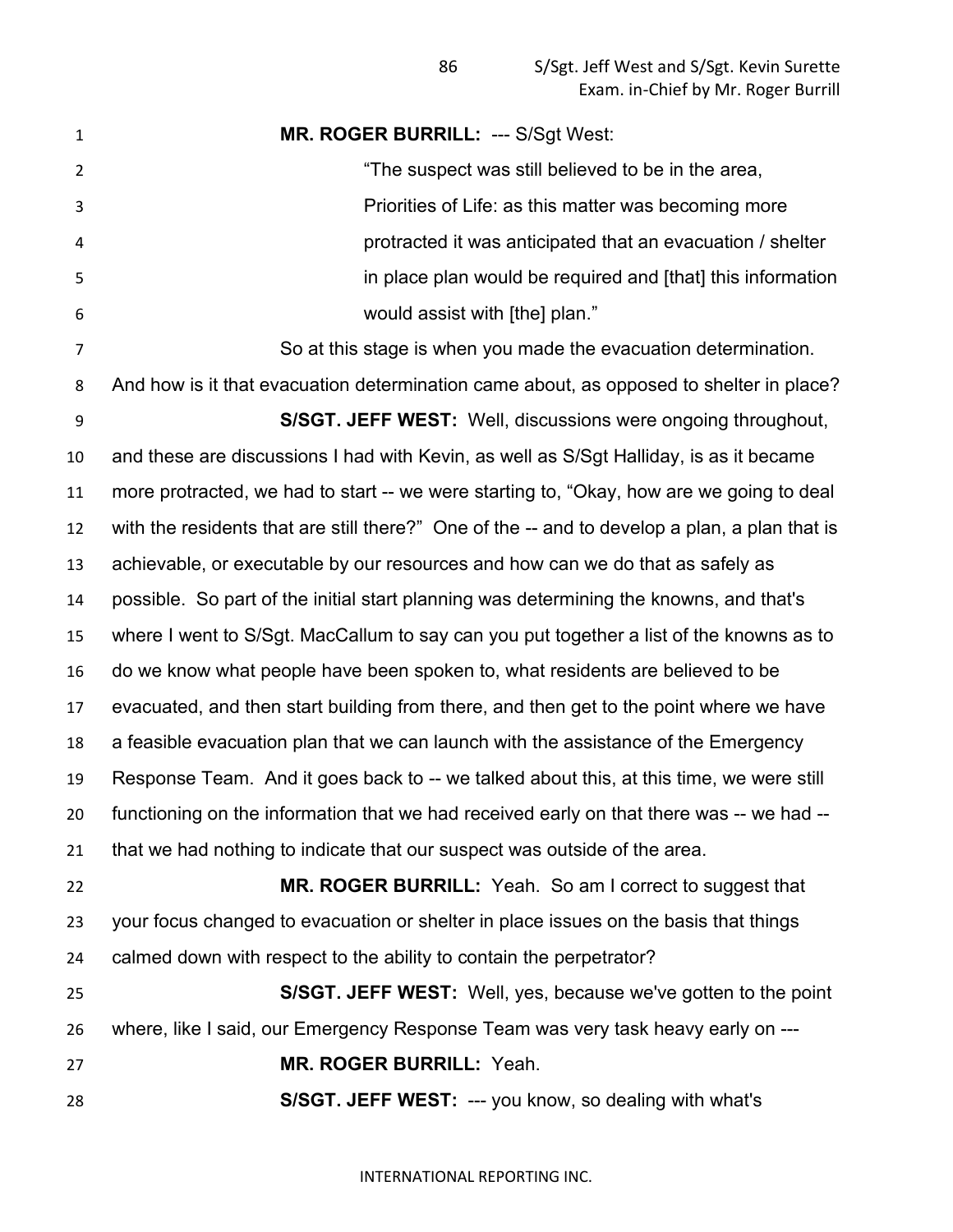important now, so now we're thinking, okay, this is becoming more and more protracted. We've got to start planning it to -- if we move forward. **MR. ROGER BURRILL:** And can you comment then, please, on how you felt about the quality of information that you were receiving with respect to residents still in the community, residents not in the community, residents who may be in the community? **S/SGT. JEFF WEST:** Well, I guess we'll go back to having -- and Kevin alluded to this earlier, we have a number of our people in our Command Post with us and we're tasking people. We have to have some trust in what we're tasking people to do, that when I'm putting a request forward to S/Sgt. MacCallum, that he's bringing me information that is sound. **MR. ROGER BURRILL:** So I showed you earlier those boards --- **S/SGT. JEFF WEST:** Yeah. **MR. ROGER BURRILL:** --- from the ERT document. **S/SGT. JEFF WEST:** Yeah. **MR. ROGER BURRILL:** That's a manifestation of the information that you had received from the people you had tasked? **S/SGT. JEFF WEST:** Yes. **MR. ROGER BURRILL:** Okay. All right. Any further comment with respect to early evacuation efforts made at this point? No? 21 Kevin? No? No? All right. Let me ask you then about updating command --- **S/SGT. JEFF WEST:** M'hm. **MR. ROGER BURRILL:** --- because at page 147, paragraph 303, there is reference made to, "According to the timeline of CIC West, at […] 3:25 **Example 27 Conserverse Conservation Conservation**  $[\ldots]$ , he updated Support Services Officer[s]..." And I know from reviewing the materials and the documents that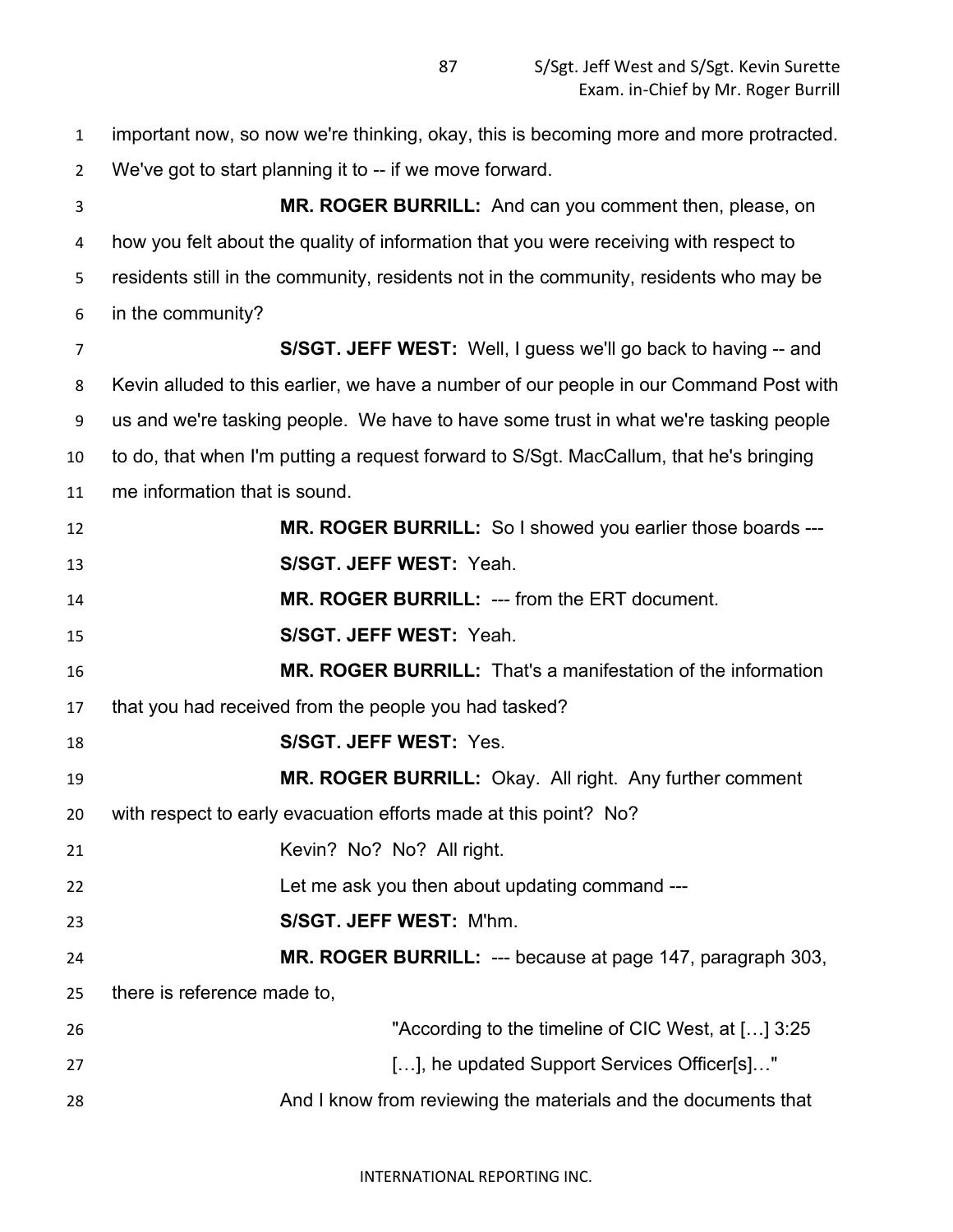this is not a one-off. This is something that occurs relatively regularly with respect --- **S/SGT. JEFF WEST:** M'hm. **MR. ROGER BURRILL:** --- to the Critical Incident Commander, that is, updating the Support Service Officer. **S/SGT. JEFF WEST:** Yes. **MR. ROGER BURRILL:** Can you tell me the rationale for that and whether that's a good investment of time for a Critical Incident Commander? **S/SGT. JEFF WEST:** Okay. I guess the rationale behind it is we have a large-scale event occurring in this province that will -- the resources that we're having there impacts our resources across the province. So the value and the theory behind keeping the Support Services Officer updated on what we have that's ongoing, this is where we're at, just a brief thing, the rationale behind it, it makes sense to me. It also allows us where -- to the point where, as I had mentioned, we're well into this event, that first started, that following -- the previous evening, so we're now we're getting to the point is we're looking at sustainability, turnover, okay, if this runs beyond one operational period, we -- we'll require additional resources, not just general duty resources, but specialized resources, i.e., an Emergency Response Team from J- Division. So we need to start getting that information out to the Support Services Officer, because some of those processes will have to be initiated by him. **MR. ROGER BURRILL:** Yeah. **S/SGT. JEFF WEST:** So the timing on it, we have no -- in this whole process, there's no set timing that every two hours I have to provide an update to the Support Services Officer, or anything like that. It looks at when I have an opportunity to, it's a phone call. It's not a briefing note, it's not anything like that. It's not labour intensive. It's a phone call to the Support Services Officer to give him a brief update on, and what, if anything, I'm looking for from him. **MR. ROGER BURRILL:** You're going up the chain. **S/SGT. JEFF WEST:** That is correct.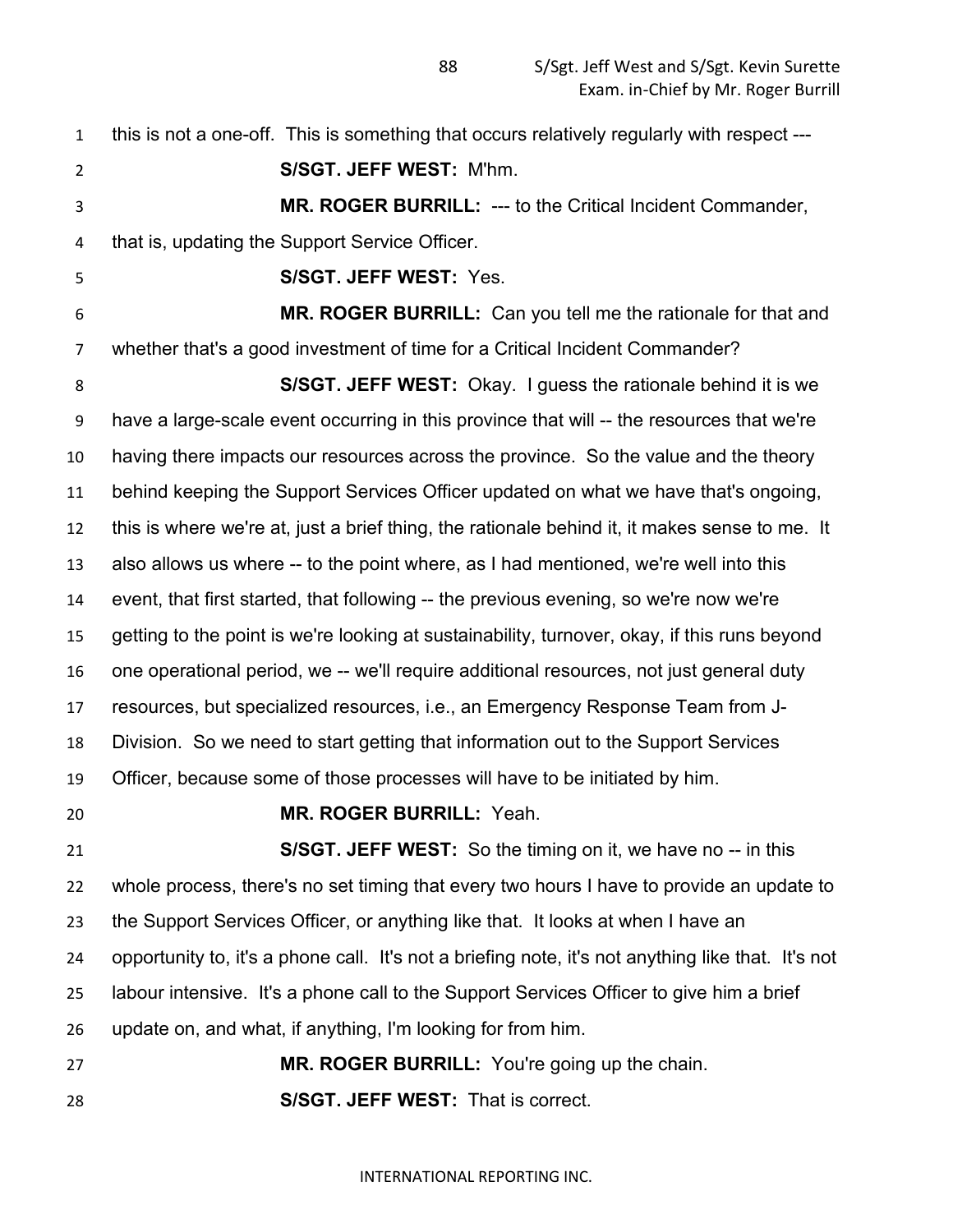**MR. ROGER BURRILL:** My question to you is, is that a useful expenditure of your time, given the critical incident that you're engaged in? **S/SGT. JEFF WEST:** I believe it is, just because you have the liberty of when you do it, okay, and you also look at if I'm looking to leverage resources from another division, okay, that's something that needs to be initiated from the Support Services side, CrOps side of the host. **MR. ROGER BURRILL:** S/Sgt. Surette, do you have any comment on this issue of the regular updating of command? **S/SGT. KEVIN SURETTE:** No, I agree with everything Jeff said, with the added -- what he mentioned about having the liberty to be able to do it, it's better for us to call than to be interrupted at a really bad time to -- by someone who wants to know what's going on. And don't forget, we are a paramilitary organization, so there is a chain of command. No matter what you're involved in, there's a chain of command to follow. **MR. ROGER BURRILL:** What about having or arranging in the critical incident response structure for having that chain of command actually physically present for purposes of communication? **S/SGT. KEVIN SURETTE:** Well, I think, you know, just as we as Incident Commanders, we task our ERT leader and our negotiator and our patrol to do something, we have been tasked to perform this duty, this function by the chain of command. **MR. ROGER BURRILL:** So would it be of advantage or disadvantage to have your SSO, or your ASSO, or your CrOps officer, or anyone like that, in the Command Post? **S/SGT. JEFF WEST:** To me, I do not see it as an advantage. I think -- and this kind of goes back to one thing Kevin said, we are an organization of structure and of rank. And by nature, you may -- people may default to somebody who's of higher rank that's not in the decision-making ---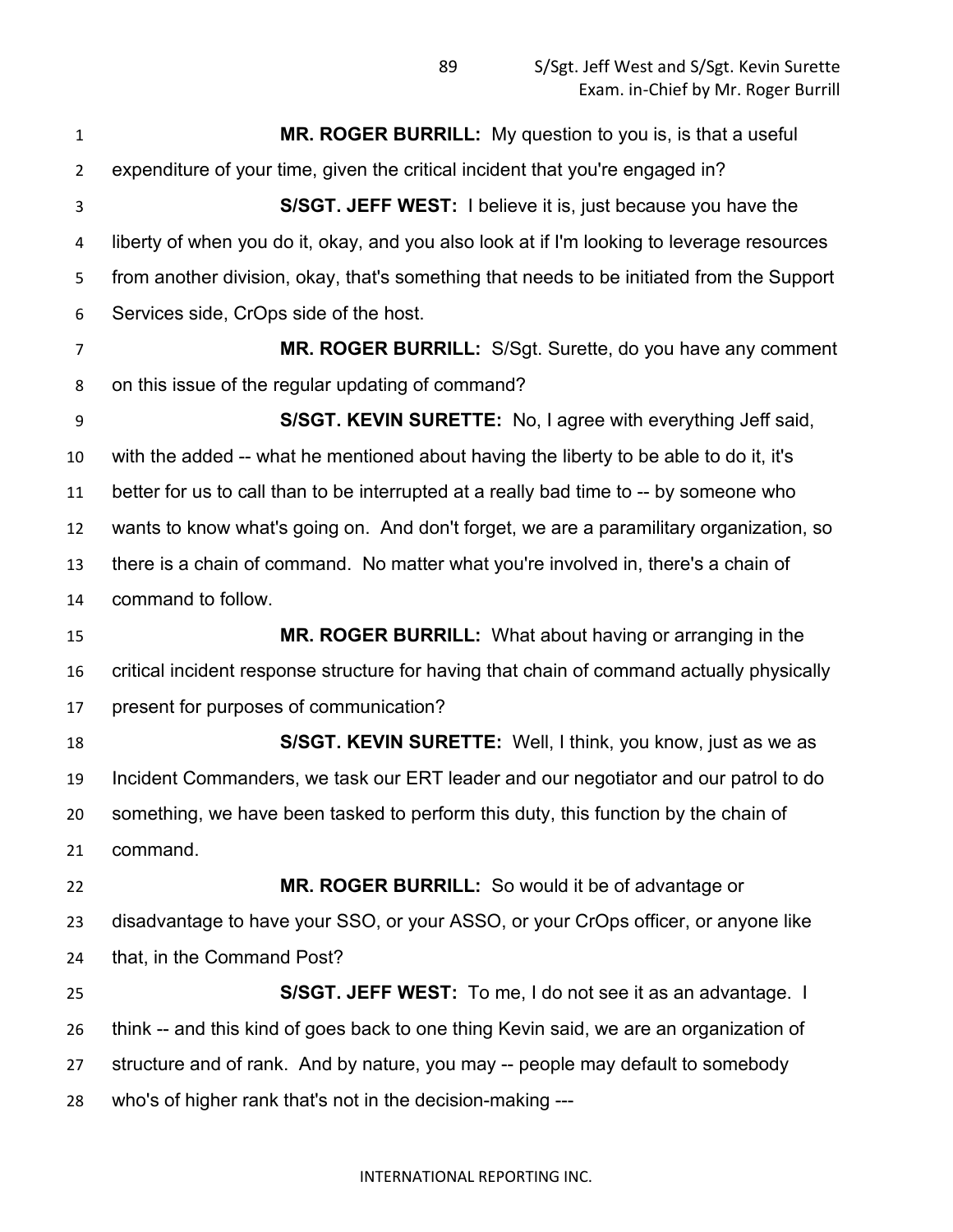| 1  | MR. ROGER BURRILL: I see ---                                                               |
|----|--------------------------------------------------------------------------------------------|
| 2  | S/SGT. JEFF WEST: --- spot.                                                                |
| 3  | <b>MR. ROGER BURRILL:</b> I see. Okay. I think that answers the                            |
| 4  | question.                                                                                  |
| 5  | S/SGT. JEFF WEST: Okay.                                                                    |
| 6  | MR. ROGER BURRILL: Great. Let's move on then to another                                    |
| 7  | area of interest for many people, the air support situation.                               |
| 8  | S/SGT. JEFF WEST: M'hm.                                                                    |
| 9  | MR. ROGER BURRILL: So at page 148, paragraph 305, Madam                                    |
| 10 | Registrar, your notes indicate that at 3:38, you were updated by S/Sgt. Halliday about     |
| 11 | DNR helicopter.                                                                            |
| 12 | S/SGT. JEFF WEST: M'hm.                                                                    |
| 13 | MR. ROGER BURRILL: So you would have known relatively early                                |
| 14 | in your role as the Critical Incident Commander that there was no access to the RCMP       |
| 15 | J-Division helicopter?                                                                     |
| 16 | <b>S/SGT. JEFF WEST:</b> Yeah, that's correct, early on Staff Halliday                     |
| 17 | had advised me that the Air Services out of Moncton was not available.                     |
| 18 | <b>MR. ROGER BURRILL:</b> Now is this a common experience, an                              |
| 19 | uncommon experience? Can you make any comment with respect to your experience              |
| 20 | as a Critical Incident Commander about that?                                               |
| 21 | S/SGT. JEFF WEST: Okay. And this is speaking from my                                       |
| 22 | experience, not ---                                                                        |
| 23 | MR. ROGER BURRILL: Yes, please.                                                            |
| 24 | S/SGT. JEFF WEST: --- anecdotal from what other persons have                               |
| 25 | said.                                                                                      |
| 26 | MR. ROGER BURRILL: Of course.                                                              |
| 27 | <b>S/SGT. JEFF WEST:</b> I've, throughout my career experience as a                        |
| 28 | Critical Incident Commander, I think I've been involved, other than the Portapique's call, |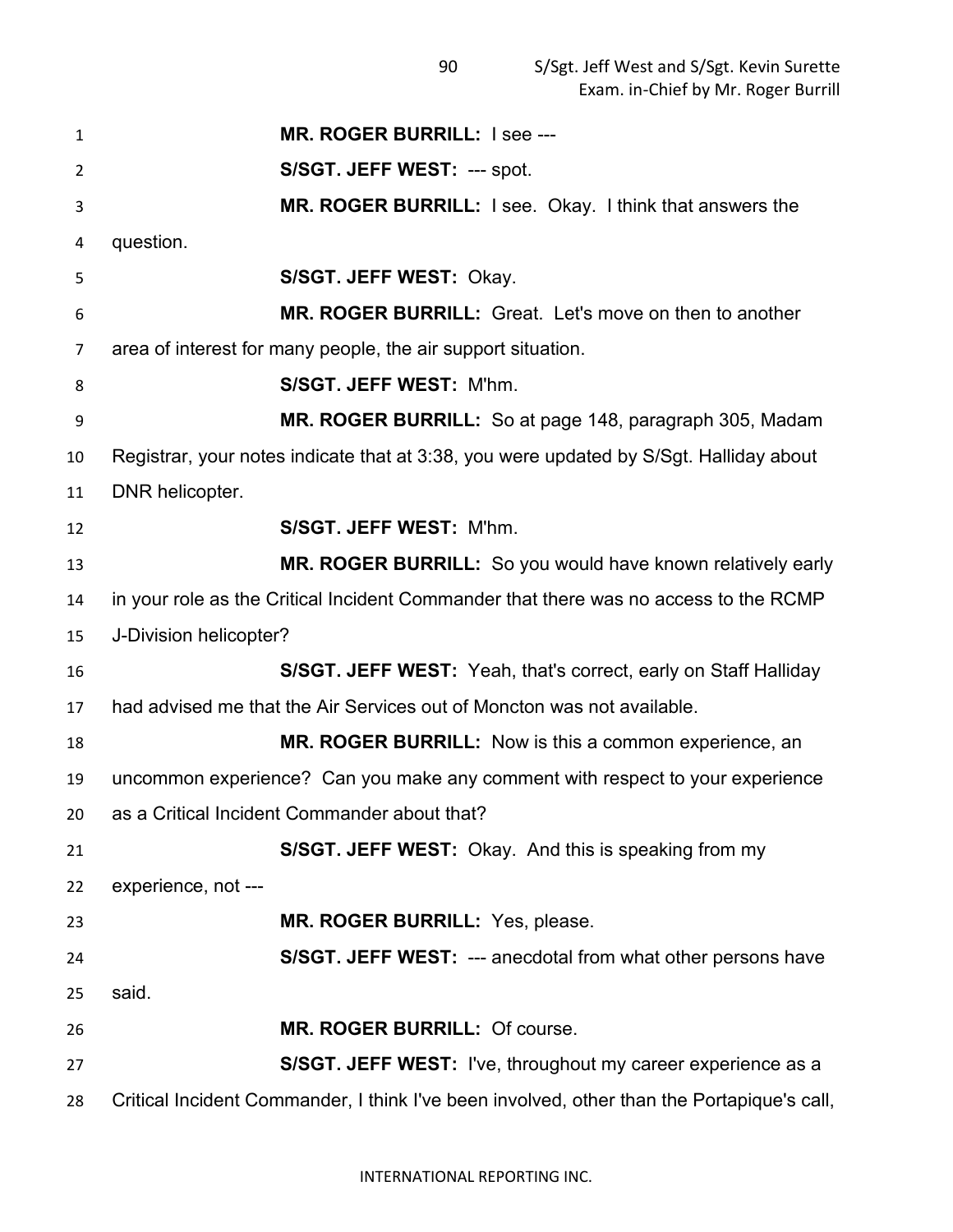| $\mathbf{1}$ | one other incident where I requested Air Services, and at that -- on that occasion, Air |
|--------------|-----------------------------------------------------------------------------------------|
| 2            | Services was available to me.                                                           |
| 3            | MR. ROGER BURRILL: Okay. All right. All right. How important                            |
| 4            | is the air support piece to your role as a Critical Incident Commander?                 |
| 5            | S/SGT. JEFF WEST: I think given situational factors, an air                             |
| 6            | support, air asset can provide a situational aware, lots of information, and it -- and  |
| 7            | situational aware, and tools in which we can maybe -- can achieve our tasking, our      |
| 8            | mission.                                                                                |
| 9            | MR. ROGER BURRILL: Would it have made any difference to                                 |
| 10           | your decision-making role if you had that there?                                        |
| 11           | S/SGT. JEFF WEST: In relation to the entire ---                                         |
| 12           | MR. ROGER BURRILL: Yeah, in relation to situational ---                                 |
| 13           | S/SGT. JEFF WEST: Well ---                                                              |
| 14           | <b>MR. ROGER BURRILL: --- awareness in terms of what decisions</b>                      |
| 15           | are made with respect to resource deployment.                                           |
| 16           | S/SGT. JEFF WEST: Well, it's hard to play the what if.                                  |
| 17           | <b>MR. ROGER BURRILL: Sure.</b>                                                         |
| 18           | S/SGT. JEFF WEST: Because you still -- you have to base it on                           |
| 19           | what you knew at the time.                                                              |
| 20           | <b>MR. ROGER BURRILL: Yeah.</b>                                                         |
| 21           | S/SGT. JEFF WEST: If Air Services would have been available to                          |
| 22           | us, it would have been another avenue to funnel information into the decision-making    |
| 23           | process.                                                                                |
| 24           | <b>MR. ROGER BURRILL:</b> Yeah, I understand that. That's a fair                        |
| 25           | answer.                                                                                 |
| 26           | With respect to unavailability of Air Services, what's the Critical                     |
| 27           | Incident Commander know about contingency planning?                                     |
| 28           | S/SGT. JEFF WEST: My knowledge, there's no continency plan                              |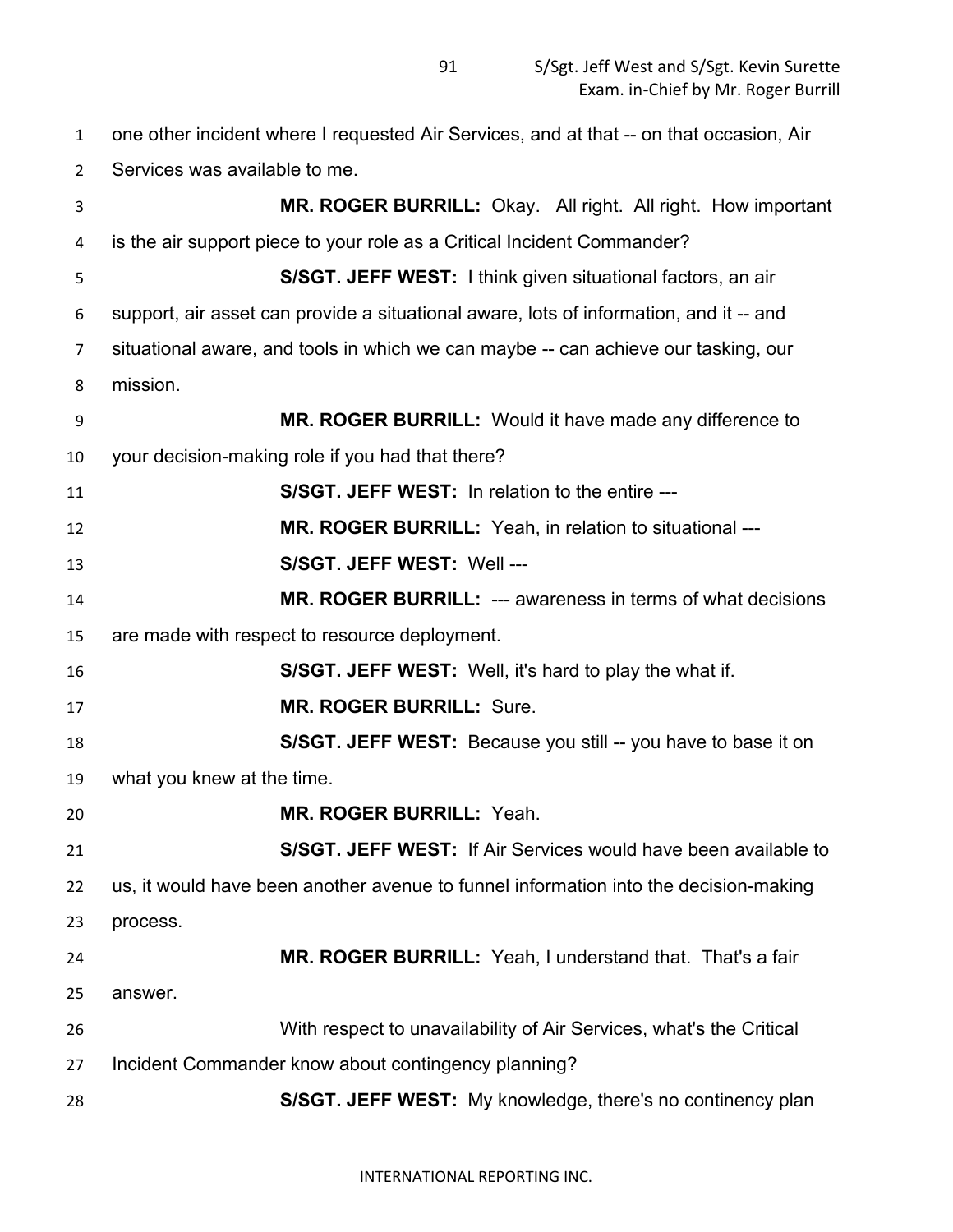for when our air asset is not available. **MR. ROGER BURRILL:** Okay. Any name or a person to contact in terms of who's the air support guy or air support person? **S/SGT. JEFF WEST:** I do not have that, no. **MR. ROGER BURRILL:** Okay. S/Sgt. Surette, I'd asked questions of S/Sgt. West with respect to the importance of air support. You have any comment on that in terms of your role as a Critical Incident Commander? **S/SGT. KEVIN SURETTE:** Well, I don't want to speak in generalities, but overall, the more equipment you have, the more capabilities you have, the better off you're going to be. There's no question about that. In relation to this call, knowing what we know now, it likely wouldn't have made a big difference, but at the time, it would have been nice to have that FLIR in the air, yes. **MR. ROGER BURRILL:** Did you know there was no air support or there were lack of air support as you were travelling to the Command Post? **S/SGT. KEVIN SURETTE:** Yes. **MR. ROGER BURRILL:** And did you -- were you in a position to advise your colleague at all with respect to next steps? **S/SGT. KEVIN SURETTE:** No, I think when we did have that conversation, I think Steve was -- S/Sgt. Halliday was already looking at an alternate -- alternative. **MR. ROGER BURRILL:** Yeah, and that's the DNR helicopter. **S/SGT. KEVIN SURETTE:** Right. **MR. ROGER BURRILL:** What do you know about and have you had any experience with the use of a DNR helicopter in critical incidents before? **S/SGT. KEVIN SURETTE:** Well, I'll go back first as far as contingency planning goes, you asked that question? **MR. ROGER BURRILL:** Yes. **S/SGT. KEVIN SURETTE:** There is an area of thought where we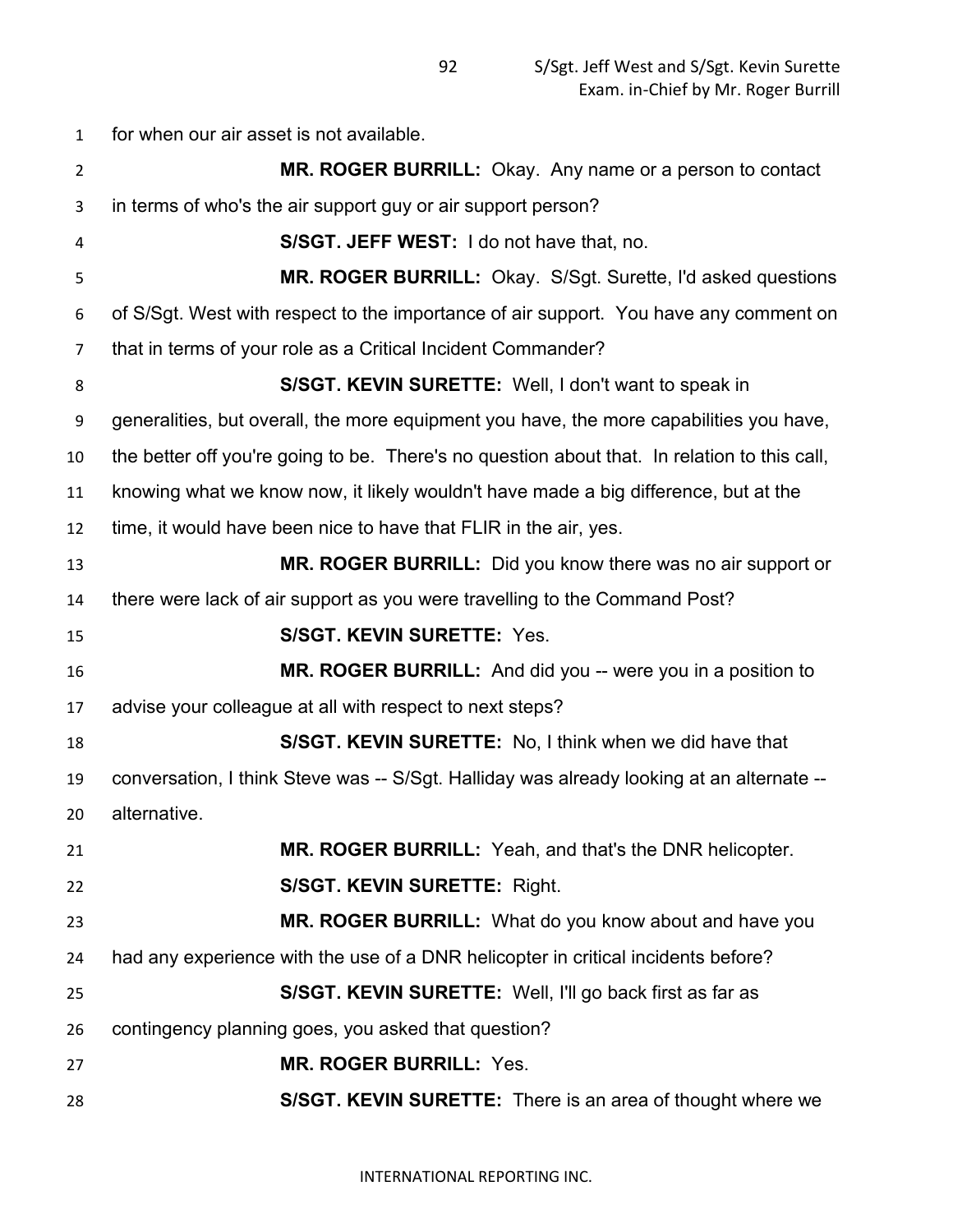should turn that back to Air Services. So in other words, if I call Air Services and I say, "I need the helicopter," and they say, "It's not available." And I say, "Okay. Well, it's incumbent upon you to find me an aircraft." The problem with that -- and I agree that that is an alternative, but I've never seen that come to fruition. I've never seen us make that request and any other aircraft became available. **MR. ROGER BURRILL:** M'hm. **S/SGT. KEVIN SURETTE:** There was some discussion on a previous call a long time ago about a fixed wing coming out of London, Ontario, but that never materialized either. So I think by experience, if it's not available we -- the most prudent thing to do is start looking at alternatives. **MR. ROGER BURRILL:** Right. And that alternative in this case was the deployment of the DNR helicopter. **S/SGT. KEVIN SURETTE:** Right. **MR. ROGER BURRILL:** And just both of you, from an experiential point of view, are there limitations associated with the DNR helicopter, as opposed to the J-Div helicopter? **S/SGT. KEVIN SURETTE:** Yes. **MR. ROGER BURRILL:** What are those, please? **S/SGT. KEVIN SURETTE:** I didn't know this at the time, but they won't fly until daylight which -- understandable. And they do not have FLIR capability as well. **MR. ROGER BURRILL:** Right. **S/SGT. JEFF WEST:** And I think some communications --- **S/SGT. KEVIN SURETTE:** Oh yeah. Yeah. **S/SGT. JEFF WEST:** --- issues as well. So it doesn't bring the same tools that the RCMP air asset brings. **MR. ROGER BURRILL:** Right. And I understand that there were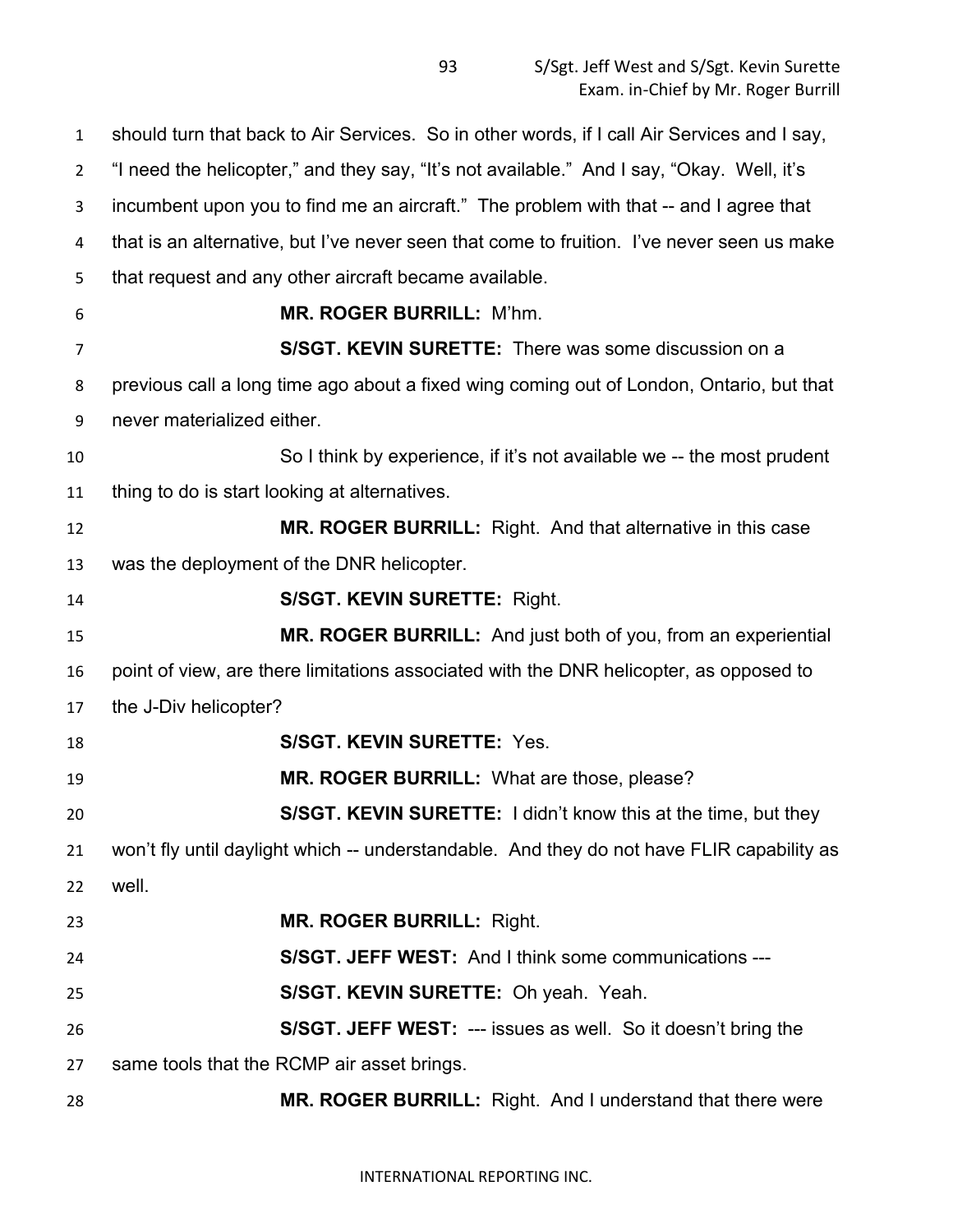actual communication difficulties in this. **S/SGT. JEFF WEST:** Yes. **MR. ROGER BURRILL:** And that you were involved in that, S/Sgt. Surette, am I right? **S/SGT. KEVIN SURETTE:** Yes. **MR. ROGER BURRILL:** Okay. Can you tell us about that, please? **S/SGT. KEVIN SURETTE:** Sure. At one point when the DNR -- well, fast forward, when the DNR helicopter did get airborne for us, with a member from ERT as a spotter, it was discovered that he didn't have access to one of the law enforcement channels. **MR. ROGER BURRILL:** Would that be an encryption, --- **S/SGT. KEVIN SURETTE:** Yes. **MR. ROGER BURRILL:** --- or an encryption type of channel? **S/SGT. KEVIN SURETTE:** Yes. **MR. ROGER BURRILL:** Yeah. **S/SGT. KEVIN SURETTE:** My understanding he didn't have that encryption. The radio was capable of doing that, but he didn't have the proper encryption tool. So Glen Byrne in the command post at one point turned and handed me a radio and said, "Here, this is..." **MR. ROGER BURRILL:** How do you mean handed you a radio? **S/SGT. KEVIN SURETTE:** He literally handed me a radio and said, "You can talk to the pilot on this." So I took that on. You know, I can relay that information to Jeff. So I think you'll see in some of the transcripts there's several times that we tried to communicate but we weren't able to; vice versa as well, so that there was some issues with that mutual aid channel that we were using. **MR. ROGER BURRILL:** Okay.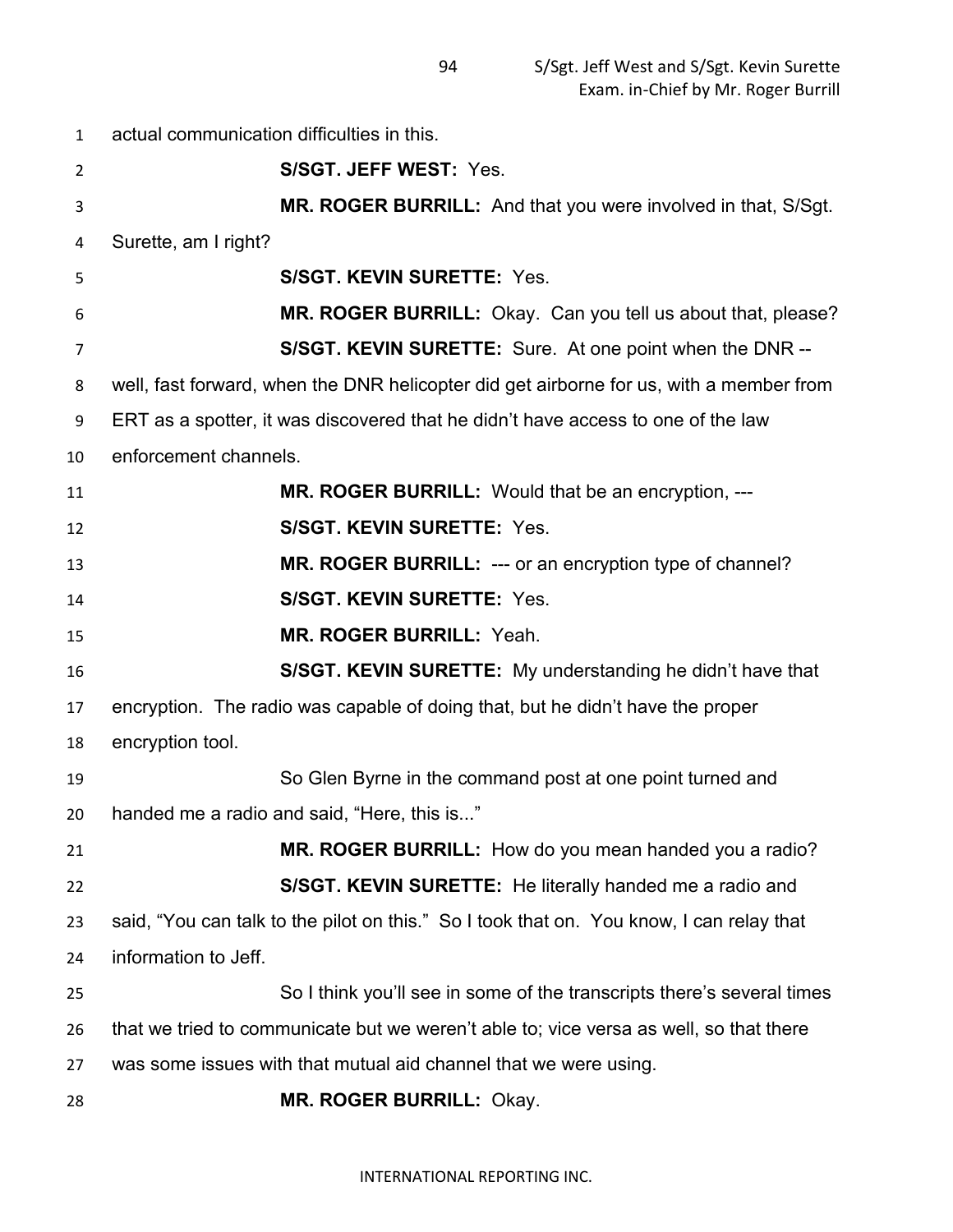| $\mathbf{1}$ | S/SGT. KEVIN SURETTE: It wasn't encrypted either.                                         |
|--------------|-------------------------------------------------------------------------------------------|
| 2            | MR. ROGER BURRILL: Right. And that created some difficulties,                             |
| 3            | in terms of providing instructions to air support?                                        |
| 4            | <b>S/SGT. KEVIN SURETTE: Yes.</b>                                                         |
| 5            | S/SGT. JEFF WEST: Yeah.                                                                   |
| 6            | MR. ROGER BURRILL: All right. Any suggestion on how that                                  |
| 7            | might be improved in the future?                                                          |
| 8            | S/SGT. KEVIN SURETTE: Well, considering that you're talking                               |
| 9            | about another agency, it's not like we can force them to keep their encryption data with  |
| 10           | the RCMP channels up to date, right?                                                      |
| 11           | MR. ROGER BURRILL: Yeah. I understand there were also                                     |
| 12           | communication difficulties with respect to the delivery of substantive information to the |
| 13           | pilot as to where he should go and under what circumstances, and that involved you,       |
| 14           | S/Sgt. Surette, is that right?                                                            |
|              |                                                                                           |
| 15           | <b>S/SGT. KEVIN SURETTE: Yes.</b>                                                         |
| 16           | MR. ROGER BURRILL: Yeah. Can you tell us about that, please,                              |
| 17           | as well?                                                                                  |
| 18           | S/SGT. KEVIN SURETTE: Would you just ask the question again,                              |
|              | please?                                                                                   |
| 19<br>20     | MR. ROGER BURRILL: Yeah. I understand there were                                          |
| 21           | communication difficulties with respect to substantive instructions to the pilot about    |
| 22           | where to go and how to go and what was going on, and that came from you?                  |
| 23           | S/SGT. KEVIN SURETTE: Yeah.                                                               |
| 24           | MR. ROGER BURRILL: Yeah.                                                                  |
| 25           | S/SGT. KEVIN SURETTE: So I did try to direct him to the                                   |
| 26           | Glenholme address at one point.                                                           |
| 27           | MR. ROGER BURRILL: Yes.                                                                   |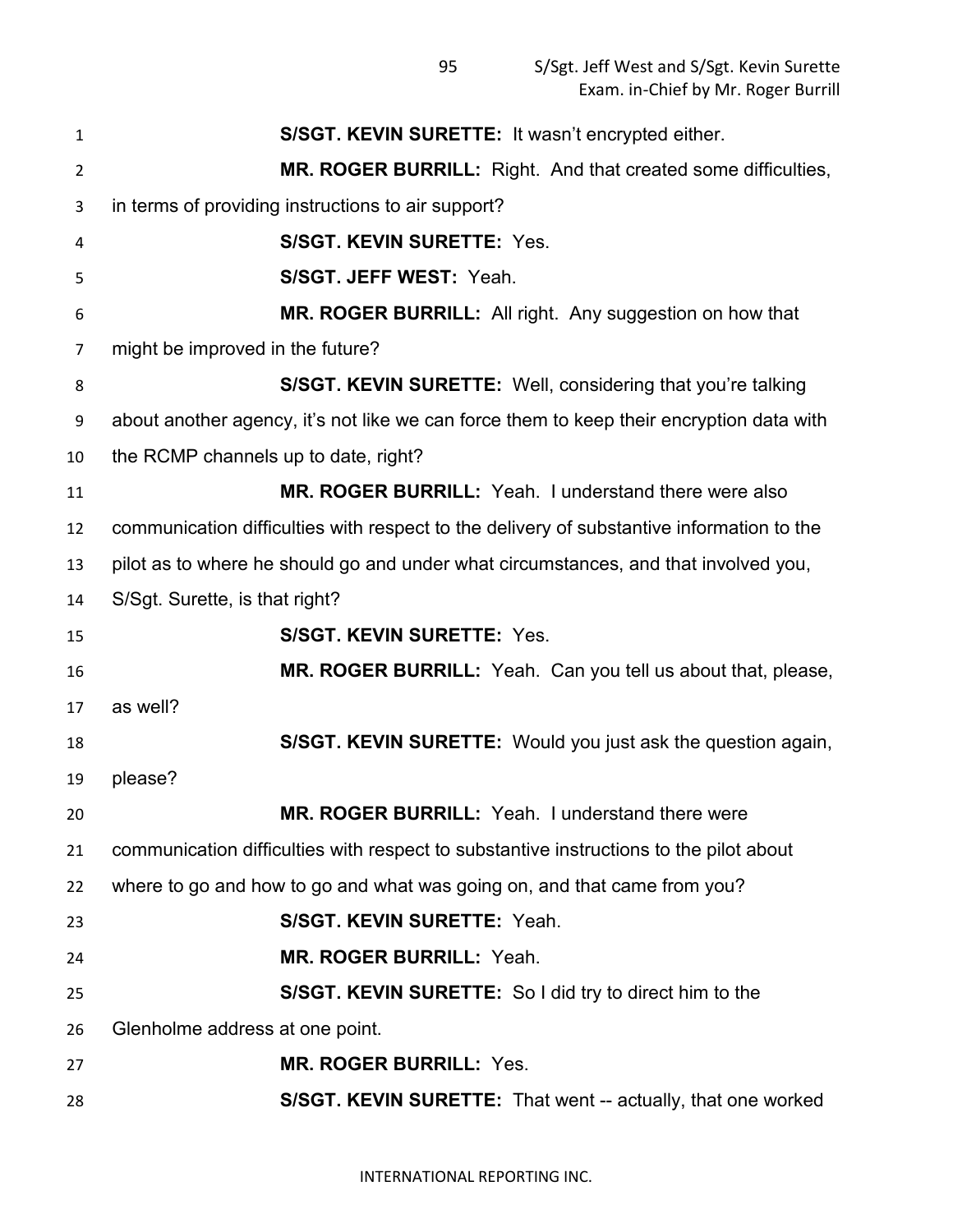half-decently well. He did get to that area but not before the perpetrator had left. So it turned out to be of no real value there because at that point he's gone, he's gone. You don't know which car is his.

 Another time I know that he stopped -- I believe he stopped for fuel and weren't aware that he wasn't in the air anymore. I tried to direct him to -- I believe it was Plains Road where he was unable to go. I may be wrong on that, but it was at one point. And then at the conclusion of this entire event at 11:25 or :30, I was directing him to Enfield, and he was already on the ground at that point, in that area.

 **MR. ROGER BURRILL:** Yeah. Had you yourself or you, S/Sgt. West, had any experience, in terms of communications with DNR pilots of this nature? **S/SGT. KEVIN SURETTE:** Not really. A long time ago I did -- I was qualified to operate a police vehicle airside at an airport. There's a certain licensing procedure, but that was years ago and it's not really congruent. **MR. ROGER BURRILL:** I understand. How would you rate the efficiency of communications with the DNR pilot under these circumstances? **S/SGT. KEVIN SURETTE:** Poor. **MR. ROGER BURRILL:** S/Sgt. West? **S/SGT. JEFF WEST:** Nothing to add to that. **MR. ROGER BURRILL:** Anything that you might be able to envision that would be able to improve the poor communications with the DNR pilot? **S/SGT. JEFF WEST:** I guess really, it's the radio systems that are available to them --- **MR. ROGER BURRILL:** Yeah.

 **S/SGT. JEFF WEST:** --- that work within the encrypted environment within the policing, law enforcement.

 **MR. ROGER BURRILL:** Were you gentlemen familiar with any protocols or prior arrangements with DNR with respect to contingency of the helicopter or air support for purposes of something like this?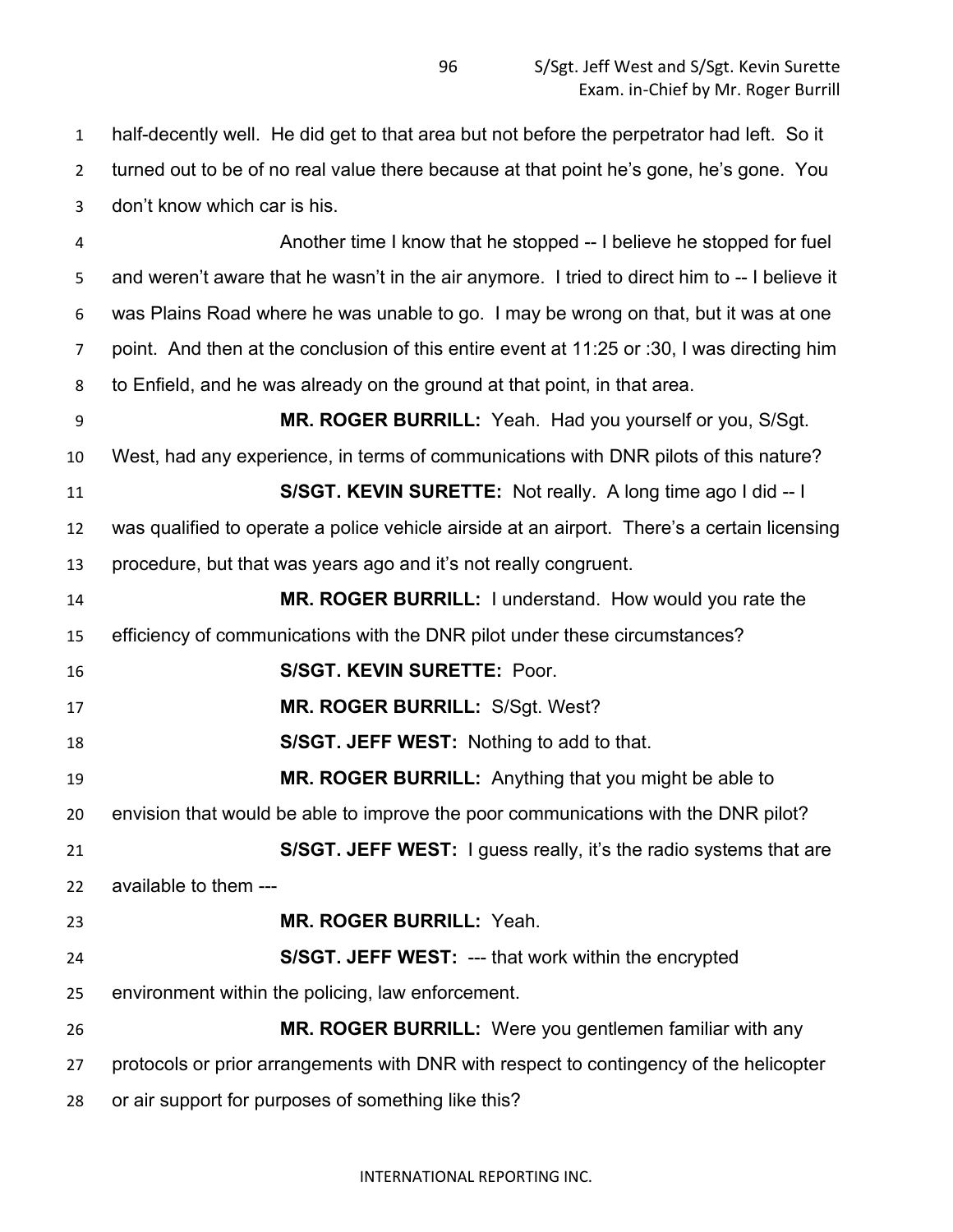| 1              | S/SGT. KEVIN SURETTE: Well, we have used them before. I was                               |
|----------------|-------------------------------------------------------------------------------------------|
| $\overline{2}$ | peripherally involved with their use in the search for a sunken fishing vessel the year   |
| 3              | before in the Annapolis -- or, sorry, the Bay of Fundy.                                   |
| 4              | MR. ROGER BURRILL: Yeah.                                                                  |
| 5              | S/SGT. KEVIN SURETTE: And I know we had used them, and                                    |
| 6              | they had been very good.                                                                  |
| 7              | And I just want to point out, too, that these issues that we're                           |
| 8              | pointing out, ---                                                                         |
| 9              | <b>MR. ROGER BURRILL: Yeah.</b>                                                           |
| 10             | S/SGT. KEVIN SURETTE: --- the pilot was fabulous. And, I mean,                            |
| 11             | they came out to help us at a moment's notice, ---                                        |
| 12             | <b>MR. ROGER BURRILL: Yeah.</b>                                                           |
| 13             | S/SGT. KEVIN SURETTE: --- and I don't want to take away from                              |
| 14             | that at all. But the setup clearly is not ideal.                                          |
| 15             | MR. ROGER BURRILL: Okay, all right.                                                       |
| 16             | Let's move on, then, to further discussion about communications                           |
| 17             | and use of the radio.                                                                     |
| 18             | We've heard from prior witnesses that in a critical incident,                             |
| 19             | communications are often the first to go, in terms of difficulties to communicate with    |
| 20             | your fellow members and provide instructions. Do you have any comments, either            |
| 21             | experientially or in this incident, as to how the comms worked?                           |
| 22             | S/SGT. JEFF WEST: Well, for me I'd say it's -- goes along with                            |
| 23             | what Kevin said earlier. You know, communications are always going to be an issue         |
| 24             | because it goes down to what you're saying, what's being received, overtalk, short and    |
| 25             | to-the-point conversations on the radio.                                                  |
| 26             | I found that regardless of where I've worked, whether it's been on                        |
| 27             | this coast, on the West Coast, in the big city, Surrey, or on Salt Spring Island, there's |
| 28             | always -- you're always going to have radio issues. And I feel it's improved here in the  |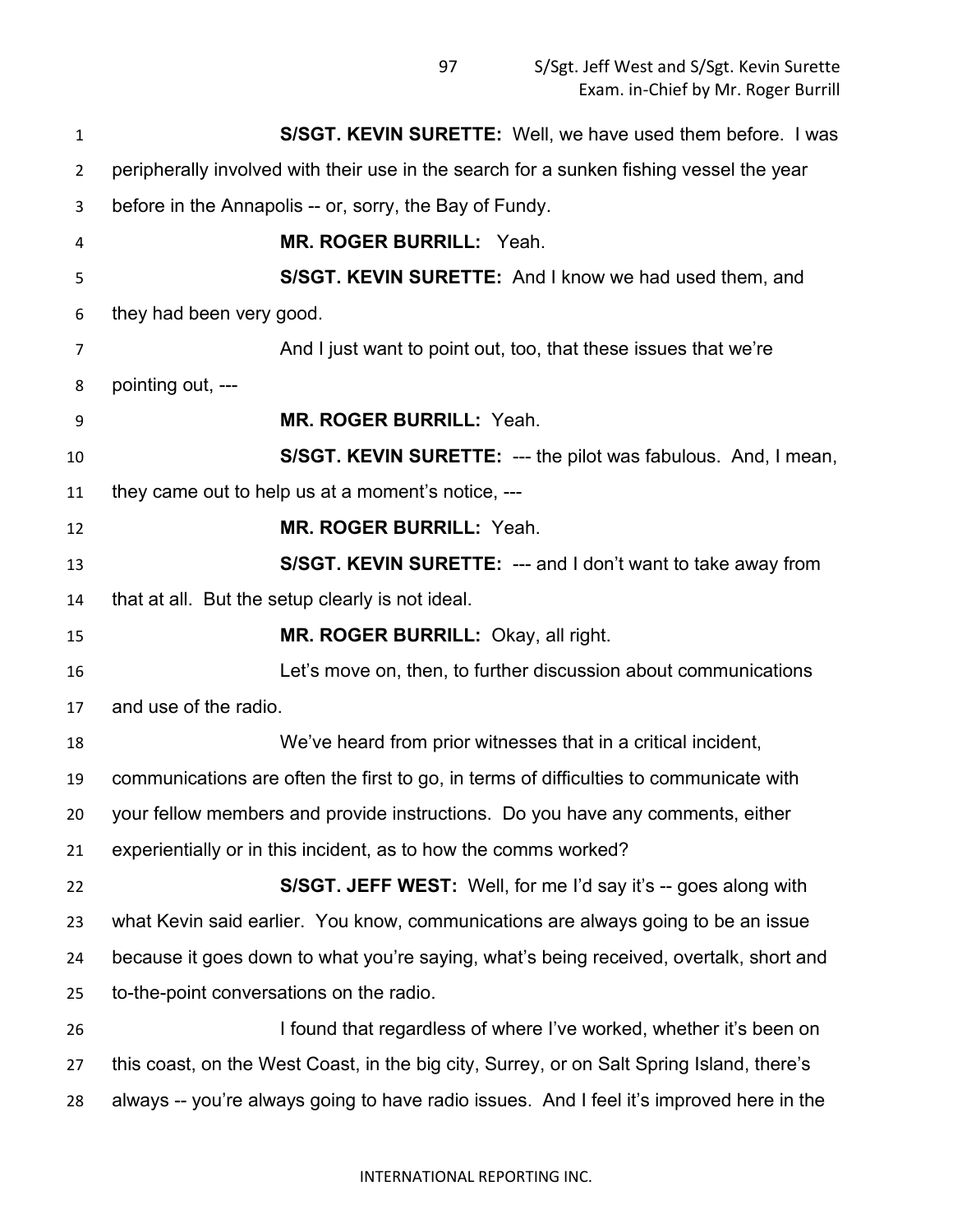| $\mathbf{1}$   | province, but it's a rural province with lots of hills, that they're always -- there's going to |
|----------------|-------------------------------------------------------------------------------------------------|
| $\overline{2}$ | be some -- I'm not a tech guy so I don't know what the solution is.                             |
| 3              | MR. ROGER BURRILL: S/Sgt. Surette?                                                              |
| 4              | S/SGT. KEVIN SURETTE: Much the same. It's -- that adage is                                      |
| 5              | true, it's always -- comms is always the first to fail. Not that it fails all the time, but     |
| 6              | there's always -- it seems every operation, post-operation we identify comms issues of          |
| 7              | some sort, which I think is why we have access to a number of different channels, to try        |
| 8              | to mitigate that to some extent. But, you know, comms are -- and you can have great             |
| 9              | comm reception and someone walks into a house and all of a sudden you don't have it             |
| 10             | anymore. Stuff like that, right?                                                                |
| 11             | <b>MR. ROGER BURRILL: All right.</b>                                                            |
| 12             | S/SGT. KEVIN SURETTE: Can't, you know, predict it.                                              |
| 13             | <b>MR. ROGER BURRILL:</b> I want to direct your attention, then, S/Sgt.                         |
| 14             | West, to page 155, paragraph 322. And this is a broadcast at 4:05 by S/Sgt. West.               |
| 15             | Three twenty-two (322) says:                                                                    |
| 16             | "Two minutes later, CIC West reiterated the current                                             |
| 17             | objective of the critical incident response:                                                    |
| 18             | '4:05:52Sgt. WESTYeah, Timmy, I just want                                                       |
| 19             | togo over our missing [sic] and all that                                                        |
| 20             | stuffeverybody. Just ah $-$ just a reminder, mission                                            |
| 21             | here is to contain the area and locate and arrestour                                            |
| 22             | suspect in this. Our suspect is, authorities were                                               |
| 23             | working under his ah, theycriminal code there,of                                                |
| 24             | murder, arson"                                                                                  |
| 25             | S/SGT. JEFF WEST: M'hm.                                                                         |
| 26             | <b>MR. ROGER BURRILL:</b> I'm getting the sense that what is being                              |
| 27             | stated there, 4:05 is patently quite obvious.                                                   |
| 28             | S/SGT. JEFF WEST: M'hm.                                                                         |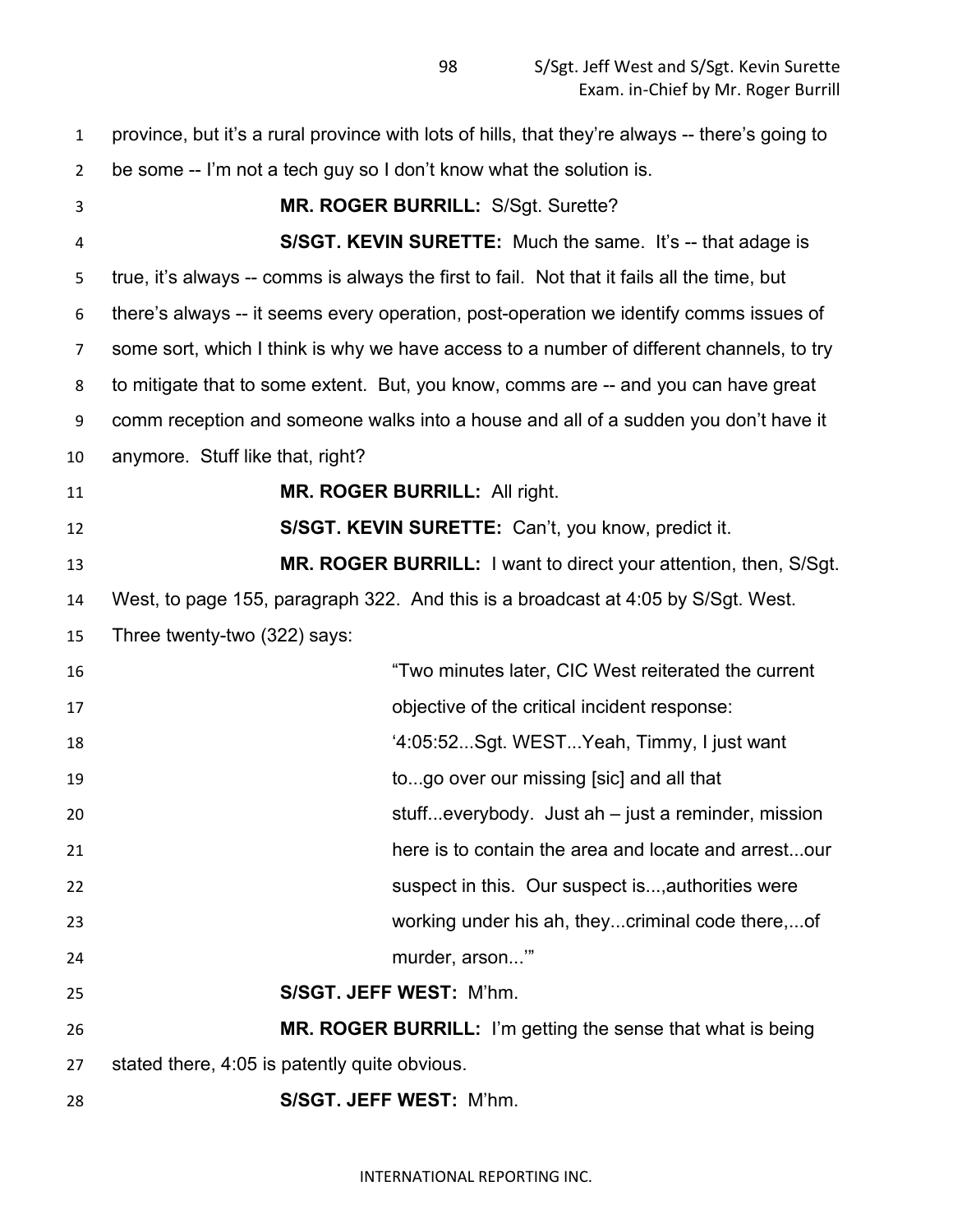**MR. ROGER BURRILL:** And that given the fact that comms are so important, in terms to minimize that, how is it that this information was necessary to be transmitted? **S/SGT. JEFF WEST:** Well, it's -- this incident's been ongoing, okay? And it's one of those things, everybody, you say, "It seems obvious" but we want to make sure our mission statement is pushed out there and it's pushed out there to -- we've had a lot of different -- when I say our ERT resources, we understand who they are. We've got other resources coming in as well, so we wanted to make sure everybody understands what our mission is. Our mission is very simple, and that's what's on our SMEAC boards. So it's another opportunity to push that mission statement out to make sure everybody is aware of what it is. **MR. ROGER BURRILL:** Is that something that would be routinely done by the Critical Incident Commander, the pronouncement of the mission? **S/SGT. JEFF WEST:** Yes. **MR. ROGER BURRILL:** Okay. Does that sound right to you, S/Sgt. Surette? **S/SGT. KEVIN SURETTE:** Yes. **MR. ROGER BURRILL:** Is that something that would be done regularly? And I'm only suggesting it because it sounds obvious. **S/SGT. KEVIN SURETTE:** Yeah. Again, keeping -- and yes; the answer to your question is yes. Keeping in mind that you do have a lot of people coming and going in these things. You have people coming from other districts; many have arrived late to help out, and you want to make sure you push that out. And I believe that was borne out of the inquiry after the Moncton shootings where these little things like this to keep everybody informed weren't being done or weren't done effectively. So it is part of our training to ensure that people know, (a) who's in charge, (b) what the mission is, and then pertinent information as you go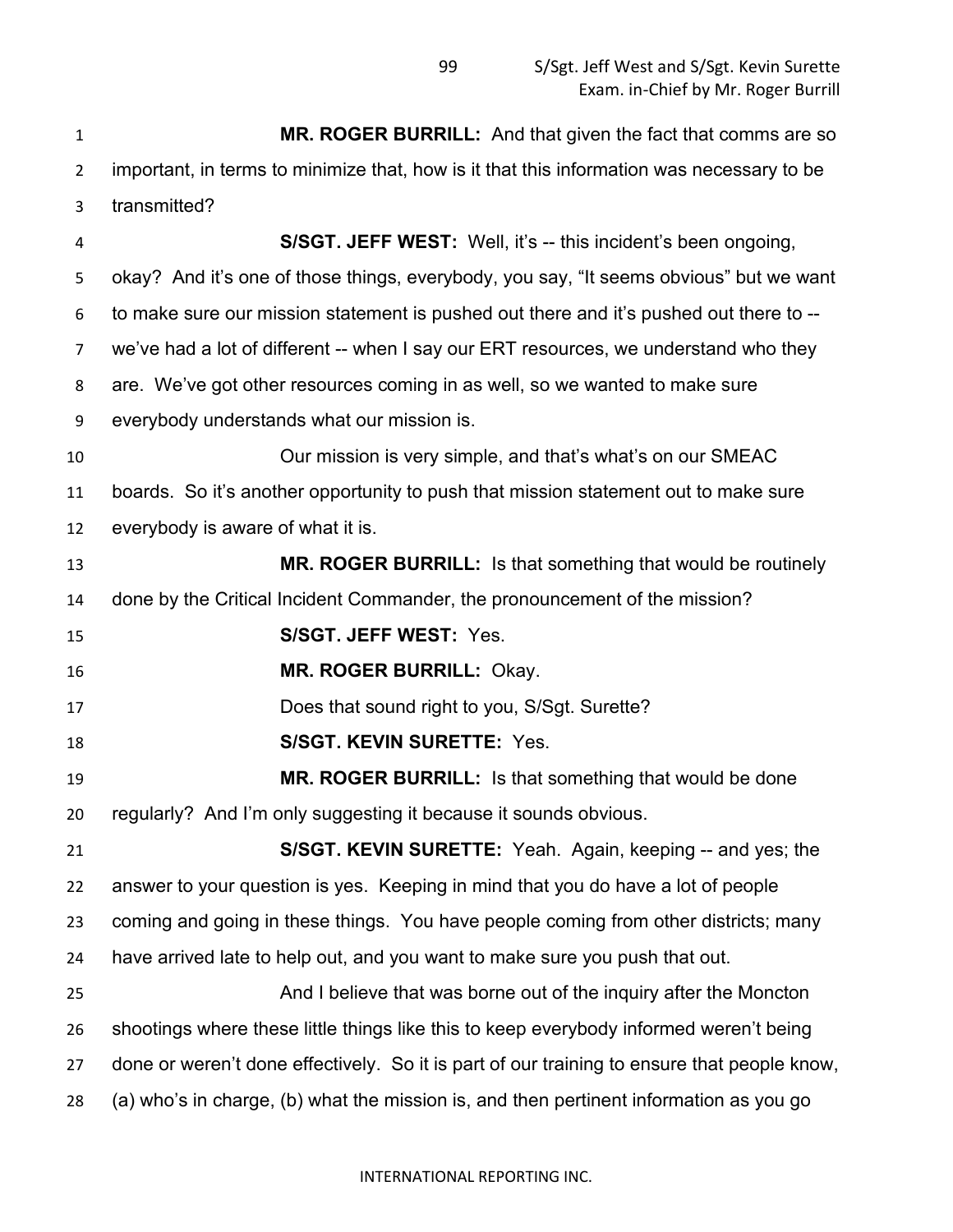| forward. |  |
|----------|--|
|----------|--|

| $\overline{2}$ | MR. ROGER BURRILL: Okay, thank you.                                                     |
|----------------|-----------------------------------------------------------------------------------------|
| 3              | Let's move on, then, topically again, to issues around command                          |
| 4              | structure and communications as the incident unfolds.                                   |
| 5              | Did you experience, S/Sgt. West, any difficulties with, how shall I                     |
| 6              | say, people or persons stepping on your toes as the Critical Incident Commander?        |
| 7              | S/SGT. JEFF WEST: Overall, no.                                                          |
| 8              | <b>MR. ROGER BURRILL: Yeah.</b>                                                         |
| 9              | S/SGT. JEFF WEST: I assume I know what you're referencing to.                           |
| 10             | MR. ROGER BURRILL: Yeah. Let's bring up page 168 so that                                |
| 11             | we're all clear on it. Paragraph 347 is an incident that I would like you to comment on |
| 12             | for purposes of clarification. Paragraph 347:                                           |
| 13             | "As ERT discussed a plan to head back to Orchard                                        |
| 14             | Beach Drive, Sgt. Andy O'Brien began to scale back                                      |
| 15             | at the checkpoint at the head of Portapique Beach                                       |
| 16             | Road. However, CIC West rescinded the directive:"                                       |
| 17             | And then there's a transcript there, and the final line in the excerpt                  |
| 18             | of the transcript is:                                                                   |
| 19             | "[Sgt. West]: 'Everybody stay in their positions ah, for                                |
| 20             | now please.""                                                                           |
| 21             | Now, I'm getting the sense that there was some conflict of                              |
| 22             | command there from that transcript ---                                                  |
| 23             | S/SGT. JEFF WEST: Yes.                                                                  |
| 24             | MR. ROGER BURRILL: --- and that excerpt. Does that sound, or                            |
| 25             | does that accord with your understanding of what was going on at 5:11?                  |
| 26             | S/SGT. JEFF WEST: Yes.                                                                  |
| 27             | <b>MR. ROGER BURRILL:</b> Okay. Please provide us some context                          |
| 28             | with respect to that, Staff Sergeant.                                                   |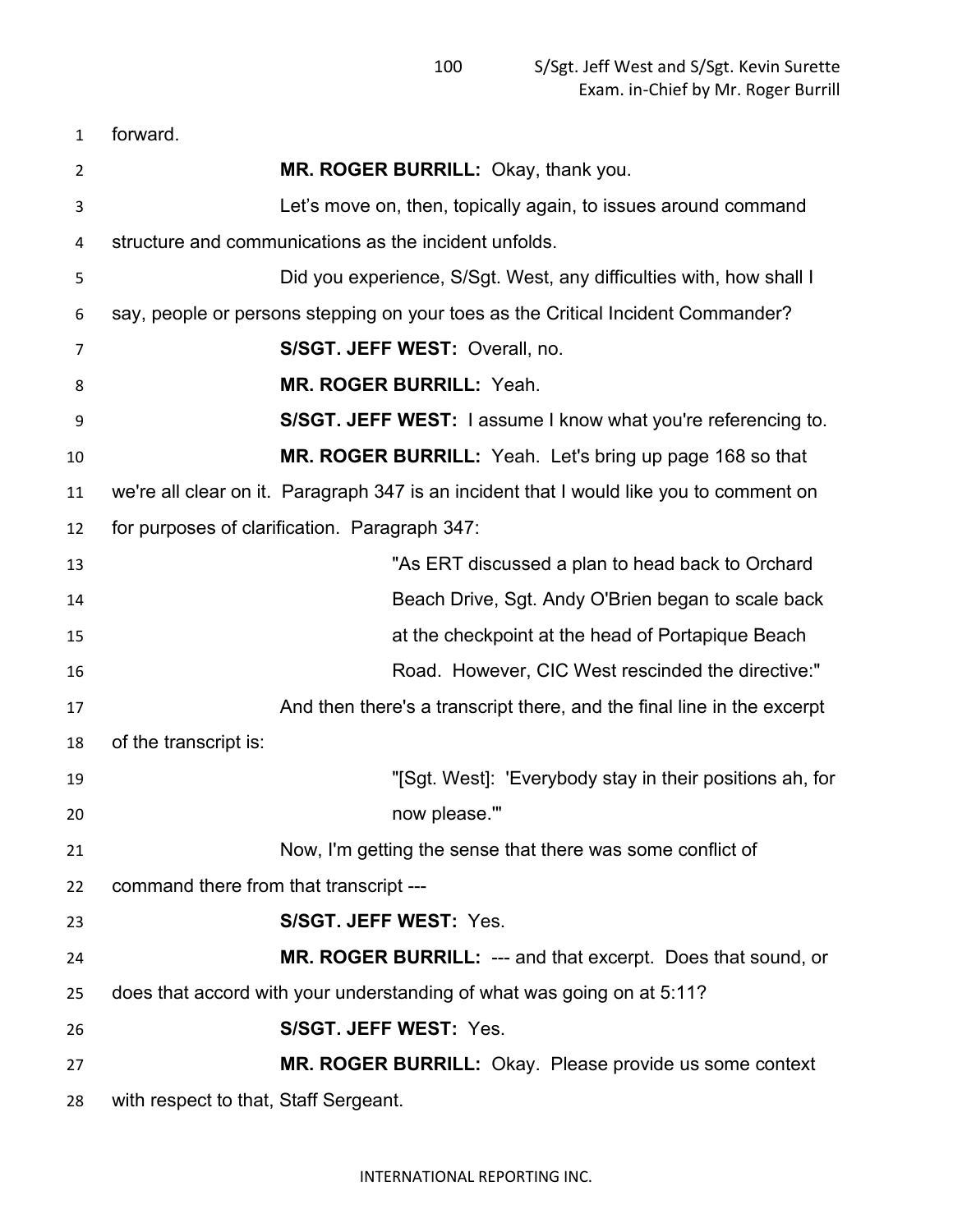| 1              | S/SGT. JEFF WEST: And I think if you -- like from what the radio                            |
|----------------|---------------------------------------------------------------------------------------------|
| $\overline{2}$ | transmission -- I believe that's where I heard it, over the radio transmission. And it goes |
| 3              | back to, we talked about a command triangle and who's the decision-maker, where the         |
| 4              | decision-making point is, and where the general duty, the uniform side of the house is      |
| 5              | part of that. However, what was this? Somebody was standing down in resources at            |
| 6              | one of our locations, and that had not gone through my side of the house yet. So ---        |
| 7              | MR. ROGER BURRILL: How can that possibly occur?                                             |
| 8              | S/SGT. JEFF WEST: It shouldn't happen. I don't know how it                                  |
| 9              | occurred. It shouldn't happen.                                                              |
| 10             | <b>MR. ROGER BURRILL: Yeah.</b>                                                             |
| 11             | S/SGT. JEFF WEST: Somebody took something on -- upon                                        |
| 12             | themselves for whatever reason. But I heard it and addressed it and made sure we            |
| 13             | were all on the same page moving forward.                                                   |
| 14             | MR. ROGER BURRILL: Is this a common problem for Critical                                    |
| 15             | Incident Commanders having people in a position to perhaps countermand and/or               |
| 16             | contradict their directions otherwise?                                                      |
| 17             | S/SGT. JEFF WEST: During my time as a Critical Incident                                     |
| 18             | Commander?                                                                                  |
| 19             | MR. ROGER BURRILL: Yeah.                                                                    |
| 20             | S/SGT. JEFF WEST: This is the only incident I experienced that.                             |
| 21             | <b>MR. ROGER BURRILL:</b> Staff Sergeant Surette, any comment with                          |
| 22             | respect to concerns over directions being countermanded or contradicted?                    |
| 23             | S/SGT. KEVIN SURETTE: No, same experience as Jeff. I can't                                  |
| 24             | think of a time that it's -- that it's happened to me.                                      |
| 25             | MR. ROGER BURRILL: Okay. All right, let's move on, then,                                    |
| 26             | again, to the tail end of the evacuation planning process, page 176, paragraph 363:         |
| 27             | "Sometime between 5:25 and 5:35 West                                                        |
| 28             | andHalliday discussed evacuation plans. The team                                            |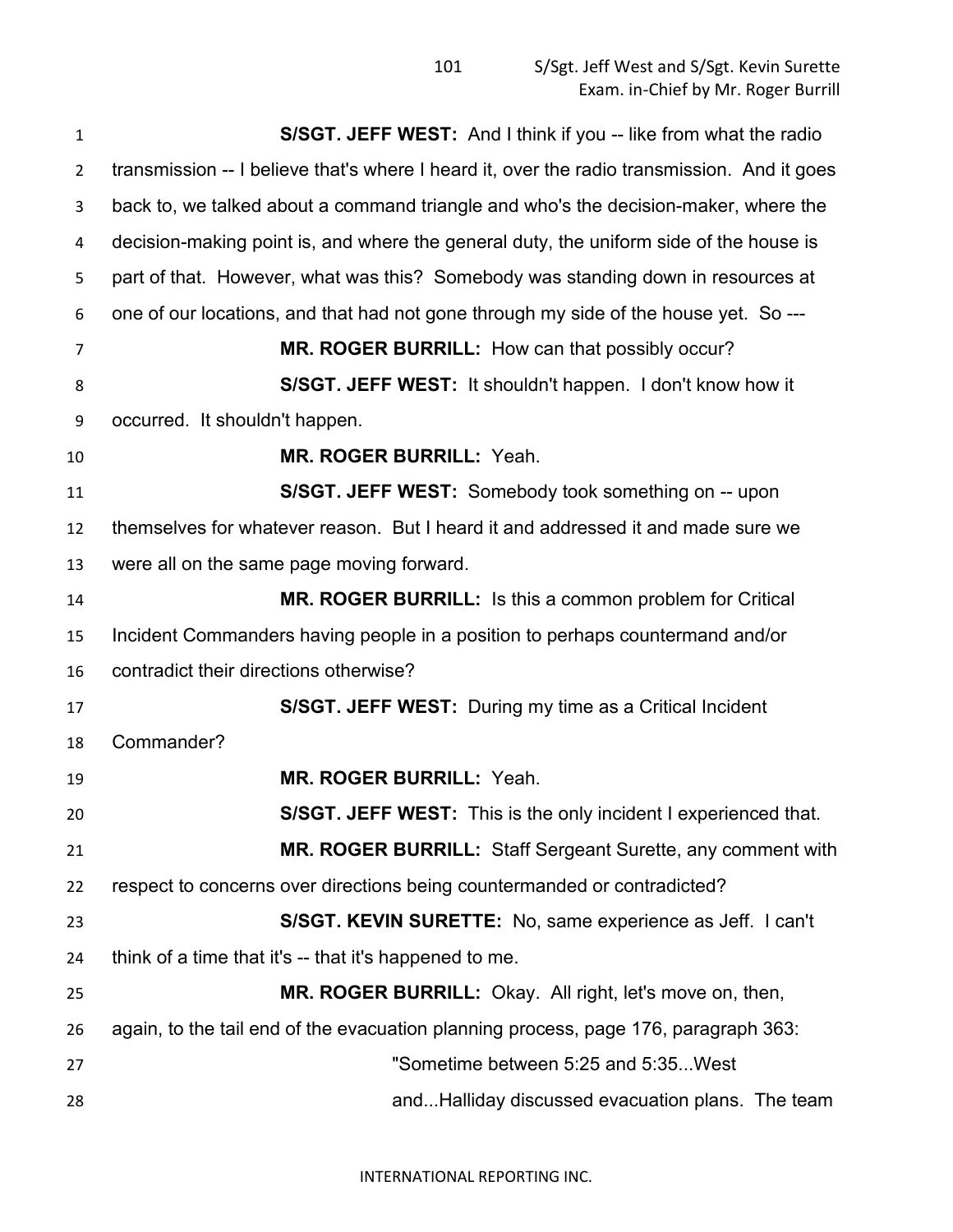considered the risk of ambush while evacuating the residence balanced against the risk of victimization if the residents were left to shelter in place. The decision was made to evacuate. CIC West told S/Sgt. Halliday that once the perpetrator's warehouse had been checked, work would begin on the evacuation plan." Now, when I read that excerpt, I'm under the impression that S/Sgt. Halliday is having a direct role in terms of consultation and/or information provision to the Critical Incident Commander about the evacuation planning. Does that sound -- have I characterised that properly? **S/SGT. JEFF WEST:** Yeah. Staff Halliday was feeding in to the -- to the conversation and to what our plan was going to be, and understanding that there were several roles and responsibilities that he was going to have take on. And one of his roles was going to be to work on a comfort centre. Where -- if we're going to evacuate these people, where are we sending them to? You've got to remember, the time, what's going on, we need to send -- provide them a place to go. **MR. ROGER BURRILL:** Right, I understand that, but getting back to the command triangle --- **S/SGT. JEFF WEST:** M'hm. **MR. ROGER BURRILL:** --- with the Critical Incident Commander, the CNT, and the ERT --- **S/SGT. JEFF WEST:** M'hm. **MR. ROGER BURRILL:** --- where is it that Halliday, Staff Sergeant Halliday as a consultative role in that triangle? Or am I misunderstanding the role of --- **S/SGT. JEFF WEST:** Well --- **MR. ROGER BURRILL:** --- of the -- of the OPS Officer in that regard?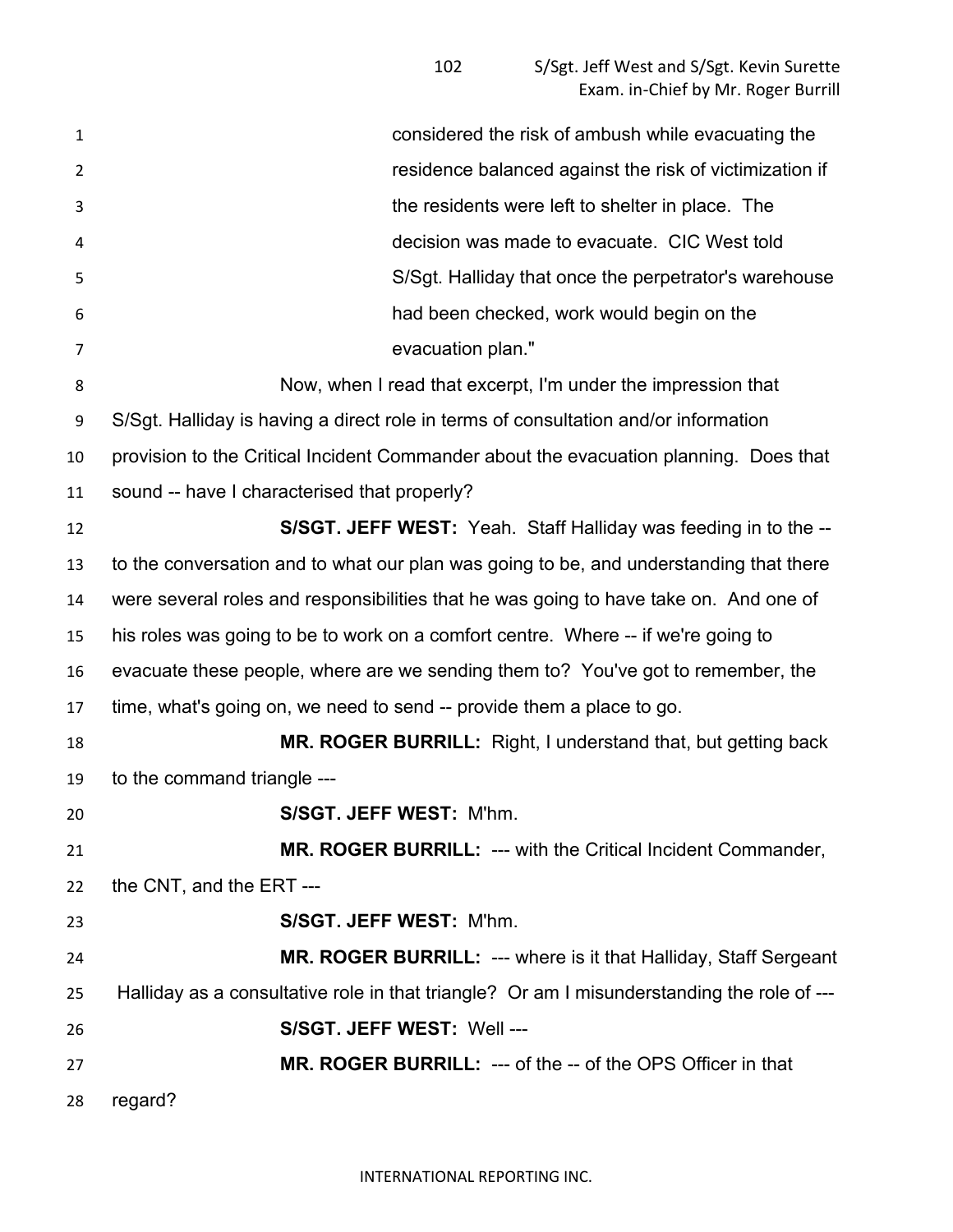| $\mathbf{1}$   | <b>S/SGT. JEFF WEST:</b> When we look at this, he's there, whether                              |
|----------------|-------------------------------------------------------------------------------------------------|
| $\overline{2}$ | you say the OPS Officer, he is there as the Uniform Commander.                                  |
| 3              | MR. ROGER BURRILL: Yeah.                                                                        |
| 4              | S/SGT. JEFF WEST: Okay? And there are certain tasks and                                         |
| 5              | responsibilities that within the critical incident response there is a role for the uniform     |
| 6              | side of the house to take on. Okay? And it -- and it -- so a lot of it's in relation to, like,  |
| 7              | for this, where are we going to send this -- these individuals?                                 |
| 8              | And recognising that, yeah, we say it's a command -- everything is                              |
| 9              | a -- there's an approach that everybody has value, and to bringing information to the           |
| 10             | table to help with an informed decision and a process forward. So with Staff Halliday           |
| 11             | there, yeah, he was also able to provide information, consultation, and all that, but it still, |
| 12             | if we go back to the triangle, we talked about that, but it also where it's our command         |
| 13             | triangle, but we do have the offshoots for the Uniform Command side of the house, the           |
| 14             | GIS/NCO side of the house as well.                                                              |
| 15             | MR. ROGER BURRILL: Okay. I'll ask you directly ---                                              |
| 16             | S/SGT. JEFF WEST: M'hm.                                                                         |
| 17             | MR. ROGER BURRILL: --- did S/Sgt. Halliday overstep his                                         |
| 18             | bounds with respect to the manner in which he interacted with you?                              |
| 19             | S/SGT. JEFF WEST: No, he did not.                                                               |
| 20             | MR. ROGER BURRILL: Okay. Thank you. Moving on, then, to                                         |
|                |                                                                                                 |
| 21             | drone issues.                                                                                   |
| 22             | S/SGT. JEFF WEST: M'hm.                                                                         |
| 23             | MR. ROGER BURRILL: The Foundational Document at page 184,                                       |
| 24             | paragraph 377, indicates that the drone would have been deployed:                               |
| 25             | "By 6:13 a.m. on April 19ththe ERT droneRPAS                                                    |
| 26             | was airborne. Cst. Milton broadcast this information."                                          |
| 27             | Now, you're familiar, of course, with the fact that resources                                   |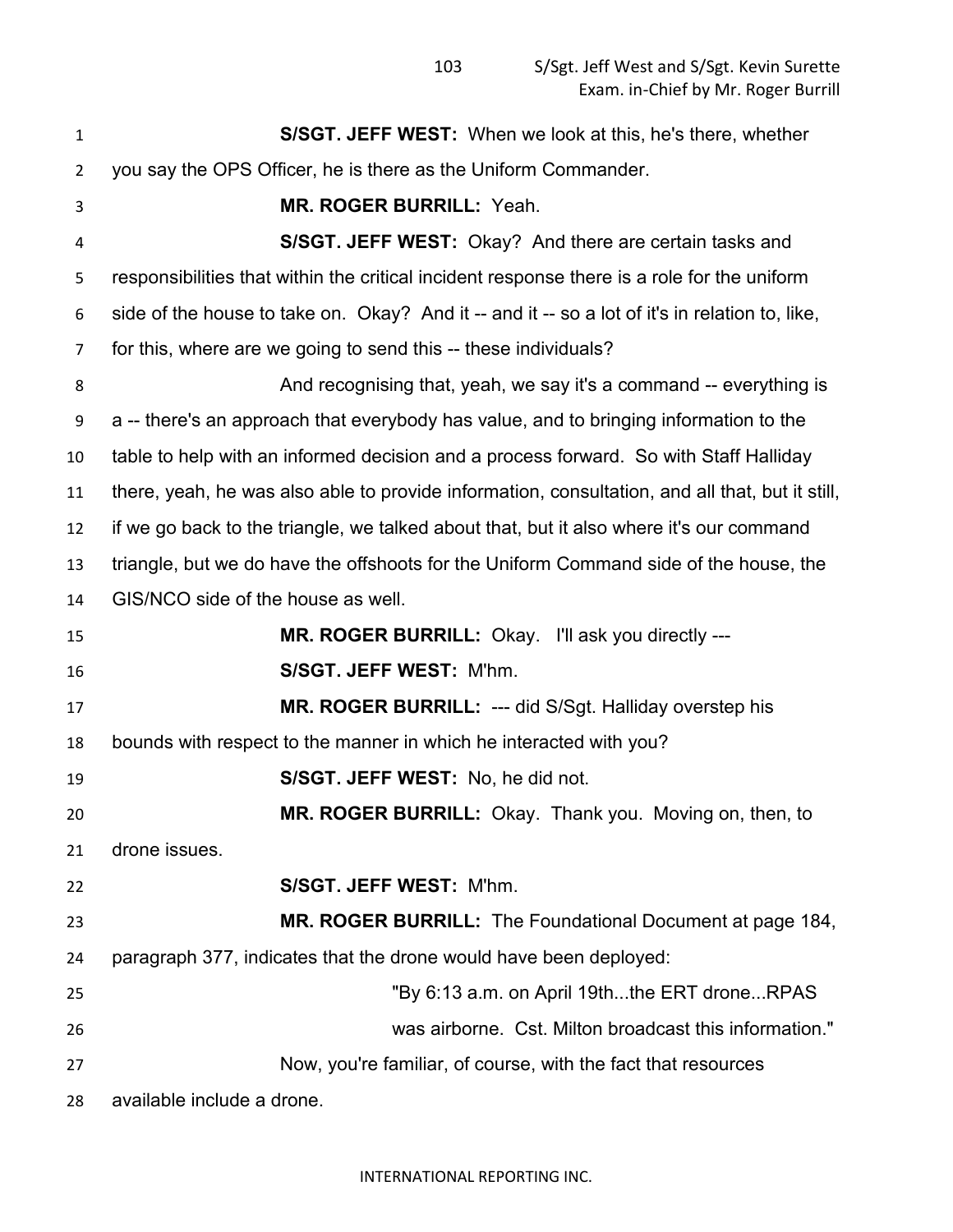| $\mathbf{1}$   | <b>S/SGT. JEFF WEST: That is correct.</b>                                                |
|----------------|------------------------------------------------------------------------------------------|
| $\overline{2}$ | MR. ROGER BURRILL: And you're also familiar with the fact that                           |
| 3              | drones can carry certain payloads, including FLIR.                                       |
| 4              | S/SGT. JEFF WEST: M'hm. That's correct.                                                  |
| 5              | MR. ROGER BURRILL: And I'm going to ask you directly as well --                          |
| 6              |                                                                                          |
| 7              | S/SGT. JEFF WEST: M'hm.                                                                  |
| 8              | MR. ROGER BURRILL: --- 6:13 seems a little late for the drone to                         |
| 9              | be ---                                                                                   |
| 10             | S/SGT. JEFF WEST: M'hm.                                                                  |
| 11             | <b>MR. ROGER BURRILL: --- deployed under these circumstances,</b>                        |
| 12             | given what was going on in Portapique. Have you any comment in that regard?              |
| 13             | S/SGT. JEFF WEST: My comments that relate to that is that's a                            |
| 14             | tool that ERT has available to them.                                                     |
| 15             | <b>MR. ROGER BURRILL: Right.</b>                                                         |
| 16             | <b>S/SGT. JEFF WEST:</b> They have to make a determination through                       |
| 17             | tactics—and I'm not a tactics person, I don't dictate their tactics—what's available to  |
| 18             | them, when they can safely deploy a tactic, and what the -- what the -- what their goal, |
| 19             | what their mission is or task at that time.                                              |
| 20             | <b>MR. ROGER BURRILL:</b> Right. But as the Critical Incident                            |
| 21             | Commander, you would have availability or know of the availability of resources to be    |
| 22             | used, and could suggest it to the ERT team leader ---                                    |
| 23             | S/SGT. JEFF WEST: Yes.                                                                   |
| 24             | <b>MR. ROGER BURRILL: --- "Put a drone up there"; right?</b>                             |
| 25             | S/SGT. JEFF WEST: That's correct.                                                        |
| 26             | MR. ROGER BURRILL: But that wasn't done in this case?                                    |
| 27             | S/SGT. JEFF WEST: No.                                                                    |
| 28             | MR. ROGER BURRILL: And that wasn't done because why, Staff                               |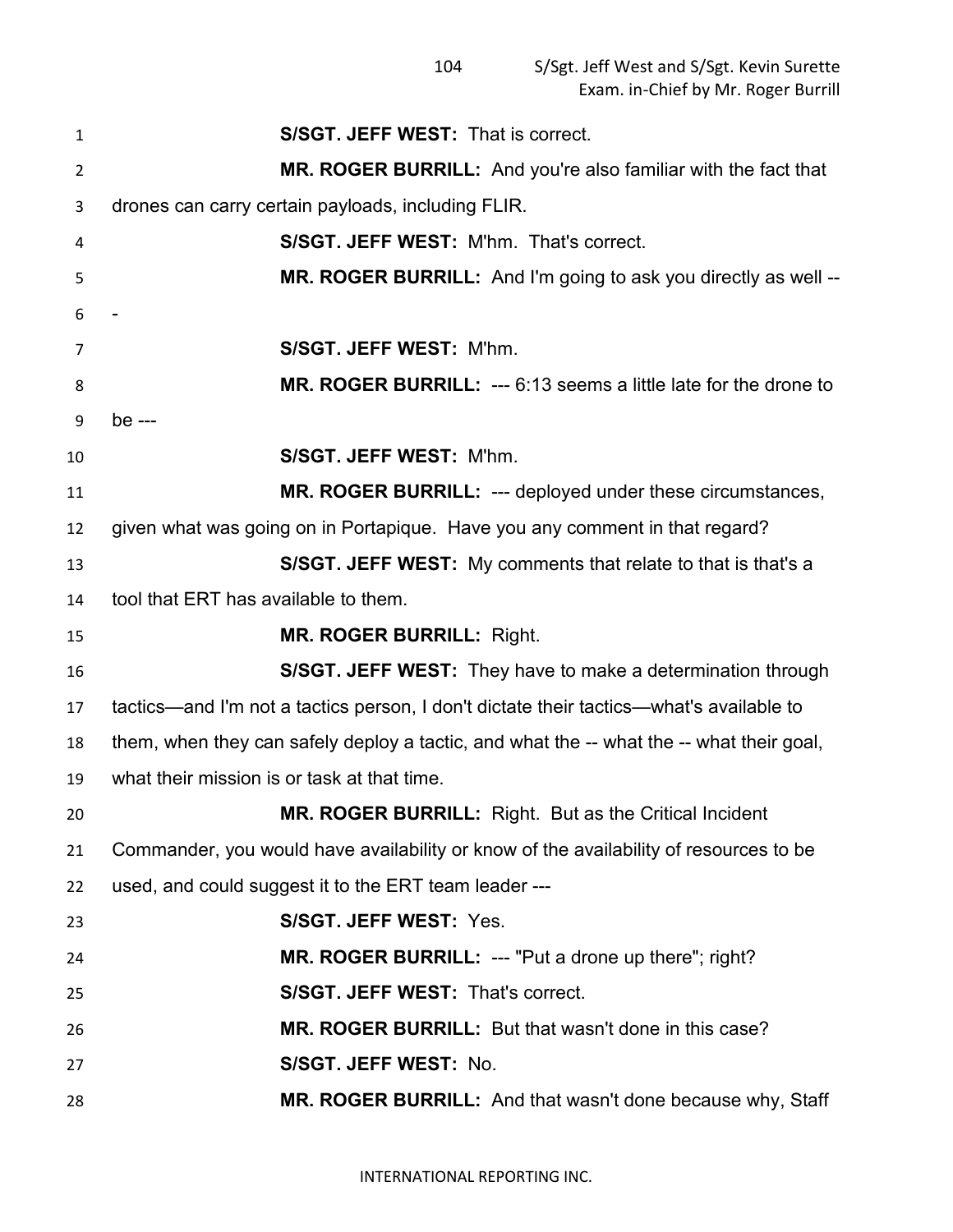Sergeant? Are you in a position to say? **S/SGT. JEFF WEST:** I can't speak to why that discussion wasn't had. **MR. ROGER BURRILL:** Okay. Very good. Any comment that you would have, Staff Sergeant Surette, with respect to the deployment of the drone at 6:13? **S/SGT. KEVIN SURETTE:** No. **MR. ROGER BURRILL:** All right. Okay. We'll move on, then, to public communications, which is obviously a significant area of concern for Nova Scotians and others. With respect to public communications, I want to direct you, Staff Sergeant West, to the transcript of your Mass Casualty Commission interview, in particular, page 36 and page 48, and I'll ask for your comment on those. **S/SGT. JEFF WEST:** Okay. **MR. ROGER BURRILL:** So at page 36, when you were being interviewed by Wayne Fowler, at the top, the following is as described: "'I'm just going to stop you, yeah, right there, just before we move into this. Between the information times, you're starting to get the information from Lisa Banfield and her family out of Halifax and now becoming aware of this fully replica police car, and Glenn Byrne is pushing out, I'm going to...the BOLO's...'" "'Yeah.'" "Wayne Fowler: '...to all the police services, both internal and external. What communication or what information is being passed on or who's making any decisions in regards to media personnel?'"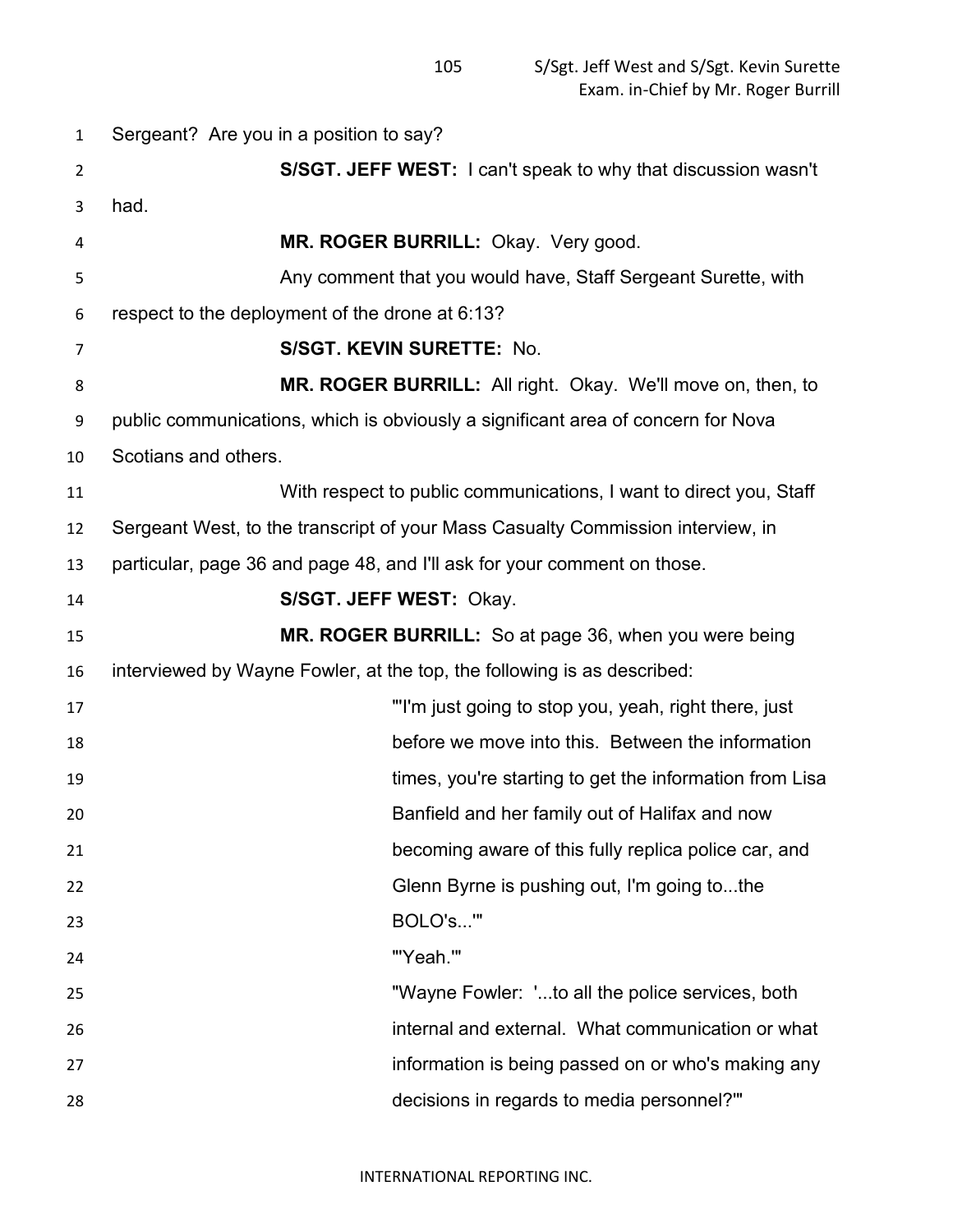| 1  | "Jeff West: 'That's with Steve Halliday.'"                                             |
|----|----------------------------------------------------------------------------------------|
| 2  | "Wayne Fowler: 'That rests with Steve?'"                                               |
| 3  | "'Yeah.""                                                                              |
| 4  | So I just want to move on to page 48 on the statement for purposes                     |
| 5  | of completeness. Page 48, at the top:                                                  |
| 6  | "Jeff West [at 5:59]: 'Okay. No, I wasn't involved in                                  |
| 7  | any of themedia stuff that came out after that part, I                                 |
| 8  | don't think so. Trying to think if I ever maybe got                                    |
| 9  | might have gotten an email from anybody in there.                                      |
| 10 | But I don't recall playing  being involved in or                                       |
| 11 | approving or anything like that. There may have been                                   |
| 12 | a question to me or something like that, but I was not                                 |
| 13 | play  I was not in  in any sort of active role in any                                  |
| 14 | of the media stuff that would have come out through                                    |
| 15 | Strats Comms after the fact."                                                          |
| 16 | "Wayne Fowler: 'Right, okay. And I think we clarified                                  |
| 17 | it beforehand when you were in the command post,                                       |
| 18 | the media releases went through"                                                       |
| 19 | "'Steve Halliday.""                                                                    |
| 20 | ""Steve Halliday?"                                                                     |
| 21 | "'Yes.""                                                                               |
| 22 | Let me ask you about -- both gentlemen, about the role of the                          |
| 23 | Critical Incident Commander with respect to the dissemination of information to the    |
| 24 | public from a public protection point of view. Is that a role that a Critical Incident |
| 25 | Commander may take upon themselves?                                                    |
| 26 | <b>S/SGT. JEFF WEST:</b> The way -- and we were just talking about                     |
| 27 | this incident?                                                                         |
| 28 | <b>MR. ROGER BURRILL: Yes.</b>                                                         |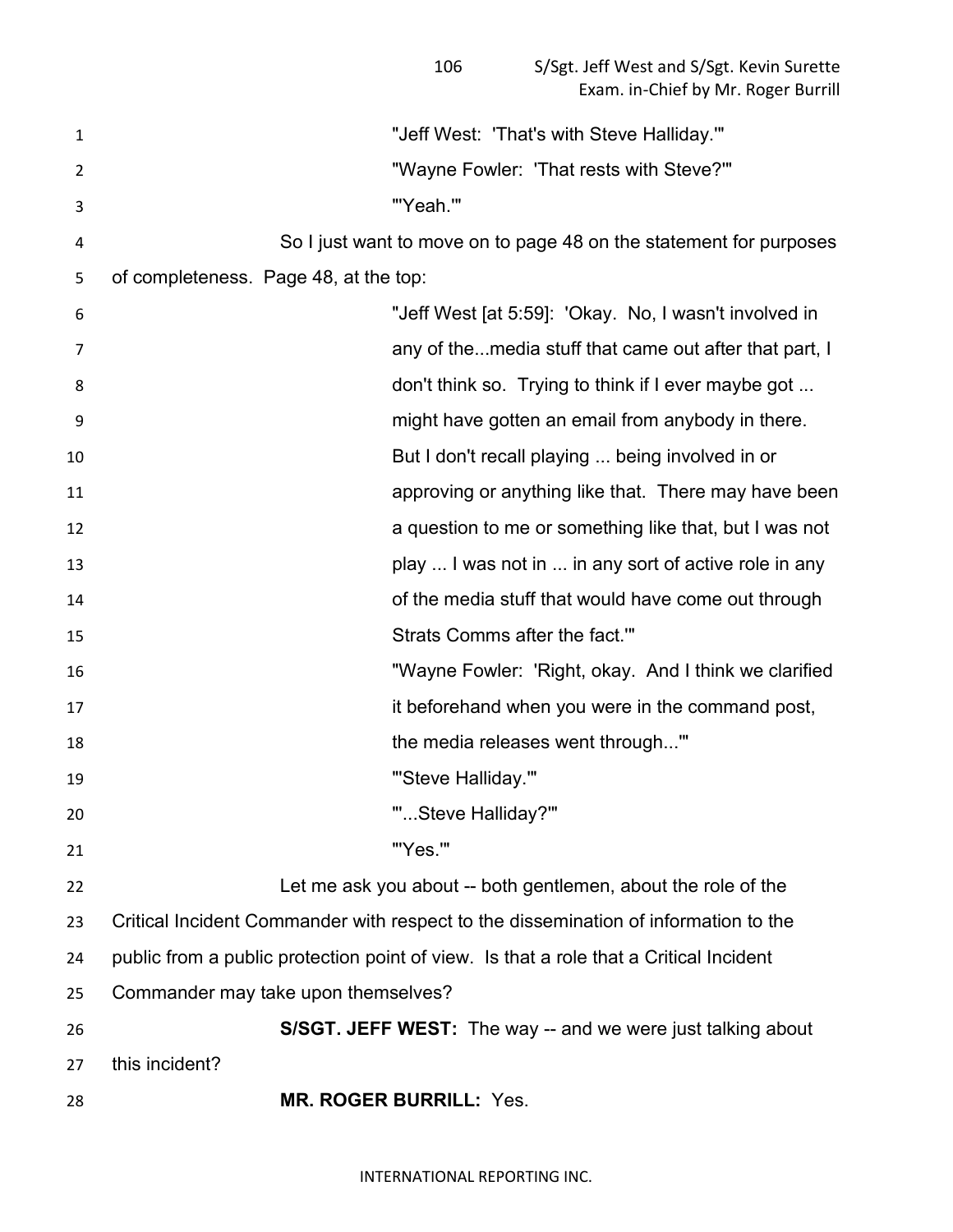**S/SGT. JEFF WEST:** Yeah. Really, I believe early on, Staff Halliday had been engaged with Strat Comms to a certain degree. So it was -- he -- it was -- really, it was delegated task to him to carry on with that. And typically, in a critical incident you won't see the Critical Incident Commander be heavily involved in the crafting of media releases or anything because we're -- as we've said before, we're heavily involved with the critical incident response. **MR. ROGER BURRILL:** Right. **S/SGT. JEFF WEST:** So in this case, it was Steve Halliday, Staff Halliday was the contact point, the point to deal with the strategic comm side of the house. **MR. ROGER BURRILL:** Okay. Does that accord with your understanding, S/Sgt Surette? **S/SGT. KEVIN SURETTE:** Yes. And we would -- our involvement at CIC often would be if we're stressing that a certain piece of information shouldn't go out or a certain piece shouldn't go out, we may make that known to the person we delegated that to. I shouldn't say may. We would make that known to the person we delegated to. But at the end of the day, it comes back to what I said earlier about trusting the people that you're delegating things to. The role of CIC is very dynamic and sometimes you've got to delegate some stuff, and this is an example of that. **MR. ROGER BURRILL:** In the circumstances that you experienced that night on April 19<sup>th</sup>, particularly in the morning, given the protection of the public potentially in Portapique about an active shooter, were thoughts put to your mind to direct S/Sgt Halliday to actually make sure that a public communication got out for residents to know and be aware that the risk was there? **S/SGT. KEVIN SURETTE:** Well I think if I recall properly, around 8:00 o'clock, around the time that Glen Byrne was sending out the BOLO -- I mean, don't forget, we're all in the same room and we're all talking. And I seem to recall some

## INTERNATIONAL REPORTING INC.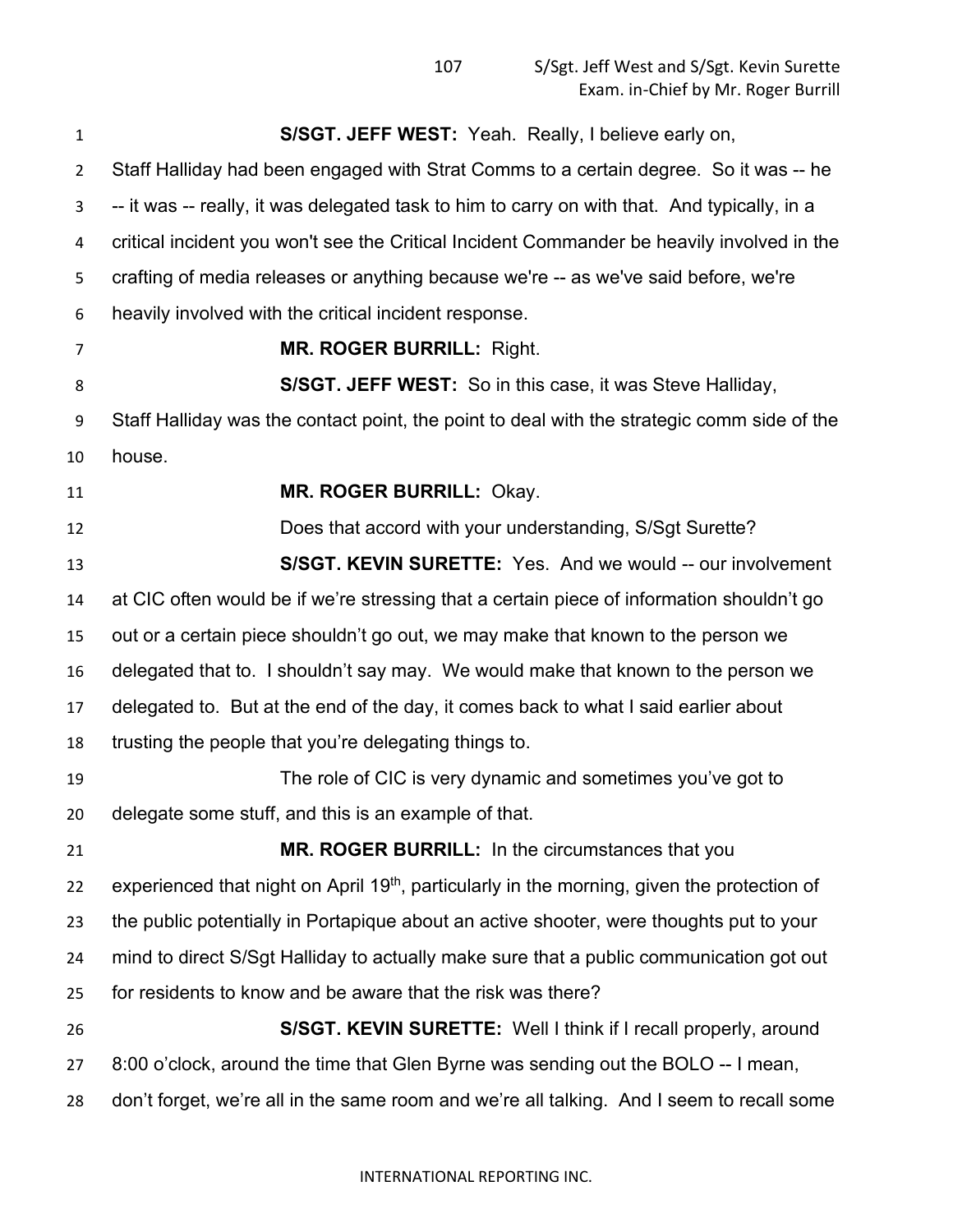suggestion at that point that that should go out. And I'd be awful surprised if Steve Halliday didn't speak to that yesterday.

 **MR. ROGER BURRILL:** Right. And indeed he did. I guess what I'm trying to determine is, from the Critical Incident Commander point of view, what role do you have if you feel that there may be a deficiency with respect to public protection from an information provision point of view?

 **S/SGT. KEVIN SURETTE:** I would think that if we knew there was a deficiency, we would address it, or if we wanted to make sure something was pushed out. But bear in mind, when this is going on, we're not checking emails and we're not checking Twitter.

 **MR. ROGER BURRILL:** Right. Right. Okay. At page 216, paragraph 453, there is reference to the fact that there was actually a contact between StratComms and S/Sgt West. Looking at paragraph 543:

 "As detailed in the RCMP Public Communications, April 18–19 […] Foundational Document, media messaging was discussed at the Command Post at various points of Hour Ten. CIC West's notes indicate he received a call from the director of the Strategic Communications Unit, Lia Scanlan, at 7:00 a.m. 'to discuss media messaging.' CIC West's notes say he advised her 'that I would have Steve Halliday contact her to discuss messaging…'" This is consistent with what your prior information is with respect to delegation? **S/SGT. JEFF WEST:** Yes, that is correct. **MR. ROGER BURRILL:** Okay. Did you at all engage in any form of discussion with StratComms and Lia Scanlan in terms of what you felt was important and/or necessary from a Critical Incident response?

**S/SGT. JEFF WEST:** No, I did not.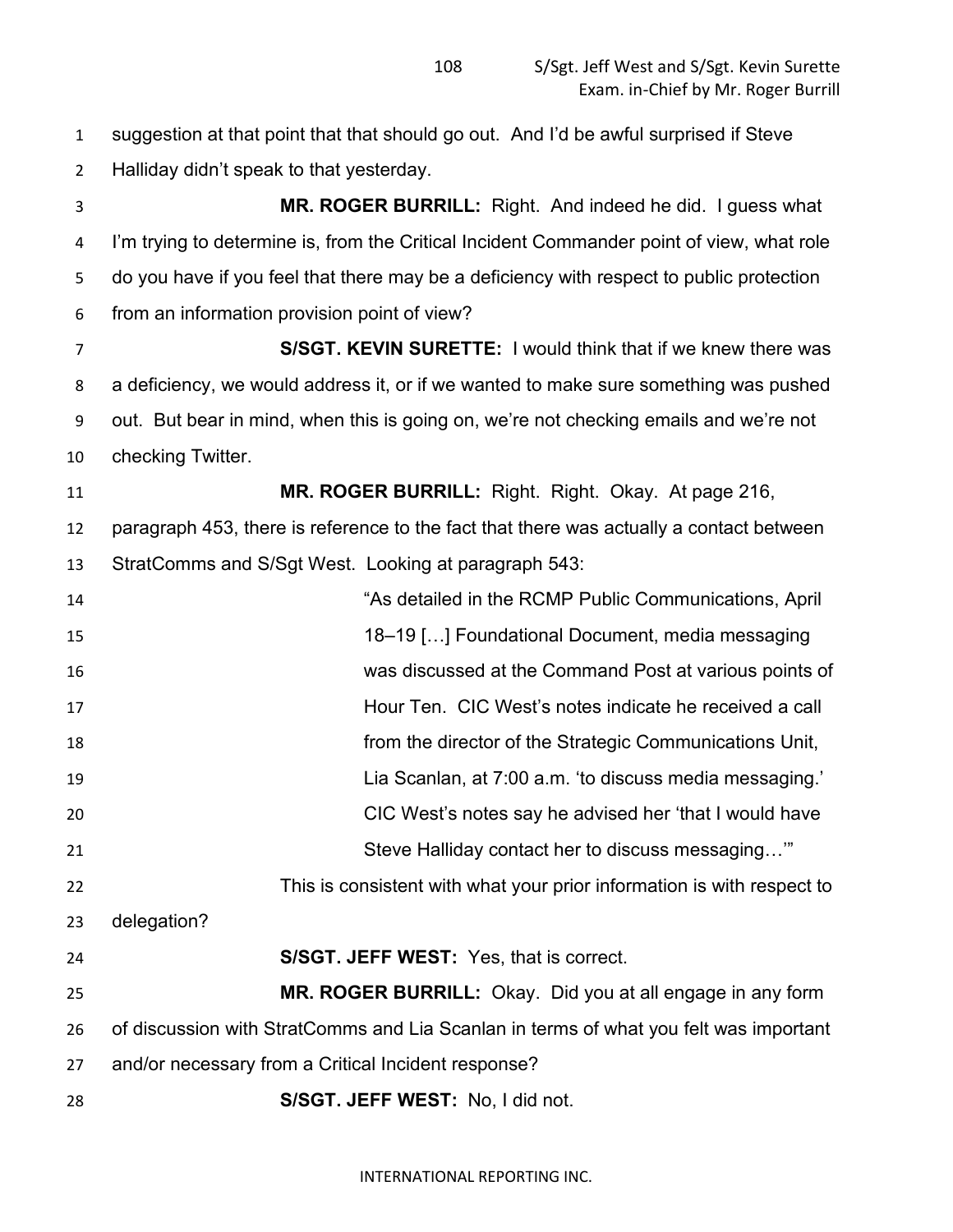| $\mathbf{1}$   | MR. ROGER BURRILL: Okay. Tell me about BOLOs then, in                                |  |
|----------------|--------------------------------------------------------------------------------------|--|
| $\overline{2}$ | terms of information being provided to policing agencies? Would you have directed or |  |
| 3              | engaged anyone to provide information in that fashion?                               |  |
| 4              | S/SGT. JEFF WEST: From my perspective, for me, I know Glen                           |  |
| 5              | Byrne, Glen Byrne was in the Command Post with us. Glen acts as a radio loggist for  |  |
| 6              | ERT. Glen Byrne is also, at that time, was the manager of the Operations             |  |
| 7              | Communication Centre. And I'd also worked with Glen during my time at the OCC.       |  |
| 8              | There was times when information was coming in and I'd ask Glen                      |  |
| 9              | to make sure that got pushed out through the OCC. The OCC is where our BOLOs go      |  |
| 10             | through. So.                                                                         |  |
| 11             | MR. ROGER BURRILL: M'hm. So once again, this would be a                              |  |
| 12             | delegation to Mr. Bryn, ---                                                          |  |
| 13             | S/SGT. JEFF WEST: Yes.                                                               |  |
| 14             | MR. ROGER BURRILL: --- Commander Byrne under those                                   |  |
| 15             | circumstances?                                                                       |  |
| 16             | S/SGT. JEFF WEST: Yes.                                                               |  |
| 17             | MR. ROGER BURRILL: Okay. The circumstances, gentlemen,                               |  |
| 18             | changed after the information was received from Lisa Banfield and from the Banfield  |  |
| 19             | family ---                                                                           |  |
| 20             | S/SGT. JEFF WEST: M'hm.                                                              |  |
| 21             | <b>MR. ROGER BURRILL:</b> --- in the mid-morning of April $19th$ ? You'd             |  |
| 22             | agree with me in that regard?                                                        |  |
| 23             | S/SGT. JEFF WEST: Yeah.                                                              |  |
| 24             | <b>MR. ROGER BURRILL:</b> I guess what I'm concerned about is this                   |  |
| 25             | information and your understanding as Critical Incident Commanders about the replica |  |
| 26             | police vehicle.                                                                      |  |
| 27             | S/SGT. JEFF WEST: M'hm.                                                              |  |
| 28             | <b>MR. ROGER BURRILL:</b> What was your understanding about the                      |  |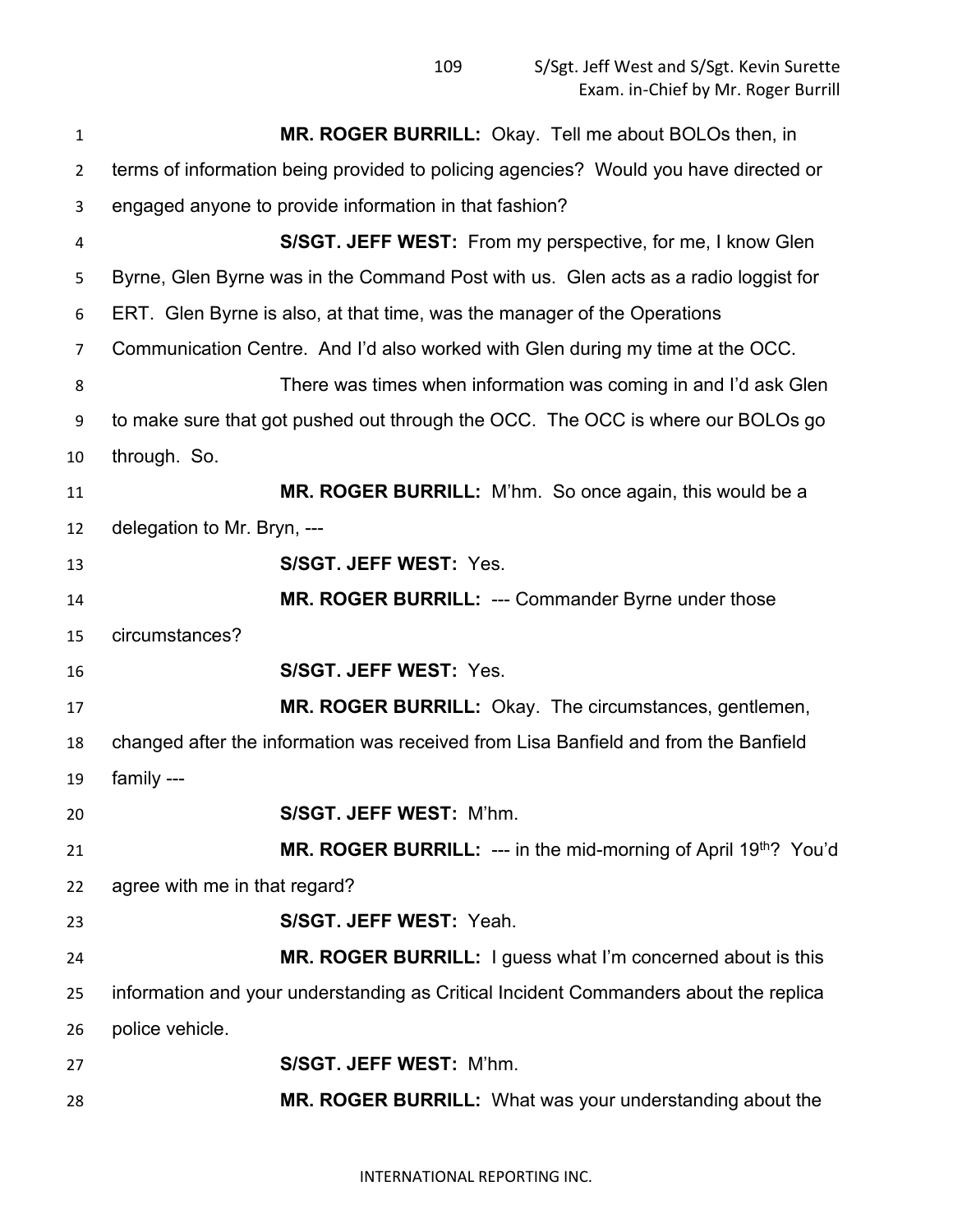substance of that replica police vehicle before the information came from Lisa Banfield and Lisa Banfield's family? **S/SGT. JEFF WEST:** Okay. So prior to that, our understanding that it was likely one of the decommissioned, for lack of a better term, former police vehicle. The individual had three/four Taurus' registered to him. **MR. ROGER BURRILL:** Yeah. **S/SGT. JEFF WEST:** So the understanding that it was likely -- the police vehicle was likely one of the decommissioned that may still have had some reflective decal on it. **MR. ROGER BURRILL:** Okay. And now I'm going to ask you a further question. **S/SGT. JEFF WEST:** M'hm. **MR. ROGER BURRILL:** Why that decommissioned adjective? Why did that come to mind for you, S/Sgt West? **S/SGT. JEFF WEST:** I believe that was -- early on, that was -- decommissioned, or former police car, or whatever, because of the -- somebody mentioned previously he had been seen or stopped with a vehicle that had decals on it. **MR. ROGER BURRILL:** Okay. So you were aware, of course, that Andrew MacDonald had been involved and provided important information --- **S/SGT. JEFF WEST:** M'hm. **MR. ROGER BURRILL:** --- with respect to the nature of that replica --- **S/SGT. JEFF WEST:** Yeah. **MR. ROGER BURRILL:** --- RCMP vehicle. You were aware, of course, that the children had made 9-1-1 calls --- **S/SGT. JEFF WEST:** M'hm. **MR. ROGER BURRILL:** --- and had provided very important information as to the nature of that replica ---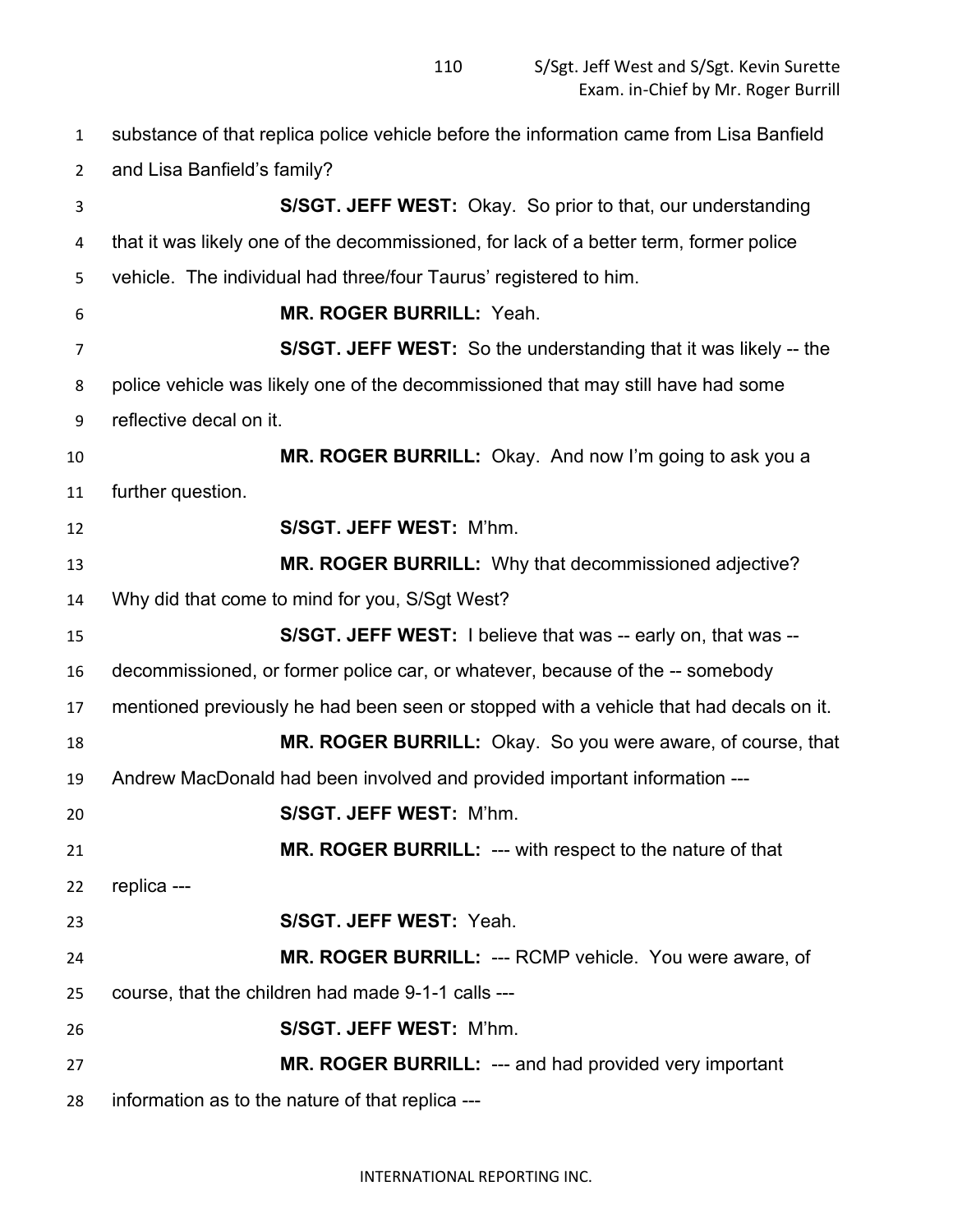| $\mathbf{1}$   | S/SGT. JEFF WEST: Yeah.                                                                     |  |
|----------------|---------------------------------------------------------------------------------------------|--|
| $\overline{2}$ | MR. ROGER BURRILL: --- vehicle. Did you have access to that                                 |  |
| 3              | information for purposes of formulating your thoughts about the replica RCMP vehicle?       |  |
| 4              | S/SGT. JEFF WEST: No, I did not.                                                            |  |
| 5              | MR. ROGER BURRILL: Okay. Did you know that Andrew                                           |  |
| 6              | MacDonald was available to be interviewed and/or interviewed and information had            |  |
| $\overline{7}$ | been obtained from him earlier in the morning?                                              |  |
| 8              | S/SGT. JEFF WEST: I believe it was in the early morning, I don't                            |  |
| 9              | know the exact time, when S/Sgt. Halliday made me aware that Mr. MacDonald had              |  |
| 10             | been interviewed and provided additional information about -- but at the onset, I wasn't    |  |
| 11             | aware of Mr. MacDonald.                                                                     |  |
| 12             | MR. ROGER BURRILL: Okay. And can you explain or provide                                     |  |
| 13             | any insight into why that fundamental witness who had fundamental information, the          |  |
| 14             | Critical Incident Commander wouldn't have been made aware of?                               |  |
| 15             | S/SGT. JEFF WEST: I can't speculate on why that ---                                         |  |
| 16             | MR. ROGER BURRILL: Okay.                                                                    |  |
| 17             | <b>S/SGT. JEFF WEST: --- wasn't brought forward to me.</b>                                  |  |
| 18             | MR. ROGER BURRILL: No, that's fair enough.                                                  |  |
| 19             | Any comments, S/Sgt Surette?                                                                |  |
| 20             | S/SGT. KEVIN SURETTE: No. Just to reiterate, I know we -- I                                 |  |
| 21             | talked about this before as well, in relation to Mr. MacDonald, and in reviewing my notes   |  |
| 22             | in preparation for today, I did note the same thing, that Steve Halliday provided us with   |  |
| 23             | information at approximately 6:20 or 6:25 that Mr. MacDonald had been interviewed by        |  |
| 24             | and MCU member, Cpl Berthiaume, and that he was -- I -- my notes do say, if I recall,       |  |
| 25             | that he was driving a Taurus, but he drove into the Portapique area and Mr. MacDonald       |  |
| 26             | felt that he had no -- or as it was relayed to us, Mr. MacDonald solidified our belief that |  |
| 27             | there was no other way out.                                                                 |  |
| 28             | So I do have that in my notes at 6:25 or so.                                                |  |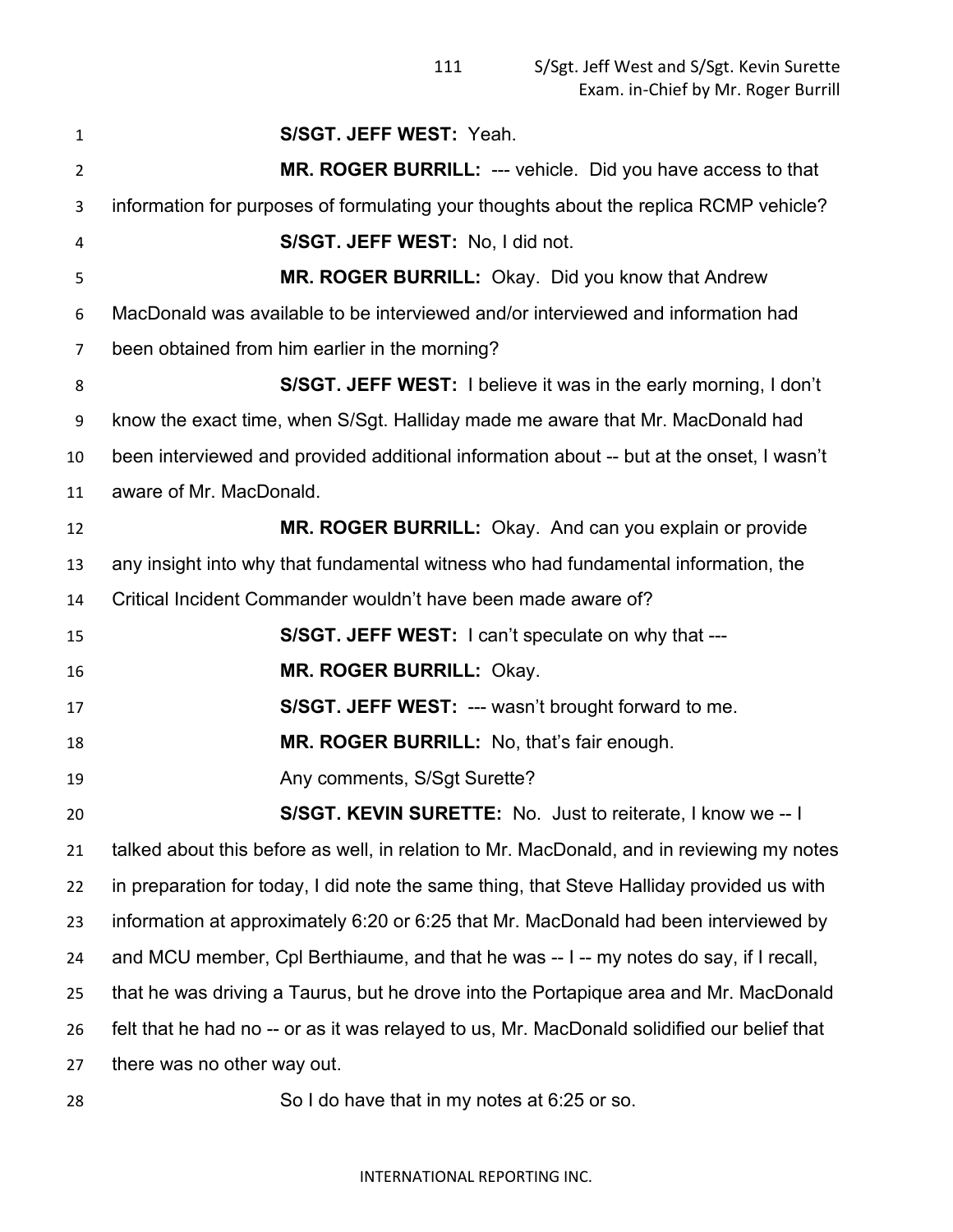| $\mathbf{1}$   | MR. ROGER BURRILL: M'hm.                                                                    |
|----------------|---------------------------------------------------------------------------------------------|
| $\overline{2}$ | S/SGT. KEVIN SURETTE: And just to be -- to state the obvious,                               |
| 3              | when we talk about a dynamic Command Post, that was immediately followed by the             |
| 4              | call that Lisa Banfield had come out of Leon Joudrey's house. And so there's -- that's      |
| 5              | just one example of how quickly some of this pertinent information was coming out.          |
| 6              | MR. ROGER BURRILL: Yeah, I understand. And I suspect there                                  |
| 7              | might be some concern amongst people with respect to the fact that the Andrew               |
| 8              | MacDonald information was well available long before Lisa Banfield and Lisa Banfield's      |
| 9              | information became available to you, and the children's 9-1-1 calls certainly would have    |
| 10             | been well available to, you know, critical decision ---                                     |
| 11             | S/SGT. JEFF WEST: M'hm.                                                                     |
| 12             | MR. ROGER BURRILL: --- makers, like you.                                                    |
| 13             | My concern is, what do you say in terms of that information being                           |
| 14             | available, but the Critical Incident Commanders not actually having access to it? How       |
| 15             | could that be?                                                                              |
| 16             | S/SGT. JEFF WEST: Well, it's one of the -- I can't -- how do you                            |
| 17             | speculate why that wasn't available to you? Like, -- and to theorize why it wasn't, I can't |
| 18             | say.                                                                                        |
| 19             | MR. ROGER BURRILL: Okay. No answer further than that?                                       |
| 20             | S/SGT. JEFF WEST: No.                                                                       |
| 21             | MR. ROGER BURRILL: Okay. Thank you. I'm led to believe that                                 |
| 22             | prior to Ms. Banfield emerging from the Portapique area, that there was a bit of a          |
| 23             | dormant period in terms of the investigation. Would that be a correct assessment of         |
| 24             | what was going on or am I incorrect in that regard?                                         |
| 25             | S/SGT. JEFF WEST: I don't know if dormant ---                                               |
| 26             | MR. ROGER BURRILL: Okay. Help me out on that.                                               |
| 27             | S/SGT. JEFF WEST: And when I think of throughout the evening                                |
| 28             | and early morning hours, everybody was heavily tasked, whether it was ERT or our            |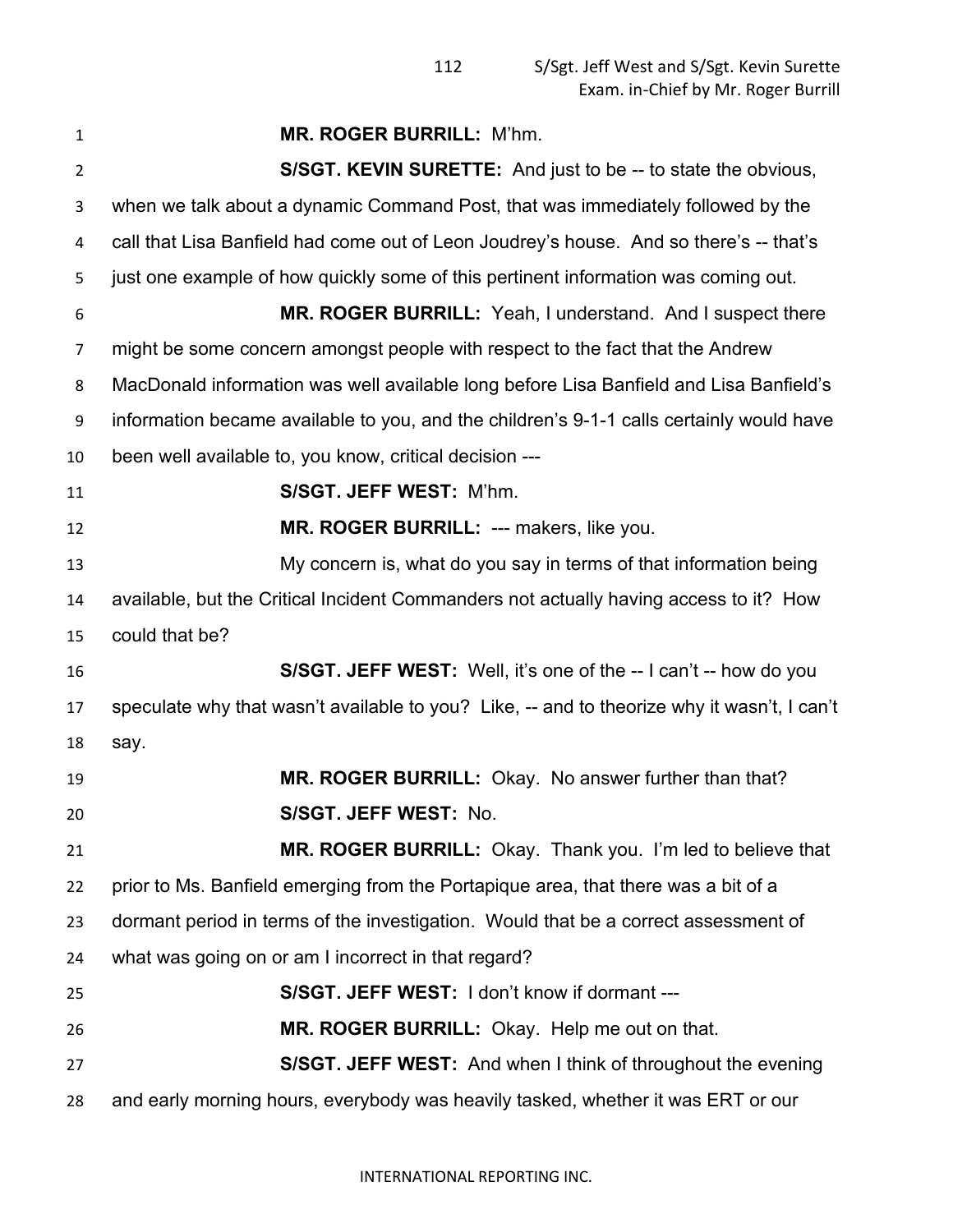| $\mathbf{1}$   | investigators. So there was lots going on. So I don't know what you mean by                 |  |
|----------------|---------------------------------------------------------------------------------------------|--|
| $\overline{2}$ | "dormant"?                                                                                  |  |
| 3              | MR. ROGER BURRILL: Yeah, what I mean is no new information                                  |  |
| 4              | coming in, ---                                                                              |  |
| 5              | S/SGT. JEFF WEST: Oh.                                                                       |  |
| 6              | MR. ROGER BURRILL: --- no actual decisions being made as a                                  |  |
| $\overline{7}$ | result of new information. Is that inaccurate on my part?                                   |  |
| 8              | S/SGT. JEFF WEST: I think we're saying there's -- the initial                               |  |
| 9              | information that was out -- the initial inflow of information going on, then when we got to |  |
| 10             | the Command Post. However, throughout the early morning hours, there was not -- and         |  |
| 11             | I don't know -- I don't think dormant is the right word.                                    |  |
| 12             | MR. ROGER BURRILL: And that's fair.                                                         |  |
| 13             | S/SGT. JEFF WEST: But there was no -- there wasn't a significant                            |  |
| 14             | amount of additional information or intelligence coming in. There was a lot of              |  |
| 15             | background work going on with inquiries with the suspect's parents and stuff like that,     |  |
| 16             | but we weren't getting a lot of additional information to impact the move forward.          |  |
| 17             | MR. ROGER BURRILL: Yeah. I-and the reason I used that                                       |  |
| 18             | word dormant that you have corrected me on is because after Ms. Banfield emerged,           |  |
| 19             | the family information became aware, things were moving hot and heavy very, very            |  |
| 20             | quickly, ---                                                                                |  |
| 21             | S/SGT. JEFF WEST: M'hm.                                                                     |  |
| 22             | MR. ROGER BURRILL: --- compared to the hour before, things                                  |  |
| 23             | were not quite as busy. Would that be a better and more accurate assessment?                |  |
| 24             | S/SGT. JEFF WEST: Yes, because if you -- I think that's much                                |  |
| 25             | more accurate because in those hour plus earlier, that was what allowed us to start,        |  |
| 26             | okay, now we can start working on an evacuation plan.                                       |  |
| 27             | <b>MR. ROGER BURRILL: Right.</b>                                                            |  |
| 28             | S/SGT. JEFF WEST: So it allows us to -- so I won't say dormant,                             |  |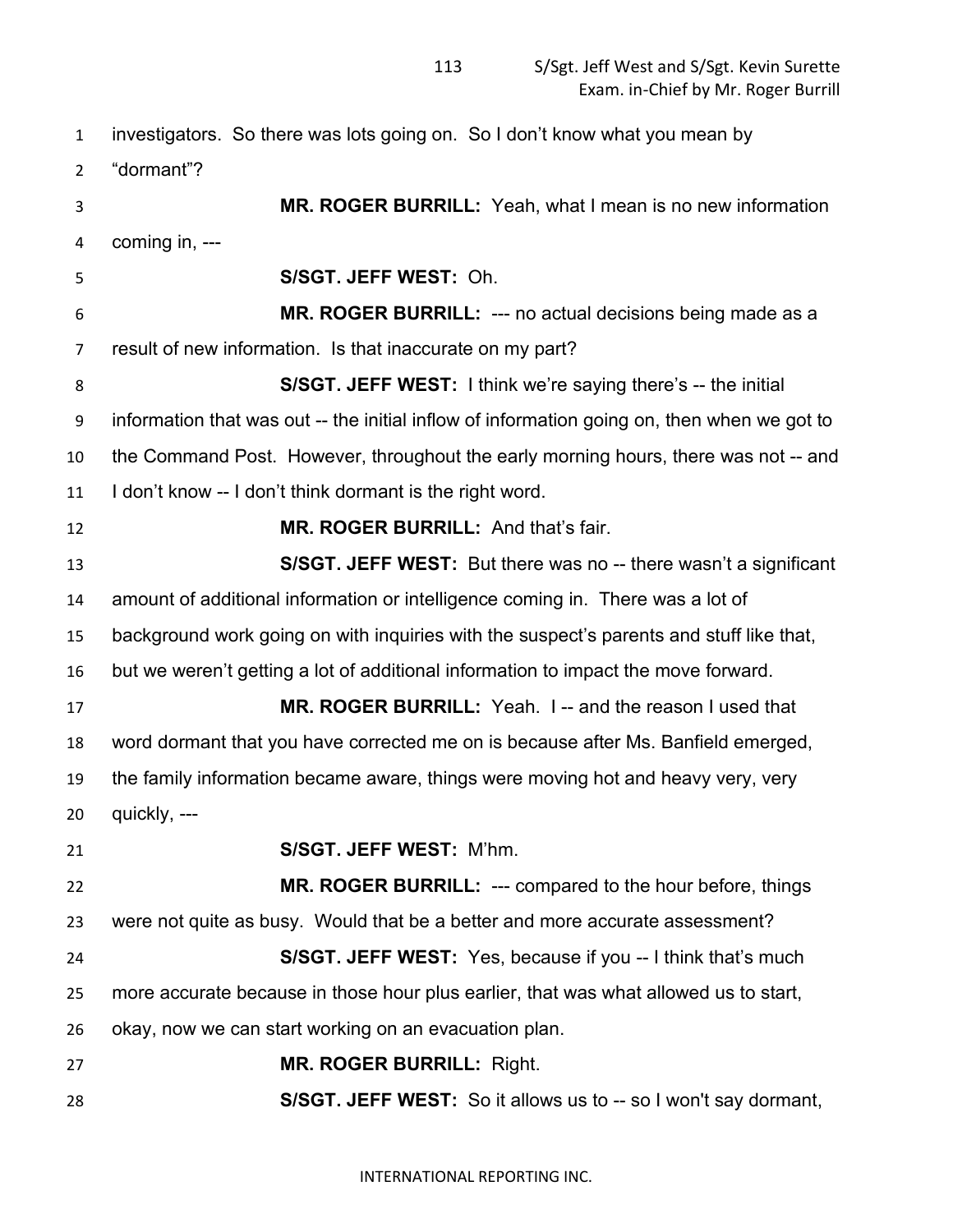| $\mathbf{1}$   | but the what's important now, why here, why now, what has changed.                       |
|----------------|------------------------------------------------------------------------------------------|
| $\overline{2}$ | MR. ROGER BURRILL: Thank you. And I think we're both getting                             |
| 3              | together in terms of ---                                                                 |
| 4              | S/SGT. JEFF WEST: Okay.                                                                  |
| 5              | <b>MR. ROGER BURRILL: --- our terminology.</b> I guess my question                       |
| 6              | for you then is, once you're thinking of the evacuation plan, do you, at that point, put |
| 7              | your mind potentially to public coms, or is that still entirely with S/Sgt. Halliday?    |
| 8              | S/SGT. JEFF WEST: We weren't with -- I don't think we discussed                          |
| 9              | public comms at that moment.                                                             |
| 10             | <b>MR. ROGER BURRILL: Okay.</b>                                                          |
| 11             | S/SGT. JEFF WEST: I don't recall.                                                        |
| 12             | MR. ROGER BURRILL: Okay. I'm moving along here, gentlemen.                               |
| 13             | I should be ---                                                                          |
| 14             | S/SGT. JEFF WEST: Okay.                                                                  |
| 15             | <b>MR. ROGER BURRILL: --- done here very soon. I wanted to</b>                           |
| 16             | discuss the credible lead with respect to Wentworth. At that time, S/Sgt. West, and I'm  |
| 17             | going to refer to page 254, paragraph 543 as a sort of jumping point, so we can          |
| 18             | contextualize it. But at that time, Sgt. West,                                           |
| 19             | "Approximately two minutes later, [] broadcast[]                                         |
| 20             | "H - ERT Base," confirmed that EMRT should respond                                       |
| 21             | to the Wentworth scene. CIC West then attempted to                                       |
| 22             | contact [] Tim Mills, but appeared to [be]                                               |
| 23             | experiencing poor audio quality"                                                         |
| 24             | So this takes us back to ---                                                             |
| 25             | S/SGT. JEFF WEST: Yes.                                                                   |
| 26             | MR. ROGER BURRILL: --- a fundamental concern that we had                                 |
| 27             | been discussing ---                                                                      |
| 28             | S/SGT. JEFF WEST: Yes.                                                                   |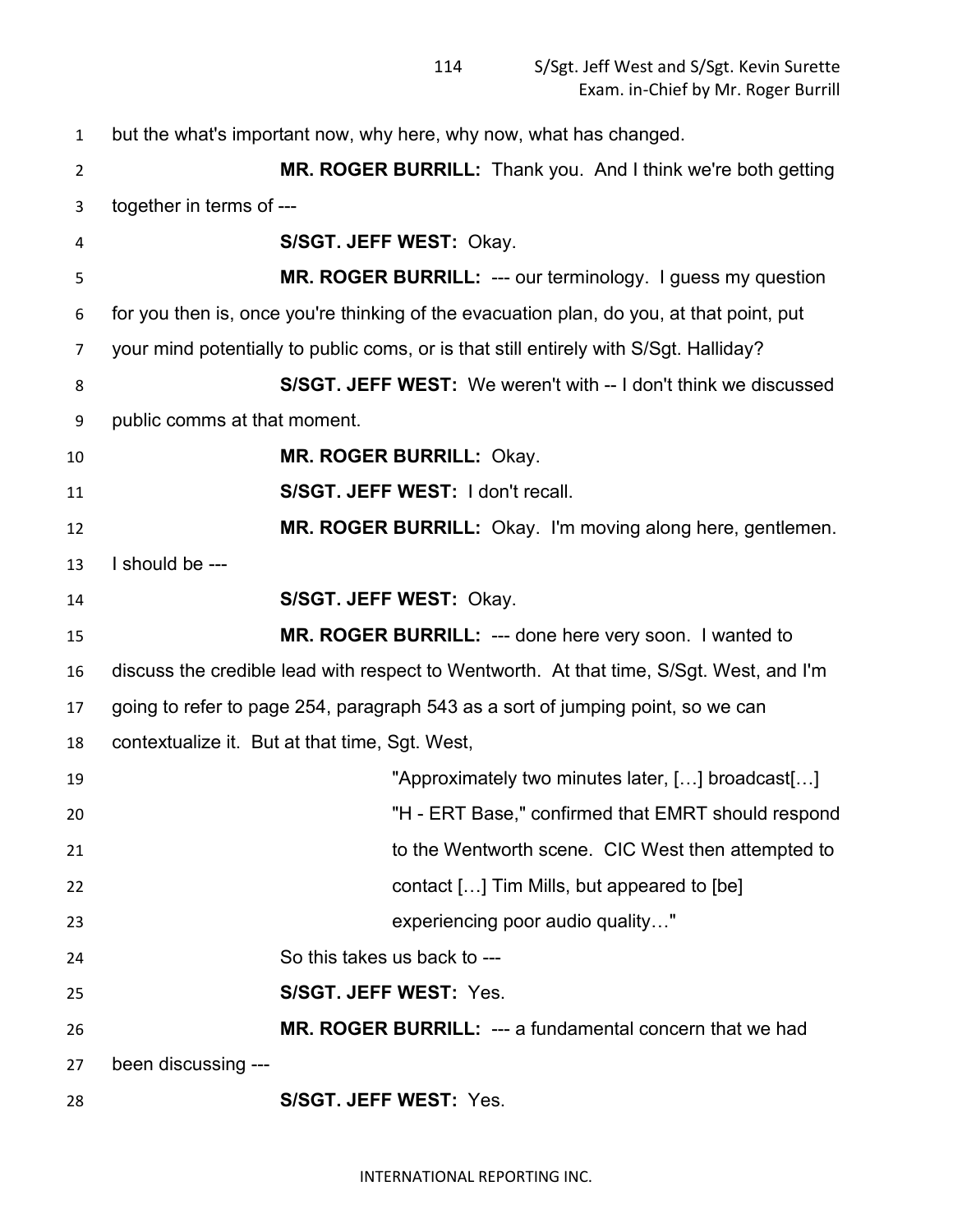S/Sgt. Jeff West and S/Sgt. Kevin Surette Exam. in-Chief by Mr. Roger Burrill

| $\mathbf{1}$   | MR. ROGER BURRILL: --- earlier. Did you experience poor audio                              |  |
|----------------|--------------------------------------------------------------------------------------------|--|
| $\overline{2}$ | quality in terms of your ability to speak to ERT team leader?                              |  |
| 3              | S/SGT. JEFF WEST: Yeah, and I think that's evident throughout                              |  |
| 4              | the radio transcript. And as things changed, things start to happen, there's more people   |  |
| 5              | on the radio, so there's more reason why you can't get through. So, once again, it goes    |  |
| 6              | back to we've acknowledged that radio comms is an issue.                                   |  |
| $\overline{7}$ | <b>MR. ROGER BURRILL:</b> Yeah. All right. Once the mission shifts --                      |  |
| 8              |                                                                                            |  |
| 9              | S/SGT. JEFF WEST: M'hm.                                                                    |  |
| 10             | MR. ROGER BURRILL: --- so to speak, to Glenholme ---                                       |  |
| 11             | S/SGT. JEFF WEST: M'hm.                                                                    |  |
| 12             | MR. ROGER BURRILL: --- how does the Critical Incident                                      |  |
| 13             | Commander's role impact or change? Are you able to discuss your role at that stage,        |  |
| 14             | given the fact that we have a mobile active shooter, and any comments you have on          |  |
| 15             | that would be I think appreciated ---                                                      |  |
| 16             | S/SGT. JEFF WEST: Yeah.                                                                    |  |
| 17             | MR. ROGER BURRILL: --- by the ---                                                          |  |
| 18             | <b>S/SGT. JEFF WEST:</b> And I think that's a fair point, and I believe                    |  |
| 19             | Kevin and I will both have some comments on that.                                          |  |
| 20             | <b>MR. ROGER BURRILL: Yeah.</b>                                                            |  |
| 21             | S/SGT. JEFF WEST: Is because we've always talked early on                                  |  |
| 22             | what a traditional critical incident armed barricade. Now we've gone from not a            |  |
| 23             | contained scene, not a contained location to a mobile. And so it's really -- we get to the |  |
| 24             | point, and it's almost our response within getting to the -- it really comes a truly a     |  |
| 25             | collaborative response, effort with our uniform commander, how do we get our               |  |
| 26             | resources where we need to get them, maintain -- recognizing that we still have crime      |  |
| 27             | scenes in Portapique that we have to maintain and protect. So I guess really, and Kevin    |  |
| 28             | will probably be able to add to this, it's kind of -- it really changes kind of some       |  |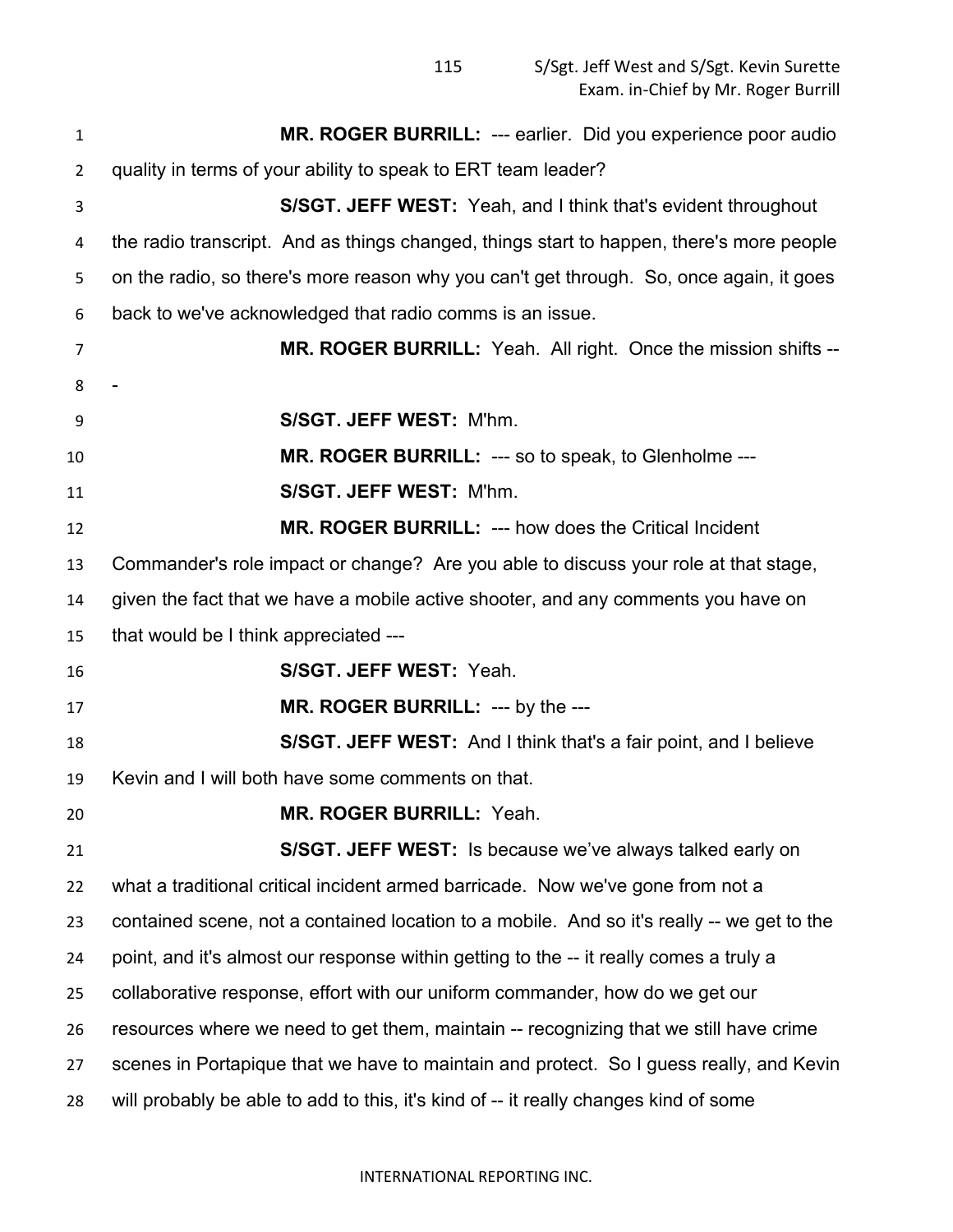traditional thinking of dealing with it. Now we have a mobile threat, and a lot of times, we'll almost equate it to it's almost like an IARD type situation that's physical, vehicle

borne in the sense that we're trying to get to the ---

 **MR. ROGER BURRILL:** S/Sgt. Surette, I know you want to speak to this.

 **S/SGT. KEVIN SURETTE:** Yeah. No, exactly as Jeff said, and just to add to that, it becomes a -- it's no longer a traditional ERT call for a number of reasons, so it becomes much more of a collaboration between general duty and our ERT responders. We have to rely -- as an Incident Commander, we are primarily in control of the ERT and CNT, as we've talked about, in that command triangle. We have 11 -- in a traditional response, the uniform, or GD leader, or commander, would -- we may say we want this road, that road and that road blocked off. It's up to him who he sends to each of those roads; right? So in a case like this, we, as Incident Commanders, and we, as commanding the Emergency Response Team, have to rely on the GD resources. There's a lot more of them out there, a lot more cars, more mobile, to help us try and track this guy down and try to hem him in. And that led to a number of decisions later on that we -- you know, we can talk about as far as, you know, blocking the roads or not, and that type of thing. But in reality, it becomes kind of a collaboration of everybody who's involved. And at that point, I don't say that any one person can really have control of everything that's going on. It becomes much more of a collaboration.

 **MR. ROGER BURRILL:** How effective is the Critical Incident Command model operating from Great Village Fire Hall to deal with the manhunt of an active shooter from northern Nova Scotia down to southern Nova Scotia?

**S/SGT. JEFF WEST:** It's a very difficult role and responsibility.

**MR. ROGER BURRILL:** Seems difficult.

**S/SGT. JEFF WEST:** Yeah.

**MR. ROGER BURRILL:** My question is ---

INTERNATIONAL REPORTING INC.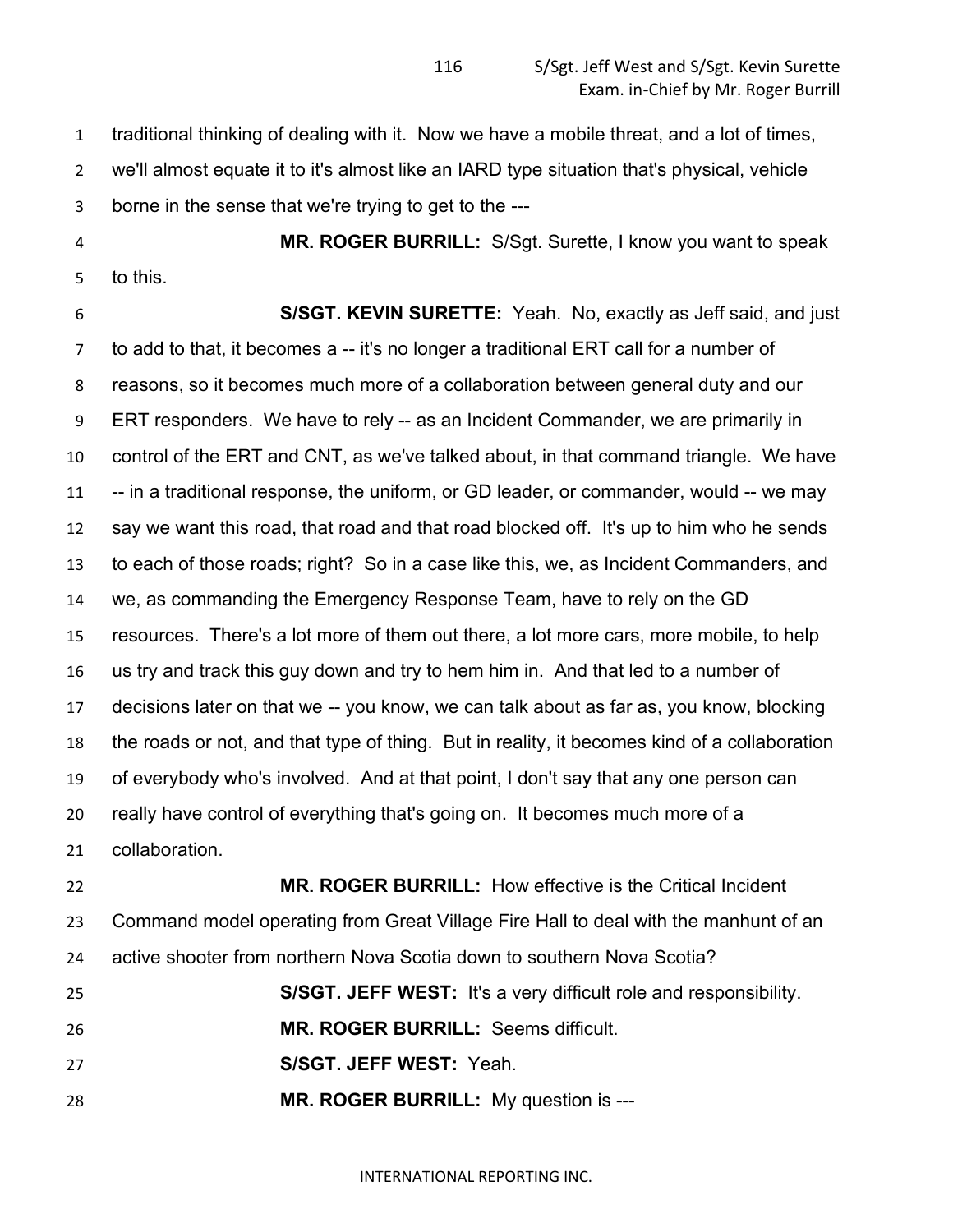| $\mathbf{1}$   | S/SGT. JEFF WEST: Yeah.                                                                   |
|----------------|-------------------------------------------------------------------------------------------|
| $\overline{2}$ | MR. ROGER BURRILL: --- how effective ---                                                  |
| 3              | S/SGT. JEFF WEST: Well ---                                                                |
| 4              | <b>MR. ROGER BURRILL: --- is your Critical Incident Command</b>                           |
| 5              | model under these circumstances?                                                          |
| 6              | S/SGT. JEFF WEST: I guess, like, when you're looking at it and                            |
| 7              | think -- you're saying how effective is the model, well, is there somebody in charge?     |
| 8              | And it goes back to Kevin said, somebody's in charge, okay, we have to rely on, we --     |
| 9              | who can get our general duty resources? Who can get our ERT resources, who -- so          |
| 10             | this incident is truly a one-off that nobody has been involved in. So to think of, okay,  |
| 11             | how would you do it differently from a Command Post, whether a Command Post in            |
| 12             | Great Village or wherever your Command Post is, it's very difficult to say.               |
| 13             | MR. ROGER BURRILL: Okay. All right. I think I'll come back to it                          |
| 14             | in a moment, but I want to ask you about decisions made about roadblocks, choke           |
| 15             | points and checkpoints.                                                                   |
| 16             | S/SGT. JEFF WEST: Yeah.                                                                   |
| 17             | MR. ROGER BURRILL: Did you gentleman have a role in that in                               |
| 18             | terms of decisions being made in that regard?                                             |
| 19             | S/SGT. JEFF WEST: Yeah. And with that, there is all kinds of                              |
| 20             | discussions going on. And with that, I guess, we had to look at timeline we were at and   |
| 21             | what we were dealing with then. And discussions were, there were -- lots were based       |
| 22             | on -- around roadblocks versus visibility; okay? And Kevin has mentioned this before in   |
| 23             | our discussions, and there's one thing to take into account, if we're talking roadblocks, |
| 24             | roadblocks are member heavy in the sense that we have to have a lot of resources.         |
| 25             | Given this dynamic, roadblocks may create a target-rich environment, for lack of a        |
| 26             | better terminology. When we're -- we've got a number of roads all through that area,      |
| 27             | and it's kind of, like, almost, do we -- does -- do you value that, or do we need eyes on |
| 28             | the road there, where we can see if we can see the suspect vehicle and then build from    |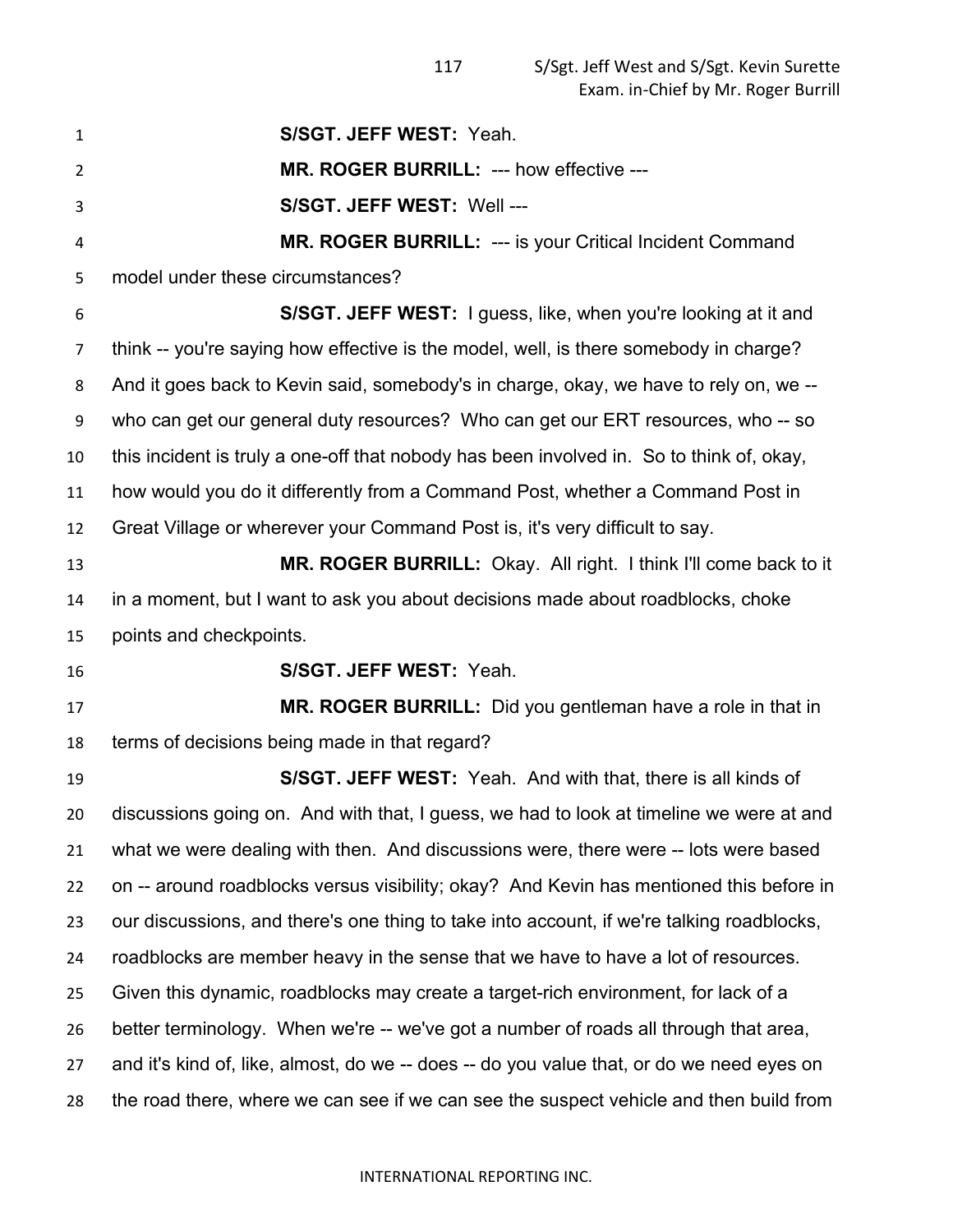| 1  | there. So I think there's where a lot of discussions centred around.                    |  |
|----|-----------------------------------------------------------------------------------------|--|
| 2  | <b>MR. ROGER BURRILL:</b> Right. And there was discussions with                         |  |
| 3  | respect to roadblocks and checkpoints and so on.                                        |  |
| 4  | S/SGT. JEFF WEST: Yeah.                                                                 |  |
| 5  | <b>MR. ROGER BURRILL:</b> And the decision rested with the Critical                     |  |
| 6  | Incident Commander at this point?                                                       |  |
| 7  | S/SGT. JEFF WEST: Yes.                                                                  |  |
| 8  | MR. ROGER BURRILL: So we'll look at paragraph 603 at page                               |  |
| 9  | 274. 603 and 604 speak about that decision-making process. But, essentially, at 603,    |  |
| 10 | there's the discussion of the target-rich environment ---                               |  |
| 11 | S/SGT. JEFF WEST: M'hm.                                                                 |  |
| 12 | MR. ROGER BURRILL: --- that you mentioned, S/Sgt. West. At                              |  |
| 13 | 604,                                                                                    |  |
| 14 | "According to S/Sgt. Surette's notes, a discussion                                      |  |
| 15 | occurred between himself, CIC MacGillivray, and                                         |  |
| 16 | S/Sgt. West about closing [] highways down versus                                       |  |
| 17 | setting up members at stationary points for them to                                     |  |
| 18 | observe traffic, with "ERT staged at strategic points                                   |  |
| 19 | for response." It was agreed that ERT members                                           |  |
| 20 | would be strategically positioned to observe traffic.                                   |  |
| 21 | S/Sgt. Surette explained to the Commission that the                                     |  |
| 22 | aforementioned concerns informed his decision to                                        |  |
| 23 | direct the monitoring of major roads instead of                                         |  |
| 24 | blocking them."                                                                         |  |
| 25 | That must have been a very difficult decision, and I suspect that                       |  |
| 26 | you weren't very experienced in making this type of decision. Is that a fair assessment |  |
| 27 | on my part?                                                                             |  |
| 28 | S/SGT. JEFF WEST: When you -- experienced ---                                           |  |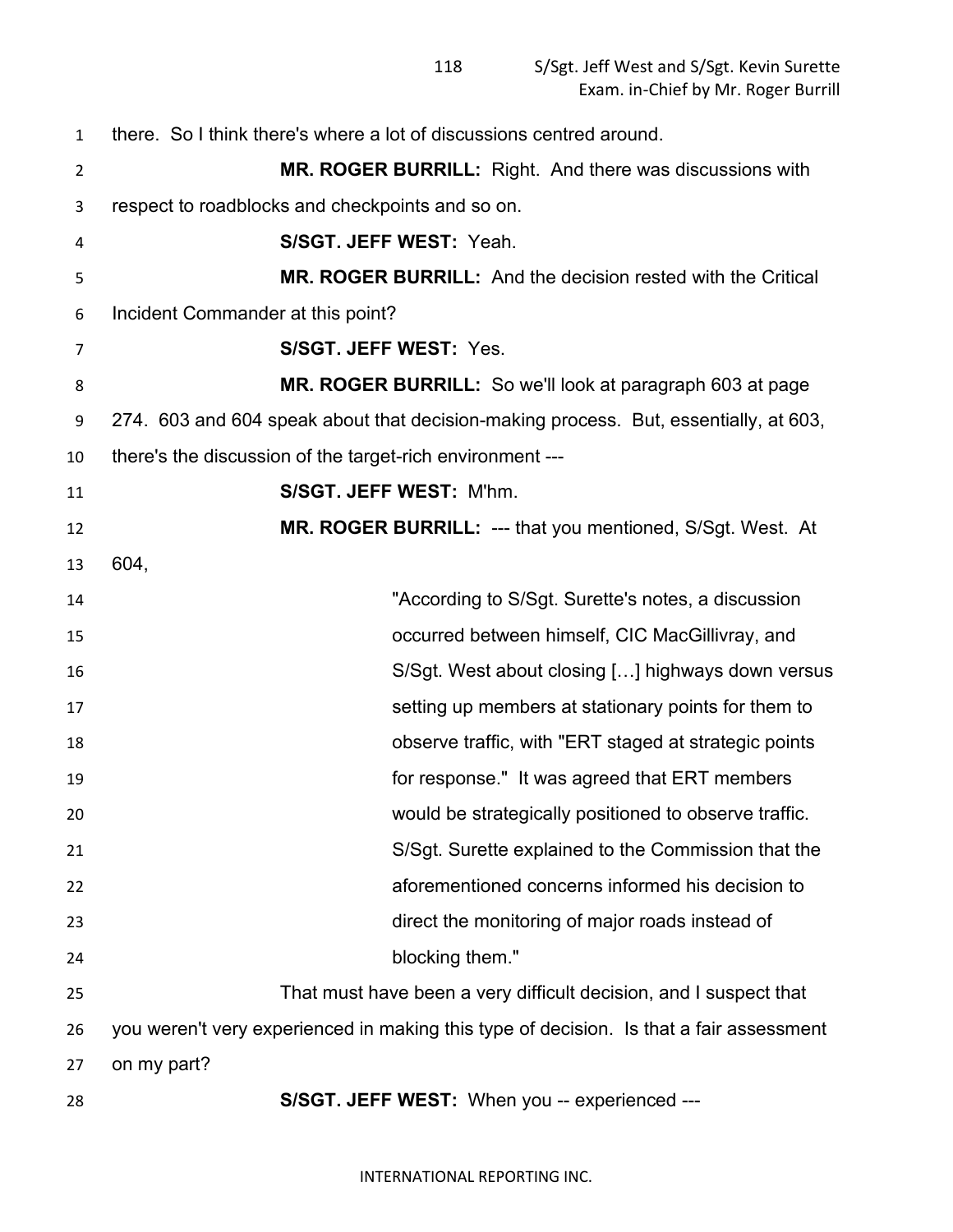| 1  | MR. ROGER BURRILL: Experienced in the manhunt part --                                      |  |
|----|--------------------------------------------------------------------------------------------|--|
| 2  | portion of this type of response?                                                          |  |
| 3  | S/SGT. JEFF WEST: Well, and I think it goes back when you say                              |  |
| 4  | manhunt.                                                                                   |  |
| 5  | <b>MR. ROGER BURRILL: Yeah.</b>                                                            |  |
| 6  | S/SGT. JEFF WEST: Okay.                                                                    |  |
| 7  | <b>MR. ROGER BURRILL: Yeah.</b>                                                            |  |
| 8  | S/SGT. JEFF WEST: Is there a specific course offered by the                                |  |
| 9  | RCMP, Canadian Police College titled manhunt?                                              |  |
| 10 | <b>MR. ROGER BURRILL: Yeah.</b>                                                            |  |
| 11 | S/SGT. JEFF WEST: No, you're relying on your policing                                      |  |
| 12 | experiences that you've developed over 30 plus years of policing ---                       |  |
| 13 | <b>MR. ROGER BURRILL: Right.</b>                                                           |  |
| 14 | S/SGT. JEFF WEST: --- as well as the people that you have in the                           |  |
| 15 | room with you to make decisions.                                                           |  |
| 16 | <b>MR. ROGER BURRILL: Right.</b>                                                           |  |
| 17 | S/SGT. KEVIN SURETTE: And I think the process remains the                                  |  |
| 18 | same, your critical thinking and critical decision-making process. So if I can use that as |  |
| 19 | an example.                                                                                |  |
| 20 | MR. ROGER BURRILL: Please.                                                                 |  |
| 21 | S/SGT. KEVIN SURETTE: If you block the road, you've got -- in                              |  |
| 22 | practical terms, you've got members out of their cars with hard body armour and            |  |
| 23 | carbines probably, but they're vulnerable. They're stopping traffic. Then you've got a     |  |
| 24 | line-up of cars perhaps 2 kilometres long on the 102, and then you've got a person who     |  |
| 25 | at this point, when this discussion happened, Glenholme had happened, Hunters Road         |  |
| 26 | had happened, Plains Road had happened. You've got a person who is clearly killing at      |  |
| 27 | random. And are you going to expose two kilometres, or a kilometer, or even two cars       |  |
| 28 | to someone approaching them in a marked -- what looks like a marked police car and         |  |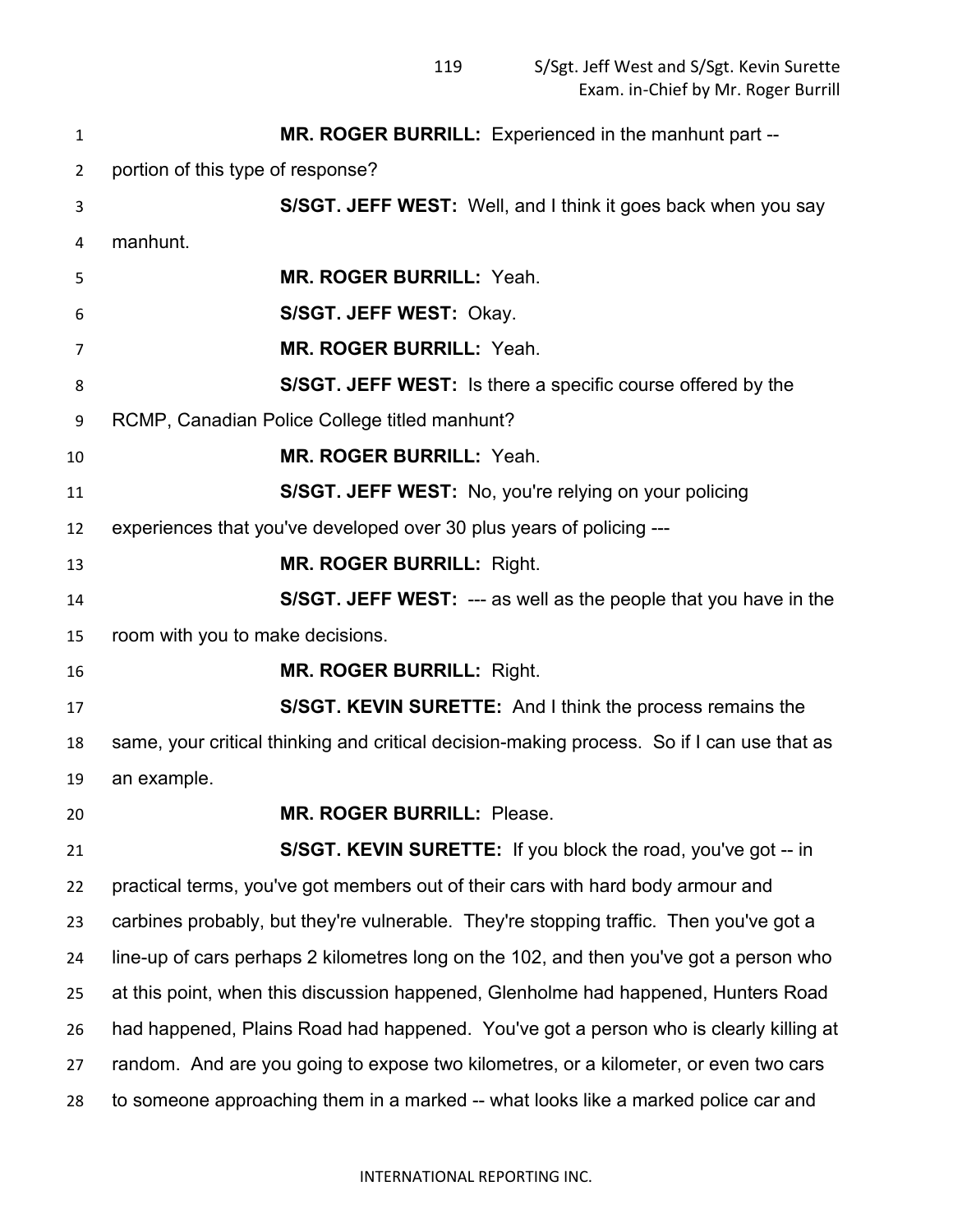just opening fire? And I -- I'll be honest, I really advocated to not block the roads for that reason. If we could keep eyes on the intersections, we knew that there was likely going to be a shootout at some point, but we didn't want a shootout to happen in front of a line-up of civilians parked on the 102, probably getting out of their cars and looking around to see what's going on, because you know that's going to happen. So, to me, that was the lesser of two evils there. **MR. ROGER BURRILL:** No, I understand the decision-making process, and I think it's indicated, and you've given it context. I guess my question to you was earlier about experience and courses, and S/Sgt. West --- **S/SGT. JEFF WEST:** M'hm. **MR. ROGER BURRILL:** --- said there's no courses. You can't table talk this; can you? **S/SGT. JEFF WEST:** No. **S/SGT. KEVIN SURETTE:** No. **S/SGT. JEFF WEST:** And that's in some of our discussions post- event. This isn't something that you table -- it's not similar to anything in the exercise at Canadian Police College. It's not a table -- it --- **S/SGT. KEVIN SURETTE:** It's not something that's --- **S/SGT. JEFF WEST:** Been table talked. **MR. ROGER BURRILL:** Okay. I promised you 10 minutes ago I was almost at the end. I really am almost at the end. Page 279, Madam Registrar, at paragraph 613, I want to direct your attention to the transcript excerpt at 10:23:13. This is S/Sgt. West communicating with Cpl. Mills. "Yeah, Tim, I've got -- ah, the Risk Manager's gonna be coordinating where […] uniform cars are going. Um, I'm gonna leave it with you [or] get our um, ERT resources staged in some strategic locations…"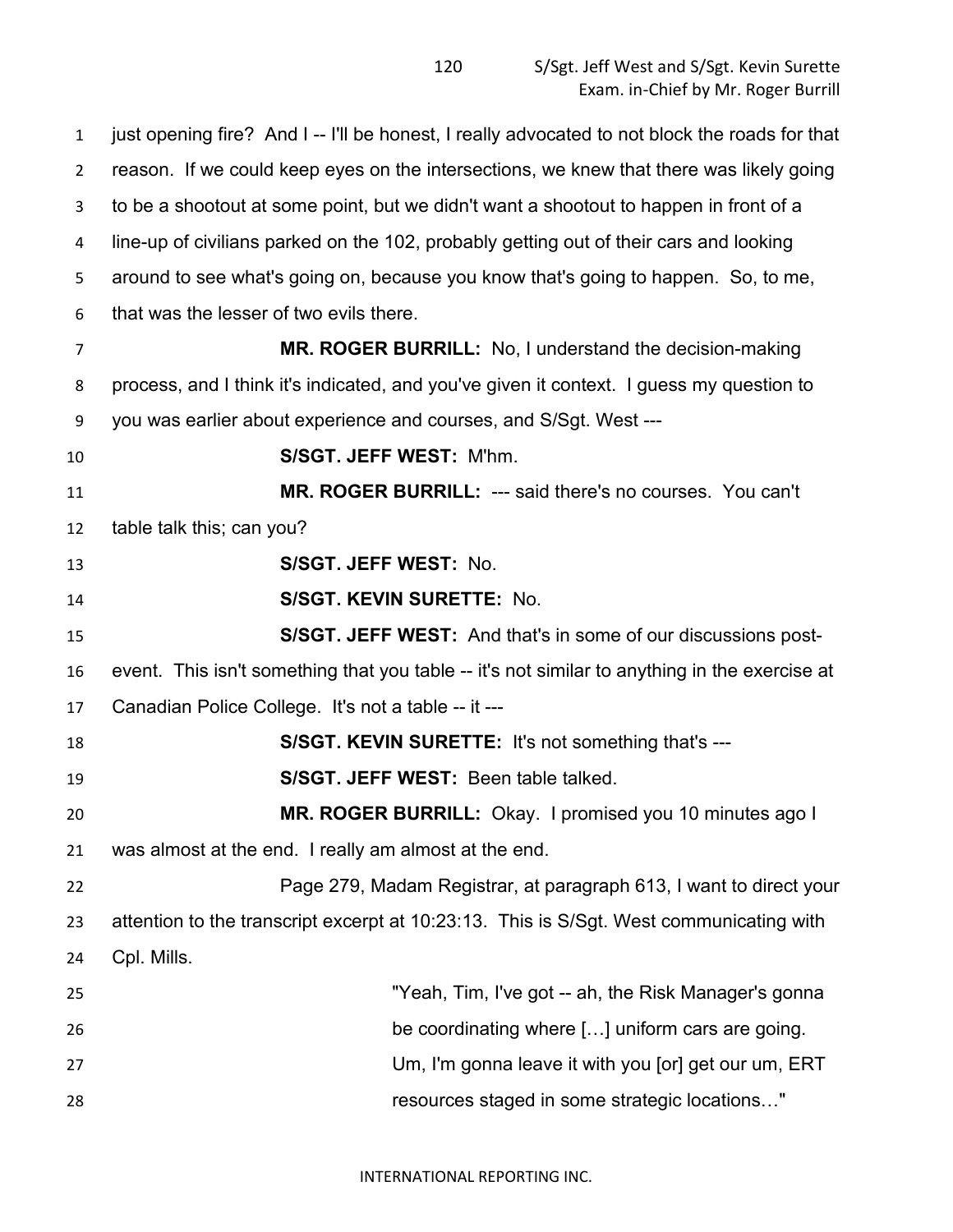| $\mathbf{1}$   | It appears to me, from that, that a decision was made to hand over                         |
|----------------|--------------------------------------------------------------------------------------------|
| $\overline{2}$ | decision making to the frontline ERT personnel at that point. Is that a correct            |
| 3              | assessment of that commentary?                                                             |
| 4              | <b>S/SGT. JEFF WEST:</b> Yeah. And this was -- 10:23, this was after                       |
| 5              | S/Sgt. MacGillvray had taken over command.                                                 |
| 6              | <b>MR. ROGER BURRILL: Right.</b>                                                           |
| $\overline{7}$ | <b>S/SGT. JEFF WEST:</b> Okay. So, at that point, it was relying on                        |
| 8              | Staff -- Cpl. Mills to strategically position his members.                                 |
| 9              | <b>MR. ROGER BURRILL: Right.</b>                                                           |
| 10             | S/SGT. JEFF WEST: So that's given him -- delegating it down to                             |
| 11             | him to where he wants to place his resources.                                              |
| 12             | MR. ROGER BURRILL: Right. And the next natural question                                    |
| 13             | would be, it seems to me, and please comment on this ---                                   |
| 14             | S/SGT. JEFF WEST: Yeah.                                                                    |
| 15             | <b>MR. ROGER BURRILL: --- that the CIC or the Critical Incident</b>                        |
| 16             | Commander model has become redundant at that point because the ERT is taking over          |
| 17             | control of placement of his people; isn't that a fair assessment?                          |
| 18             | S/SGT. JEFF WEST: I don't see it as being redundant. There's                               |
| 19             | still other aspects to the Critical Incident Package that are involved. So we're allowing  |
| 20             | him, we're giving him the -- it's one of those things, we're not dictating tactics to him. |
| 21             | We're allowing him the ability to place his resources as he feels is appropriate, knowing  |
| 22             | what he had, who's in what vehicle, where the dog is ---                                   |
| 23             | MR. ROGER BURRILL: Right. Because ---                                                      |
| 24             | S/SGT. JEFF WEST: --- where the TAV is, his ---                                            |
| 25             | <b>MR. ROGER BURRILL: --- he's on the road, on the scene ---</b>                           |
| 26             | S/SGT. JEFF WEST: Yeah.                                                                    |
| 27             | MR. ROGER BURRILL: --- and you're at the Great Village ---                                 |
| 28             | S/SGT. JEFF WEST: Yeah, because ---                                                        |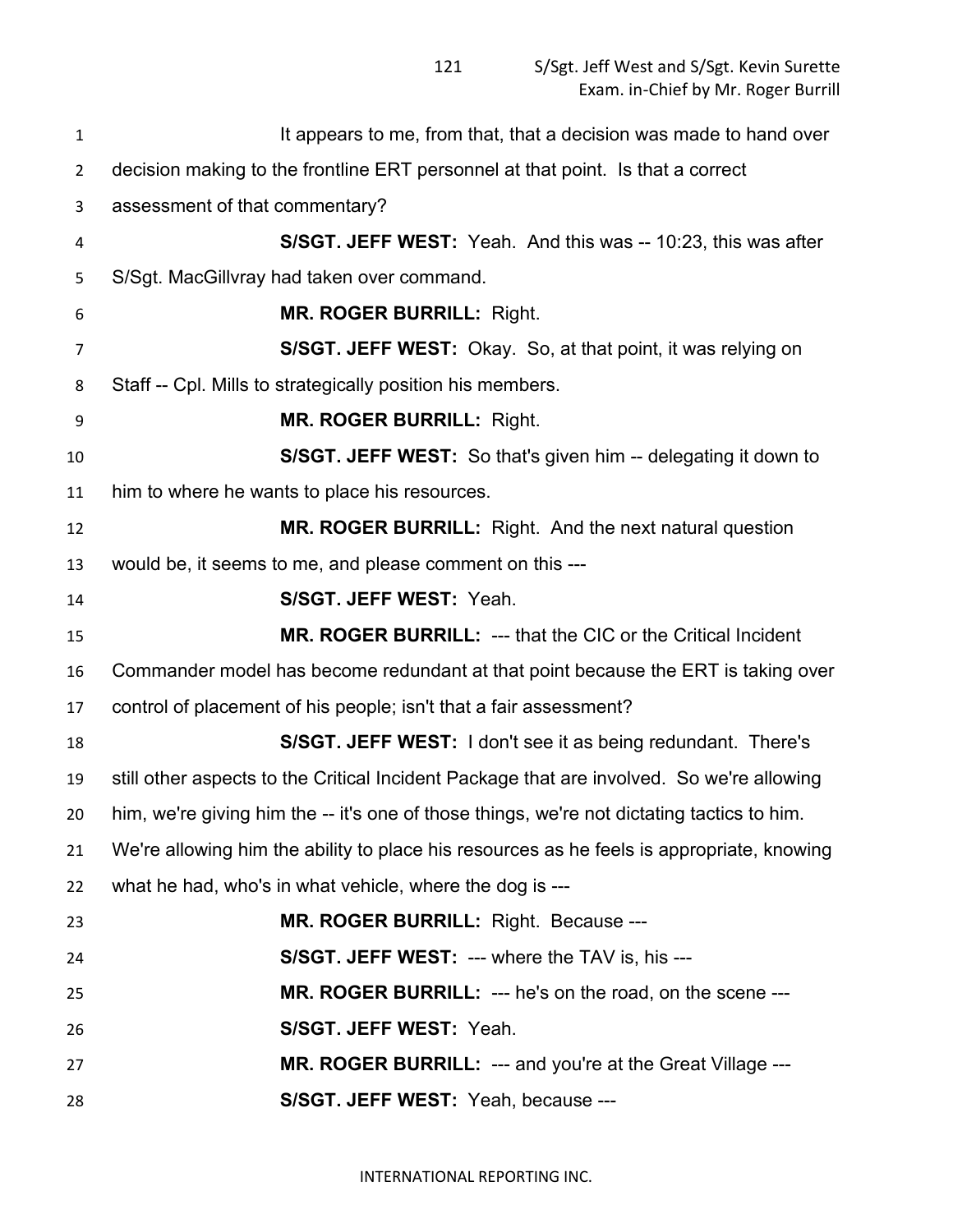**MR. ROGER BURRILL:** --- Fire Hall during --- **S/SGT. JEFF WEST:** --- if -- and we'll probably typically, if it would have been -- if there would have been a Tact Ops in the Command Post --- **MR. ROGER BURRILL:** Yeah. **S/SGT. JEFF WEST:** --- those conversation would have been with Tact Ops. **MR. ROGER BURRILL:** Okay. **S/SGT. KEVIN SURETTE:** And I think really, that's a -- that there, to me, is a sign of strong leadership in letting -- knowing when to relinquish control and knowing when to take it back. And in this case, I think, they're on the ground. They're in a better position to determine where they should be going, based on everything that's going on around them, while we are, again, in Great Village in a fire hall. **MR. ROGER BURRILL:** Yeah. **S/SGT. KEVIN SURETTE:** So I think that was a necessary component of that collaborative effort that I spoke of earlier. **MR. ROGER BURRILL:** Okay. In terms of what's going on at that stage, given the fact you're in the Great Village Fire Hall, and the responsibility for placement is given to the ERT team leader, what responsibilities are you having specifically? Is it crime scene containment and follow-up at that point? **S/SGT. JEFF WEST:** Well, at that point, as I mentioned, Staff MacGillvary had already taken over, so Kevin and I are there supporting. Our intention initially was to stand down, get rest for the next operational period. **MR. ROGER BURRILL:** Yeah. **S/SGT. JEFF WEST:** So the Critical Incident Commander at that time is still maintaining the overall, getting the picture of what's going on, what's next. Is it going to turn into an armed standoff in a vehicle? Is it going to turn into armed and barricade or whatever, so there's still that component that being engaged in there to be able to do, okay, what's the point now, what's next, why here, why now, what has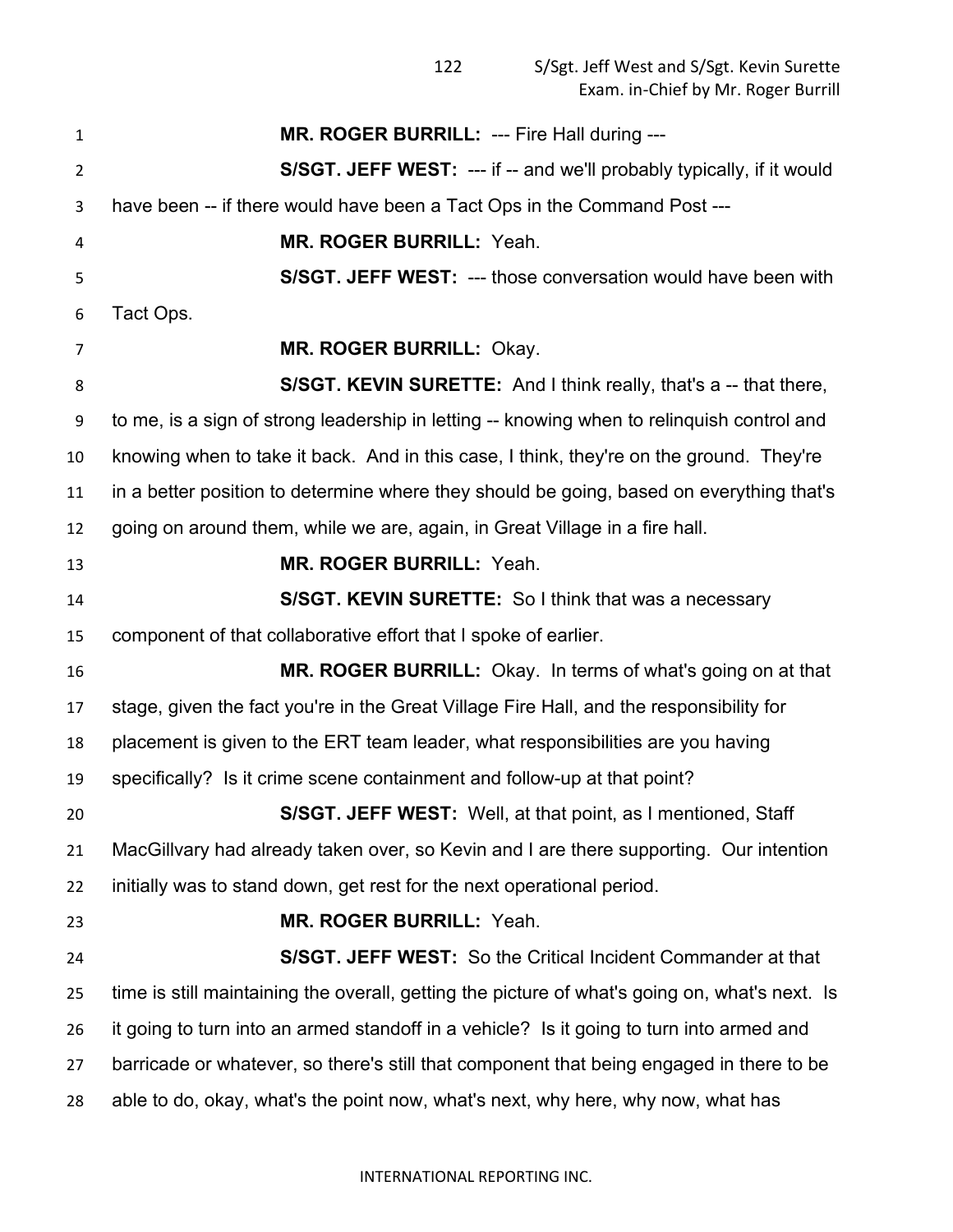changed.

| $\overline{2}$ |                                                                                      | S/SGT. KEVIN SURETTE: Because that could easily have                                       |
|----------------|--------------------------------------------------------------------------------------|--------------------------------------------------------------------------------------------|
| 3              |                                                                                      | transitioned to a hostage situation in a vehicle, for example, at which point, our GD guys |
| 4              |                                                                                      | would have likely been tasked to contain the area and wait for ERT to pull in, like, as an |
| 5              |                                                                                      | example. So if your CIC is become disengaged from what's going on, those decisions         |
| 6              |                                                                                      | aren't going to be made in a timely manner. So you're still on -- trying to be on top of   |
| $\overline{7}$ | everything that's going on around you.                                               |                                                                                            |
| 8              |                                                                                      | MR. ROGER BURRILL: Okay. Thank you. I think we've covered                                  |
| 9              | that area and I appreciate your candidness in response. I want to ask you a few more |                                                                                            |
| 10             | questions about the topic Alert Ready.                                               |                                                                                            |
| 11             |                                                                                      | Can you tell me, S/Sgt. West, whether you had any familiarity with                         |
| 12             | the public Alert Ready system?                                                       |                                                                                            |
| 13             |                                                                                      | S/SGT. JEFF WEST: I had no familiarity with it.                                            |
| 14             |                                                                                      | MR. ROGER BURRILL: Did you have any idea it was an                                         |
| 15             | accessible tool?                                                                     |                                                                                            |
| 16             |                                                                                      | S/SGT. JEFF WEST: No, it was not a tool in our toolbox at that                             |
| 17             | time.                                                                                |                                                                                            |
| 18             |                                                                                      | MR. ROGER BURRILL: Okay. S/Sgt. Surette, can you provide                                   |
| 19             |                                                                                      | any insight as to whether you knew about the availability or operability of the Alert      |
| 20             | Ready system?                                                                        |                                                                                            |
| 21             |                                                                                      | S/SGT. KEVIN SURETTE: I knew -- I had gotten an alert because                              |
| 22             |                                                                                      | of COVID, so a couple of weeks before that.                                                |
| 23             |                                                                                      | MR. ROGER BURRILL: M'hm.                                                                   |
| 24             |                                                                                      | S/SGT. KEVIN SURETTE: It had never reached our level as far as                             |
| 25             | accessibility at all.                                                                |                                                                                            |
| 26             |                                                                                      | MR. ROGER BURRILL: Any training at all with respect to access                              |
| 27             |                                                                                      | to Alert Ready as a command -- Critical Incident Commander?                                |
| 28             |                                                                                      | S/SGT. JEFF WEST: Not at that time, no.                                                    |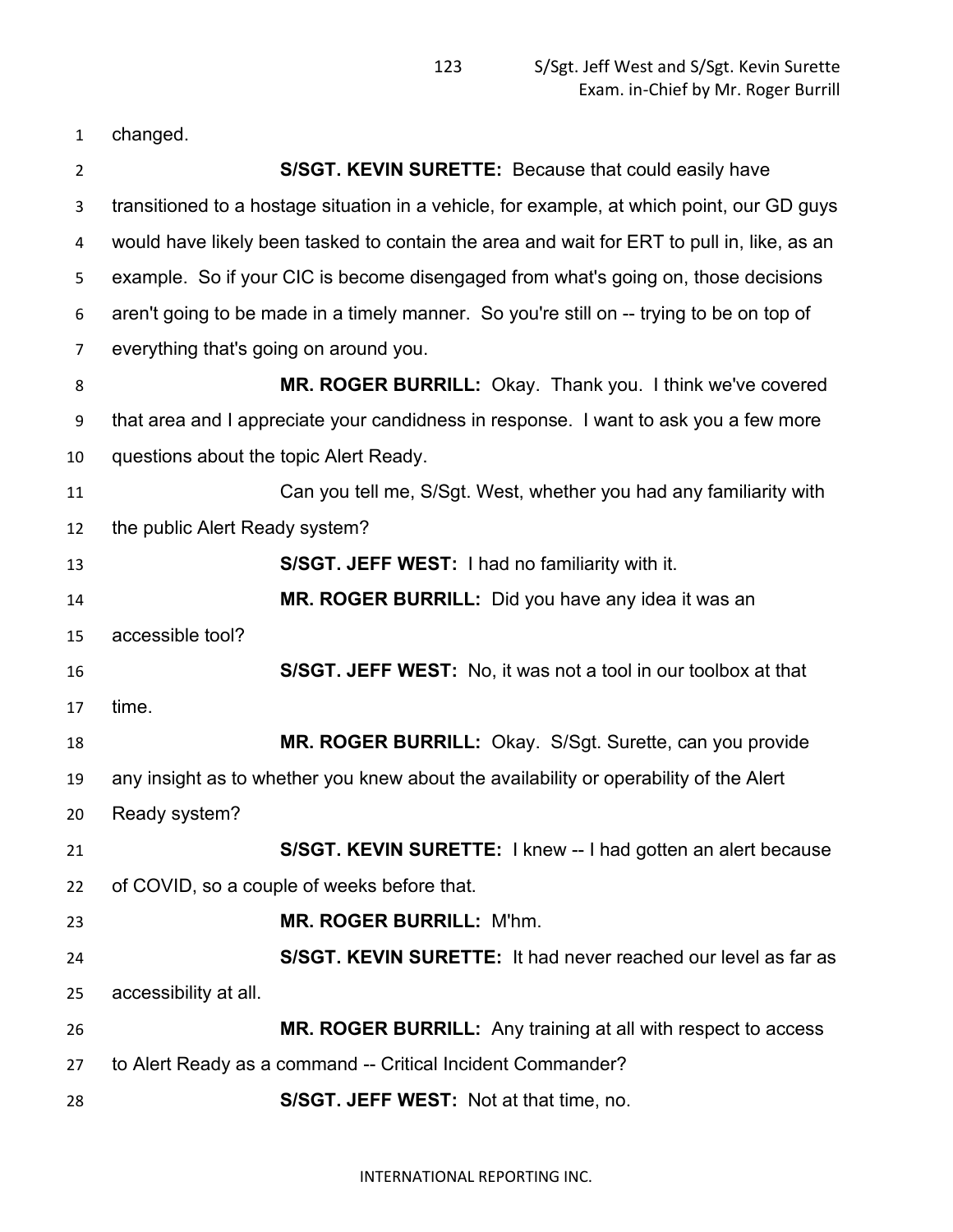| $\mathbf{1}$   | MR. ROGER BURRILL: Okay. Okay.                                                           |
|----------------|------------------------------------------------------------------------------------------|
| $\overline{2}$ | I understand that 10:30 in the morning you gentlemen directed                            |
| 3              | Insp. Bell and S/Sgt. Halliday to secure and manage the various crime scenes. Does       |
| 4              | that sound about right? I can point it out ---                                           |
| 5              | S/SGT. JEFF WEST: I believe so, yes.                                                     |
| 6              | MR. ROGER BURRILL: Yeah.                                                                 |
| 7              | S/SGT. KEVIN SURETTE: Yeah.                                                              |
| 8              | MR. ROGER BURRILL: And did you have anything more to do                                  |
| 9              | with the securing and management of the crime scenes after delegating that to other      |
| 10             | parties?                                                                                 |
| 11             | S/SGT. JEFF WEST: No, I did not.                                                         |
| 12             | MR. ROGER BURRILL: Okay. Would you or did you consider a                                 |
| 13             | direction to those whom you delegated a specific and clear effort to check all houses in |
| 14             | Portapique for purposes of determining whether there were more victims or not? Is that   |
| 15             | part of your mandate or your role?                                                       |
| 16             | S/SGT. KEVIN SURETTE: Not at that point. I don't recall any --                           |
| 17             | giving any of that direction. I think our focus was operationally based in stopping the  |
| 18             | threat.                                                                                  |
| 19             | <b>MR. ROGER BURRILL:</b> Was there a -- yeah, okay. I think you've                      |
| 20             | answered that.                                                                           |
| 21             | Okay. The Command Post was shut down at when, please?                                    |
| 22             | Gentlemen, any idea?                                                                     |
| 23             | <b>S/SGT. JEFF WEST:</b> After -- I guess after the Big -- the incident at               |
| 24             | the Big Stop, so ---                                                                     |
| 25             | S/SGT. KEVIN SURETTE: After the perpetrator was ---                                      |
| 26             | <b>S/SGT. JEFF WEST:</b> Yeah, because and then once that matter's                       |
| 27             | done, then you're moving from it's no longer critical incident. Now it's a Major Crime   |
| 28             | investigation. So we shut down our Command Post, and then this whole matter              |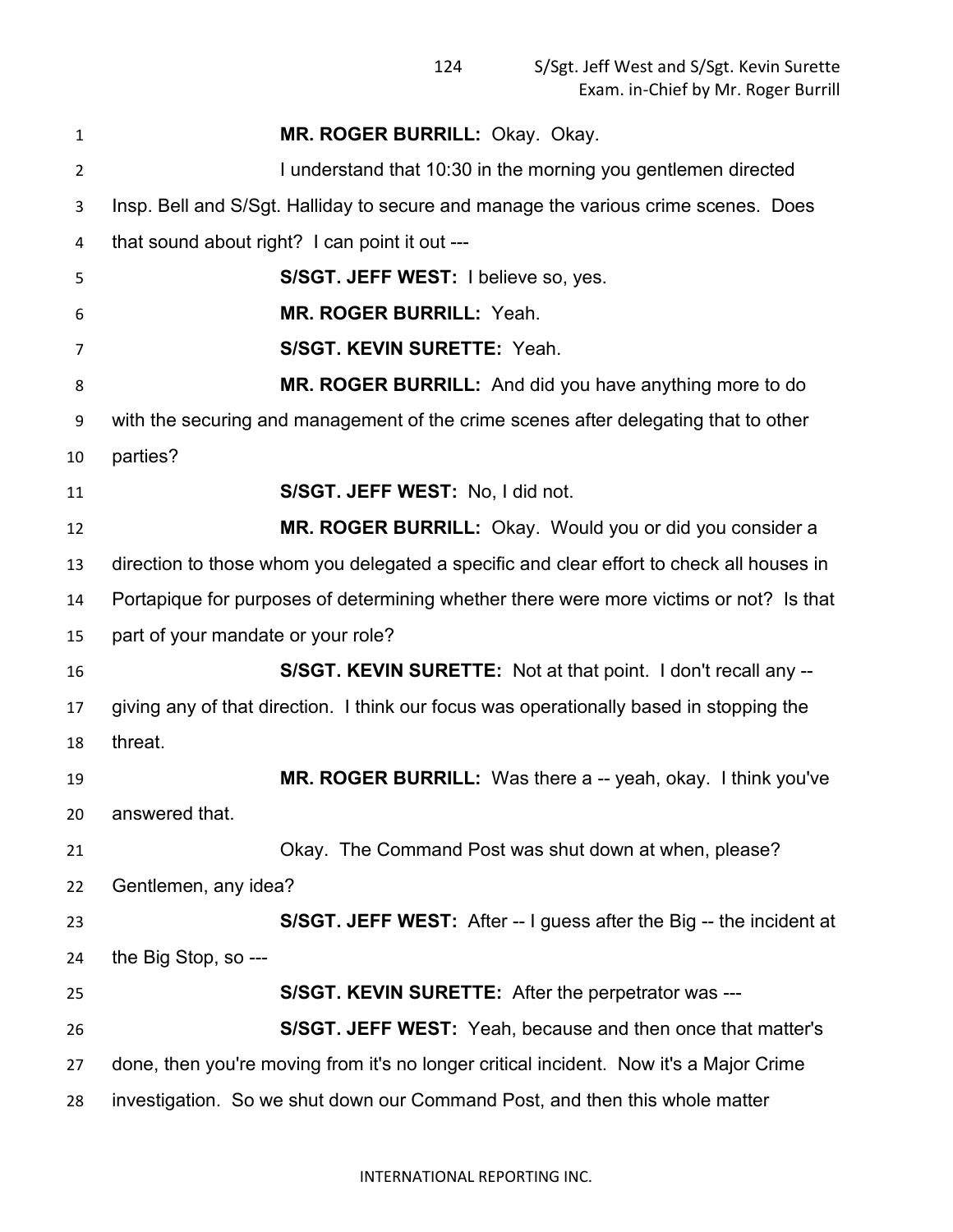| $\mathbf{1}$   | transitions from a Critical Incident to a Major Crime investigation.                   |
|----------------|----------------------------------------------------------------------------------------|
| $\overline{2}$ | MR. ROGER BURRILL: I understand. Okay. And then you                                    |
| 3              | relocated for a debriefing to the Bible Hill Detachment and concluded your involvement |
| 4              | in this matter for that particular stage; is that right?                               |
| 5              | S/SGT. JEFF WEST: Yes, that is correct.                                                |
| 6              | MR. ROGER BURRILL: Okay. Does that sound right, S/Sgt.                                 |
| 7              | Surette?                                                                               |
| 8              | <b>S/SGT. KEVIN SURETTE: Yes.</b>                                                      |
| 9              | MR. ROGER BURRILL: All right. Commissioners, those are my                              |
| 10             | questions with the witnesses today.                                                    |
| 11             | <b>COMMISSIONER MacDONALD:</b> Thank you very much, Mr.                                |
| 12             | Burrill.                                                                               |
| 13             | Officers, the process we have developed is that once you've                            |
| 14             | completed your evidence, your main evidence with Mr. Burrill, that we will break, and  |
| 15             | Mr. Burrill and other Commission Counsel will meet with Counsel for the Participants   |
| 16             | and discuss whether or not there are further questions for you, and if so, who will be |
| 17             | asking them. So that's the stage we're at now.                                         |
| 18             | S/SGT. JEFF WEST: Yeah.                                                                |
| 19             | <b>COMMISSIONER MacDONALD:</b> So thank you so much for your                           |
| 20             | testimony so far, and we will break now until 2:10, and ask you to come back at that   |
| 21             | time.                                                                                  |
| 22             | S/SGT. JEFF WEST: Thank you.                                                           |
| 23             | <b>COMMISSIONER MacDONALD:</b> Thank you.                                              |
| 24             | <b>REGISTRAR DARLENE SUTHERLAND: Thank you. The</b>                                    |
| 25             | proceedings are now on break and will resume at 2:10 p.m.                              |
| 26             | --- Upon breaking at 12:49 p.m.                                                        |
| 27             | --- Upon resuming at 2:13 p.m.                                                         |
| 28             | REGISTRAR DARLENE SUTHERLAND: Welcome back. The                                        |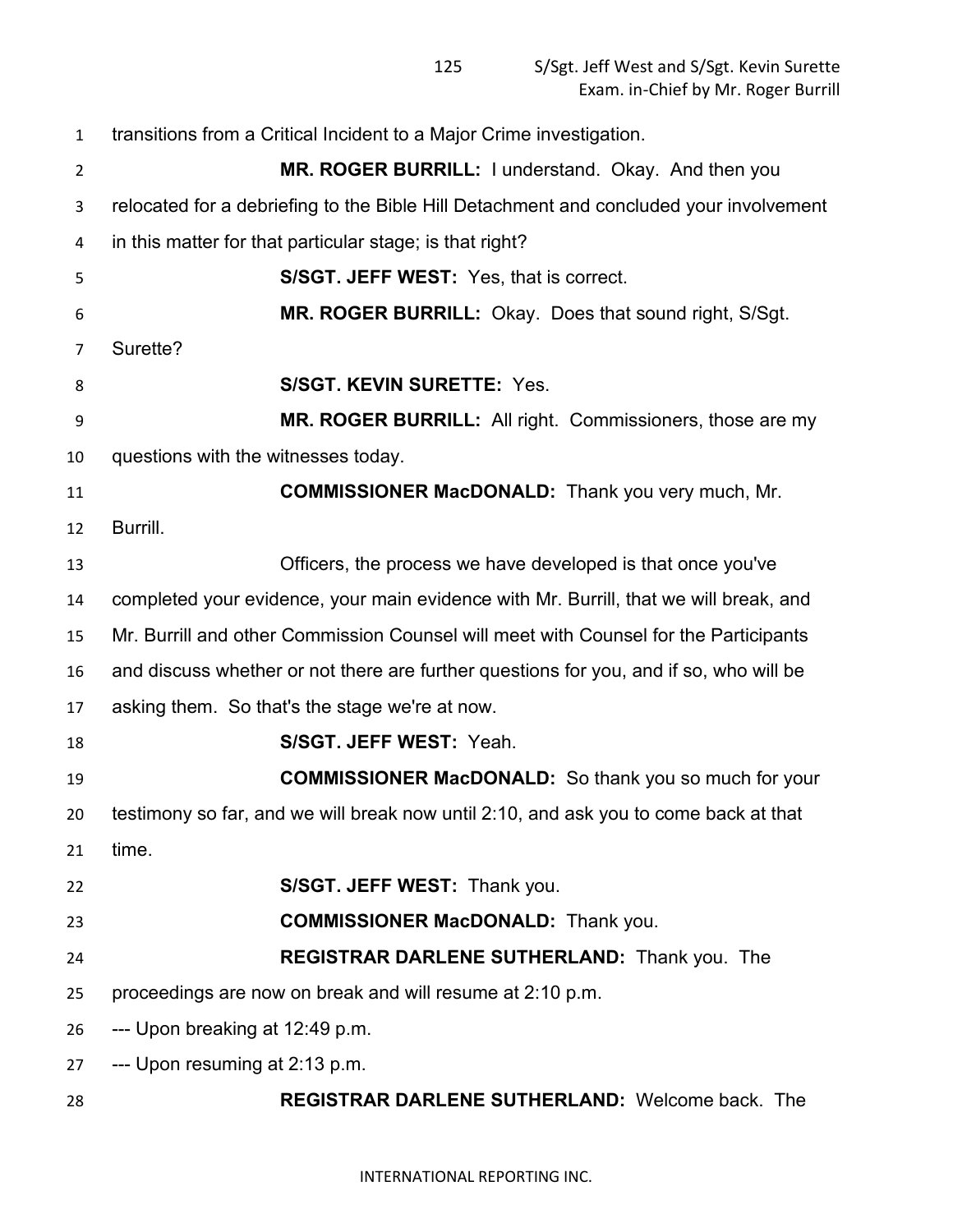proceedings are again in session.

**COMMISSIONER MacDONALD:** Thank you. Good afternoon, everyone, and thank you, Counsel, all Counsel for meeting and agreeing on a formula for follow-up questions which will have four Participant Counsel, I have a list here, to ask some questions and potential some questions from Department of Justice Canada. So we can call the witnesses in, please, and I'll explain that to them. Counsel, if you don't mind, just briefly explain your retainer to each -- to the witnesses when you come up in order. **--- S/SGT. JEFF WEST, Resumed: --- S/SGT. KEVIN SURETTE, Resumed: COMMISSIONER MacDONALD:** Thank you again, Officers. The Counsel have met, our Counsel met with Counsel for the Participants, and they've agreed that four Counsel will ask you questions. Obviously, we may need a break between that, and if any time you feel you need a break, just let us know, and we'd be happy to deal with that. They will, as each one approaches the podium, they will introduce themselves to you and give you information about who they represent. And after that, Counsel for the Department of Justice may have questions for you as well. So thank you again so far. And I understand, Mr. McLellan, you are first to go. **--- CROSS-EXAMINATION BY MR. MATTHEW MacLELLAN: MR. MATTHEW MacLELLAN:** Good afternoon, Staff Sergeants. Staff Sergeant West, I'm going to take you back to about --- **COMMISSIONER MacDONALD:** Sorry, Mr. MacLellan, can you just --- **MR. MATTHEW MacLELLAN:** Oh, of course, I just launched right into it. I apologise. **COMMISSIONER MacDONALD:** All right.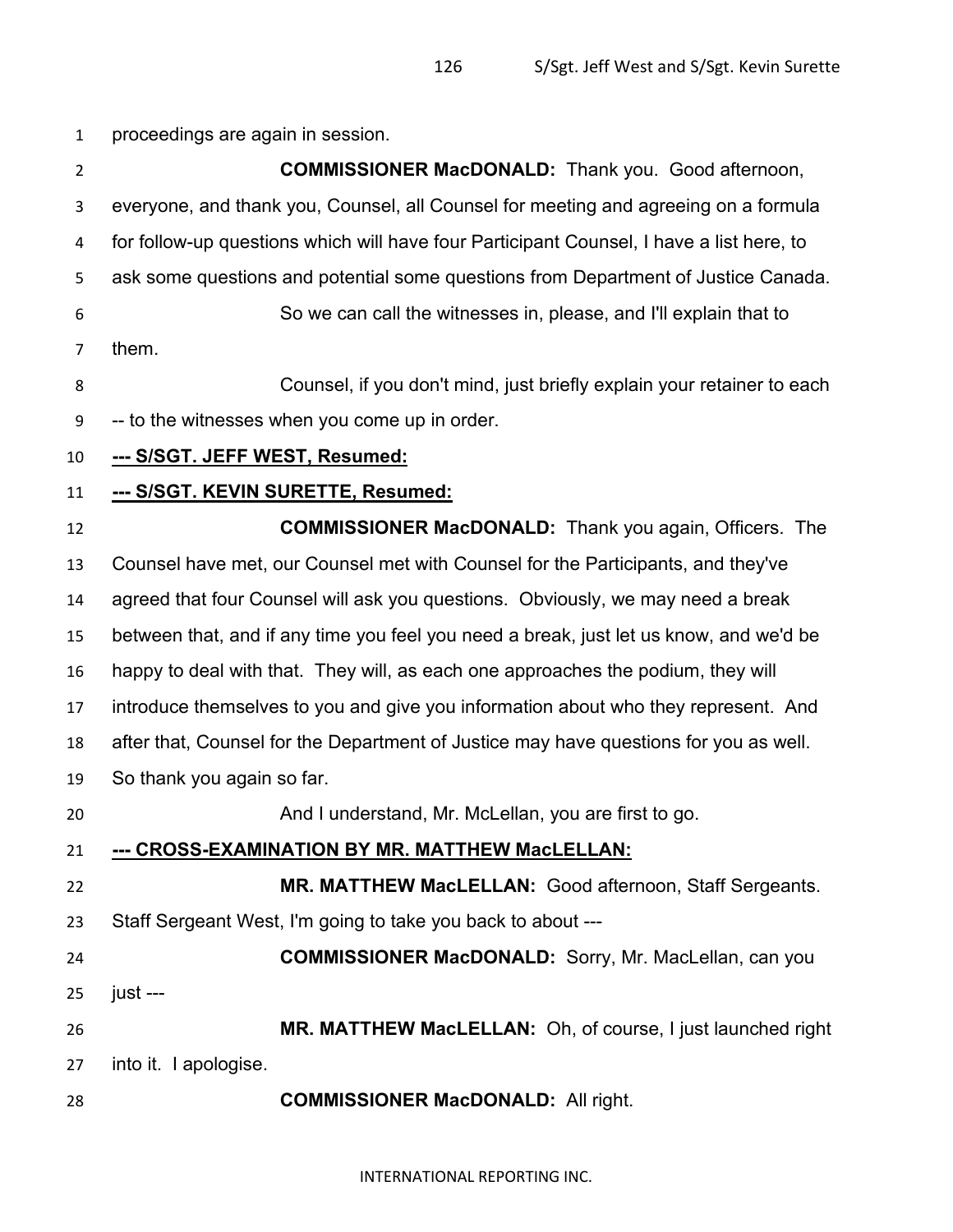| $\mathbf{1}$   | MR. MATTHEW MacLELLAN: My name is Matt MacLellan. I, with                                     |
|----------------|-----------------------------------------------------------------------------------------------|
| $\overline{2}$ | my colleagues at Patterson Law, we represent the majority of the victims' families, as        |
| 3              | well as those individuals most affected. Apologies.                                           |
| 4              | Staff Sergeant West, I'm going to take you to about 1:00 a.m. on                              |
| 5              | the evening, we'll say early morning, April 19th, 2020. This would have been about the        |
| 6              | time you arrived at the Command Post; correct?                                                |
| $\overline{7}$ | S/SGT. JEFF WEST: Yes, that's correct.                                                        |
| 8              | MR. MATTHEW MacLELLAN: And I think, and you'll have to                                        |
| 9              | correct me if I'm paraphrasing this incorrectly, you had made some comment earlier that       |
| 10             | between that time and announcing you were taking command, you were information-               |
| 11             | gathering. Is that fair to say?                                                               |
| 12             | S/SGT. JEFF WEST: Information-gathering and prepping for the                                  |
| 13             | takeover.                                                                                     |
| 14             | MR. MATTHEW MacLELLAN: Okay. Could you maybe elaborate                                        |
| 15             | on what prepping for the takeover means in terms of getting the lay of the land and?          |
| 16             | <b>S/SGT. JEFF WEST:</b> Well, even just to the fact of getting there,                        |
| 17             | establishing what -- where the firehall -- what part of the firehall we were using; getting - |
| 18             | - just transition up there, seeing who was available, what was at the firehall at that time.  |
| 19             | MR. MATTHEW MacLELLAN: And this is part of the, I believe,                                    |
| 20             | and correct me if this acronym is wrong, the SMEAC process; correct?                          |
| 21             | S/SGT. JEFF WEST: Well, the SMEAC is more the planning tool;                                  |
| 22             | okay? This is just getting there and getting in a position where you're ready and able to     |
| 23             | take over command.                                                                            |
| 24             | MR. MATTHEW MacLELLAN: Okay.                                                                  |
| 25             | Madam Registrar, could we please pull up, it would be COMM                                    |
| 26             | Number 50895? This is the Containment Foundational Document. We'll go to page 13              |
| 27             | and the associated figure, please.                                                            |
| 28             | So I don't know if you've seen this figure before. This depicts a                             |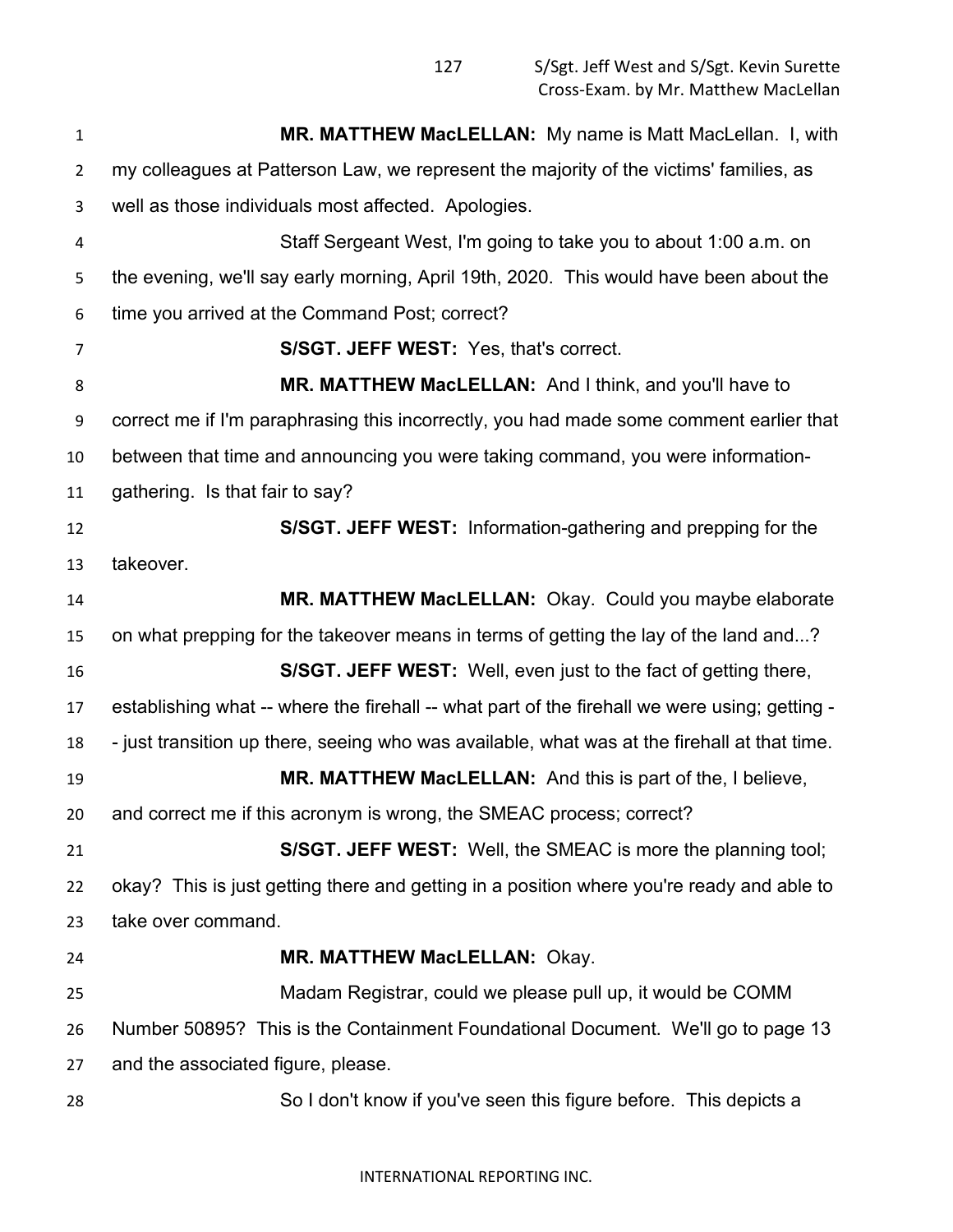containment point on Highway 2 to the east of Portapique. Are you familiar? When you came on, I guess I should ask before that, were you familiar with what containment points were in place when you took command? **S/SGT. JEFF WEST:** No, I was not. **MR. MATTHEW MacLELLAN:** You were not. Were you aware that this containment point, this is the containment point set up at approximately 12:01 a.m., stationed at that point where Constables Nicholas Dorrington, and shortly thereafter, Trent Lafferty, were you -- were you -- you were not aware that this containment point was there? **S/SGT. JEFF WEST:** You are correct, I was not aware of that. **MR. MATTHEW MacLELLAN:** And so I guess one question I have for you is, are you aware of when the last sighting of the perpetrator was in Portapique before you took command? **S/SGT. JEFF WEST:** The last sighting? No, I'm not aware of that. **MR. MATTHEW MacLELLAN:** So you wouldn't have been aware of the amount of time between the last sighting and when containment points were set up? **S/SGT. JEFF WEST:** No, I was not. **MR. MATTHEW MacLELLAN:** So you wouldn't have been aware that Andrew MacDonald had seen the perpetrator in Portapique --- **S/SGT. JEFF WEST:** No. **MR. MATTHEW MacLELLAN:** --- around, we'll say, 10:28 -- 10:25, 10:28? **S/SGT. JEFF WEST:** No, I was not aware. **MR. MATTHEW MacLELLAN:** So you would not have been aware, and I'm sorry if I'm just repeating myself, but you wouldn't been aware that that -- the points east of Portapique were uncontained for approximately an hour-and-a-half. **S/SGT. JEFF WEST:** No. Like I say, I was not aware. I was --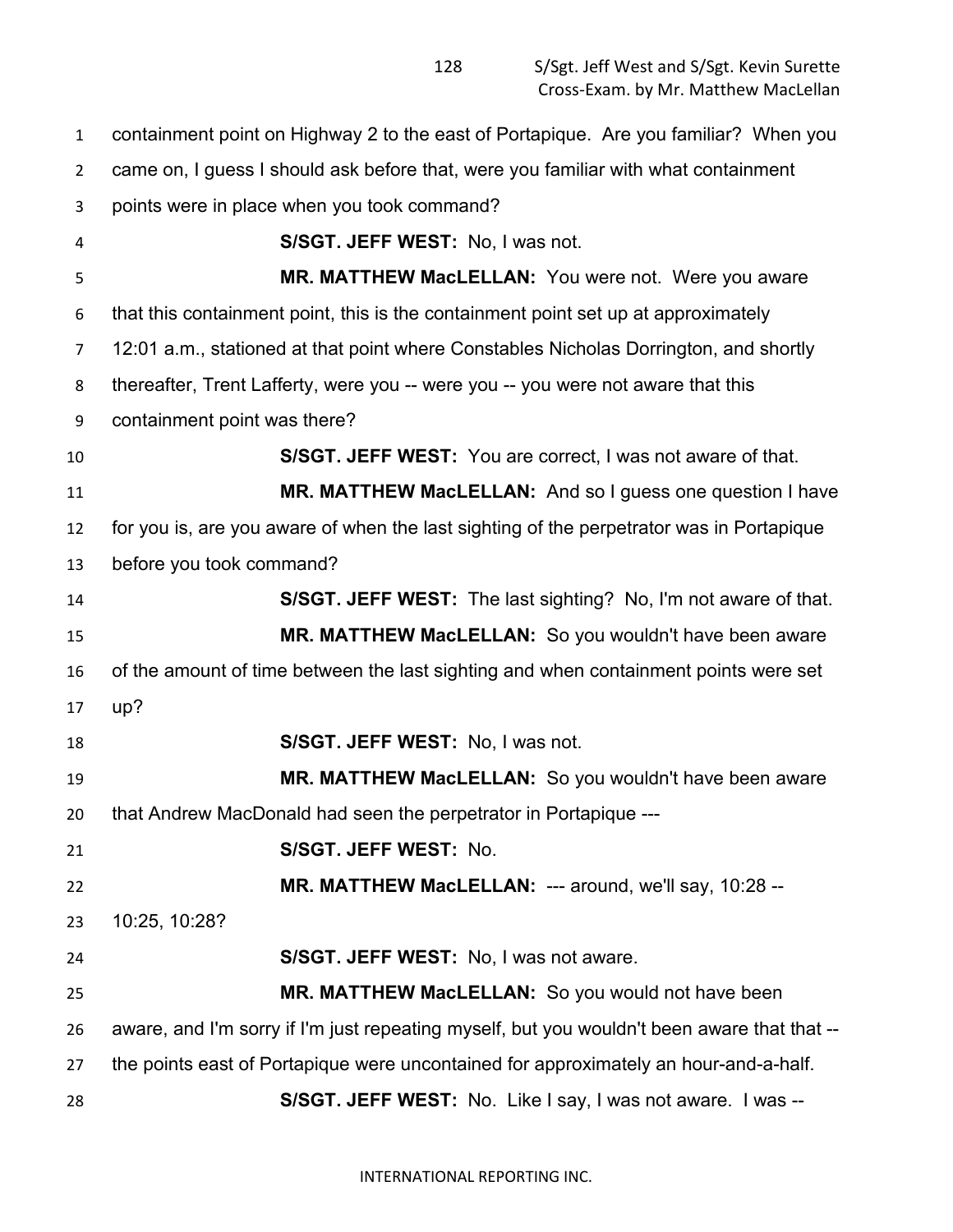they were three hours into the event by the time I'm in the area. **MR. MATTHEW MacLELLAN:** Okay. And so I'll go back then. Is part of the CIC role, then, to get a sense of what containment points are already set up, or is this... I know you had mentioned this was a bit of a one-off, so if you could maybe just discuss how getting an understanding of those containment points fit within what you understand to be the CIC role? **S/SGT. JEFF WEST:** Well, it's all part of getting the big picture, and the idea is being able to get in place and obtain that information through the resource you have at hand, which is usually through the Uniform Commander. **MR. MATTHEW MacLELLAN:** And so you -- would you ask them what containment points are already set up, or is that something you would expect they would come to you with? **S/SGT. JEFF WEST:** Well, that's situation dependent. There may be times when you ask or they may come to you with it. **MR. MATTHEW MacLELLAN:** But you knew the containment was a major part of the overall effort then? **S/SGT. JEFF WEST:** Well, containment is always part of our critical incident process. **MR. MATTHEW MacLELLAN:** Right. I think, and this was cited before, at least 4:05, the mission objective was to contain the area and locate the --- **S/SGT. JEFF WEST:** That was always --- **MR. MATTHEW MacLELLAN:** --- the suspect? **S/SGT. JEFF WEST:** Yeah, that was always --- **MR. MATTHEW MacLELLAN:** Okay. **S/SGT. JEFF WEST:** --- the mission. **MR. MATTHEW MacLELLAN:** Thank you. And so I'm also going to expect that when you came on you weren't aware that Constable Colford had radioed earlier in the evening, stating that she was told by Kate MacDonald that there was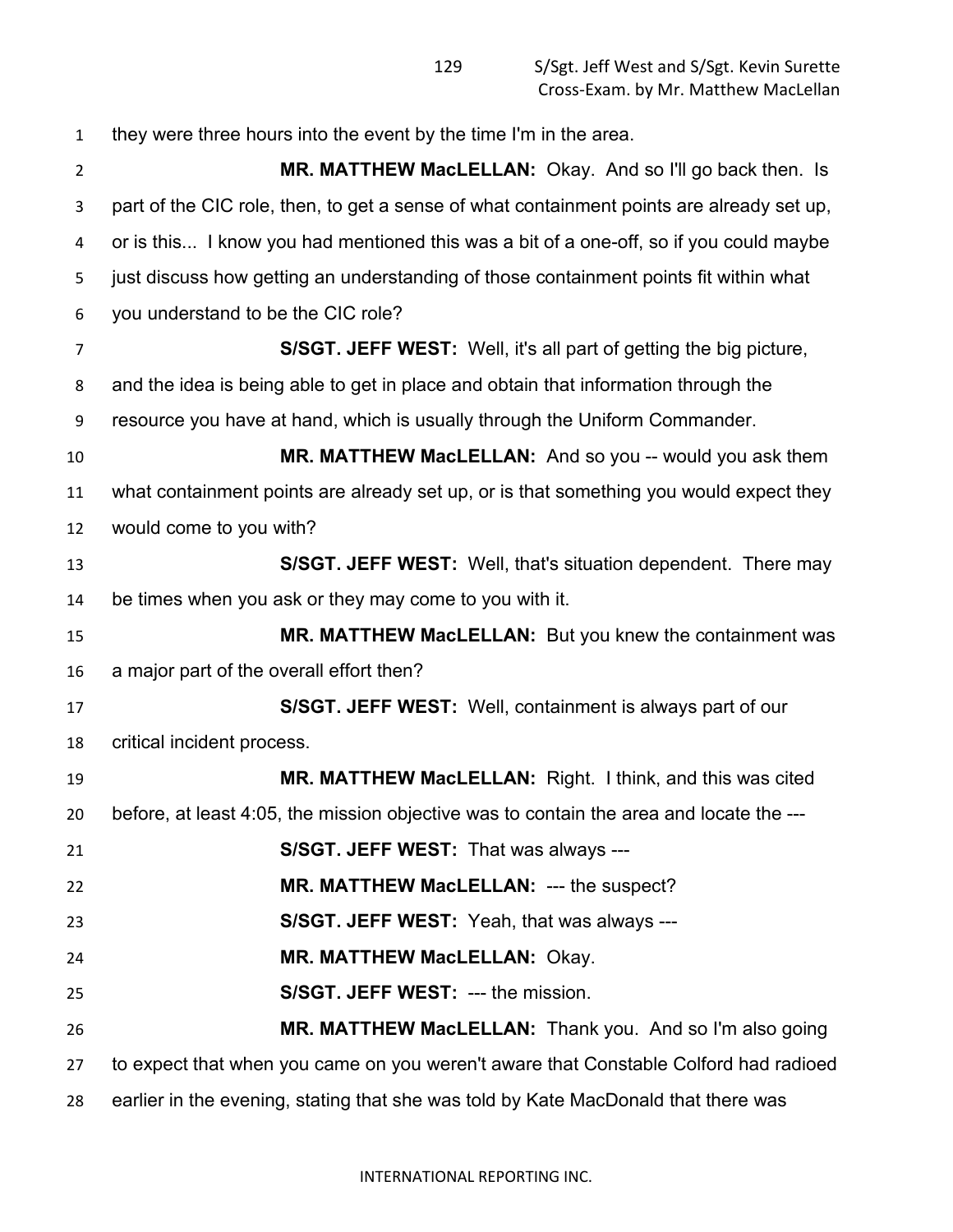another road somebody could take out? **S/SGT. JEFF WEST:** I was not aware. **MR. MATTHEW MacLELLAN:** Staff Sergeant West, I understand you were using Google Maps during the critical incident? **S/SGT. JEFF WEST:** Me, personally? No. I -- when I referenced it, it was somebody who had aerial photography. It could have been Google Maps. It was something that overlaid. Whether it was Google or one of the other mapping thing - - tools, I'm not sure, can't say exactly which one it was. **MR. MATTHEW MacLELLAN:** And Staff Sergeant Surette, maybe you can answer that as well, what mapping technology you were using once you arrived on scene in -- or sorry, in Great Village? **S/SGT. KEVIN SURETTE:** My understanding when I arrived was that the map that was up on the screen was a Google Maps or something very similar to Google Maps. It had that look to it. **MR. MATTHEW MacLELLAN:** Okay. And what kind of screens were you -- were you viewing this on? Are we talking big projector screens or, essentially, a small laptop? **S/SGT. KEVIN SURETTE:** They were being projected on a -- on a big screen at the front of the Command Post. **MR. MATTHEW MacLELLAN:** And you had testified earlier you were not aware of the blueberry field road at the time. **S/SGT. JEFF WEST:** That is correct. **MR. MATTHEW MacLELLAN:** And there was nothing on these maps that you've seen that would have made you think, "Well, there's a road there"? **S/SGT. JEFF WEST:** Not that I recall, no. **MR. MATTHEW MacLELLAN:** Okay. Are either of you familiar with the geography in Portapique? **S/SGT. JEFF WEST:** No, I am not.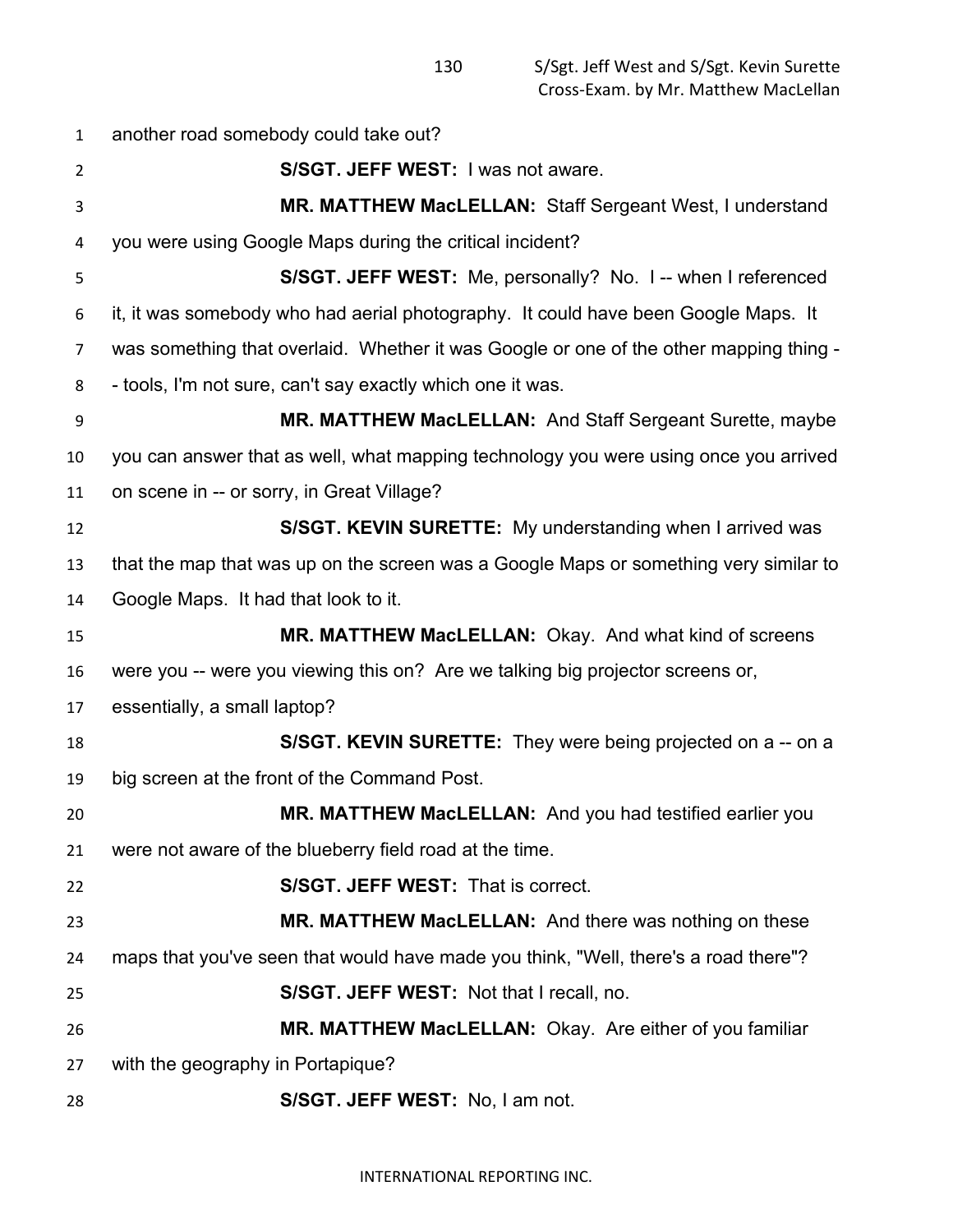**S/SGT. KEVIN SURETTE:** No. **MR. MATTHEW MacLELLAN:** You wouldn't have travelled on the roads there, I suppose. What is the process for interviewing a child witness that you would be aware of? **S/SGT. JEFF WEST:** I guess it's dependent on the situation, whether it's a -- something that... Something that I know in the past, it could involve Children and Family Services, but to the actual process steps, it's, I guess, situation dependent. **S/SGT. KEVIN SURETTE:** We do have a course, a training course for some investigators in relation to child interviews, and they're normally conducted -- my understanding of that is that they're normally conducted in conjunction with a member of Community Services or Children and Family Services. **MR. MATTHEW MacLELLAN:** So nobody that was present at the Command Post was prepared or trained to interview the children that were there? **S/SGT. JEFF WEST:** I don't know if we can speak to that way. I don't know of the training of the people and the members that were involved. **MR. MATTHEW MacLELLAN:** Was there any thought given to asking locals about the geography or possible ingress and egresses from -- into and out of Portapique? **S/SGT. JEFF WEST:** I don't recall having that conversation. **MR. MATTHEW MacLELLAN:** Okay. And I'll ask you, by the time you got there was there any thought given to asking locals about the geography and roads? **S/SGT. KEVIN SURETTE:** I do recall there was a comment I believe made by -- I can't speak for Staff Halliday, but if I recall, when he updated us at 6:20 or 6:25 about the interview of Mr. MacDonald, his understanding of that update, and as it was relayed to us, was that there was no other way out. **MR. MATTHEW MacLELLAN:** Right. But you -- other than that,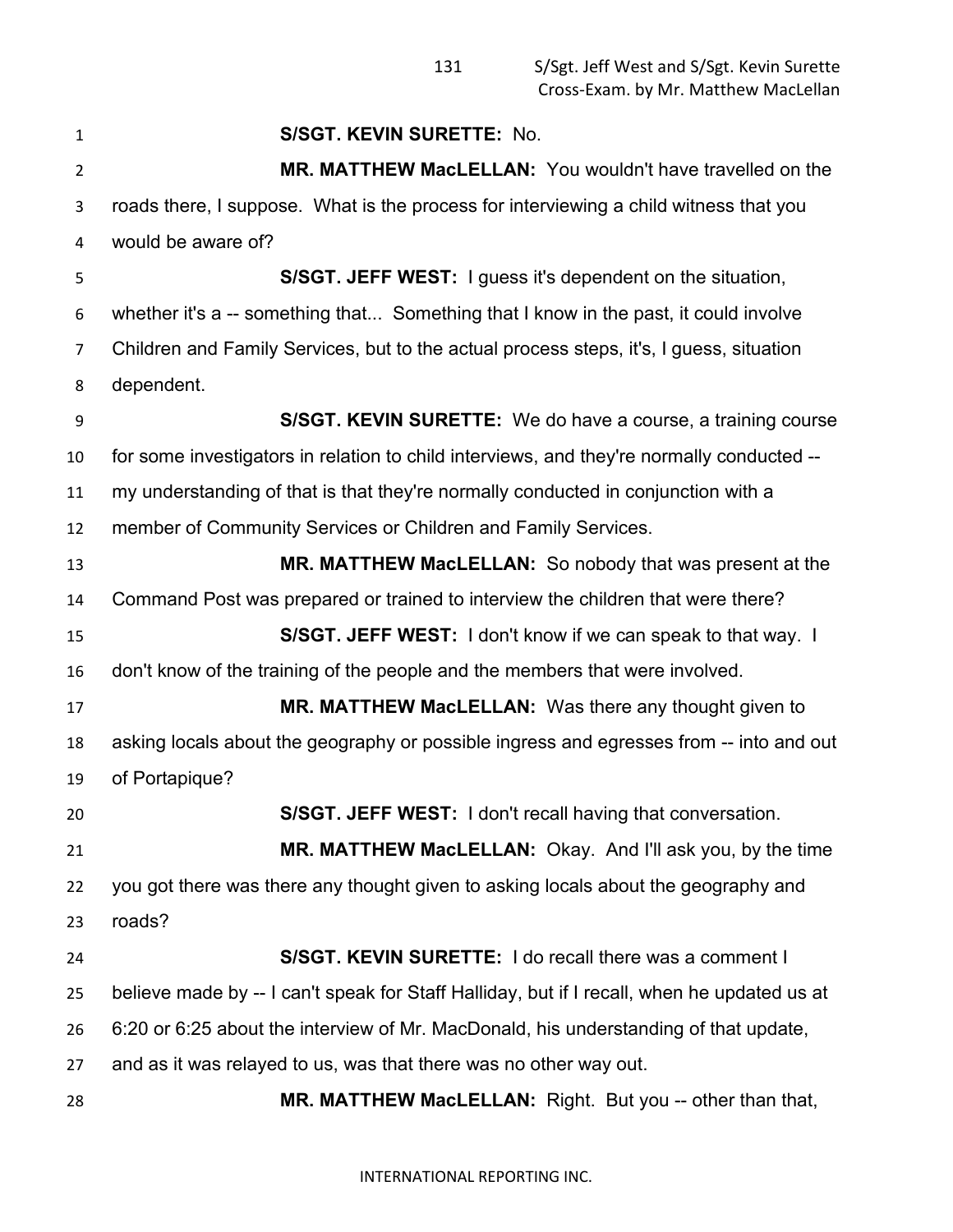you're not aware of any conversations with locals or attempts to speak to locals about roads? **S/SGT. KEVIN SURETTE:** I'm not aware of any, no. **MR. MATTHEW MacLELLAN:** So there was... And Madam Registrar, I'll ask that you bring up COMM Number 50895. This is Exhibit 6. Actually, it's the same one we just had up, page 15, Figure 9. Okay. So this depicts a containment point at the eastern prong of Brown Loop. Staff Sergeant West, you're familiar with Brown Loop now, I suppose? **S/SGT. JEFF WEST:** Yes. **MR. MATTHEW MacLELLAN:** And you were aware that there was a containment point set up there at approximately 5:00 a.m.? **S/SGT. JEFF WEST:** I'd have to refer to my notes as to what time -- when I was aware of it, but I know there was containment and there was conversations about Brown Loop throughout the night. **MR. MATTHEW MacLELLAN:** Madam Registrar, if you could go to COMM Number 003901. This is at about page 6. This is the typed member notes of Staff Sergeant West. 19 And I see at 4:57, "MacCALLUM to I/C..." And sorry, who is I/C? **S/SGT. JEFF WEST:** That is myself. **MR. MATTHEW MacLELLAN:** Yeah: "MacCALLUM to I/C has put a...car on #2 Hwy and Brown Loop after reviewing with I/C and noting that there was not a resource blocking that intersection." **S/SGT. JEFF WEST:** That's a fair reflection of my notes. **MR. MATTHEW MacLELLAN:** So it's fair to say, then, that as of eight -- or 4:58 a.m. on the 19th, you were aware that a resource was being placed at the ---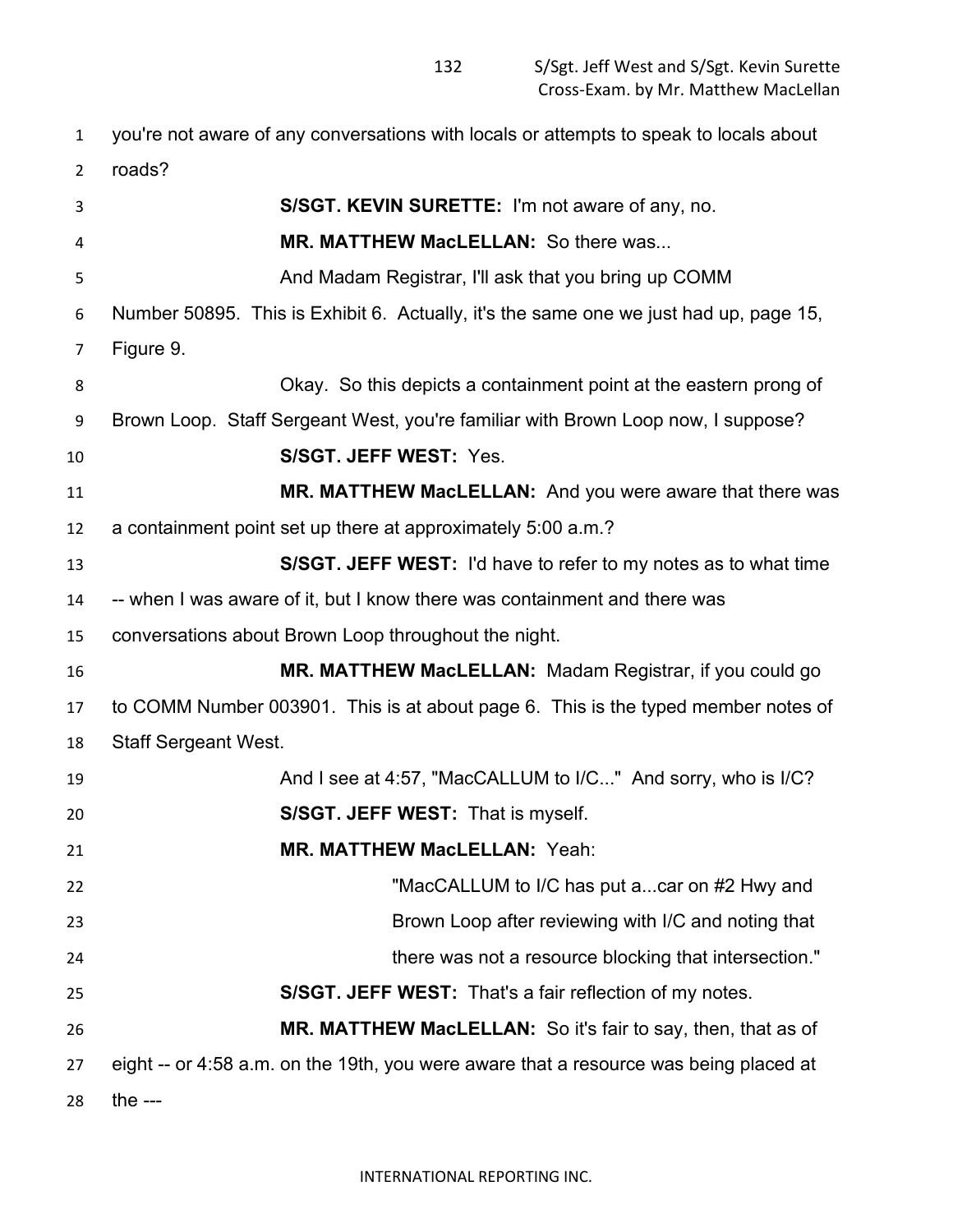**S/SGT. JEFF WEST:** Yes. **MR. MATTHEW MacLELLAN:** --- intersection of Brown Loop? **S/SGT. JEFF WEST:** That's -- yes. **MR. MATTHEW MacLELLAN:** Okay. Thank you. **S/SGT. JEFF WEST:** Yeah. **MR. MATTHEW MacLELLAN:** So this is kind of a general question, and I guess I'll put it to both of you. Had you known that the eastern -- the road or Highway 2 east of Portapique was not contained for, say, an hour and a half after the last sighting of the perpetrator, and had you known that there was an alternative route out of Portapique, i.e., the blueberry road, would that have changed your containment efforts overnight? **S/SGT. JEFF WEST:** Knowing -- like I say, our decisions were made at the time with what we knew, okay, and the idea with the point of containment being established, and with what was presented to us. If there would have been additional information brought to us earlier on, we would have actioned that as we decided would be appropriate at the time. **But it's hard to say when you're -- with your -- with what you know**  now, as opposed to what you knew then, trying to factor in, well, if you knew that, would you have done that? Well, if some -- we process that information, make a determination on it, what our impact, what our police actions were at the time. **MR. MATTHEW MacLELLAN:** Okay. S/Sgt Surette, I'll actually put the same question to you, if that would have changed how you viewed the containment efforts over night during the time that you were there? **S/SGT. KEVIN SURETTE:** Yeah, I think -- I mean, just by definition, containment means to contain. So your efforts on the front end would be to cover off any points of entry or egress. And I think it's worthy to note that quite often on the front end of these things, the local members are normally relied upon to set up containment, the local members, the local supervisors, the local detachment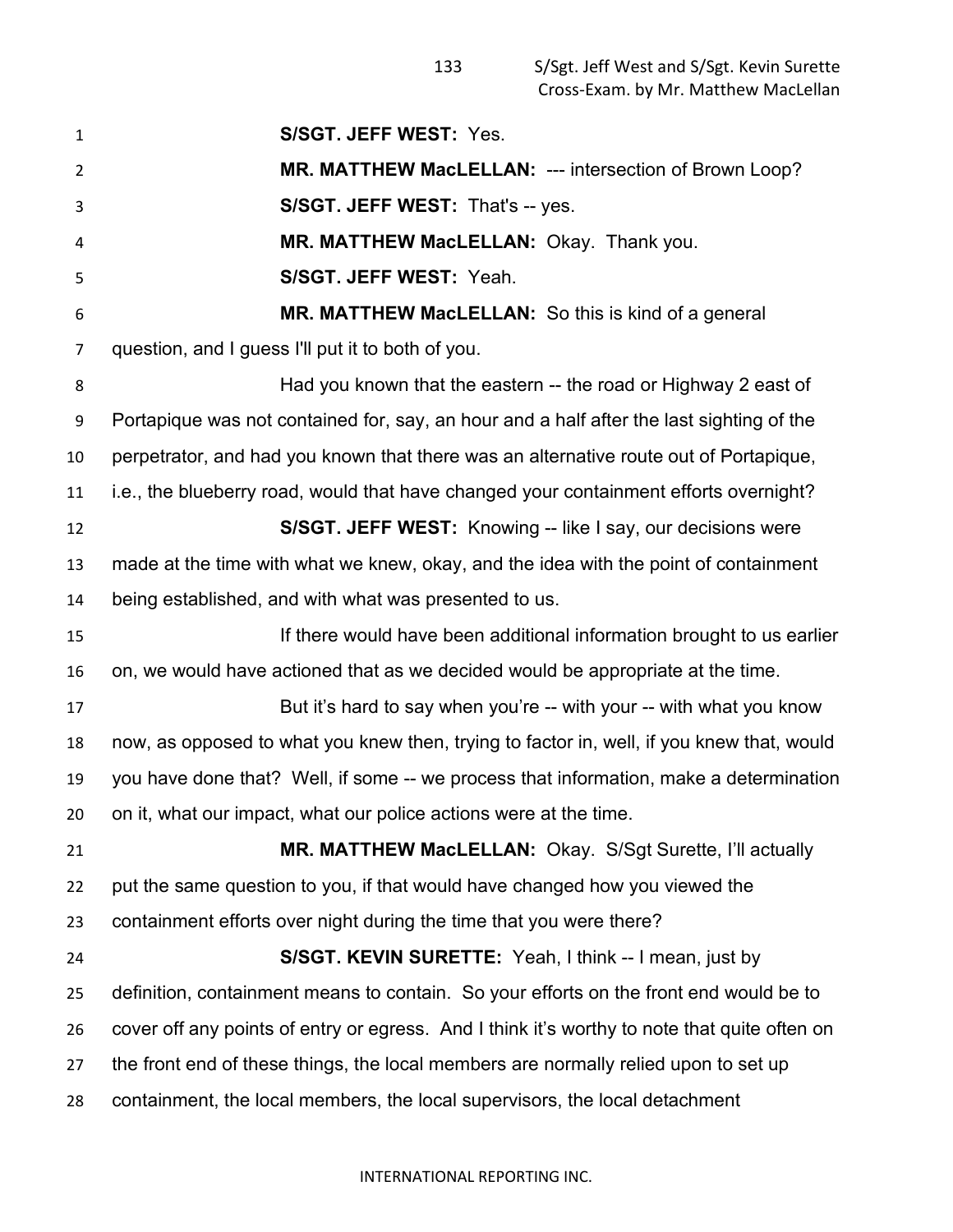| $\mathbf{1}$   | commanders are relied upon with knowledge of the area to guide that containment.       |
|----------------|----------------------------------------------------------------------------------------|
| $\overline{2}$ | MR. MATTHEW MacLELLAN: Okay. So on that, are you aware if                              |
| 3              | any of the local members had knowledge of that area?                                   |
| 4              | S/SGT. KEVIN SURETTE: I don't know. Typically that's what                              |
| 5              | would happen.                                                                          |
| 6              | MR. MATTHEW MacLELLAN: Did anybody ask if any of the local                             |
| $\overline{7}$ | members had knowledge of the geography and roads in Portapique?                        |
| 8              | S/SGT. KEVIN SURETTE: I didn't when I arrived, no.                                     |
| 9              | MR. MATTHEW MacLELLAN: S/Sgt West?                                                     |
| 10             | S/SGT. JEFF WEST: I can't recall what conversations I may or                           |
| 11             | may not have had. I know through -- there was some indication that some of the         |
| 12             | officers were quite familiar with the area, and that's where some of the maps were     |
| 13             | created from. The hand-drawn maps were created from the officers familiar with the     |
| 14             | area.                                                                                  |
| 15             | MR. MATTHEW MacLELLAN: And that's the extent of your                                   |
| 16             | knowledge on that point then?                                                          |
| 17             | S/SGT. JEFF WEST: Yes.                                                                 |
| 18             | MR. MATTHEW MacLELLAN: So I have a few questions, not too                              |
| 19             | many, about the -- what we're referring to as the replica cruiser or the mock cruiser. |
| 20             | S/SGT. JEFF WEST: M'hm.                                                                |
| 21             | MR. MATTHEW MacLELLAN: So I think, S/Sgt West, you had                                 |
| 22             | stated that what was relayed to you by S/Sgt Halliday was that there, quote -- I don't |
| 23             | know if this is a direct quote, but "may have been associated -- the perpetrator may   |
| 24             | have been associated with a police vehicle"?                                           |
| 25             | S/SGT. JEFF WEST: Yes.                                                                 |
| 26             | MR. MATTHEW MacLELLAN: What did you understand                                         |
| 27             | "associated" meant?                                                                    |
| 28             | S/SGT. JEFF WEST: Well I believed the information passed on                            |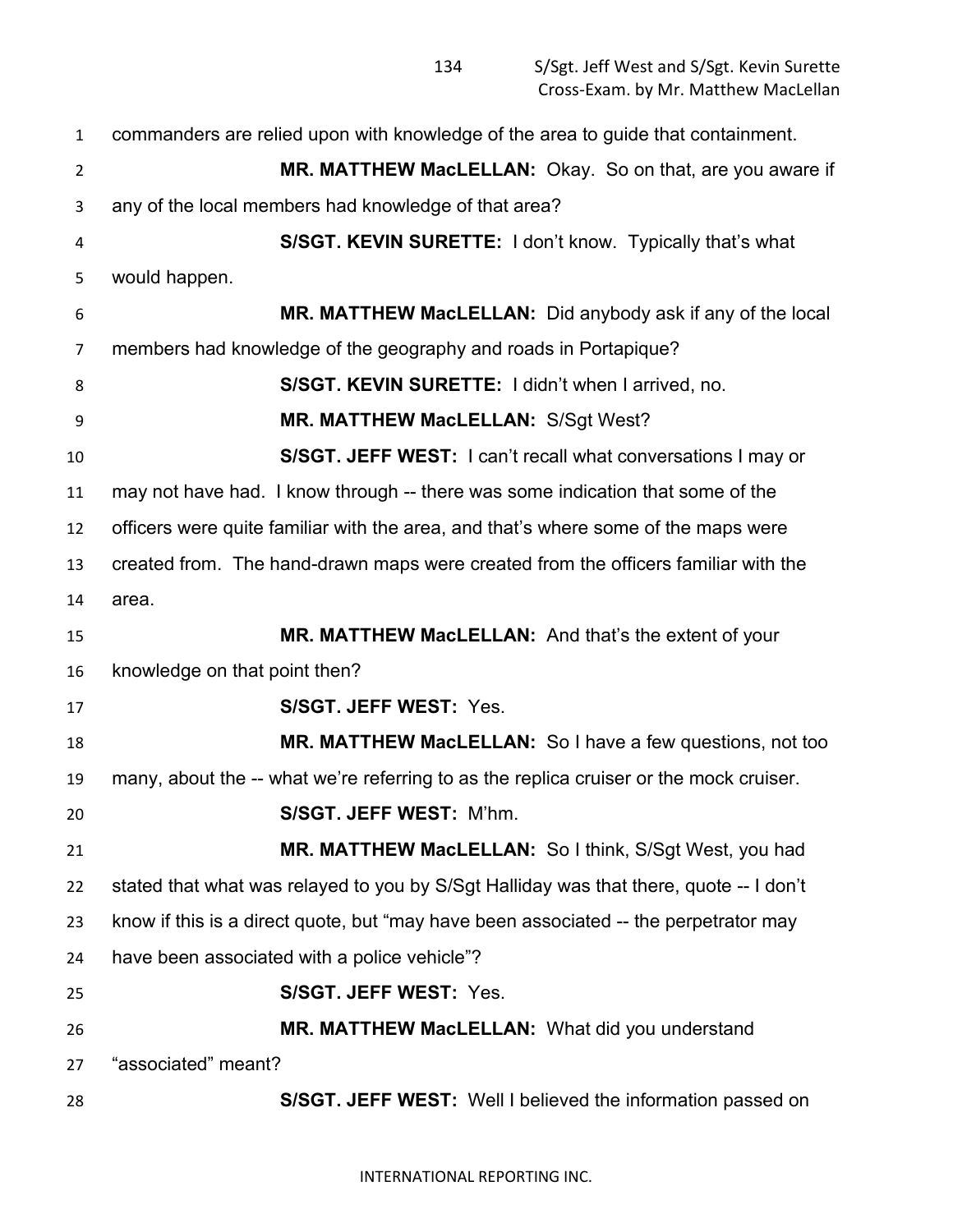said there may have been a police vehicle, an indication in the initial call and said police vehicle was seen at the scene. **MR. MATTHEW MacLELLAN:** Did you understand that he was driving the vehicle or just that it was there? **S/SGT. JEFF WEST:** It was -- I took that as a vehicle there. I don't know whether -- the exact words Steve would have relayed to me at that time. **MR. MATTHEW MacLELLAN:** And safe to say, prior to Ms. Banfield coming out of the woods, you didn't understand you were looking for a fully marked RCMP cruiser? **S/SGT. JEFF WEST:** No, we were -- well, that was the first information that kind of found to me that -- yeah, around that time, was about the fully marked police vehicle. We were -- there was, I believe, three vehicles that were associated to him, and we had accounted for three vehicles. **MR. MATTHEW MacLELLAN:** And you wouldn't have reviewed the 9-1-1 tapes? **S/SGT. JEFF WEST:** No, I did not. **MR. MATTHEW MacLELLAN:** S/Sgt Surette, same question. You wouldn't have had opportunity --- **S/SGT. KEVIN SURETTE:** No. **MR. MATTHEW MacLELLAN:** --- to listen to those tapes? **S/SGT. KEVIN SURETTE:** No. **MR. MATTHEW MacLELLAN:** So, S/Sgt Surette, you had mentioned that -- and gain, forgive me if I'm paraphrasing this incorrectly, the role of the associate CIC in this particular incident was to "filter" information going to CIC west? And I believe you used that term "filter"? **S/SGT. KEVIN SURETTE:** I did use that term earlier today. Yeah. And bearing in mind, this is -- as we've established, this is kind of -- I shouldn't say -- this is not -- this is -- not only because of the scope of the incident itself, but we often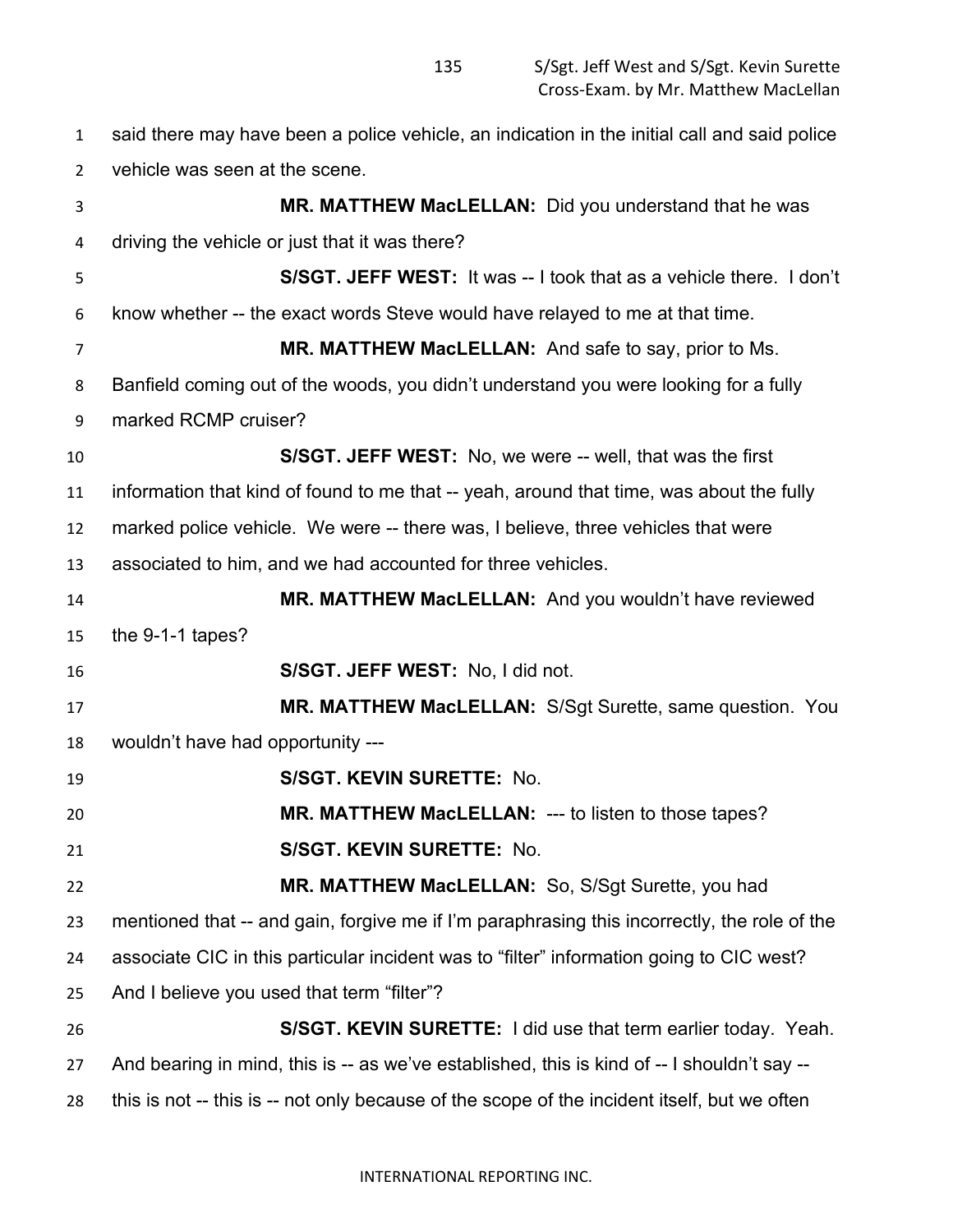| 1              | would have an overlap of CICs, but to bring someone in over this length of time was not  |
|----------------|------------------------------------------------------------------------------------------|
| $\overline{2}$ | something that we do frequently. So we're kind of learning as we go.                     |
| 3              | So I did use that term, but when I -- if I could explain that, I think in                |
| 4              | hindsight what I should have probably said is that also as a CIC, in recognizing that we |
| 5              | have similar training, and backgrounds, and experience in the CIC world, there's some    |
| 6              | things that I know that the CIC needs to know right now, and other things, not so much.  |
| 7              | So it's not that I was keeping anything from him, but perhaps triaging that information  |
| 8              | might have been a better term.                                                           |
| 9              | MR. MATTHEW MacLELLAN: Okay. And thank you for that. I                                   |
| 10             | appreciate that. So while you were -- you had a fairly lengthy drive, I understand, from |
| 11             | Yarmouth to Great Village; correct?                                                      |
| 12             | S/SGT. KEVIN SURETTE: Yes. Yes.                                                          |
| 13             | MR. MATTHEW MacLELLAN: You arrived ---                                                   |
| 14             | S/SGT. KEVIN SURETTE: Five forty (5:40).                                                 |
| 15             | MR. MATTHEW MacLELLAN: Five forty (5:40). Thank you. So I                                |
| 16             | understood from your earlier testimony, your information during that drive came from     |
| 17             | radio chatter?                                                                           |
| 18             | S/SGT. KEVIN SURETTE: True, except for two brief conversations                           |
| 19             | with Jeff.                                                                               |
| 20             | MR. MATTHEW MacLELLAN: So you had radio chatter and two                                  |
| 21             | brief conversations with S/Sgt West?                                                     |
| 22             | <b>S/SGT. KEVIN SURETTE: Yes.</b>                                                        |
| 23             | MR. MATTHEW MacLELLAN: Did you feel then, based on that                                  |
| 24             | information, you were adequately prepared to step into that associate CIC role on the    |
| 25             | ground?                                                                                  |
| 26             | <b>S/SGT. KEVIN SURETTE: Yes.</b>                                                        |
| 27             | MR. MATTHEW MacLELLAN: You felt fully apprised of the                                    |
| 28             | situation, or at least as much as you needed to be?                                      |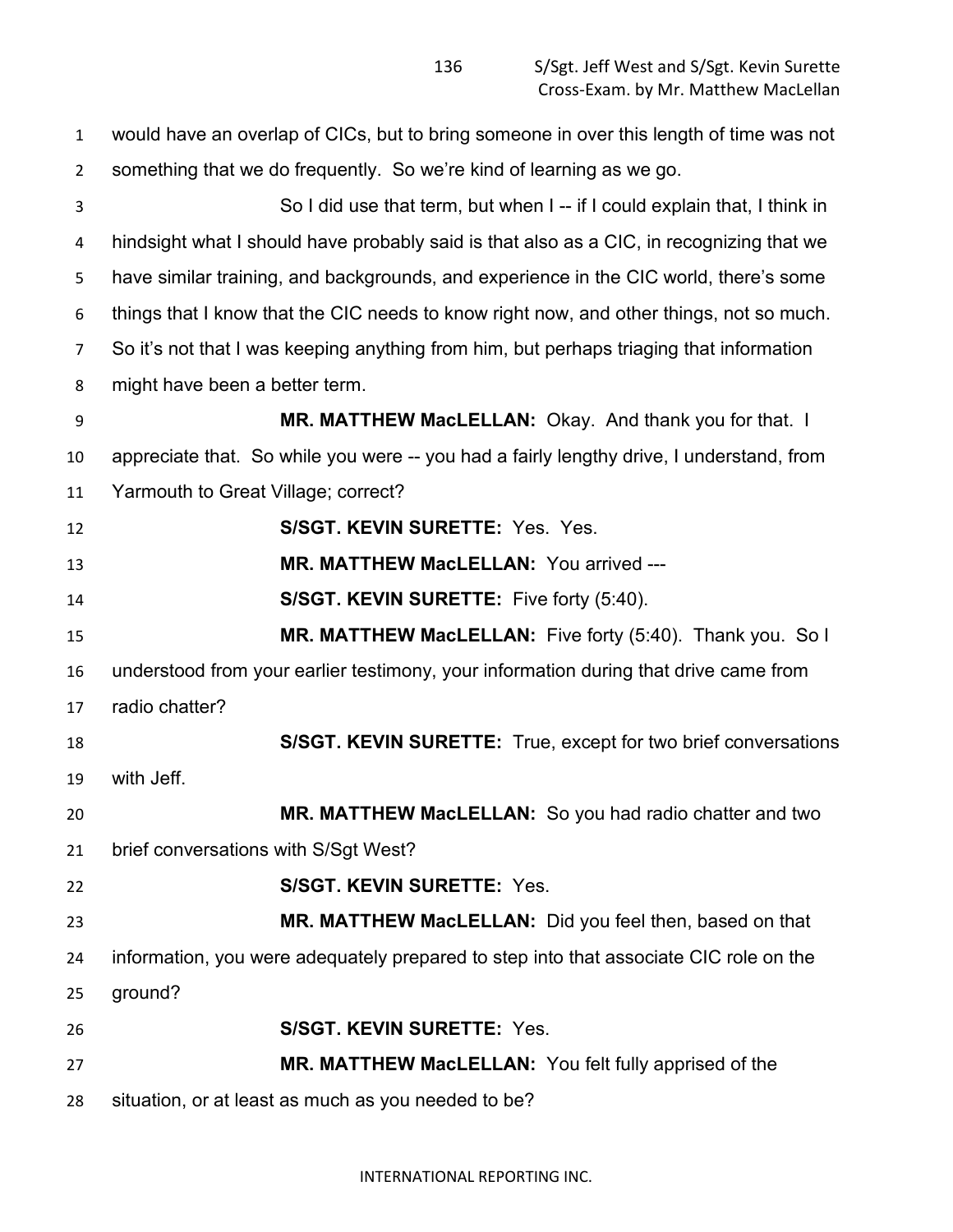**S/SGT. KEVIN SURETTE:** Well as much I needed to be. It was -- I mean, that's constant, keep appraised of the situation. So I walked in, had a brief meeting with S/Sgt. West, looked at the boards, prepared myself, spoke to some of the people, I don't know in what order, but I knew most people in the room, just to get a feel for what was going on and where we were. And yeah, from that point on, I felt comfortable in my role. **MR. MATTHEW MacLELLAN:** How long would you say those two calls were? **S/SGT. KEVIN SURETTE:** I don't know how long they were. They weren't very long. One was at 2:26, I believe. That would have been a three- or four- minute call, I think, just brief. And the second was just to let him know that I was getting close. I asked him to text me the address of the fire hall and that I'd be there momentarily. **MR. MATTHEW MacLELLAN:** Okay. Thank you. Madam Registrar, can we please bring up -- this is COMM number 0010715. It's the timeline of events of S/Sgt Jeff West. We'll start at page 3, approximately. So S/Sgt West, first, can you define the term, what does decision point mean as it's used in this document? It repeats. **S/SGT. JEFF WEST:** Yeah, it's a decision point. There was some decision made at that point. **MR. MATTHEW MacLELLAN:** So is it safe to say that that's a conclusion that is reached at this point? This is the conclusion we're drawing at this point with the information we have? **S/SGT. JEFF WEST:** It's -- it can be that. It's there's information that's come in and we've made a decision, whether it's tasking or move forward. It's a decision point. **MR. MATTHEW MacLELLAN:** Okay. Is it safe to say it's the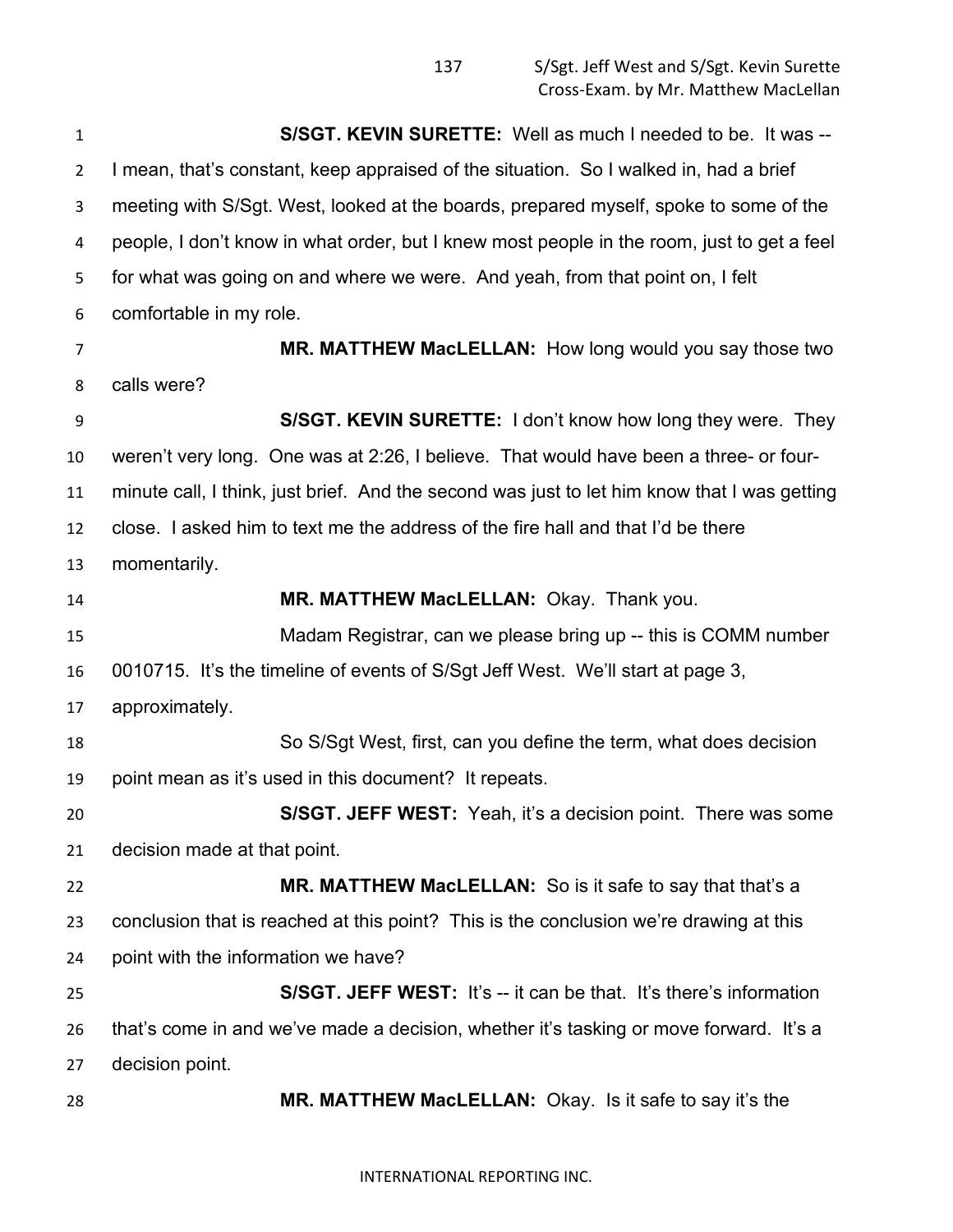information we are acting upon at this point? **S/SGT. JEFF WEST:** Well it's a lot of the -- it's kind of. Yes, we're acting on whatever is presented and making a decision for an action at that time. **MR. MATTHEW MacLELLAN:** So when you see at, actually, the second, we'll call it, row from the top: "Decision Point: The suspect was still believed to be in 7 the area…" **S/SGT. JEFF WEST:** M'hm. **MR. MATTHEW MacLELLAN:** "…Priorities of Life…" Can you explain what those two points mean? **S/SGT. JEFF WEST:** Well, and this is from the information I would have -- there was -- we had received no information to indicate that he was outside of the area. I think S/Sgt. Surette explained Priorities of Life earlier this morning, in the sense that they were talking about witnesses, victims, civilians, then the police, then the suspect, then evidence preservation. I think Kevin described that quite well this morning. **MR. MATTHEW MacLELLAN:** Okay. Now Madam Registrar, can we go to roughly the bottom of page 6? Same document. Thank you. All right. So this is taking us to approximately 6:33 a.m. on the 22 morning of the  $19<sup>th</sup>$ . **S/SGT. JEFF WEST:** M'hm. **MR. MATTHEW MacLELLAN:** At this point, it's safe to say Ms. Banfield has been located and you're getting a fair bit of new information? Is that fair to say? **S/SGT. JEFF WEST:** That is correct. **MR. MATTHEW MacLELLAN:** Okay. So at this time, you are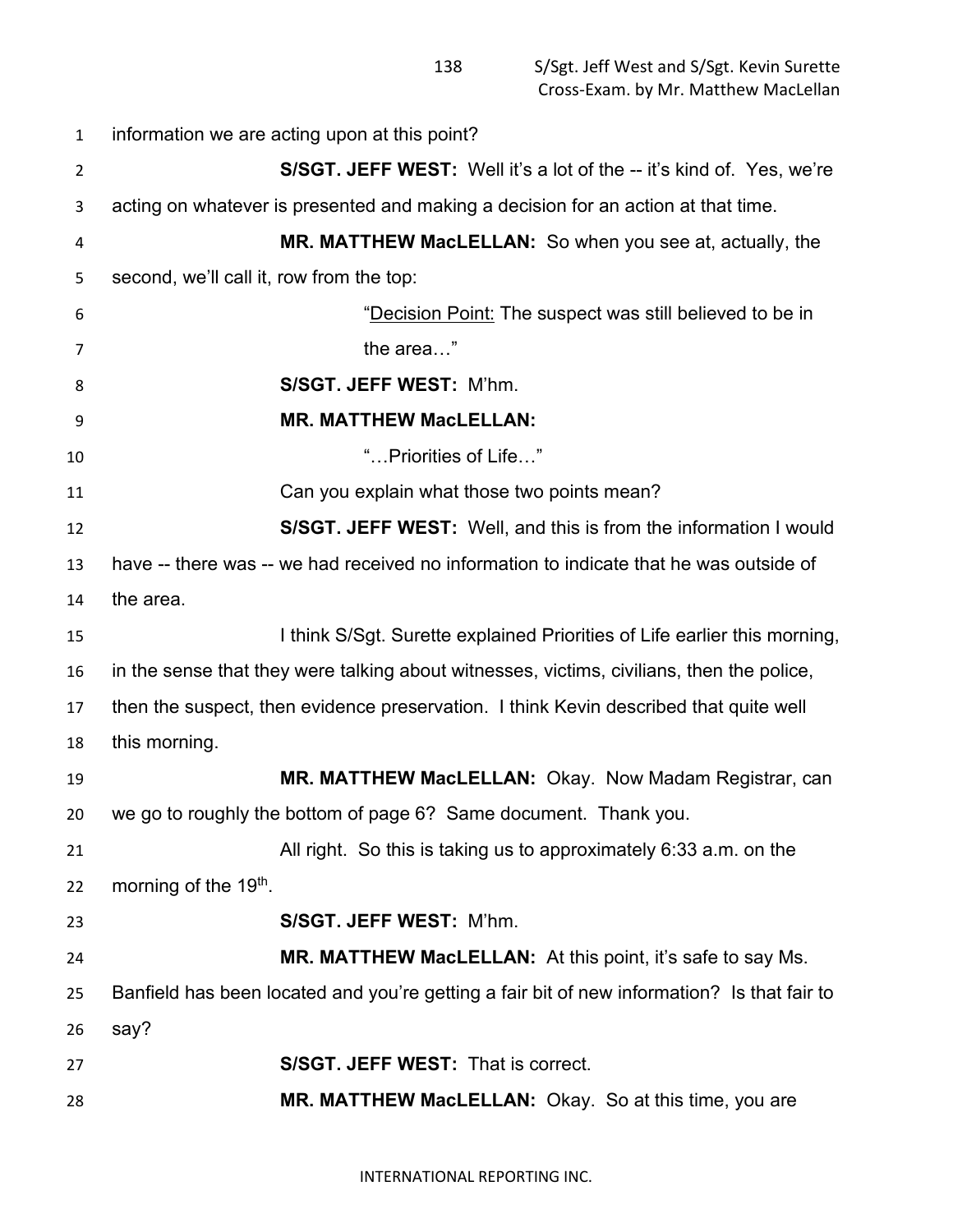| 1              | learning that the perpetrator had loaded guns in his vehicle?                                |
|----------------|----------------------------------------------------------------------------------------------|
| $\overline{2}$ | S/SGT. JEFF WEST: That is correct.                                                           |
| 3              | MR. MATTHEW MacLELLAN: And if we scroll down just a little                                   |
| 4              | bit:                                                                                         |
| 5              | "Suspect had indicated"                                                                      |
| 6              | I understand this to be suspect had indicated to Ms. Banfield that                           |
| 7              | he was going after her sister, that lives in, this is redacted, but outside of Portapique;   |
| 8              | correct? Is that your understanding?                                                         |
| 9              | S/SGT. JEFF WEST: Yes.                                                                       |
| 10             | MR. MATTHEW MacLELLAN: And then again:                                                       |
| 11             | "Decision Point:suspect was still believed to be in                                          |
| 12             | the area;"                                                                                   |
| 13             | If we could scroll down to, say, where -- yeah, we're getting -- we're                       |
| 14             | almost there. Oh, yeah -- sorry, a little bit -- the top. Looking for ERT -- yes, thank you. |
| 15             | At about the second row from the bottom:                                                     |
| 16             | "ERT to attend suspect property at 136 Orchard                                               |
| 17             | Beach Drive to check if there was any evidence to                                            |
| 18             | indicate the suspect was in the burnt out structure or                                       |
| 19             | vehicle."                                                                                    |
| 20             | This was a directive given by you, I take it, Staff Sergeant?                                |
| 21             | S/SGT. JEFF WEST: Yes, that is correct.                                                      |
| 22             | <b>MR. MATTHEW MacLELLAN: Based on information Ms. Banfield</b>                              |
| 23             | had provided?                                                                                |
| 24             | S/SGT. JEFF WEST: Based on, yes, that information.                                           |
| 25             | MR. MATTHEW MacLELLAN: And the ERT members did not find                                      |
| 26             | a body or rifles in that -- in any of the burnt-out vehicles?                                |
| 27             | S/SGT. JEFF WEST: That is correct.                                                           |
| 28             | <b>MR. MATTHEW MacLELLAN: At either 136 Orchard Beach Drive</b>                              |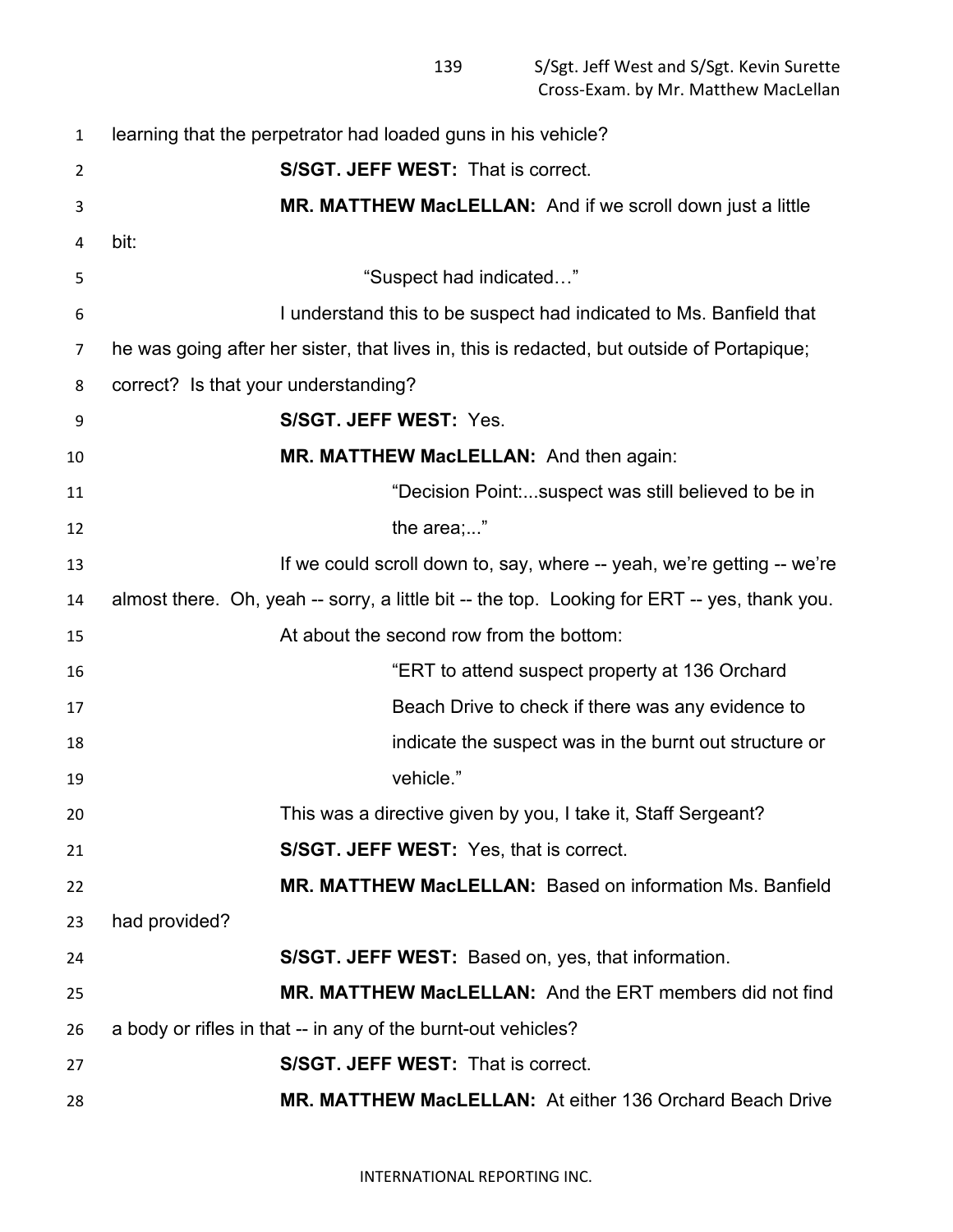or 200 Portapique Beach Road. **S/SGT. JEFF WEST:** That is correct, yeah. **MR. MATTHEW MacLELLAN:** If we could scroll down a little bit further? Again: "ERT attended both the 136 Orchard Beach Drive & 200 Portapique Beach Road locations to determine if either Taurus appear[ed] to be...'fully marked' police 8 vehicle. ERT TL (T Mills)..." I understand that to be S/Sgt. Mills: "...confirmed that neither burnt out Taurus appeared to be 'fully marked' police vehicle with a patrol 12 screen..." Again, this was a directive you had given to go search those vehicles; correct? **S/SGT. JEFF WEST:** That is correct. **MR. MATTHEW MacLELLAN:** And there was no divider or silent patrolman at that time? **S/SGT. JEFF WEST:** No. **MR. MATTHEW MacLELLAN:** Okay. And then, again, we see at 8:09: "Decision Point:...suspect was still believed to be in 22 the area." **If we could scroll down to page 9, please?** Yeah, actually that's great. So the bottom row that's visible there on the screen, if you can see that. You receive information from the OCC of a shooting in Wentworth with a suspect heading towards Truro on Highway Number 4. That's an accurate depiction of the information that was available to you at approximately 9:43 a.m.?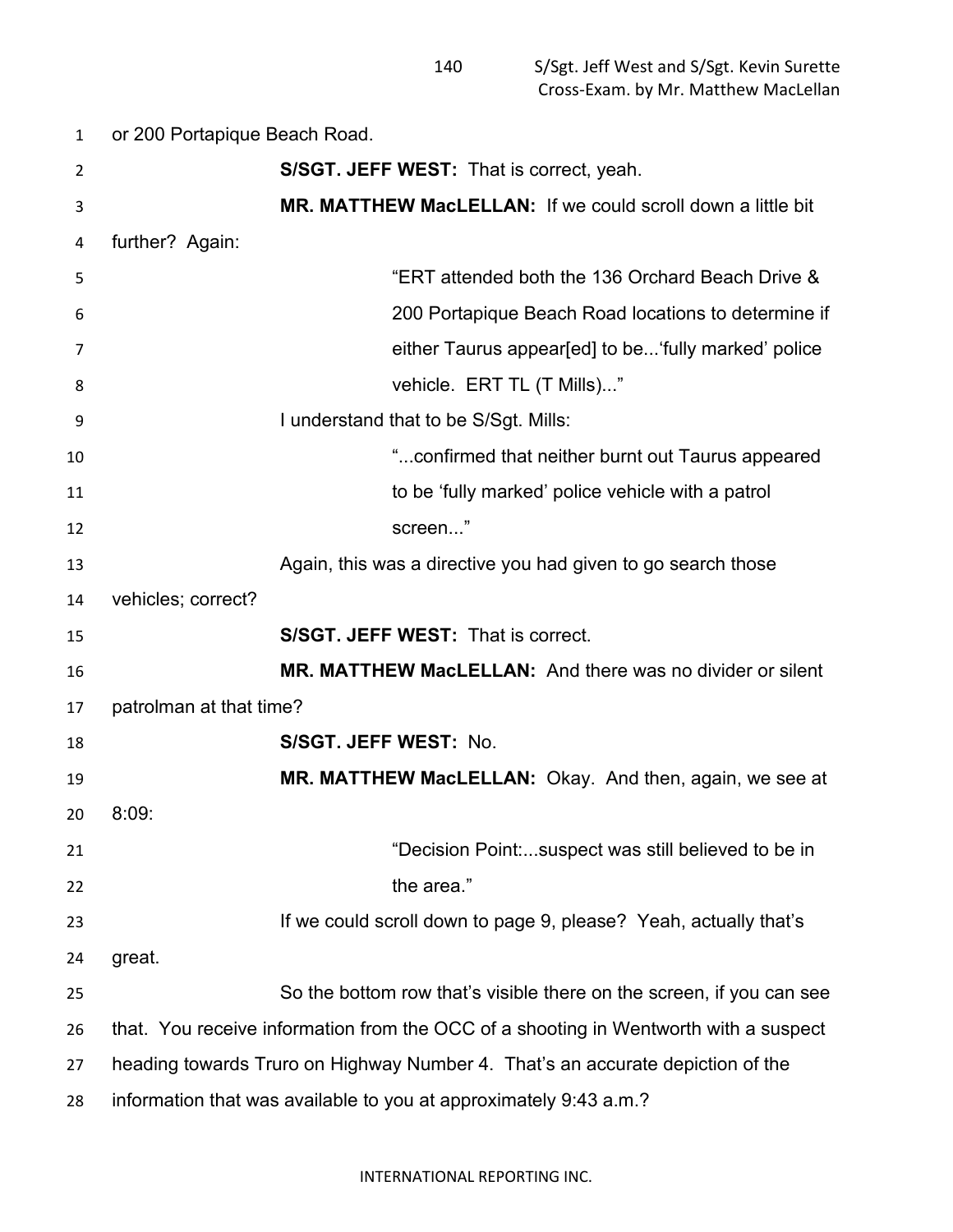**S/SGT. JEFF WEST:** Yes. **MR. MATTHEW MacLELLAN:** And at that time, ERT was diverted away from Portapique. **S/SGT. JEFF WEST:** That is correct. **MR. MATTHEW MacLELLAN:** On that information. **S/SGT. JEFF WEST:** That is correct. **MR. MATTHEW MacLELLAN:** So S/Sgt. West, I have a quote from one of your -- from your -- do you remember you had provided -- or done an interview with the Mass Casualty Commission, I believe it was in November of 2021? **S/SGT. JEFF WEST:** Yes. **MR. MATTHEW MacLELLAN:** So if we could actually pull up COMM number 35916; this is the transcript of that interview. And we'll go to, I believe it's page 42 of the PDF. And largely we're looking at about the final five lines, into the next page. Sorry; it's the page before. Yes, that's perfect. Thank you. So S/Sgt. West, you respond: "Okay, at 6:30'ish between 6:30 and 7:30, from the **time we know about Lisa Banfield to we're getting**  some good information from GIS and [...] Halifax Regional Police, okay, we know there's a vehicle, an additional marked police vehicle. However, there's still no information that's come forward to say that vehicle is outside of the Portapique area. So, what has changed? Yes, we've ... what's changed is we know [there's] an ... there's an additional vehicle we've ruled out as being ... ruled out that it's one of the two burnt out Ford Tauruses that we've located, okay. Could it be burnt out at another location in Portapique? Could it be behind a house, waiting on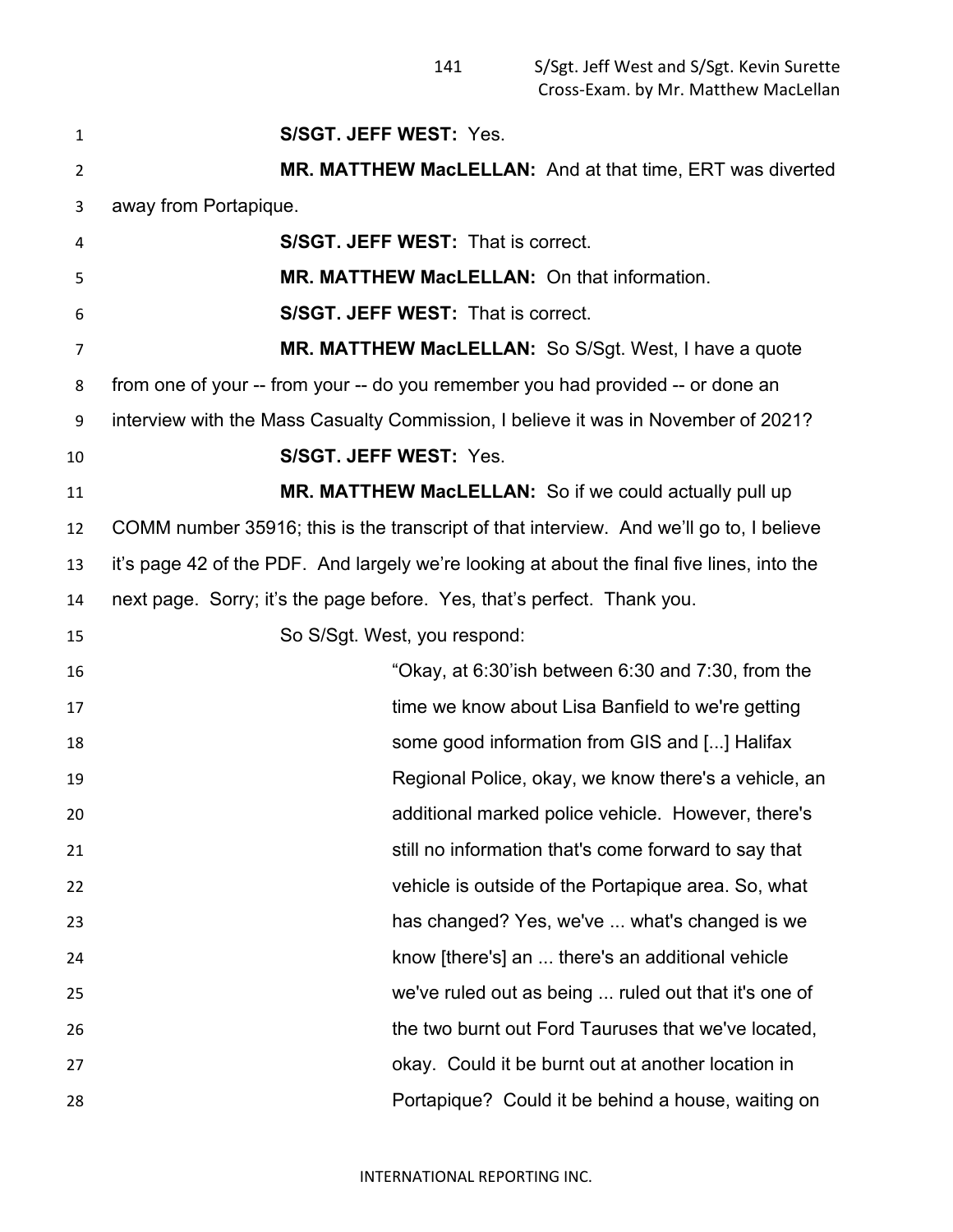| 1  | an ambush or anything like that? So, yes, at 6:30, [I                 |
|----|-----------------------------------------------------------------------|
| 2  | take it that's a.m. on the 19 <sup>th</sup> ] we have additional      |
| 3  | information about a vehicle. We don't have any                        |
| 4  | additional information about him not being in the area,               |
| 5  | okay. And so, yeah, so we're still kind of a lot of                   |
| 6  | our our add-on information is now this additional                     |
| 7  | vehicle, okay. So, what are we doing now? We're                       |
| 8  | making sure that information is being pushed out to                   |
| 9  | everywhere else. But it's still  we still haven't got                 |
| 10 | that anything to say he's outside the area."                          |
| 11 | And then just a little bit below that, you'll see about the middle of |
| 12 | the page there, there's a comment where you say:                      |
| 13 | "then it's 9:30 before that next big piece of                         |
| 14 | information comes out, okay, information, that report                 |
| 15 | of the homicide [] in Wentworth. So, then, okay,                      |
| 16 | why here? What's changed? Okay, now, we have                          |
| 17 | information to show that, yes, he has left the area,                  |
| 18 | okay. So, then we  our that's the key piece that                      |
| 19 | takes us outside of that area, and our policing                       |
| 20 | response has to start looking at that outside area                    |
| 21 | while also maintaining our crime scene."                              |
| 22 | So, again, it seems clear that that report was the critical piece of  |
| 23 | information that moved ERT out of Portapique.                         |
| 24 | S/SGT. JEFF WEST: The Wentworth incident? Yes.                        |
| 25 | MR. MATTHEW MacLELLAN: That's -- yes, thank you, that's the           |
| 26 | incident I was referring to.                                          |
| 27 | So prior to becoming aware of the shooting in Wentworth, when         |
| 28 | was the last sighting of the perpetrator you were aware of?           |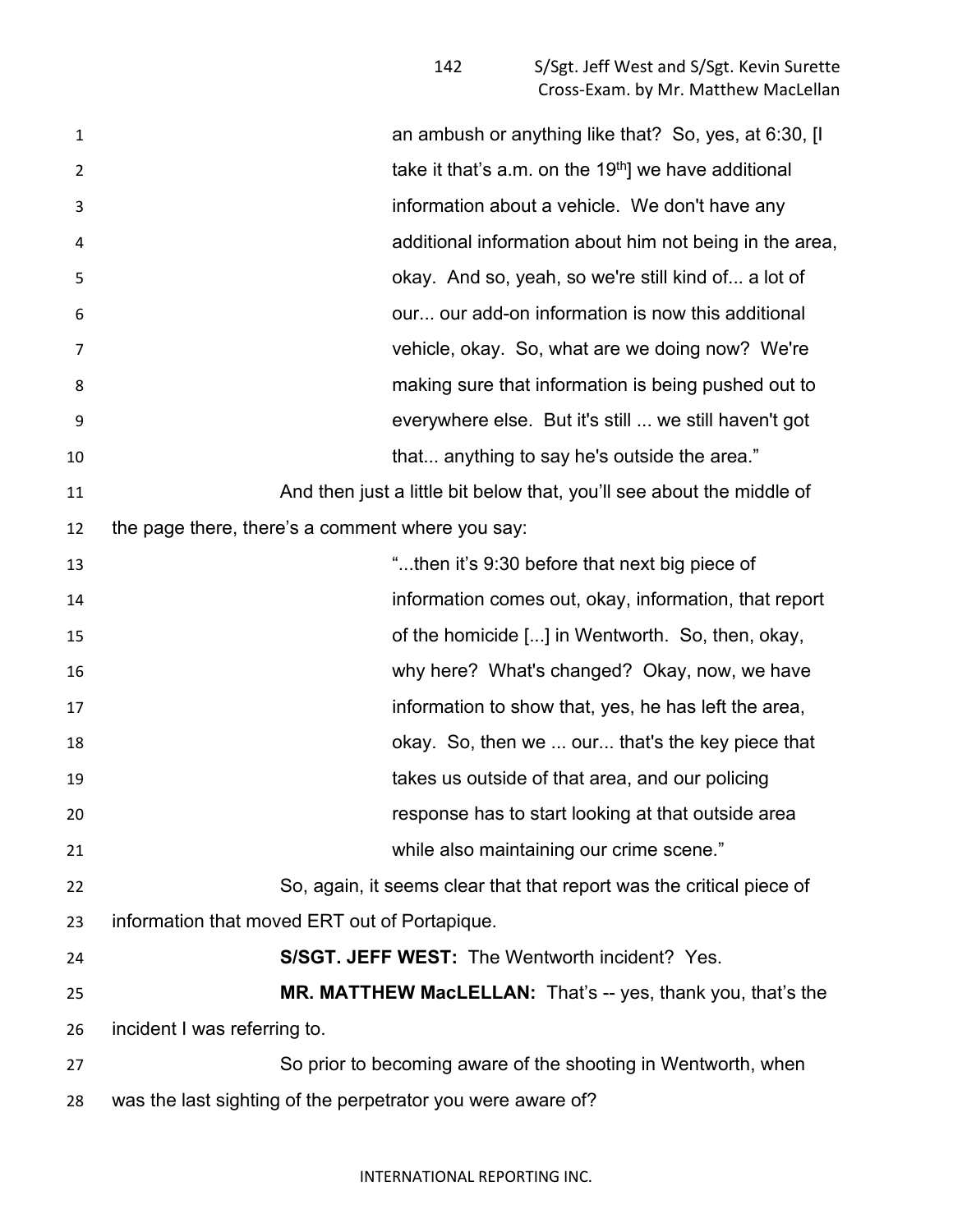**S/SGT. JEFF WEST:** It would be shortly after the incident had been reported. **MR. MATTHEW MacLELLAN:** So can you maybe -- can you 4 provide a time? I'm guessing you mean the evening, night of the  $18<sup>th</sup>$ ? **S/SGT. JEFF WEST:** Yes, when the initial officers were -- responded, and then throughout the night there were reports of shots going off, which could have been gunshots, could have been fire related. But the initial would have been from those initial calls to police. **MR. MATTHEW MacLELLAN:** Sometime between 10:00 p.m. and 10 10:30 on the 19<sup>th</sup> -- or, sorry the -- April 18<sup>th</sup>? **S/SGT. JEFF WEST:** Correct. **MR. MATTHEW MacLELLAN:** And you're aware that Cst. Milton, you had stated earlier, had searched part of the Portapique area with a drone with thermal imaging? **S/SGT. JEFF WEST:** Correct. **MR. MATTHEW MacLELLAN:** And I think he found some animals. **S/SGT. JEFF WEST:** Correct. **MR. MATTHEW MacLELLAN:** So I guess my question is a broad one, and I'll put it to both of you. What -- how can I put this? Did you require evidence that he was somewhere else to act on the understanding that he was no longer in Portapique? **S/SGT. JEFF WEST:** Well, we were dealing with what we knew at the time, and where do you go next? You have no information to direct you to a different area, so where's your point to start? **MR. MATTHEW MacLELLAN:** S/Sgt. Surette? **S/SGT. KEVIN SURETTE:** We were -- obviously we were trying to cover off both eventualities. We did have nothing to say that he had left the area and that's why we wanted to ascertain, for example, if those two Tauruses that were burnt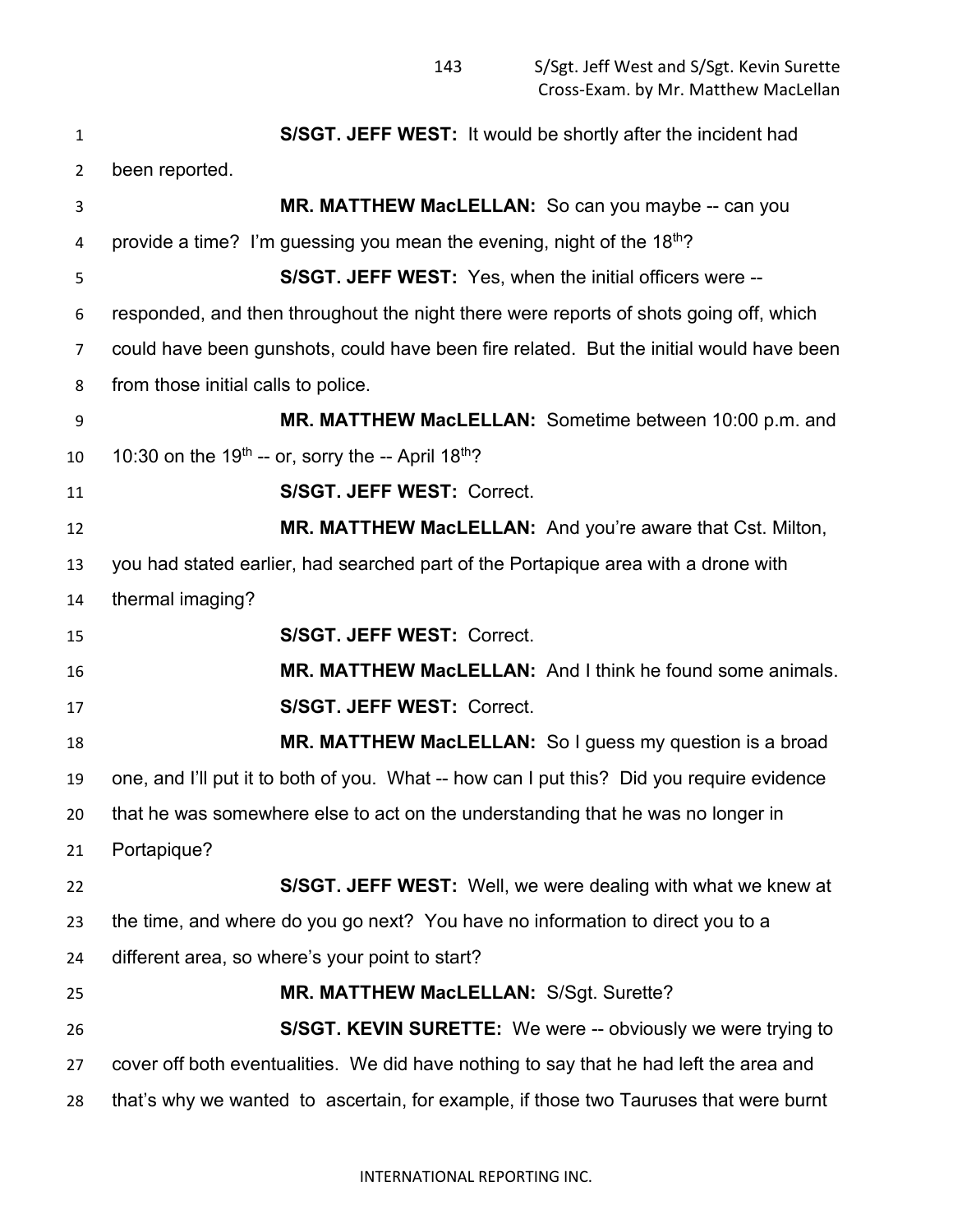out could have been the vehicles that were -- the vehicle that was referred to, bearing in mind they were completely burnt out, there was no decaling left. And the first time the ERT team had been by there, they were still on fire, so they hadn't been able to get close, hence the request to go back and check for guns or a body or a silent patrolman. But, having said that, on the possibility that he might have escaped containment, that's why we did push out the BOLO and all that sort of thing once we found out about this information. You're trying to deal with both eventualities. 8 MR. MATTHEW MacLELLAN: Okay. So I guess my question is, then, did you require a sighting or evidence that he was somewhere to believe that he was not in Portapique? **S/SGT. JEFF WEST:** I guess it goes back to what I said; where do you start? You need something to give you a direction. **S/SGT. KEVIN SURETTE:** Right. Like, had we pulled our ERT resources out of Portapique when we found out about that car at around 7:30, or confirmed around 8:00, where would we have sent them? **MR. MATTHEW MacLELLAN:** So Madam Registrar, could we please pull up COMM number 49654, and we'll go to page 25? This is the Mass Casualty Commission's interview with S/Sgt. Surette. **(SHORT PAUSE) MR. MATTHEW MacLELLAN:** So I won't read the entirety of this. Suffice to say, if we could scroll up to -- I believe we're at page -- oh, sorry, it's one -- yeah, it's at the top of the next -- the previous page. All right. So you say: "So now we've come to around 8 o'clock there." (As 26 read) 27 And I know I'm jumping into this. It's my understanding you mean 28 this is  $8:00$  a.m. the morning of April 19<sup>th</sup>, 2020.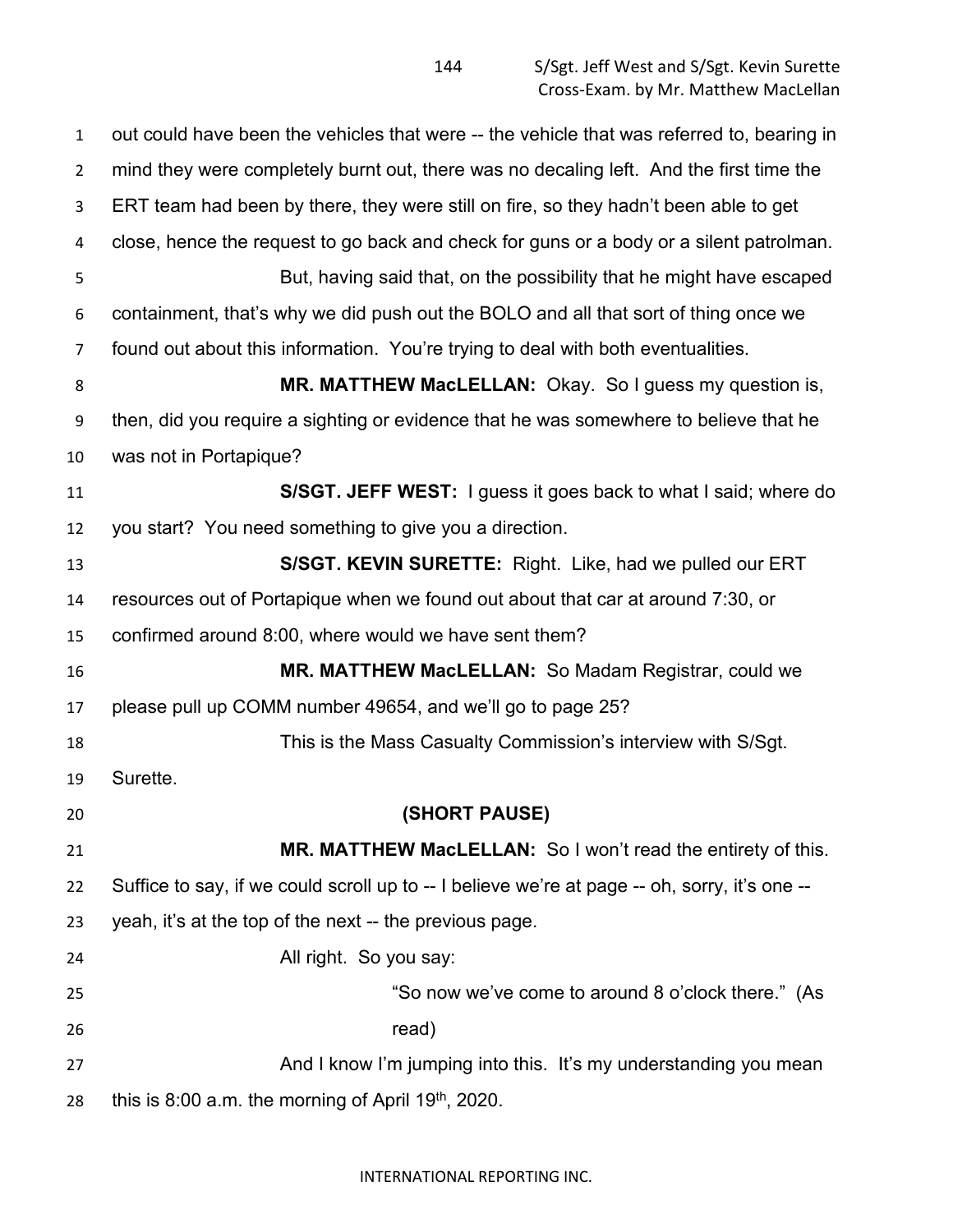S/Sgt. Jeff West and S/Sgt. Kevin Surette Cross-Exam. by Mr. Matthew MacLellan

 **S/SGT. KEVIN SURETTE:** I think so, yeah. **MR. MATTHEW MacLELLAN:** Yeah. And in the previous page you state: "7:57 Glen Byrne confirms that a BOLO regarding the car including a suspect, had been issued." (As read) **S/SGT. KEVIN SURETTE:** Yeah. **MR. MATTHEW MacLELLAN:** So if we're picking up on --- **S/SGT. KEVIN SURETTE:** Yeah. **MR. MATTHEW MacLELLAN:** I recognize there was a break before this, and we're picking up on that. **S/SGT. KEVIN SURETTE:** Okay. **MR. MATTHEW MacLELLAN:** Eight (8:00) a.m. on the 19<sup>th</sup>. **S/SGT. KEVIN SURETTE:** Sure thing, yeah. So "once we knew for sure about that car, of course we wanted to fan that out. We engaged the risk manager and wanted to make sure that the neighbouring police forces were aware. We wanted to make sure that all the RCMP, of course, were aware throughout the province." (As read) 19 I think they said the province-wide BOLO. You continue: "We wanted to make sure Amherst and Truro PD were aware and I distinctly remember saying COVID had just 22 started at this point, right, like we were two or three weeks into COVID and there's a bunch of DNR guys at the border and Nova Scotia/New Brunswick border, so I distinctly remember saying to Jeff that we had to make sure those guys were advised." (As read) And by this, you meant Truro and Amherst PD? **S/SGT. KEVIN SURETTE:** Yes.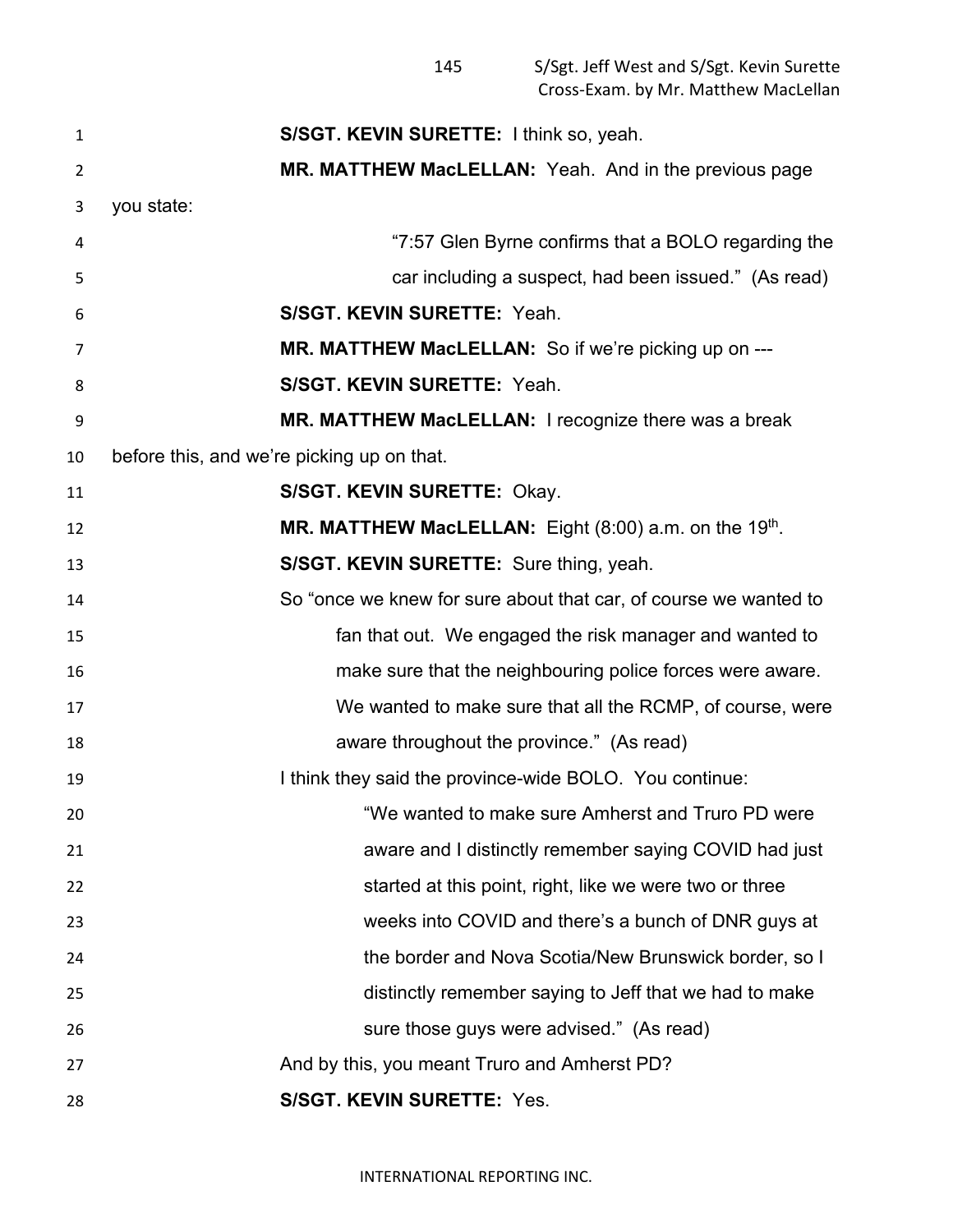S/Sgt. Jeff West and S/Sgt. Kevin Surette Cross-Exam. by Mr. Matthew MacLellan

| $\mathbf{1}$   | <b>MR. MATTHEW MacLELLAN:</b> And so we are aware that S/Sgt                            |
|----------------|-----------------------------------------------------------------------------------------|
| $\overline{2}$ | Briers provided an update to Truro Police at 8:43 a.m.                                  |
| 3              | To the best of your knowledge, prior to this, and I'll direct this to                   |
| 4              | both of you, because I know that you arrived at 5:40 a.m., S/Sgt West, you were there   |
| 5              | for a bit of time earlier and you were command since a little after 1:15, between 1:15  |
| 6              | and 1:30. To the best of your knowledge, and prior to this 8:00 a.m., did you issue any |
| $\overline{7}$ | commands to notify or contact the Truro Police Services?                                |
| 8              | S/SGT. JEFF WEST: I don't recall making a direction in                                  |
| 9              | relationship to BOLOs and contact with Truro Police Service.                            |
| 10             | MR. MATTHEW MacLELLAN: Okay. Was there ever any                                         |
| 11             | discussion of notifying the Cape Breton Regional Police Service?                        |
| 12             | S/SGT. JEFF WEST: I do not recall any discussion on that. I do                          |
| 13             | recall with, when we're talking about BOLOs, and ensuring that they go out to all RCMP  |
| 14             | and municipal police forces within the province.                                        |
| 15             | MR. MATTHEW MacLELLAN: So in your -- the evidence you                                   |
| 16             | gave earlier this morning, you had mentioned, and I'd understood it to be regional non- |
| 17             | RCMP CICs, that there are regional police services, non-RCMP services, that also have   |
| 18             | members who did the CIC training? Is that correct?                                      |
| 19             | S/SGT. JEFF WEST: Yes, the Canadian Police College is the                               |
| 20             | holder of the Critical Incident Commander's Course. On that course, you could have      |
| 21             | anybody from RCMP officers to municipal police forces from various municipal city       |
| 22             | police forces across the country.                                                       |
| 23             | MR. MATTHEW MacLELLAN: Are you aware if any of the                                      |
| 24             | regional police services, non-RCMP police services, have CIC trained members in Nova    |
| 25             | Scotia?                                                                                 |
| 26             | S/SGT. JEFF WEST: Halifax Regional Police, I believe have                               |
| 27             | Critical Incident Commanders that are trained.                                          |
| 28             | MR. MATTHEW MacLELLAN: And at what point did you reach out                              |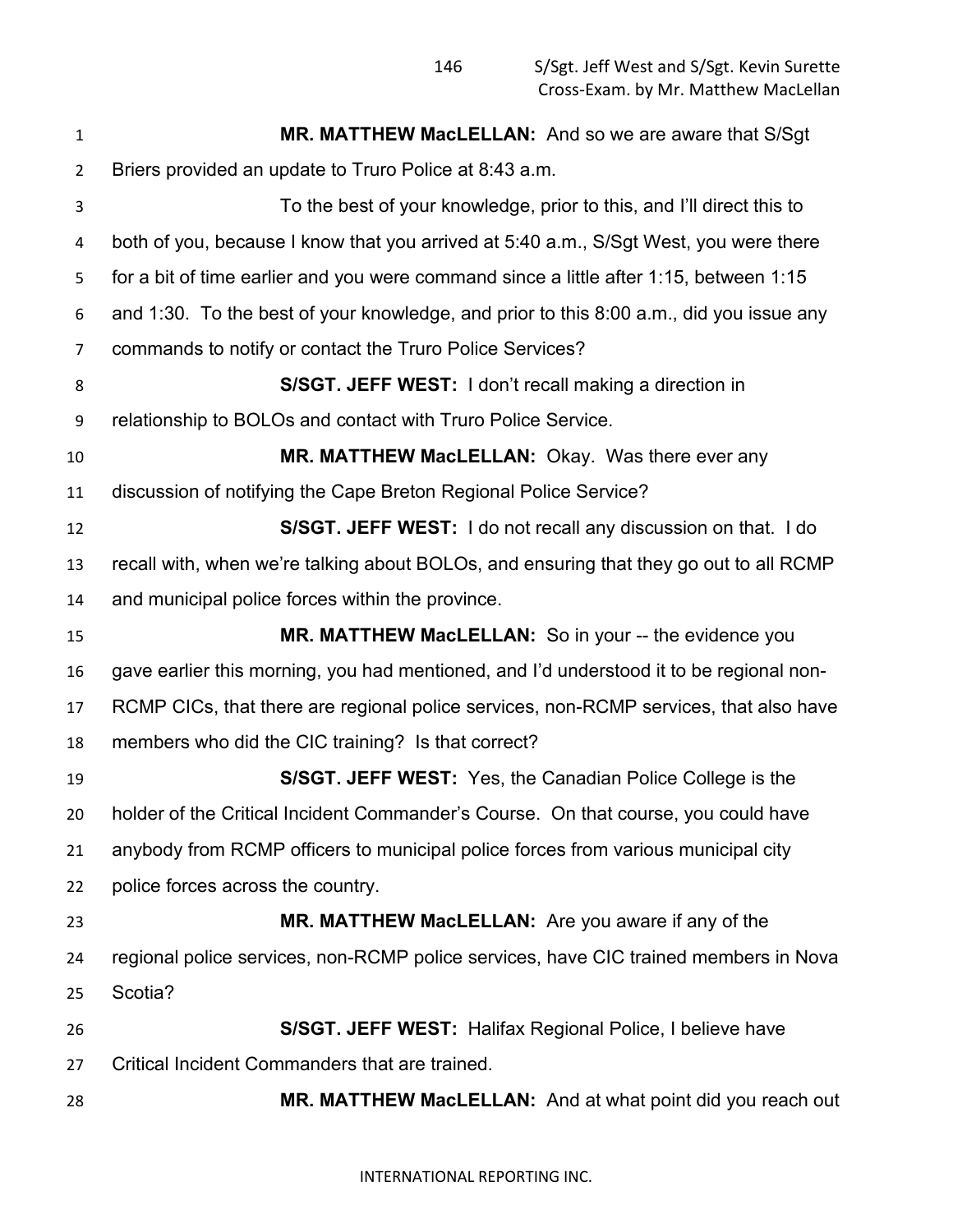to -- or did you reach out to the individual you'd known to be critical -- trained as a Critical Incident Commander in Halifax? **S/SGT. JEFF WEST:** I did not. **MR. MATTHEW MacLELLAN:** All right. I'm going to pivot for a moment. S/Sgt Surette -- and I understand that neither of you were responsible for setting up -- directly responsible for setting up the comfort station in Onslow; correct? **S/SGT. JEFF WEST:** Correct. **MR. MATTHEW MacLELLAN:** But you were present while those discussions were happening? **S/SGT. JEFF WEST:** The discussions between whom? **MR. MATTHEW MacLELLAN:** Sorry, the meetings during which the members were discussing setting up the comfort centre? **S/SGT. JEFF WEST:** Yes, it was tasked to S/Sgt Halliday for the comfort centre, to find a location and get that established. **MR. MATTHEW MacLELLAN:** So S/Sgt Surette, I'm going to -- and I promise this is the last time I'm just going to read a block quote, and this one is not as long. So you were -- we're actually going to go to COMM number 0049654. This is the transcript of the interview with S/Sgt Surette. I think it's page 45, but it may be 44, because I've been wrong. Yeah, so we'll start at the bottom of that page. So, S/Sgt Surette, you were asked a question by Willy Crews. Mr. Crews states: **And I'm just flipping completely again. So Brown and Some Example 24** and the state of the state of the state of the state of the state of the state of the state of the state of the state of the state of the state of t Melanson are later involved in Onslow. Was it broadcast? Would they have known about the comfort centre then? Because you made a point that they made a broadcast where the comfort centre was being set."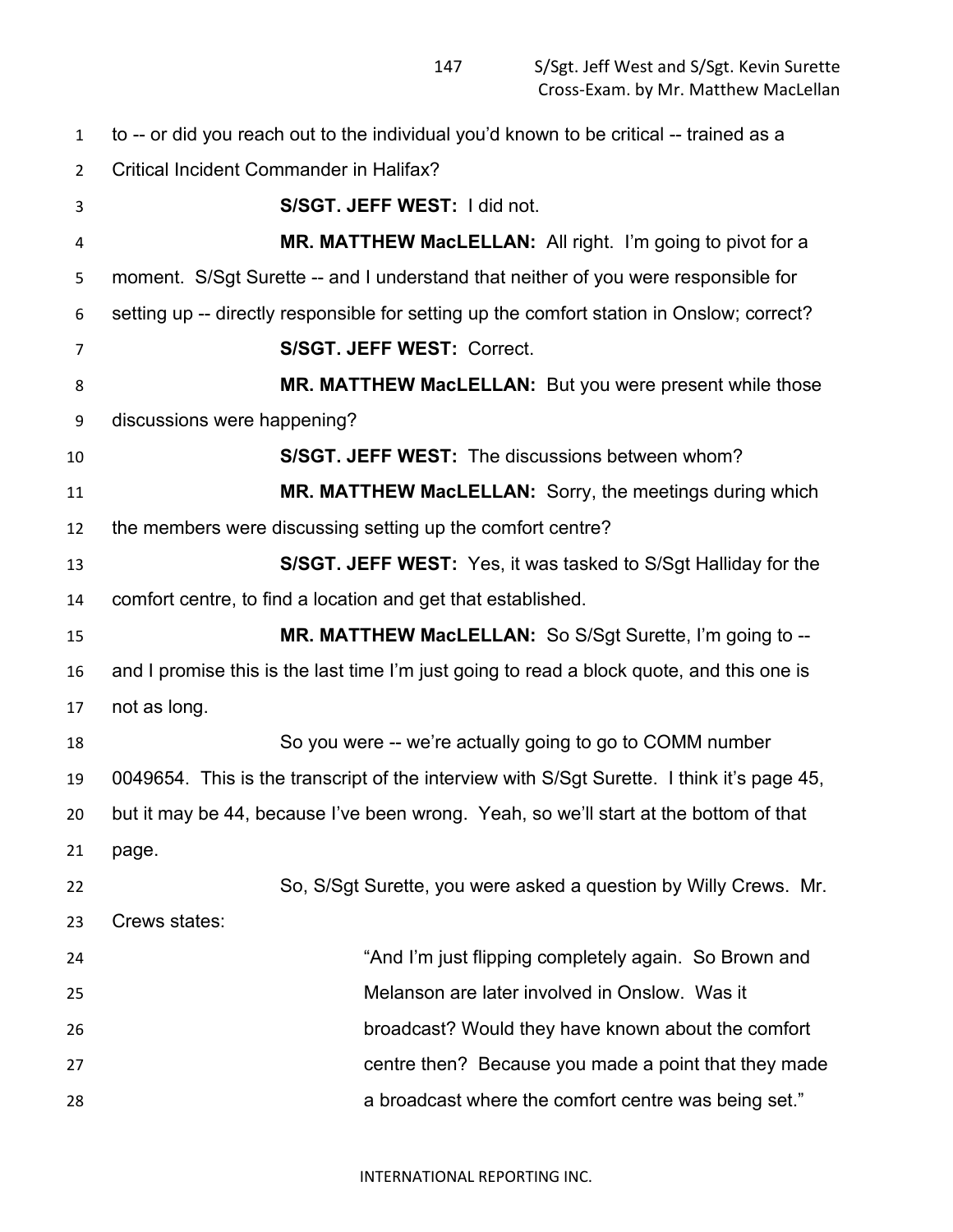| 1              | (As read)                                                                                |
|----------------|------------------------------------------------------------------------------------------|
| $\overline{2}$ | And if we could scroll down, there's some confusion in the next                          |
| 3              | couple lines as to who was being discussed. Willy Crews clarifies the officers that were |
| 4              | involved in the shooting in Onslow.                                                      |
| 5              | So, S/Stg Surette, you state:                                                            |
| 6              | "Yeah, well that's a good question. I think so, because it                               |
| 7              | was -- they were in and out of the Command Post both                                     |
| 8              | before and during that interview." (As read)                                             |
| 9              | Could you elaborate or explain what you mean by "that interview"?                        |
| 10             | S/SGT. KEVIN SURETTE: Melanson and Brown were tasked by --                               |
| 11             | directly by Jeff, I believe, to interview Lisa Banfield.                                 |
| 12             | So when she came out at Leon Joudrey's residence, we sent ERT                            |
| 13             | to pick her up. She was assessed medically quickly there, transported out of there to    |
| 14             | the, I believe at Highway 2, the intersection of Portapique Beach Road and Highway 2,    |
| 15             | assessed again by our EMRT personnel, and my understanding was at that point, they       |
| 16             | went to the hospital, if I'm not mistaken.                                               |
| 17             | Anyway, all that to say it was quite some time before they actually                      |
| 18             | were able to sit down and interview her. So this stuff takes time. And I know they were  |
| 19             | proceeding or trying to proceed in a trauma informed manner, given what was going on.    |
| 20             | So they had been tasked to interview her, and as they were getting                       |
| 21             | some of the information, they had been back to the Command Post. I can't say if they     |
| 22             | came back together. I can't say if they came back from the number 2 highway and then     |
| 23             | while they were on their way to the hospital or something like that. Either way, I know  |
| 24             | they had been in and out of the Command Post to update the Command Structure             |
| 25             | quickly on what was being said. So that's what I'm referring to there, because my        |
| 26             | understanding is after that, they also responded to the calls from Wentworth Road and    |
| 27             | Glenholme and were heavily involved in that entire sequence of events.                   |
| 28             | So that's where I'm -- clearly I haven't read it all, but what I see                     |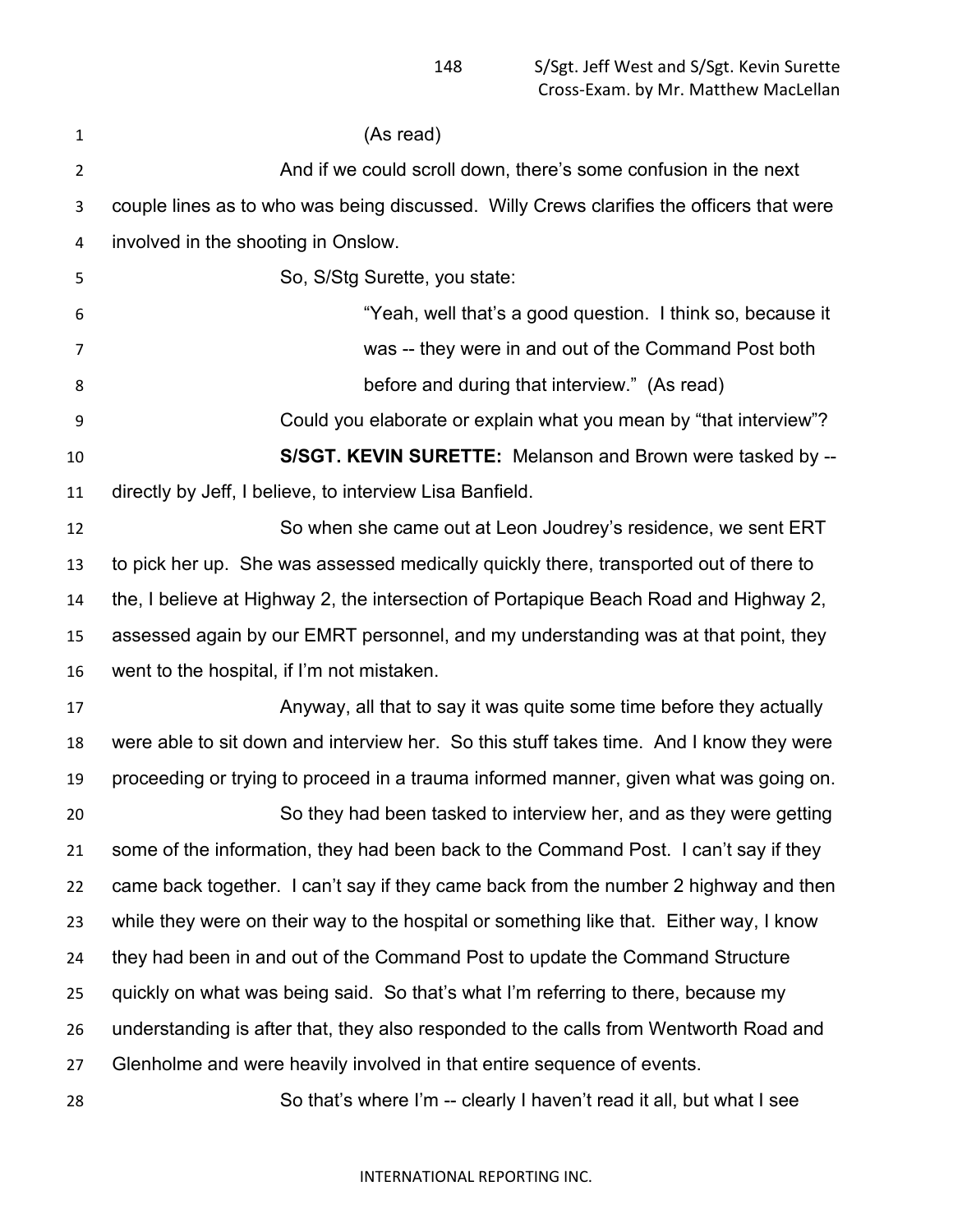there, that's what I'm talking about there, I believe.

 **MR. MATTHEW MacLELLAN:** Okay. So I'll get to that. So you continue. "And we were very -- we were talking about the comfort station quite frequently at that point and Steve was setting it up. So I would think that they would have known about that. And I think that there were some -- I **8** Say I think because -- let me think about this, I think -- yeah, I'm pretty sure when the member was dispatched to the Onslow Fire Hall, he was dispatched over the air. So people would have heard that there was a comfort centre, and that's where he was going, to be there for the comfort centre. Did we specifically get on the air and tell everybody that there was a com -- probably not, no. I don't recall that. But it was kind of one of those things that was happening and I -- anyone paying attention would have known that was going on." (As read) **And so this is just another question of clarification.** When you say "that was going on", you mean that there was a comfort station set up at the Onslow Belmont Fire Brigade Hall? **S/SGT. KEVIN SURETTE:** That's what I'm talking about there, yes. But when I said that, if I can clarify, --- **MR. MATTHEW MacLELLAN:** M'hm. **S/SGT. KEVIN SURETTE:** --- in preparing for today, at that point I wasn't aware of their, -- their meaning Melanson's and Brown's -- involvement in that entire sequence of events with the shootings in Glenholme -- or Wentworth then the events at Glenholme and then Plains Road. I wasn't aware they had gone through all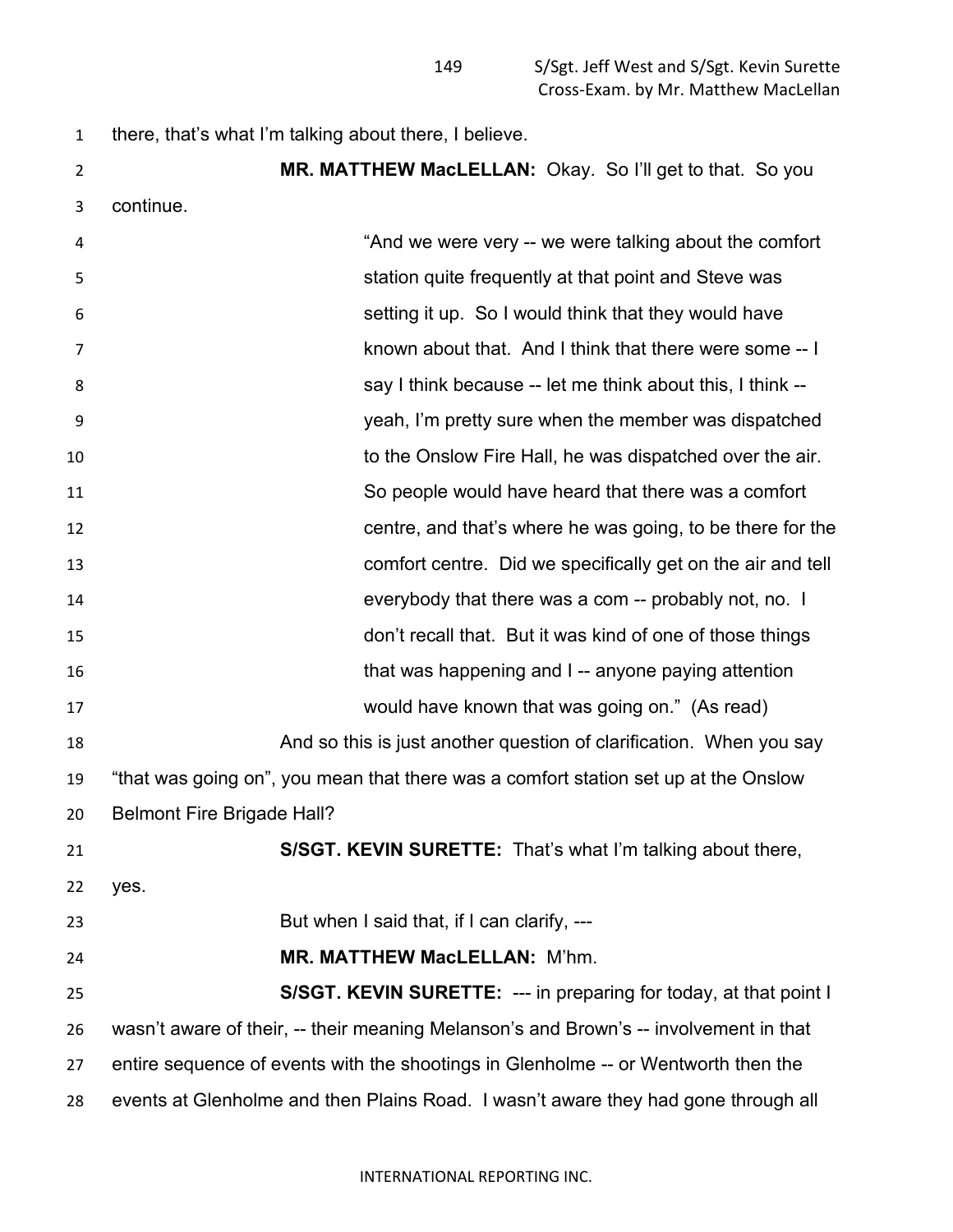that. So I would just, not revise that, but I would say that I don't know if they heard that or not, because there was a lot of things going on at the time and I think my point at that time was not knowing that they had been involved in that entire sequence of events and had been in and out of the Command Post, that they likely would have known of the comfort centre, but I can't say that for sure either way. **MR. MATTHEW MacLELLAN:** No, no, that's fine. I think your following comments actually say something to that effect. **8** "I can't see that they wouldn't known, although they could have been so focused on their interview that they missed **it. It was quite -- I mean, there was a lot going on." (As** 11 read) So the point is, to some extent, made. You couldn't have known exactly what they knew, just that it was known? That's a fair statement? **S/SGT. KEVIN SURETTE:** It is. And our other concern there was we didn't want to broadcast on the media because we didn't want the gunman to know that that was being set up as well. **MR. MATTHEW MacLELLAN:** Okay. I appreciate that. Thank you. So this is really to either of you. But I'll start with S/Sgt West because at the end of your interview with the Mass Casualty Commission, you were asked what recommendations you could think of. **S/SGT. JEFF WEST:** Yes. **MR. MATTHEW MacLELLAN:** You -- one of the comments you had made was: "How can we better leverage technology?" (As read) And I'm wondering if you could better elaborate on what technology you felt could have assisted that evening that was lacking? **S/SGT. JEFF WEST:** I think a lot of that ties back to my testimony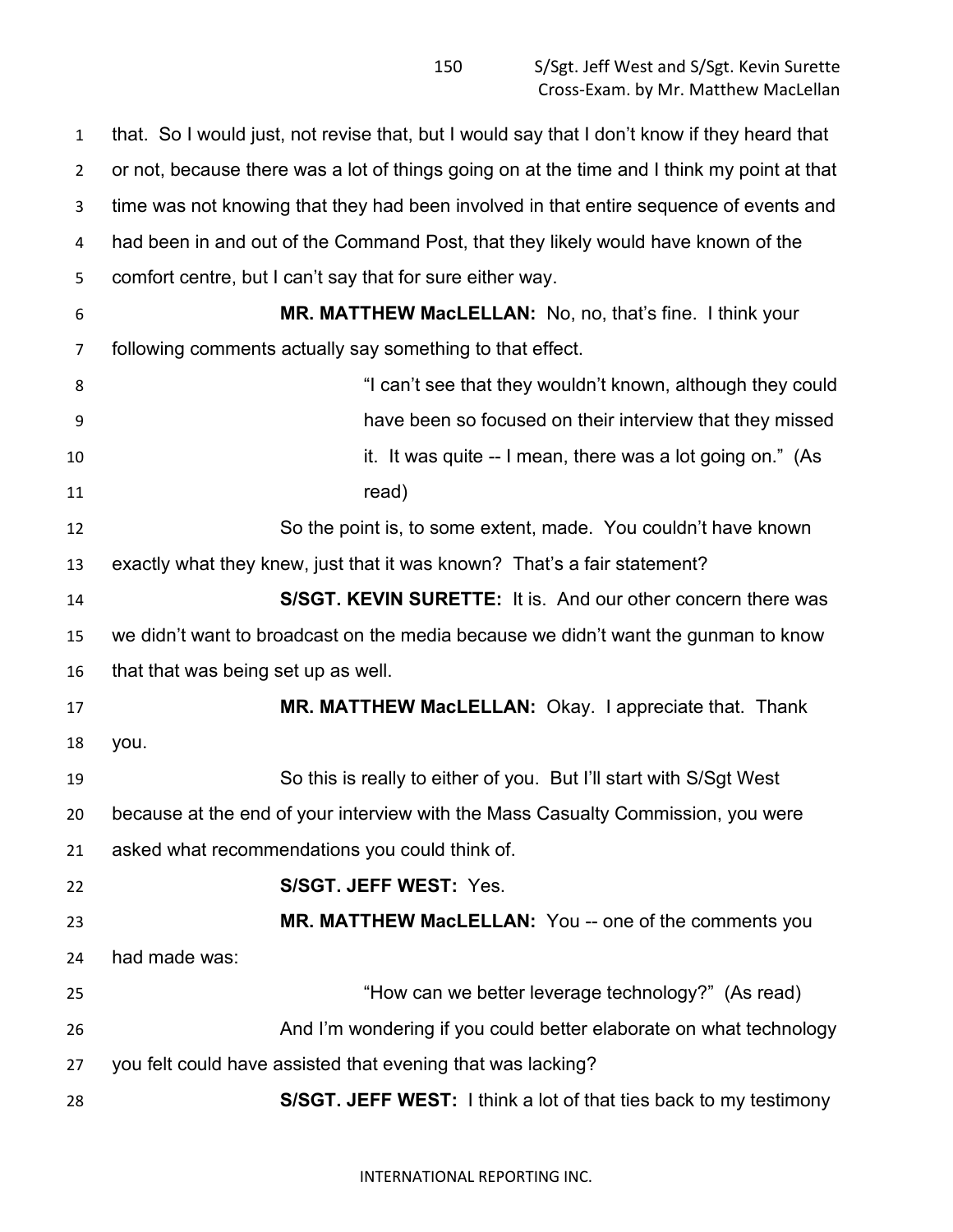from this morning with Mr. Burrill when we were talking about whether it's the ability to know not just where our members' vehicles are, but where our officers are, whether they're ERT officers, general duty officers, GIS officers, or whatever. There's technology there and things, mapping, stuff that's more readily available to us in a very technology enabled world that we're in right now. So along those lines is, okay, what's available to use? What can we leverage to help us better -- another tool in our toolbox to help us do our job?

8 MR. MATTHEW MacLELLAN: And so I'm not sure if you're familiar, there was an app that we had learned about through Staff Sergeant Mills and now Corporal Milton had provided evidence earlier in the week, and had referenced this ATAK app.

## **S/SGT. JEFF WEST:** Yeah.

 **MR. MATTHEW MacLELLAN:** My understanding is that's an app to locate members who also have that app on their person. Is that a fair...?

 **S/SGT. JEFF WEST:** Yeah, and stuff along that lines. And without giving, like, brand names, but that type of -- I think it's referred to as ATAK, blue force tracking or whatever. It's technology that -- that's -- would enhance situational awareness in the sense of where our members are and how to move our members around, knowing real time information as opposed to just pointing points on a map. **MR. MATTHEW MacLELLAN:** And I guess this ties into you made a comment that GPS enabled devices would have been beneficial? **S/SGT. JEFF WEST:** Yes. **MR. MATTHEW MacLELLAN:** Can you comment on whether or not having better access to thermal imaging for the members would have been helpful that evening? **S/SGT. JEFF WEST:** I guess I'd go back to thermal -- it would just be another tool that's in your toolbox that if the situation allows you to deploy it what it

brings to you. But it's -- it's a tool in the toolbox that could be utilised.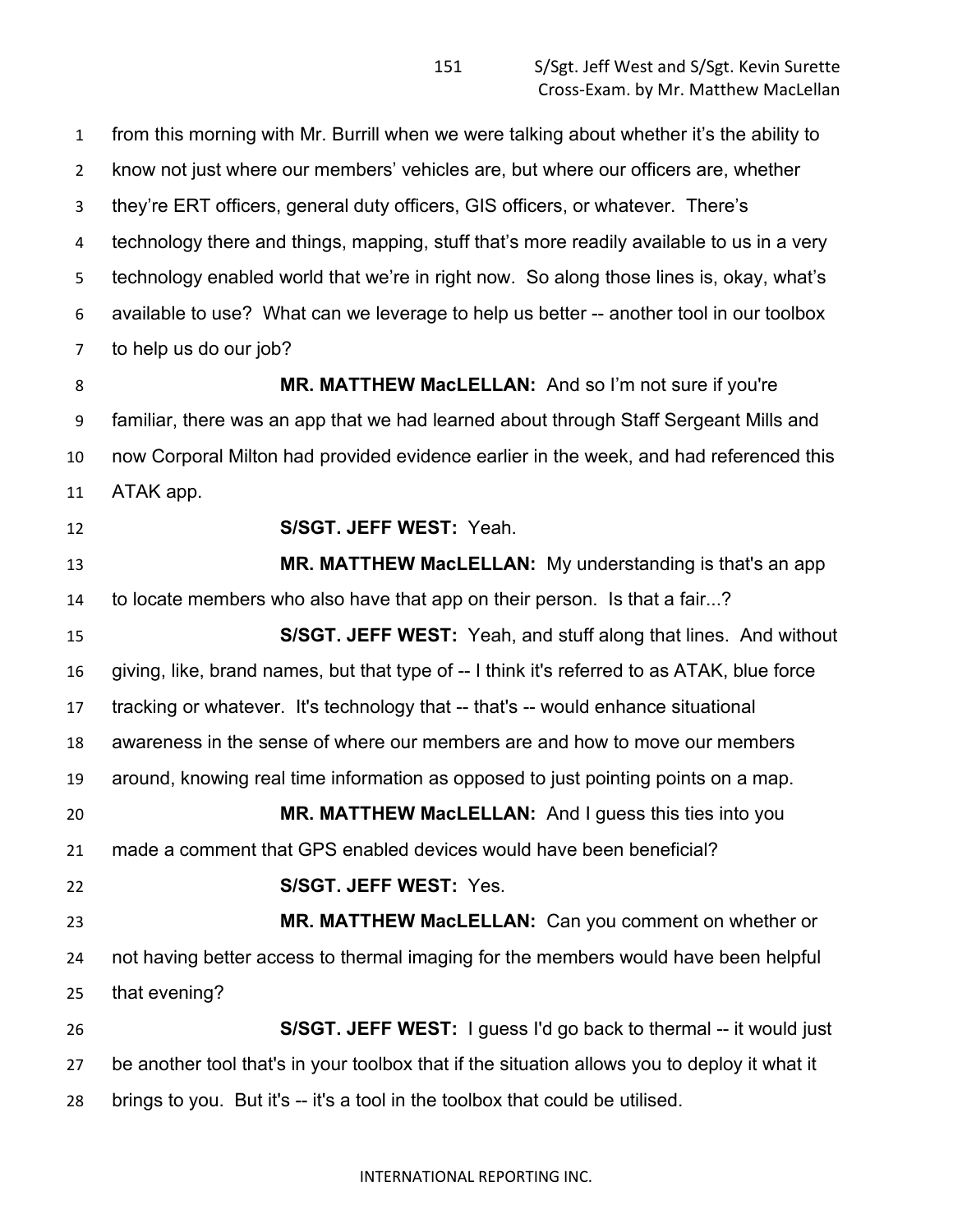**MR. MATTHEW MacLELLAN:** Okay. And I'm glad you mentioned 2 the tool in the toolbox because that's my next question, is that you had mentioned to your understanding, and I won't go into the quote, it was already covered this morning, you were not aware that Alert Ready was one of the tools in your toolbox that evening; correct? **S/SGT. JEFF WEST:** It was not a tool in our toolbox at that evening. **MR. MATTHEW MacLELLAN:** Okay. So I did just want you to clarify one point on that. Is it that you didn't know it existed or that you didn't know you could use it? **S/SGT. JEFF WEST:** It was not a tool, and I'll go back to like Kevin said. Yeah, we heard Alert the previous week about COVID, but it was not a tool in our toolbox that we were -- we knew of to use in a critical incident setting. **MR. MATTHEW MacLELLAN:** So Glenn Byrne, and that's the OCC, Operations Commander, who was --- **S/SGT. JEFF WEST:** Yes. **MR. MATTHEW MacLELLAN:** --- present at the Great Hall -- the Great Village Firehall? **S/SGT. JEFF WEST:** That is correct. **MR. MATTHEW MacLELLAN:** Okay. And he didn't mention anything to you about using Alert Ready? **S/SGT. JEFF WEST:** I do not recall him mentioning anything to me. **MR. MATTHEW MacLELLAN:** Same question, Staff Sergeant Surette, did you have any questions with Mr. Byrne about Alert Ready? **S/SGT. KEVIN SURETTE:** No. **MR. MATTHEW MacLELLAN:** Okay. And you were aware that in 2006 the DMO had offered the RCMP direct access to this system?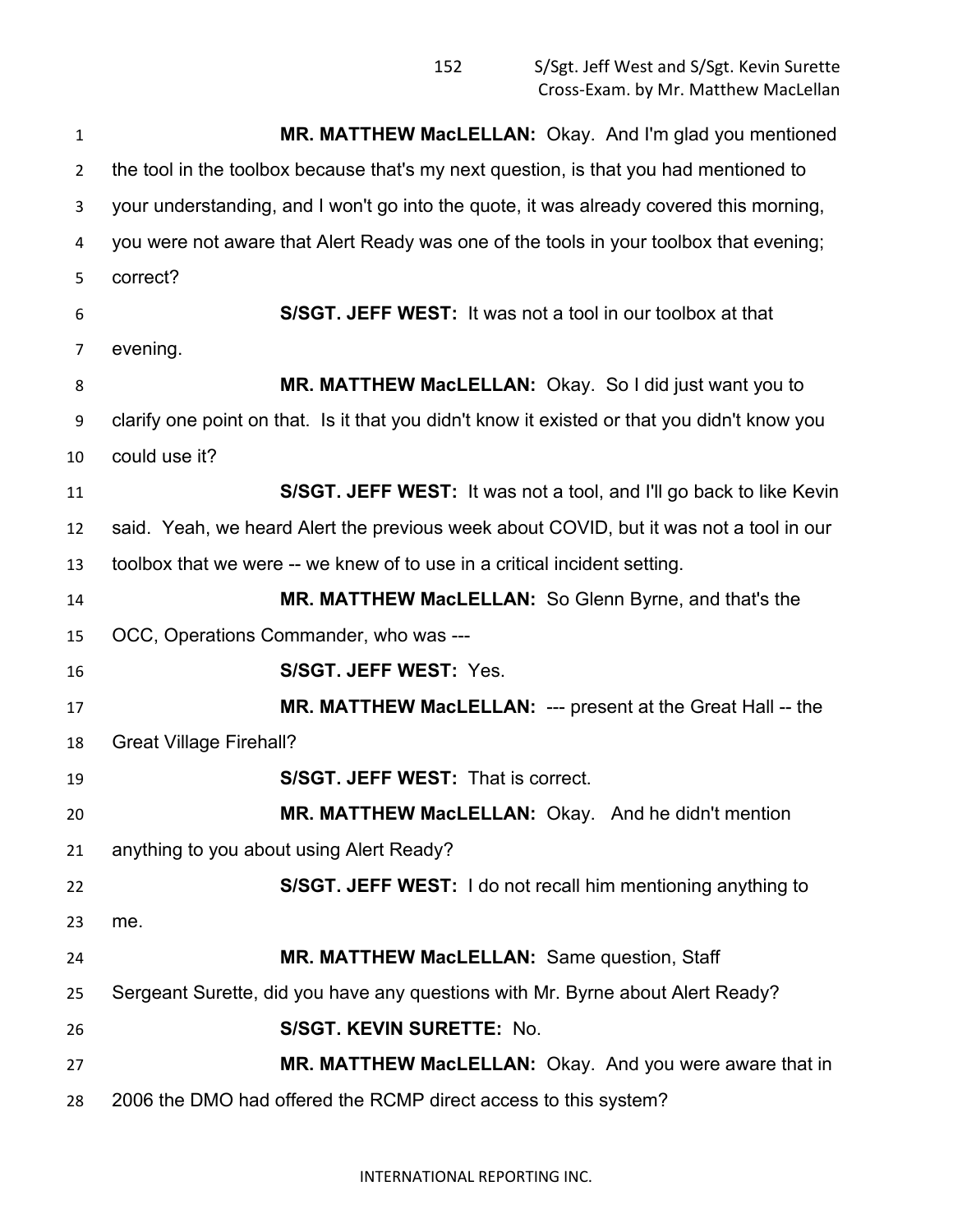| $\mathbf{1}$   | <b>S/SGT. JEFF WEST:</b> I would not have been aware of that.                             |
|----------------|-------------------------------------------------------------------------------------------|
| $\overline{2}$ | <b>COMMISSIONER MacDONALD:</b> Mr. MacLellan, they didn't know                            |
| 3              | about it.                                                                                 |
| 4              | <b>MR. MATTHEW MacLELLAN: Okay.</b>                                                       |
| 5              | So my final questions are somewhat related to that. You may have                          |
| 6              | been aware that at about 8:44 a.m. on April 19th, Constable Stevenson had broadcast       |
| 7              | an inquiry to OCC dispatch as to whether there had been a discussion about issuing a      |
| 8              | media release to the public regarding the replica cruiser. Are you aware that that was -- |
| 9              | that was something that was put out over the radio?                                       |
| 10             | S/SGT. JEFF WEST: I did not hear that. I was not aware of that at                         |
| 11             | that time.                                                                                |
| 12             | MR. MATTHEW MacLELLAN: Okay. And so that -- Staff                                         |
| 13             | Sergeant Surette, same question.                                                          |
| 14             | S/SGT. KEVIN SURETTE: I read it after in the transcripts, but I                           |
| 15             | wasn't aware at the time, no.                                                             |
| 16             | <b>MR. MATTHEW MacLELLAN: So Staff Sergeant Halliday had</b>                              |
| 17             | stated that there was no point in which he had a conversation with anyone who denied      |
| 18             | the release of any of this information. I don't know if you're aware that that statement  |
| 19             | was made by Staff Sergeant Halliday.                                                      |
| 20             | <b>S/SGT. JEFF WEST: No.</b>                                                              |
| 21             | MR. MATTHEW MacLELLAN: No. So I guess this is really my                                   |
| 22             | final question then: Do you recall if either of you were approached, say between 8:45     |
| 23             | and 9:10 a.m. that morning, whether you had been consulted about whether there            |
| 24             | should be a media release regarding the perpetrator's mock cruiser. Did anybody           |
| 25             | mention that to you at that time or ask for your input?                                   |
| 26             | S/SGT. JEFF WEST: I was not spoken to about the release of                                |
| 27             | information.                                                                              |
| 28             | MR. MATTHEW MacLELLAN: Staff Sergeant Surette, same                                       |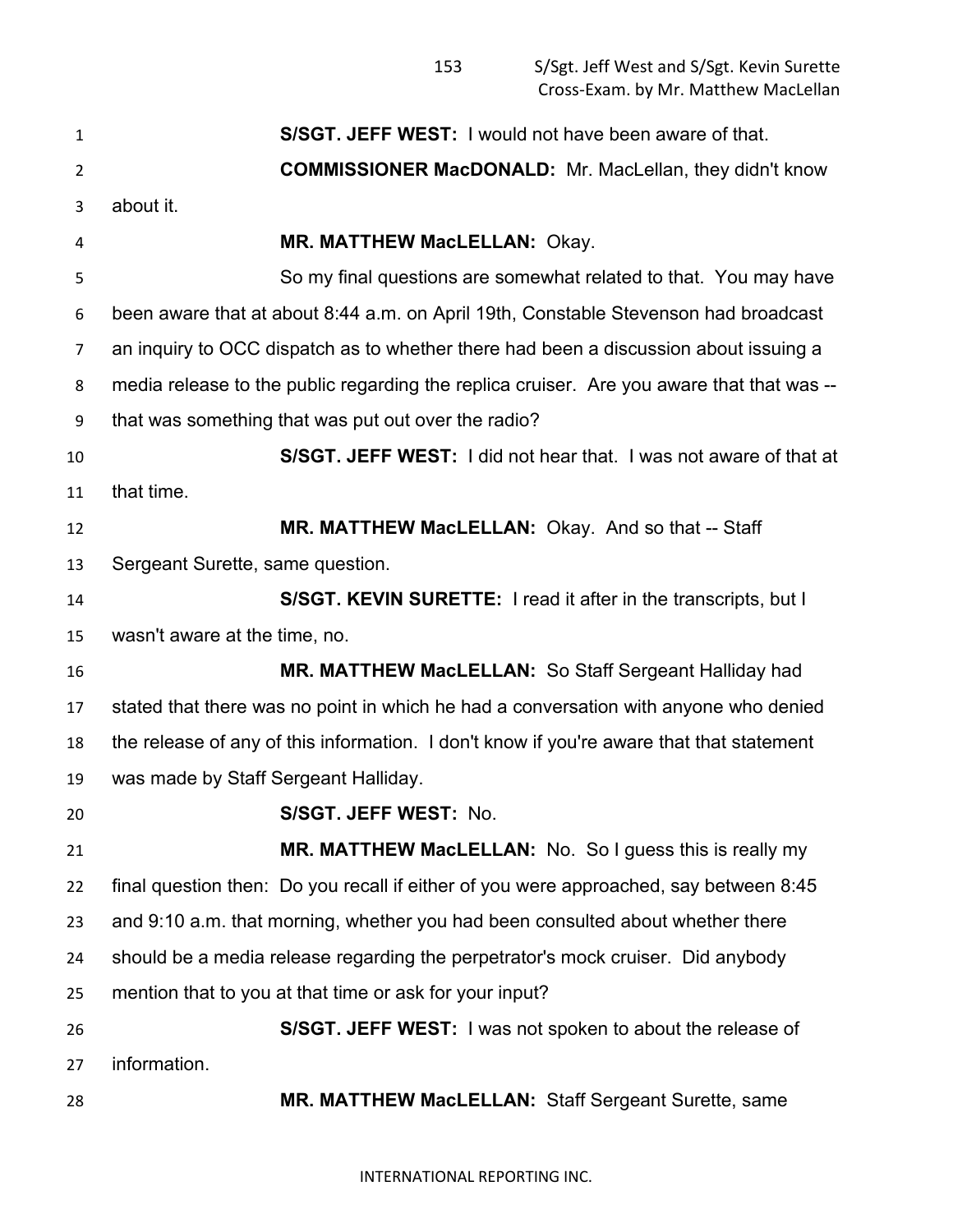| $\mathbf{1}$   | question.                                                                                  |
|----------------|--------------------------------------------------------------------------------------------|
| $\overline{2}$ | S/SGT. KEVIN SURETTE: No, I read that in the -- in preparation, I                          |
| 3              | read that in some of the transcripts that it had been denied, and I--I was confused by     |
| 4              | that. I don't remember any discussion at all about that.                                   |
| 5              | MR. MATTHEW MacLELLAN: Those are all my questions. I--                                     |
| 6              | Staff Sergeants, I thank you for your time.                                                |
| 7              | <b>COMMISSIONER MacDONALD:</b> Thank you, Mr. MacLellan.                                   |
| 8              | Mr. Bryson?                                                                                |
| 9              | <u>--- CROSS-EXAMINATION BY MR. JOSHUA BRYSON:</u>                                         |
| 10             | MR. JOSHUA BRYSON: Good afternoon, Staff Sergeants. My                                     |
| 11             | name is Josh Bryson. I represent the family of Peter and Joy Bond. They resided in         |
| 12             | Cobequid Court in Portapique. So thank you for being here today to answer questions.       |
| 13             | Have you followed the proceeding? Like, have you watched                                   |
| 14             | yesterday's testimony of Staff Sergeant Halliday and?                                      |
| 15             | S/SGT. JEFF WEST: No, I've had limited following of the                                    |
| 16             | proceedings.                                                                               |
| 17             | MR. JOSHUA BRYSON: Okay. And you weren't briefed on what                                   |
| 18             | Staff Sergeant Halliday had testified to? Anything?                                        |
| 19             | S/SGT. JEFF WEST: No.                                                                      |
| 20             | MR. JOSHUA BRYSON: Okay.                                                                   |
| 21             | S/SGT. KEVIN SURETTE: I did watch some of Staff Halliday's.                                |
| 22             | But that was actually two questions you asked. I have not been following the               |
| 23             | proceedings, but I did watch Staff Halliday's partially yesterday, not all of it.          |
| 24             | MR. JOSHUA BRYSON: All right, thank you. So my first series of                             |
| 25             | questions is in regards to essentially the Critical Incident Package, and what it takes to |
| 26             | activate the Critical Incident Package. I'd like to get a better understanding of that.    |
| 27             | So Madam Registrar, if we can pull up Exhibit 1466.                                        |
| 28             | So just while the Madam Registrar is pulling that up, so in this case                      |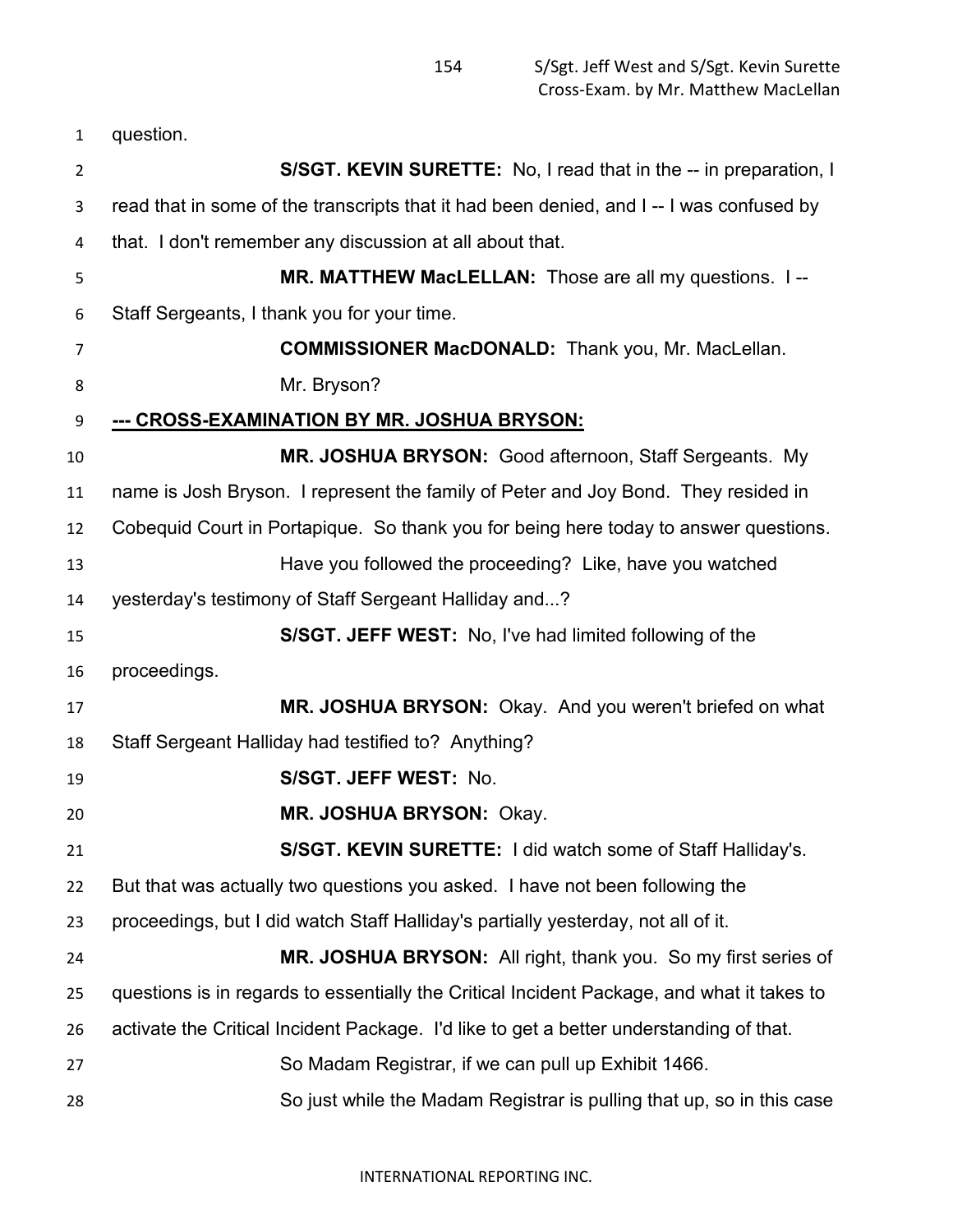would you consider the Critical Incident Package activated upon the phone call to you at 10:42, Staff Sergeant West? Is that technically when the package is activated? **S/SGT. JEFF WEST:** No, and I can -- the Critical Incident Package cannot be deployed without the authority of the Support Services Officer. **MR. JOSHUA BRYSON:** Okay. So what time would you say that the CIC [sic] is activated? **S/SGT. JEFF WEST:** Well, I'd have to go back to my notes as to whatever time I received a call from Staff Sergeant Halliday. And then, I think I mentioned this morning, after I spoke with Staff Halliday, I spoke with Superintendent Darren Campbell, who received the authority to deploy the Critical Incident Package. From there, I spoke with Corporal Tim Mills. **MR. JOSHUA BRYSON:** Okay. And so once that's deployed, I'd like to now get a better sense of the tangible benefit, the first tangible benefit that we see as a result of that deployment. So would that be the ERT response to Portapique at roughly 12 o'clock? **S/SGT. JEFF WEST:** I'm not sure I understand what you're question is. **MR. JOSHUA BRYSON:** Sure. So when we -- when we talk about the Critical Incident Package --- **S/SGT. JEFF WEST:** M'hm. **MR. JOSHUA BRYSON:** --- for me as a layperson, is just -- it's words. **S/SGT. JEFF WEST:** Yeah. **MR. JOSHUA BRYSON:** But in terms of actual resources on the ground, what's the first tangible resource that Portapique sees as a result of this deployment of the Critical Incident Package? **S/SGT. JEFF WEST:** I guess it would be the initial IA team that arrived from ERT, understanding that from the time I received the call to the standing up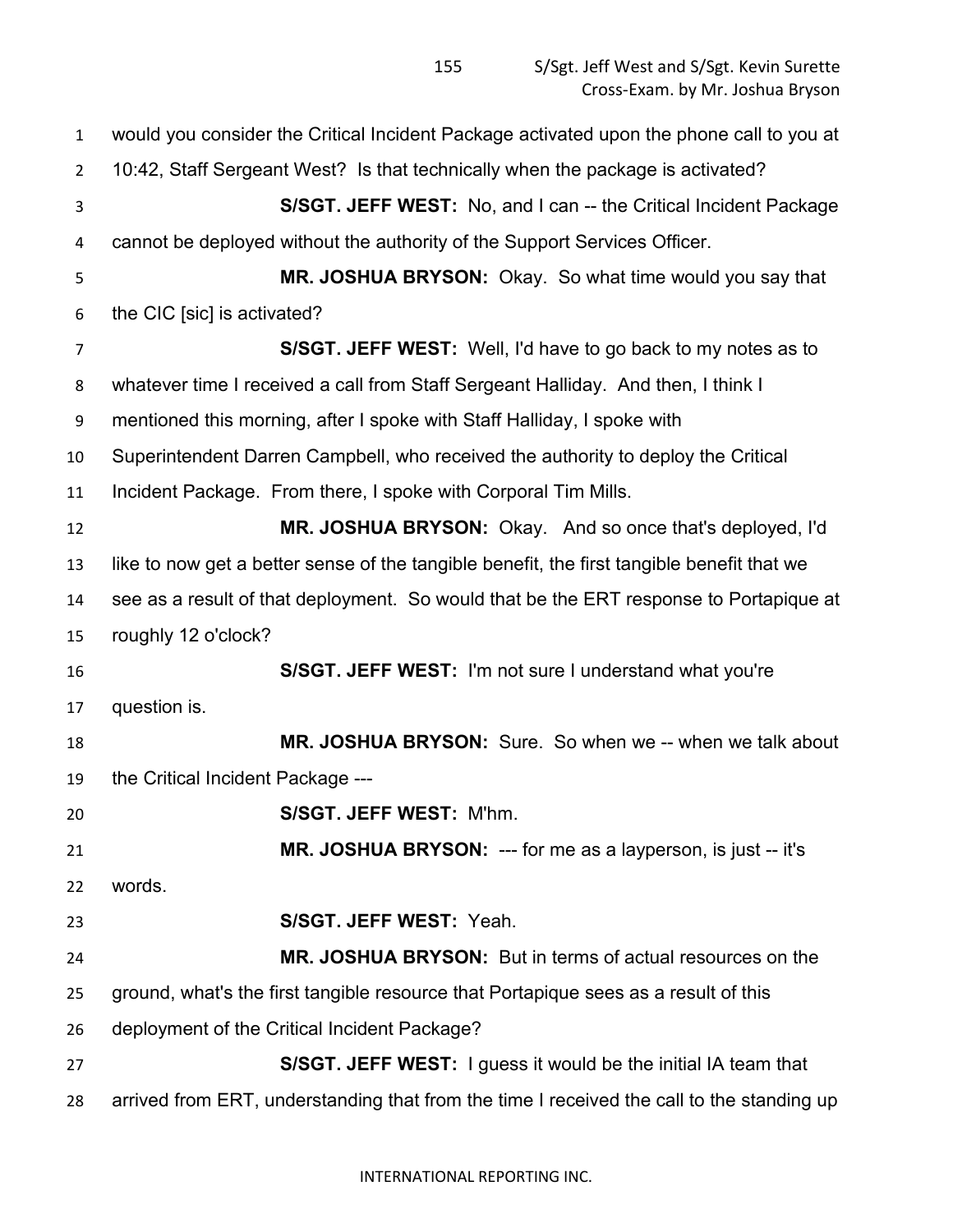of the team. They have to get to Headquarters to get kitted up, just time to get to everything, and then the travel time to Portapique. So I believe, yeah, 12 o'clock, if you're saying that's when they showed up, that would be the first resources that I'm aware of from the Critical Incident Package that would be arriving there. **MR. JOSHUA BRYSON:** And that was ERT? **S/SGT. JEFF WEST:** I believe they were the first. I can't say 100-percent. I don't know if any of the BCONS (ph) arrived before ERT, but ERT would be the -- their IA team would be the first resources from the -- of substance. **MR. JOSHUA BRYSON:** Okay. And that was, I believe, at roughly 12:03, I think for Staff Sergeant Mills. **S/SGT. JEFF WEST:** I could be. I'm not sure of the time. **MR. JOSHUA BRYSON:** And that would be in the record, so we can certainly clarify later on. But just to get a better understanding, too, of how it's activated, and we can look at what, if any, delays exist and how, perhaps, to make them better. **S/SGT. JEFF WEST:** Okay. **MR. JOSHUA BRYSON:** So the first thing we have here is the 9-1-1 call from Ms. Blair that activated the response of IARD to attend the scene. I'm assuming that wouldn't -- that wouldn't activate a critical incident response based on that phone call alone? **S/SGT. JEFF WEST:** Not alone, no. **MR. JOSHUA BRYSON:** Okay. So the next event we have is we have the event of the children calling, indicating that their parents have -- are now deceased, and that there is a house burning, and a male has left in a police car. So that, in combination with the 10:01 call, would that typically activate the...? **S/SGT. JEFF WEST:** Well, it's when the information's -- well, we can't control when they contact us, so --- **MR. JOSHUA BRYSON:** Right.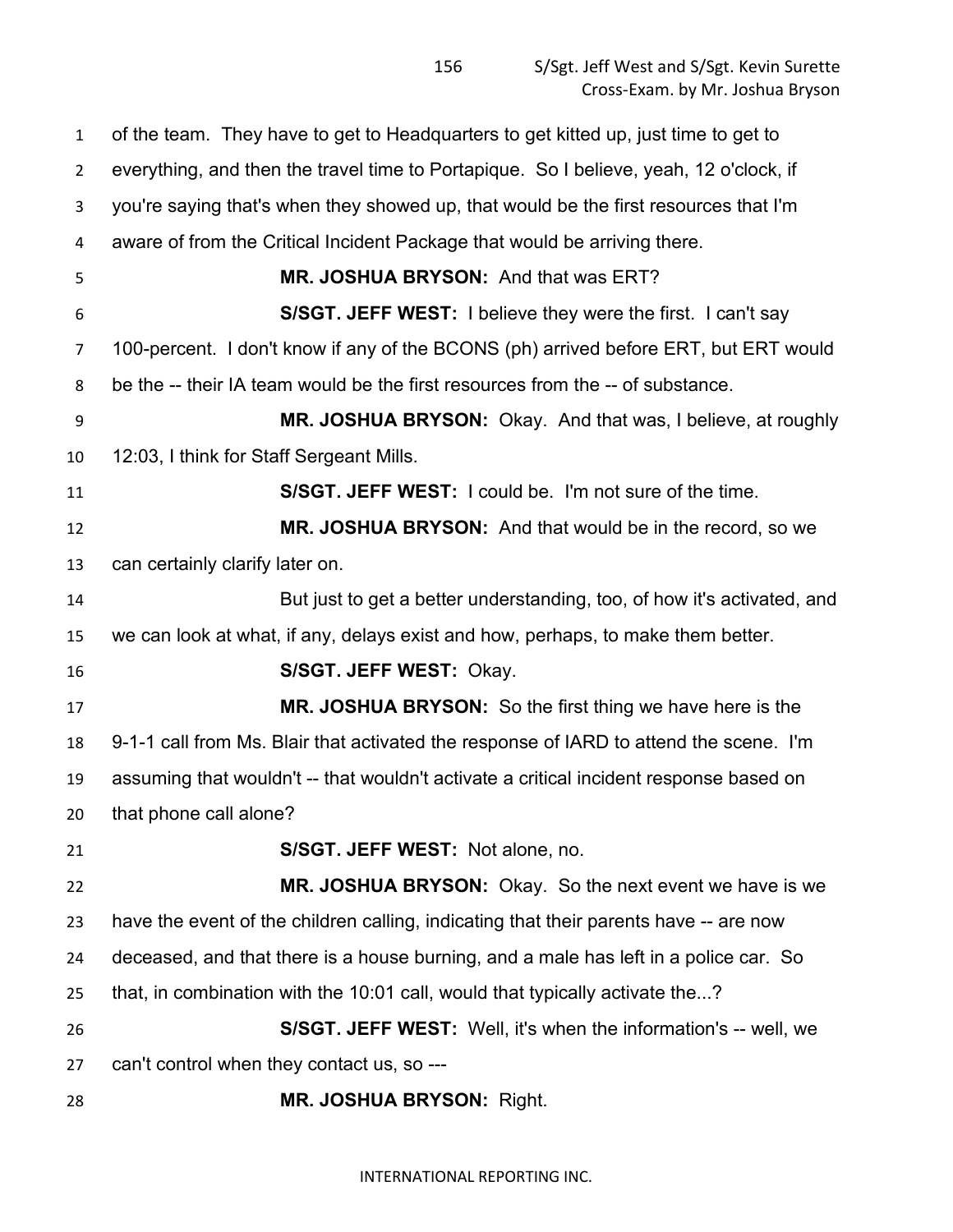| 1              | S/SGT. JEFF WEST: --- when I say "they" whether it's the risk                                 |
|----------------|-----------------------------------------------------------------------------------------------|
| $\overline{2}$ | manager or somebody who's boots on the ground. So we get calls early on, depend --            |
| 3              | it's very dependent. So I-- we don't control when they call the Critical Incident             |
| 4              | Commander. A lot of times, we need to have some sort of members on scene to add               |
| 5              | some validity to what's getting called into the police.                                       |
| 6              | MR. JOSHUA BRYSON: Right. Okay, so let's look at that. So we                                  |
| 7              | know that IARD arrives on scene. They start arriving at roughly 10:22, I may be off on a      |
| 8              | minute or two, and ---                                                                        |
| 9              | S/SGT. JEFF WEST: I assume by IARD you mean the initial three                                 |
| 10             | officers or four officers that showed up there ---                                            |
| 11             | <b>MR. JOSHUA BRYSON: Yes.</b>                                                                |
| 12             | <b>S/SGT. JEFF WEST: --- who did an IARD form approach to the</b>                             |
| 13             | situation?                                                                                    |
| 14             | MR. JOSHUA BRYSON: Yes, that's correct.                                                       |
| 15             | S/SGT. JEFF WEST: Okay.                                                                       |
| 16             | <b>MR. JOSHUA BRYSON: Yes.</b>                                                                |
| 17             | S/SGT. JEFF WEST: Okay.                                                                       |
| 18             | MR. JOSHUA BRYSON: So when they arrive on scene, and they                                     |
| 19             | interact with Andrew MacDonald at roughly 10:28, after he has been shot by the                |
| 20             | perpetrator, is that the incident that would activate the critical incident response? So      |
| 21             | just to refresh. So up to -- at that point in time, we have the original 9-1-1 call at 10:01, |
| 22             | we have the call from the children. So there are reports of multiple people being             |
| 23             | deceased. We have the -- Mr. MacDonald, who was shot by the perpetrator, and we               |
| 24             | have the perpetrator in a -- that's in a vehicle mobile seen departing that specific area.    |
| 25             | So is that the event that would activate the calls to you and so on?                          |
| 26             | S/SGT. JEFF WEST: It could be.                                                                |
| 27             | Kevin.                                                                                        |
| 28             | S/SGT. KEVIN SURETTE: You know, I -- it's kind of speculation at                              |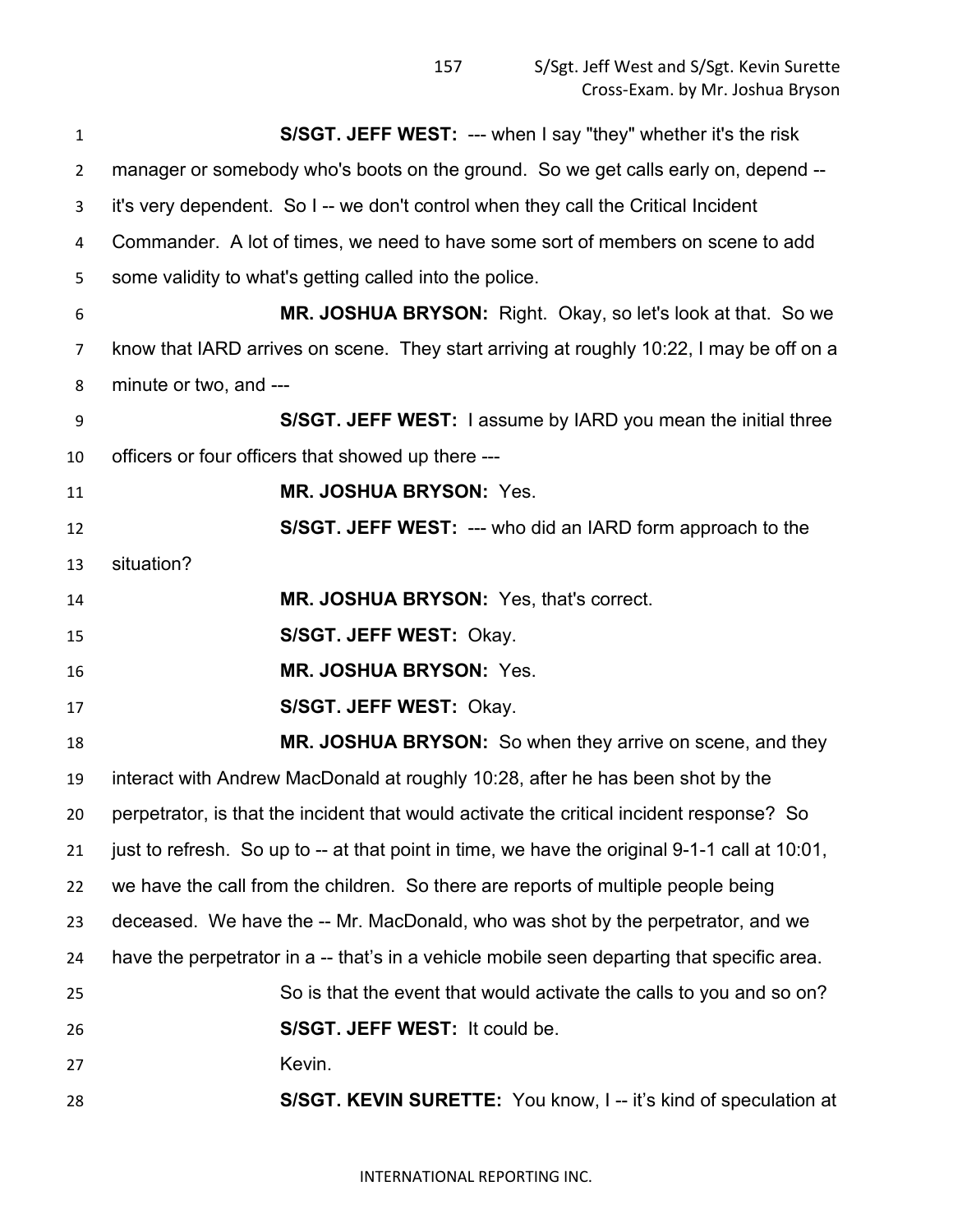this point because at the end of the day, when Jeff got the first call, the first call to him, all those were factors which he would have considered and been advised of. To break it down and say, "At what point did it become an ERT call?" is very difficult because that's not how the information came to us, or to Jeff in this case. So when Jeff gets the call, there is all that and then there's more, right. So at what point does it transition? For us, it transitions when we get the call, we get the fatality of the situation that's going on and we make that decision as to whether or not. So to break it down beyond that, it becomes a little problematic, if you understand what I'm saying. **MR. JOSH BRYSON:** Okay. Here's what I'm getting at, essentially. So based on my understanding, all the facts that supported the call to you for the Critical Incident response were known by roughly 10:28. That's after the interaction with Andrew MacDonald and the observations of the perpetrator fleeing in a police car, so at 10:28. What I'm trying to address is the delay it takes to then reach you, so from 10:28 to 10:42, we have 14 minutes in this serious incident that's unfolding. Do you have any comment on the time it takes to activate this Critical Incident response in an unfolding mass casualty? **S/SGT. JEFF WEST:** Well, I think with this -- neither Kevin and I are in a position to speculate what took place between 10:28 or when I received the call. We don't know like what the officers on scene were doing, what -- what's going on, so I don't think it's fair for myself or Kevin to speculate why there was the period between, what was it, 10:28 and 10:42? **MR. JOSH BRYSON:** Yes. **S/SGT. JEFF WEST:** So I don't think it's fair or appropriate for me to speculate, well, what was the delay, was it an appropriate delay, what were they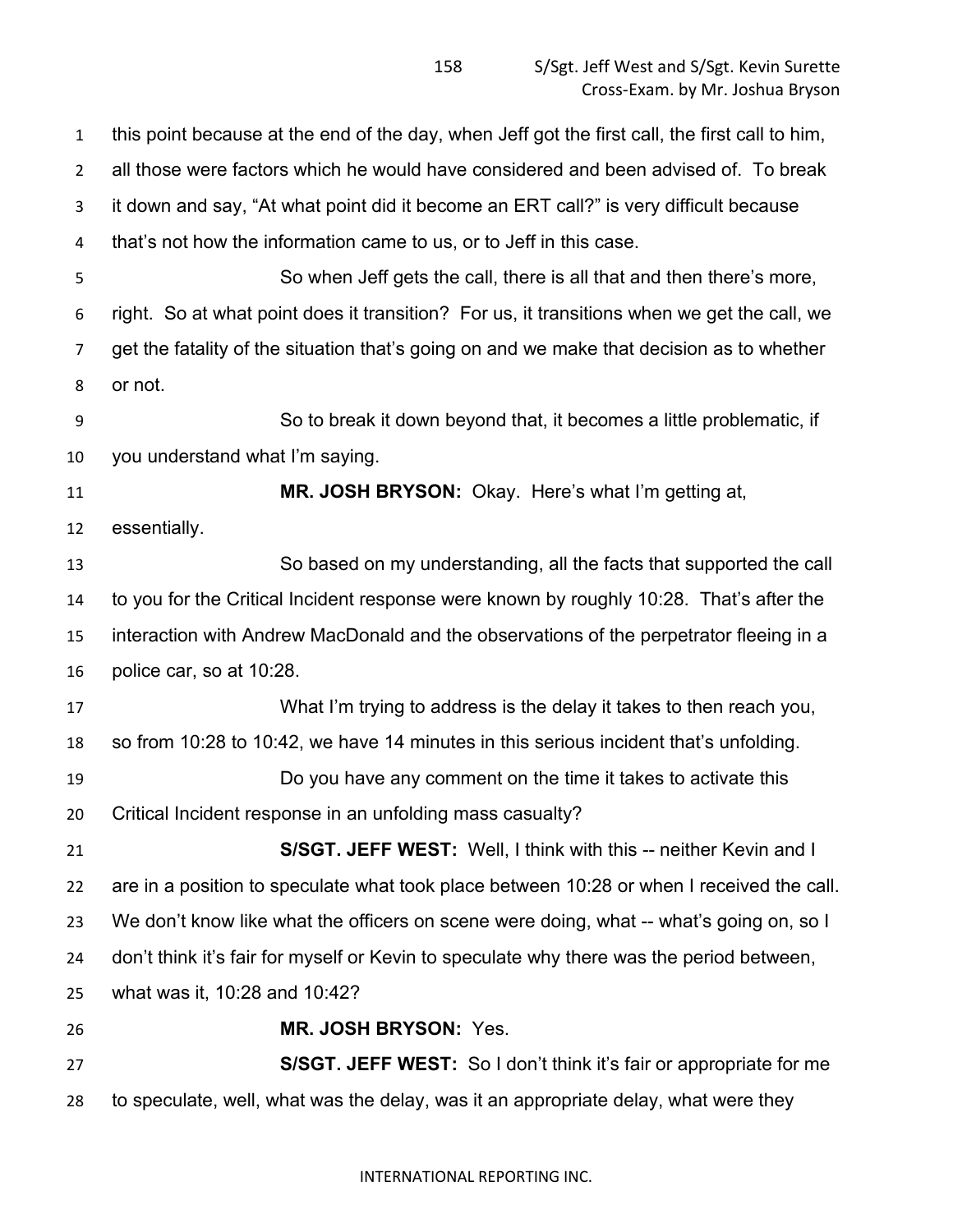tasked with, what were they engaged with, so that's my thoughts. **MR. JOSH BRYSON:** Do you know of anything else -- like when you were briefed in the call at 10:42, was anything else -- were you advised of anything else other than the -- up to the shooting of when Andrew MacDonald reported being shot? **S/SGT. JEFF WEST:** I believe just -- it was basically what I said I had received from Staff Halliday when he called me. **MR. JOSH BRYSON:** And was there any other information besides the shooting and the original 9-1-1 calls that you can recall? **S/SGT. JEFF WEST:** Not that I recall. **MR. JOSH BRYSON:** So just in turn -- because one of the concerns that I'm trying to express and ask questions about is the -- is the delay. And do you have any suggestions on how time can be minimized in terms of when we have an unfolding mass casualty to being able to deploy assets in a matter that's unfolding at a very rapid pace? **S/SGT. JEFF WEST:** I guess it goes back to we have to -- we have to have officers on the ground to provide some validity to that. As to what's causing the delay of X number of minutes, like I say, we can't speculate. But we have -- as we mentioned this morning, that there has been steps moved forward to streamline the process to cut out the calls between the boots on the ground, for lack of a better term, or -- and to get to the Critical Incident Commander to make that and -- that judgment call that it meets a Critical Incident and begin the process. **MR. JOSH BRYSON:** Okay. All right. So I'm going to move to public communication. Now, is public communication part of the Critical Incident response? **S/SGT. JEFF WEST:** It's -- it's part -- we know it's part of it. It's --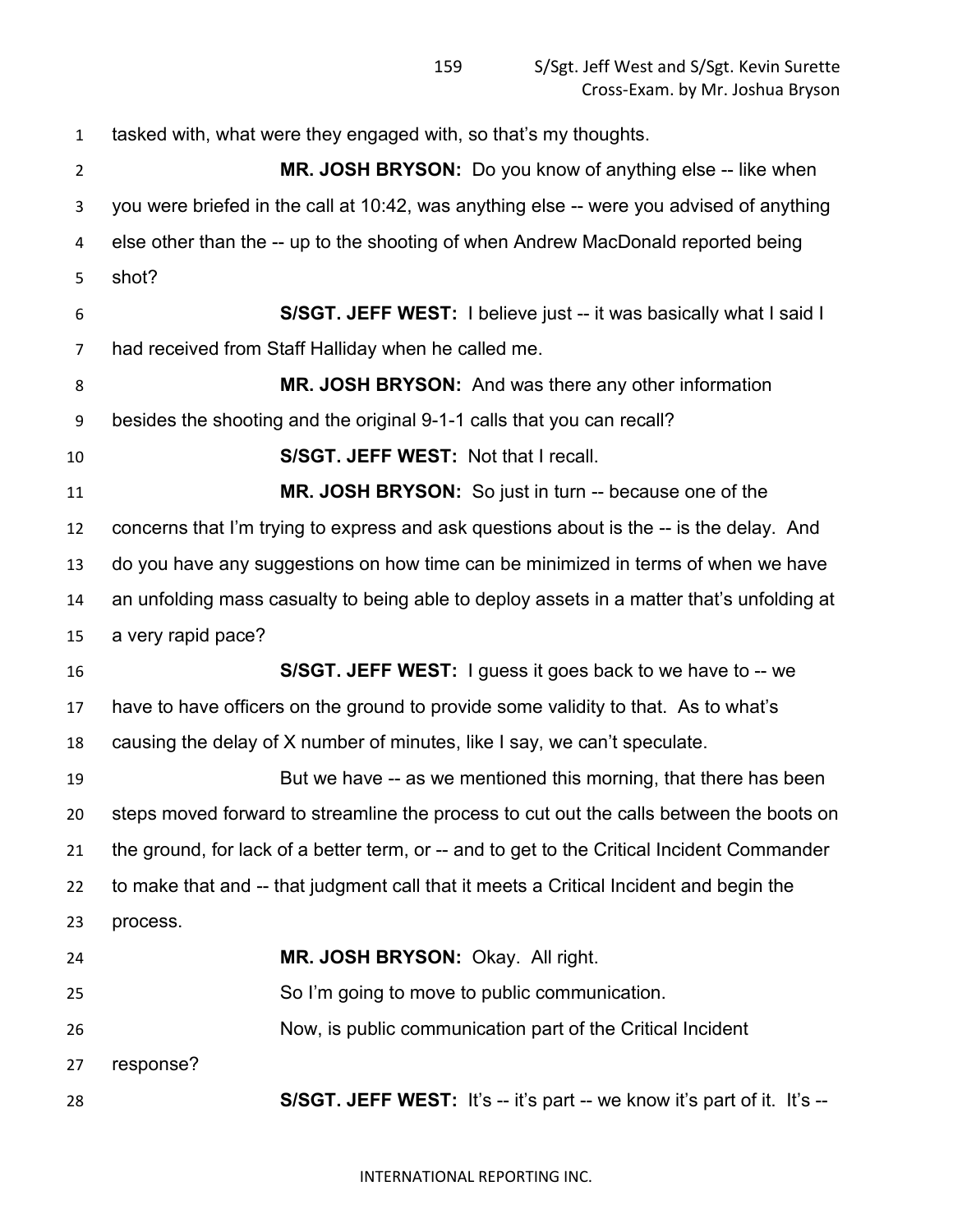is public communication in the Critical Incident response? No, we do not -- it's not part of the Critical Incident Package. We do not have a media component that we call out. **MR. JOSH BRYSON:** Yeah. No, I didn't ask if it was part of the package. I asked if it was part of the Critical Incident response to a mass casualty, to an incident. **S/SGT. JEFF WEST:** Yeah, strategic comms, I think is a better terminology to use as opposed to -- strategic comms plays a role in all our police operations. I believe early on Staff Sergeant Halliday was engaged with strategic comms, and that was delegated to him to deal with that. **MR. JOSH BRYSON:** Okay. So just looking at this event, in hindsight, were you satisfied with the -- with the public messaging, the public communications that had unfolded as this was developing? **S/SGT. JEFF WEST:** When you talk about looking at things in hindsight, it's very -- you have to be very cautious as to judging what happened knowing what you know now as judging what -- and looking at what was going on at the time. Steve was engaged with strategic comms early on and decisions were made about messaging going out. **MR. JOSH BRYSON:** Okay. So let's look at that, then. And we can actually see what we knew at the time and we can look at the messaging that was out and perhaps we can come to some agreements. Madam Registrar, if we can pull 13633. Or perhaps we can just -- take a look at the first Tweet there. That's -- this is a report of the Tweets that were sent out by the RCMP. So the first here is a Tweet at 11:32, "RCMP NS is responding to a firearms complaint in the Portapique area". It has some addresses. "The public is asked to avoid the area and stay in their homes with doors locked at this time". So this is a Tweet that was -- and that's fine there. Thank you,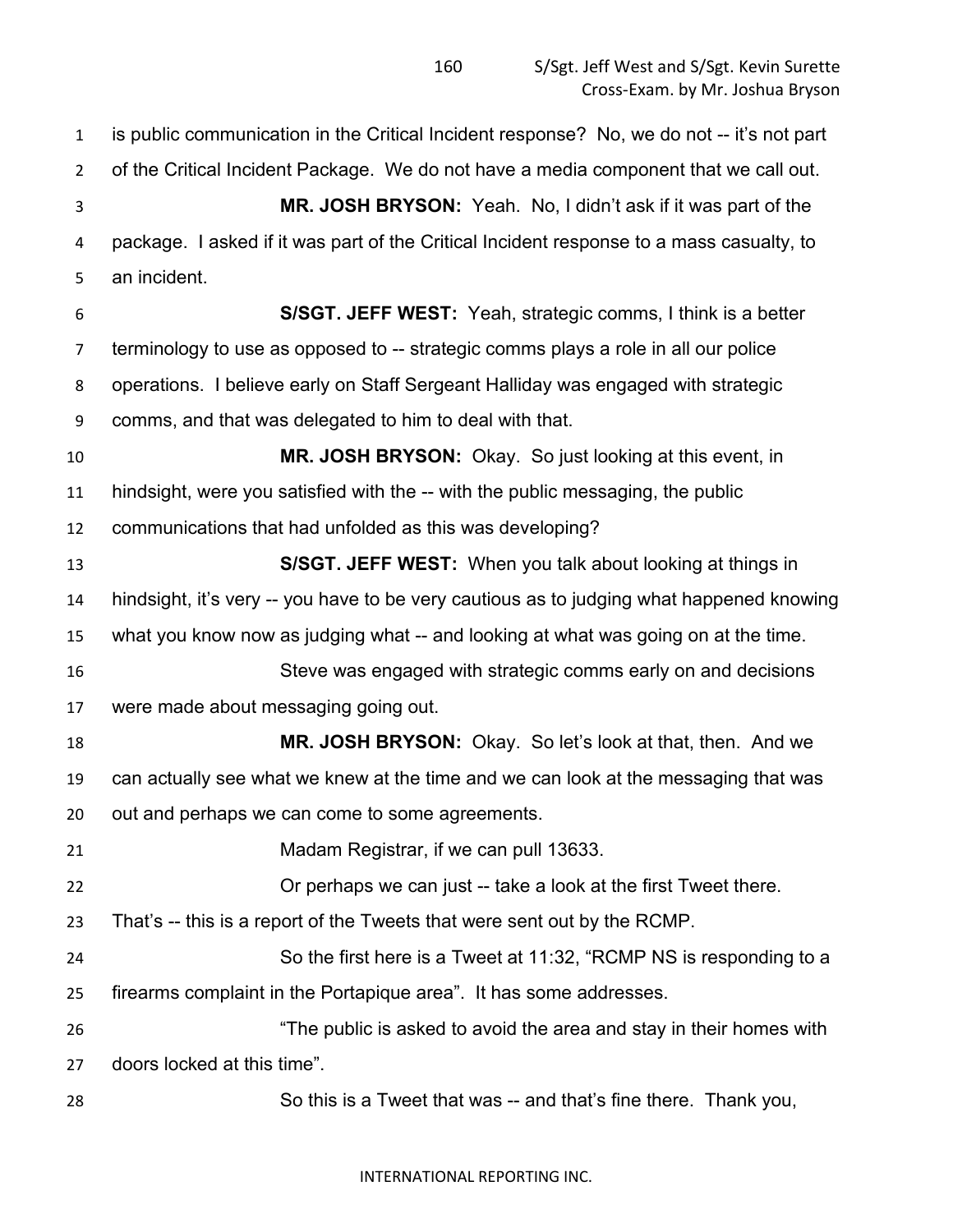Madam Registrar.

| $\overline{2}$ | And that was a Tweet that was sent out -- sorry. If you could just                     |
|----------------|----------------------------------------------------------------------------------------|
| 3              | keep it up on the screen. Sorry.                                                       |
| 4              | I'm just going to go to some others.                                                   |
| 5              | So that was a Tweet that was sent out at that time, is my                              |
| 6              | understanding. Did you see that Tweet?                                                 |
| 7              | S/SGT. JEFF WEST: No.                                                                  |
| 8              | MR. JOSH BRYSON: Okay. So this was done by someone you                                 |
| 9              | had delegated to -- to --                                                              |
| 10             | S/SGT. JEFF WEST: No, that's incorrect.                                                |
| 11             | MR. JOSH BRYSON: Okay. So tell me how that Tweet came to                               |
| 12             | be.                                                                                    |
| 13             | S/SGT. JEFF WEST: I have no idea. I was not part -- within the                         |
| 14             | command post. I was not in command at that time. That was before my arrival at the     |
| 15             | Great Village fire hall.                                                               |
| 16             | MR. JOSH BRYSON: Okay. So I understood from Staff Sergeant                             |
| 17             | Halliday, so you had as -- so you had your command triangle. You're at the very top of |
| 18             | this Critical Incident; correct?                                                       |
| 19             | S/SGT. JEFF WEST: That is correct.                                                     |
| 20             | MR. JOSH BRYSON: Okay. And on one side, one branch, you                                |
| 21             | have Staff Sergeant Halliday that was working with you, under you.                     |
| 22             | S/SGT. JEFF WEST: He wasn't part -- the command triangle, as I                         |
| 23             | explained earlier, was myself, Corporal Tim Mills and Staff Sergeant Royce MacRae.     |
| 24             | Under that, Steve Halliday -- Staff Sergeant Steve Halliday, was uniform command, so   |
| 25             | he's providing support to the command triangle.                                        |
| 26             | MR. JOSH BRYSON: Okay. So Staff Sergeant Halliday testified                            |
| 27             | that he had delegated that task of social media to Sergeant or Staff Sergeant          |
| 28             | MacCallum. Is that your understanding?                                                 |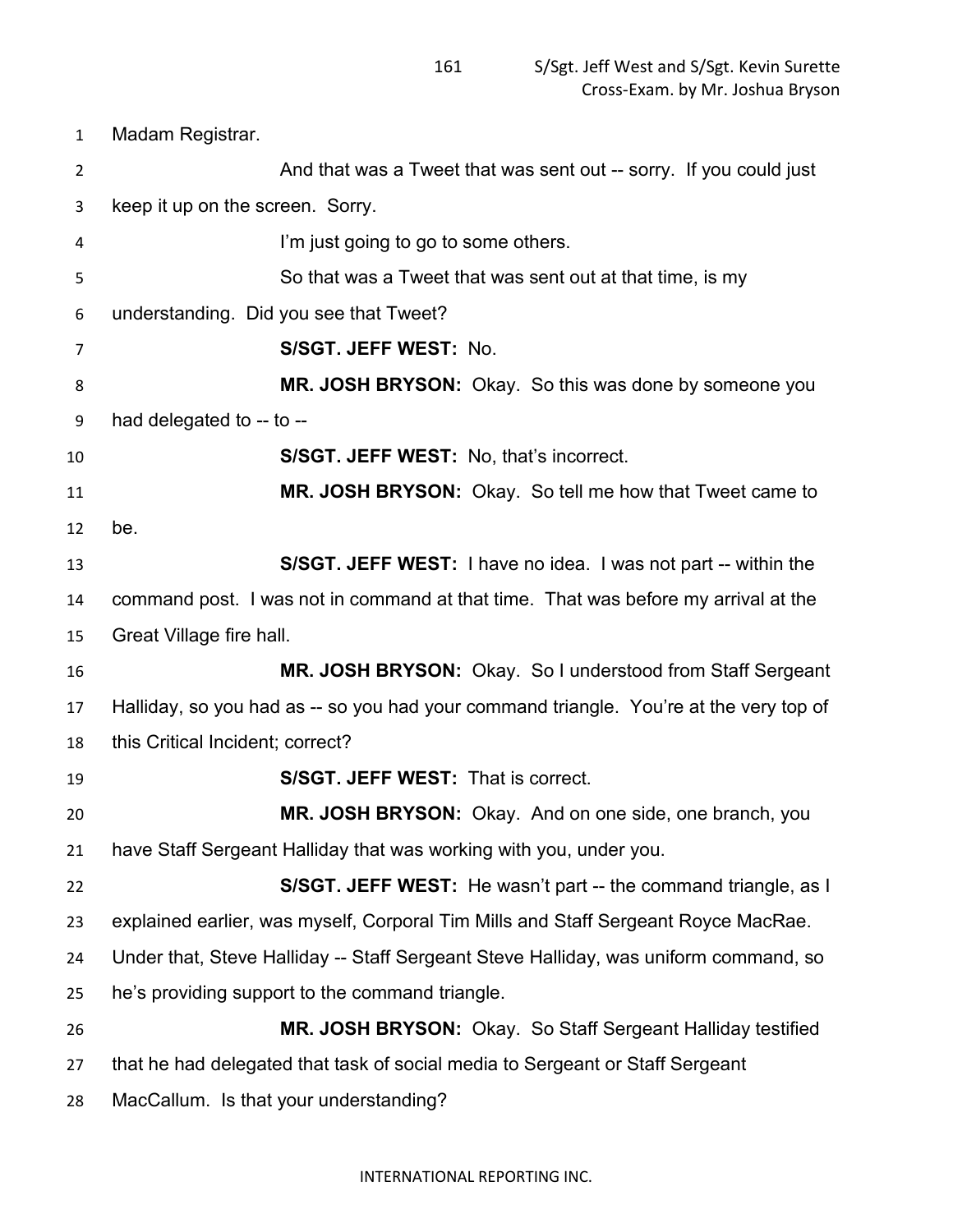| 1  | S/SGT. JEFF WEST: From reading the -- the documents, yes.                                |
|----|------------------------------------------------------------------------------------------|
| 2  | MR. JOSH BRYSON: Okay. So I get the sense you're trying to                               |
| 3  | separate your chain of command, your triangle, from the social media side of this        |
| 4  | response?                                                                                |
| 5  | S/SGT. JEFF WEST: Well, what it is, we've -- I've asked Steve                            |
| 6  | Halliday in his role to address that side of the house ---                               |
| 7  | MR. JOSH BRYSON: Yes.                                                                    |
| 8  | <b>S/SGT. JEFF WEST: --- to delegate it to him.</b>                                      |
| 9  | MR. JOSH BRYSON: He's under your control; correct?                                       |
| 10 | <b>S/SGT. JEFF WEST: That is correct.</b>                                                |
| 11 | MR. JOSH BRYSON: Yeah. Okay.                                                             |
| 12 | So I'm just -- in terms of this particular Tweet, "responding to a                       |
| 13 | firearms complaint", this is at 11:30. Do you think that's a fair depiction of what's    |
| 14 | occurring in Portapique at that time based on what you know?                             |
| 15 | S/SGT. JEFF WEST: Well, like I say, I wasn't aware. I had no part                        |
| 16 | in that.                                                                                 |
| 17 | I'm not part of the -- our strategic comms, so I don't know what the                     |
| 18 | discussions were between the persons involved in that, so.                               |
| 19 | MR. JOSH BRYSON: Staff Sergeant, I wish I could do that with                             |
| 20 | my associates and shield myself by saying it was their work product, but I'm just trying |
| 21 | to understand from your side that this is a person under you administering this Tweet    |
| 22 | and -- and you're claiming you just have no involvement or you can't really speak to it. |
| 23 | Is that ---                                                                              |
| 24 | <b>COMMISSIONER MacDONALD:</b> Ms. MacPhee has a question --                             |
| 25 | or something to say.                                                                     |
| 26 | MS. PATRICIA MacPHEE: Thank you. I was just going to object                              |
| 27 | to that question.                                                                        |
| 28 | Staff Sergeant West has already stated that he wasn't in command                         |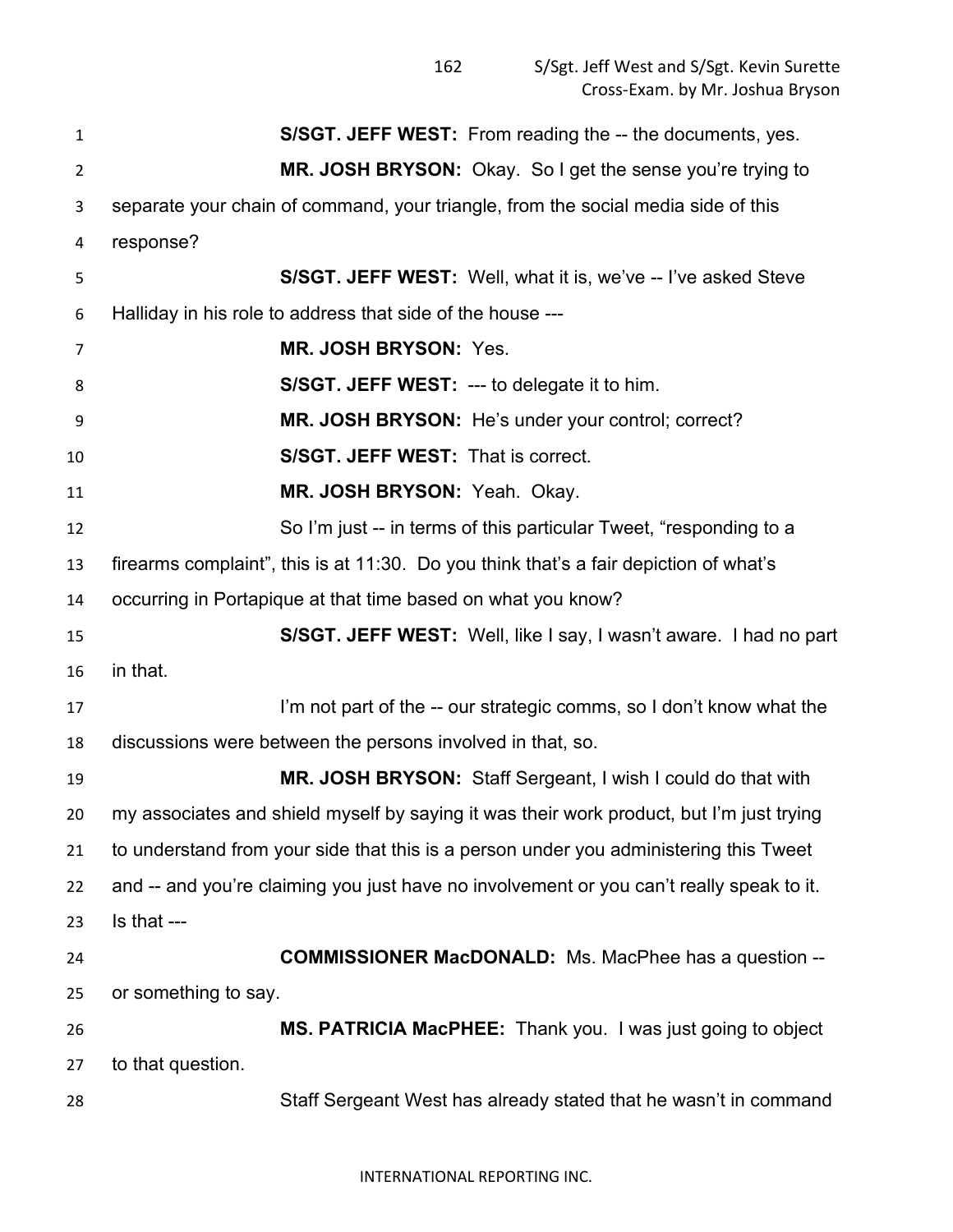at the time. He's also stated he has no specific knowledge of the type of communications that went forward in order for that Tweet to be released, and he also has no specific training in public communications in order to give opinion evidence on this, which doesn't advance our work here to hear, you know, his opinion on this particular Tweet. **COMMISSIONER MacDONALD:** Mr. Bryson? **MR. JOSH BRYSON:** Yes, thank you. 8 This Tweet was -- was sent out as a response to this mass casualty. It was part of the Critical Incident response. He's at the top of the pyramid, Mr. Commissioner. I suggest it's relevant. He can -- he can look at it. It's a person under his direct supervision and control, and he can certainly make comments on the success of that social media policy that was unfolding from 11:30 to the next day and he should be able to look at the -- look at the word of his subordinates and be able to say that yes, this was -- this was an accurate depiction of what was occurring, or it was not an accurate, or there's things we can do better. So they're my comments with respect to that. **COMMISSIONER MacDONALD:** Well, I understand the question was this an accurate depiction of what was occurring? **MR. JOSHUA BRYSON:** Yes. **COMMISSIONER MacDONALD:** Sure. **MR. JOSHUA BRYSON:** Yeah. **COMMISSIONER MacDONALD:** I think you can ask that. **MR. JOSHUA BRYSON:** Yeah. **COMMISSIONER MacDONALD:** But I agree with Ms. McPhee, you're going to have to lay the groundwork through his experience or otherwise in communications. **MR. JOSHUA BRYSON:** Thank you. So, Staff Sergeant, based on what you know and what you learned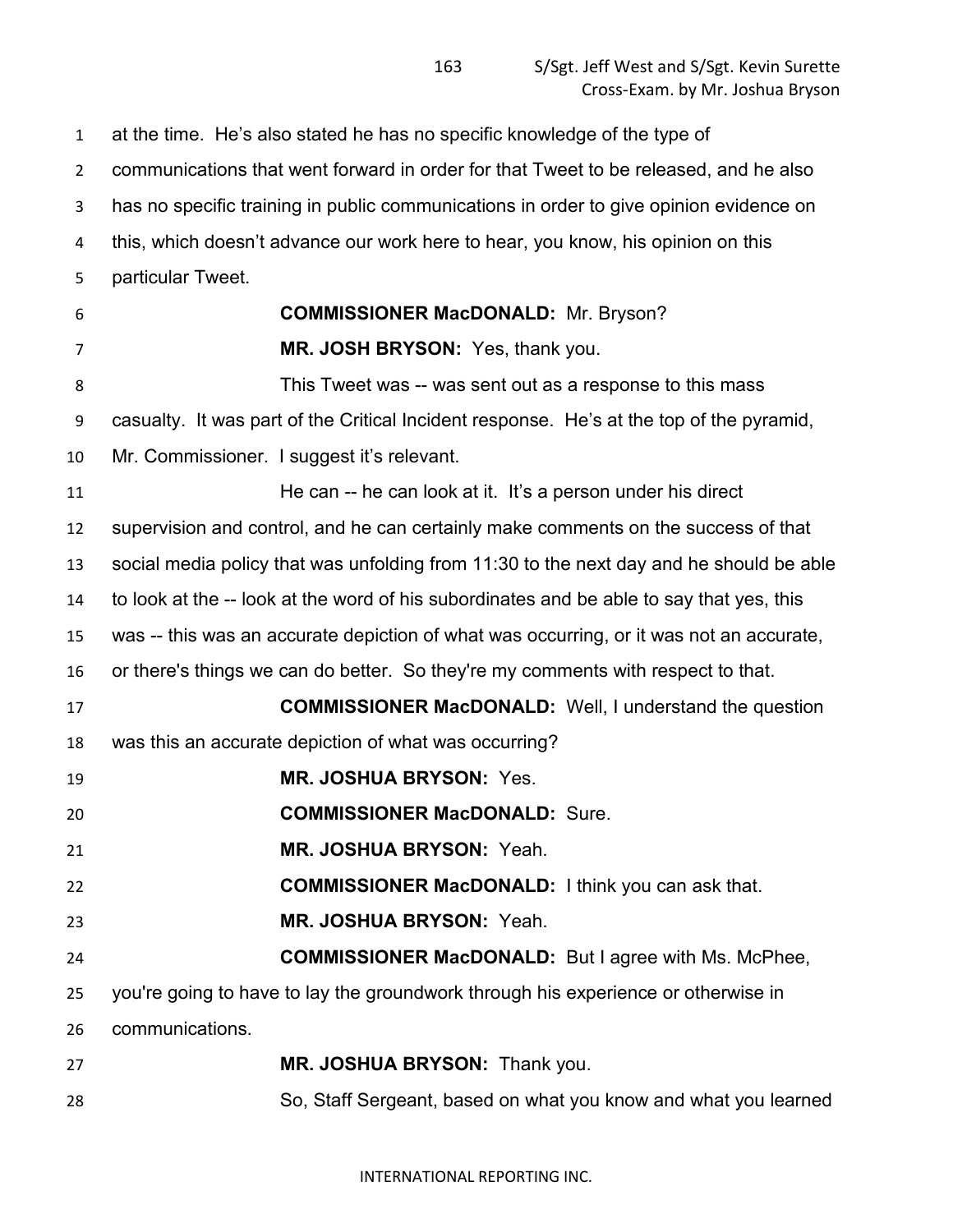upon arriving at the Command Centre, so you became aware of the Andrew MacDonald incident at Orchard Beach Drive where he was shot?

| 3  | S/SGT. JEFF WEST: When I became aware of that ---                                          |
|----|--------------------------------------------------------------------------------------------|
| 4  | <b>MR. JOSHUA BRYSON: Yes.</b>                                                             |
| 5  | <b>S/SGT. JEFF WEST: --- that was in the early morning hours.</b>                          |
| 6  | MR. JOSHUA BRYSON: Yeah, and that's fine, because this Tweet                               |
| 7  | stood from 11:30 to 8 the next morning.                                                    |
| 8  | S/SGT. JEFF WEST: Okay.                                                                    |
| 9  | MR. JOSHUA BRYSON: Right. So there was no amendments to                                    |
| 10 | this, and this is what this document is suggesting, that the only Tweet that was out there |
| 11 | was the 11:32 and that that remained on the site until 8 in the morning. So that's why     |
| 12 | I'm also asking you these questions.                                                       |
| 13 | So you were aware when you took command, you were aware of                                 |
| 14 | Andrew MacDonald, the shooting that occurred?                                              |
| 15 | S/SGT. JEFF WEST: I was not aware of the Andrew MacDonald                                  |
| 16 | shooting until ---                                                                         |
| 17 | S/SGT. KEVIN SURETTE: 6:25.                                                                |
| 18 | S/SGT. JEFF WEST: --- six o'clock in the morning, 6:25.                                    |
| 19 | MR. JOSHUA BRYSON: Oh, six in the morning.                                                 |
| 20 | S/SGT. JEFF WEST: Yes.                                                                     |
| 21 | MR. JOSHUA BRYSON: You ---                                                                 |
| 22 | S/SGT. JEFF WEST: Yes.                                                                     |
| 23 | MR. JOSHUA BRYSON: So you weren't apprised of this                                         |
| 24 | information until six in the morning?                                                      |
| 25 | S/SGT. JEFF WEST: That is correct.                                                         |
| 26 | MR. JOSHUA BRYSON: So you knew about -- so you did know                                    |
| 27 | about the -- you knew about the 9-1-1 calls?                                               |
| 28 | S/SGT. JEFF WEST: I -- there was -- I knew there had been a                                |
|    |                                                                                            |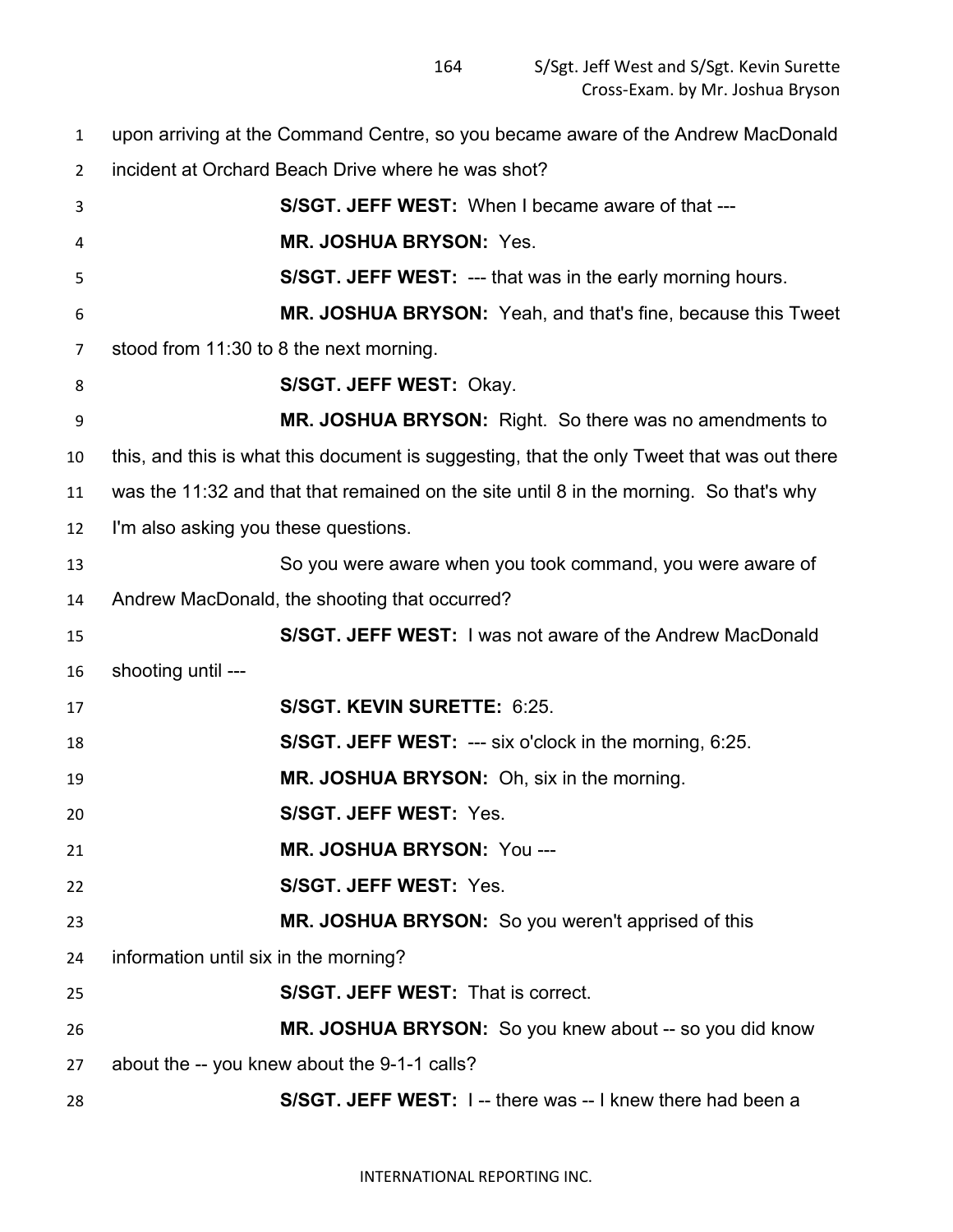number of calls. I wasn't privy to what the content of all the calls were. **MR. JOSHUA BRYSON:** Yeah. **S/SGT. JEFF WEST:** I wasn't aware of the Andrew MacDonald shooting until it was brought to our attention by Staff Halliday in the morning. **MR. JOSHUA BRYSON:** Okay. So I'm having trouble then in figuring out why you activated the Critical Incident Package then. So this was just based on the calls? **S/SGT. JEFF WEST:** Based on the information that Staff Halliday had provided to me. **MR. JOSHUA BRYSON:** Okay. And that information did not include anything about actually meeting a victim, a shooting victim? **S/SGT. JEFF WEST:** He did not mention that in initial call to me, he didn't mention names who people were. I was advised that people had been shot and houses had been lit on fire --- **MR. JOSHUA BRYSON:** Okay. **S/SGT. JEFF WEST:** --- and there were explosions. **MR. JOSHUA BRYSON:** So let me ask it this way, so up until 8 in the morning, so think back to everything you knew as of 8 in the morning, that 11:32 Tweet, was that an accurate depiction to what was occurring in Portapique, to the best of your information and belief? **S/SGT. JEFF WEST:** Well, at 11:30, I was advised, when I was called -- I go back to what I was advised -- the Tweet mentioned there's a firearms complaint in Portapique area, the public is asked to stay. So the police are responding to a firearms complaint. What additional information could be in there, I'm not sure. **MR. JOSHUA BRYSON:** Do you think that reasonably informed Nova Scotians of the severity of the situation that was unfolding, is essentially my question. **S/SGT. JEFF WEST:** It advises them of a firearms complaint.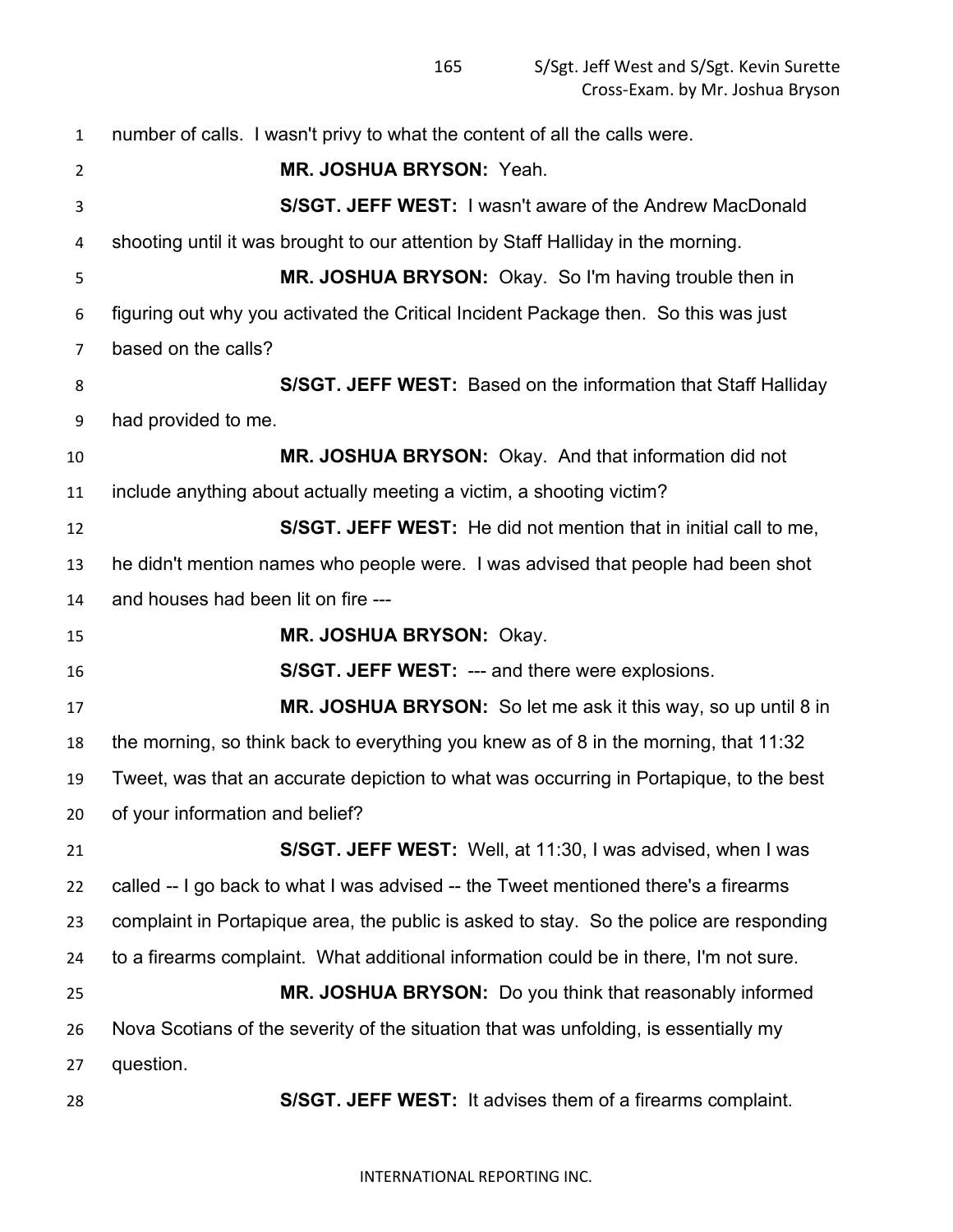Could it have had more detail? I don't know what more detail you fit in, how much room there's -- I'm not a social media person. Could it have been crafted -- could there have been more -- other information? Hindsight is 20/20. **MR. JOSHUA BRYSON:** And what's your answer to that? **S/SGT. JEFF WEST:** That there's probably various Tweets that could go out --- **MR. JOSHUA BRYSON:** Yeah. **S/SGT. JEFF WEST:** --- with the content whatever the discussions are between the people who are requesting it and the person who's crafting it. **MR. JOSHUA BRYSON:** Okay. I'm just trying to address the substantive content. I mean, this is a situation where you have five -- based on your own understanding, five or six people are deceased --- **S/SGT. JEFF WEST:** Yeah. **MR. JOSHUA BRYSON:** --- within Portapique. You have a perpetrator that's mobile. But you can't say whether that Tweet is satisfactory or not? **S/SGT. JEFF WEST:** No. **MR. JOSHUA BRYSON:** I see. **MS. PATRICIA McPHEE:** I'm going to renew the same objection. We're going over the same grounds here. I think we have to lay a foundation at least for what kind of expertise he might have in order to provide his opinion on the Tweeting that did or did not go out, and again, the reasons for perhaps what the Tweets were saying at various points in the evening. We just don't have a foundation for this. **COMMISSIONER MacDONALD:** Thank you. Mr. Bryson? **MR. JOSHUA BRYSON:** Yes, Mr. Commissioner, I didn't think I'd run into this opposition. I thought the point was fairly obvious and then I can move on, that a firearms complaint Tweet is simply not informing of the severity of the situation. And I was asking for -- I suppose I was asking for his views on that. I guess he's given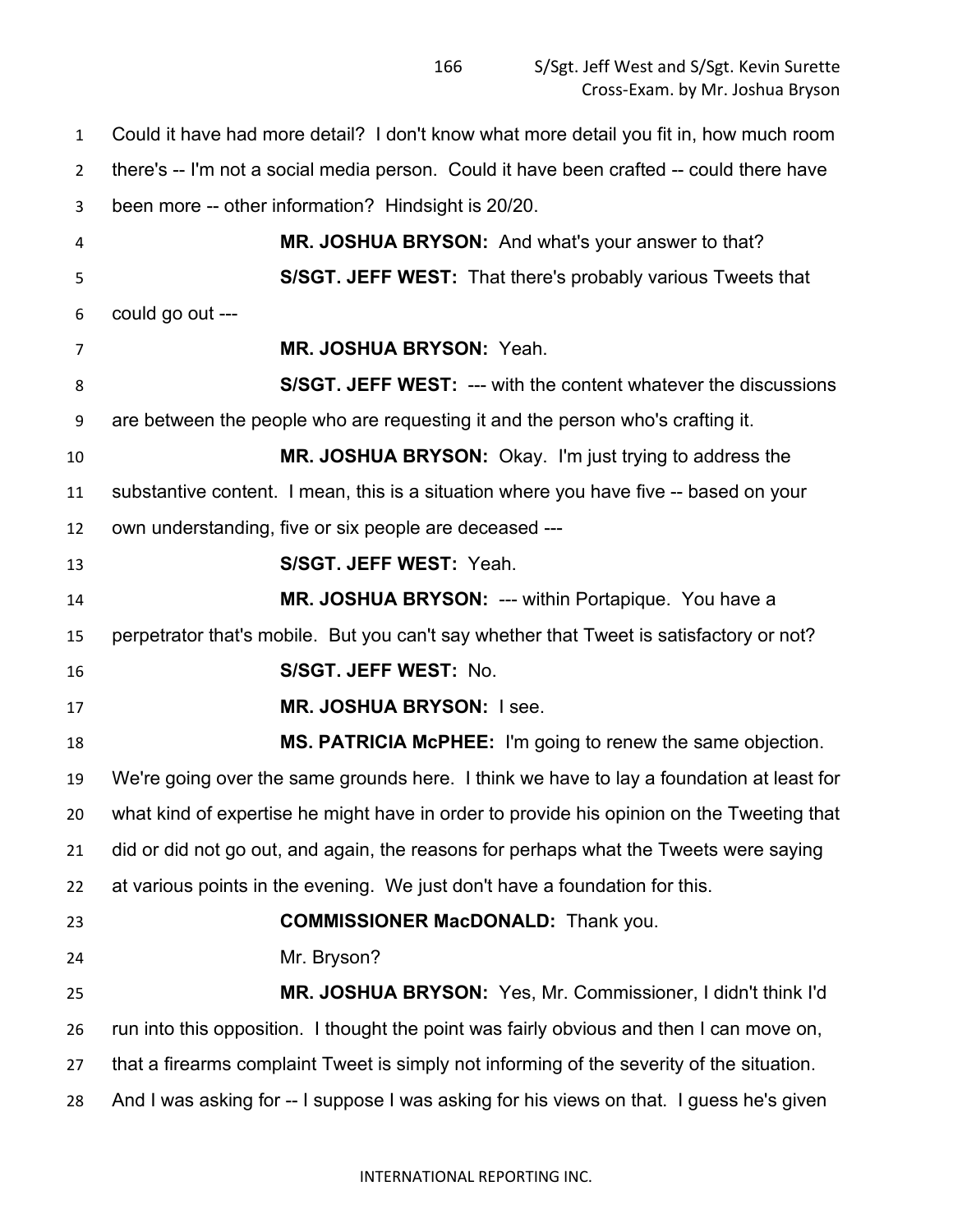| $\mathbf{1}$   | his evidence that he's content with it and I'll move on.                                  |
|----------------|-------------------------------------------------------------------------------------------|
| $\overline{2}$ | <b>COMMISSIONER MacDONALD:</b> No, I didn't take his evidence to                          |
| 3              | be that he's content with it. I -- your last question was, was this satisfactory, and     |
| 4              | already back to the first objection. Whether or not it's satisfactory in a social media   |
| 5              | world and the number of -- you know, what the strategy is, I think you've made the point, |
| 6              | at least as far as I'm concerned, that we know what was happening at the time, and we     |
| 7              | know what was in that Tweet. And the challenge, I guess, is, is there anything            |
| 8              | inaccurate in that Tweet? I don't think your question is, is the Tweet misleading by what |
| 9              | it contains, is the Tweet misleading by what it doesn't contain.                          |
| 10             | MR. JOSHUA BRYSON: Yes.                                                                   |
| 11             | <b>COMMISSIONER MacDONALD:</b> Yeah. And I think you've made                              |
| 12             | that point.                                                                               |
| 13             | MR. JOSHUA BRYSON: Thank you.                                                             |
| 14             | I want to take a moment to look at the -- so perhaps we can take                          |
| 15             | the Tweets down. And if we can pull 1653? These are BOLOs that were produced.             |
| 16             | Can we scroll to the very first one? Oh, okay. That was the first                         |
| 17             | one. 12:07. Okay. Have you seen this BOLO before in regards to this incident?             |
| 18             | S/SGT. JEFF WEST: No, I have not.                                                         |
| 19             | MR. JOSHUA BRYSON: Okay. So you had no involvement in                                     |
| 20             | crafting the content?                                                                     |
| 21             | S/SGT. JEFF WEST: No, I did not.                                                          |
| 22             | MR. JOSHUA BRYSON: Do you know who did?                                                   |
| 23             | S/SGT. JEFF WEST: No, I do not.                                                           |
| 24             | MR. JOSHUA BRYSON: And in terms of the subject matter, just                               |
| 25             | take a moment to read it.                                                                 |
| 26             | Okay. Are you finished?                                                                   |
| 27             | S/SGT. JEFF WEST: Yes.                                                                    |
| 28             | MR. JOSHUA BRYSON: Yeah, so same question in regards to                                   |
|                |                                                                                           |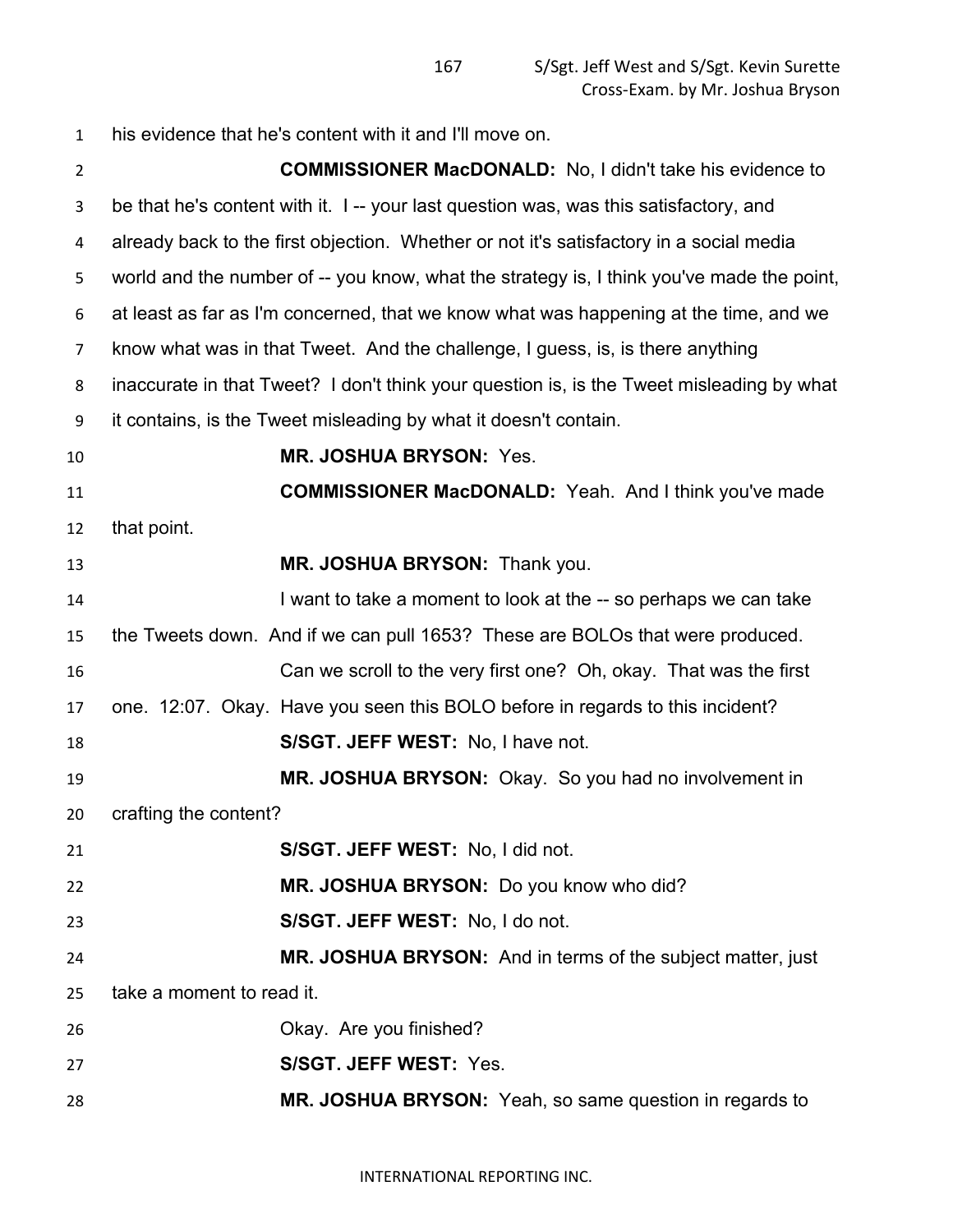this BOLO, so you think the content in this BOLO reasonably informed other policing agencies of the severity of the situation that you were dealing with through the night? **S/SGT. JEFF WEST:** I believe, yes, a BOLO was sent out, provided some initial information to other policing agencies and RCMP as well across the province. **MR. JOSHUA BRYSON:** Okay. And do you think this reasonably represents the severity of the situation that was unfolding in Portapique at that time? **S/SGT. JEFF WEST:** Yeah, I believe it did. **MR. JOSHUA BRYSON:** Okay. So I want to move to Cobequid Court. Do you recall any 11 discussions on the night of April 18<sup>th</sup> through the 19<sup>th</sup> about Cobequid Court? **S/SGT. JEFF WEST:** No, I do not. **MR. JOSHUA BRYSON:** Okay. Why is that? **S/SGT. JEFF WEST:** Why is that Cobequid Court? **MR. JOSHUA BRYSON:** Yes. **S/SGT. JEFF WEST:** I don't understand what you're getting at. **MR. JOSHUA BRYSON:** Okay. I'm just wondering, so we know that 41 and 46 Cobequid Court contained a total of 5 victims of this mass casualty, and I'm just wondering, based on your recollection, if anyone turned their mind to Cobequid Court specifically through the night. **S/SGT. JEFF WEST:** Cobequid Court? No. **MR. JOSHUA BRYSON:** Okay. Did you look at a map and see that Cobequid Court was contained within Portapique? **S/SGT. JEFF WEST:** Yes, and we knew where the roads were there. **MR. JOSHUA BRYSON:** So you knew Cobequid Court was within Portapique? **S/SGT. JEFF WEST:** Yeah, with --along with the other road.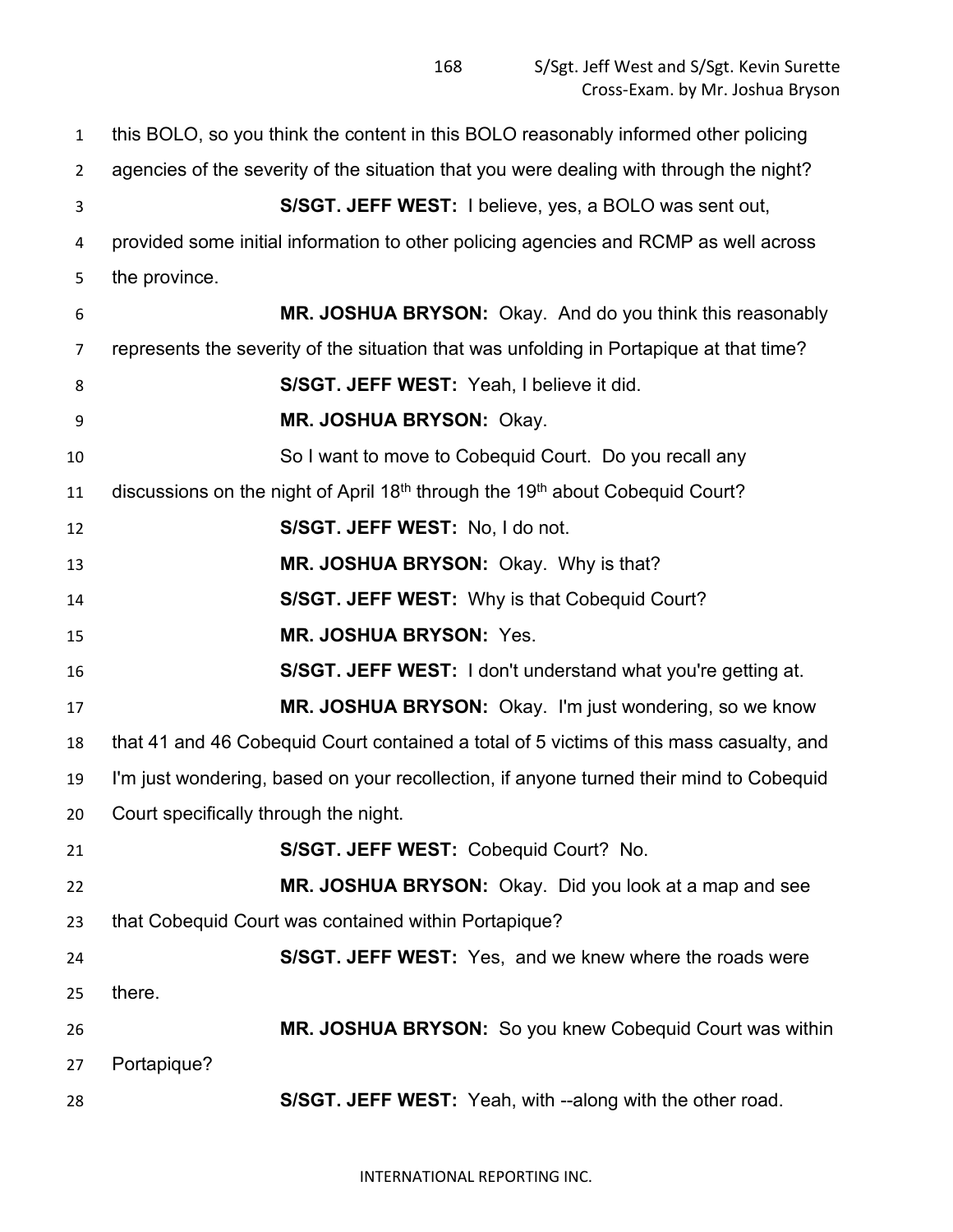| $\mathbf{1}$   | MR. JOSHUA BRYSON: Okay. So when I look at the Colchester                                  |
|----------------|--------------------------------------------------------------------------------------------|
| $\overline{2}$ | comms, and that's your main form of communications with members; correct?                  |
| 3              | S/SGT. JEFF WEST: Yes.                                                                     |
| 4              | MR. JOSHUA BRYSON: The radio traffic?                                                      |
| 5              | S/SGT. JEFF WEST: Yes.                                                                     |
| 6              | MR. JOSHUA BRYSON: So when I look at the comms from 10                                     |
| $\overline{7}$ | o'clock that night to 11 o'clock the next morning, there's roughly 6,000 lines of text and |
| 8              | there's not 1 reference to Cobequid Court. And so my question is, besides looking at       |
| 9              | that radio traffic, but you're telling us you had no recollection of Cobequid Court?       |
| 10             | S/SGT. JEFF WEST: No conversations specific to that roadway,                               |
| 11             | no.                                                                                        |
| 12             | MR. JOSHUA BRYSON: Okay. And in terms of Cobequid Court,                                   |
| 13             | we know that it appears that the first member on scene in Cobequid Court was 4:46          |
| 14             | p.m. on April 19 <sup>th</sup> , and that was 46 Cobequid Court. Do you know that or ---   |
| 15             | S/SGT. JEFF WEST: I can't speak to that.                                                   |
| 16             | MR. JOSHUA BRYSON: Were you aware of that fact?                                            |
| 17             | S/SGT. JEFF WEST: No.                                                                      |
| 18             | MR. JOSHUA BRYSON: So that's 19 hours after this mass                                      |
| 19             | casualty began and it's my understanding that that's when the Bonds at 4:46 and the        |
| 20             | Oliver Tucks at roughly 4:50 were discovered. Can either of you speak to that 19 hours     |
| 21             | in terms of what happened?                                                                 |
| 22             | S/SGT. KEVIN SURETTE: I think it's pretty clear what happened                              |
| 23             | up until 11:25.                                                                            |
| 24             | MR. JOSHUA BRYSON: M'hm.                                                                   |
| 25             | S/SGT. KEVIN SURETTE: I don't think we need to go over all that                            |
| 26             | again. And at that point, it transitions to a Major Crime scene, and admittedly, there     |
| 27             | were a lot of areas to search, a lot of places to go, and a lot of crime scenes to manage. |
| 28             | MR. JOSHUA BRYSON: Okay. And are you aware of any records                                  |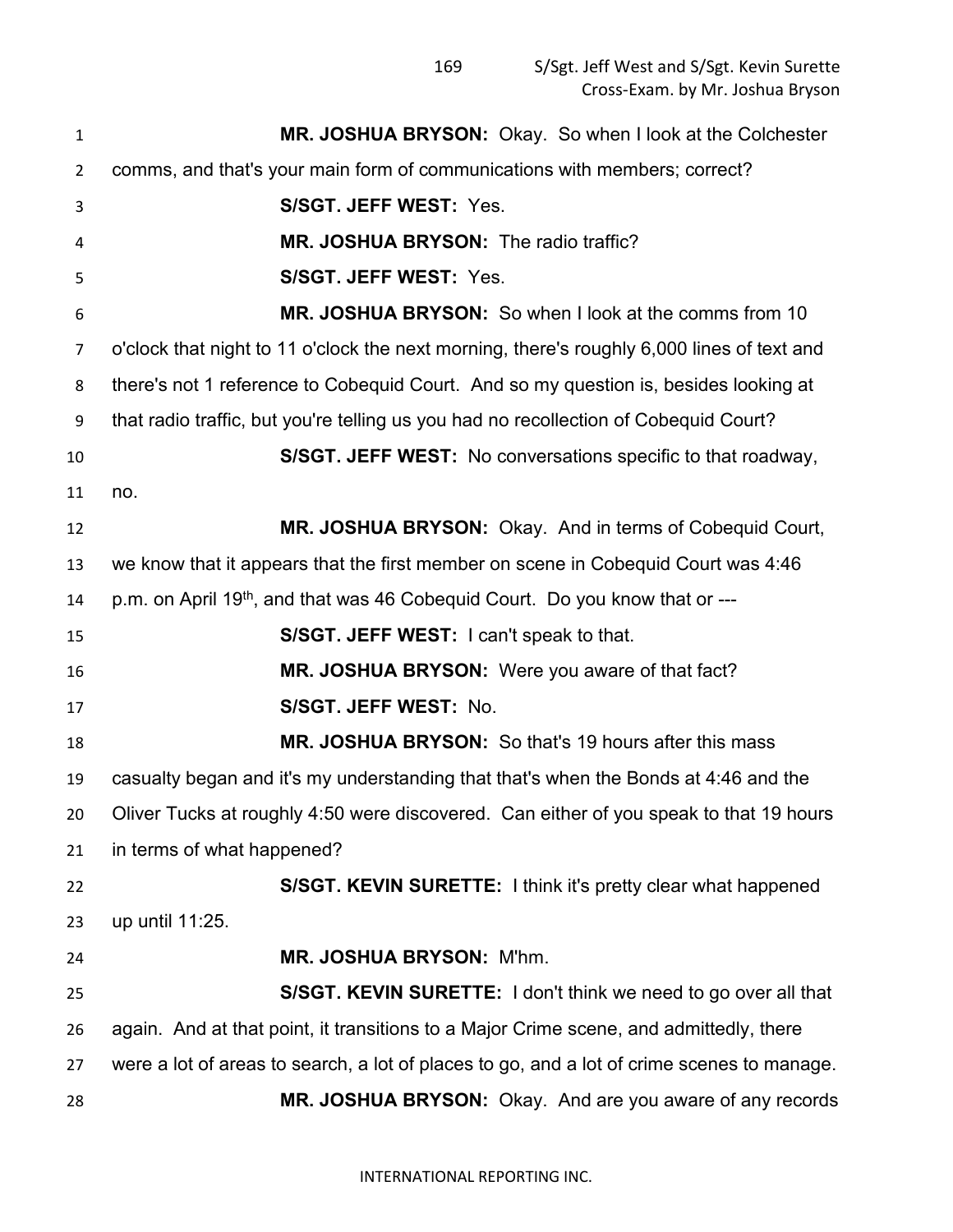prior to 4:46 that show someone turning their mind to Cobequid Court? **S/SGT. JEFF WEST:** I'm not, no. **MR. JOSHUA BRYSON:** And even, like, the hand-drawn map that was put up, the other streets have handwritten names. I don't see a handwritten name next to Cobequid Court even on the 11833. **S/SGT. JEFF WEST:** Okay. I can't comment on that. **MR. JOSHUA BRYSON:** That's the map you didn't see. But you did see a hand-drawn map, it's just not this one? **S/SGT. JEFF WEST:** Yes. **MR. JOSHUA BRYSON:** So there was another hand-drawn map in the Command Centre? **S/SGT. JEFF WEST:** Yes. **MR. JOSHUA BRYSON:** Okay. Just a few other quick questions here, so just on air support, I just want to make sure I heard you properly. In regards to air support, did you say knowing what we know now, air support, having air support wouldn't have made a difference? **S/SGT. JEFF WEST:** I don't believe I said that. **S/SGT. KEVIN SURETTE:** I'm sorry, say again? **MR. JOSHUA BRYSON:** Okay. Just in terms of air support, did you say that knowing what we know now, air support wouldn't have made a difference? **S/SGT. KEVIN SURETTE:** Are you saying would or wouldn't? **MR. JOSHUA BRYSON:** Would not have made a difference? **S/SGT. KEVIN SURETTE:** No, I don't think we said that. **MR. JOSHUA BRYSON:** I thought I heard that on direct. You didn't? **S/SGT. KEVIN SURETTE:** No. **MR JOSHUA BRYSON:** Okay. You agree that having air support would have made a difference?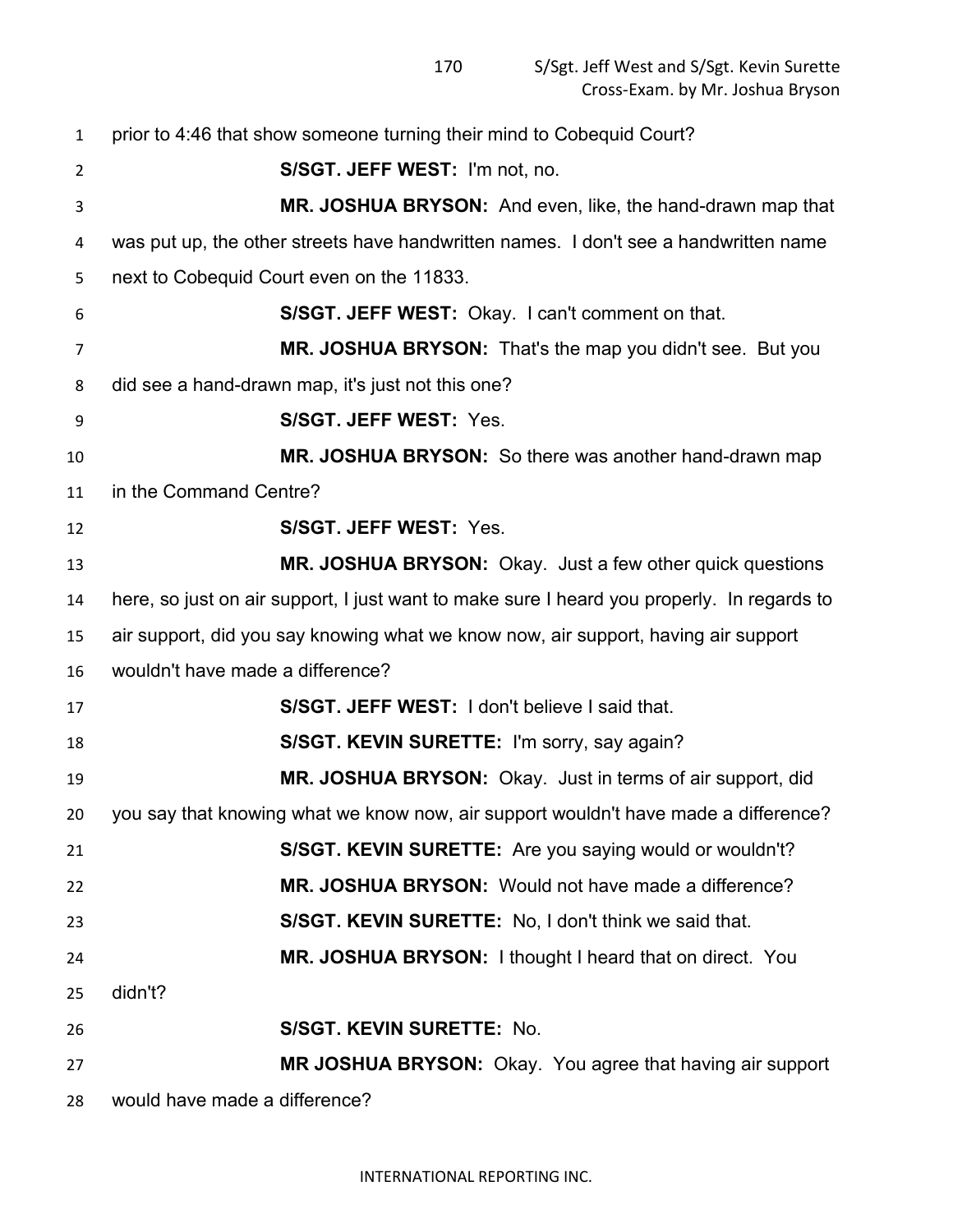| 1              | S/SGT. KEVIN SURETTE: I think what I said was that it would                                 |
|----------------|---------------------------------------------------------------------------------------------|
| $\overline{2}$ | have been -- every piece of equipment that we can have at our disposal is going to          |
| 3              | enhance our response. I don't know if it would have made a difference because I can't       |
| 4              | speculate to that, but I know it would have been nice to have it.                           |
| 5              | MR. JOSHUA BRYSON: Yeah. Well, it could have located Mr.                                    |
| 6              | Ellison hiding in the woods; right?                                                         |
| 7              | S/SGT. KEVIN SURETTE: Potentially.                                                          |
| 8              | MR. JOSHUA BRYSON: It could have located Ms. Banfield within                                |
| 9              | Portapique?                                                                                 |
| 10             | S/SGT. KEVIN SURETTE: Potentially.                                                          |
| 11             | MR. JOSHUA BRYSON: Yeah. It could have been used to locate                                  |
| 12             | the perpetrator at Glenholme very quickly?                                                  |
| 13             | <b>S/SGT. KEVIN SURETTE: Potentially.</b>                                                   |
| 14             | MR. JOSHUA BRYSON: You indicated that the evacuation efforts,                               |
| 15             | I think when -- you said when things cooled down a bit; is that when ---                    |
| 16             | S/SGT. JEFF WEST: When we -- I think I had mentioned that once                              |
| 17             | we had the opportunity to start working on an evacuation plan, once we saw how it was       |
| 18             | going to be a protracted event, we started to work on our evacuation plan.                  |
| 19             | MR. JOSHUA BRYSON: And that was at roughly 2:50?                                            |
| 20             | S/SGT. JEFF WEST: I think, no, I believe we had conversations                               |
| 21             | throughout the night about evacuation and all that, but once -- it was later in the morning |
| 22             | when we started to have our discussions as to how we were going to make -- facilitate       |
| 23             | an evacuation plan.                                                                         |
| 24             | S/SGT. KEVIN SURETTE: Yeah, I remember being part of those                                  |
| 25             | discussions, so it was after 5:40.                                                          |
| 26             | MR. JOSHUA BRYSON: And finally, just a question, you were                                   |
| 27             | asked several questions in regards to public alerting, but I'm just wondering if you have   |
| 28             | any information to know why the province was apparently on standby, why EMO was on          |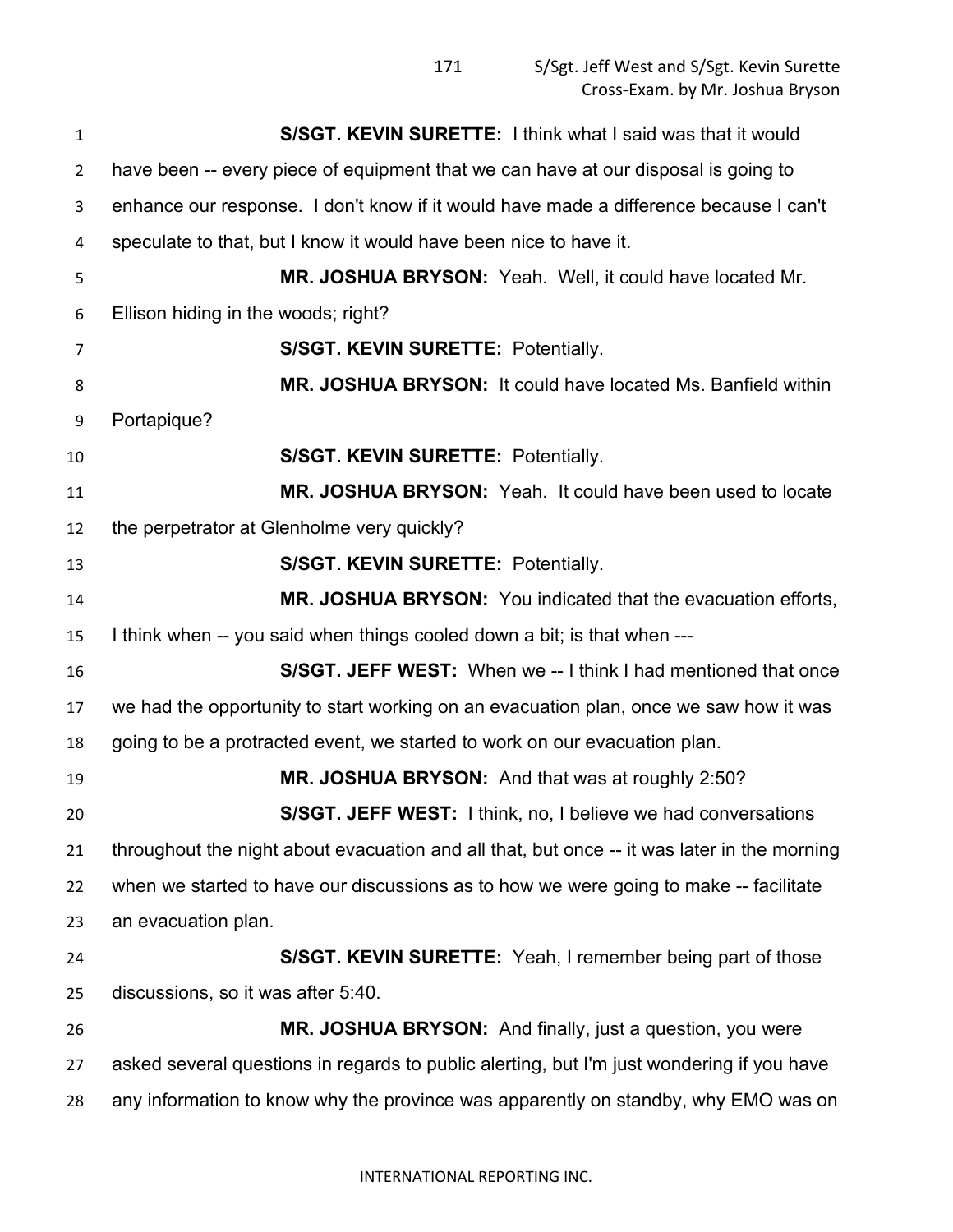| $\mathbf{1}$   | standby in case RCMP wished to use the Alert Ready program?                              |
|----------------|------------------------------------------------------------------------------------------|
| $\overline{2}$ | S/SGT. JEFF WEST: I'm not able -- there's no comment I can                               |
| 3              | make on that.                                                                            |
| 4              | MR. JOSHUA BRYSON: Okay. Thank you. They're all my                                       |
| 5              | questions.                                                                               |
| 6              | <b>COMMISSIONER MacDONALD:</b> Thank you, Mr. Bryson.                                    |
| 7              | We'll take a 15-minute break.                                                            |
| 8              | <b>REGISTRAR DARLENE SUTHERLAND:</b> Thank you. The                                      |
| 9              | proceedings are now on break and will resume in 15 minutes.                              |
| 10             | --- Upon breaking at 3:29 p.m.                                                           |
| 11             | --- Upon resuming at 3:47 p.m.                                                           |
| 12             | <b>REGISTRAR DARLENE SUTHERLAND: Welcome back. The</b>                                   |
| 13             | proceedings are again in session.                                                        |
| 14             | JEFF WEST, Resumed:                                                                      |
| 15             | <b>KEVIN SURETTE, Resumed:</b>                                                           |
| 16             | <b>COMMISSIONER MacDONALD:</b> Thank you.                                                |
| 17             |                                                                                          |
|                | Ms. Miller, I believe you're up next.                                                    |
| 18             | --- CROSS-EXAMINATION BY MS. TARA MILLER:                                                |
| 19             | MS. TARA MILLER: Afternoon, S/Sgt West and Surette. My                                   |
| 20             | name is Tara Miller, and with my colleague, Alix Digout, we represent one of the family  |
| 21             | members of Kristen Beaton. So I'm going to ask you just a couple of themes of            |
| 22             | questions. I shouldn't be too, too long.                                                 |
| 23             | I want to start first with getting a better appreciation of your arrival,                |
| 24             | S/Sgt. West, at the Command Centre in Great Village. I think you had said in your        |
| 25             | evidence this morning, when you arrived in terms of its setup, it was effectively empty. |
| 26             | And would you have expected that more would have been done to get that ready for         |
| 27             | you when you had arrived at 1:02 in the morning?                                         |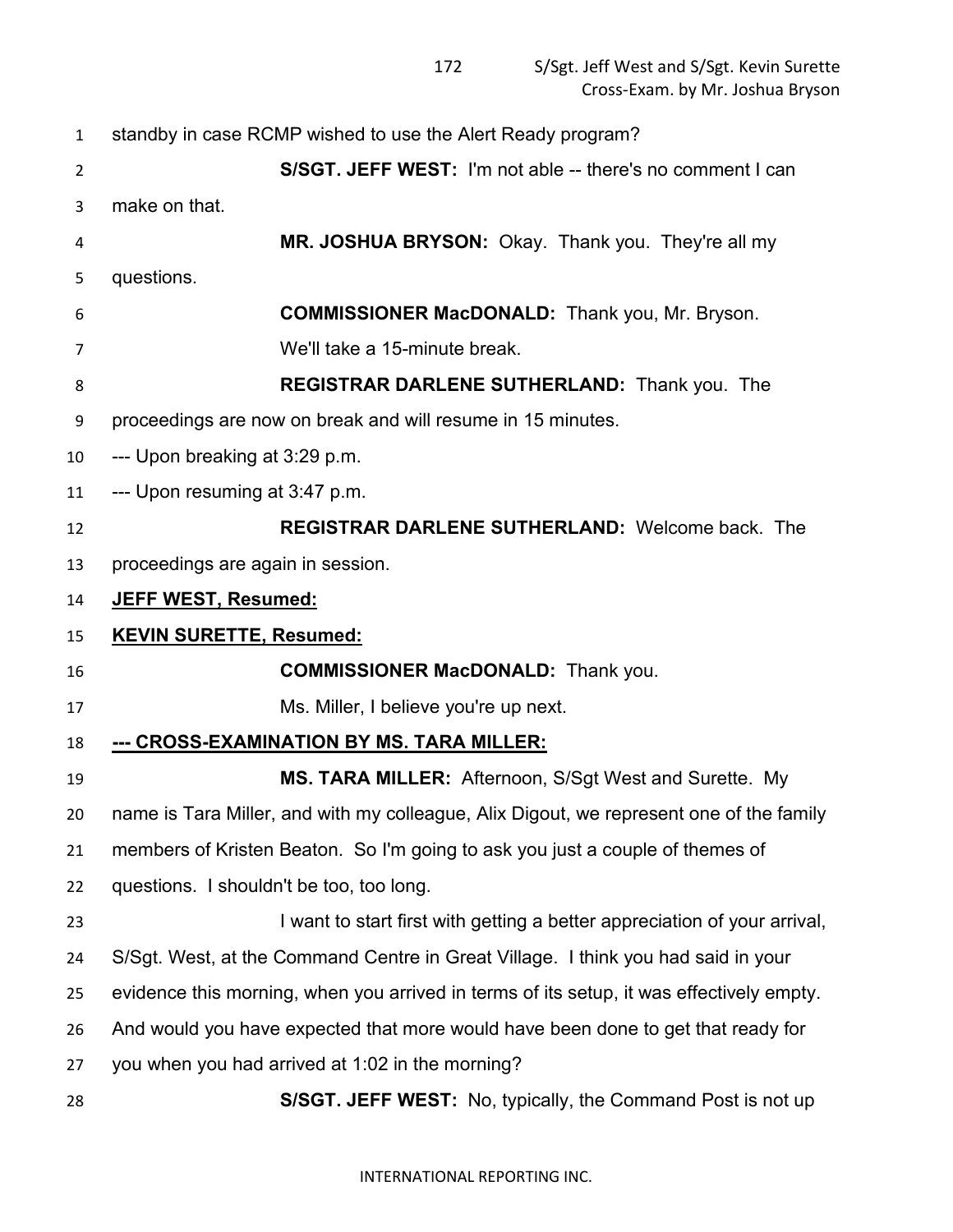and running with everything there for us. It usually -- it kind of coincides with resources starting to arrive in the sense that it's -- usually, a lot of our resources are headquarters- based, so it's kind of as we get there, it starts to get --- **MS. TARA MILLER:** Hopping. **S/SGT. JEFF WEST:** Yes. **MS. TARA MILLER:** Okay. And in terms of the resources that were there, you know, I get a sense that some of them were rudimentary, and if --- **S/SGT. JEFF WEST:** M'hm. Yeah. **MS. TARA MILLER:** --- I can use that word, paper that was on the wall, markers. **S/SGT. JEFF WEST:** Yeah. **MS. TARA MILLER:** I did hear you, I think, S/Sgt. Surette, talk about a screen that would have broadcast a map up on the wall, so were there computer resources for you in the headquarters, the Command Centre? **S/SGT. JEFF WEST:** In the Command Centre, when Kevin spoke of the screen, no, that is technology, tech equipment that is brought to the Command Post by the tech support person that comes with the Emergency Response Team. **MS. TARA MILLER:** Okay. With the ERT team? **S/SGT. JEFF WEST:** Yes. **MS. TARA MILLER:** Okay. So in the absence of the ERT team being there, you wouldn't have had any of that technology? **S/SGT. JEFF WEST:** From the computer base, no. **MS. TARA MILLER:** Okay. And had they -- my understanding is that ERT arrived before you did, S/Sgt. West. **S/SGT. JEFF WEST:** Yes. **MS. TARA MILLER:** So was the tech person there when you arrived? **S/SGT. JEFF WEST:** No, I don't believe -- I think -- can't say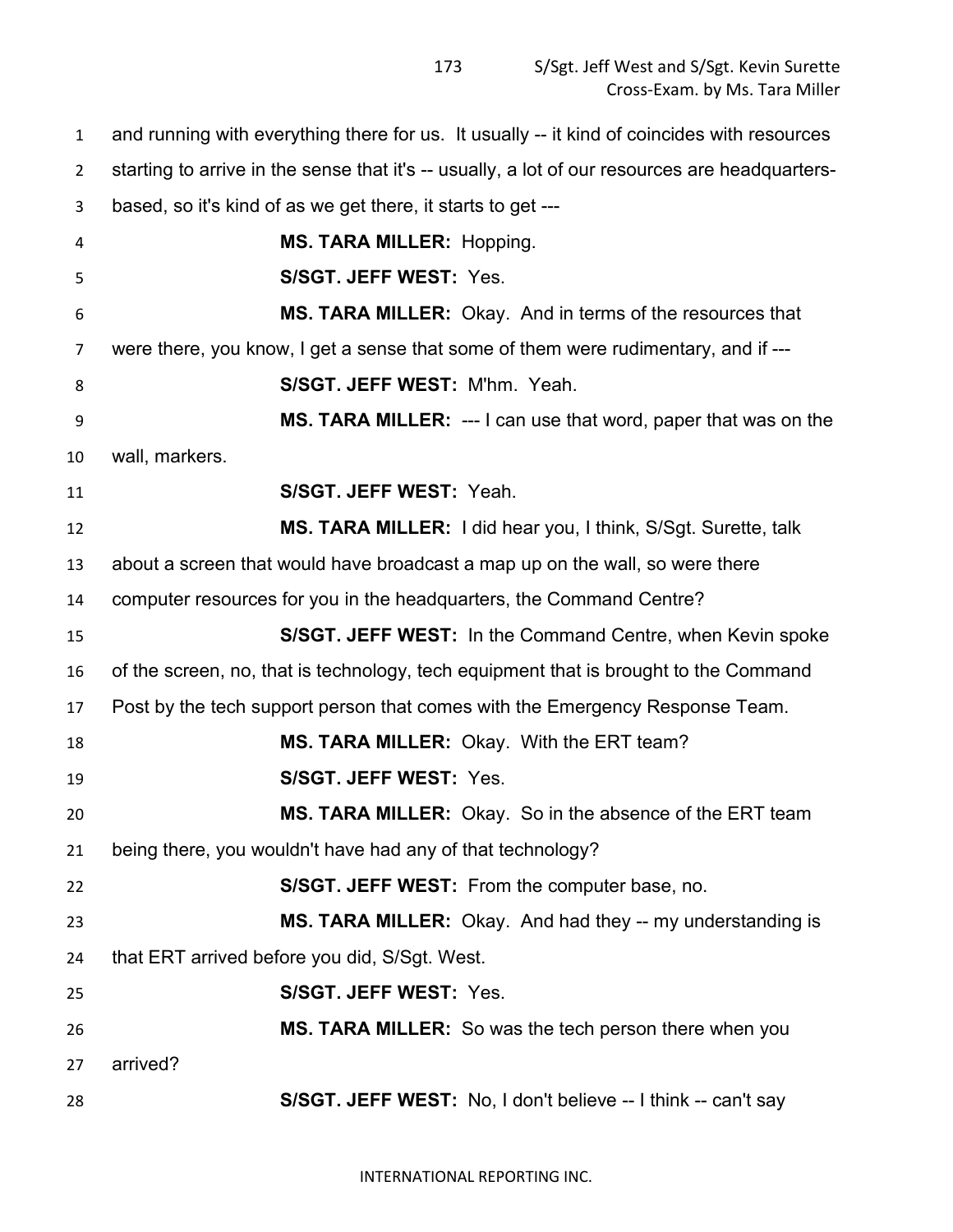exactly when Cpl. McDougall showed up, but he was not there when I arrived. **MS. TARA MILLER:** And Cpl. McDougall was the tech person with the ERT team? **S/SGT. JEFF WEST:** Yes, that's correct. **MS. TARA MILLER:** Okay. So the technology that did arrive was with the ERT team? **S/SGT. JEFF WEST:** That is correct. **MS. TARA MILLER:** Okay. And that would have included computers, screens. Would it have included access to emails? **S/SGT. JEFF WEST:** I believe it would have, but I guess it would be cellular based, so I assume it would have had access to emails. **MS. TARA MILLER:** Okay. So but for you two gentlemen, would you have access to emails if people were trying to email you? **S/SGT. JEFF WEST:** No, we did not have computers with us. **MS. TARA MILLER:** Okay. **S/SGT. JEFF WEST:** Or I did not have one with me. **MS. TARA MILLER:** Did you, S/Sgt. Surette? **S/SGT. KEVIN SURETTE:** Nor did I. **MS. TARA MILLER:** So you would have been reliant on a phone or radio? **S/SGT. JEFF WEST:** That is correct. **MS. TARA MILLER:** Okay. And do you feel in hindsight and with a forward-looking mandate that having access to emails might have been helpful for you? **S/SGT. JEFF WEST:** I'd see it as being a benefit, in the sense that it's available to us. It's not something that would replace that phone call for that important information, those radio transmissions, and recognizing that if and when you have the ability to refer to email, but ---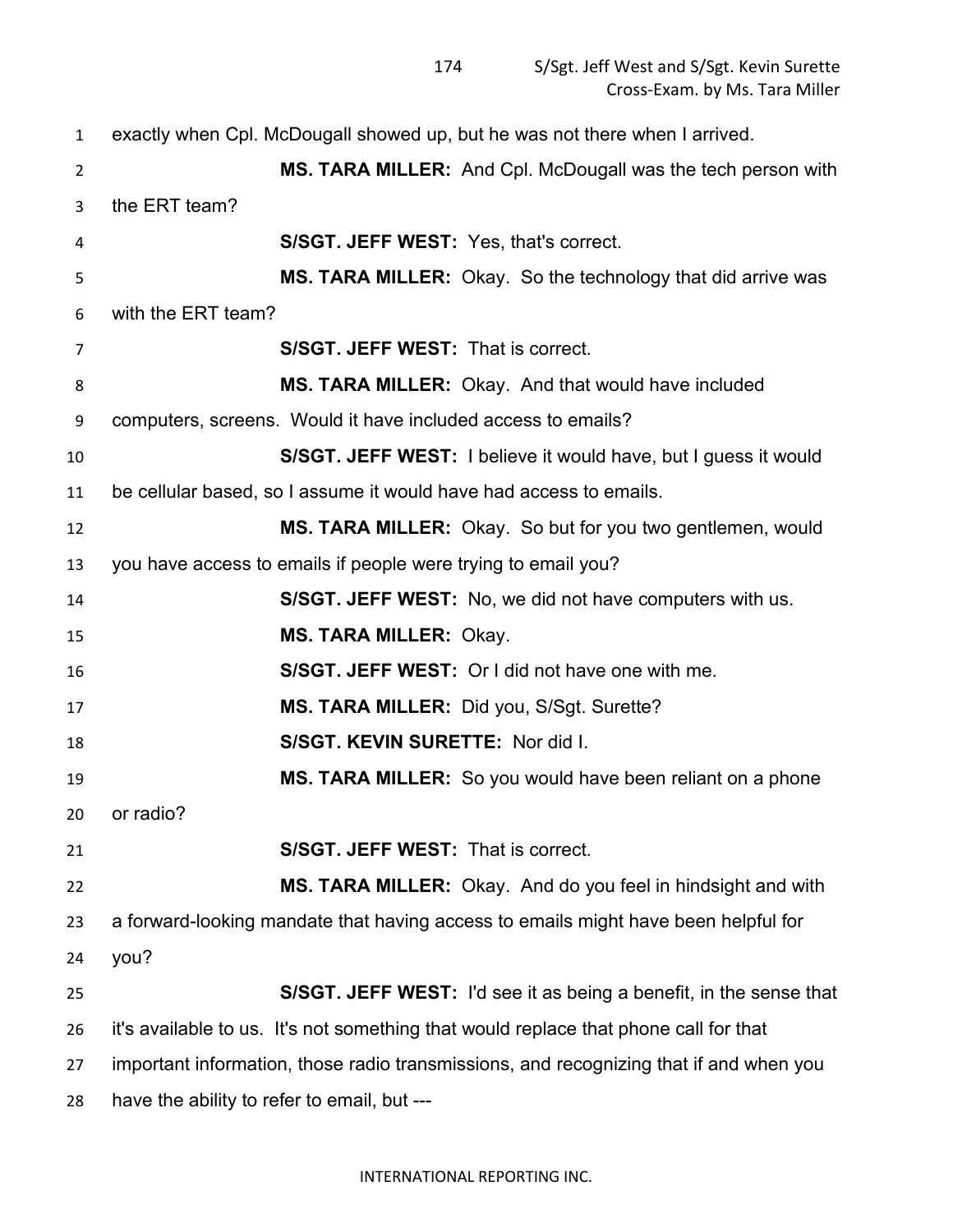| $\mathbf{1}$   | MS. TARA MILLER: Were you aware if there was any Pictometry                              |
|----------------|------------------------------------------------------------------------------------------|
| $\overline{2}$ | resourcing in Command Centre in Great Village?                                           |
| 3              | <b>S/SGT. JEFF WEST:</b> I believe that's one of the software                            |
| 4              | applications that the tech guy for ERT has access to.                                    |
| 5              | MS. TARA MILLER: Do you know if a Pictometry was accessed                                |
| 6              | that evening or that morning?                                                            |
| $\overline{7}$ | S/SGT. JEFF WEST: I can't speak to that.                                                 |
| 8              | MS. TARA MILLER: Okay. And then the boards, the paper                                    |
| 9              | boards, how often would they have been updated? I think I heard your evidence to be,     |
| 10             | S/Sgt. West, you or your scribe would update those ---                                   |
| 11             | S/SGT. JEFF WEST: Yeah.                                                                  |
| 12             | <b>MS. TARA MILLER: --- correct?</b>                                                     |
| 13             | S/SGT. JEFF WEST: Yeah. And I can't say how often it was.                                |
| 14             | They'd be updated at various times throughout the operational period.                    |
| 15             | MS. TARA MILLER: Okay. Thank you.                                                        |
| 16             | Now in terms of people in Command Centre, I appreciate that there                        |
| 17             | were a large number of people.                                                           |
| 18             | S/SGT. JEFF WEST: Yeah.                                                                  |
| 19             | MS. TARA MILLER: People were sort of flooding there in terms of                          |
| 20             | a contact point, but I'm going to narrow in on what you had said earlier, from your      |
| 21             | perspective, you wanted uniformed command -- or, sorry, uniformed command at the         |
| 22             | headquarters, and that was S/Sgt. Halliday?                                              |
| 23             | S/SGT. JEFF WEST: Yeah, at the Command Post, not at                                      |
| 24             | headquarters.                                                                            |
| 25             | MS. TARA MILLER: Sorry, yes, at Command Post. And I think                                |
| 26             | you said the benefit of that is it's face-to-face for information flowing, you can catch |
| 27             | everything?                                                                              |
| 28             | S/SGT. JEFF WEST: That is correct.                                                       |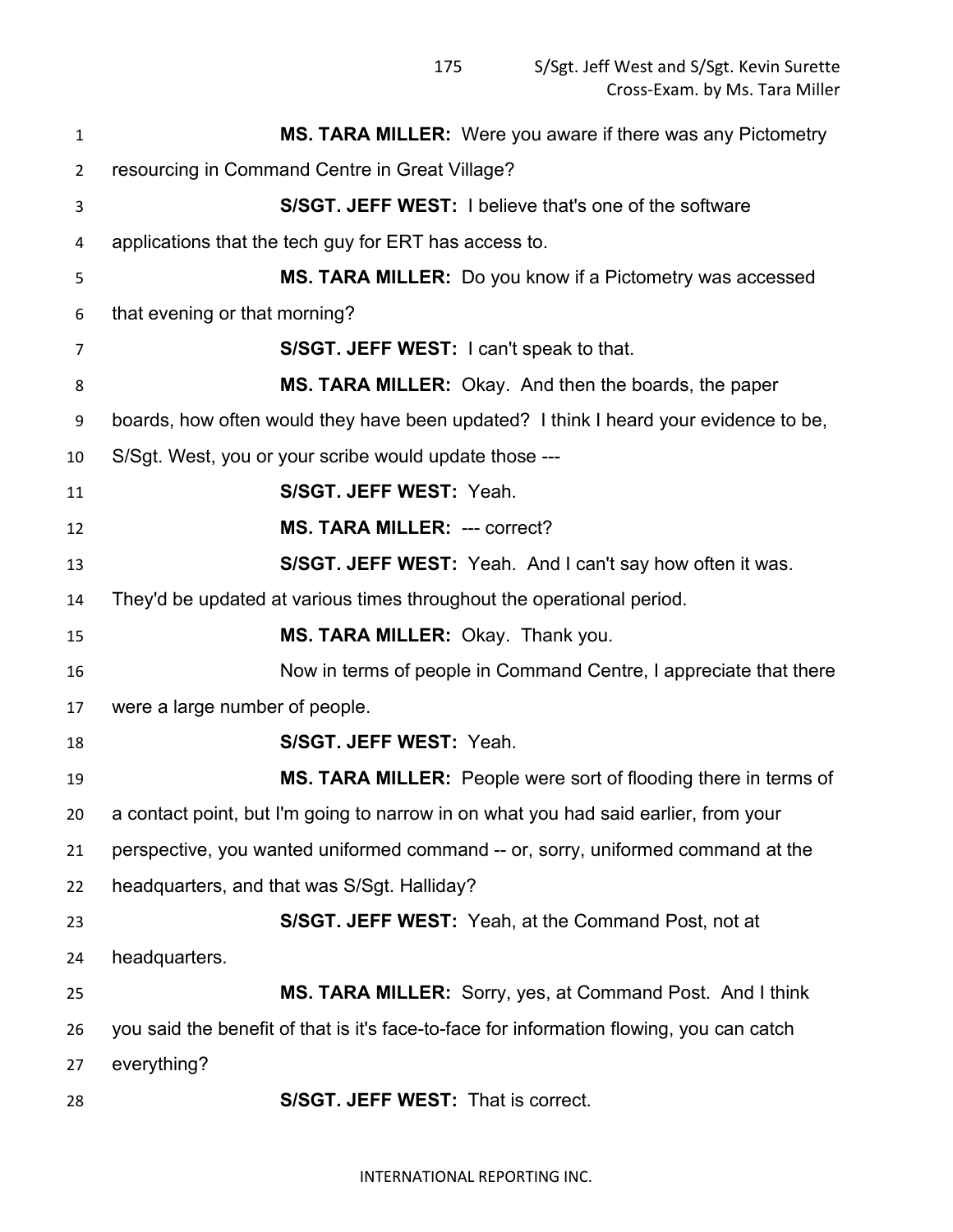| $\mathbf{1}$   | MS. TARA MILLER: Okay. And so in terms of other uniformed                              |
|----------------|----------------------------------------------------------------------------------------|
| $\overline{2}$ | command, would S/Sgt. Carroll have been at the Command Post?                           |
| 3              | S/SGT. JEFF WEST: Yes. Once they transitioned from Bible Hill                          |
| 4              | Detachment, I believe, S/Sgt. Carroll was there as well, S/Sgt. MacCallum was there as |
| 5              | well.                                                                                  |
| 6              | MS. TARA MILLER: Okay. And how about S/Sgt. O'Brien, was he                            |
| 7              | present at Command Post as well?                                                       |
| 8              | S/SGT. JEFF WEST: I can't recall when I would have saw -- and                          |
| 9              | it's Sgt. O'Brien, when he would have been there.                                      |
| 10             | <b>MS. TARA MILLER: Okay.</b>                                                          |
| 11             | S/SGT. KEVIN SURETTE: It was after seven. I believe he arrived                         |
| 12             | after seven o'clock.                                                                   |
| 13             | MS. TARA MILLER: Okay. A.m.?                                                           |
| 14             | <b>S/SGT. KEVIN SURETTE: Yes.</b>                                                      |
| 15             | MS. TARA MILLER: And would that have been valuable for him to                          |
| 16             | have been there earlier?                                                               |
| 17             | S/SGT. JEFF WEST: I guess it's dependent on what roles and                             |
| 18             | responsibly would be tasked down to him as a uniformed Ops NCO.                        |
| 19             | MS. TARA MILLER: Okay. And then lastly, S/Sgt. Rehill, he was                          |
| 20             | the Risk Manager. Would he have been in the OCC?                                       |
| 21             | S/SGT. JEFF WEST: Yeah.                                                                |
| 22             | <b>MS. TARA MILLER:</b> Is that where he was located?                                  |
| 23             | S/SGT. JEFF WEST: He remains in the OCC.                                               |
| 24             | <b>MS. TARA MILLER:</b> He never comes to Command Post ---                             |
| 25             | S/SGT. JEFF WEST: No.                                                                  |
| 26             | <b>MS. TARA MILLER: --- or the Risk Manager?</b>                                       |
| 27             | S/SGT. JEFF WEST: No.                                                                  |
| 28             | MS. TARA MILLER: Okay. Thank you.                                                      |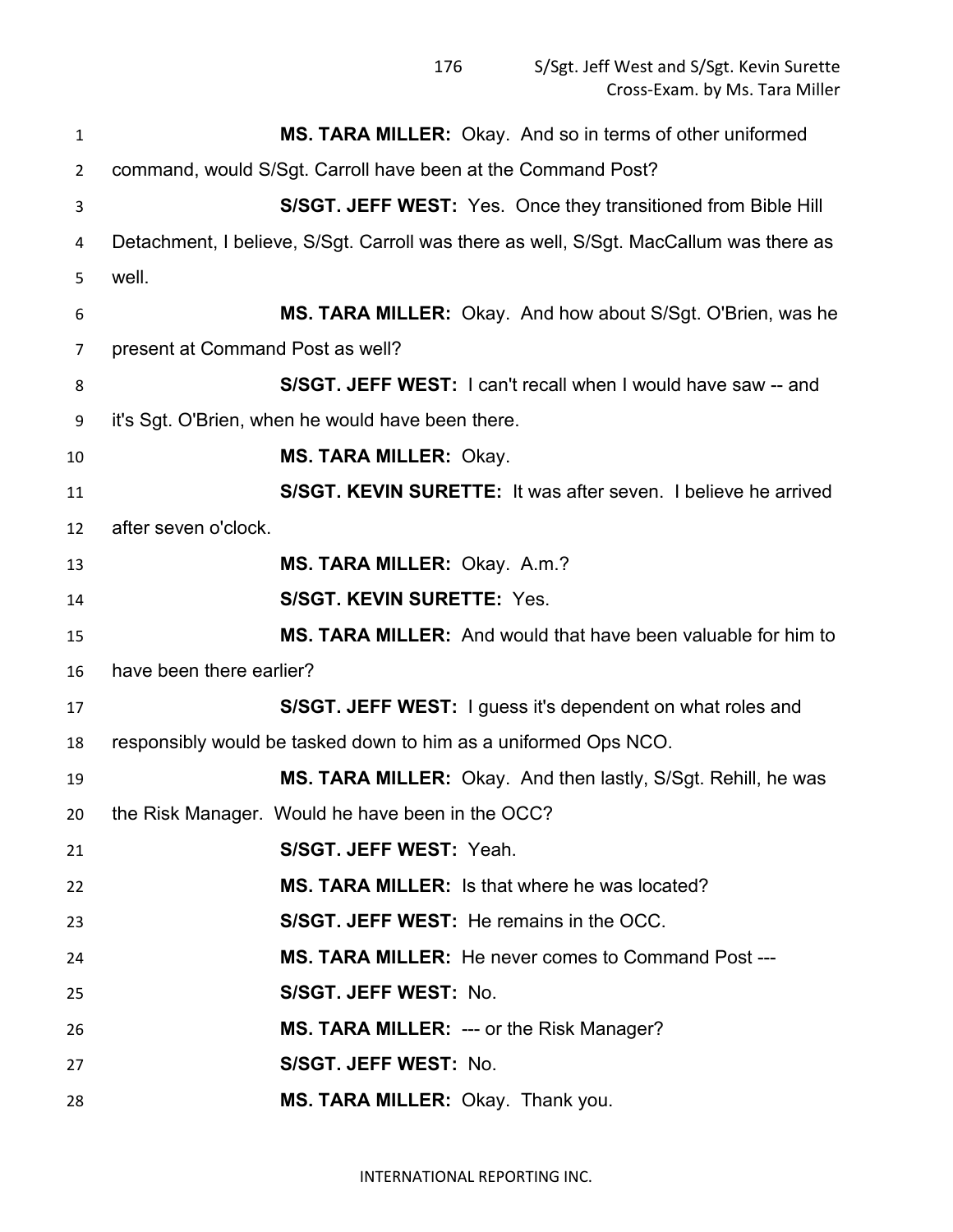| $\mathbf{1}$   | <b>S/SGT. JEFF WEST: That is correct.</b>                                                      |
|----------------|------------------------------------------------------------------------------------------------|
| $\overline{2}$ | MS. TARA MILLER: That's what I wanted to be clear on.                                          |
| 3              | My friend Mr. Bryson asked a few questions about air support. Of                               |
| 4              | course, we know that the RCMP asset in Moncton was not available, but what we really           |
| 5              | haven't heard about, and I wanted to hear from you two in terms of your experience is,         |
| 6              | had that asset been available, what would it have brought to the search?                       |
| 7              | And I'm going to suggest it would have had a spotlight. Would that                             |
| 8              | have been accurate?                                                                            |
| 9              | S/SGT. JEFF WEST: I guess it depends on what apparatus is                                      |
| 10             | attached to the asset at the time.                                                             |
| 11             | <b>MS. TARA MILLER:</b> We're talking about the Moncton RCMP.                                  |
| 12             | S/SGT. JEFF WEST: Yes. And they have various what they have.                                   |
| 13             | I think it's called an array, what they have attached to it, so it could bring a spotlight. It |
| 14             | could bring FLIR. It could bring what -- those type of technology.                             |
| 15             | <b>MS. TARA MILLER:</b> So these things like a spotlight, FLIR, they                           |
| 16             | would all be helpful from an operational standpoint in terms of searching for victims, for     |
| 17             | the perpetrator, for -- for anything from the air. Is that fair to say?                        |
| 18             | S/SGT. JEFF WEST: I think it's fair to say, and I think Kevin                                  |
| 19             | alluded to that earlier, what the -- what an air asset would bring. It's just another          |
| 20             | avenue of -- of being able to get better situational awareness of what you have.               |
| 21             | MS. TARA MILLER: Fair enough.                                                                  |
| 22             | And I do appreciate that, but what I'm trying to do is drill down in                           |
| 23             | terms of what are the components that would make it -- that would make more                    |
| 24             | complete, so like a spotlight.                                                                 |
| 25             | Like would it have a loudhailer? Would like the TAV had a                                      |
| 26             | loudhailer to call out things? Would it have that?                                             |
| 27             | S/SGT. JEFF WEST: I honestly don't know what all the pieces of                                 |
| 28             | equipment that they'd have on that asset.                                                      |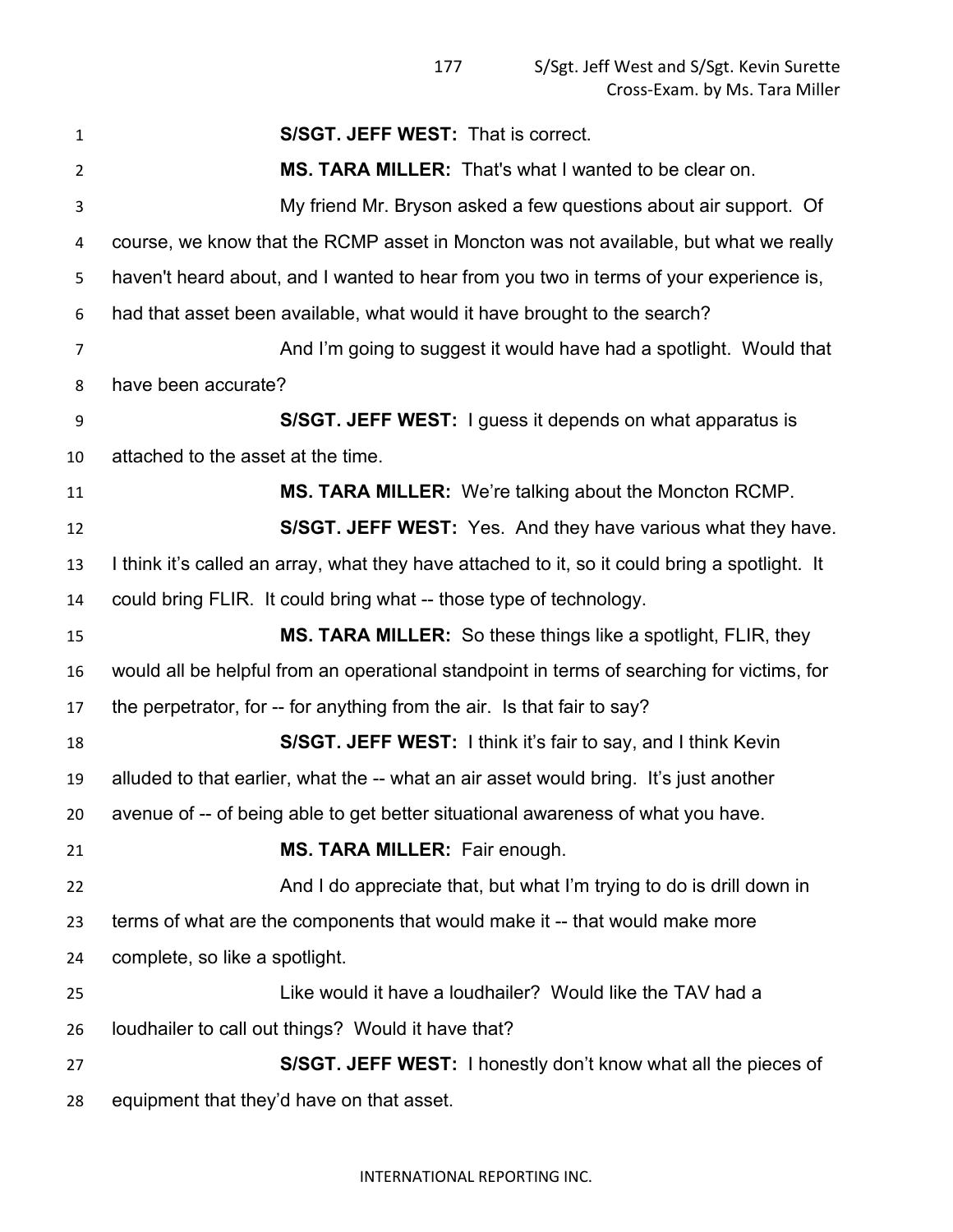**MS. TARA MILLER:** What about -- there would be an RCMP member, I would assume, there with a gun who could act in a sniper or sharpshooter role? Is that fair to say? **S/SGT. JEFF WEST:** I think that would be more of a question directed to our Emergency Response Team as to what the capabilities from an aerial platform when it comes to sniper, if that's what you're getting at. **MS. TARA MILLER:** Staff Sergeant Surette, sorry, go ahead. **S/SGT. KEVIN SURETTE:** Yeah. In some cases -- and I think even to fly, the last time I had any exposure to that, they do come -- I say they. The pilot comes with a spotter in the -- in the aircraft, but I would have to think that if we had deployed that asset that night that we likely would have explored the possibility of putting an ERT member in that helicopter as well. **MS. TARA MILLER:** Okay. Thank you. Okay. I'm going to move from that to an area that my friend, Mr. Burrill, reviewed with you this morning. He asked you about discussions and decisions around roadblocks and checkpoints, but the timing of his review was from approximately 10:15 to 10;25 on -- a.m. on, and this would have been, of course, after both Kristen Beaton and Heather O'Brien were fatally shot on Plains Road. So what I want to do at this point is go back in time and work through some other points through the morning and get some information from you two in terms of what CIC's role would have been earlier in the day. **If I understood your evidence this morning, I think you said that at**  10:15, 10:25 when there was this discussion and dialogue around where are we going to block a road, are we going to put checkpoints, what are we going to do, it became ERT's -- it became the decision of ERT or the responsibility of ERT. Did I understand that correctly? **S/SGT. KEVIN SURETTE:** Not the responsibility. I think -- I think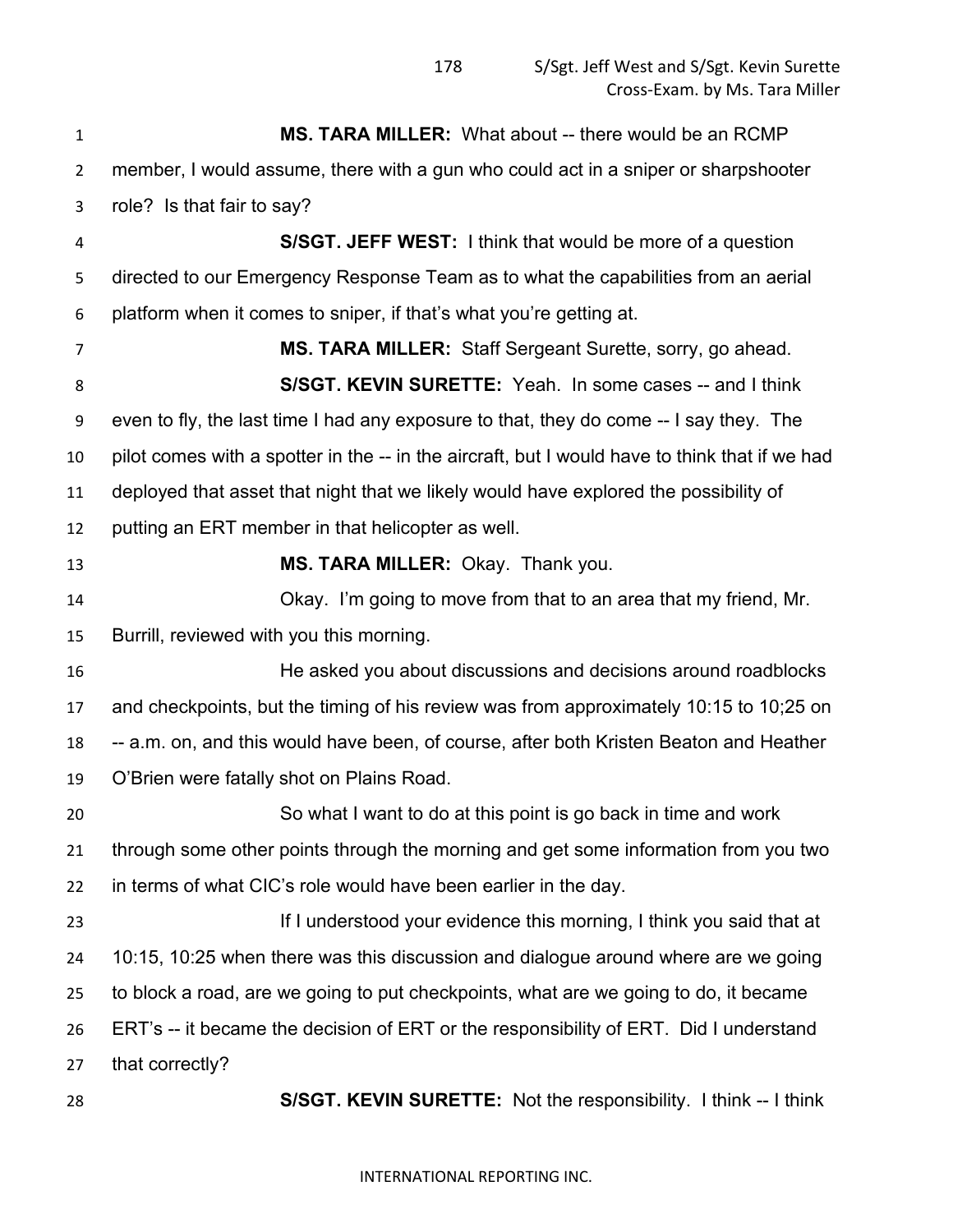what we said was that the decision on where to place ERT in what we would call strategic locations to supplement the GD members, the general duty members who are more numerous and more spread out that we would allow the ERT to position themselves where they felt they were in the most advantageous position. **MS. TARA MILLER:** Okay. So in terms of -- I appreciate that. Thank you. **I'm going to go, like I said, back in time.** I understand from the timeline that -- and we can pull up, Madam Registrar, if we could, the Command Decision Foundational Document at page 131, paragraph 272. And gentlemen, this is going to be pointed at you, Staff Sergeant West, because Staff Sergeant Surette, you wouldn't have been there at this point. But this was, my understanding is, when Staff Sergeant Halliday arrives at the command post at 2:20 a.m. in the morning. And at that point, he's talking about understanding that the perpetrator had previously threatened to kill his parents and there was a concern that he may target them again. And obviously, there was a concern about where his parents would be in Moncton. And then also concerned, later on in that paragraph, that the perpetrator might try to escape to his residence in Dartmouth. And so he engaged Staff Sergeant MacCallum with respect to containment efforts in Dartmouth. And at this point, if we go down, Madam Registrar, to paragraph 273, we see that Staff Sergeant Halliday also reviewed perimeter around Portapique with maps. And I think what I was looking for is a reference to a checkpoint at the Cobequid toll area. Seeing that there? **COMMISSIONER STANTON:** In the second line from the top. **MS. TARA MILLER:** Thank you. So at that point, Staff Sergeant West, would you have been aware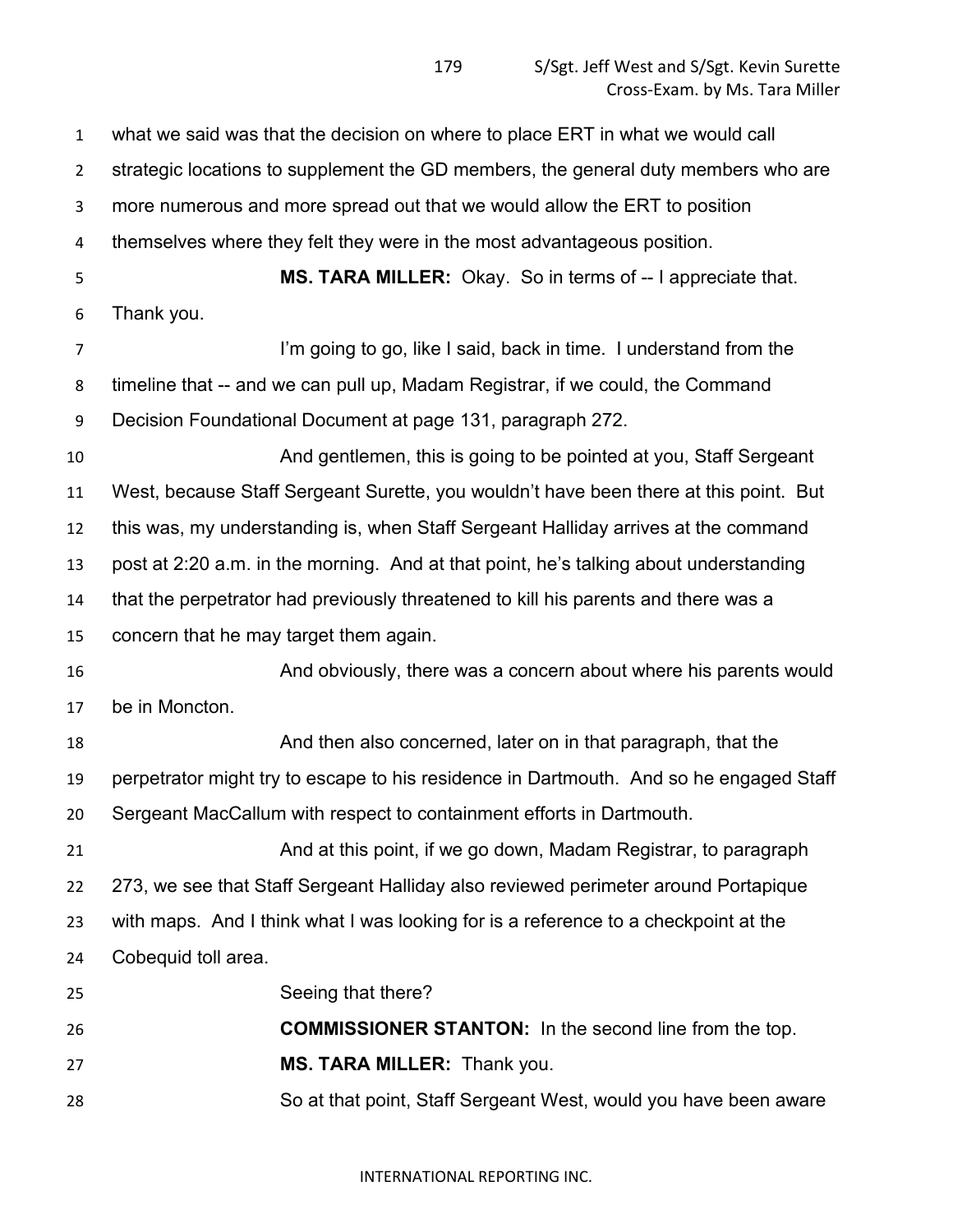of that information from Staff Sergeant Halliday? **S/SGT. JEFF WEST:** I don't recall that -- having that conversation with him. **MS. TARA MILLER:** Okay. Would you have been aware, regardless of how it came to your attention, that there had been a checkpoint set up at the Cobequid toll plaza? **S/SGT. JEFF WEST:** I do not recall being informed that there had been a checkpoint set up at the Cobequid --- **MS. TARA MILLER:** Okay. **S/SGT. JEFF WEST:** --- toll plaza. **MS. TARA MILLER:** So you weren't aware of any information about checkpoints as of 2:20 in the morning. **S/SGT. JEFF WEST:** No, that's correct. **MS. TARA MILLER:** Okay. Did you give any -- okay. Well, if you weren't aware, I'll move on from those questions. So at that point, whose responsibility would it have been, Staff Sergeant West, to task and action checkpoints throughout the province? **S/SGT. JEFF WEST:** Typically that would have been funneled down through me through the uniform side of the house. **MS. TARA MILLER:** All right. And we understand that, of course, Staff Sergeant Halliday was taking care of that, but you don't have any awareness of having that --- **S/SGT. JEFF WEST:** No. **MS. TARA MILLER:** --- information passed back up to you. So if you had a concern, for example, that there hadn't been a checkpoint set up to get into Halifax, for example, because we knew that that was a concern, that the perpetrator may go to his property in Dartmouth, you would have had no awareness of what was or wasn't in place at that time with respect to that identified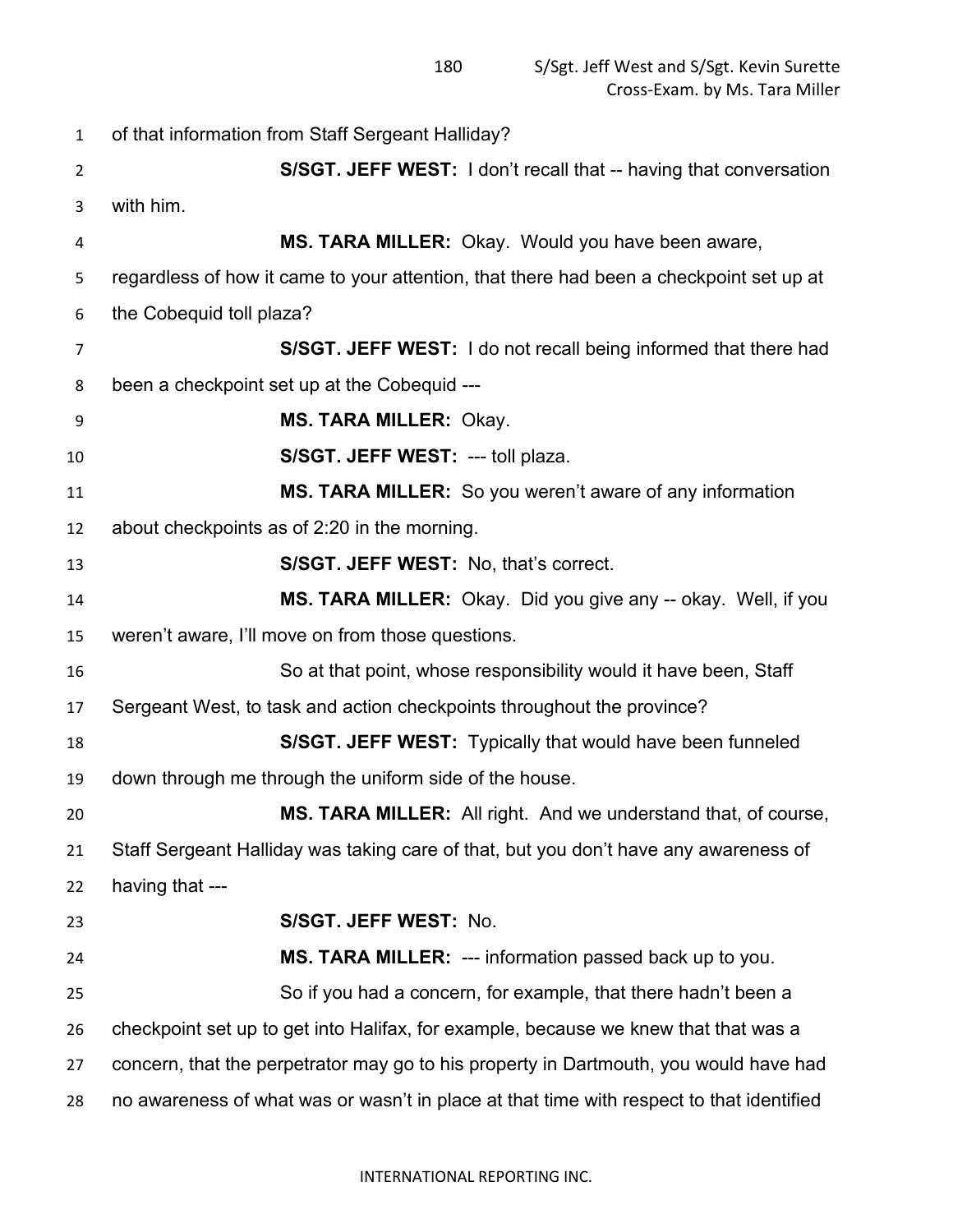potential location for the perpetrator. **S/SGT. JEFF WEST:** I guess, really, at that time, Staff Sergeant MacCallum had been heavily engaged with Halifax Regional Police to make them aware of that, but I was not aware of checkpoints at that time. **MS. TARA MILLER:** Okay. And the purpose of checkpoints, again, my layperson understanding of it, really is to monitor entry and exit points and --- **S/SGT. JEFF WEST:** Yeah. **MS. TARA MILLER:** --- major transportation routes --- **S/SGT. JEFF WEST:** Yeah. **MS. TARA MILLER:** --- where you believe the suspect may be going. **S/SGT. JEFF WEST:** Yeah. And using the terminology "checkpoint", is that actually -- what is actually happening is that a matter of some -- a vehicle roadside watching traffic go by or is it people in vehicles, checking vehicles? So when you say "checkpoint" in that context, I'm not even sure what would have been taking place at that checkpoint. **MS. TARA MILLER:** Well, what would have been your expectation for a checkpoint set up at the Cobequid toll pass? **S/SGT. JEFF WEST:** Basically, that would be monitoring traffic. **MS. TARA MILLER:** Right. Yeah. Looking for the perpetrator. **S/SGT. JEFF WEST:** Yeah. Yeah, so whether you call it a checkpoint or stationary vehicle roadside, it's monitoring traffic looking for the suspect vehicle. **MS. TARA MILLER:** It's different from a roadblock because --- **S/SGT. JEFF WEST:** Yes. **MS. TARA MILLER:** --- a roadblock stops traffic. **S/SGT. JEFF WEST:** Yes. **MS. TARA MILLER:** But a checkpoint is a member who is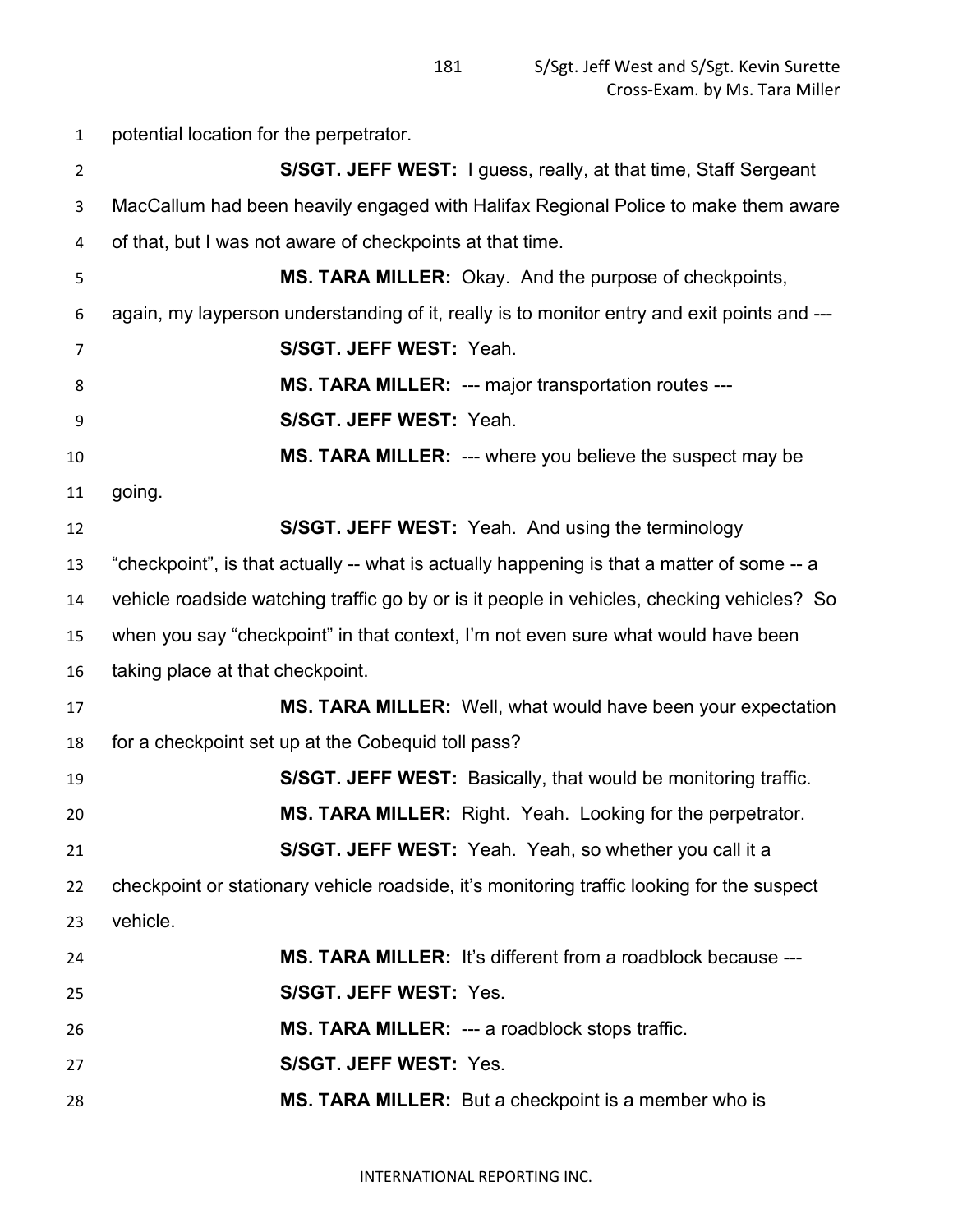assigned specifically to monitor an entry and exit point on a major transportation route. **S/SGT. JEFF WEST:** It can take on that -- that meaning, yes. **MS. TARA MILLER:** Okay. Madam Registrar, if we can go to page 191 at paragraph 397. So that was at, you know, 2:20 in the morning and now as we understand from your evidence and others' evidence, through the night there was no sightings of the perpetrator and focus became on trying to evacuate people in Portapique, among other things. But something critical happened at 6:44, and that would have been when Ms. Banfield came out of the woods and provided a host of information, but particularly with respect to checkpoints, she advised ERT -- and this is, we found, at paragraph 397 -- that the perpetrator told her he was going to go kill her sister, who lived in Dartmouth. And you'd agree with me that for the perpetrator to travel from Portapique to Halifax, that would involve going through Truro. **S/SGT. JEFF WEST:** Yes. **MS. TARA MILLER:** Okay. **S/SGT. JEFF WEST:** Or through the highway, yes. **MS. TARA MILLER:** Yeah. There's a pretty tight sort of access point there from the TransCanada Highway 104-Highway 102. **S/SGT. JEFF WEST:** That's correct. **MS. TARA MILLER:** The second road, Highway 4. And that that would have been an intersection that could have been covered with an officer, a mobile unit dispatched there to monitor that entry/exit point; correct? **S/SGT. JEFF WEST:** Yes. **MS. TARA MILLER:** Okay. And at that point when you learned of that information, was there any -- and certainly by this point I think -- Staff Sergeant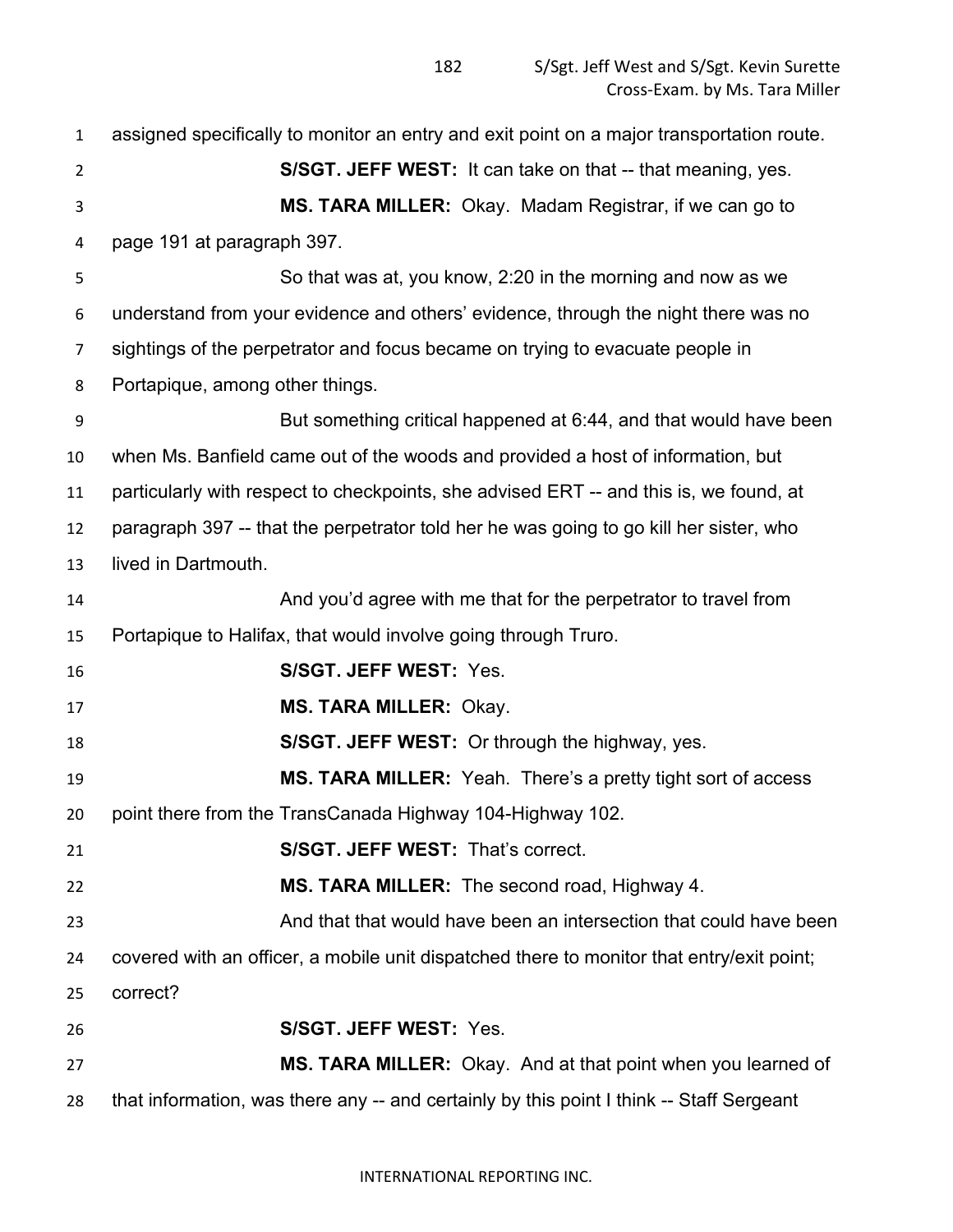Surette, were you there at this point, or you came at 7:00? **S/SGT. KEVIN SURETTE:** No, I was there at 5:40. **MS. TARA MILLER:** Thank you, yes. **S/SGT. KEVIN SURETTE:** Yeah. **MS. TARA MILLER:** Did either of you give any consideration knowing that you now had evidence from Ms. Banfield that there was an expressed intention by the perpetrator to head to Dartmouth to cause harm to her sister -- did either of you give any thought to establishing a checkpoint at that point? **S/SGT. KEVIN SURETTE:** So I think it's important to note where we are in the whole timeline at that point. First of all, I don't want to give the impression that we are just throwing that information aside. We had members of HRP actually went and took Lisa Banfield's sisters, not into custody, but took them for safe keeping. So we took care of that and we had -- I know that we eventually did have members in the Moncton area find his parents and deal with that from that perspective. And as far as a checkpoint, at 6:44, I mean, don't forget, we've already gone through the timeline where it's closer to 8:00 o'clock before we have confirmation that that fourth car exists. So we were thinking about checkpoints at that point? No, we were thinking about everything that we had to do to safeguard the people on both areas and to determine -- ascertain if in fact there was a fourth car. **MS. TARA MILLER:** Right. But as I think you'd said earlier, you were trying to cover off both eventualities --- **S/SGT. KEVIN SURETTE:** Yeah. **MS. TARA MILLER:** --- or possibilities, that he might still be in Portapique, but then he might be somewhere else. And I appreciate the efforts that were made to, you know, protect Ms. Banfield's sister and his parents, but at the same time, you did know that there was a possibility that he could be going to both of those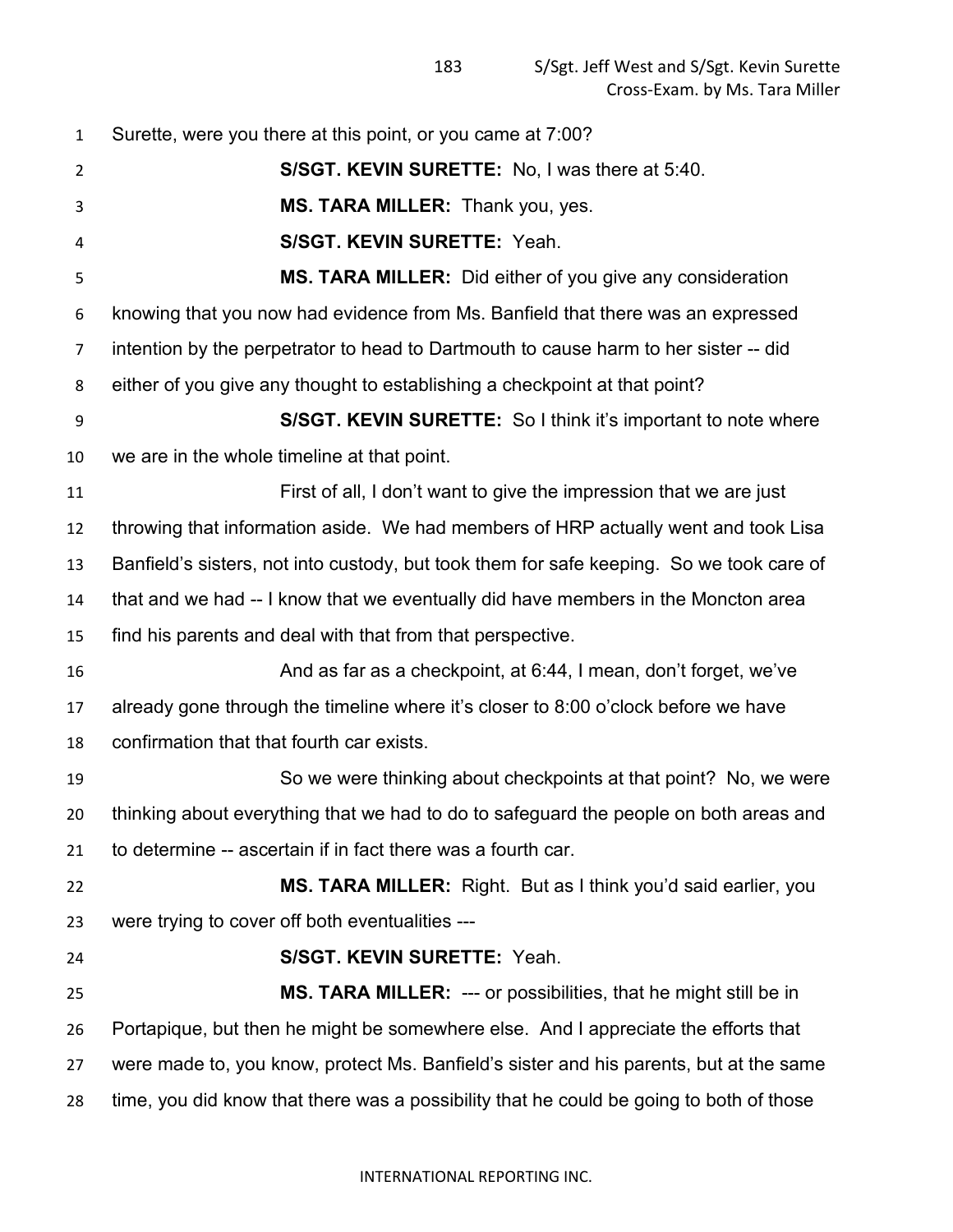places physically to cause harm; correct? **S/SGT. JEFF WEST:** Correct. **MS. TARA MILLER:** I want to move now, Madam Registrar, to page 248, paragraph 527. And gentlemen, this is an entry for 9:31:13, OCC dispatch receives a call from Nicole Zyzes at the Intelligence Centre in New York State and she's conveying that they've received information that the subject has possibly fled and looking to see if there's any reason that he may be heading to New York State. Would you have been aware of that inquiry from the individual from Intelligence Centre in New York? **S/SGT. KEVIN SURETTE:** No. **S/SGT. JEFF WEST:** No. **MS. TARA MILLER:** All right. So if you weren't aware of it, there could be no steps taken, I guess, to action anything arising --- **S/SGT. JEFF WEST:** No. **MS. TARA MILLER:** --- from that? Okay. And who would have been monitoring the OCC dispatch at that time? **S/SGT. JEFF WEST:** I can't say. I don't know who it would have been. The Risk Manager? That information --- **S/SGT. KEVIN SURETTE:** Yeah. **S/SGT. JEFF WEST:** --- is within the OCC within the setting of the Risk Manager. So as to --- **MS. TARA MILLER:** Who -- apologies. Go ahead. **S/SGT. KEVIN SURETTE:** Risk Manager or Glen Byrne. **S/SGT. JEFF WEST:** No, Glen was still on the ground, so. **S/SGT. KEVIN SURETTE:** Yeah. **S/SGT. JEFF WEST:** I don't think it's our position to say who would have been monitoring that information, from our perspective, ---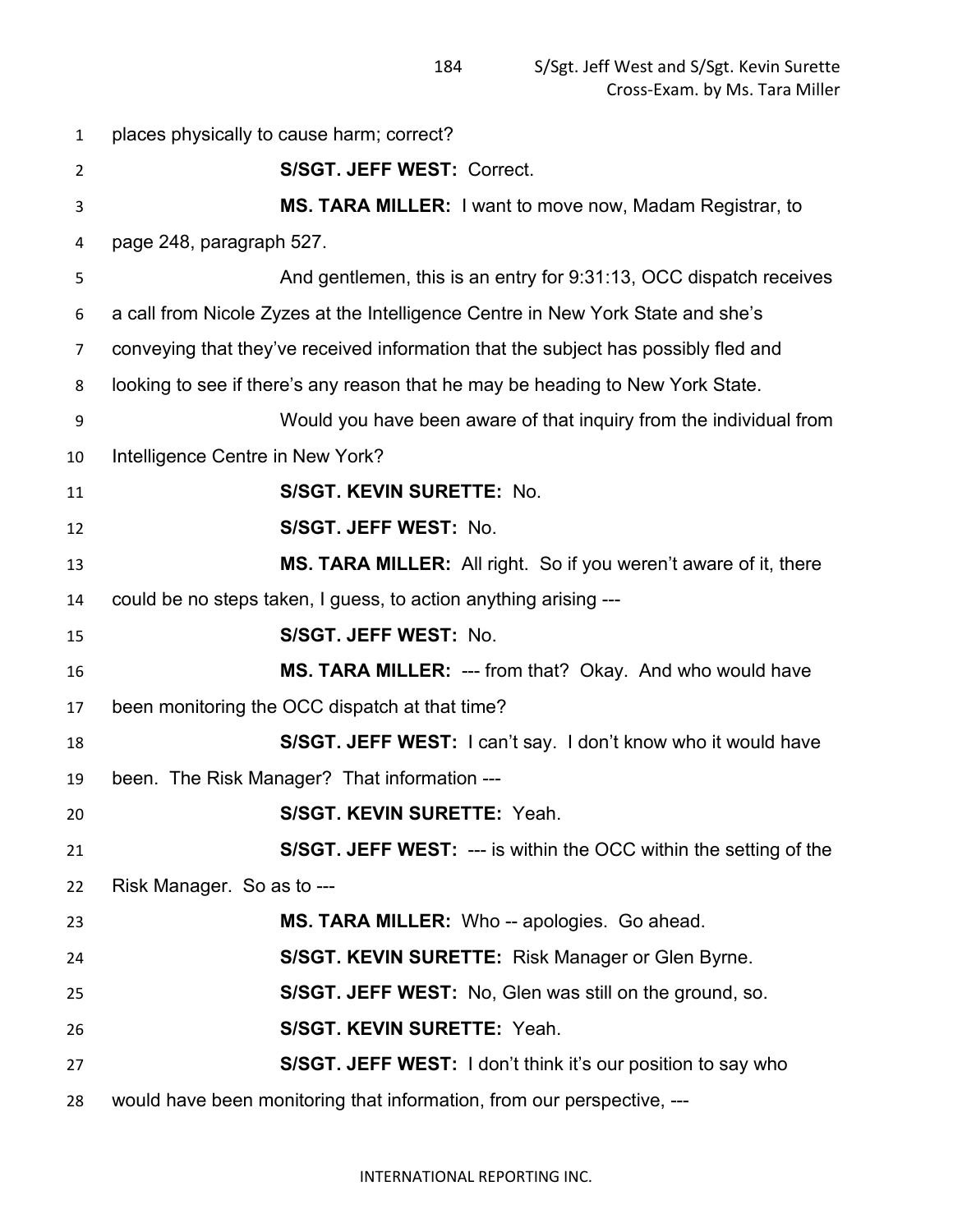| $\mathbf{1}$   | <b>MS. TARA MILLER: Okay.</b>                                                              |
|----------------|--------------------------------------------------------------------------------------------|
| $\overline{2}$ | S/SGT. JEFF WEST: --- within the OCC. It's not ---                                         |
| 3              | <b>MS. TARA MILLER:</b> But within your Command Post, it was Glen                          |
| 4              | Byrne who was there monitoring the radio for you; correct?                                 |
| 5              | <b>S/SGT. JEFF WEST:</b> He was there for the Emergency Response                           |
| 6              | Team. He's the radio operator/loggist for the Emergency Response Team.                     |
| 7              | MS. TARA MILLER: Okay. Then if we could go, Madam                                          |
| 8              | Registrar, to page 252/253, so it will be at the bottom of page 252, and this is paragraph |
| 9              | 539. This is the 9:42 OCC call which broadcast the information that there is a fatal       |
| 10             | shooting on -- in Wentworth. And the key piece of information there is that there's a      |
| 11             | female deceased:                                                                           |
| 12             | "heard a [] bang, saw an RCMP vehicle, left heading                                        |
| 13             | [to] Truro."                                                                               |
| 14             | Would you both have been aware of that broadcast at 9:42?                                  |
| 15             | S/SGT. JEFF WEST: Yes, I was.                                                              |
| 16             | <b>S/SGT. KEVIN SURETTE: Yes.</b>                                                          |
| 17             | MS. TARA MILLER: Okay. And at that point, having information in                            |
| 18             | terms of who you reasonably believed to be the perpetrator in a marked RCMP car            |
| 19             | travelling in a southerly direction towards Truro, what steps were taken at that point to  |
| 20             | initiate a checkpoint, again, at that sort of Truro centre?                                |
| 21             | S/SGT. JEFF WEST: At that point, our efforts were directed at                              |
| 22             | getting resources into the Wentworth area, with uniformed resources, as well as our        |
| 23             | <b>Emergency Response Team.</b>                                                            |
| 24             | S/SGT. KEVIN SURETTE: Yeah.                                                                |
| 25             | MS. TARA MILLER: There are a number of people though that                                  |
| 26             | you have working below you on your team, and I guess my question is, I appreciate that     |
| 27             | was the immediate response, deploy resources, but was there nobody available that          |
| 28             | could also have, as a secondary duty, been focused on making sure that while we're         |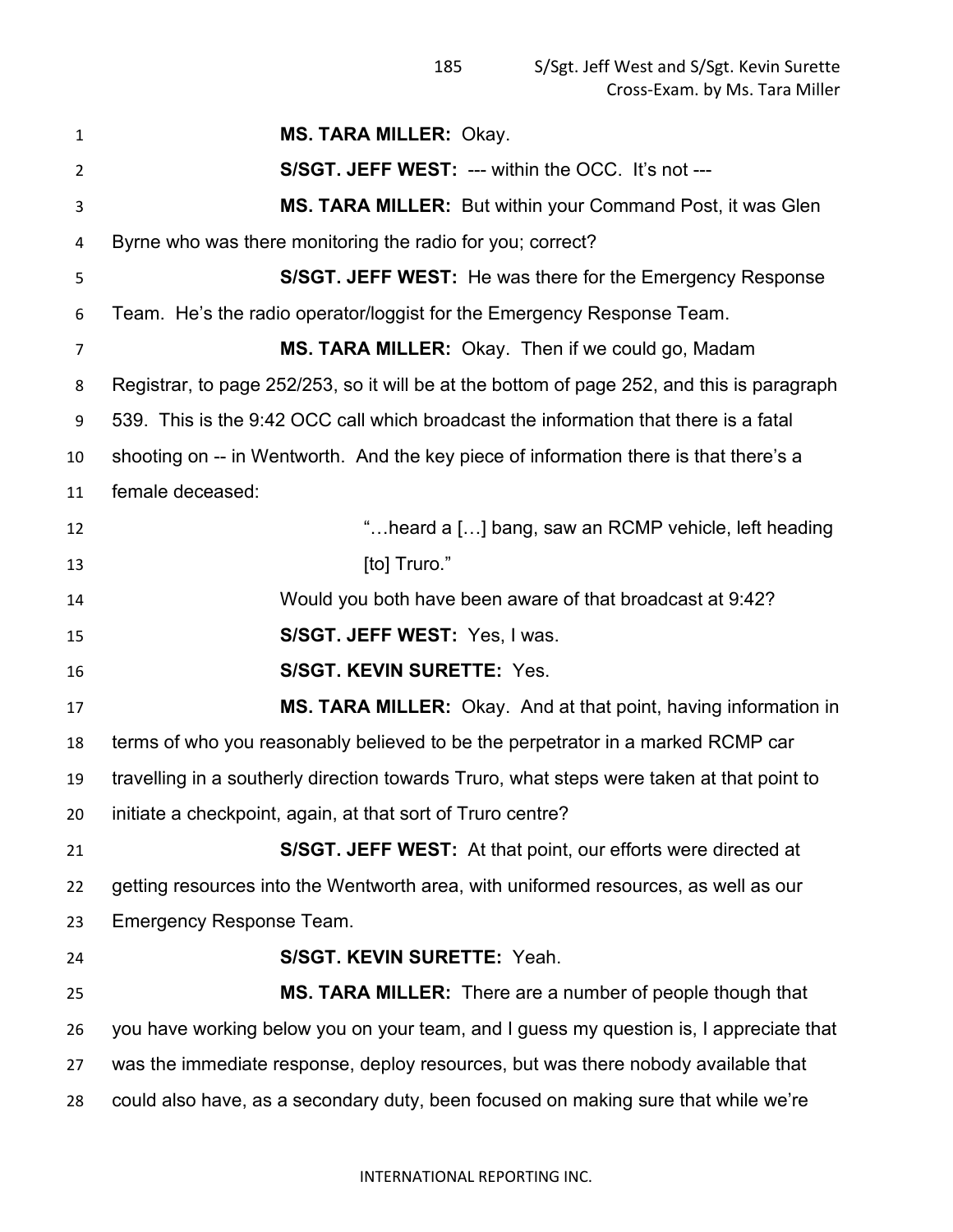taking care of this, we're not forgetting this, and that we are taking proactive steps, instead of reactive steps? Proactive steps to make sure that we are monitoring an entry and an exit point, which the perpetrator may very well travel through, given that we have information that he's travelling to Truro. **S/SGT. KEVIN SURETTE:** Well I --- **MS. TARA MILLER:** No on place to do that? **S/SGT. KEVIN SURETTE:** Well I think, like I said, I didn't think of that, that I was aware peripherally that there were members -- there had been a shift change between 7:00 and 8:00 at the various detachments along the 102. Everybody was aware of what was going on. The Risk Manager made everybody aware. So I didn't think, or I can't speak for Jeff, I didn't think of it, but I knew there were members through that entire corridor that were paying attention and responding. **MS. TARA MILLER:** If every -- all your members are flooding into Plains Road in Debert, do you have any overall situational awareness about what is actually going on in terms of an entry and an exit point into a major transportation route **S/SGT. KEVIN SURETTE:** No. **MS. TARA MILLER:** --- where the perpetrator may be heading? **S/SGT. KEVIN SURETTE:** No. And I don't think -- I think the members in -- perhaps from Bible Hill up were responding to that, but I'm fairly certain in saying that members in Enfield, for example, in Halifax District, were not responding past Truro to go up to that call. There was enough members there. And I guess the only thing I'm saying is that they were all being deployed by the Risk Managers to various points, as is evident as we go through all this. So all I can say is that it never occurred to me, can't speak for Jeff, to set up an actual checkpoint at that time. **MS. TARA MILLER:** Okay. And did it occur to you, or to either of you, that it might be appropriate to engage the Truro Police at that time with all of your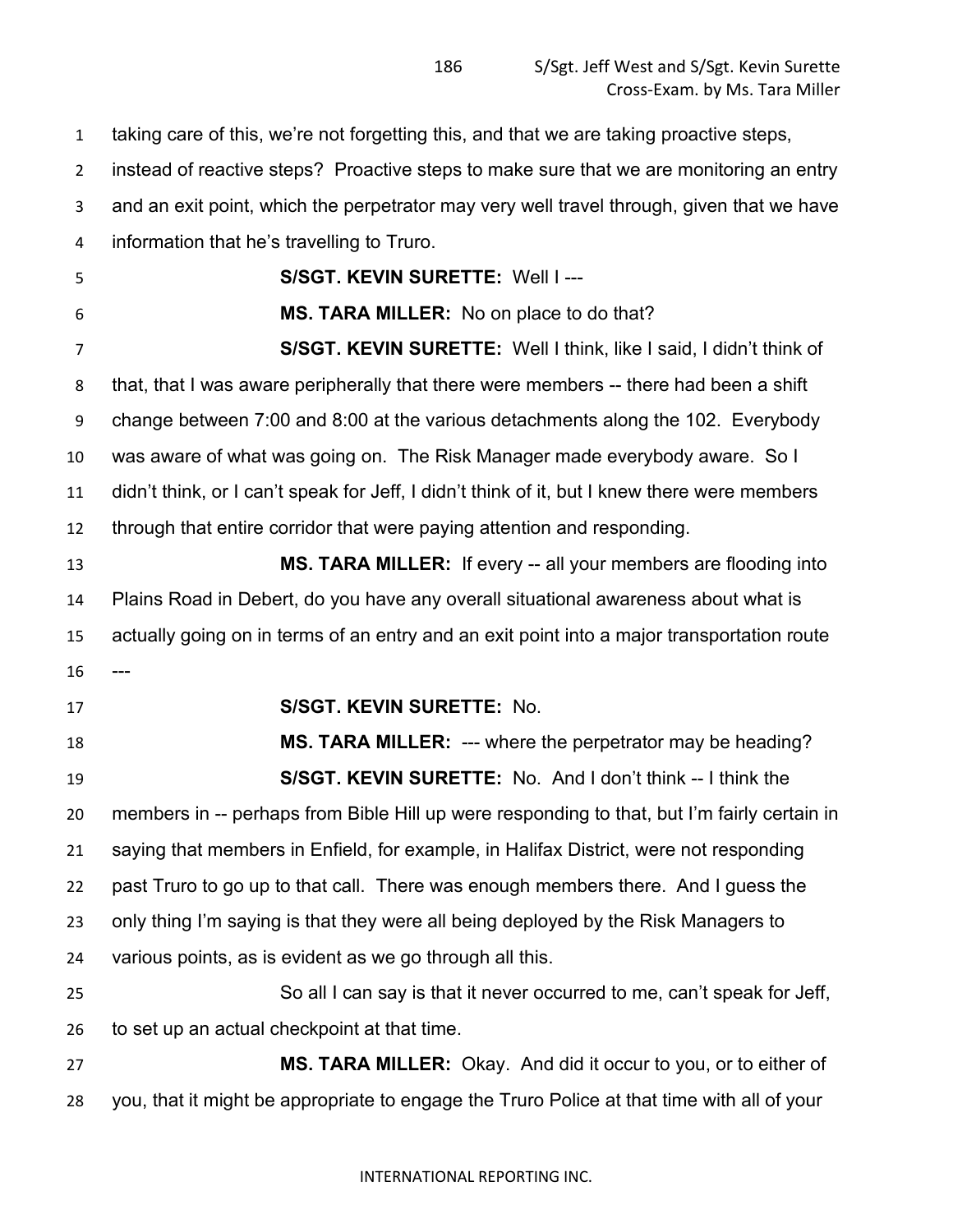resources being deployed to respond, that it would be -- it would perhaps be a good idea to engage the Truro Police, because that was their area? Did that occur to either of you?

 **S/SGT. KEVIN SURETTE:** Well I know that there was discussion about both Truro and Amherst Police at various times throughout the morning in the Command Post. And I know by reading the transcripts, that there was some contact with both of those police forces at various times. I don't have those times in front of me. 8 I don't remember. But I do know that they were -- we made several efforts to ensure that they were aware of what was going on. Specific to that shooting, I don't think that happened. I think everybody's focus was on that response at the time. **MS. TARA MILLER:** Okay. Reflecting back, gentlemen, with this information, of course now it's the benefit of hindsight, we know he actually did travel through that point, --- **S/SGT. KEVIN SURETTE:** M'hm. **MS. TARA MILLER:** --- travelling south, as was identified at 9:42. **S/SGT. KEVIN SURETTE:** M'hm. **MS. TARA MILLER:** Do you think there's something that, if you were doing this over again, you would be able to execute something that would have made sure that we respond proactively, but we also manage these entry/exit point proactively as well? **S/SGT. JEFF WEST:** Yeah, in hindsight there's probably a few things we'd do differently. **MS. TARA MILLER:** Okay. And it's interesting too because we know, and I looked at the earlier excerpt from the Foundational Document, that there was a checkpoint at the Cobequid toll pass that was in the place early in the morning. And if we go to, Madam Registrar, page 222 at paragraph 467, this is at 8:02 on Sunday morning: "…RM Briers received a phone call from OCC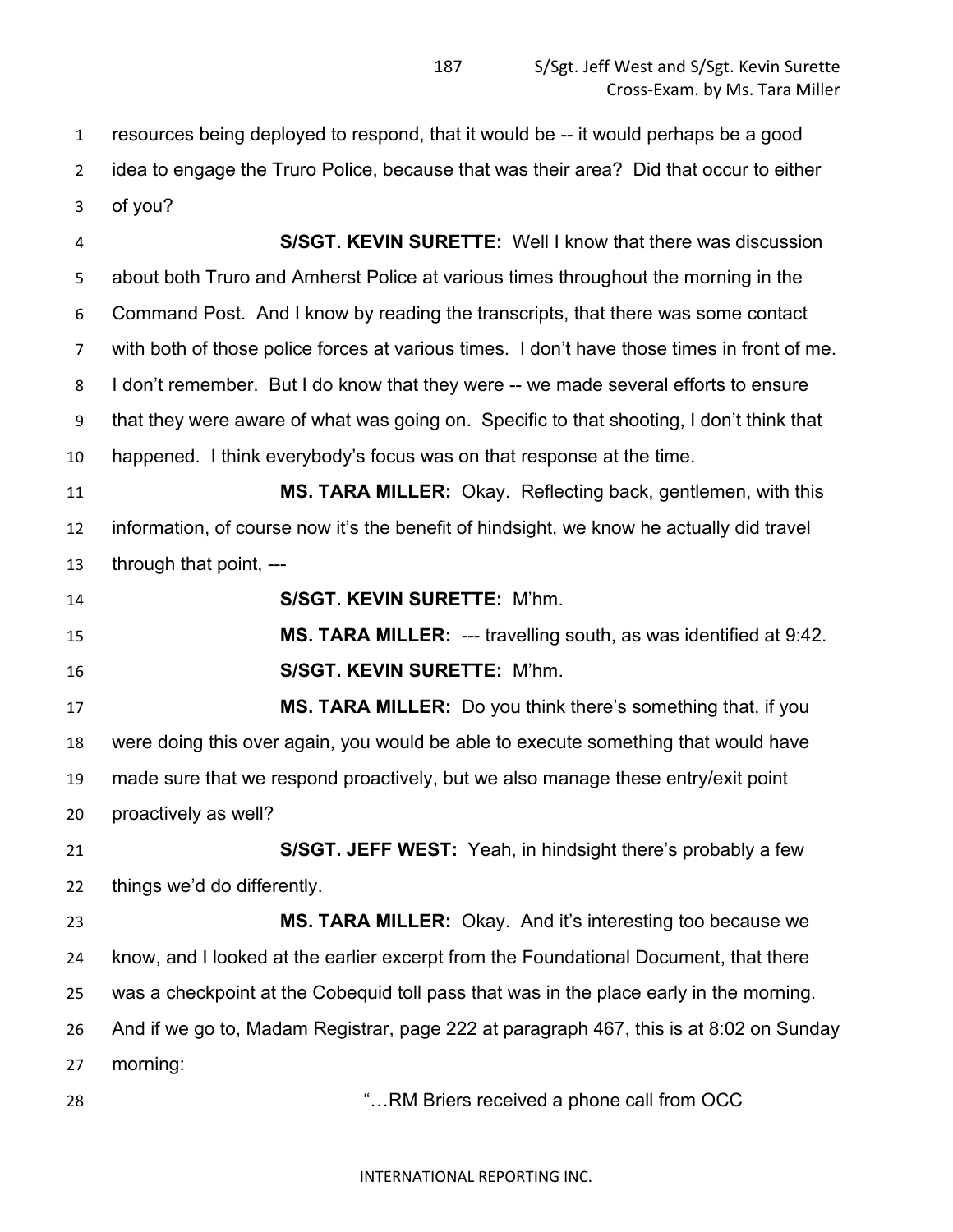commander Glen [Buyer (Phonetic)]." 2 And is that who you said was the ERT --- **S/SGT. JEFF WEST:** Glen Byrne. **MS. TARA MILLER:** Glen Byrne, sorry. Was that who you said was the ERT operator? **S/SGT. JEFF WEST:** He's --- **MS. TARA MILLER:** Yeah. **S/SGT. JEFF WEST:** Yeah, he is the radio person, loggist, for ERT. **MS. TARA MILLER:** Yeah. And so he is advising Risk Manager Briers that he is going to update J Division in New Brunswick, and also that he wanted to make sure that the toll booths at the Cobequid Pass were notified. **And then if we go down to paragraph 468, Madam Registrar, it's**  right there, we know that not only were the Cobequid Pass toll booths notified, but there was actually an RCMP vehicle parked at that toll booth. 16 So it looks like with thought --- **S/SGT. JEFF WEST:** M'hm. **MS. TARA MILLER:** --- about that, and action, there was a car there to monitor that entry and exit point, and it had been there perhaps since 2:20 in the morning. So the exit out of Nova Scotia through Northern Nova Scotia into New Brunswick was taken care of there, and that looks like it was as a result of somebody turning their mind to it. Is that fair to say? **S/SGT. JEFF WEST:** Yes. **MS. TARA MILLER:** Okay. Thank you. I'm going to turn now, gentlemen, to some training, but in the context of the MacNeil Report. And I think earlier this morning, you referenced the Moncton tragedy. The MacNeil Report, as we know, is the report that was dated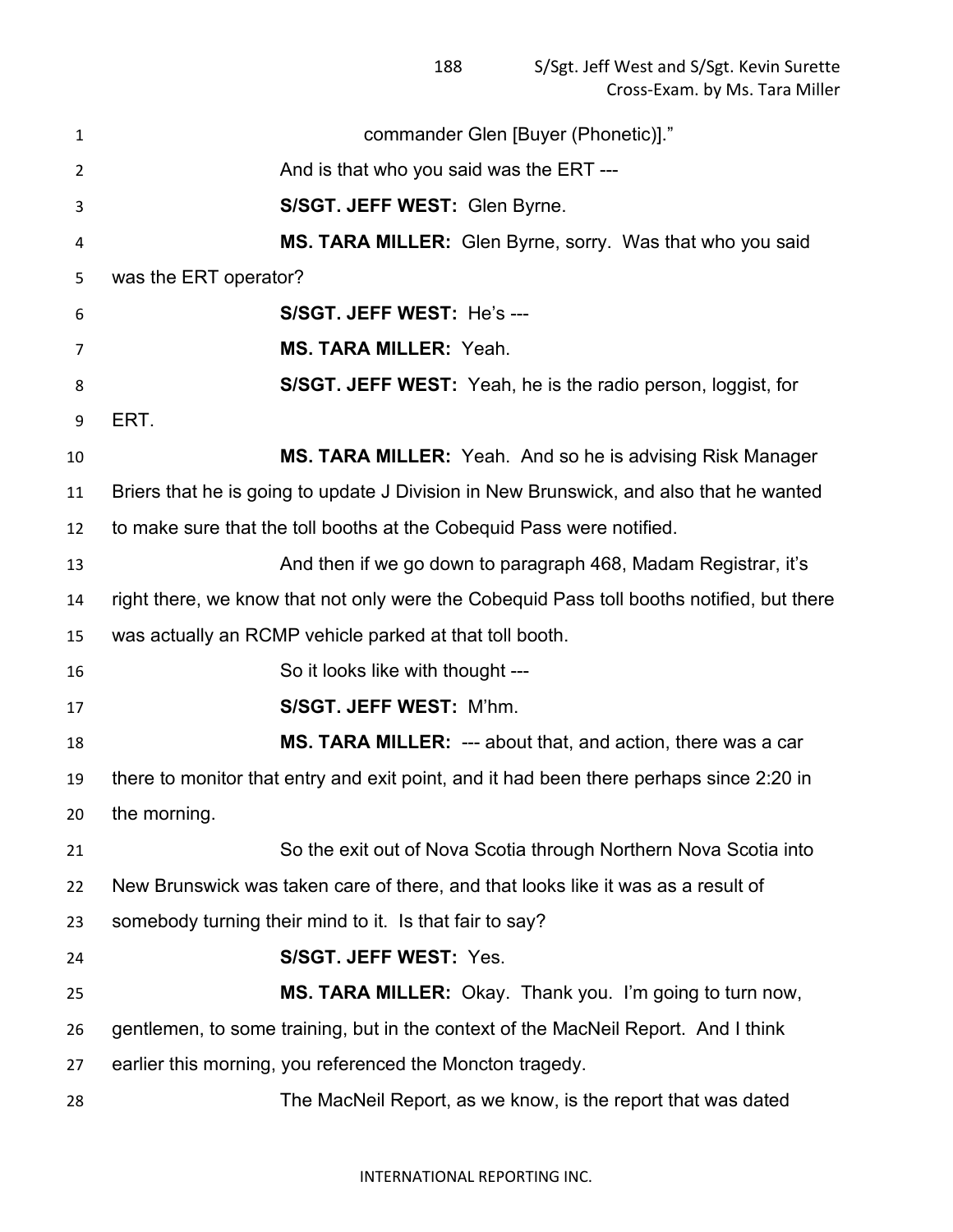1 December  $1^{st}$ , 2014, after the tragedy that took place in June of 2014. It was a review with a variety of recommendations. You both, of course, I would assume, are aware of what happened in Moncton; correct? **S/SGT. JEFF WEST:** Yes. **MS. TARA MILLER:** Yes. And did you -- either of you have any involvement in Moncton? **S/SGT. JEFF WEST:** No. **MS. TARA MILLER:** In terms of responding. **S/SGT. JEFF WEST:** No, I did not. **MS. TARA MILLER:** Did either of you have an opportunity to read the MacNeil Report after it was published? **S/SGT. KEVIN SURETTE:** I read parts of it. **MS. TARA MILLER:** Okay. **S/SGT. JEFF WEST:** I did as well, but it was quite some time ago. **MS. TARA MILLER:** And did you read parts of it on your own or was it in the context of training that was provided to you through the RCMP? **S/SGT. KEVIN SURETTE:** On my own in my case. **S/SGT. JEFF WEST:** On my own. **MS. TARA MILLER:** Okay. So that was going to be one of my questions. Do you know if any of those recommendations were actually implemented and actioned in Nova Scotia? **S/SGT. JEFF WEST:** I can't speak to that. **S/SGT. KEVIN SURETTE:** I don't know either. **MS. TARA MILLER:** And are you able to say, maybe you can't, this might be a question for somebody else, who would have been responsible for implementing those recommendations in Nova Scotia? **S/SGT. JEFF WEST:** Can't answer that.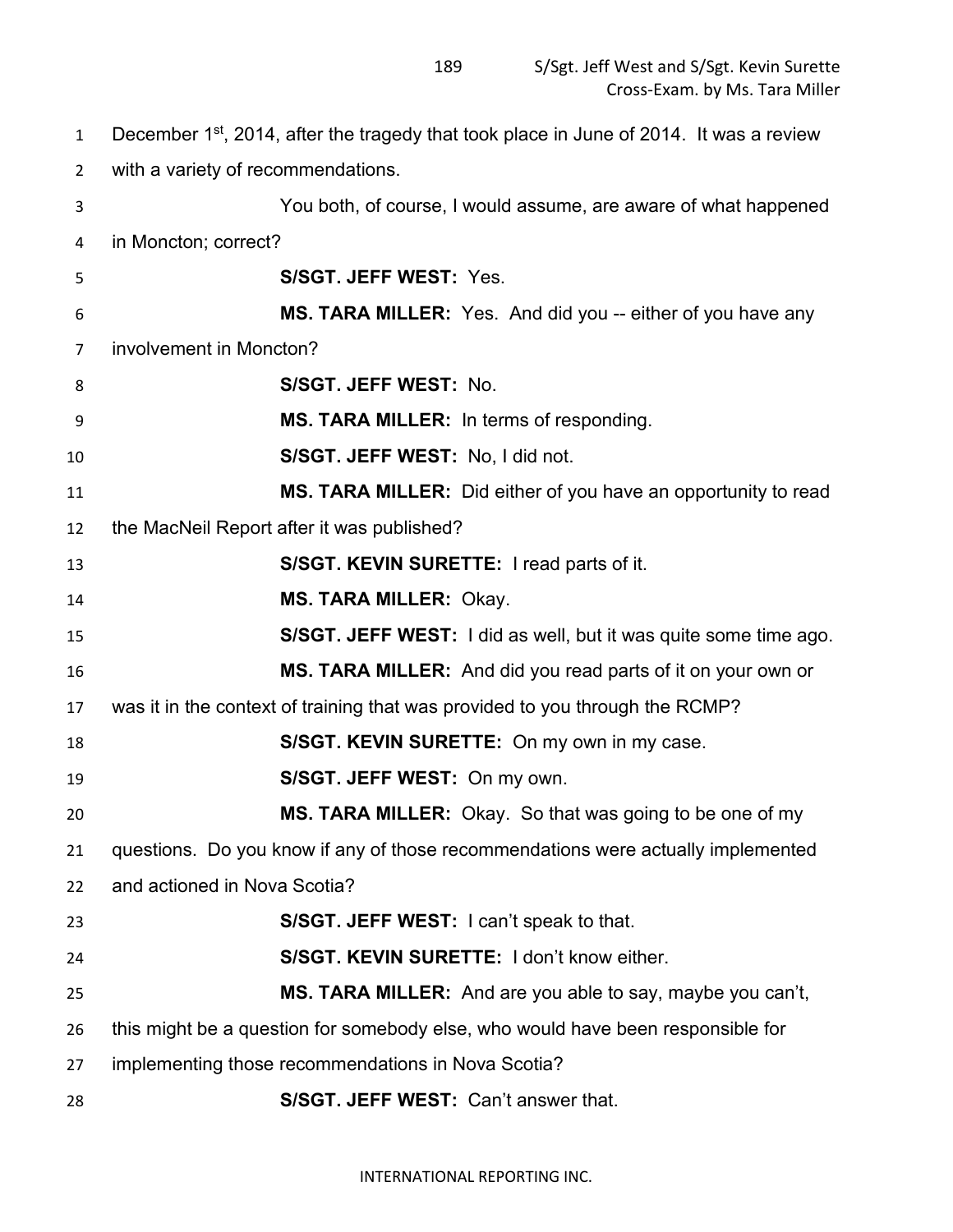**S/SGT. KEVIN SURETTE:** I don't know who it would have been directed to. **MS. TARA MILLER:** Okay. And are you able to say, maybe you can't, how would this information -- outside of your own self-initiative, but how would this information have been transmitted or shared with RCMP members in Nova Scotia? **S/SGT. JEFF WEST:** I really don't know. **S/SGT. KEVIN SURETTE:** I don't know because it was never -- I don't think -- like, in our group, as incident commanders, it's not something that was presented to us or anything like that. **MS. TARA MILLER:** Okay. **S/SGT. KEVIN SURETTE:** I would think that the Emergency Response Team members would have had some sort of it, but I can't speak for them either. But a lot of them were tactically-based, all the recommendations. **MS. TARA MILLER:** Okay. In terms of your CIC training, I recall, Staff Sergeant Surette, that you were trained in 2010? **S/SGT. KEVIN SURETTE:** Yes. **MS. TARA MILLER:** And Staff Sergeant West, you were 2015? **S/SGT. JEFF WEST:** That is correct. **MS. TARA MILLER:** So for you, Staff Sergeant West, was there any component of your training, your CIC training, that would have woven in any components of the MacNeil Report? **S/SGT. JEFF WEST:** Not that I can recall. **MS. TARA MILLER:** Okay. And then again, moving forward from 2015 to 2020, again, I believe I have your evidence on this, I just want to be clear, there was no training offered to you, there was no sharing of this information, there was no actioning of these recommendations outside of -- by the RCMP in Nova Scotia, proper, outside of what you took on to read ourself? **S/SGT. KEVIN SURETTE:** Took on to read ourselves or discussed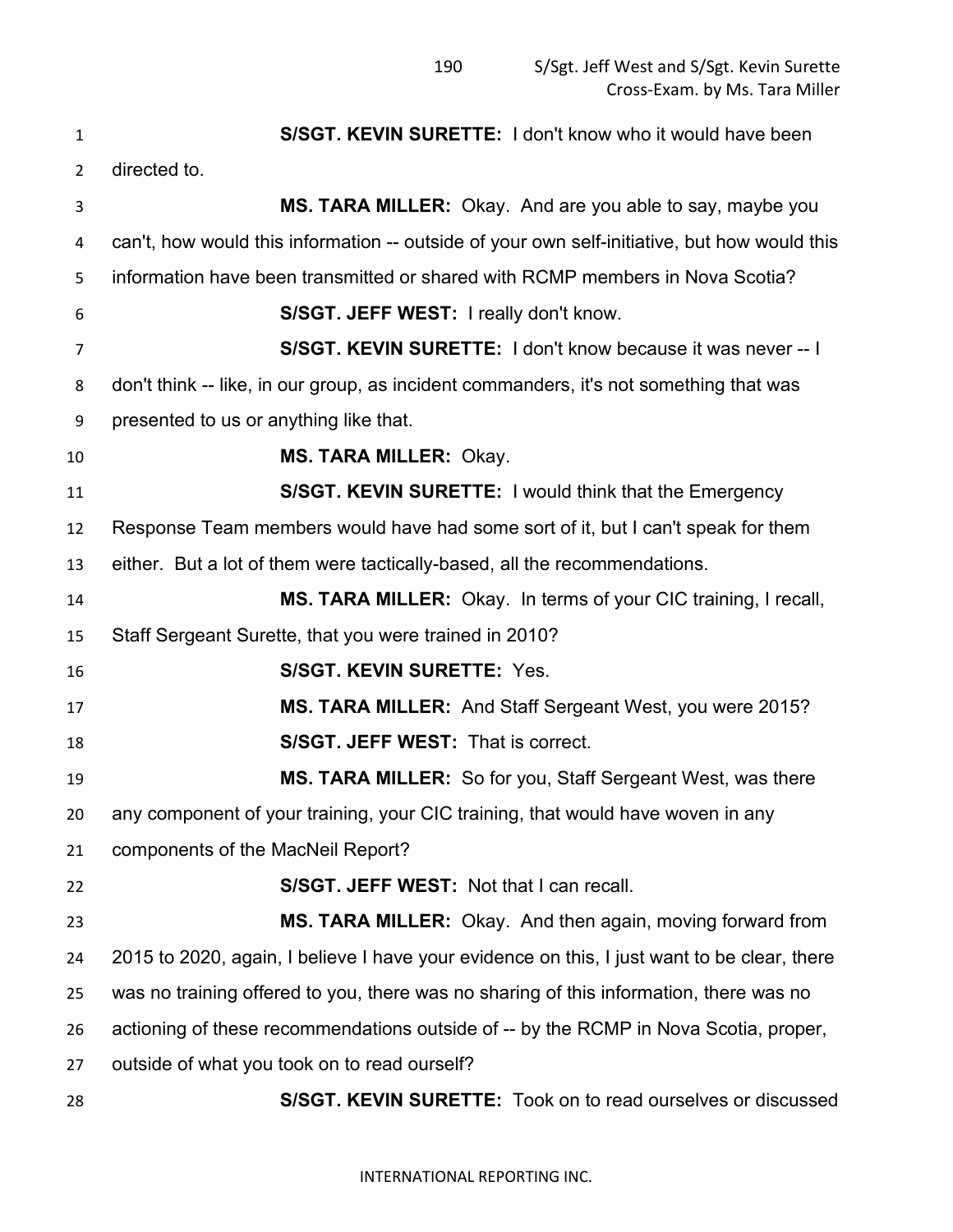amongst our group, or something like that, but nothing formal --- **MS. TARA MILLER:** Okay. And I believe --- **S/SGT. KEVIN SURETTE:** --- that I recall. **MS. TARA MILLER:** --- Staff Sergeant Surette, you said you did actually try to—my words, correct me if I'm mischaracterising you—you did actually try to implement something out of the Moncton report. You said there was training that came out of the -- or "something coming out of the Moncton report. It's part of our training to get pertinent information out." Do you recall --- **S/SGT. KEVIN SURETTE:** Yeah, I think --- **MS. TARA MILLER:** --- what you's were talking about at that point? **S/SGT. KEVIN SURETTE:** Yes. I think I said that that recommendation came out of Moncton. I don't think I said there was any training, but I think I was referring to the communication on the radio by the Incident Commander. And, you know, getting on the air and saying that you're -- this is who you are and that you're in charge or that type of thing, that was borne from -- I know that that had its -- kind of its genesis through the whole Moncton thing. **MS. TARA MILLER:** Right. **S/SGT. KEVIN SURETTE:** Yeah. **MS. TARA MILLER:** Right. Yeah, in Moncton, I mean, there is no apples-to-apples here, but there were some similar components from what happened in Moncton. You had an active shooter, there was -- there were a number of resources deployed. It was not an -- not something that was a -- probably a scenario that had been table-topped before. Is that fair to say? **S/SGT. JEFF WEST:** That's correct. **MS. TARA MILLER:** And what I would like, Madam Registrar, if we could, this document, the MacNeil Report, has not yet been exhibited, but it is a -- COMM Number 50877. If we could make that an exhibit, and if you could bring it up.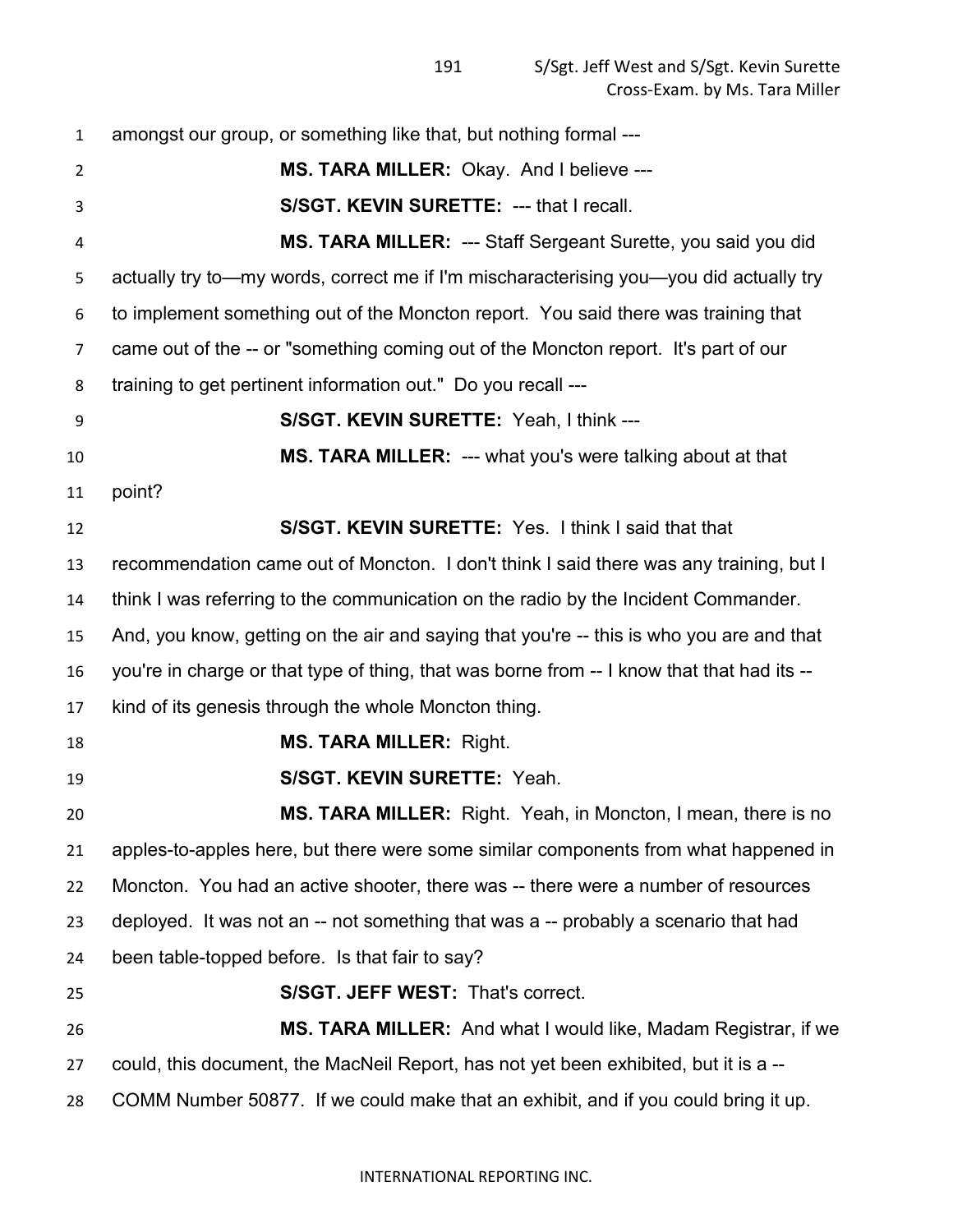| 1              | And I'm going to start with page 42 of that report.                                        |
|----------------|--------------------------------------------------------------------------------------------|
| $\overline{2}$ | <b>REGISTRAR DARLENE SUTHERLAND: That's Exhibit 1622.</b>                                  |
| 3              | MS. TARA MILLER: Thank you.                                                                |
| 4              | <u>--- ЕХНІВІТ NO. 1622:</u>                                                               |
| 5              | (COMM0050877) MacNeil Report                                                               |
| 6              | MS. TARA MILLER: So gentlemen, I appreciate this was                                       |
| 7              | sometime ago that you perhaps reviewed this. This is a recommendation, 3.6, which          |
| 8              | falls under a category, Supervision During Entire Incident, and the recommendation is:     |
| 9              | "where it does not already exist, each Division                                            |
| 10             | [should] establish a policy and protocol                                                   |
| 11             | throughEmergency Operational Plan to identify                                              |
| 12             | entry [and] exit points and major transportation routes                                    |
| 13             | that should be alerted and monitored in the event of a                                     |
| 14             | relevant crisis."                                                                          |
| 15             | Those words, the entry/exit points and major transportation routes,                        |
| 16             | were the words I have used with you earlier in terms of Truro and Amherst and Halifax.     |
| 17             | Is that something that you can say has been done in the Halifax or in the H-Division?      |
| 18             | S/SGT. JEFF WEST: I'm not aware of, as it states here, an                                  |
| 19             | emergency operation plan, to identify. I've been retired for a year, I'm not sure, but I'm |
| 20             | not aware of any emergency operation plan that's been established for that.                |
| 21             | MS. TARA MILLER: Okay. And up until -- sorry, just before I go to                          |
| 22             | you, Staff Sergeant Surette.                                                               |
| 23             | S/SGT. KEVIN SURETTE: Yeah.                                                                |
| 24             | MS. TARA MILLER: Up until your retirement a year ago, were you                             |
| 25             | aware of anything that had been done to that point?                                        |
| 26             | S/SGT. JEFF WEST: No.                                                                      |
| 27             | <b>MS. TARA MILLER: Okay.</b>                                                              |
| 28             | <b>Staff Sergeant Surette?</b>                                                             |
|                |                                                                                            |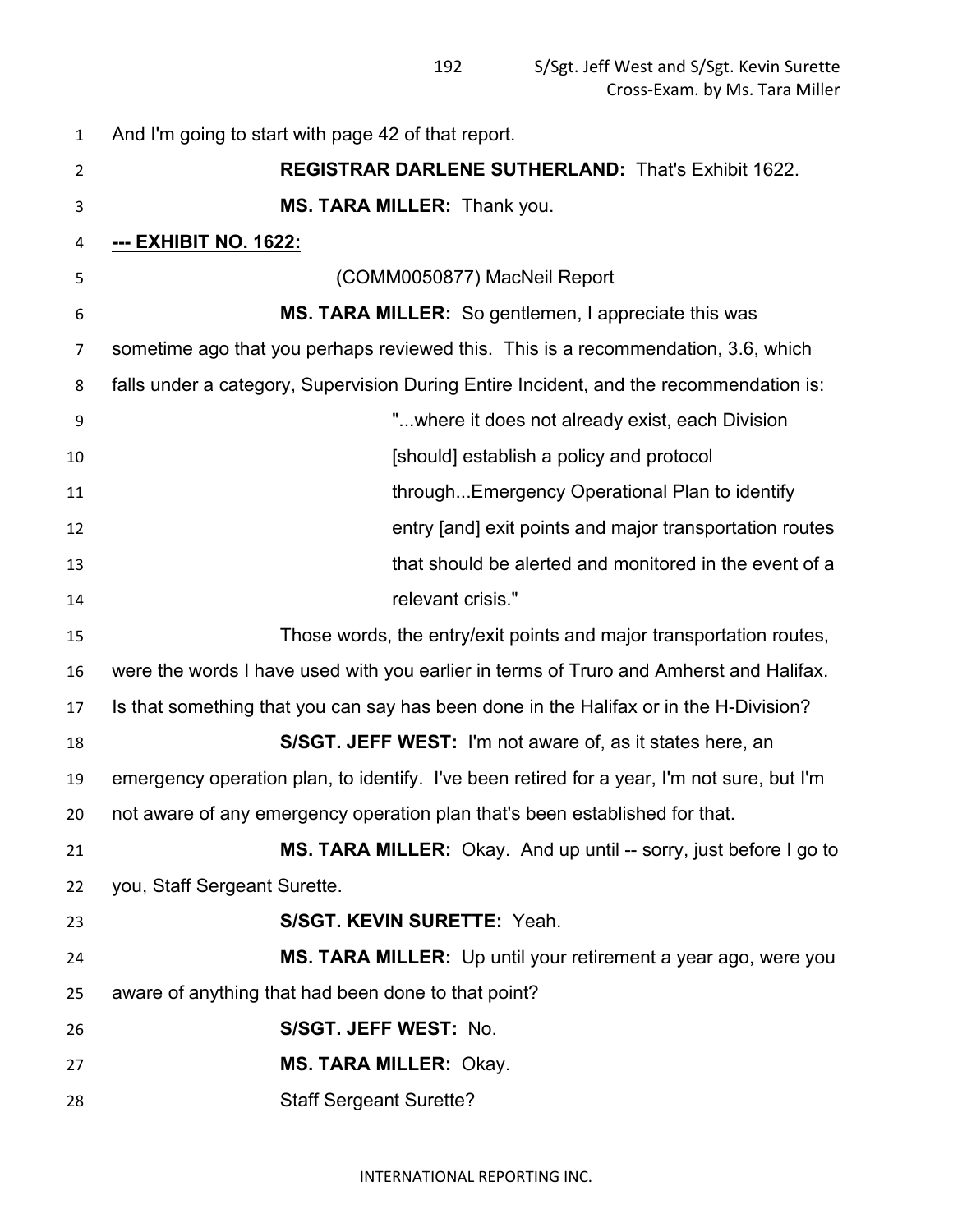| $\mathbf{1}$   | S/SGT. KEVIN SURETTE: No, I'm not either. We do have an                                       |
|----------------|-----------------------------------------------------------------------------------------------|
| $\overline{2}$ | emergency management section within the RCMP Headquarters, H-Division                         |
| 3              | Headquarters, so I would think that that query should go to that office.                      |
| 4              | MS. TARA MILLER: Yeah. So is the first time both of you were                                  |
| 5              | aware of this recommendation coming out of the MacNeil Report?                                |
| 6              | S/SGT. KEVIN SURETTE: I probably read it at the time, but it                                  |
| 7              | doesn't -- it doesn't look very familiar to me kind of thing. I probably read it at the time, |
| 8              | but that's it.                                                                                |
| 9              | MS. TARA MILLER: Okay, thank you.                                                             |
| 10             | And Madam Registrar, one last location to go to. If we could go to                            |
| 11             | paragraph 56 -- sorry -- page 56. Thank you. And at the bottom, we see Military               |
| 12             | Assistance.                                                                                   |
| 13             | And what I want to draw your attention to is that:                                            |
| 14             | "Provisions exist for the RCMP to request the                                                 |
| 15             | assistance of the Canadian Armed Forces (CF) in                                               |
| 16             | operations where specialized or unique capabilities                                           |
| 17             | are required. This can also extend to the use of                                              |
| 18             | specialized equipment in [the] possession of the CF.                                          |
| 19             | In relation to this incident there were several areas                                         |
| 20             | where this may have applied."                                                                 |
| 21             | And then the report goes on to talk about armoured vehicles,                                  |
| 22             | aircraft and ground trackers, if we see the second last paragraph:                            |
| 23             | "The CF also possesses aircraft and ground trackers                                           |
| 24             | who may have been able to assist both in the early                                            |
| 25             | stages or if the matter was prolonged."                                                       |
| 26             | Do either of you remember reading that part in the report prior to                            |
| 27             | today?                                                                                        |
| 28             | S/SGT. JEFF WEST: I don't recall, and it's been quite sometime                                |

INTERNATIONAL REPORTING INC.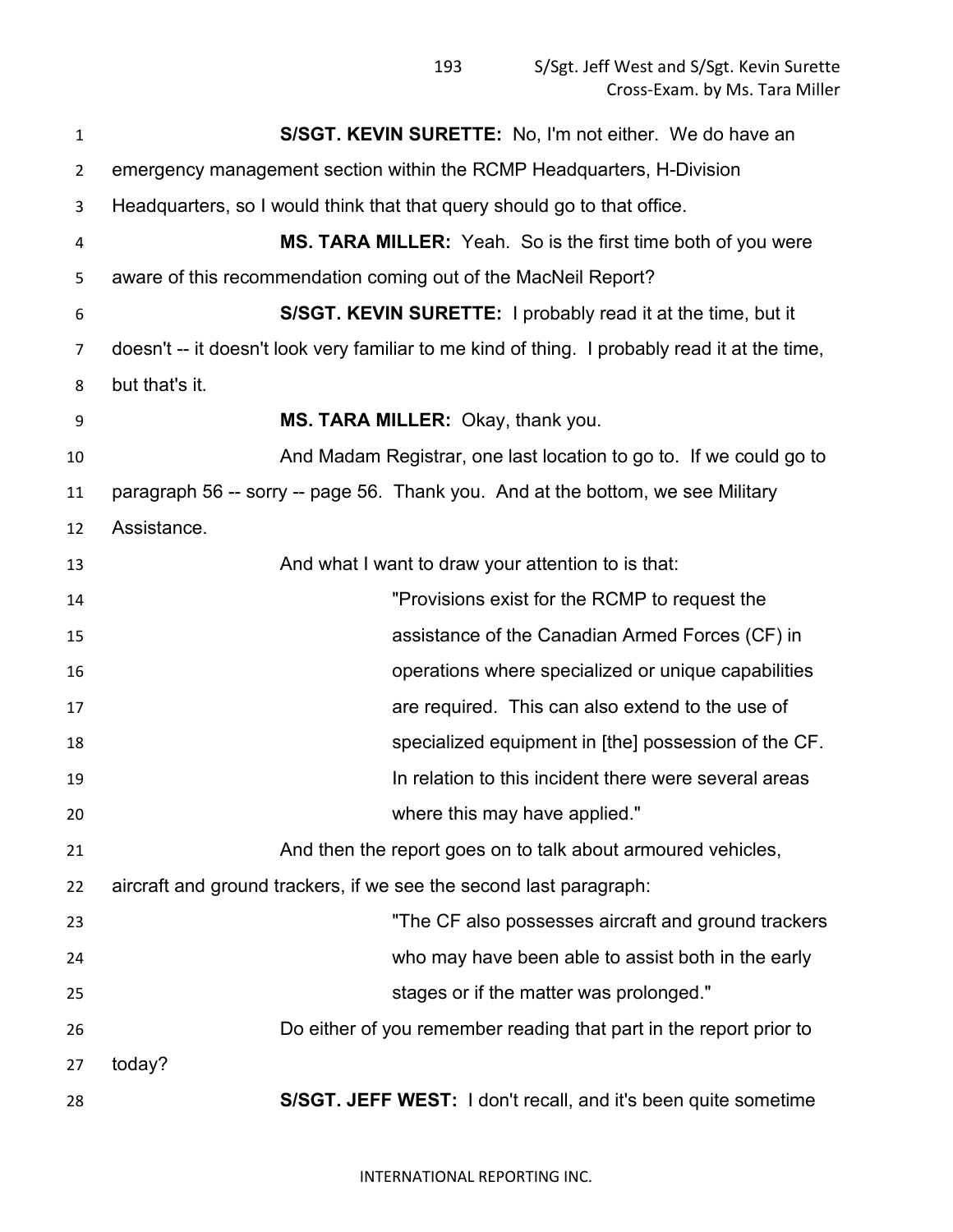since I would have read that, so I don't -- I don't recall reading that.

 **MS. TARA MILLER:** Okay. **S/SGT. KEVIN SURETTE:** And I can say that from experience that it's -- it's fine for an RCMP review or something like this to say that. The military themselves, I would suggest, have likely not been consulted in the authoring of that paragraph because -- we have a good relationship with the military, don't get me wrong, but -- for example, they will not -- they are very reluctant to becoming involved in domestic affairs, you know, criminal type domestic affairs. We have had their assistance in the past over long protracted periods, but as far as calling them and getting some assistance right away, especially in what we would call a "hot zone" or a -- where there is firearms active, has been -- has -- in my experience, has been denied as opposed to approved. **MS. TARA MILLER:** So I guess we're importing, I guess, the -- what the author was -- the author of this report was saying, but when I take: "The CF also possesses aircraft and ground trackers who may have been able to assist both in the early **Stages or if the matter was prolonged."** Stages or if the matter was prolonged." If that's accurate, that certainly would have covered both of the scenarios you found yourselves in on the 18th and 19th, correct, with an active shooter? Because the Moncton incident involved an active shooter as well. **S/SGT. JEFF WEST:** Correct, and it's -- I guess it comes down to it's not a matter of simply a phone call and saying, "This is what I need". There's processes in place with requesting military assistance. **MS. TARA MILLER:** Right. And that is, I would suggest, perhaps an area for more exploration for the Commissioners and in terms of our recommendations moving forward. But I did want to highlight that for you --- **S/SGT. JEFF WEST:** Yes. **MS. TARA MILLER:** --- and the Commissioners' attention. Thank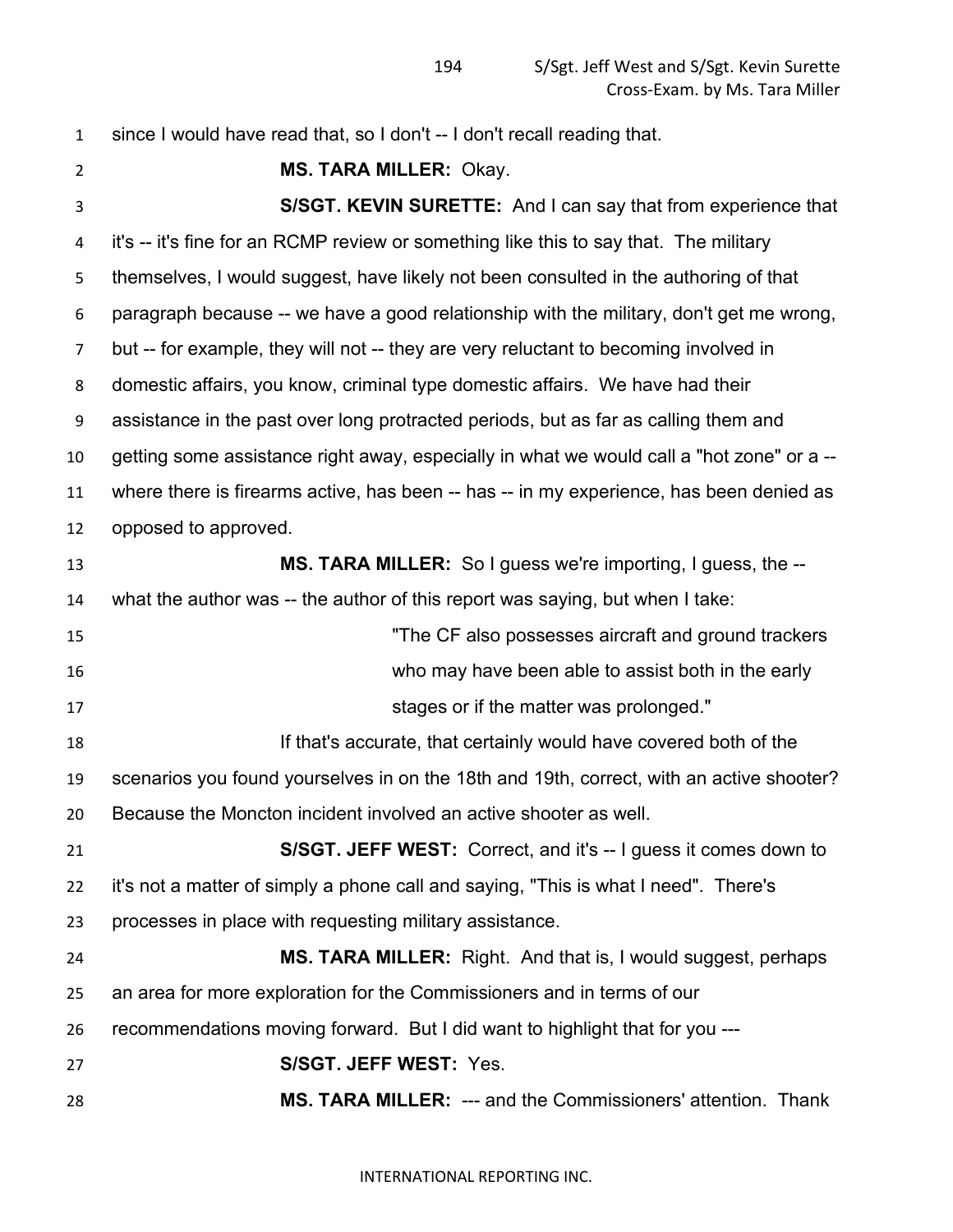| $\mathbf{1}$ | you. Gentlemen, those are my questions.                                                     |
|--------------|---------------------------------------------------------------------------------------------|
| 2            | <b>COMMISSIONER MacDONALD:</b> Thank you, Ms. Miller.                                       |
| 3            | Mr. MacDonald?                                                                              |
| 4            | <u>--- CROSS-EXAMINATION BY MR. TOM MacDONALD:</u>                                          |
| 5            | MR. TOM MacDONALD: Good afternoon, Staff Sergeants. I'm                                     |
| 6            | Tom MacDonald, and I am the counsel to Tara Long. Tara Long was Erin Tuck's                 |
| 7            | sibling. They have the same birth mother.                                                   |
| 8            | I wanted to ask some questions from your perspective as Critical                            |
| 9            | Incident Commanders relating to those first few hours in Portapique on the night of the     |
| 10           | 18th of April. So we know, Staff West, that you got a call at 10:42 from Staff Halliday on  |
| 11           | the 18th asking it be declared a critical incident, for lack of a better word. And you were |
| 12           | the on duty Critical Incident Commander, and then you're the Critical Incident              |
| 13           | Commander once that call comes. Am I right?                                                 |
| 14           | S/SGT. JEFF WEST: Yeah. However, I'm not in control or                                      |
| 15           | command at that time.                                                                       |
| 16           | MR. TOM MacDONALD: Understood.                                                              |
| 17           | S/SGT. JEFF WEST: Yes.                                                                      |
| 18           | MR. TOM MacDONALD: You were in command and control at                                       |
| 19           | $1:19 - -$                                                                                  |
| 20           | <b>S/SGT. JEFF WEST: Yes</b>                                                                |
| 21           | MR. TOM MacDONALD: --- on the 19th when you arrive in                                       |
| 22           | Portapique?                                                                                 |
| 23           | S/SGT. JEFF WEST: Yes.                                                                      |
| 24           | MR. TOM MacDONALD: Correct?                                                                 |
| 25           | <b>S/SGT. JEFF WEST:</b> Yes, that is correct.                                              |
| 26           | MR. TOM MacDONALD: Yeah. What is your understanding of                                      |
| 27           | who was in command and control of the critical incident in that two-and-a-half, roughly,    |
| 28           | timeline that it took you to take the call, leave Dartmouth, get to Portapique?             |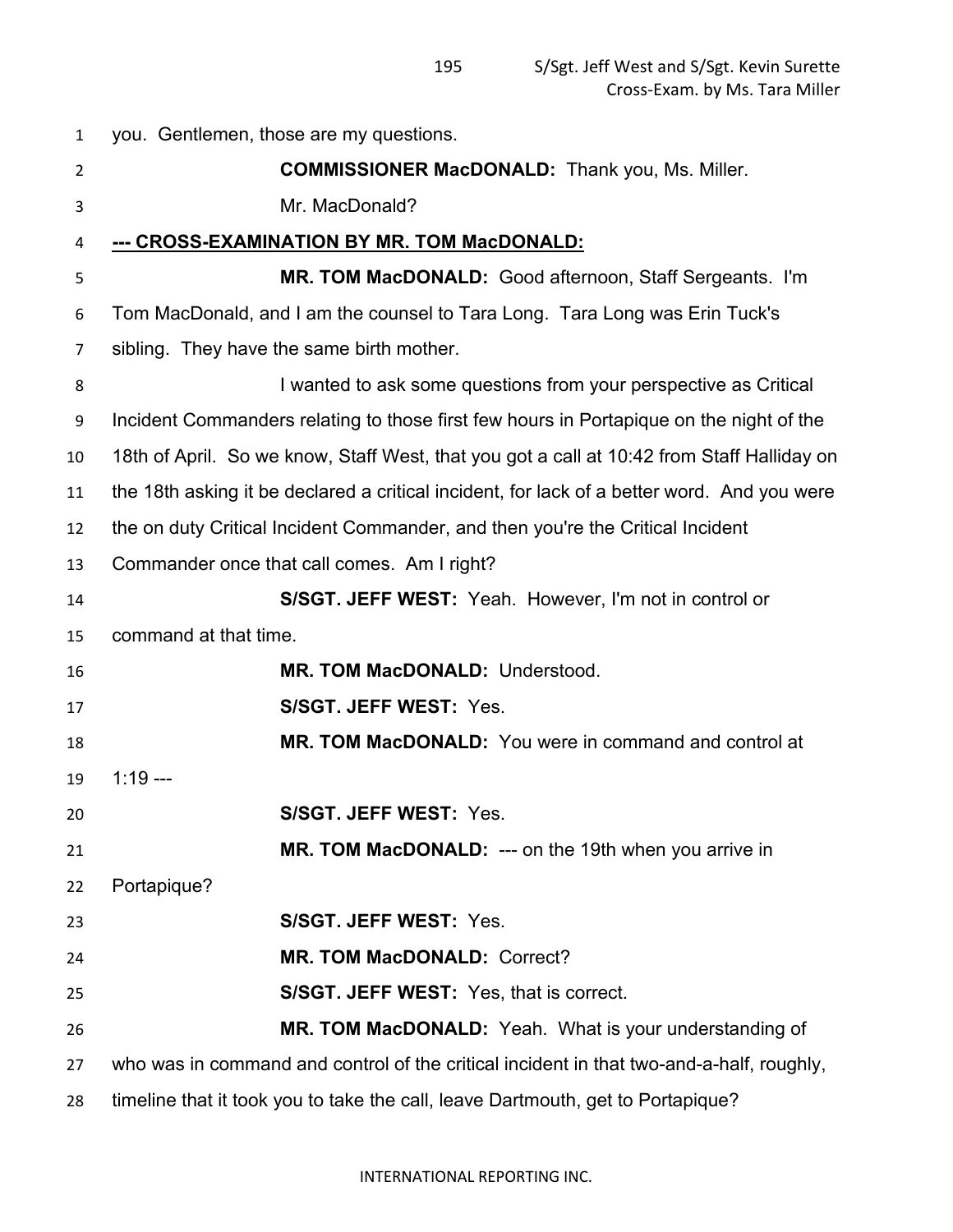| 1              | <b>S/SGT. JEFF WEST:</b> I believe it would be the risk manager                            |
|----------------|--------------------------------------------------------------------------------------------|
| $\overline{2}$ | working in conjunction with the person on the ground, who I believe that Cst. Beselt was   |
| 3              | the on scene commander, for lack of a better term, and the senior member.                  |
| 4              | MR. TOM MacDONALD: For the IARD group?                                                     |
| 5              | S/SGT. JEFF WEST: Yes.                                                                     |
| 6              | MR. TOM MacDONALD: Right.                                                                  |
| 7              | S/SGT. JEFF WEST: That's correct.                                                          |
| 8              | MR. TOM MacDONALD: Okay. Is it fair to suggest that                                        |
| 9              | Staff Rehill was also a temporary Critical Incident Commander?                             |
| 10             | <b>S/SGT. JEFF WEST:</b> No, it's not a fair statement.                                    |
| 11             | MR. TOM MacDONALD: Okay.                                                                   |
| 12             | <b>S/SGT. JEFF WEST:</b> I think he is -- at that point, Staff Rehill is                   |
| 13             | helping control the initial critical incident response. He's not a Critical Incident       |
| 14             | Commander in the sense of training, skillset that goes with it. So he's working as -- and  |
| 15             | I believe Kevin referenced it early on this morning, talking about the Initial Critical    |
| 16             | Commander course. It's a one-week course that I believe all risk managers, even when       |
| 17             | I was in the OCC, the risk managers take it, and most senior NCOs, and most uniform        |
| 18             | members in this division have taken that course.                                           |
| 19             | MR. TOM MacDONALD: So I heard you say that this morning.                                   |
| 20             | <b>S/SGT. JEFF WEST: Yeah.</b>                                                             |
| 21             | MR. TOM MacDONALD: But having said that, is there a gap there,                             |
| 22             | then, for that two-and-a-half hours that there is no onsite Critical Incident Commander in |
| 23             | command and control; is that a gap?                                                        |
| 24             | <b>S/SGT. JEFF WEST:</b> No, because your Critical Incident Package                        |
| 25             | is not in place at that time, so it's actually dealing with the frontline, the uniformed   |
| 26             | general duty policing response and addressing what's being done at that time. So when      |
| 27             | we're talking about the critical incident, the Critical Incident Response is the Critical  |
| 28             | Incident Package and the response that it brings. So, I would fall back on that, is as --  |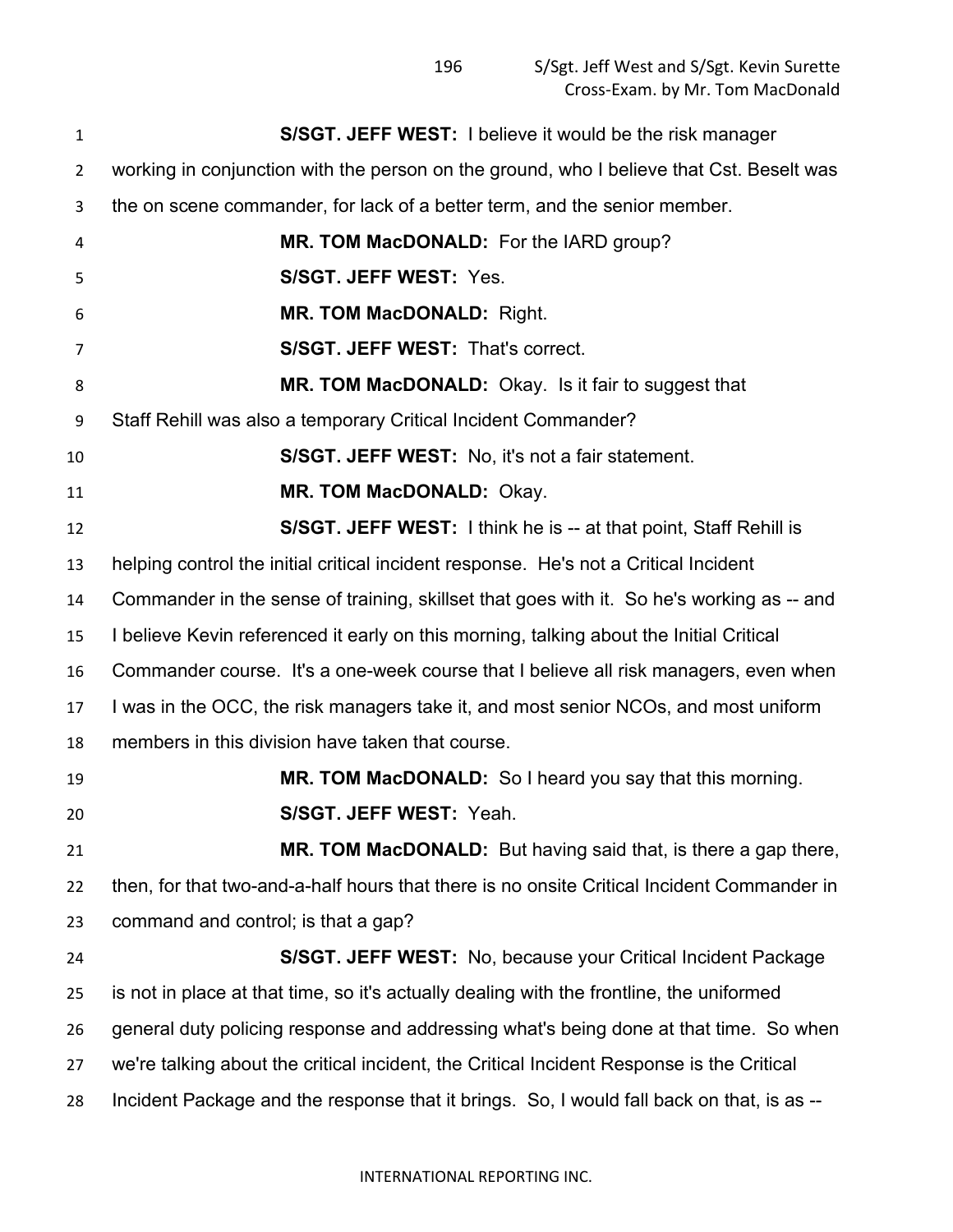whether it's the Risk Manager or whoever the senior NCO that's taking charge, they're controlling their resources, their initial Critical Incident Response to this matter. **MR. TOM MacDONALD:** So this is, as you've both, I guess, today, something that wasn't table-talked. It's -- it was a one-off at that point in time what turned into this mass casualty. Is it your view that a Risk Manager had the appropriate 6 training to deal with a situation like that on April  $18<sup>th</sup>$ ? **S/SGT. JEFF WEST:** Well, you stated right from the start, it's the one-off. How do you table talk exercise that? I guess how do you control it? What's your response? I guess you're dealing with what the initial response is. You're getting your members there. You're getting containment, and you're getting set up, knowing what you have, and awaiting the Critical Incident Package. **MR. TOM MacDONALD:** But is the Risk Manager properly trained 13 to deal with that situation on the  $18<sup>th</sup>$ , would you say? **S/SGT. JEFF WEST:** I can't speak to what Brian's training would be. **MR. TOM MacDONALD:** Generally. A Risk Manager generally in that situation. **S/SGT. JEFF WEST:** Generally? **MR. TOM MacDONALD:** Yes. **S/SGT. JEFF WEST:** He's in the position with a situational awareness to best control those resources and response until the Critical Incident Package is in place, yes. **MR. TOM MacDONALD:** Sure, but you're in a unique position because you were a Risk Manager before you were a Critical Incident --- **S/SGT. JEFF WEST:** Yes. **MR. TOM MacDONALD:** --- Commander. **S/SGT. JEFF WEST:** That is correct. **MR. TOM MacDONALD:** So from that perspective, you've worn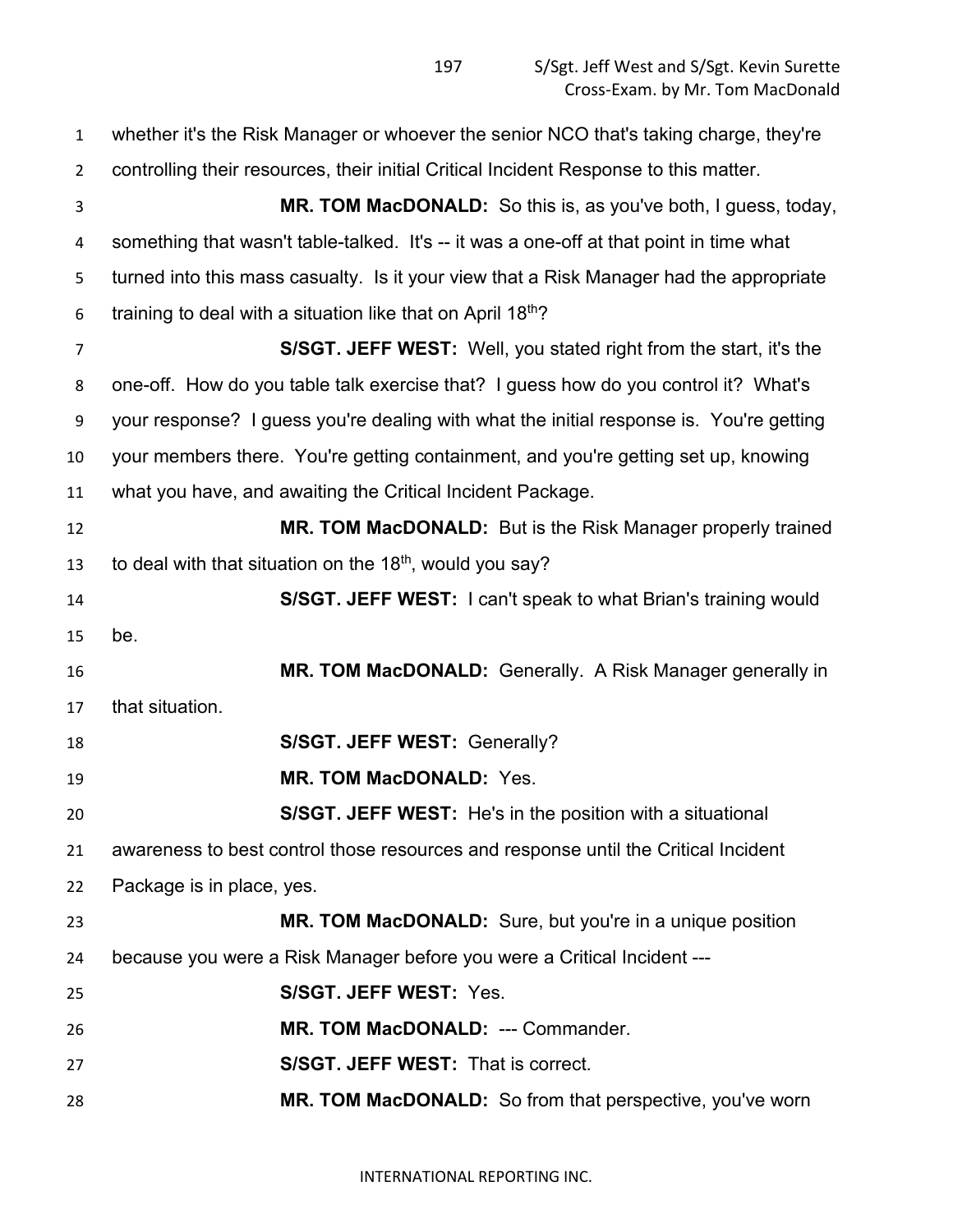both hats. Would a Risk Manager have had enough training to deal with this situation? I realize he didn't take the ---

| 3  | S/SGT. JEFF WEST: Yeah.                                                                     |
|----|---------------------------------------------------------------------------------------------|
| 4  | MR. TOM MacDONALD: --- Critical Incident course.                                            |
| 5  | S/SGT. JEFF WEST: Yeah.                                                                     |
| 6  | MR. TOM MacDONALD: I know that.                                                             |
| 7  | S/SGT. JEFF WEST: I believe so, yes.                                                        |
| 8  | MR. TOM MacDONALD: Okay. You mentioned both that when                                       |
| 9  | you took your Canadian Police College training, the Critical Incident training, and I think |
| 10 | it was Staff Surette who said, at the end of the exercise, which is at the end of your two- |
| 11 | week training, there's a simulation, I guess for lack of a better word, and at the end of   |
| 12 | that exercise, there is a lessons learned session.                                          |
| 13 | S/SGT. KEVIN SURETTE: I believe -- I don't know ---                                         |
| 14 | MR. TOM MacDONALD: Did I get that right this morning?                                       |
| 15 | S/SGT. KEVIN SURETTE: Yeah, I ---                                                           |
| 16 | MR. TOM MacDONALD: You know, in other words, a review of                                    |
| 17 | everything you've done in the two weeks and at the end of the simulation?                   |
| 18 | S/SGT. KEVIN SURETTE: Yeah, it -- the simulation itself, the                                |
| 19 | scenario itself is a pass/fail.                                                             |
| 20 | MR. TOM MacDONALD: Yeah.                                                                    |
| 21 | S/SGT. KEVIN SURETTE: And then you -- but you are debriefed                                 |
| 22 | at the end of that, regardless of whether you've passed or failed, so I guess, in some      |
| 23 | sense, yeah, they would critique your performance and offer points of improvement, if       |
| 24 | any, or whatever the case may be.                                                           |
| 25 | MR. TOM MacDONALD: I thought, and if I got it wrong, I'm not                                |
| 26 | trying to trick you, I thought ---                                                          |
| 27 | S/SGT. KEVIN SURETTE: No.                                                                   |
| 28 | MR. TOM MacDONALD: --- you used the words lessons learned.                                  |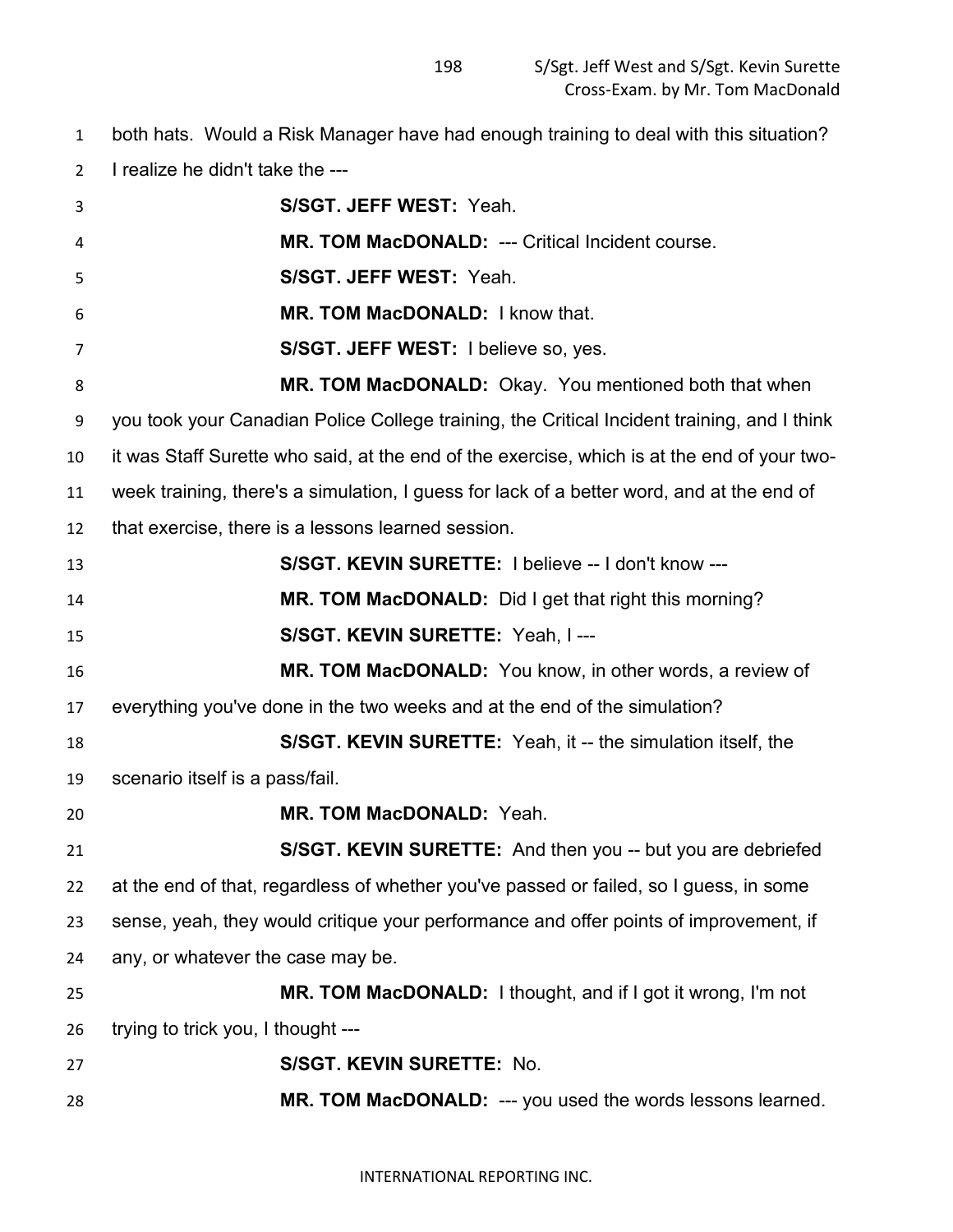But let me ask you this, so there was a debriefing, I believe, Staff West, you said after the perpetrator was apprehended, for lack of a better word, back in Bible Hill? **S/SGT. JEFF WEST:** Yes, at the Bible Hill Detachment. **MR. TOM MacDONALD:** Right. And would there have been best practices -- I realize it's right on the heels of this whole incident, but a discussion of things that could have been done differently throughout the two days? Would you --- **S/SGT. JEFF WEST:** Not at that time. **MR. TOM MacDONALD:** Okay. **S/SGT. JEFF WEST:** That more was to wrap up the Critical Incident Response and to hand over to the Major Crime because now it's gone from being a critical incident to a Major Crime investigation. **MR. TOM MacDONALD:** And are either of you -- we'll start with you, Staff West, aware of whether the RCMP in Nova Scotia has conducted an internal investigation two years on now, to see what, if anything, could have been done differently? **S/SGT. JEFF WEST:** I'm not aware. **MR. TOM MacDONALD:** Are you, Staff Surette? **S/SGT. KEVIN SURETTE:** No, I'm not aware of that at all. **MR. TOM MacDONALD:** If the Commission wanted to find that information, where would they go? H-Division --- **S/SGT. JEFF WEST:** I have no idea really. **S/SGT. KEVIN SURETTE:** I think it would start with our own headquarters, yes. I mean, I don't know where else you'd start. **MR. TOM MacDONALD:** Right. **S/SGT. KEVIN SURETTE:** And perhaps Commissioner Lucki, I don't know. **MR. TOM MacDONALD:** Yes, well, I would think the buck might stop with her, but H-Division would be a start ---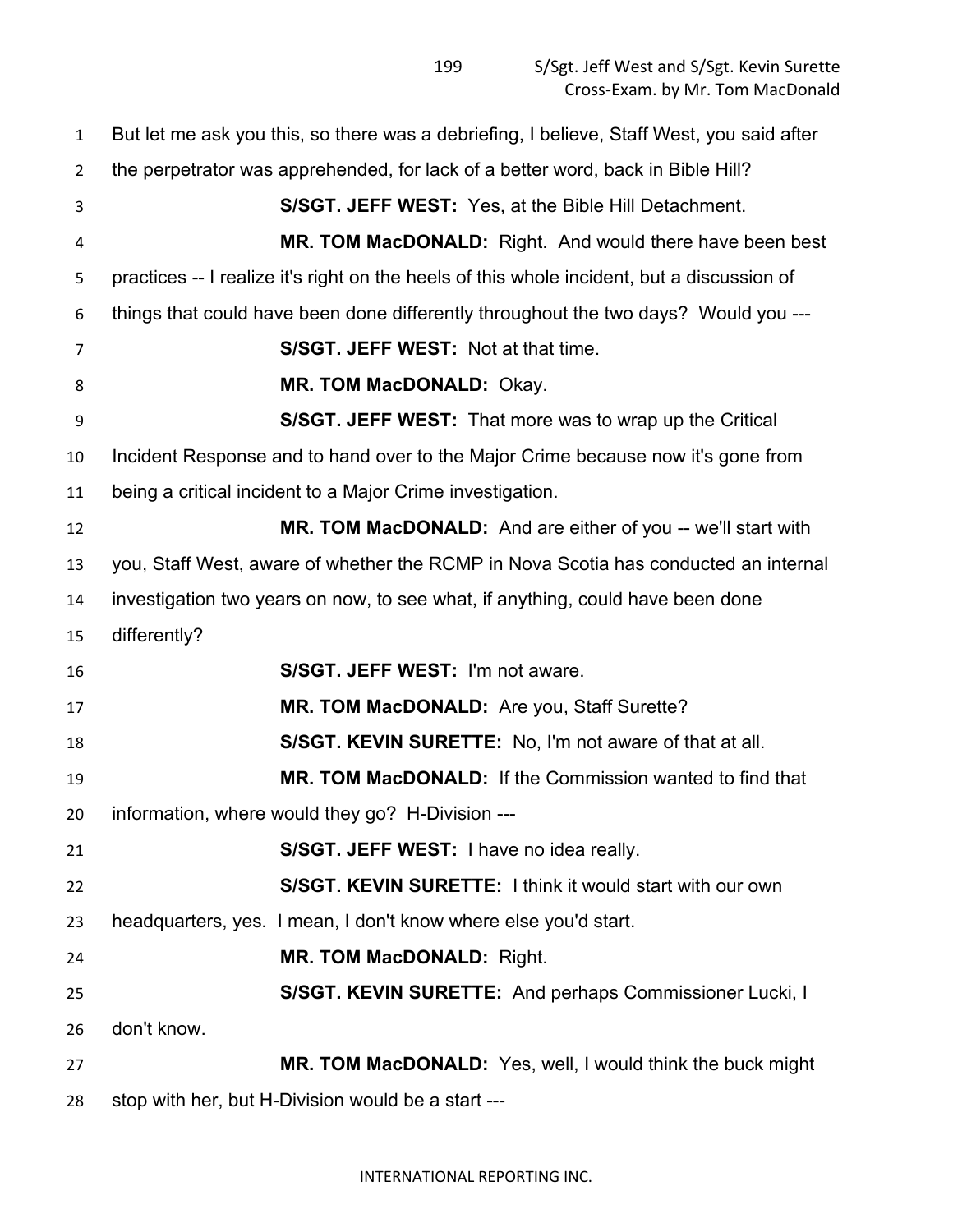| 1              | <b>S/SGT. KEVIN SURETTE: Yes.</b>                                                                     |
|----------------|-------------------------------------------------------------------------------------------------------|
| 2              | MR. TOM MacDONALD: --- do you agree?                                                                  |
| 3              | S/SGT. KEVIN SURETTE: I agree.                                                                        |
| 4              | MR. TOM MacDONALD: Okay.                                                                              |
| 5              | Are either of you aware of specific operational changes the RCMP                                      |
| 6              | has made as a result of Portapique, whether it's in Nova Scotia or across the country as              |
| 7              | the national police force?                                                                            |
| 8              | S/SGT. JEFF WEST: I am not aware of anything.                                                         |
| 9              | S/SGT. KEVIN SURETTE: Nor am I.                                                                       |
| 10             | MR. TOM MacDONALD: Okay. Those are my questions. Thank                                                |
| 11             | you very much. Thanks, Chief Commissioner.                                                            |
| 12             | <b>COMMISSIONER MacDONALD:</b> Thank you, Mr. MacDonald.                                              |
| 13             | Ms. McPhee?                                                                                           |
| 14             | --- CROSS-EXAMINATION BY MS. PATRICIA McPHEE:                                                         |
|                |                                                                                                       |
|                | MS. PATRICIA McPHEE: Good afternoon, gentlemen. I know you                                            |
| 15<br>16       | know who I am, but I'll say it for the record in any event. It's Patricia McPhee, Counsel             |
|                | for the Attorney General of Canada. And I know it's been a long day, so I'm just going                |
| 17<br>18       | to keep it really brief.                                                                              |
|                | This morning, my friend Mr. Burrill was asking you some questions                                     |
|                | about a change in circumstances that occurred around $9:42$ the morning of the 19 <sup>th</sup> , and |
| 19<br>20<br>21 | that would have been the Wentworth call. And I think, S/Sgt. Surette, you mentioned                   |
| 22             | that that changed the nature of the response at that point, and it became more -- there               |
| 23             | was more of a focus on the IARD response.                                                             |
| 24             | S/SGT. KEVIN SURETTE: I think we used the term of vehicular                                           |
| 25             | IARD response, yes.                                                                                   |
| 26             | MS. PATRICIA McPHEE: Can you tell us what that means, or just                                         |
| 27             | elaborate a bit on what that meant?                                                                   |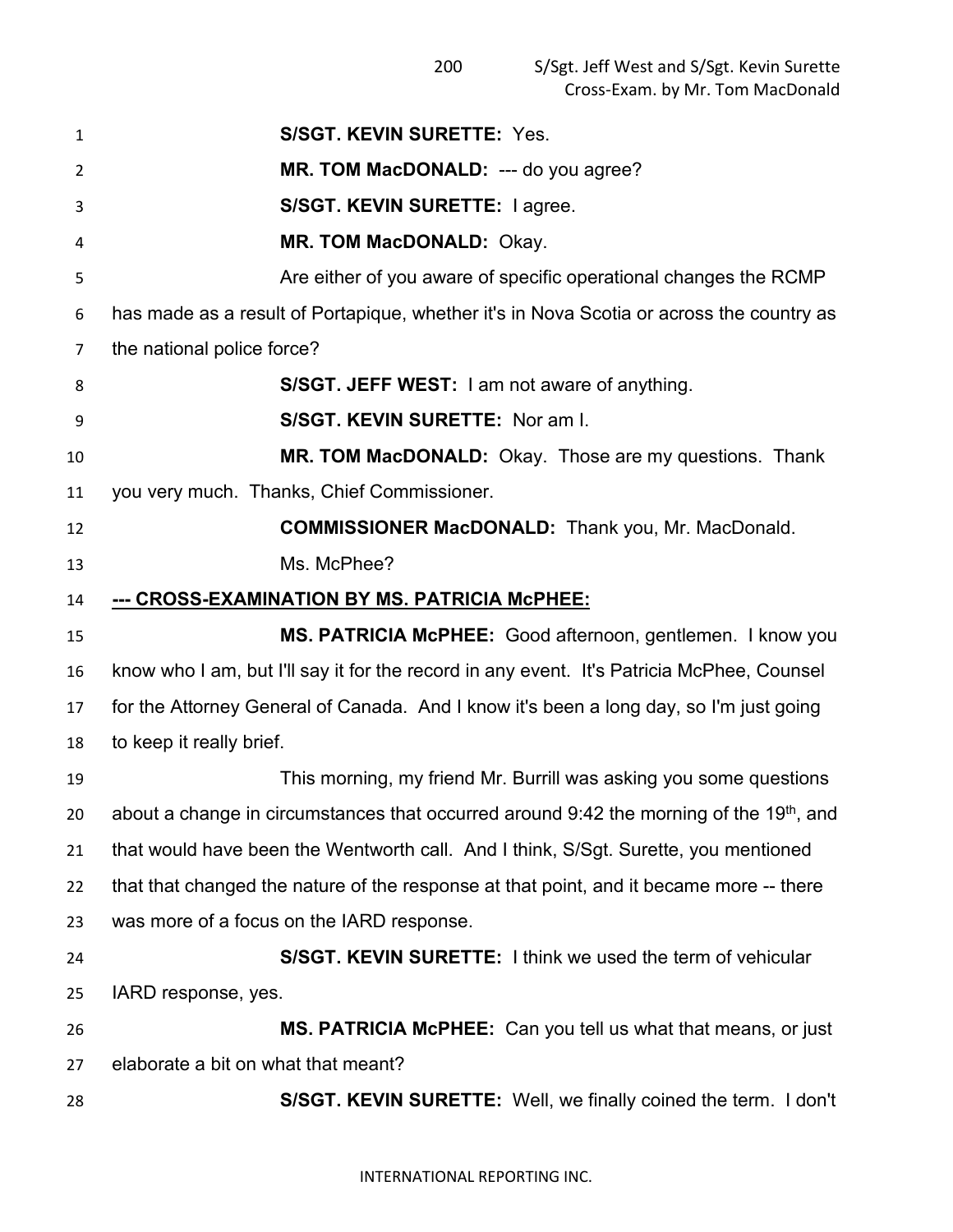think it's anything we've used formally, but I guess my point was, and I think we'd agree, that at that point, the -- to backtrack, I'm sorry, it -- the -- this wasn't your typical -- what we would call a typical ERT/CIC call where you didn't have the stronghold, you didn't have the person contained in a house, or a building, or a small geographical area, and we were actively searching for him. So when 9:42 came along, I think at that point, it even became even less of a critical incident, a typical critical incident call. It transitioned to basically a manhunt to stop the threat, which we've used that term a lot, but we don't use it lightly. I mean, everybody who was out there wanted just to get to this guy and stop this guy from killing more people. And at that point, it becomes a much more -- in the Command Post, it becomes a much more collaborative type thing.

 Overall, I think we both agree, the Incident Commander is still in command. It has to be ready to step in to take over the scene if we have -- if it becomes a barricaded suspect again or something like that. But when there's that many moving pieces, I think our focus became on where can we move resources for the best chance of success in stopping him, which is not a typical CIC call; right? A typical CIC call, as I've said, repeating myself, but you know where he is, you've got him contained, and you're doing all of the things that you can from both a negotiation and tactical perspective to cover off all your bases. In this case, it became basically a manhunt. And people were responding, some were on contact with us, some were not, I believe. So that became very difficult to manage. Although everybody had the same goal, it became difficult to manage. I think that's what. So does that answer your question?

 **MS. PATRICIA McPHEE:** I think so. Does it mean that, then, at that stage, that the people on the ground, the general duty officers, for example, have more autonomy because of the nature of what they're doing at that stage? **S/SGT. KEVIN SURETTE:** I think perhaps, you know, they may have viewed it that way. I know the Risk Manager was engaged in trying to direct them, we were trying to direct ERT, which was an easier task than directing all the GD

## INTERNATIONAL REPORTING INC.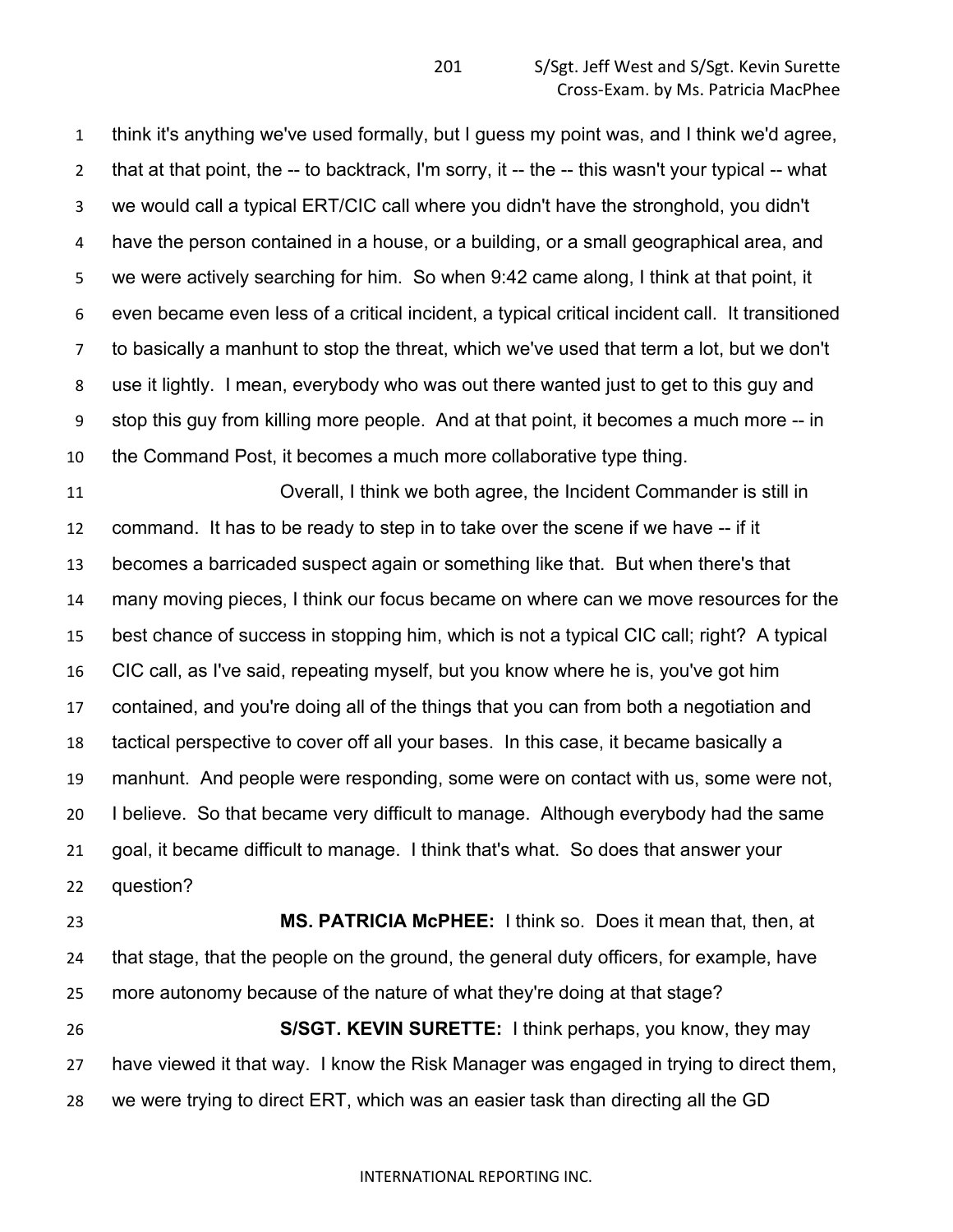members. I don't think autonomy is the right word. I think they probably all would still see themselves as confined by the geographical area of their detachment. If they had been told previously to monitor one or two exits or intersections, they probably continued to do that. So it wasn't a free-for-all, don't get me wrong. It's not just throw caution to the wind and everybody floods an area. I think there's a bit more control than that. But as far as physically having time to decide where you're going to place your resources and give them a defined expectation at that location, that's impossible to do under those conditions.

 **MS. PATRICIA McPHEE:** But just one more question. One of the Counsel this afternoon had asked you if anyone called, or if you specifically, either of you, actually, had called the HRP CIC that night, or, I guess, the morning. And would there be any reason for you to call the HRP CIC that you can think of?

**S/SGT. JEFF WEST:** No.

**S/SGT. KEVIN SURETTE:** No.

 **MS. PATRICIA McPHEE:** And you're aware, from I think your testimony and your answers this afternoon, that HRP had been notified of the ongoing events; correct?

 **S/SGT. JEFF WEST:** They were notified early on. I believe S/Sgt. MacCallum was --- **S/SGT. KEVIN SURETTE:** Yeah.

 **S/SGT. JEFF WEST:** --- the point of contact with HRP early on. **MS. PATRICIA McPHEE:** Okay.

 **S/SGT. KEVIN SURETTE:** And much as described by our ERT members, the interoperability piece is huge. So even though, presumably, the HRP or Cape Breton Regional Incident commanders have the same courses we do, they operate under different standard operating procedures within their own organization as well. So that interoperability piece would probably be something that I would be concerned with if we were -- just as I wouldn't be comfortable going to Halifax Regional

INTERNATIONAL REPORTING INC.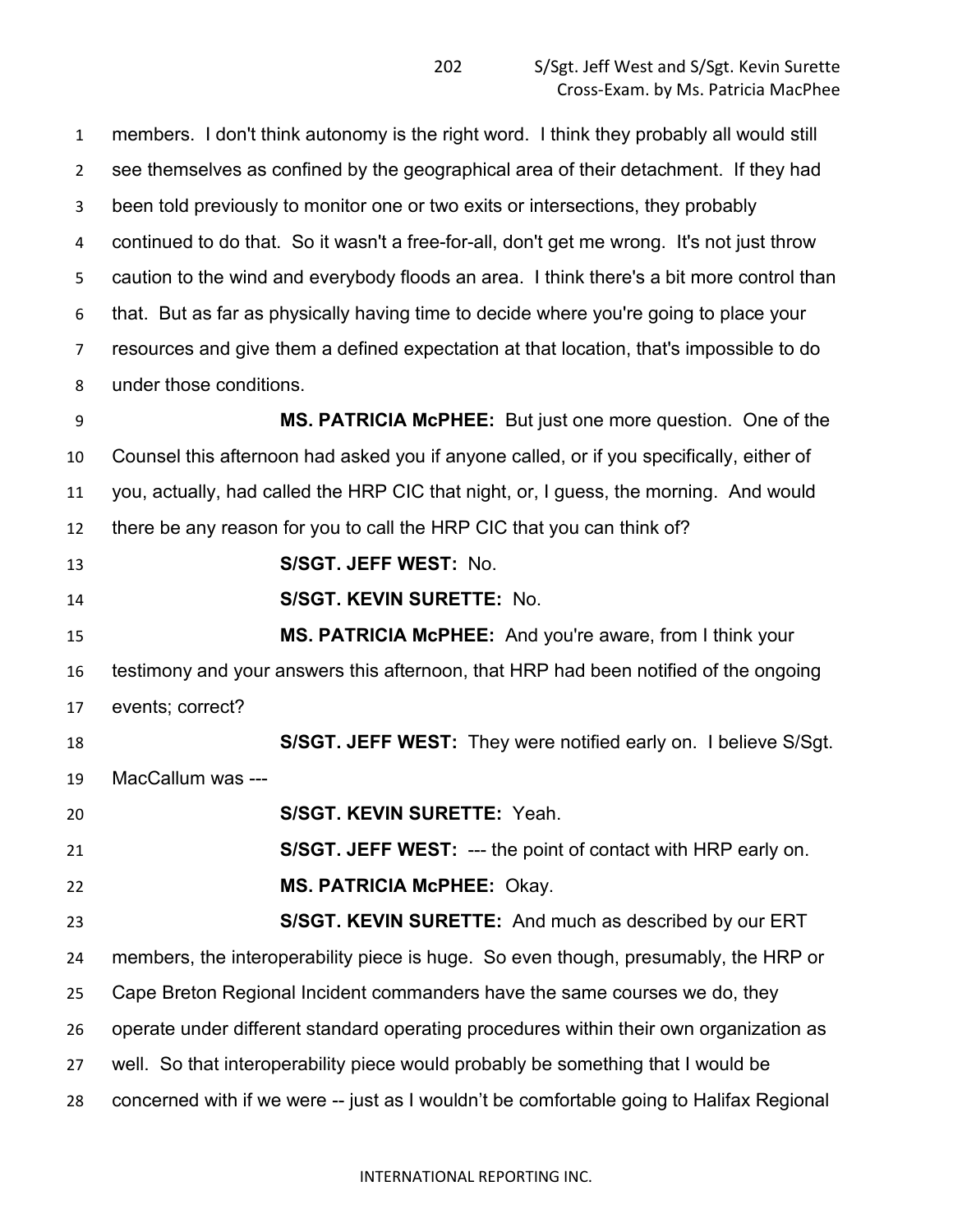and taking over a critical incident from one of their Incident Commanders, not knowing the capabilities of the team or how they're trained and all that terminology that they use,

 all that type of thing. **MS. PATRICIA MacPHEE:** Okay. Thanks very much, gentlemen. **COMMISSIONER MacDONALD:** Thank you. **MS. PATRICIA MacPHEE:** Oh, one second. I think I may have one more question. One question we wanted to ask you about that I've neglected to bring up, there's been some characterization of the Command Post and that the resources at your disposal, you know, they were rudimentary, to use a term used this afternoon. Specifically, I think we talked a little bit about the use of flip charts. Do you have any comment on the use of flip charts? Like does it meet your needs in an event like this? **S/SGT. JEFF WEST:** For me, they meet my needs. It's low tech, it works every time. It makes it very easy for the oncoming person to read what you have, it's not computer-based, anything like that. it's been a tool that I've used all along. Kevin's been involved in the program longer than I have. I find that it's -- for me, I find it very effective and -- effective and it -- the ease of use for us. **S/SGT. KEVIN SURETTE:** I agree with that. And I would say the problem, if any, with the boards is the same as if we had to input it by typing. It comes down to what you have the time to do, and if that's the priority you're at at this given moment. So there are times when not enough information gets onto the boards because of other things taking priority, but that would be the same if somebody had to sit there and type it into a document of some sort. It makes no difference. It's

the same -- it's the same principle.

**MS. PATRICIA MacPHEE:** Okay. Thank you very much.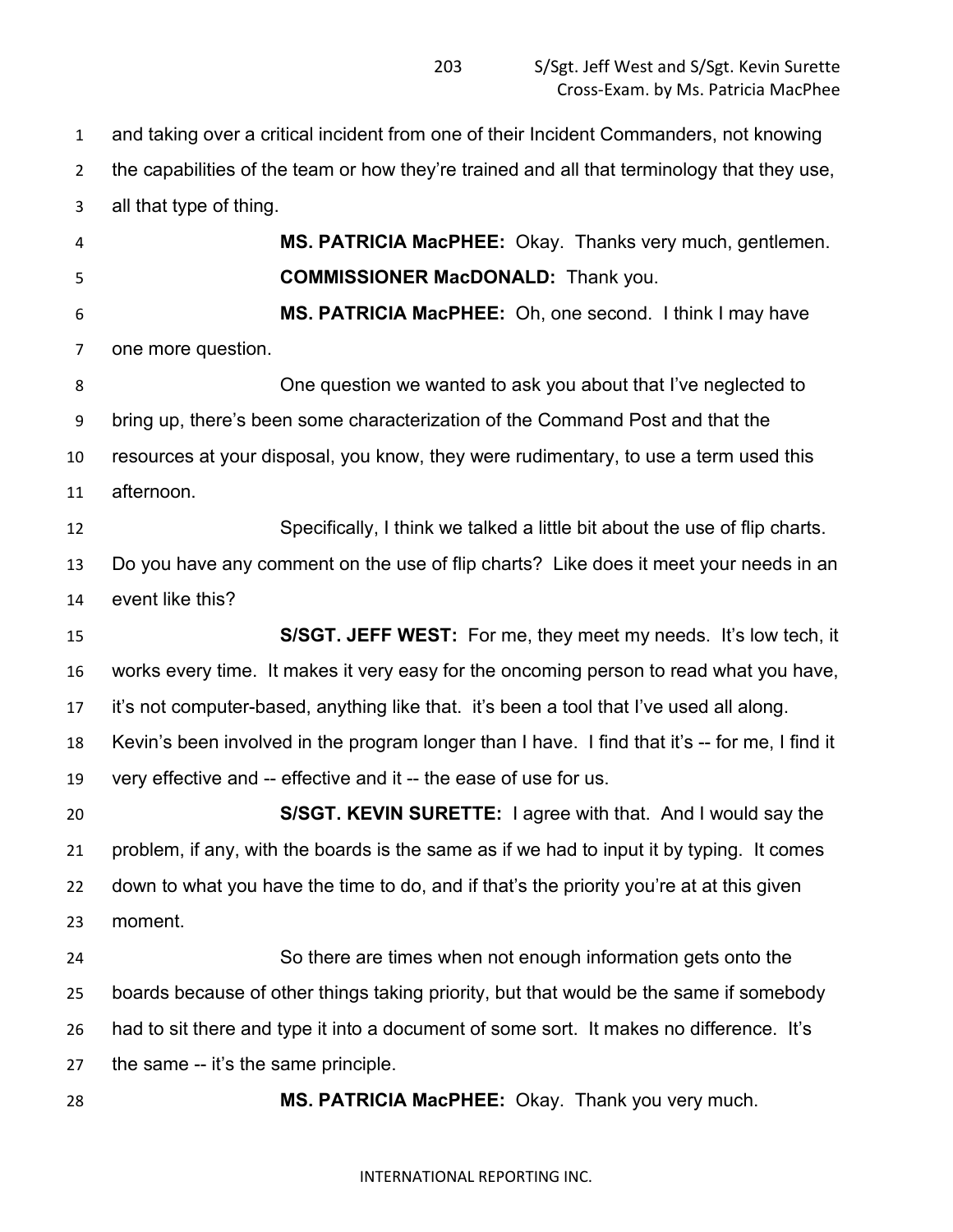| 1              | <b>COMMISSIONER MacDONALD:</b> Thank you, Ms. MacPhee.                                   |
|----------------|------------------------------------------------------------------------------------------|
| $\overline{2}$ | Mr. Burrill?                                                                             |
| 3              | MR. ROGER BURRILL: That concludes questioning from counsel,                              |
| 4              | <b>Chief Commissioner.</b>                                                               |
| 5              | <b>COMMISSIONER MacDONALD:</b> Thank you, Mr. Burrill.                                   |
| 6              | <b>Commissioner Fitch?</b>                                                               |
| 7              | <b>COMMISSIONER FITCH:</b> Thank you, Commissioner MacDonald.                            |
| 8              | Gentlemen, thank you very much for your sharing today. I can only                        |
| 9              | imagine the chaotic conditions that you were trying to manage. And I know everybody      |
| 10             | is tired, so I'll keep my questions pointed today, and they're mostly forward-looking    |
| 11             | questions, looking for suggestions for improvement and that type of thing. So I'll have  |
| 12             | to dig a little bit into them.                                                           |
| 13             | So I'm going to pick up, first and foremost, from Ms. MacPhee                            |
| 14             | about the use of the boards.                                                             |
| 15             | Recognizing the value of them, they're only as valuable as the                           |
| 16             | information that gets put on them, the information that gets observed on them, the       |
| 17             | decision points that get shared from them, and the certainty of people acting upon those |
| 18             | and closing the loop.                                                                    |
| 19             | I think -- would you agree with that?                                                    |
| 20             | S/SGT. JEFF WEST: Yes, I agree completely with that.                                     |
| 21             | <b>COMMISSIONER FITCH:</b> In the SMEAC design, the E, as you had                        |
| 22             |                                                                                          |
| 23             | S/SGT. JEFF WEST: Yes.                                                                   |
| 24             | <b>COMMISSIONER FITCH: --- indicated earlier, stands for the</b>                         |
| 25             | Execution.                                                                               |
| 26             | S/SGT. JEFF WEST: That is correct, yes.                                                  |
| 27             | <b>COMMISSIONER FITCH:</b> And of all of the boards, and                                 |
| 28             | understanding that you, as Critical Incident Commander, and the scribe, are the only     |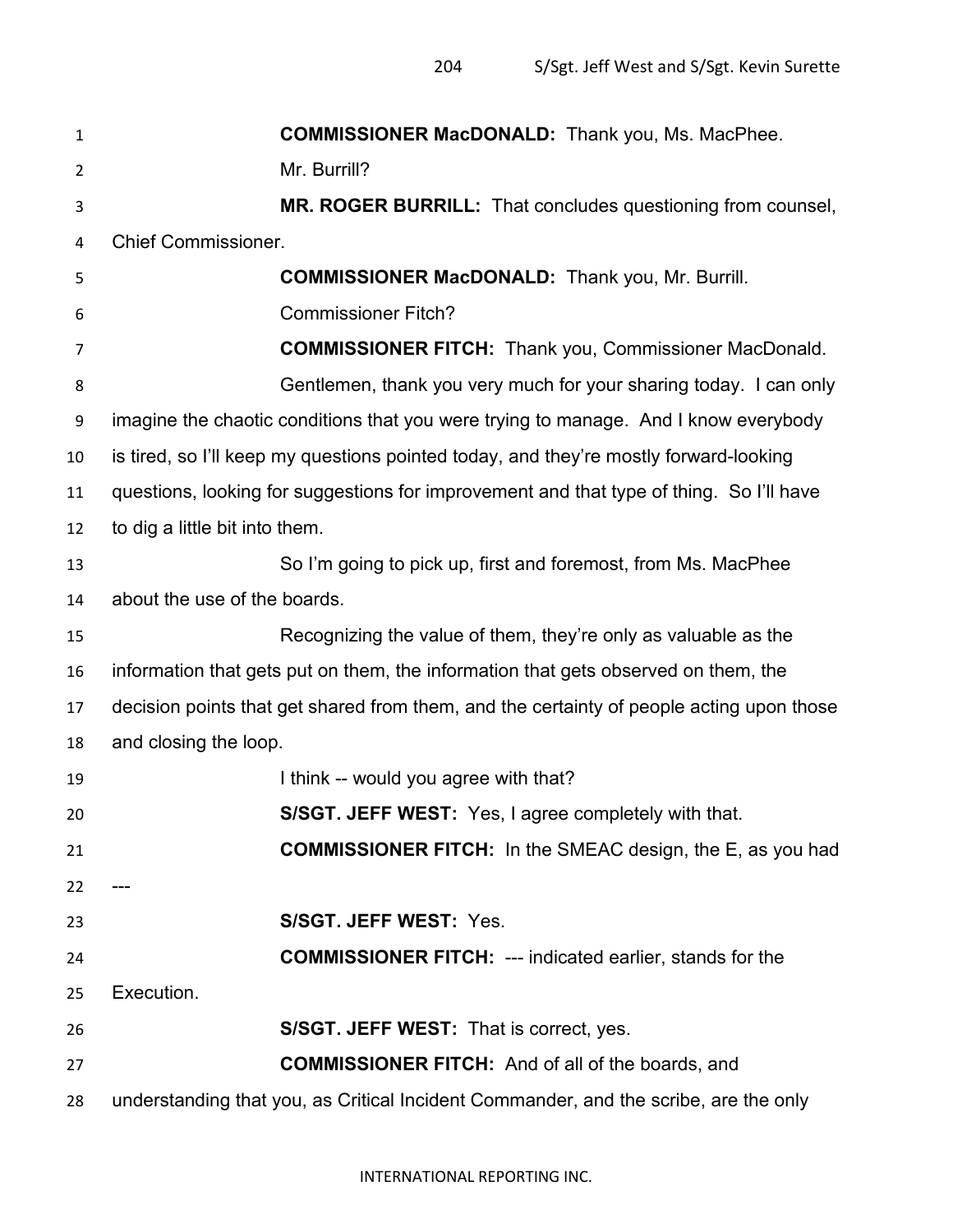ones that are responsible for putting information down on that board, deciding what goes on it, the exception to that is the E in the Execution piece, which I understand to be really the purview of the ERT Team Leader? **S/SGT. JEFF WEST:** Yes. In a certain sense. On that -- under the Execution, at times, we'll have a bunch of abbreviations on there for --- **S/SGT. KEVIN SURETTE:** IA --- **S/SGT. JEFF WEST:** IA, immediate action, deliberate action, all the other ones, surrender, break out, and what other plans. And usually that will be a checkbox to say that, "Yes, I've gone to the ERT Team Leader, I need your IA plan." Okay. He gets back to me, tells me what it is, my checkbox. He's got to document it. So I don't document his plan, but I'm populating that document, saying, "Yes, we now have an IA." And as it goes through, you'll get plans coming through at different times, depending on what the situation is. But yeah, that's information that populated after plans have been developed and the tactical plans are developed by ERT component. **COMMISSIONER FITCH:** Right. And I understand you were having some communication issues during your role as Incident Commander. **I'm concerned about the fact that it wasn't only once, but twice, if**  not three times, but most definitely twice, that the ERT Team Leader did not follow through on your request to come to the Command Post. And as one of the points on the command triangle, ERT is very prominent in that triangle. In hindsight, and I know that's difficult, to look at it through the rear- view mirror, but isn't there value in having the people that you require at the command post to stop, come in, get up to speed on all of the information that is shared knowledge, to develop a plan, before they go out to do their activities? **S/SGT. JEFF WEST:** I guess I'd take it one step further. Their true value is in having the adequate resources in place to have what we call TacOps in the Command Post, because really, that addresses the issues that you have with getting people back, taking them out of the operation, and getting them back to have the

## INTERNATIONAL REPORTING INC.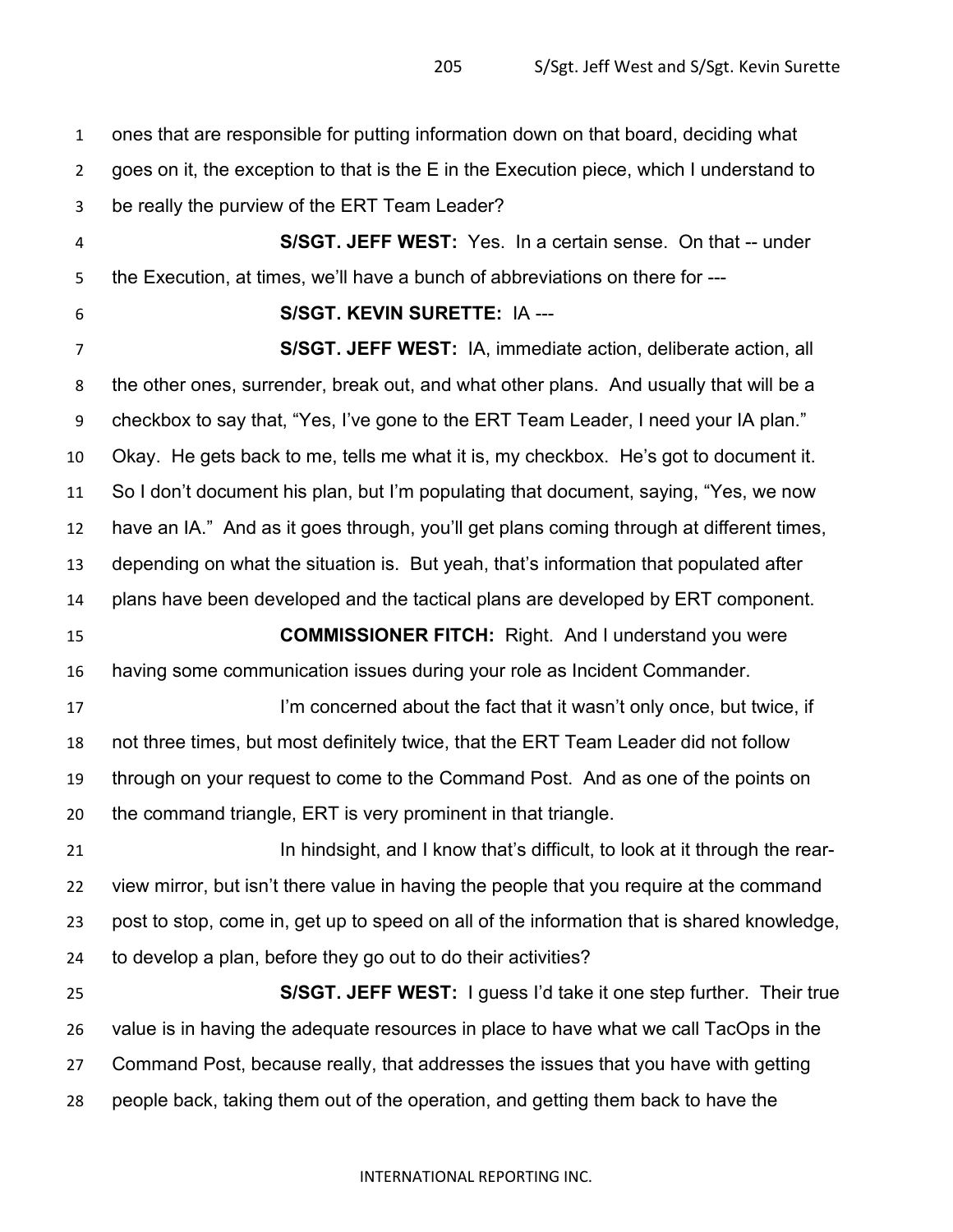briefings, develop the plans.

 That night, we did not have a large component of ERT members available to us, so that was a decision that was made at the time. But if we're talking about looking forward, moving forward as to things that are -- that we can take forward from this, that whole component of having TacOps, having that ERT, whether it's the ERT Team Leader or the 2IC that's in the Command Post with us, with that direct point of contact for us. **COMMISSIONER FITCH:** So on that specific note, I would expect that having S/Sgt Surette there with his ERT experience would provide some added value? **S/SGT. JEFF WEST:** Yes. And like I say, we have a luxury, like, and we're a small division here. And I've worked with Kevin quite some time. And some of our Incident Commanders are former ERT operators. Some are not. But it's just another source of information, for lack of -- or expertise that brings to the table. And not that we would ever develop the tactical plans, but with Kevin being there with me, or even available to me throughout his drive up there, it's another very valuable resource that I have to help me through the process. **COMMISSIONER FITCH:** Thank you. On the issue of setting up the Command Post, is there a standard or an accepted standard of time that a Command Post should be set up? **S/SGT. JEFF WEST:** Not that I recall seeing. Like, and I think back to my Critical Incident Command Course. We talked about Command Posts. But I don't recall where there's kind of -- well, what an acceptable time would be or anything like that. It's -- I guess it's very situation dependent on -- comes down to travel time to the facility you're at. Like I say, before we've had Command Post set up on the side of the road in a Suburban as well before. **COMMISSIONER FITCH:** Okay. Thank you. The cross -- or the training that you do when you come back to your home unit after Critical Incident

## INTERNATIONAL REPORTING INC.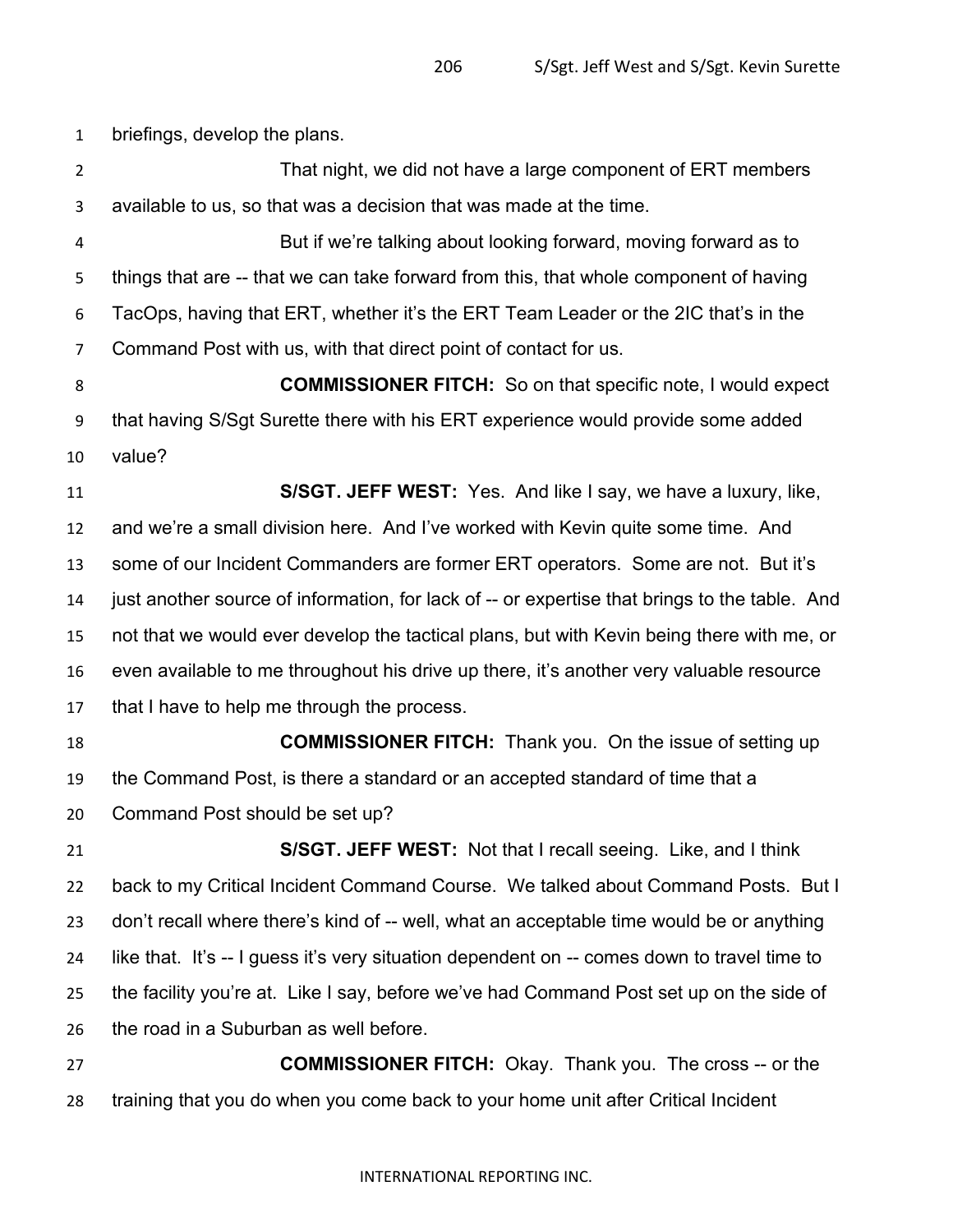Command, I understand, is very flexible, depending on what province, what division you work out of.

 Here in Nova Scotia, with your Critical Incident Command training and any tabletop exercises that you do, do you involve your other public safety partners, like ambulance, fire, and emergency operations? **S/SGT. JEFF WEST:** I believe -- I'm just going by memory now. Like, once a year, we typically, pre-COVID time, we'd have a large-scale operation. And I believe that some of those large-scale exercises, we've had both parts with some of our other outside, as well as we've done large scale operations with the military, as different partners working with partners within the, I guess, Canadian Armed Forces, Coastguard, Navy, yeah, we actually had ones involving the U.S. Military as well. **S/SGT. KEVIN SURETTE:** Yeah, we also did a large-scale training operation in Yarmouth, of all places, because of the ferry, and we involved Transport Canada and CBSA as well. So those things, those take a lot of time and a lot of planning, and as we've said, unfortunately we all do this task off the side of our desk in conjunction with our substantive role. And those things take a lot of time and effort. So should we do them more? In a perfect world, yeah, absolutely. **COMMISSIONER FITCH:** Was there any consideration given by either of you, or perhaps somebody further up in the command structure, I'm thinking specifically the Support Service Officer, yeah, I think that's the right --- **S/SGT. JEFF WEST:** Yes. **COMMISSIONER FITCH:** -- acronym, of -- and this is aside from the public alert issue. Any consideration given to asking EMO to stand up in Emergency Operations Centre to work in conjunction by having a RCMP liaison officer stationed there? **S/SGT. KEVIN SURETTE:** I -- I do believe that -- I think the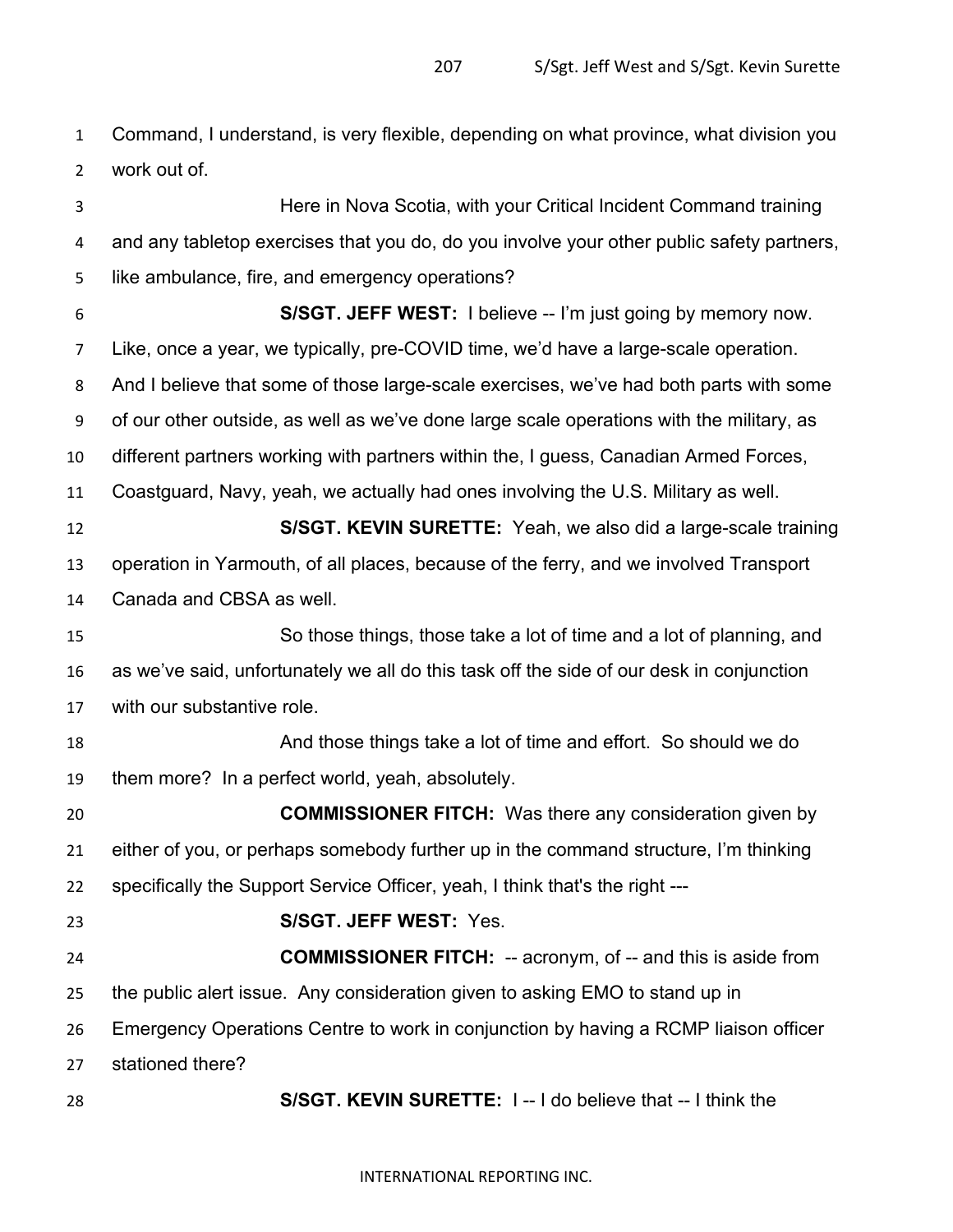answer to your question is no, not from our perspective. But I do believe that when Steve Halliday was tasked with setting up the comfort centre at the firehall, that his first call, I believe, was to EMO. **S/SGT. JEFF WEST:** I think it was their local representative, I believe --- **S/SGT. KEVIN SURETTE:** Yeah. **S/SGT. JEFF WEST:** --- but I can't speak to what that was. **S/SGT. KEVIN SURETTE:** Yeah, I think I read that. **S/SGT. JEFF WEST:** Okay. **S/SGT. KEVIN SURETTE:** But as far as representation or anything like that, it's certainly not something that we thought of at the time in, you know, in a busy Command Post. Whether someone else thought of it and initiated it or didn't or acted on it or didn't, I -- we can't say. **COMMISSIONER FITCH:** Okay, thank you. That's all my questions, gentlemen. **S/SGT. KEVIN SURETTE:** Thank you. **COMMISSIONER FITCH:** Appreciate it. **S/SGT. JEFF WEST:** Thank you. **COMMISSIONER MacDONALD:** Thank you. Commissioner Stanton? **COMMISSIONER STANTON:** Thank you. I just wanted to ask a little bit about the information that you were briefed on as you're coming on to take command. You mentioned that you didn't recall if the car that you were driving had a mobile workstation in it. **S/SGT. JEFF WEST:** I don't recall, and if it did, it wasn't -- wouldn't have been fired up; it wouldn't have turned on. **COMMISSIONER STANTON:** And why would that be? **S/SGT. JEFF WEST:** I just -- I -- I don't know why, I just did not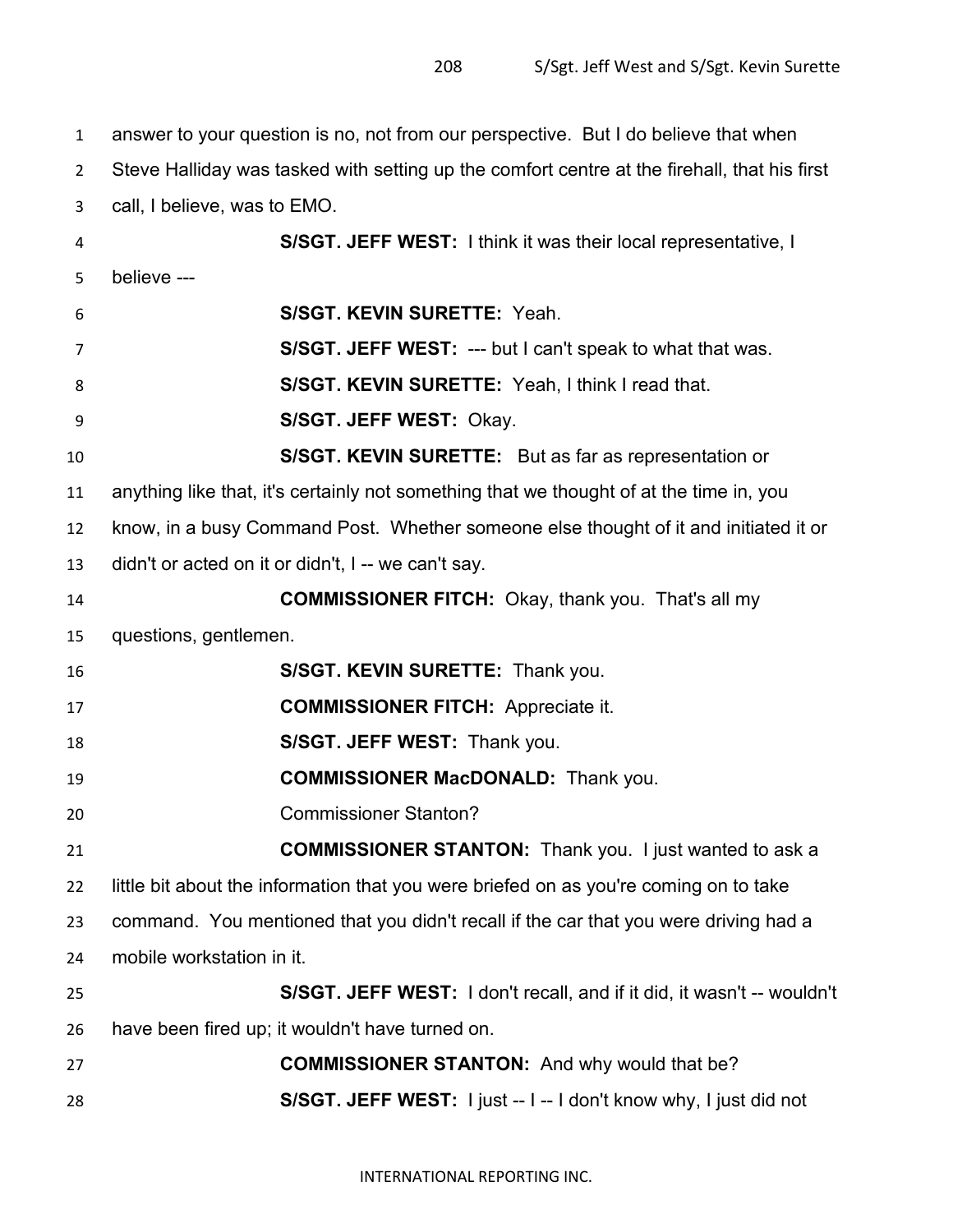turn it on that night.

| $\overline{2}$ | <b>COMMISSIONER STANTON:</b> And so if I understand correctly, the                      |
|----------------|-----------------------------------------------------------------------------------------|
| 3              | mobile workstations are where the CADs come in, the ---                                 |
| 4              | S/SGT. JEFF WEST: The ---                                                               |
| 5              | <b>COMMISSIONER STANTON: --- dispatch from OCC that provides</b>                        |
| 6              | information to the units that are out on patrol ---                                     |
| 7              | S/SGT. JEFF WEST: Well, yeah, that -- the ---                                           |
| 8              | <b>COMMISSIONER STANTON: --- with what's happening?</b>                                 |
| 9              | <b>S/SGT. JEFF WEST: --- yeah, the dispatches, yeah.</b>                                |
| 10             | <b>COMMISSIONER STANTON:</b> Okay. And you didn't have a laptop                         |
| 11             | with you, so you weren't getting emails?                                                |
| 12             | S/SGT. JEFF WEST: No, that's correct.                                                   |
| 13             | <b>COMMISSIONER STANTON:</b> Okay. And in the car, did you have                         |
| 14             | a -- I guess you were listening to the radio, so you had the car radio on. Did you also |
| 15             | have a portable radio?                                                                  |
| 16             | S/SGT. JEFF WEST: Yes, I would have had both.                                           |
| 17             | <b>COMMISSIONER STANTON: Okay. And you had Officer Lewis</b>                            |
| 18             | with you. I'm afraid I can't recall his rank.                                           |
| 19             | <b>S/SGT. JEFF WEST: Yeah, Sergeant Lewis.</b>                                          |
| 20             | <b>COMMISSIONER STANTON:</b> Sergeant Lewis. And -- so I just                           |
| 21             | wondered if -- what channels you would have been monitoring on the way -                |
| 22             | <b>S/SGT. JEFF WEST:</b> We would have been monitoring Colchester                       |
| 23             | talk group.                                                                             |
| 24             | <b>COMMISSIONER STANTON:</b> Okay. And you had the call from                            |
| 25             | Staff Sergeant Halliday at 10:42, and you said it was a brief call and he just gave you |
| 26             | some general information, people are shot, houses are on fire?                          |
| 27             | S/SGT. JEFF WEST: Yes, that's correct.                                                  |
| 28             | <b>COMMISSIONER STANTON:</b> And so did no one -- and I guess                           |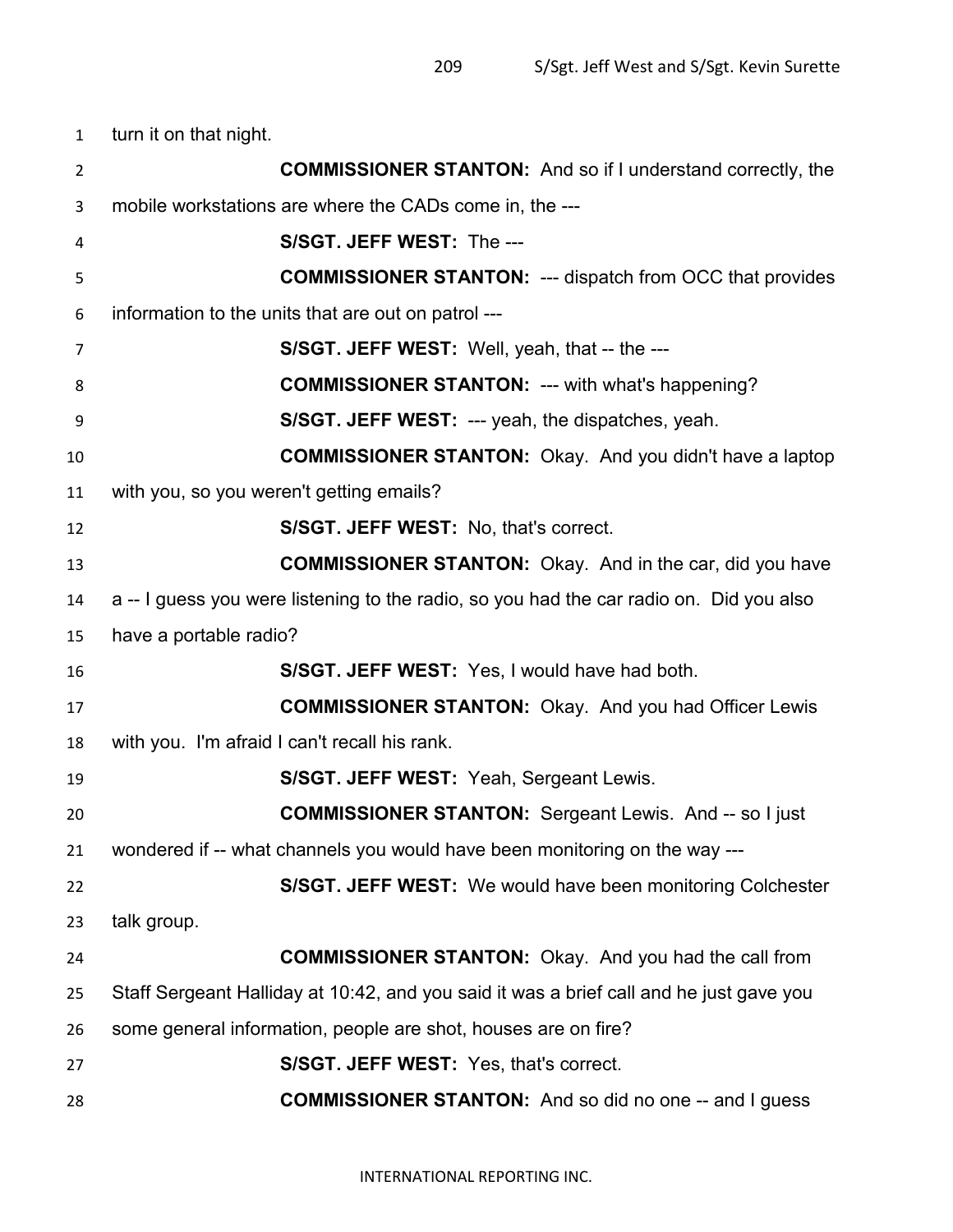the other thing is that once you then get to your Command Post and you put up your boards, and no one can use a marker to put stuff on the boards unless you direct it. So how do you get briefed about the information that would have been in that first hour that would have prompted the call from Staff Sergeant Halliday? **S/SGT. JEFF WEST:** Well, that would be coming from Staff Sergeant Halliday through my conversations with him up to that point on the phone, and then when he came to the Command Post. **COMMISSIONER STANTON:** So there's no systematic review of the information that would have already been available to, for example, the people who formed the IARD formation or -- is anybody reviewing those CADs and that information that's going out in that first hour? **S/SGT. JEFF WEST:** On the critical incident side of the house, no there's not. **S/SGT. KEVIN SURETTE:** I think it's important to note that we're -- at that point, we're fully tasked with setting up or taking command and setting up our Command Post, gathering the information that we can. I know what you're saying. But to stop and fire up the computer and read the files at that point is an impossibility. Same with emails. It's one thing to say, "Oh, okay. It would have been nice to have the laptop." We didn't have time -- anytime that I was in the Command Post did I have time to check my emails. **COMMISSIONER STANTON:** So I guess I'm just wondering, because it appears there was critical information in that first hour --- **S/SGT. KEVIN SURETTE:** M'hm. **COMMISSIONER STANTON:** --- coming from people who either were making 9-1-1 calls or who were shot by the perpetrator themselves and observed him and what he was driving, I'm just trying to ascertain how best to ensure that that kind of information does end up on the board. **S/SGT. JEFF WEST:** Yeah, and that's -- I think -- what's a simple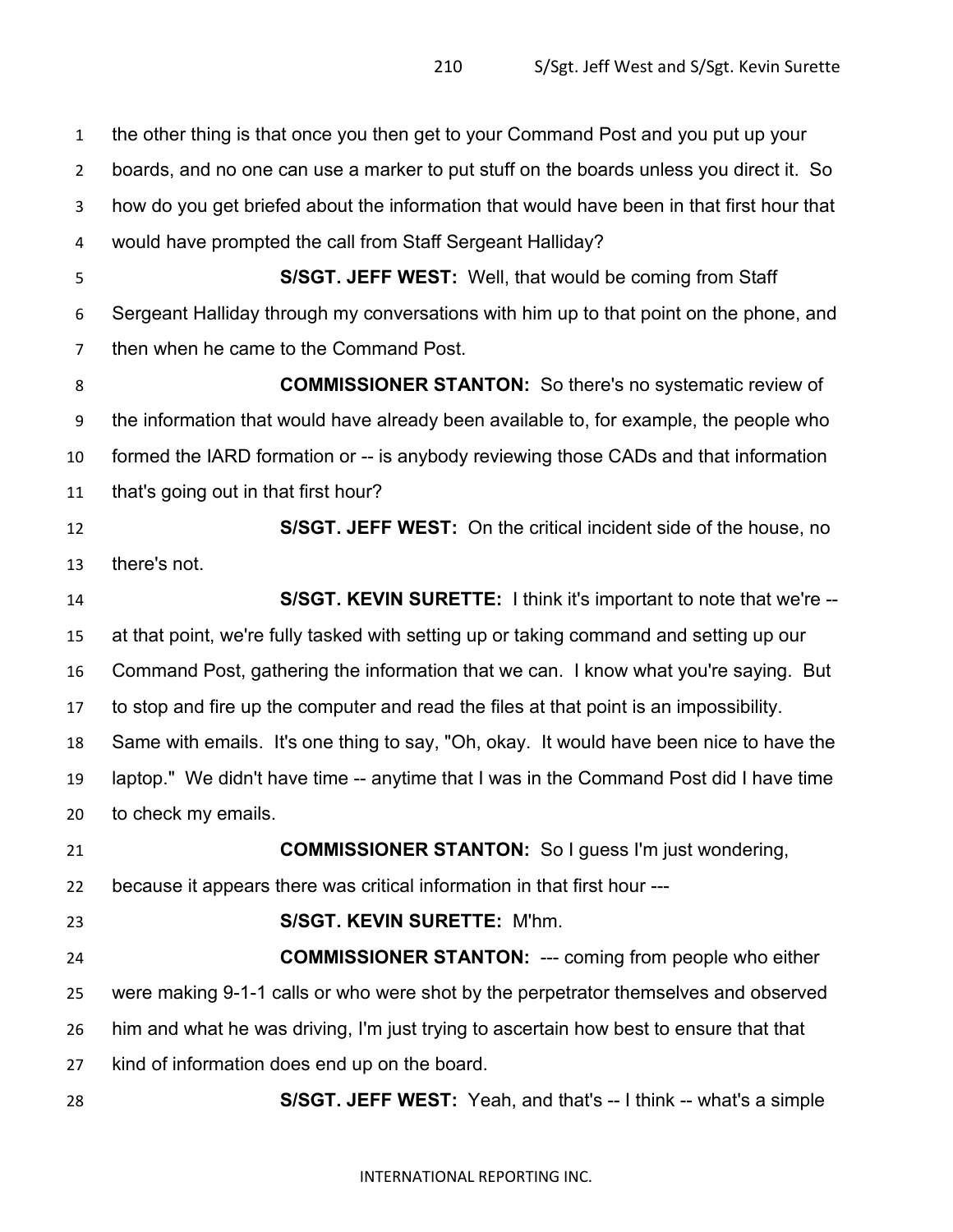answer? I don't know if there's a simple answer. But yeah, definitely, could there have

been a better flow of information, to have pertinent information with -- that's been,

whether you say, clean, processed or whatever, the important information coming

forward? Yeah, it would be of benefit.

 **S/SGT. KEVIN SURETTE:** And I think, not to make excuses, that's not what I'm trying to do, but I think the magnitude of information coming in from all angles made it difficult to keep it all straight too. So I don't want to blame anybody for not passing their information on, but clearly there's a gap there, yeah.

 **COMMISSIONER STANTON:** I'm just even thinking I saw both of yours' expressions earlier when you were asked if -- why you didn't have a driver. And it occurs to me that if you had a driver and a mobile workstation that was fired up and someone reading the information on that during your travel to set up this Command Post that you would have been pretty up to speed with at least what information was available in the -- in the CAD system by the time you arrived.

**S/SGT. KEVIN SURETTE:** Yeah.

**S/SGT. JEFF WEST:** Yeah.

 **S/SGT. KEVIN SURETTE:** If they were going to provide me with a driver I'd come out of retirement.

**COMMISSIONER STANTON:** Is that right?

**S/SGT. KEVIN SURETTE:** Yeah.

 **S/SGT. JEFF WEST:** But -- no, but it's a fair statement, like, how do we better get that information to the people that need to know.

 **COMMISSIONER STANTON:** Well, I'm just wondering if there is something quite simple in terms of ensuring that somebody's reading the information that's actually been provided so far. Because it's a bit surprising that you would arrive and take command three hours in without the information about Andrew MacDonald reaching you, and certainly that it doesn't reach you until the following morning. So I'm trying to ascertain what is the gap in -- what is the structural gap that would ensure that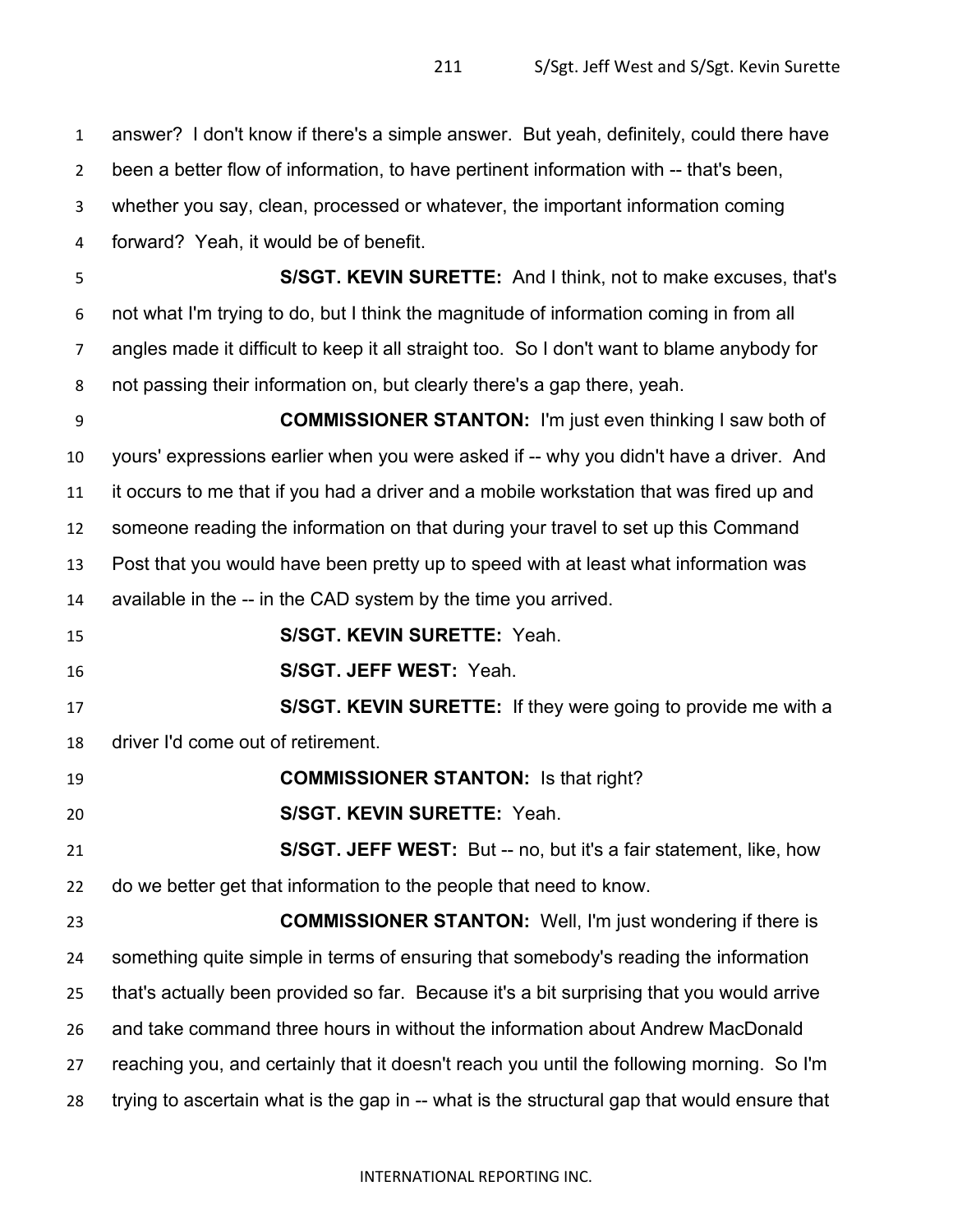| $\mathbf{1}$   | that kind of information is captured and shared with the person at the top of this triangle |
|----------------|---------------------------------------------------------------------------------------------|
| $\overline{2}$ | as opposed to, you know, just hoping that you catch the broadcast.                          |
| 3              | S/SGT. JEFF WEST: Yeah. No, that's a fair statement. And I                                  |
| 4              | think I mentioned this earlier today when we talked about is it a real-time crime analyst?  |
| 5              | Is it somebody that has that task to review that information and provide that? I don't      |
| 6              | know what the answer is, but is there a value in having somebody that can go through        |
| 7              | that? Because like Kevin had said, there is information that's just coming, it's coming,    |
| 8              | it's coming, it's coming, that it's -- it needs to -- there is value in having somebody,    |
| 9              | "Okay. Here's what -- here's what has come in up-to-date", and not just relying on ---      |
| 10             | S/SGT. KEVIN SURETTE: Word of mouth.                                                        |
| 11             | S/SGT. JEFF WEST: --- word of mouth.                                                        |
| 12             | <b>COMMISSIONER STANTON:</b> So there's -- there is no one that is                          |
| 13             | assigned to that task as far as you're aware currently that's not in ---                    |
| 14             | S/SGT. JEFF WEST: That's ---                                                                |
| 15             | <b>COMMISSIONER STANTON:</b> --- a position or a role that is part of                       |
| 16             | this structure that ---                                                                     |
| 17             | <b>S/SGT. JEFF WEST:</b> No, not that I'm aware of at this time.                            |
| 18             | S/SGT. KEVIN SURETTE: No.                                                                   |
| 19             | <b>COMMISSIONER STANTON: I see. Okay.</b>                                                   |
| 20             | S/SGT. JEFF WEST: Yeah.                                                                     |
| 21             | <b>COMMISSIONER STANTON: Okay, thank you.</b>                                               |
| 22             | <b>COMMISSIONER MacDONALD:</b> Thank you, and thank you again,                              |
| 23             | Officers. It's been a long day, it's been a difficult day for you, and we very much         |
| 24             | appreciate you being here and helping us with our difficult and important work. It's --     |
| 25             | you're -- we very much appreciate it, and thank you for being here.                         |
| 26             | S/SGT. JEFF WEST: Thank you.                                                                |
| 27             | S/SGT. KEVIN SURETTE: Thank you.                                                            |
| 28             | <b>COMMISSIONER MacDONALD:</b> And you're free to go.                                       |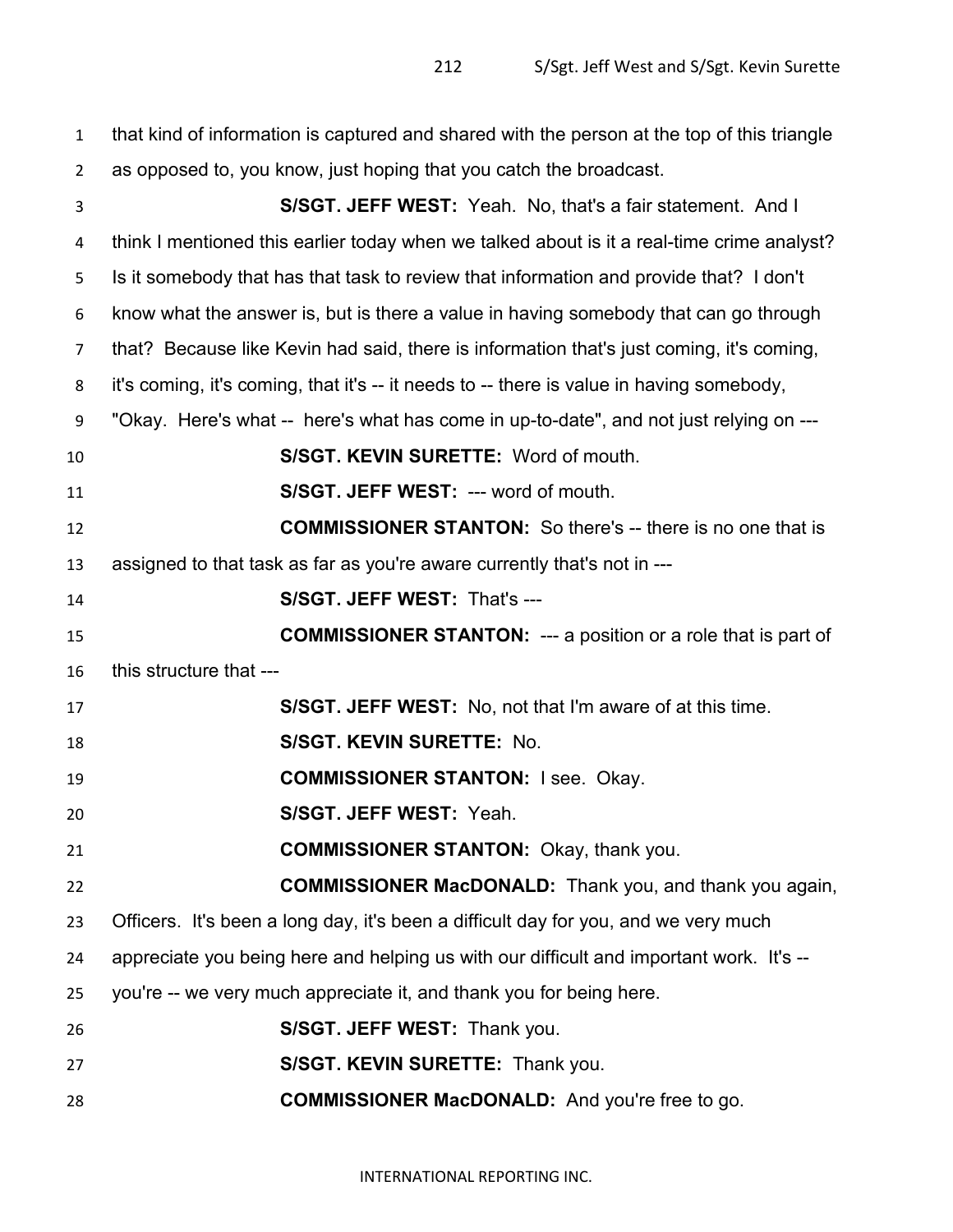**S/SGT. JEFF WEST:** Okay.

**S/SGT. KEVIN SURETTE:** Thank you.

 **COMMISSIONER STANTON:** I think it's also been a long and difficult day for the ASL interpreters and the French language interpreters who have been really worked to the max today, and I just want to acknowledge their contribution to ensuring that members of the public have access to these proceedings when it's not always that easy to accomplish. So I just wanted to acknowledge your efforts. Thank you so much for that.

 And of course, it's been a long and difficult day for the folks who are Participants in this process, and who are deeply engaged with the material that we're reviewing. And I know sometimes it is dry when we are trying to understand the processes and procedures and standard operating policies, and so on, and it's not easy, too, to have this information that is retread on a daily basis for you in so many ways. And so I just want to acknowledge as well that this is not easy for any of you. Thanks so much for participating in this process, for engaging in it here in person and also remotely.

 With the help of witnesses and Participants, we do continue to build on our understanding of what happened on April 18th and 19th, along with how and why it happened. As of this week, the Commission has presented a total of 18 Foundational Documents supported by over 1,200 source materials. These Foundational Documents are a way to navigate through the mass of material that has come into the Commission pursuant to the subpoenas that we've issued over the months.

 This week, we've also heard from five witnesses, all current or former RCMP officers, adding to the over 200 witnesses we've spoken to in our investigation to date, and the many voices we're hearing from during public proceedings. While proceedings continue, the Commission team and the Participants continue to prepare for coming Foundational Documents and witnesses.

In the weeks ahead, we'll also continue to explore how and why

## INTERNATIONAL REPORTING INC.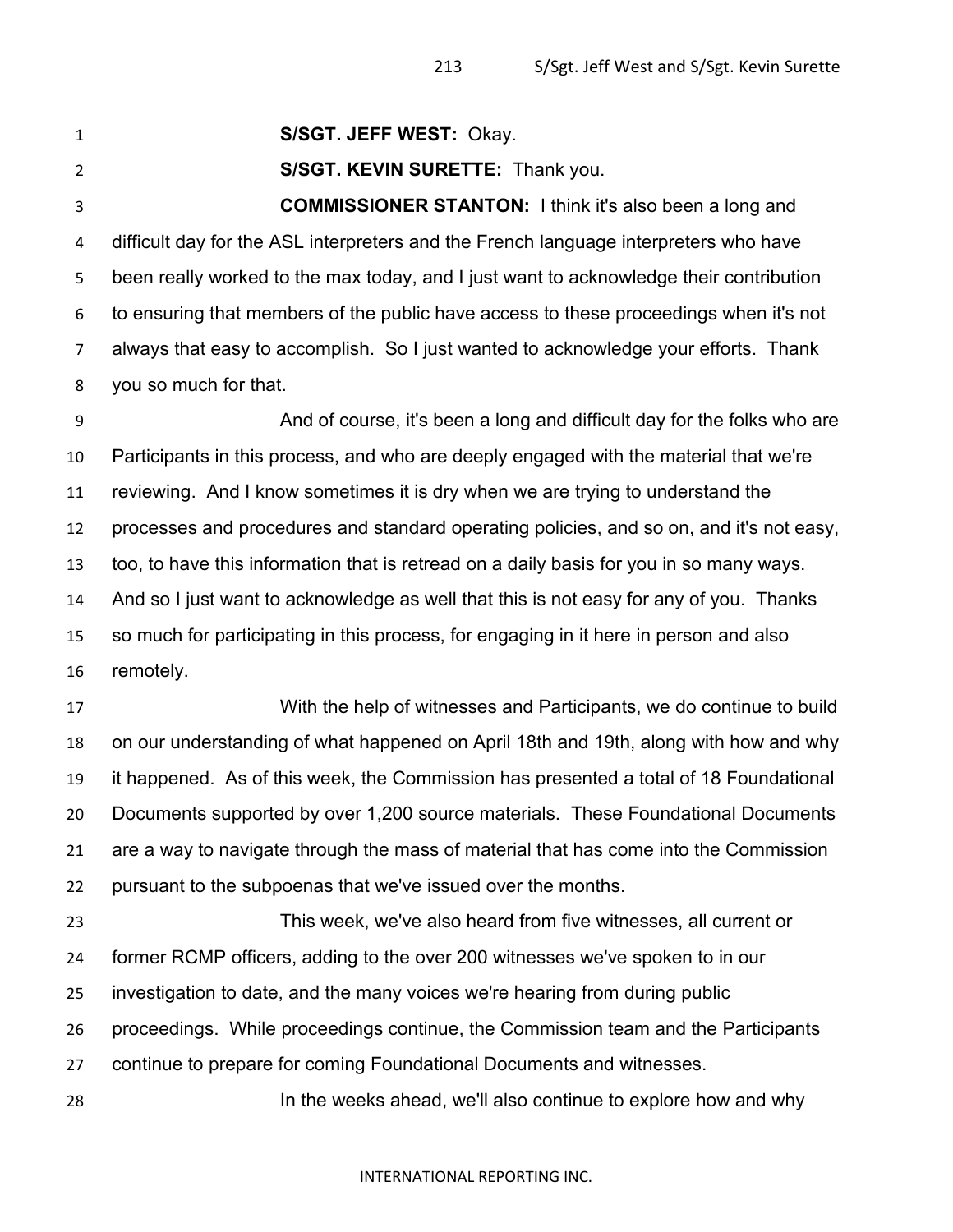things happened as they did, with more commissioned reports, roundtables, and our first small group sessions to come.

 To do our work well, we're calling for public submissions focussed on the kinds of recommendations that you would like to see. You could share something you've read that you think is relevant to our work, or you can propose a change that you'd like to see in your community. Public submissions will inform our final report, and the development of recommendations to help make our communities safer. So far, we've heard from individuals and organisations across Canada. Thank you for everyone who is speaking up, and remember, you can make more than one submission. We want to hear from you because we believe community safety is a shared responsibility and it's an opportunity. By sharing your input, you can help to inform our work and findings and recommendations and play a role to help make our communities safer once our work concludes later this year. Your continuing engagement is particularly important because once we've completed our work and shared our final report it will be up to Canadians, including policymakers, public institutions, community groups and members of the public to take the recommendations and make them into action. As noted yesterday, there will not be any proceedings tomorrow. We'll be seeing you when public proceedings resume next week, on Wednesday, at 9:30. I believe we'll be in Truro as well. So thank you very much. **REGISTRAR DARLENE SUTHERLAND:** Thank you. The proceedings are adjourned until May the 25th, 2022, at 9:30 a.m. --- Upon adjourning at 4:55 p.m.